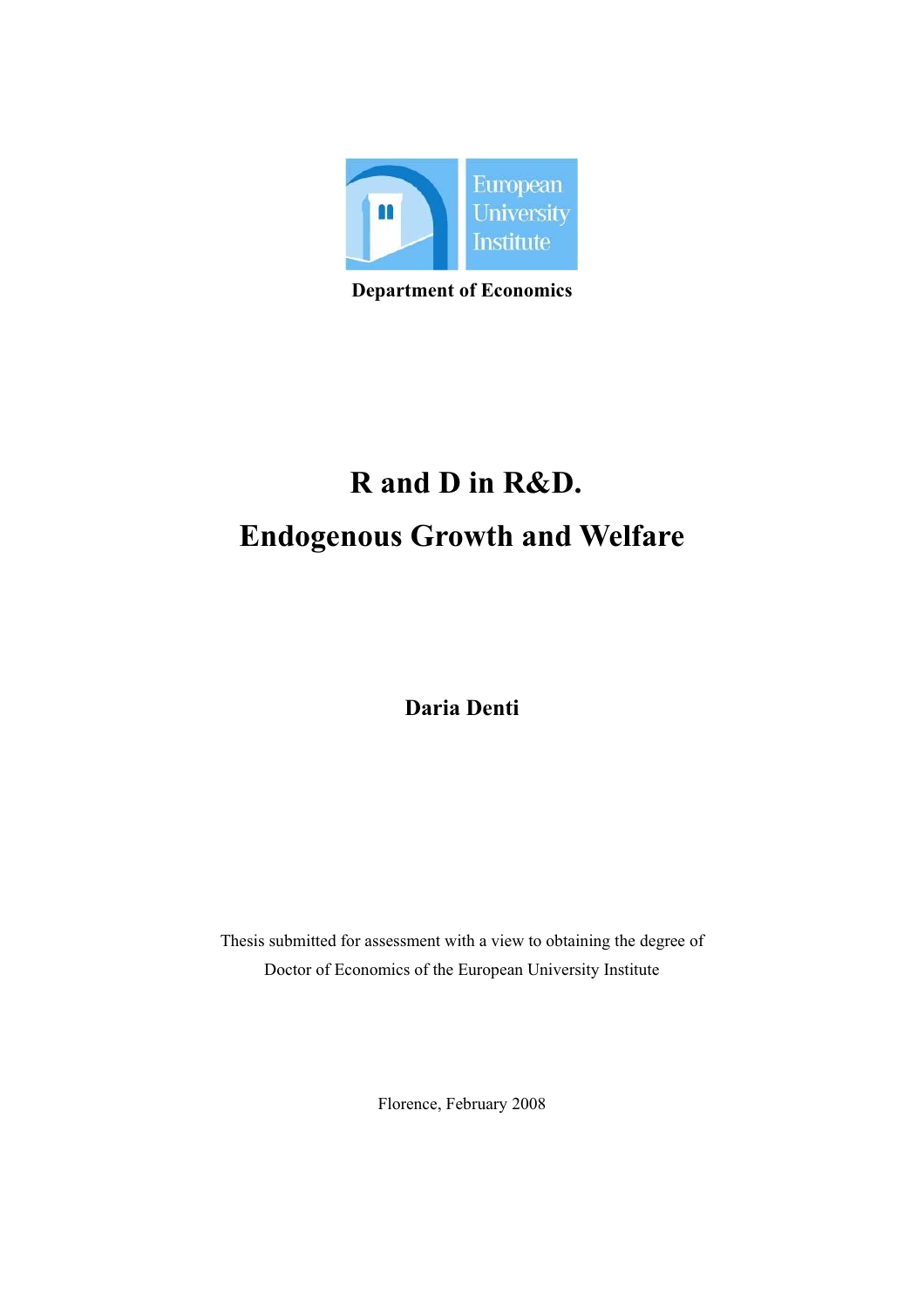### EUROPEAN UNIVERSITY INSTITUTE **Department of Economics**

# **R and D in R&D: Endogenous Growth and Welfare**

**Daria Denti** 

Thesis submitted for assessment with a view to obtaining the degree of Doctor of Economics of the European University Institute

#### **Examining Board:**

Prof.Vincenzo Denicolò, Università di Bologna (External Supervisor) Prof.Gino Gancia, Universitat Pompeu Fabra Prof.Omar Licandro, EUI (EUI Supervisor) Prof.Salvador Ortigueira, EUI

©2008, Daria Denti No part of this thesis may be copied, reproduced or transmitted without prior permission of the author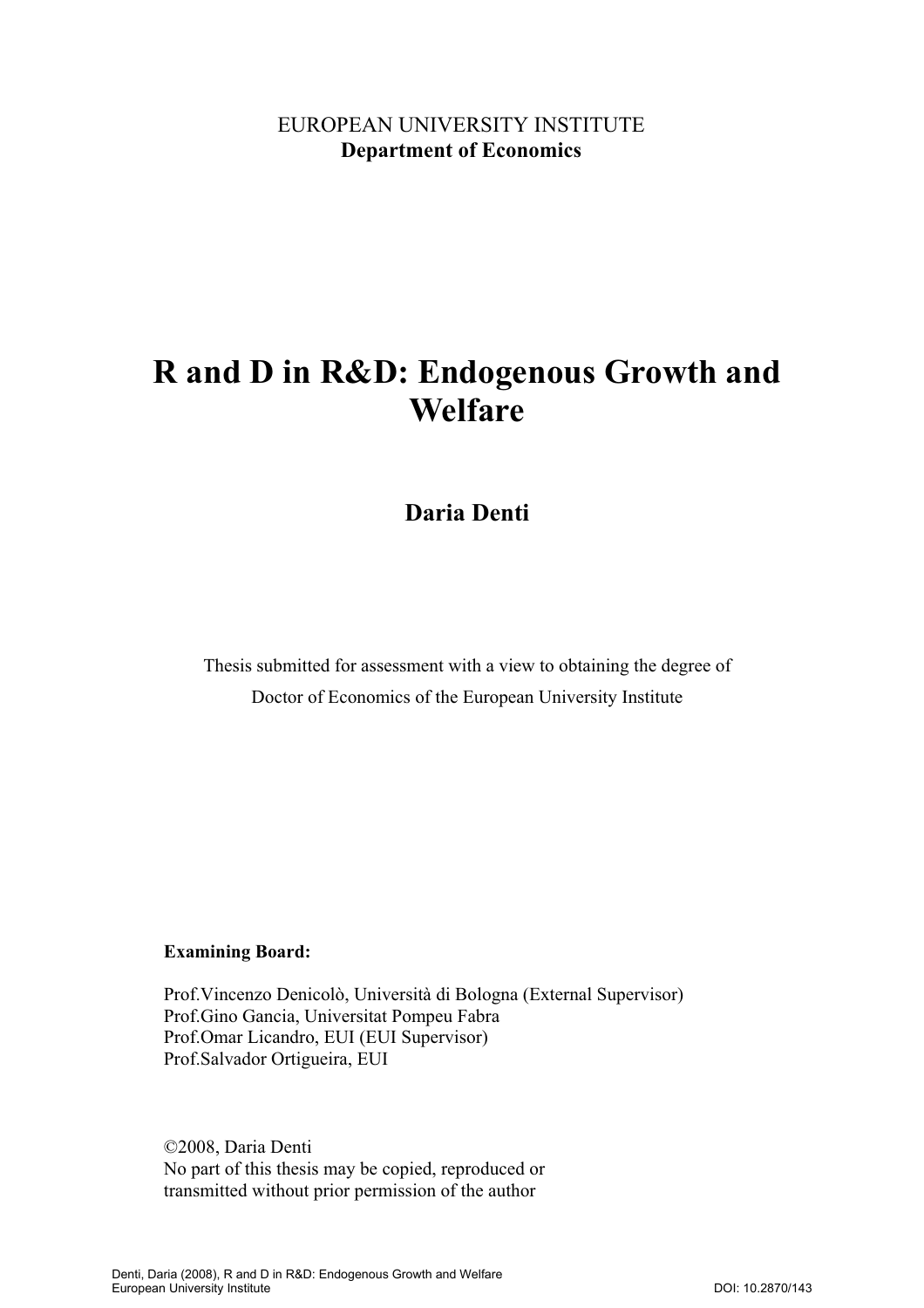### **ACKNOWLEDGMENTS**

I would like to thank Omar Licandro and Gianluca Violante for having exerted the greatest impact on my becoming an economist. Throughout these years, Omar Licandro has been precious for accessibility, suggestions and discussions on the entire thesis. It was a pleasure to have him as a supervisor. I thank Graziella Bertocchi, Vincenzo DeNicolò, Massimo Motta and Salvador Ortigueira, participants at ASSET 2006, PGPPE 2007, INFER 2007 and two anonymous referees for important advice and insights. Finally, my colleagues and friends at EUI have been an incredible source of inspiration to improve and better understand my work. I am in debt with all of them. All errors are exclusively mine.

 $\mathbf{1}$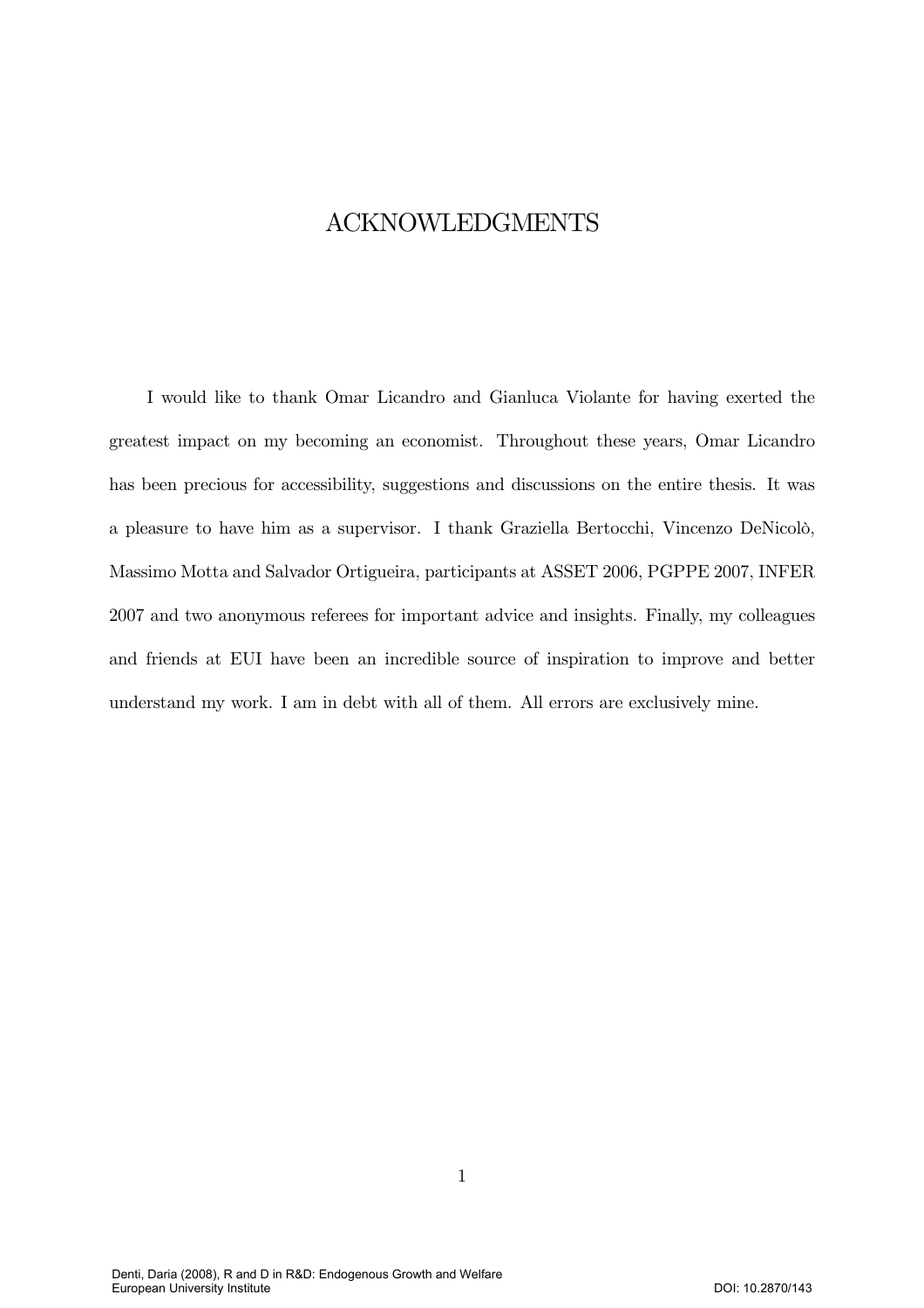# **CONTENTS**

| I              |     |          | Introduction                                                                      | 6            |
|----------------|-----|----------|-----------------------------------------------------------------------------------|--------------|
| $\rm II$       |     | Chapters |                                                                                   | $\mathbf 1$  |
| 1              |     |          | A REVIEW OF LITERATURE AND DATA ON R&D                                            | $\mathbf{1}$ |
| $\overline{2}$ |     |          | BASIC RESEARCH AND THE SCALE EFFECT IN A GROWING ECONOMY                          | 19           |
|                | 2.1 |          |                                                                                   | 19           |
|                | 2.2 |          |                                                                                   | 22           |
|                |     | 2.2.1    |                                                                                   | 24           |
|                |     | 2.2.2    | The model $\ldots \ldots \ldots \ldots \ldots \ldots \ldots \ldots \ldots \ldots$ | 25           |
|                | 2.3 |          |                                                                                   | 31           |
|                |     | 2.3.1    |                                                                                   | 31           |
|                |     | 2.3.2    |                                                                                   | 32           |
|                |     | 2.3.3    |                                                                                   | 36           |
|                |     | 2.3.4    |                                                                                   | 40           |
|                | 2.4 |          |                                                                                   | 42           |
|                |     | 2.4.1    |                                                                                   | 42           |
|                | 2.5 |          |                                                                                   | 45           |
|                |     | 2.5.1    |                                                                                   | 46           |
|                |     | 2.5.2    |                                                                                   | 47           |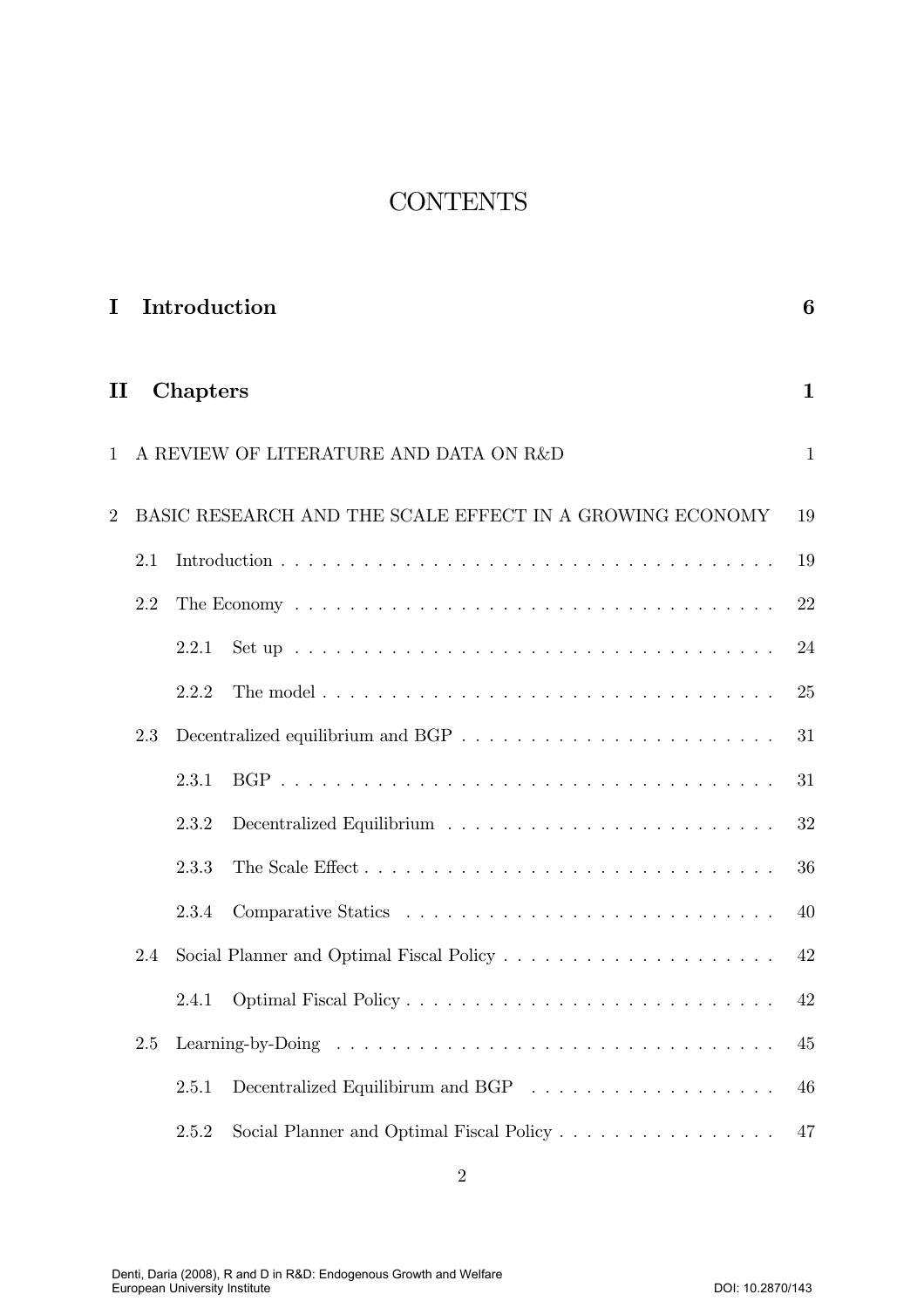|   | 2.6 |       |                                                                                              | 48 |
|---|-----|-------|----------------------------------------------------------------------------------------------|----|
|   | 2.7 |       | Appendix A: Economy-wide Resource Constraint                                                 | 53 |
|   | 2.8 |       |                                                                                              | 54 |
|   | 2.9 |       | Appendix C: Proofs of Lemmas and Propositions                                                | 57 |
|   |     | 2.9.1 |                                                                                              | 57 |
|   |     |       | 2.10 Appendix D: Social Planner in Learning-by-Doing                                         | 58 |
| 3 |     |       | MULTI-STAGE RESEARCH PROCESSES IN A MULTI-INDUSTRY ECONOMY                                   | 65 |
|   | 3.1 |       |                                                                                              | 65 |
|   | 3.2 |       |                                                                                              | 69 |
|   |     | 3.2.1 | Set up $\ldots \ldots \ldots \ldots \ldots \ldots \ldots \ldots \ldots \ldots \ldots \ldots$ | 70 |
|   |     | 3.2.2 |                                                                                              | 73 |
|   |     | 3.2.3 | Decentralized Equilibrium and BGP without Erosion of Monopoly Power 82                       |    |
|   |     |       | 3.2.3.1                                                                                      | 82 |
|   |     |       | 3.2.3.2                                                                                      | 83 |
|   |     |       | 3.2.3.3                                                                                      | 89 |
|   |     |       |                                                                                              | 93 |
|   |     | 3.2.4 | Decentralized equilibrium and BGP with erosion of monopoly power.                            | 94 |
|   |     |       | 3.2.4.1                                                                                      | 95 |
|   |     |       | 3.2.4.2                                                                                      | 96 |
|   | 3.3 |       |                                                                                              | 98 |
|   |     | 3.3.1 | Optimal Fiscal Policy to Reach Pareto Optimality                                             | 98 |

 $\overline{3}$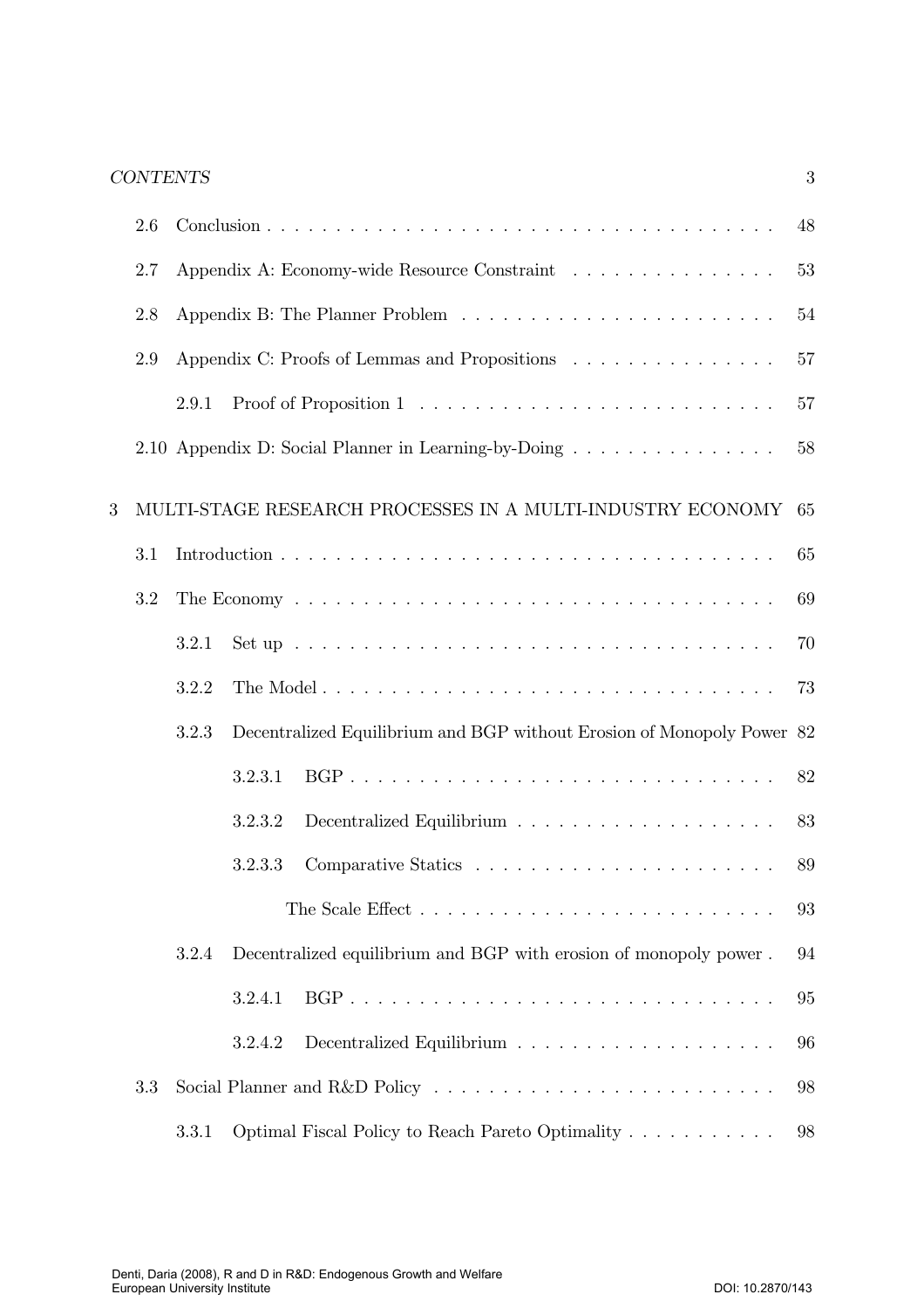|                |         | No Erosion of Monopoly Power 99<br>3.3.1.1                                                            |     |
|----------------|---------|-------------------------------------------------------------------------------------------------------|-----|
|                |         | 3.3.1.2                                                                                               | 101 |
|                | 3.4     |                                                                                                       | 102 |
|                |         | Set up $\ldots \ldots \ldots \ldots \ldots \ldots \ldots \ldots \ldots \ldots \ldots \ldots$<br>3.4.1 | 103 |
|                |         | BGP and Technological Leadership Switchowers<br>3.4.2                                                 | 106 |
|                | $3.5\,$ |                                                                                                       | 109 |
|                | 3.6     | Appendix A: Economy-wide Resource Constraint                                                          | 112 |
|                | 3.7     |                                                                                                       | 114 |
| $\overline{4}$ |         | CLEANING THE WORLD DOING MATHS                                                                        | 125 |
|                | 4.1     |                                                                                                       | 125 |
|                | 4.2     |                                                                                                       | 133 |
|                |         | Set up $\ldots \ldots \ldots \ldots \ldots \ldots \ldots \ldots \ldots \ldots \ldots$<br>4.2.1        | 134 |
|                |         | 4.2.2                                                                                                 | 135 |
|                | 4.3     | Decentralized equilibrium and BGP $\ldots \ldots \ldots \ldots \ldots \ldots \ldots \ldots$           | 140 |
|                |         | 4.3.1                                                                                                 | 140 |
|                |         | 4.3.2                                                                                                 |     |
|                |         | 4.3.3                                                                                                 | 144 |
|                | 4.4     |                                                                                                       | 145 |
|                |         | 4.4.1                                                                                                 | 146 |
|                |         | 4.4.2                                                                                                 | 147 |
|                | 4.5     |                                                                                                       | 151 |

 $\sqrt{4}$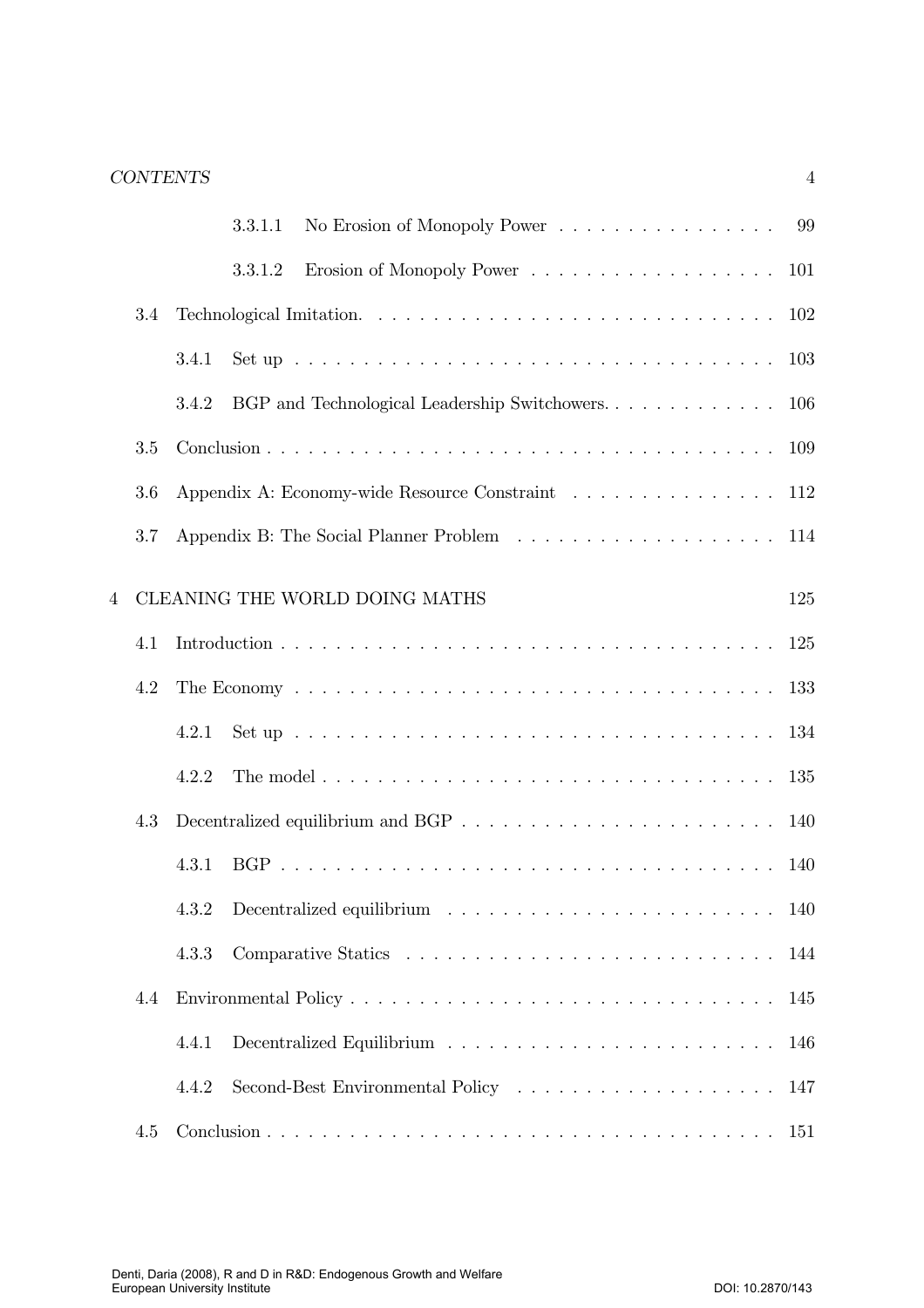#### $CONTENTS$

 $\bf 5$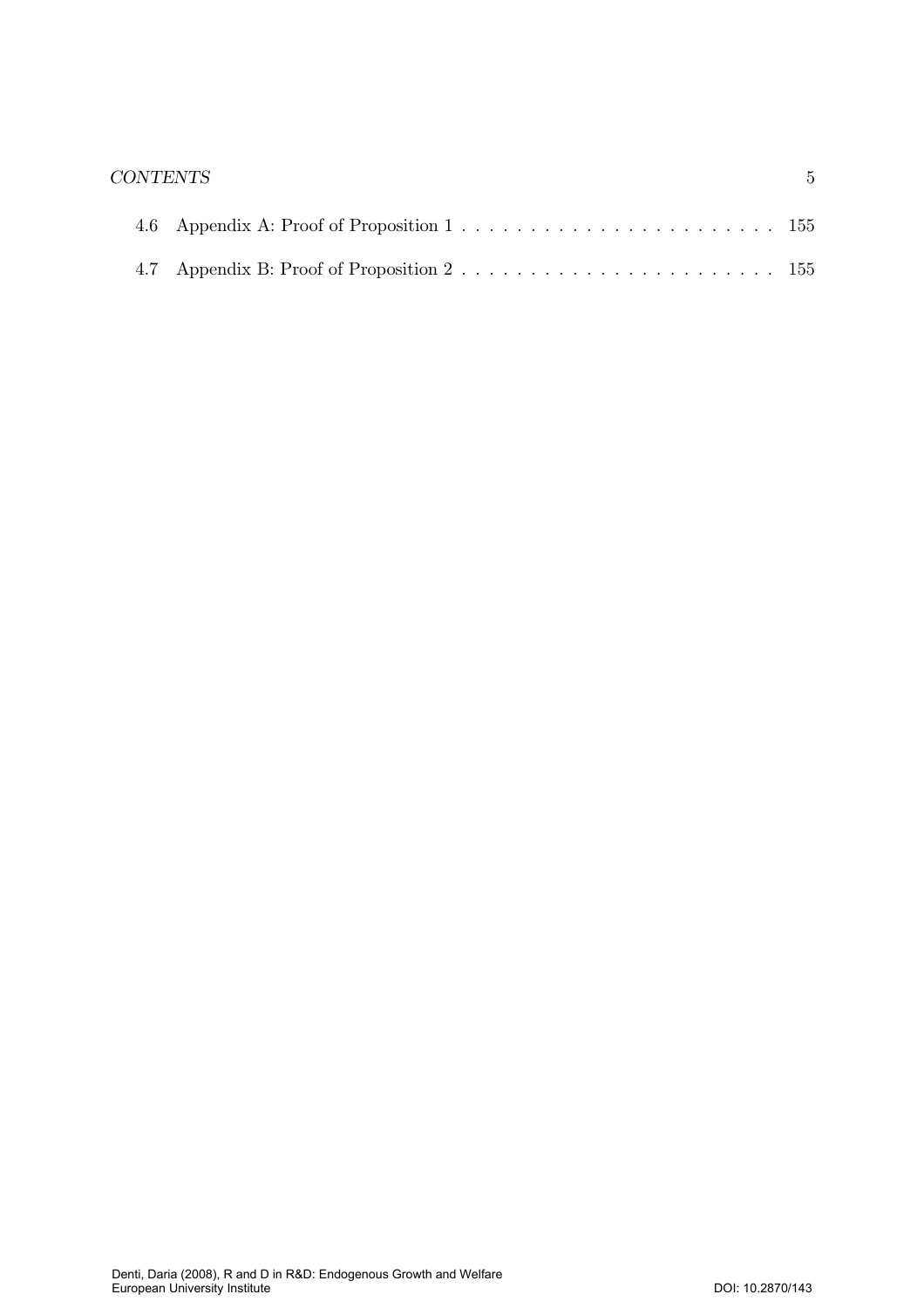# Part I

# **Introduction**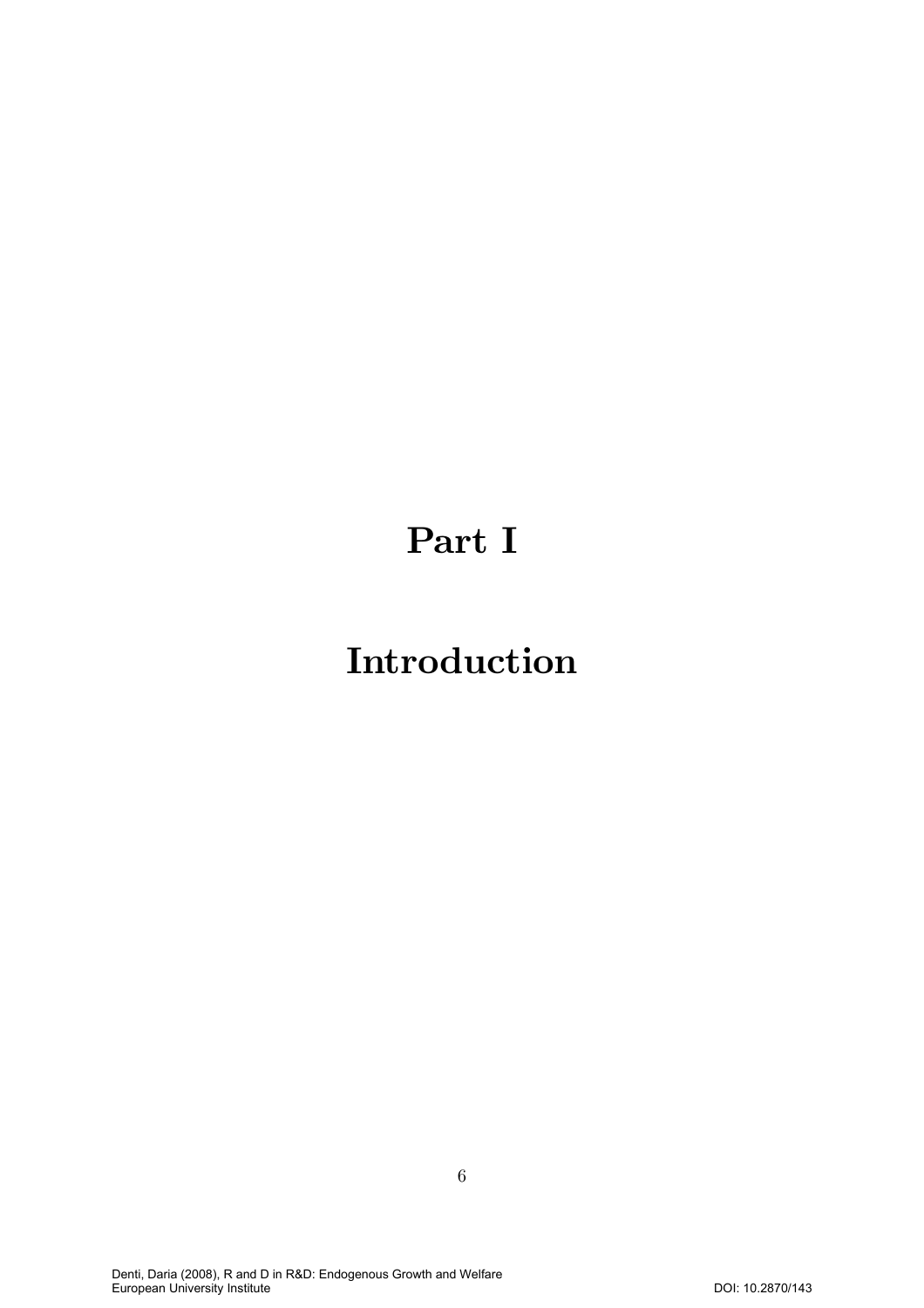I started this thesis with the objective and hope of understanding and contributing to research into the role of R&D in determining economic growth, by disentangling R&D components and focusing on their different effects on the economy.

Starting from path-breaking contributions in the 1990s  $(i.a.$  Romer 1990; Grossman and Helpman, 1991), much work has been done in the past decades to establish that  $R\&D$  is a key driver of economic growth. Within this strand of literature, many authors have analyzed the linkages between R&D-based technological progress and several issues: from employment to international comparisons, from differences between R&D creation and imitation to different patterns of  $R\&D$  adoption<sup>1</sup>.

To the best of my knowledge, in all these works R&D is usually treated as a homogeneous activity, even tough there are some well-established results showing that the distinction between R&D components is relevant in economic terms. In some works, private R&D is distinguished from public R&D: private R&D is production oriented, whereas public R&D acts as a public good positively affecting private R&D through spillovers.

However, data show that other distinctions may be meaningful. Both in US and UK, it is acknowledged that private agents perform multi-stage R&D processes, where both development and basic research are carried on (NSF<sup>2</sup>, 2004; SPRU<sup>3</sup>, 1996). Furthermore, economic theory and empirical works have highlighted meaningful distinctions between basic research and development along a variety of dimensions  $(i.a.$  Nelson, 1959, Aghion and Howitt, 1999) and it has been pointed out that failing to distinguish between innovative activities may be

<sup>&</sup>lt;sup>1</sup> see Gancia and Zilibotti for a review (Gancia and Zilibotti, 2003)

 $\rm ^2US$  National Science Foundation

<sup>&</sup>lt;sup>3</sup>Science Policy Research Unity, University of Sussex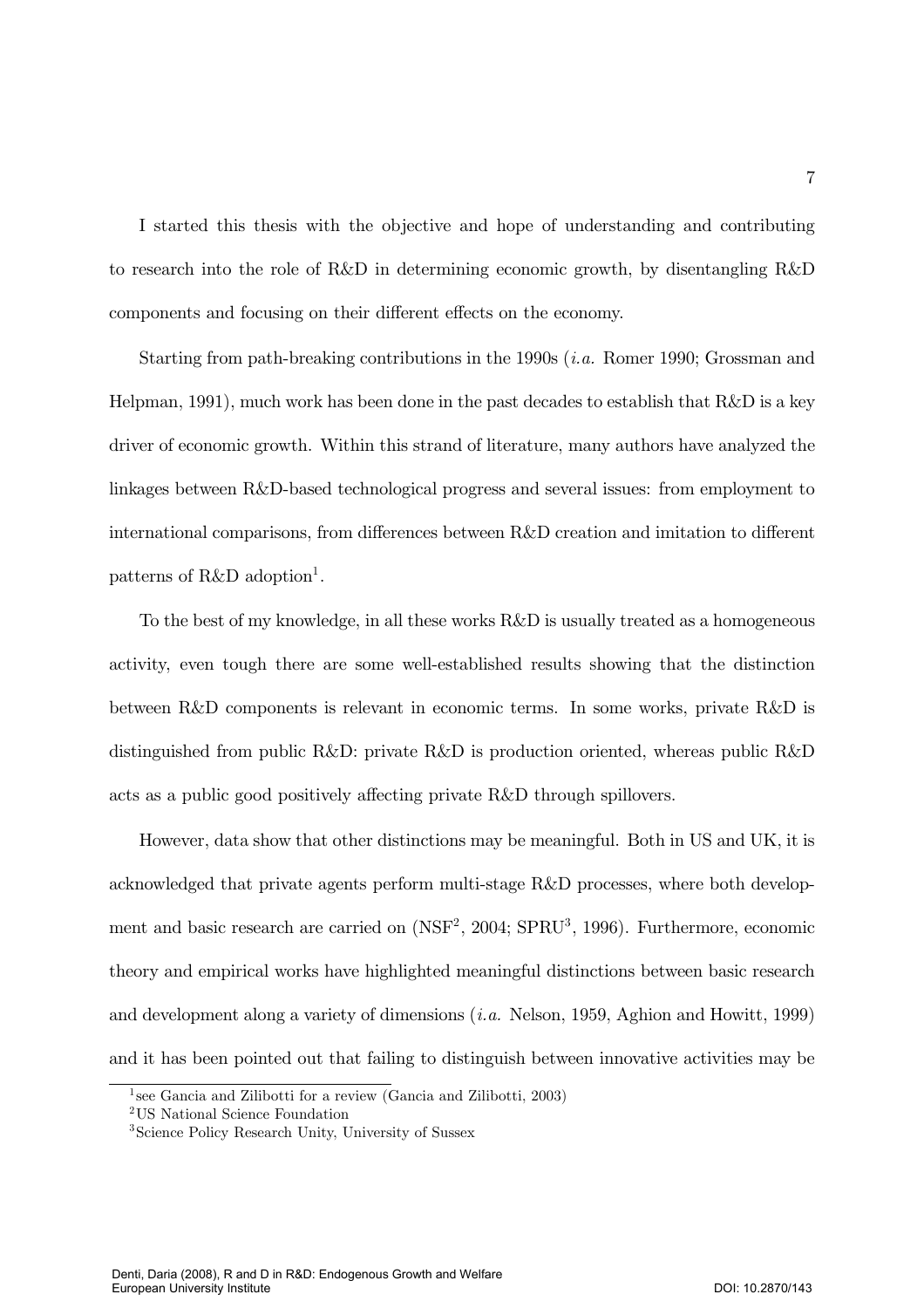potentially misleading: "whether growth will be enhanced by a subsidy to innovation might depends crucially on whether product or process innovations are subsidized, or on whether basic or applied research is encouraged by the subsidy" (Aghion and Howitt, 1999).

These observations suggest that there may be scope for investigating the consequences on growth and welfare of distinguishing basic research  $(R)$  from development  $(D)$ . In this thesis, I consider these peculiarities by introducing basic research in R&D-based models of endogenous growth along with development activity.

I started by presenting a detailed review of relevant evidence and literature focusing on the main differences between R&D activities and on their effects on the economy. In this way, I provide the background on which my further analysis will be based and I am able to show that questioning the relevance of distinguishing between research activities may be of some interest.

Given these premises, I have tried to develop a set up able to capture the relevant features distinguishing basic research from development and to embed them in an endogenous growth framework where innovation drives growth. The most important elements that have been introduced are: multi-stage research processes, differences in externality effects played by each components of the  $R\&D$ , multi-industry set up where industries differ in term of R&D performed. While the former features constitute the core of thesis and are, therefore, introduced from the beginning, the latter appears in the third chapter, where I will develop a multi-industry set up to account also for inter-industry spillovers. Introducing these features has led to really interesting findings. Distinguishing among innovative activities is important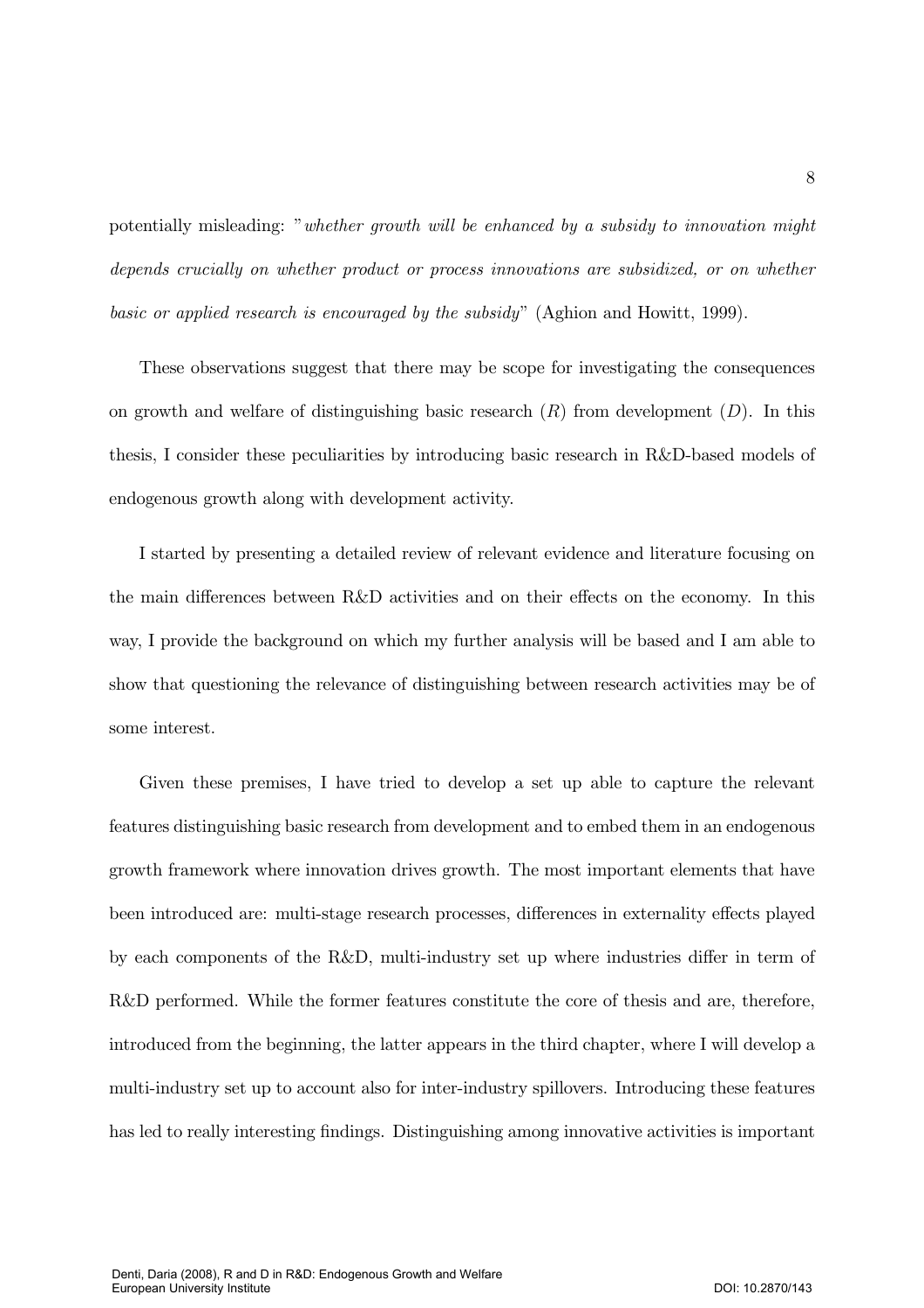both for growth and for optimal policy design: subsidizing R&D as a whole, as suggested by existing literature on horizontal innovation is not optimal in terms of welfare. Also the counter-factual scale effect, affecting the majority or horizontal innovation models disappears endogenously.

The economy analyzed in Chapter 2 is such that all firms perform multi-stage  $R\&D$ , letting the focus being the consequences of accounting for  $R$  and  $D$  without any noise generated by cross-industry effects This model offers many insights to the debate about the role of R&D on growth:

- 1. the scale effects disappears endogenously without semi-endogenous growth;
- 2. productivity of basic research exercises two opposite effects on growth; overall they cancel out. The same happens with productivity of development;
- 3. an economy grows more if applied designs are generated through a technology relying relatively more on basic research than on other R&D inputs;
- 4. from a policy-making perspective, it turns out that:  $(i)$  from a welfare perspective, the optimal choice is supporting basic research only and that  $(ii)$  from a growth perspective, patronizing R&D in fields with a not-too-low probability of commercial exploitation is beneficial.
- 5. if we add learning-by-doing by scientists (basic research exerts a positive externality effect also on scientists transforming basic research ideas into final blueprint), we see that the main findings are emphasized.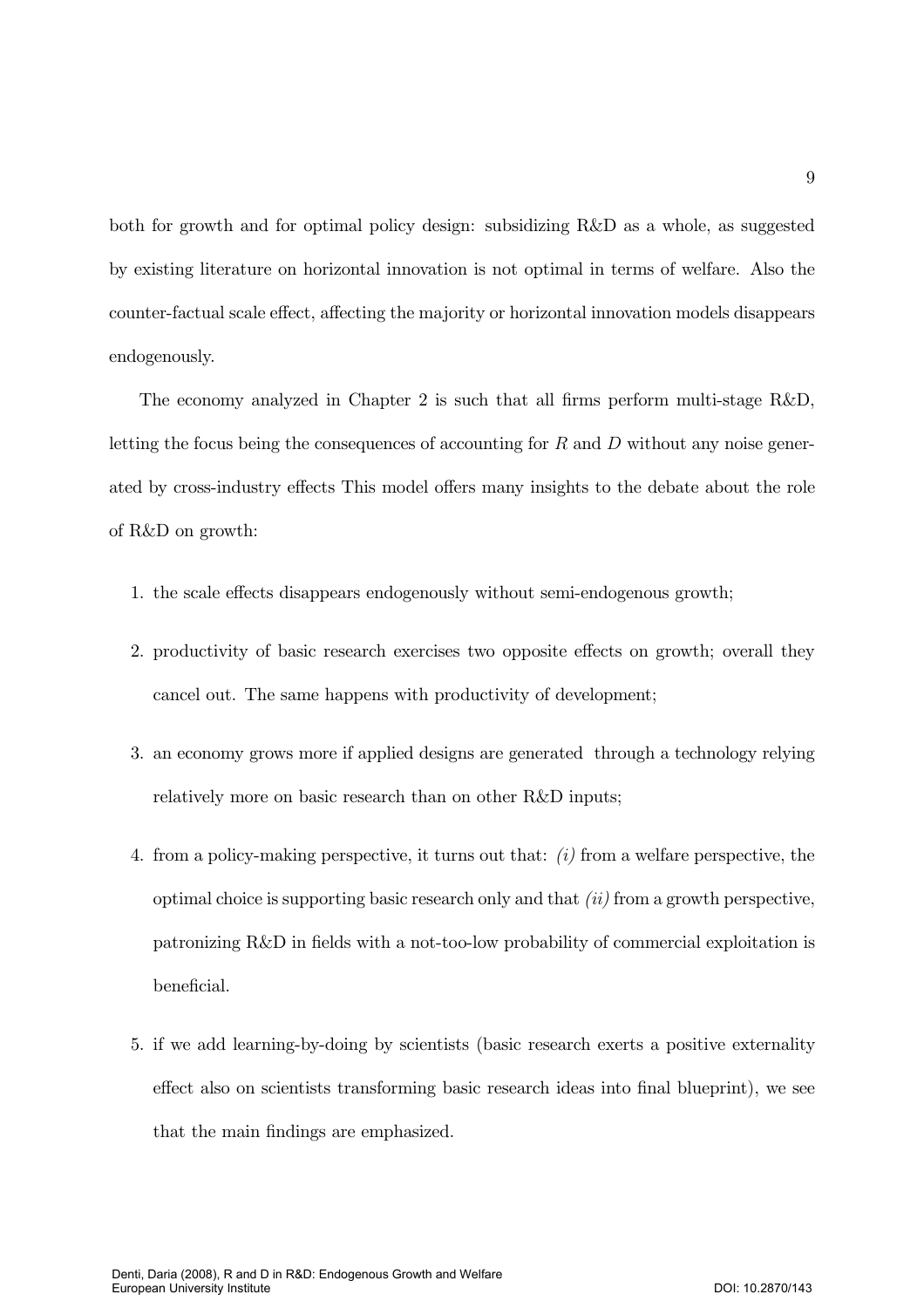However, the framework developed in Chapter 2 neglects an important fact about R&D processes in the economy: depending on the industry considered, the patterns of R&D processes change dramatically. Theory and case studies suggest that industries relying on basic research are characterized by long term positive profits from breakthrough innovations, whereas industries preferring production-oriented short-goal innovation are subject to imitation and consequent erosion of monopoly profits. To account for these features, a multi-industry set up is necessary, where industries differ in term of R&D process performed. This set up allows also for inter-industry spillovers and can be rewritten to address international relationship and cross-borders R&D externalities issues. Obviously, two industries and many sectors, while providing a good level of fitness to the data, determine a heavy analytical treatment. Nonetheless, interesting outcomes arise:

- 1. R&D spillovers affect the economy in a different way, not only because we allow for inter-sector spillovers, but also because cross-industry relationships channel intra-sector externalities too:
- 2. R&D spillovers trajectories cause differences in the effects of some technological features on growth, such as productivity of  $R&D$  activities and probability of commercial exploitation of designs;
- 3. erosion of pavoffs exerts a negative effect on the economy:
- 4. there is still absence of the scale effect:
- 5. R&D policy design shows important differences compared to the single-industry set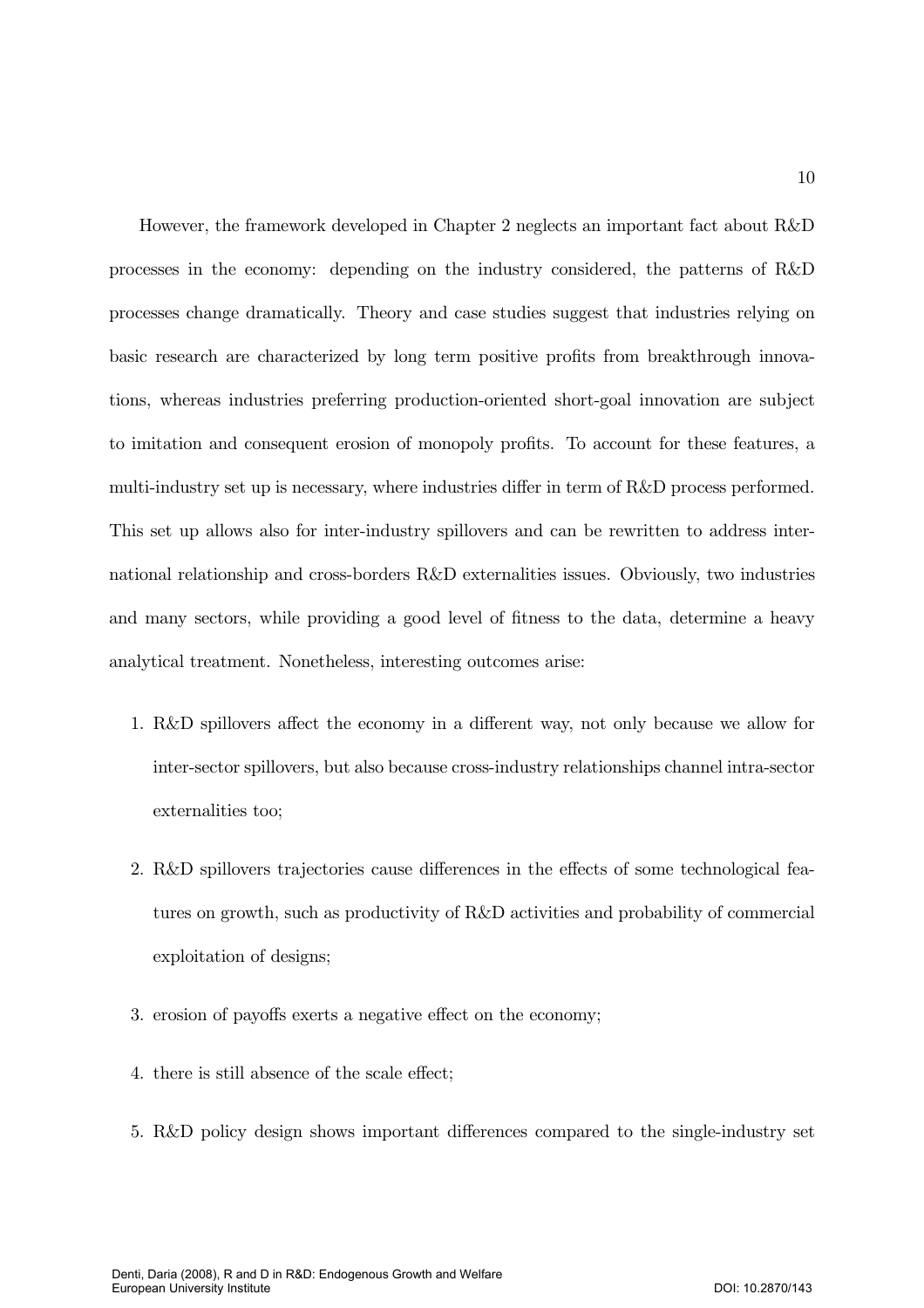up.

6. the introduction on an international setting with technological diffusion and imitation shows technological leaders won't lose their leadership even when followers stop copying thanks to basic research effects on final good productivity.

Finally, besides important contributions in literature on R&D acknowledging the positive and pervasive effect of basic research throughout the whole economy, there is an increasing stock of anecdotal evidence and case studies showing and discussing the accidental trajectories of fundamental knowledge generated in the industry towards environmental support. Indeed, there is enough evidence to claim that private  $R\&D$  may affect pollution even accidentally, through basic research, and to set a framework able to analyze the consequences of this relationship on growth. This exercise proves to be useful under many perspectives. It helps showing that the introduction of multi-stage  $R\&D$  process inside a growing economy allows to accomplish many tasks

- 1. it might be used to address various issues;
- 2. It provides a novel perspective to the debate on the relationship between environmental care and economic growth, by bridging the traditional vision which deals exclusively with R&D activity explicitly aimed at pollution-abatement, acknowledging also indirect and unintended effects:
- 3. it gives sound insights on the way policy should be designed: actions to support environmental preservation might be embedded inside actions to support production,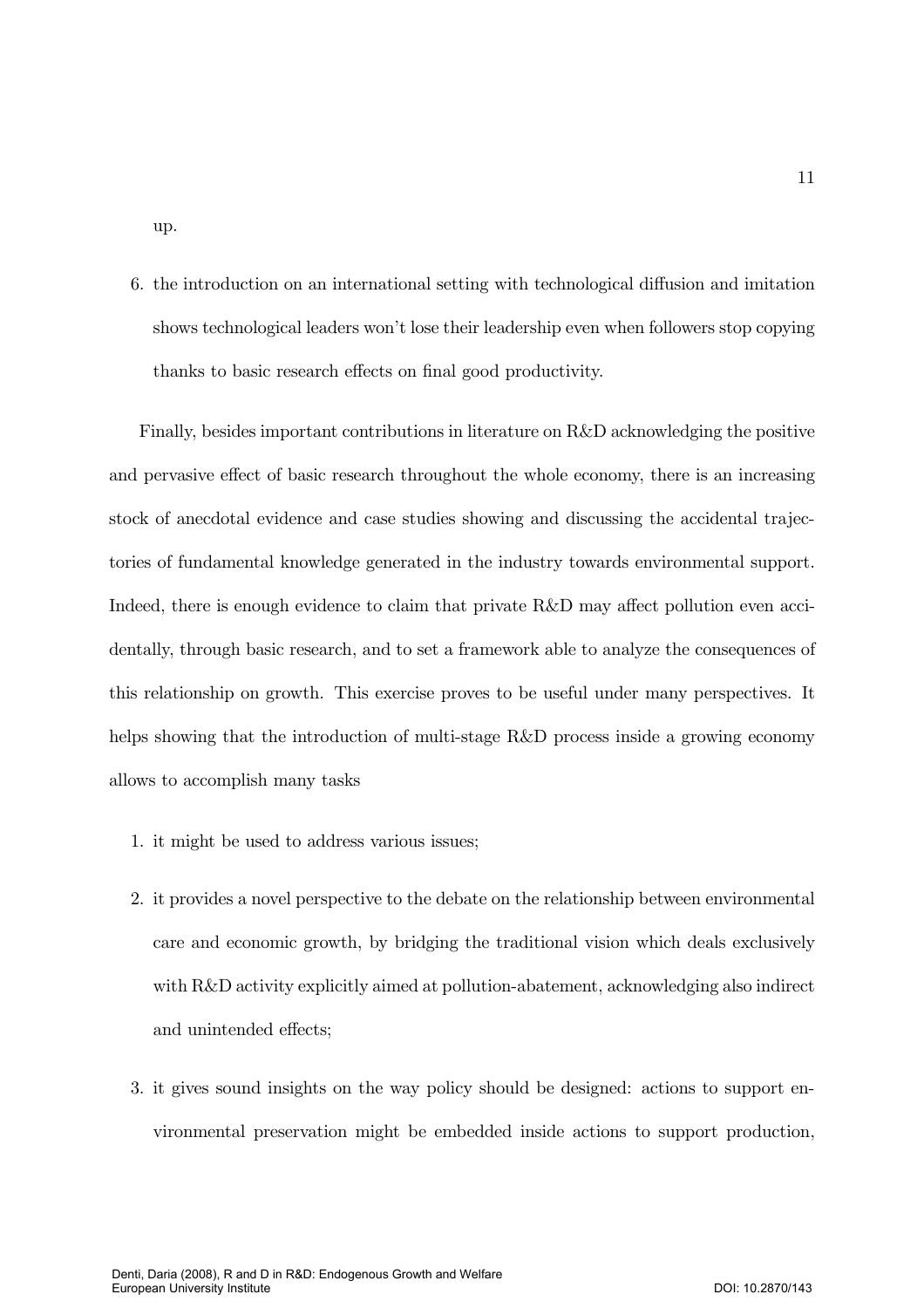which is a further step in favor of sustainable growth.

It is worth noticing that, in the economy analyzed in Chapter 4, environmental policy is enforced, through support to R&D devoted to production and not to R&D devoted to pollution-abatement.

In the next section I present a brief summary of each Chapter. Each of them is selfcontained, which comes at the cost of partial redundancy given the highly overlapping nature of some parts.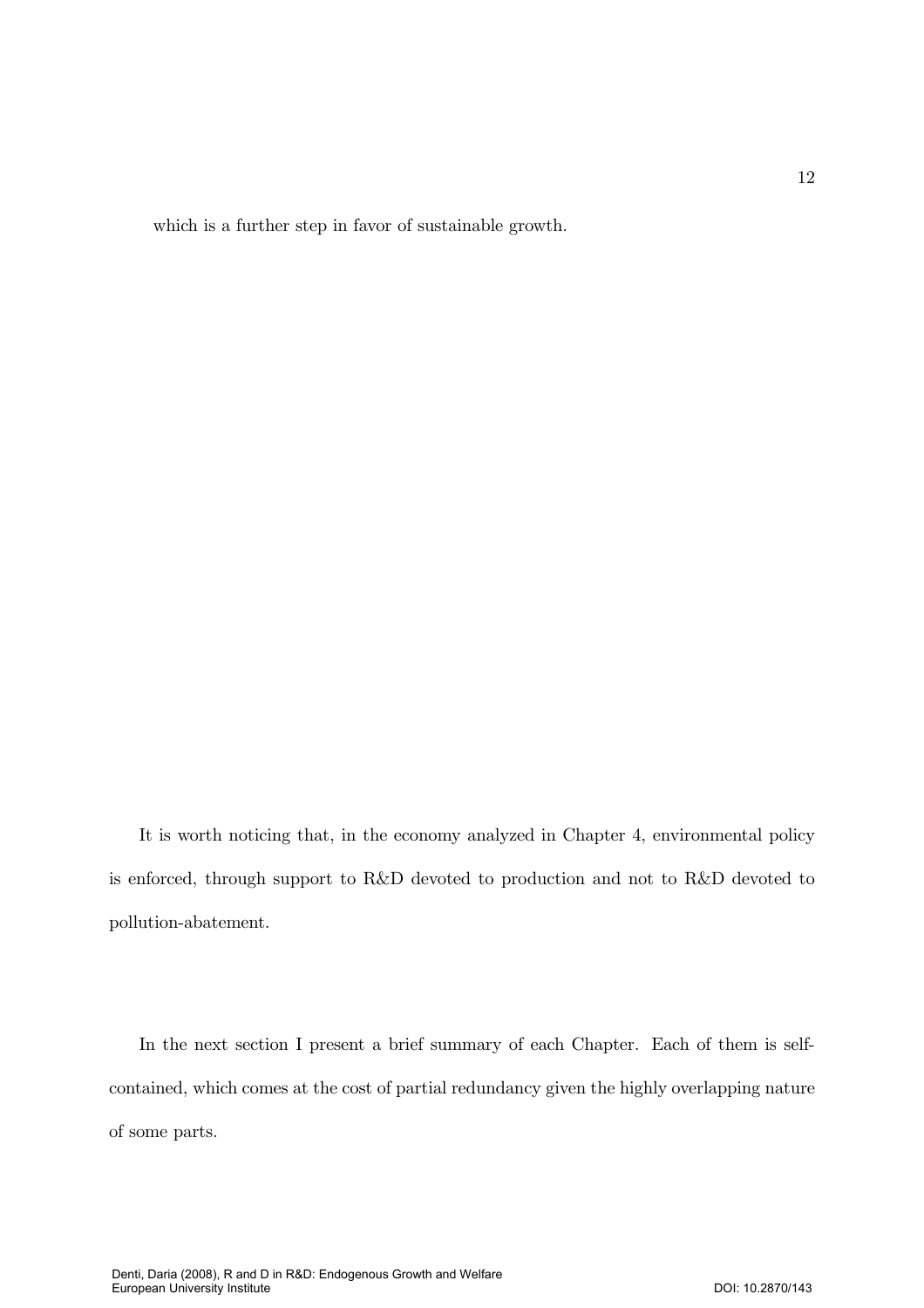# Abstracts of Thesis Chapters

#### Abstract of Chapter 1: A Review of Literature and Data on R&D

This Chapter provides a review of relevant works on R&D and its components. Both empirical and theoretical contributions are presented. Economic theory and empirical works highlight meaningful distinctions between basic research and development along a variety of dimensions. Data show that private agents perform multi-stage R&D processes, where both development and basic research are carried on. Literature and evidence disclose the main patterns of multi-stage R&D processes. Anecdotal evidence outlines that privately-performed basic research generates technological roadmaps able to influence heavily innovation patterns throughout many industries. These observations suggest that there may be scope for investigating the consequences on growth and welfare of distinguishing basic research from development inside private R&D activity.

Keywords: basic research, development, R&D policy.

## Abstract of Chapter 2: Basic Research and the Scale Effect in a Growing Economy

Multi-stage research processes are introduced in an horizontal innovation economy where R&D is performed by private agents only. Basic research  $(R)$  is the first stage and its output is used to develop an applied design  $(D)$ . Fundamental ideas have the highest level of generality and generate intra-industry spillovers. Development spillovers benefit development only. The counterfactual scale effect typical of many standard horizontal innovation models disappears endogenously. Productivity of any research step does not affect growth.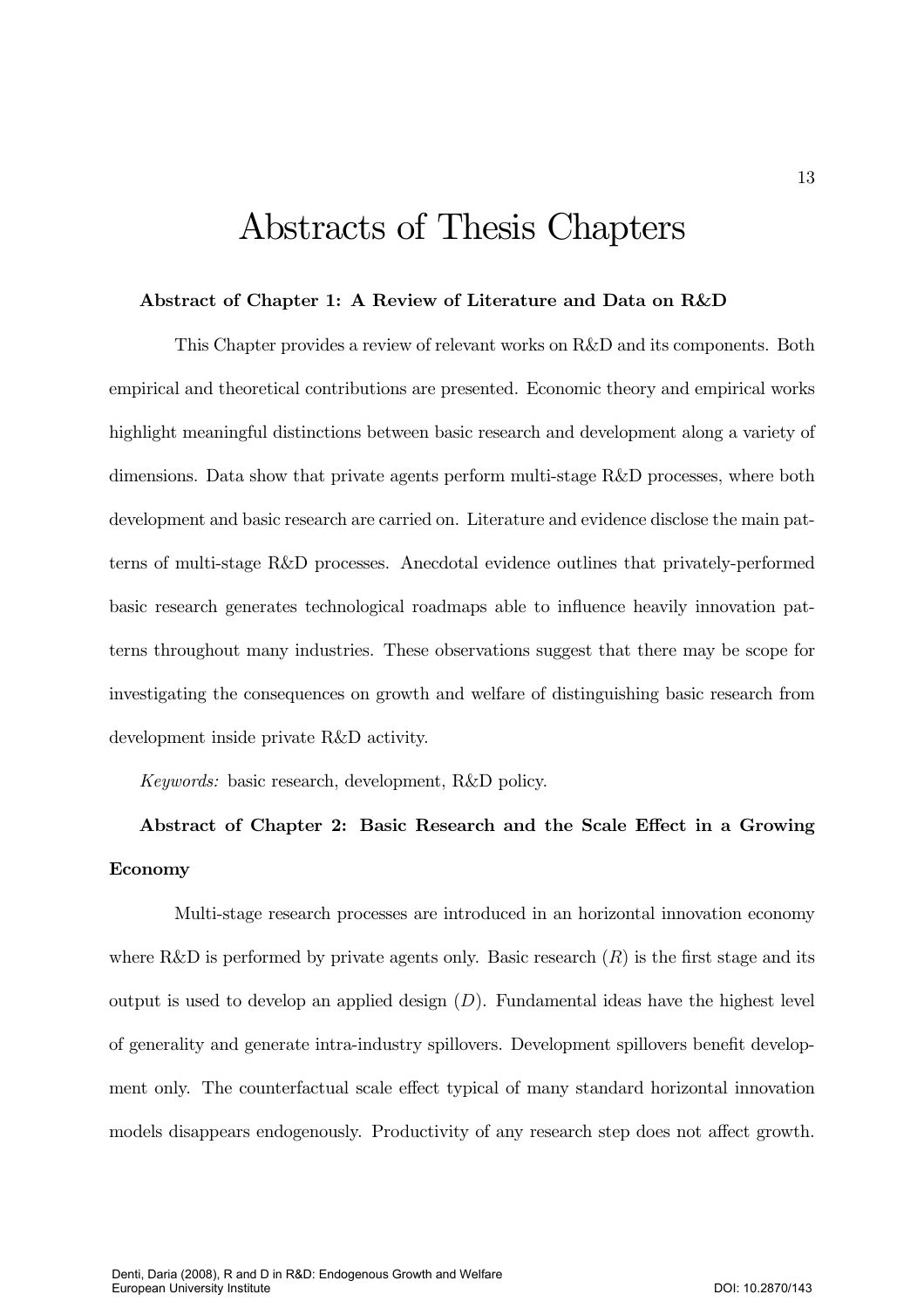Technology in the R&D process influences growth: the more it relies on basic research, the more the economy grows. R&D policy to attain social optimum consists of basic research subsidies only, showing that if firms pursue multi-stage R&D, which activity has to be subsidized becomes crucial. Adding learning-by-doing by scientists working with basic research does not alter the main findings.

*Keywords:* endogenous growth, expanding variety, R&D, basic research

JEL Classification: D92, E62, O31, O38.

## Abstract of Chapter 3: Multi-Stage Research Processes in a Multi-Industry **Economy**

In an economy with a development-intensive industry and a basic research-intensive one, basic research is the intermediate output of the research process in its own industry. Basic research production is not inspired by the needs of any producer of goods. Output of research activity relying on basic research does not always translate into a new product, but when it does, it generates perpetual monopolistic payoffs. Basic research plays inter-sector and intra-sector positive externality effects on productivity. Development activity delivers new products with certainty, but it is subject to erosion of monopolistic power. A stable and unique interior solution is found where the scale effect is ruled out. Erosion of monopoly power has two main consequences: reduces the growth rate by and creates market failure. Productivity of R&D in the development-intensive industry has a negative effect on growth. On the contrary, basic research productivity exerts overall a positive effect. Probability of economic exploitation of breakthrough innovation may have different effects on growth,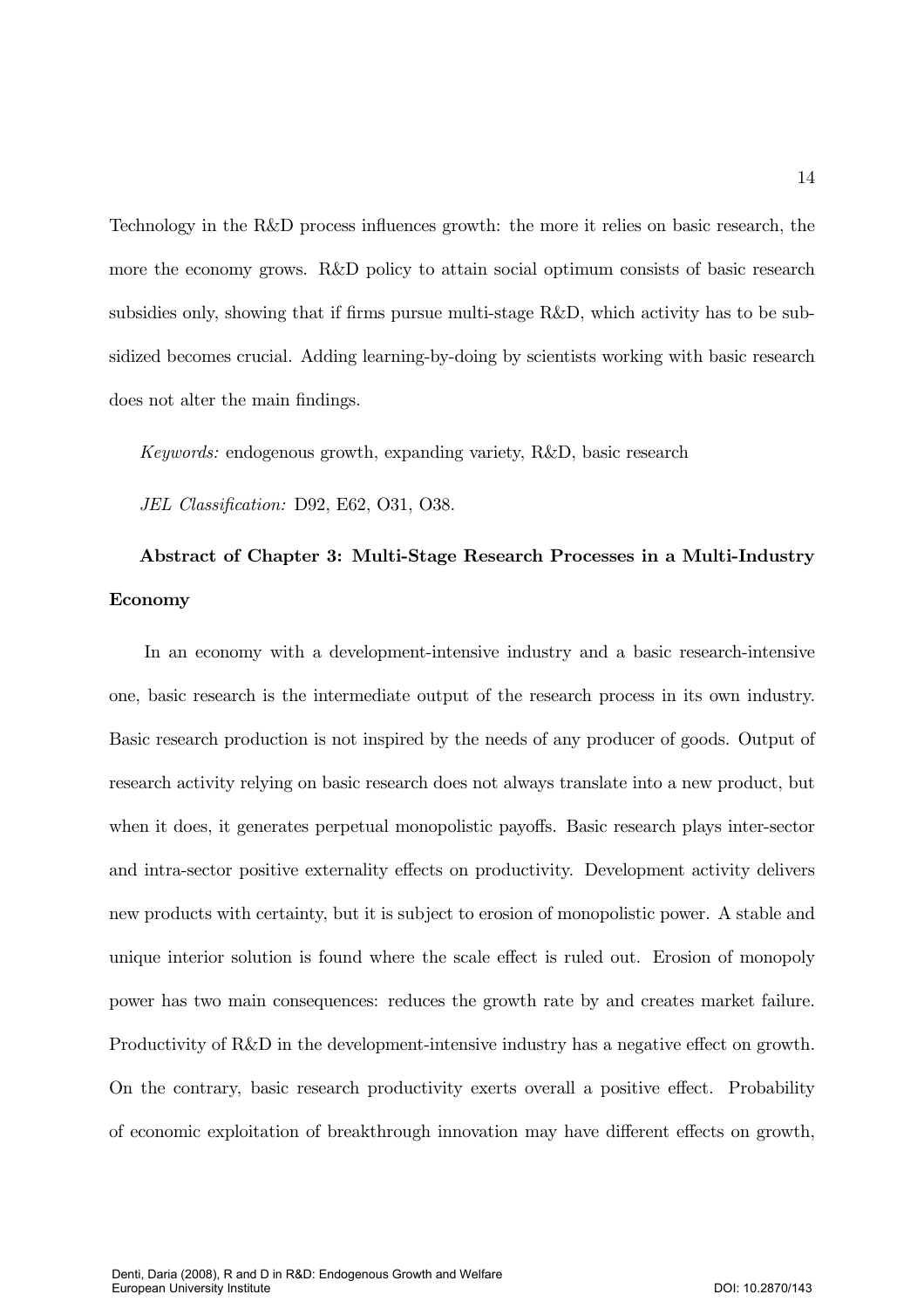depending on R&D technology characteristics. In general, if R&D does not rely heavily on basic research, then there is a threshold value for the probability of commectalization: if it is low (high), then it should be increased (reduced) to benefit growth. If  $R\&D$  relies heavily on basic research, then an increase in commercial exploitation harms growth. The decentralized equilibrium is not Pareto optimal. Optimal fiscal tools concerning R&D are: support for basic-research-intensive industry and basic research in particular. Taxation of R&D in the industry neglecting basic research. Secrecy efforts enforced by firms determine taxation, showing that it is good for the economy to spread fundamental knowledge even when performed by private firms. The set up is useful to address the issue of imitation and international technological leadership. The main finding shows that, if technological leaders are such because they perform basic research, then basic research grants to leaders that they never turn to followers.

Keywords: endogenous growth, expanding variety, R&D, basic research.

JEL Classification: D92, E62, O31, O38.

#### Abstract of Chapter 4: Cleaning the World Doing Maths

Pollution is introduced in a horizontal innovation framework with multi-stage R&D process and research spillovers associated to each R&D component. Basic research benefits from feedback from applied knowledge. Firms do research to get a new variety of good granting positive payoffs. However, new varieties of goods feed pollution which, in turn, acts as a negative externality on workers. Within  $R\&D$ , basic research, along with being the first necessary step for any R&D process, contributes to abate pollution unintentionally through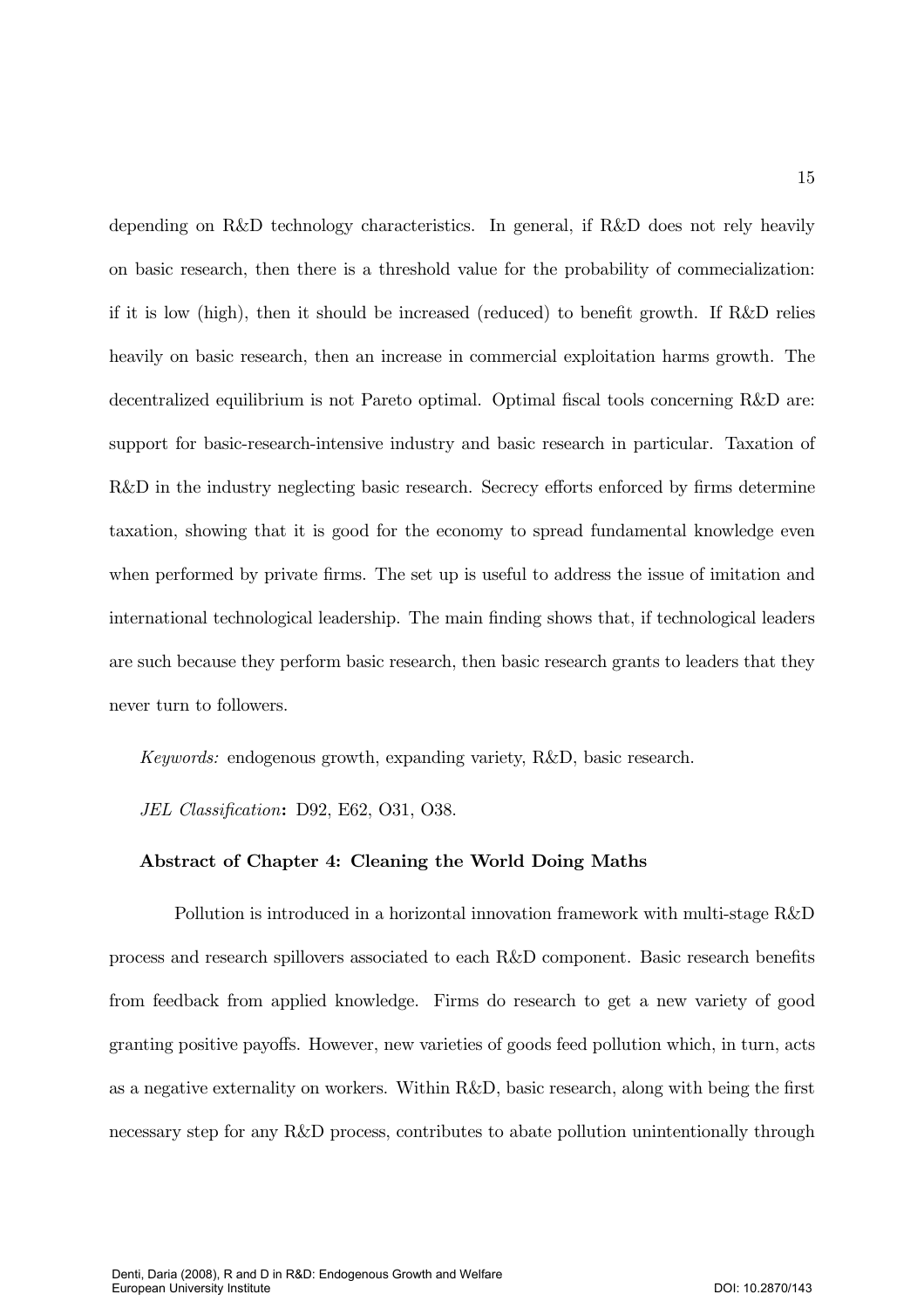its generality and pervasiveness. A unique growth rate is determined where each research activity has peculiar effects: development exerts both negative and positive influences. Decentralized equilibrium is not Pareto efficient. Fiscal policy supporting basic research by taxing polluters is second-best optimal as long as  $R&D$  performs little basic research. This finding shows that environmental care needs not necessarily to harm growth and that it can be pursued also by helping activities that contribute indirectly to abate pollution.

Keywords: basic research, spillovers, endogenous growth, pollution, second-best environmental policy

JEL Classification: H23, O30, Q58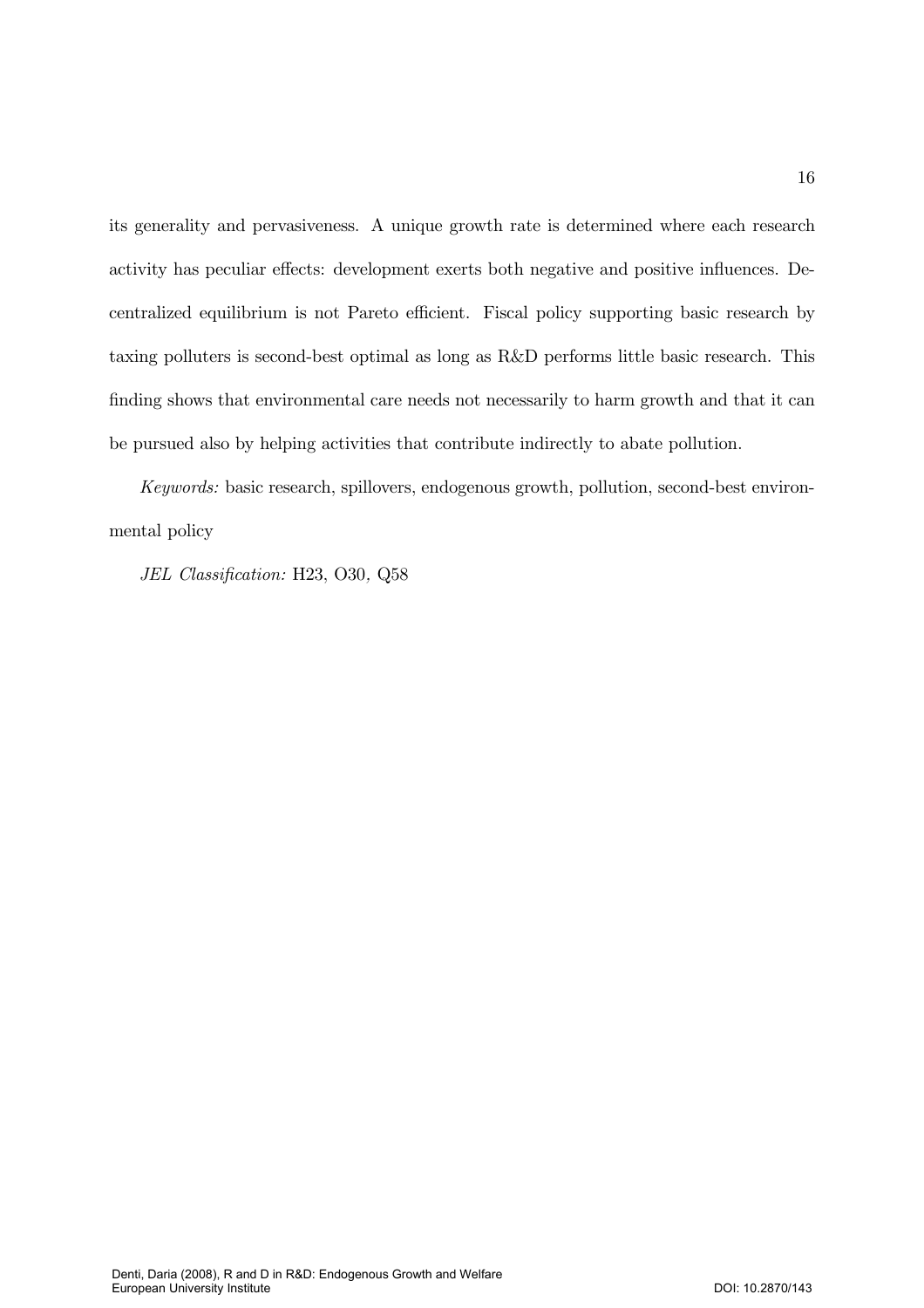# Part II

# **Chapters**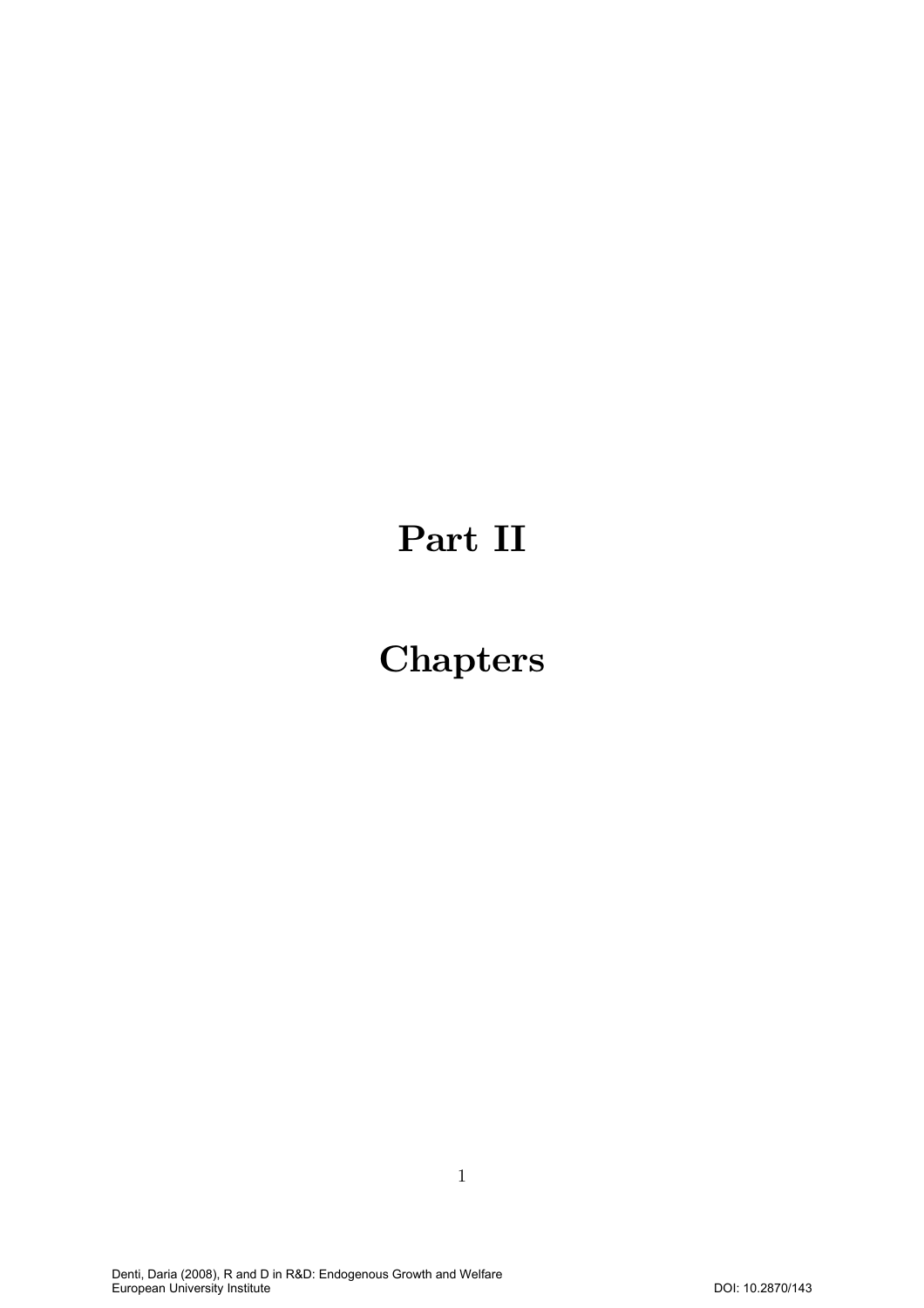## **CHAPTER 1**

### A REVIEW OF LITERATURE AND DATA ON R&D

"One major barrier to entry into new markets is the requirement to see the future with clarity. It has been said that to foretell the future, one has to invent it. To be able to invent the future is the dividend that basic research pays." -E. Wong. University of Science and Technology, Hong-Kong-

There is now a large and influential literature acknowledging the importance of R&D as an engine for growth  $(i.a.$  Romer, 1990; Gancia and Zilibotti, 2003; Barro and Sala-I-Martin, 2004). This literature does not address questions related to the effects of the different components of an R&D process on growth, even tough there are some well-established results showing that the distinction between R&D components is relevant in economic terms.

Data show that private agents perform multi-stage R&D processes, where both development and basic research are carried on (NSF<sup>1</sup>, 2003). Literature on R&D management has widely assessed that R&D performed by firms in certain sectors is a multi stage-activity  $(i.a.$ Bodner and Rouse, 2005) which has also been modelled at the micro-level. Furthermore, economic theory and empirical works have highlighted meaningful distinctions between basic research and development along a variety of dimensions  $(i.a.$  Nelson, 1959; Funk, 2002). An

<sup>&</sup>lt;sup>1</sup>National Science Foundation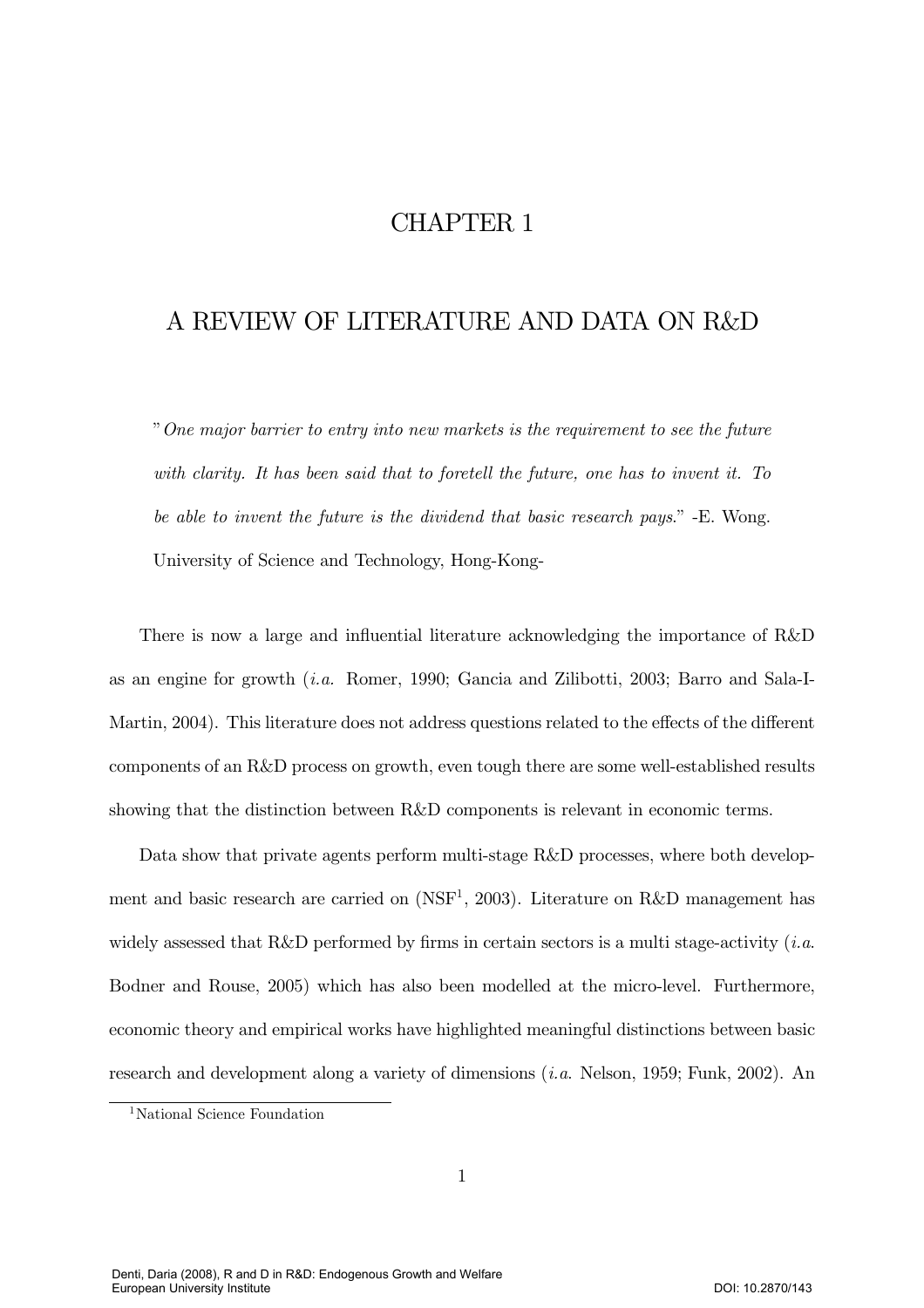increasing amount of literature on innovation, technology and R&D management acknowledges the huge impact of basic research -also privately performed- in shaping the patterns of innovation and its returns (Auerswald and Branscomb, 2005)

These observations suggest that there may be scope for investigating the consequences on growth and welfare of distinguishing basic research  $(R)$  from development  $(D)$ . In this paper, we review the relevant contributions, both theoretical and empirical, on which the theoretical frameworks developed in the following chapters will hinge.

We start providing the definition of each component following what has been established by the National Science Foundation of United States and subsequently adopted in the literature on R&D.

Basic research is defined as a "systematic study directed towards greater knowledge or understanding of the fundamental aspects of phenomena and of observable facts without specific application towards procedures and products in mind". Development is defined as "a systematic application of knowledge towards the production of useful materials, devices, systems and methods, to meet specific requirements" (Audrestch et al., 2002; Eisenman et al., 2002). The focus on basic research and development may appear to neglect the existence of another step, applied research, but in fact this is not the case, as applied research is embedded with characteristics of both basic research and development without any strong peculiarity.

The idea of distinguishing basic research from the other research activities when studying endogenous growth builds on the two broad arguments mentioned above. Here we explore these arguments on which our theoretical assumptions will be based.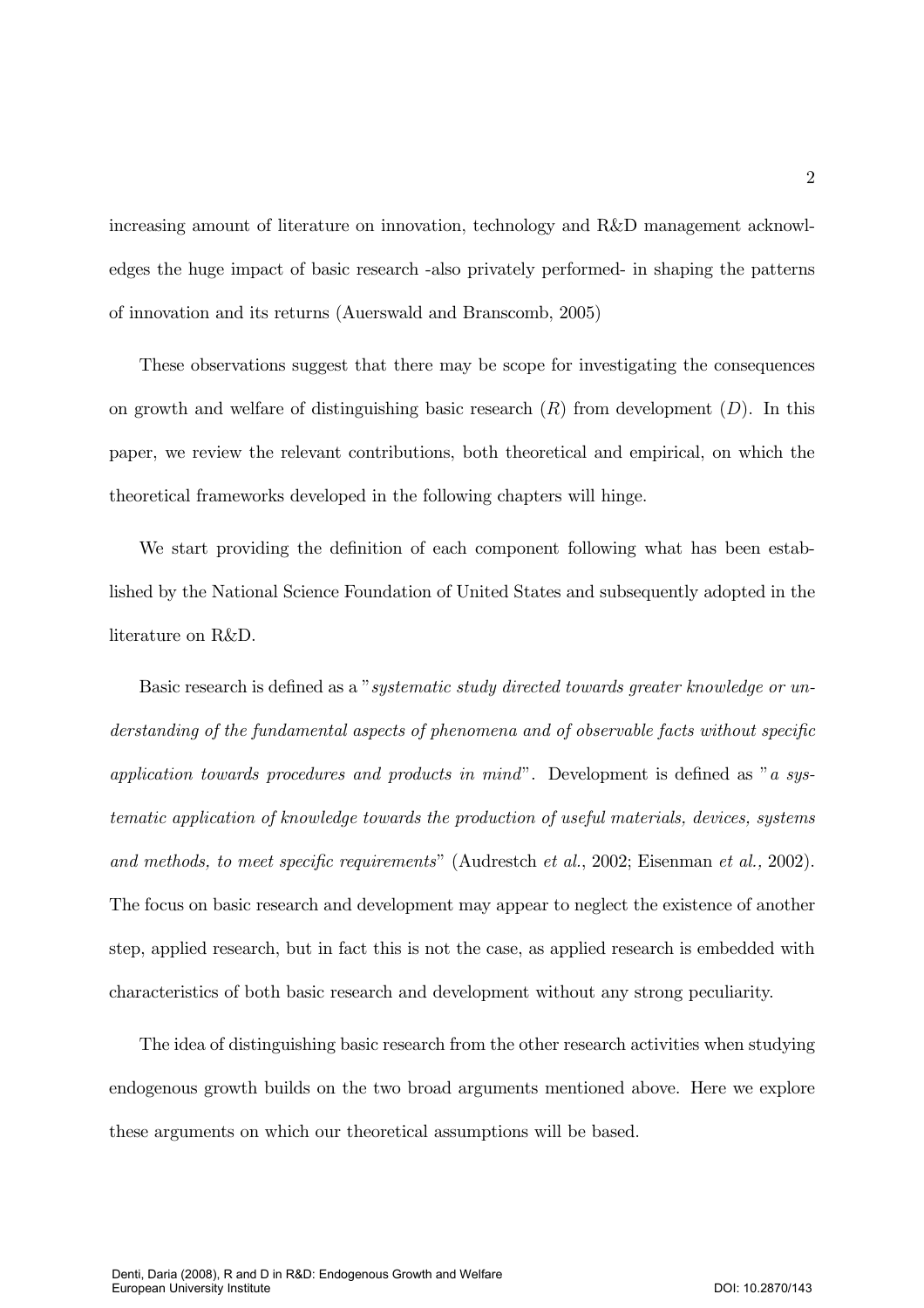First, basic research appears to play a relevant role both in US data and Government's agenda. To this respect, we list several relevant facts:

- R&D activity in the US is carried on mainly at industry level and it is performed by private agents (NSF, 2003).
- Private agents perform basic research (NSF, 2003).
- Some industries perform more basic research than others (Auerswald *et al.*, 2005; Eisenman *et al.*, 2002).

Figure 1.1-1.3 highlight the patterns of firms investments in basic research and development in United States between 1953 and 2003<sup>2</sup>



Figure 1.1. US Basic Research in Industry



<sup>&</sup>lt;sup>2</sup>Source: National Science Foundation (NSF). National Patterns of Research and Development Resources: 2003.

Data are in millions of constant 1996 dollars.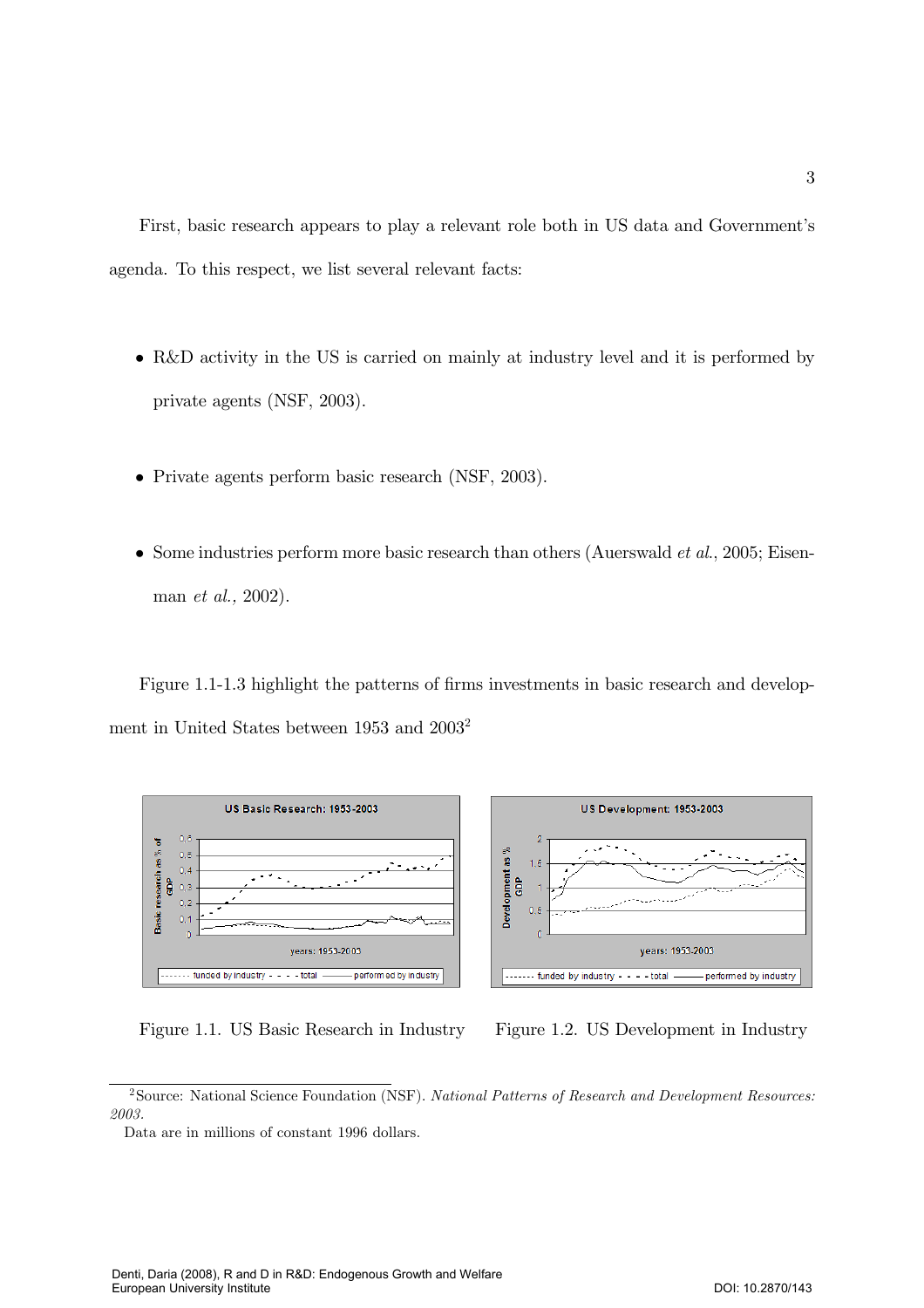

Figure 1.3. US Industry-Performed R&D

Starting in the 1960s and 1970s, industrial innovation in the US was identified with some corporate entities, which were pursuing far-sighted research. Recruitment of researchers was aimed at attracting the most able people, who were provided with a great deal of latitude in performing R&D. The most famous companies adopting this strategy were General Electric, IBM, Bell, Xerox, and their scientific achievements have been recognized by several Nobel prizes (Auerswald *et al.*, 2005). Nowadays, companies' support to the "blue-sky" research has changed, as the majority of firms tends to prefer investing in short-term R&D. However, it is important to notice that there are important exceptions: in some industries, such as electronics and chemistry, firms invest significant amount of money in fundamental research as they reckon this to be the most suitable strategy to long-term survival (Auerswald et al., 2005); a key example is given by the Google R&D strategy encouraging engineers and scientists working in the company to spend a fraction of their working schedule on whatever research project strikes their fancy<sup>3</sup>. Some of Google's newer services and products have

<sup>&</sup>lt;sup>3</sup>This strategy is called "Google 20 percent"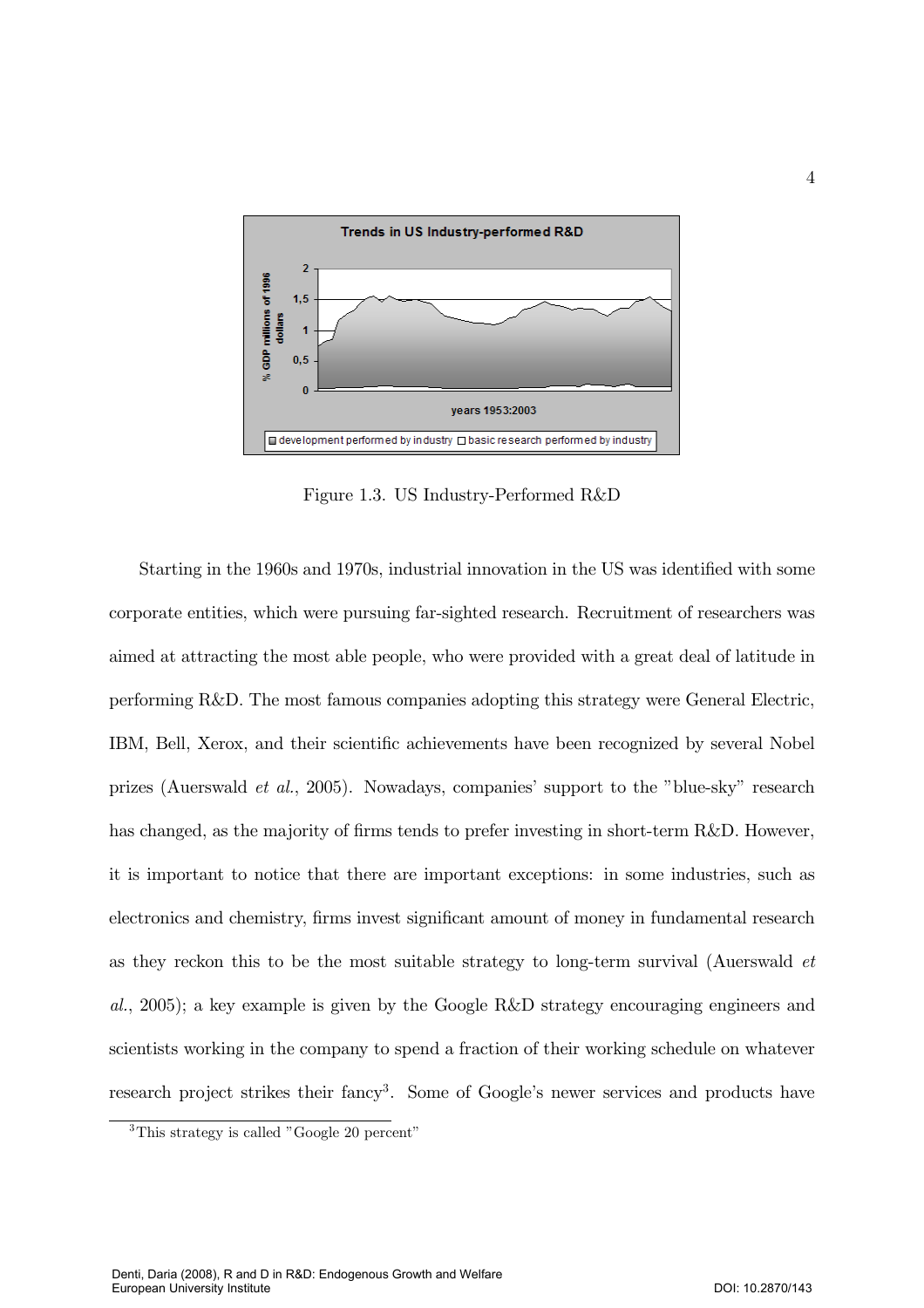originated from these independent endeavour (Mayer, 2006).

Literature on R&D management and industrial engineering have widely recognized multistage  $R\&D$  processes performed by firms: starting from seminal works where the relationship between the different R&D steps has been firstly formalized (Stokes, 1997), many contributions have followed testing the relevance of the linkages and further refining them.

Multi stage R&D has been identified along the following definition: "R&D typically embodies a multi-stage process, whereby a line of  $R\&D$  passes through stages such as basic research, exploratory development and applied development" (Bodner and Rouse, 2005), which embeds two multi-stage R&D models: the linear paradigm and the dynamic paradigm (Stokes, 1997). Both perspectives have been designed to account for multi-stage  $R&D$ processes, the difference being that the former does not allow feedback from development to basic research, whereas the latter does. Summarizing, tough unkindly, the various contributions in this field, we can acquire a stylized process for multi-stage R&D, which we depict in Figure  $1.4<sup>4</sup>$ .

<sup>&</sup>lt;sup>4</sup>For a detailed discussion and evaluation of multi-stage R&D processes and the derivation of a diagram like the one presented in Figure 1.4 see Bodner *et al.*, 2005 and Stokes, 1997. The number of stages within an R&D varies: in Figure 1.4 we represent a four-stage R&D process, the stages being: basic research, early-stage technology development, applied research, development (Auerswald and Branscomb, 2005)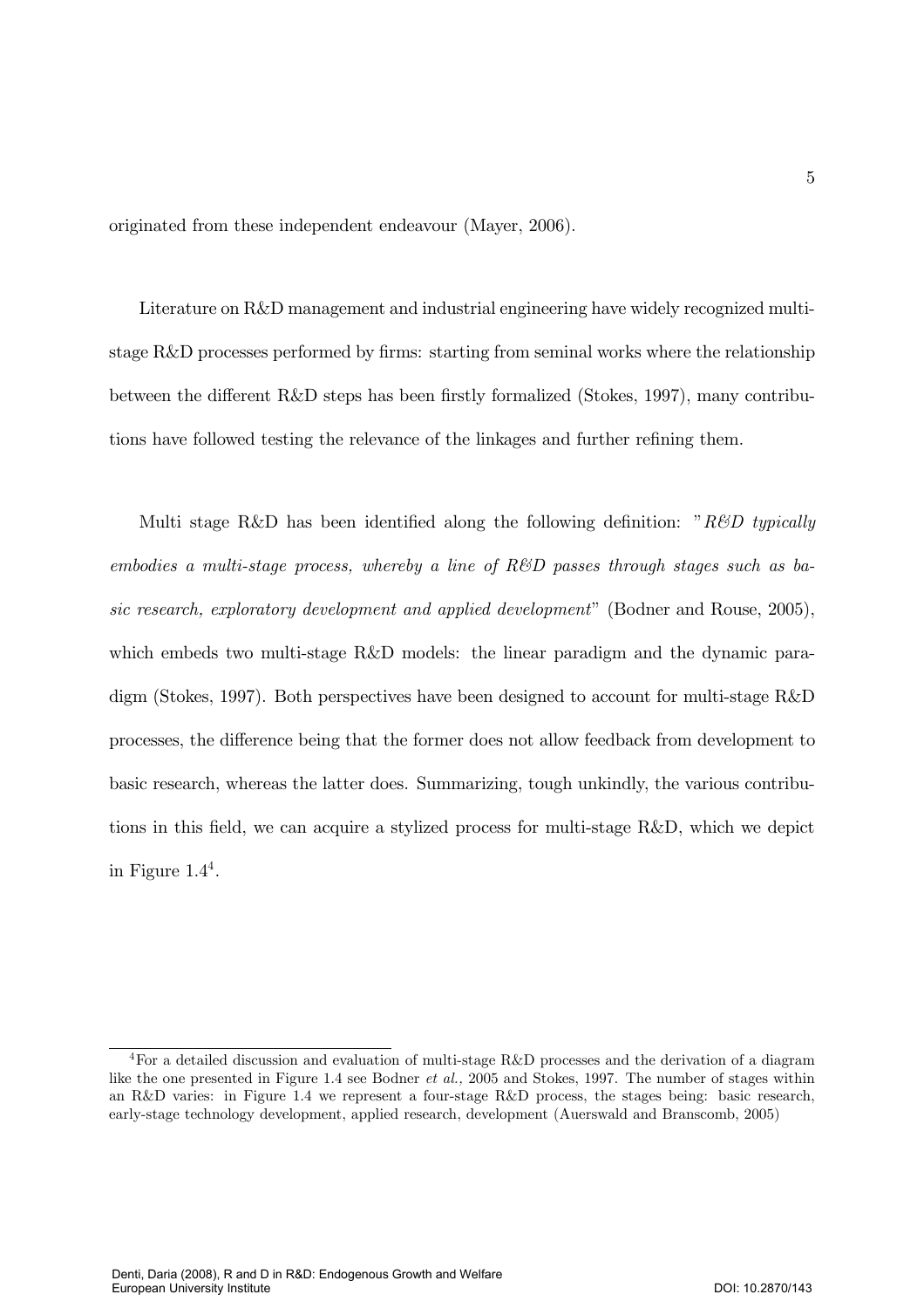

Figure 1.4. Multi-Stage R&D Process

Stage 1 corresponds to basic research and the following steps lead to development of the final design. Each stage requires investment by firms and it entails some degree of technical failure. The final design is obtained going throughout the whole line, therefore development is the necessary final stage after research (Bodner *et al.*, 2005). Is it noteworthy that this structure is not just speculative, as it has been tested to match firm actual organization of multi-stage R&D processes and it is used to simulate portfolio choice on R&D investments.

If we add spillovers to the picture, then the analysis becomes more complicated. As we have said above, there are two ways through which spillovers from R&D components may influence the multi-stage  $R\&D$  process. The linear paradigm entails a unique direction for the flow of knowledge. from basic research to development with no feedback. So, only research externalities may affect the process by influencing development. The dynamic paradigm broadens the possible trajectories for knowledge, so that also feedbacks from development to basic research are allowed (Stokes, 1997). Case studies, historical and anecdotal evidence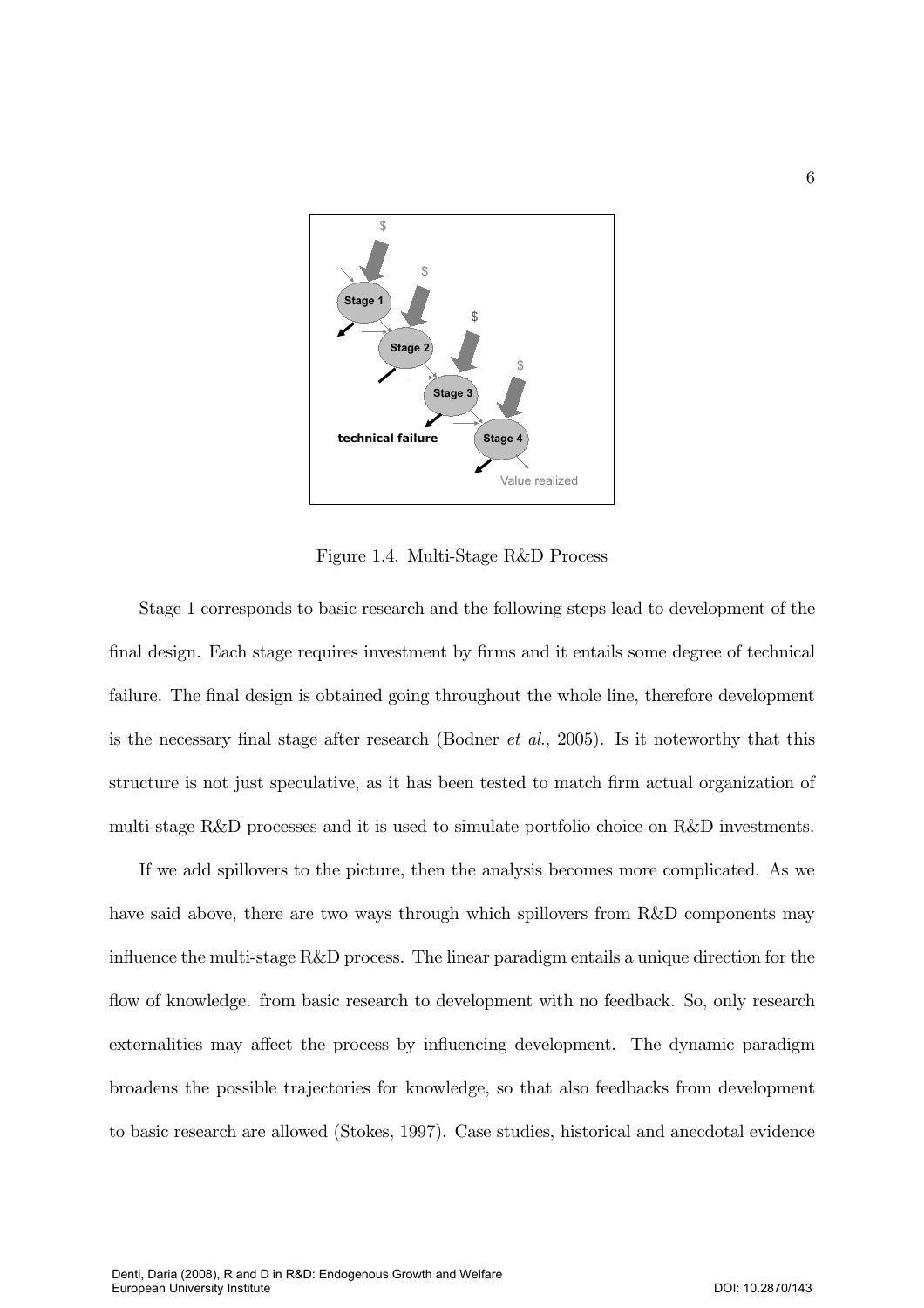show that both ways operate (Stokes, 1997) In this thesis, we will tackle both paradigms: we will focus on the linear one in the following two chapters and we will switch to the dynamic paradigm in the last chapter.

Within endogenous growth literature on horizontal innovation, there are some attempts to deal with different R&D activities performed by firms. One of the key contributions disentangles two R&D activities -corporate R&D and entrepreneurial R&D- (Peretto, 2003, 1999a, 1999b) being the former performed along with production and the latter performed to develop a new design. Although the latter is necessary to have the former, it is just an entry condition: knowledge generated by entrepreneurial R&D is not used as input in corporate R&D. So, the patterns highlighted in Figure 1.4 are only partially fulfilled.

Economic literature has addressed questions about the economic effects of basic research starting from Nelson's seminal contribution "The Simple Economics of Basic Scientific Research" (Nelson, 1959) and further discussions and analysis by other authors  $(i.a.$  Link  $et.$ al., 1981; Pavitt, 2001, Audretsch et. al., 2002). These contributions have identified several distinguishing features which we briefly present.

 $\bullet$  Basic research is the R&D activity whose output is the most likely to fail to be directly economically exploitable to produce new intermediate goods. "Although risk is associated with all forms of  $R\&D$ , uncertainty is an inherent characteristic of basic research. Not surprising that the outcome and the direction of basic research is often unpredictable" (Link et. al., 1981); "Moving from the applied research end of the spectrum to the basic research end, the degree of uncertainty about results of specific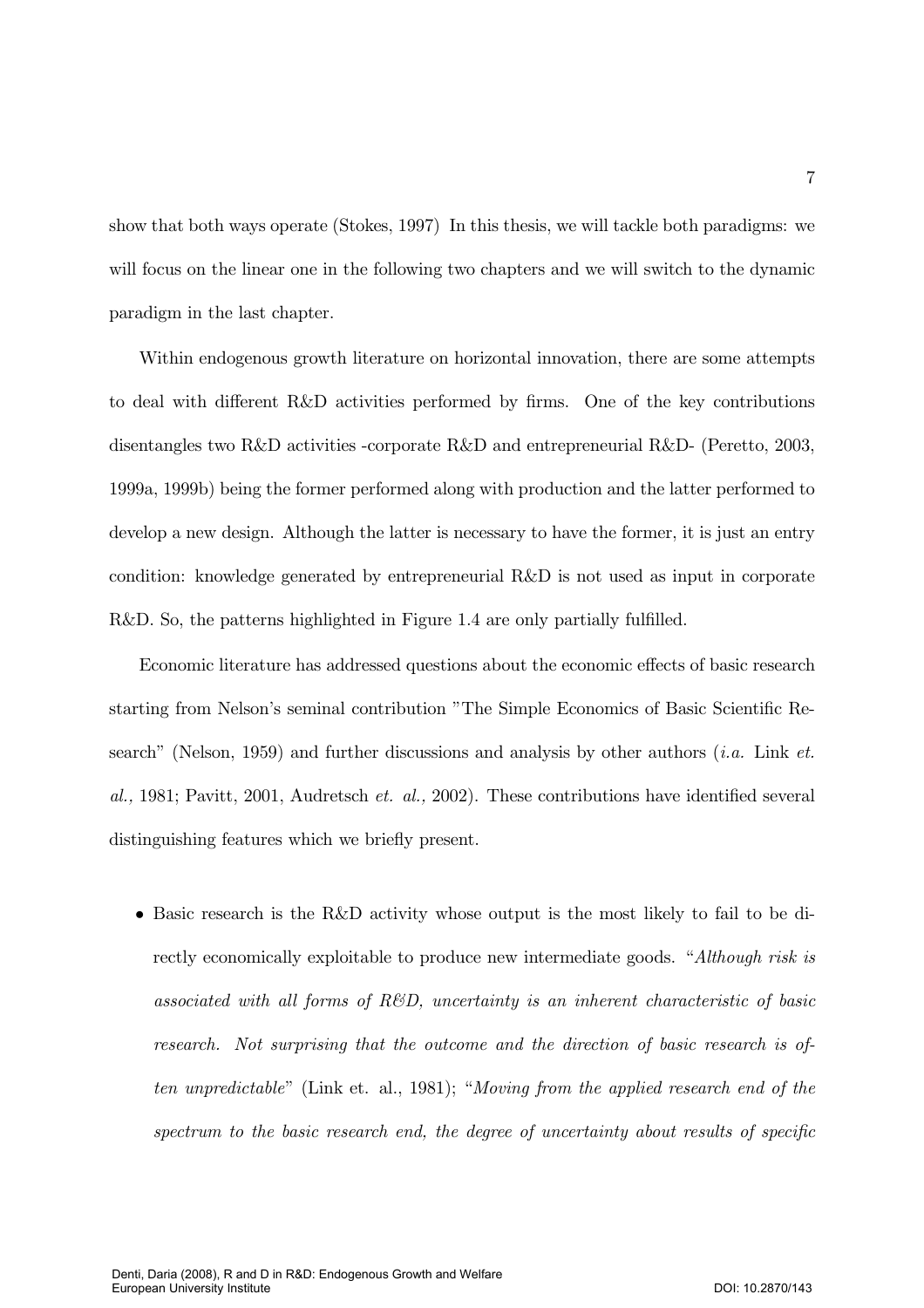research projects increases and the goals become less clearly defined and less closely linked to the solution of a specific object" (Nelson, 1959).

- The same elements implying that not all the designs developed by basic research efforts are economically exploitable, while the designs resulting from development efforts are more likely to be so, also entail that basic research is more likely to generate breakthrough innovations than development activity (Nelson, 1959; Theis and Horn 2003). Development refers to testing or improving existing goods, processes or prototypes: as a research activity, it is aimed towards improvement of something known rather than discovery of the unknown. Basic research, on the contrary, does not have any precise goods, process or prototype to work on. Its aim is mainly the exploration of the unknown. Obviously, new, breakthrough innovations are more likely to come out from new understanding of something that was previously unknown than from improvement and enhancement of what is already known. If we look at the literature on R&D, we see much emphasis devoted to the role of basic research in generating breakthrough innovations (Audretsch et al., 2002; Theis and Horn,  $2003$ <sup>5</sup>.
- Even when a basic research design is economically exploitable, it usually needs further efforts to be suitable for the production of an intermediate good (Nelson, 1959;

Auerswald *et. al.*, 2005).

 ${}^{5}$ There are many examples of private firms declaring to invest in basic research for strategic reasons: Microsoft Corp., has made notable research investment in recent years, including hiring some excellent mathematical physicists; Intel Corp. is investing in a series of research labs located in close proximity to some top universities; IBM is investing in new materials, new architectures and algorithms. Bell Labs efforts in fundamental research on nonlinear optics, optical properties of rare earth ions and soliton dynamics have produced breakthrough innovations granting long term positive payoff for the company.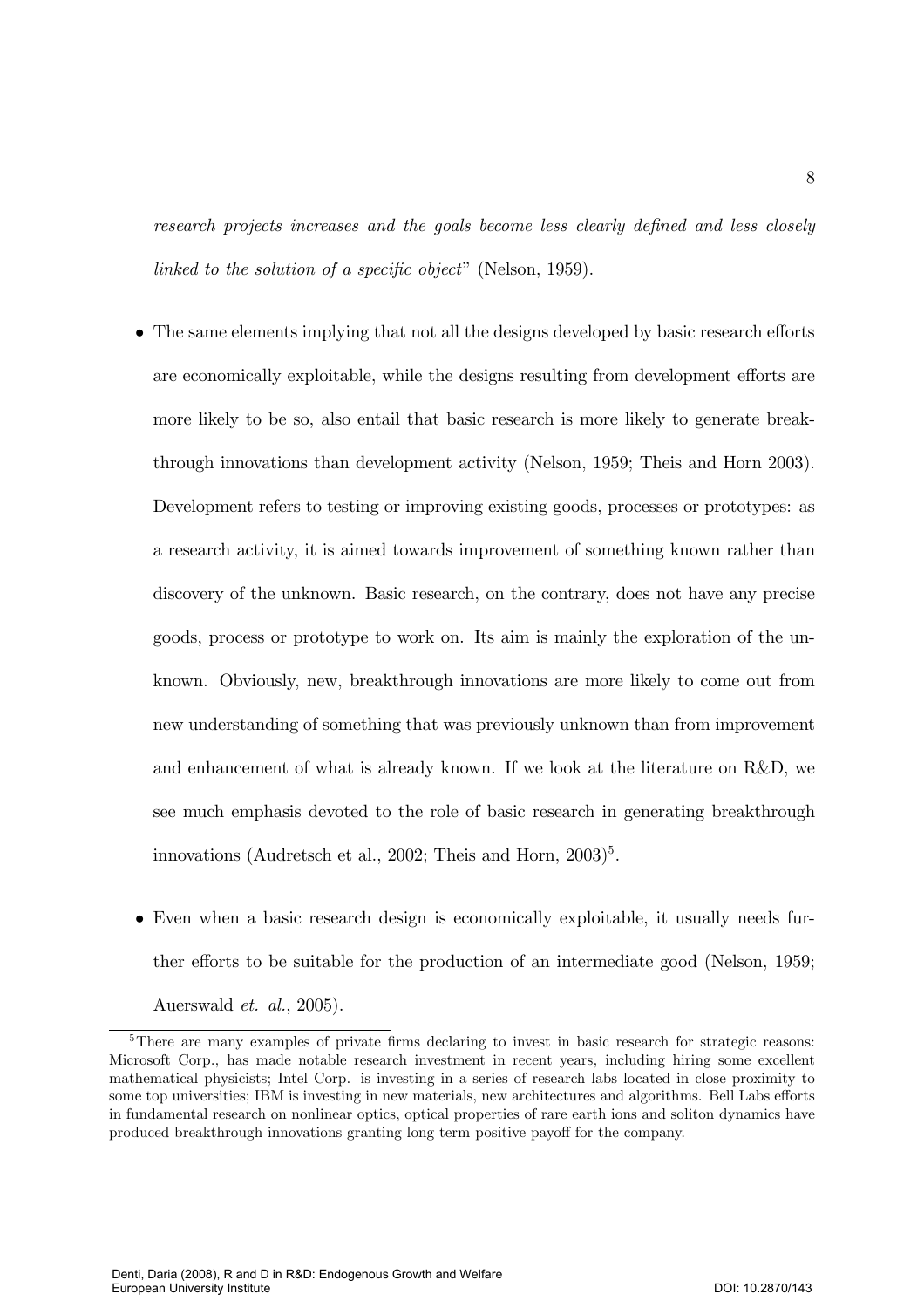• Literature on industrial economics has asserted that basic research generates positive and significant spillovers affecting the economy across sectors, whereas spillovers associated to development activity are generally weak and do not spur across different sectors  $(i.a.$  Lichtemberg and Siegel, 1991; Kesteloot and Veugelers, 1995; Funk, 2002).

One last comment refers to R&D policy. It is widely documented that basic research has been playing a key role in US political agenda since the 40s. To this respect, basic research is considered fundamental to get major achievements in many different fields, therefore, keeping US leading position as exporter of goods and services  $(PCAST^6, 2002; OSPT, 2003b;$  $OMB<sup>7</sup>$ , 2004) and it is acknowledged to be both necessary and sufficient for technical progress (Stokes, 1997; Pavitt, 2001). This political vision has actually determined the continuous flow of public funding for basic research both at academic and firm level that we see in US data. To this respect, we list several facts:

- US Government promotes public funding for R&D at industry level of R&D performance (PCAST, 2001; PCAST, 2002; OSTP<sup>8</sup>, 2003a).
- Data on federal support to R&D in US shows that different fiscal incentives are used depending on R&D composition. In particular, federal support is mainly directed towards basic research activity and early-stage technological development  $(ATP<sup>9</sup>, 2007)$ . Pattern of public support to industrially performed basic research is depicted in Figure

 $1.5$ 

<sup>&</sup>lt;sup>6</sup> President's Council of Advisors on Science and Technology

 $7$ Office of Management and Budget.

<sup>&</sup>lt;sup>8</sup>Office of Science and Technology Policy

<sup>&</sup>lt;sup>9</sup>US NIST Advanced Technology Program.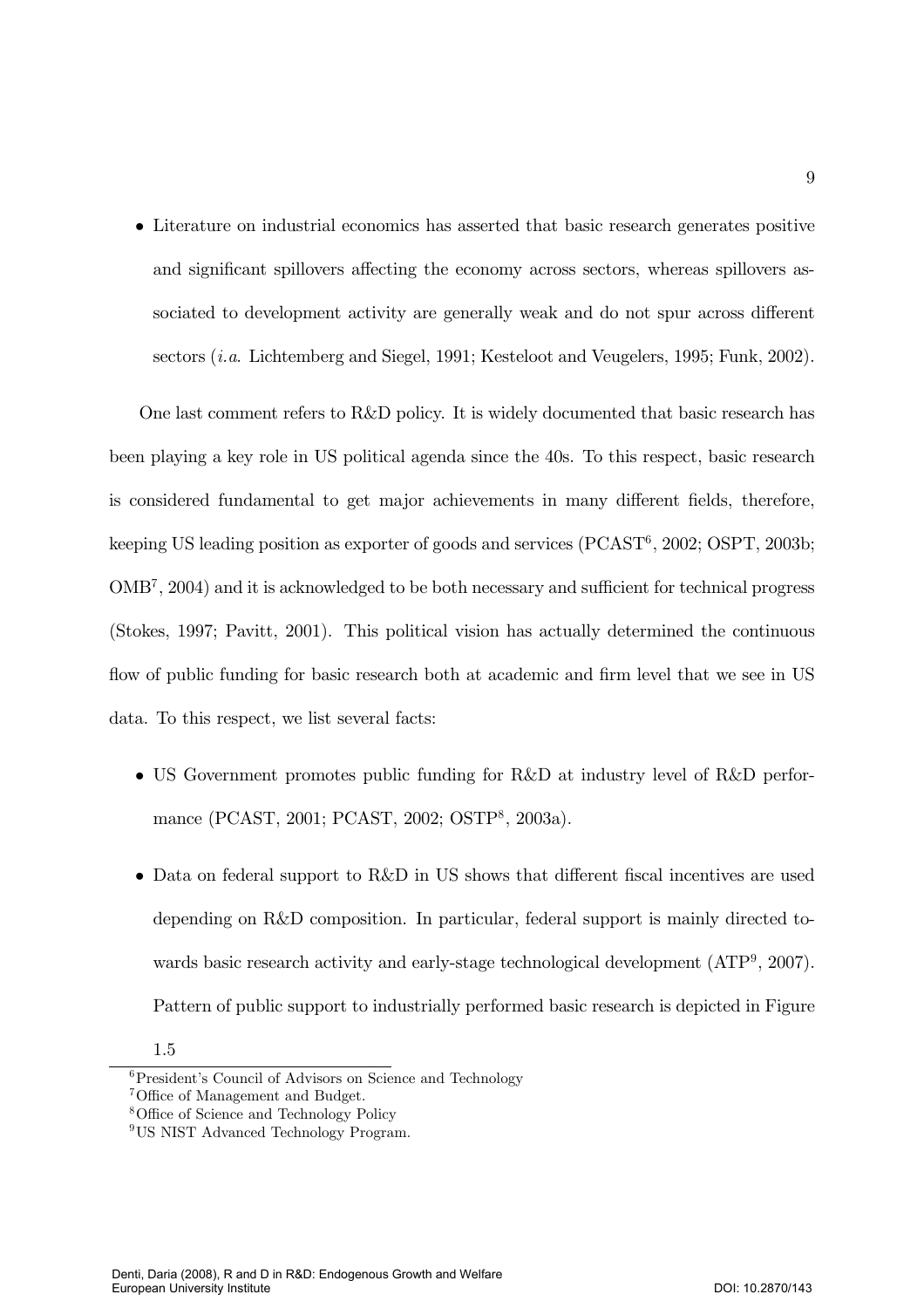

Figure 1.5. Patterns of Public Support to Industry-Performed Basic Research in US

- Federal support to private R&D is directed mainly to certain industry sectors which perform long-term basic research (NSF, 2003).
- Nowadays, there is an international debate on the adoption of similar policies in other countries (Trunmbull, 2004).

In standard R&D-based endogenous growth framework fiscal policy needed to reach the first best allocation is neutral with respect to R&D composition as R&D is treated as homogeneous in terms of its composition (Barro and Sala-I-Martin, 2004). Therefore, no fiscal instrument devoted specifically to privately performed basic research arises. However, the evidence on federal support to R&D in US shows that different fiscal incentives are used depending on R&D composition. In particular, federal support is mainly directed towards basic research activity and federal programs have been established to support firms in tackling fundamental research. Therefore, constructing a set up where basic research is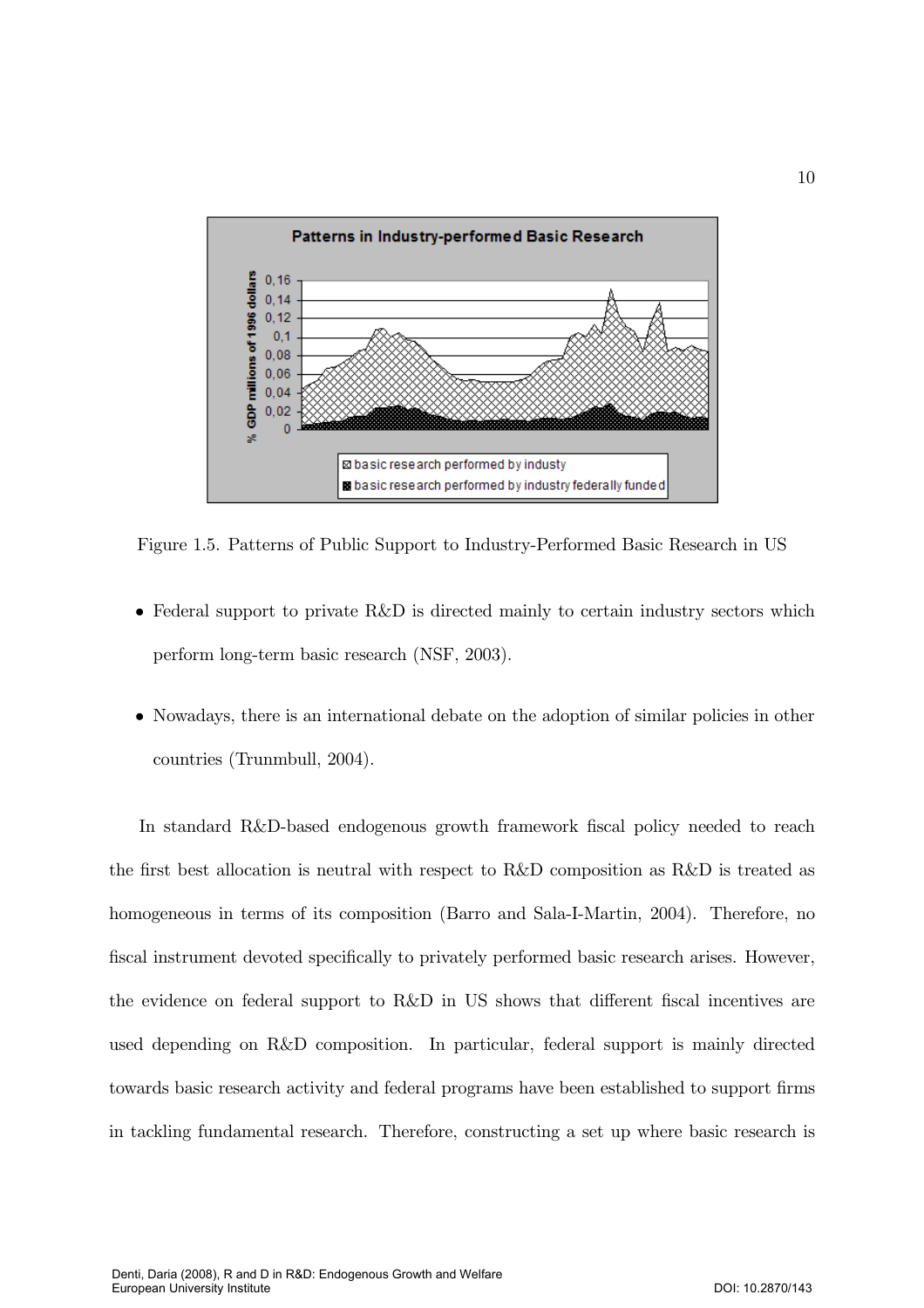disentangled from development and analyzing optimal fiscal policy enable to check whether the observed differences in fiscal incentives are good in terms of welfare or if it is better to support R&D as a whole as determined in standard horizontal innovation models.

This thesis draws on this background, by explicitly modeling the distinction between basic research and development in several frameworks: an economy with a unique R&D sector, an economy with two R&D sectors, differing in the relative intensity in basic research and a final set up where R&D drives growth and, within R&D, basic research also helps reducing pollution. The first two adopt the linear paradigm, therefore there is no feedback effect from applied knowledge to fundamental research. However, as literature on R&D identifies another paradigm where feedback are allowed and as both have been proven to hold, the last set up focus on the dynamic paradigm with feedback. All frameworks develop a multistage R&D process following what has been designed and applied in R&D management literature, according to Figure 1.4 above.

With respect to the linkage between R&D and pollution, we would like to remark that we take a novel approach hinging on an increasing bulk of literature on innovation management and R&D policy (EPA<sup>10</sup>, 2005): in fact, there is an increasing awareness about the potential technological convergencies of some innovations developed by firms and environment preservation. To provide one example, nanotechnology allows creation of new materials, products and processes which have a positive side effect in pollution-abatement. However, these innovations, mostly created by firms, have not been generated with the precise aim of benefitting

11

 $10$ US Environmental Protection Agency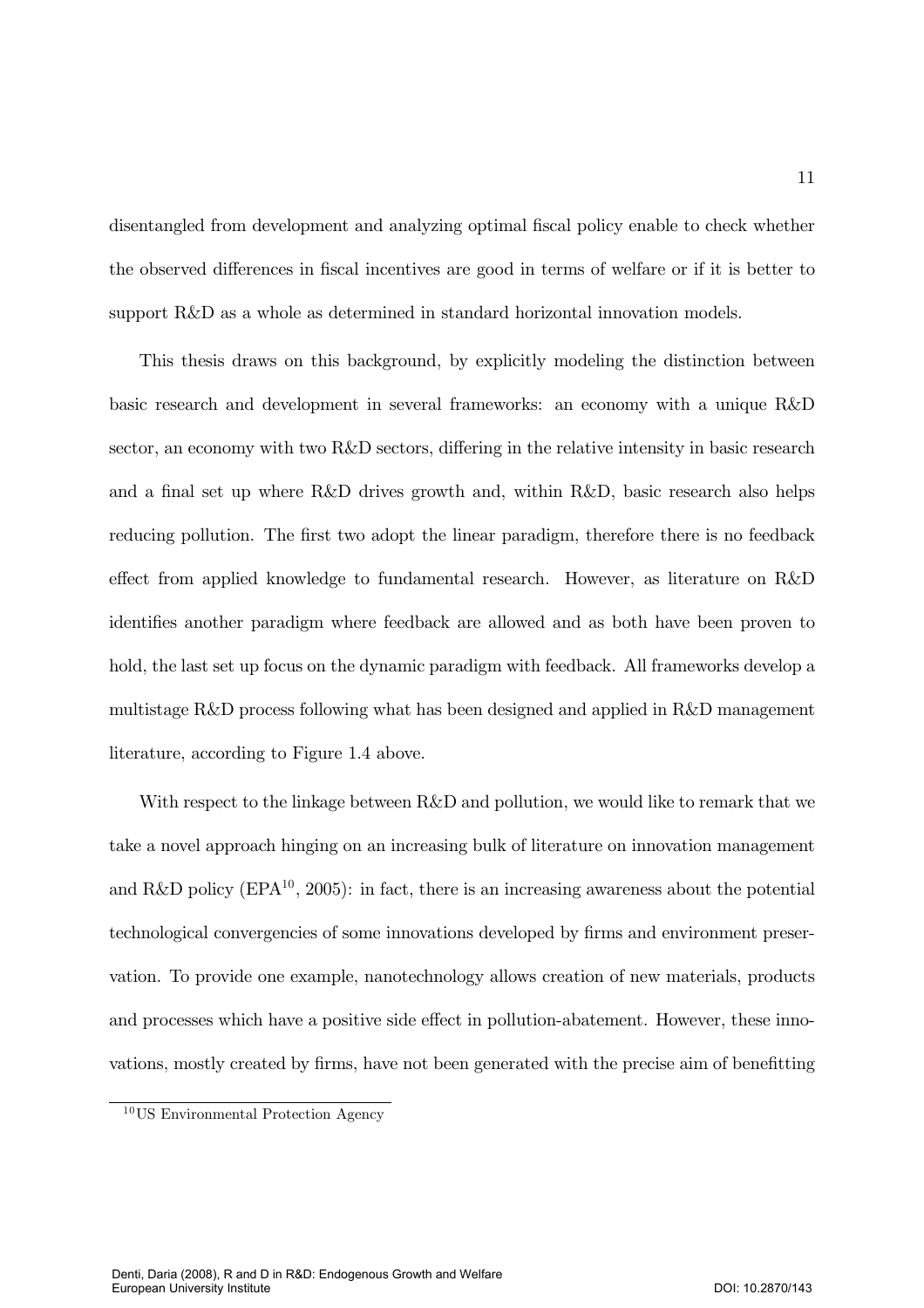the environment, as the goal driving the  $R\&D$  efforts is profits and increased competitiveness. Other important sectors where R&D has generated fundamental trajectories towards environmental protection, though accidentally, are manufacturing and chemical industry.

It has been estimated that the environmental trajectories of nanotech, chemical and manufacturing R&D lead to a potential energy savings for US close to  $14.5\%$  of total US energy consumption per year as outlined in Table  $1(EPA, 2005)$ : lighter materials for vehicles, materials and geometries that contribute more effectively to temperature control, technologies changing manufacturing processes, materials that contribute to new generations of fuel cells and a potential hydrogen economy (EPA, 2005) No one of these technologies have been developed for environmental care and they rely heavily on basic research.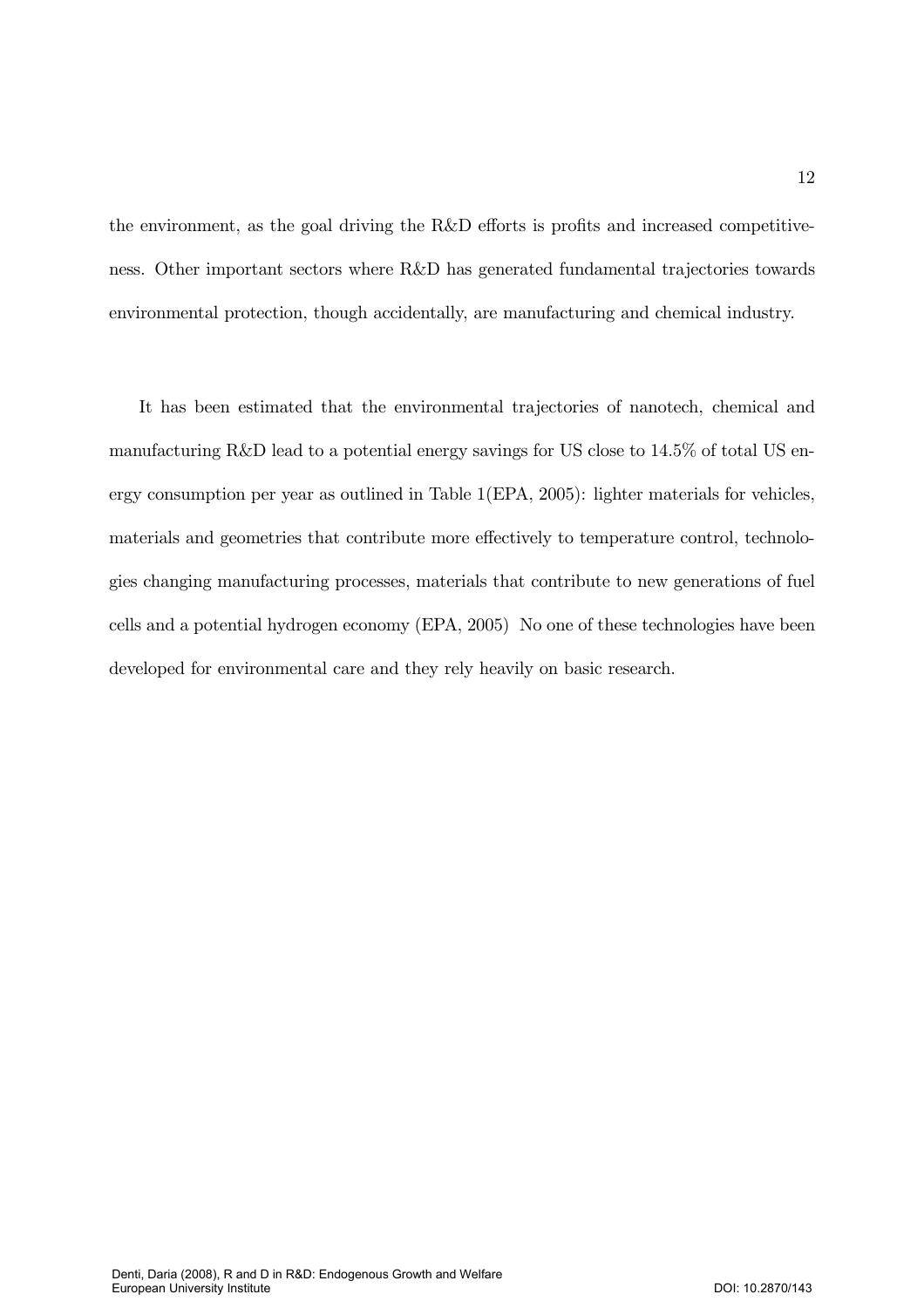| Nanotechnology Application                           | <b>Estimated Percent Reduction in</b>     |  |
|------------------------------------------------------|-------------------------------------------|--|
|                                                      | <b>Total Annual US Energy Consumption</b> |  |
| Strong, lightweight materials in transportation      | 6.2                                       |  |
| Solid state lighting                                 | 3.5                                       |  |
| Self-optimizing motor system                         | 2.1                                       |  |
| Smart roofs                                          | 1.2                                       |  |
| Novel energy-efficient separation membranes          | $0.8\,$                                   |  |
| Energy efficient distillation through supercomputing | 0.3                                       |  |
| Molecular-level control of industrial catalysis      | $\rm 0.2$                                 |  |
| Transmission line conductance                        | $0.2\,$                                   |  |
| <b>Total</b>                                         | 14.5                                      |  |
|                                                      |                                           |  |

Table 1. Potential US Energy Savings from Eight Nanotechnology Application

We have tried to develop a framework suitable to capture the main differences between research and development, embedding them in an economy where R&D drives growth. We have chosen to rely on a well-established horizontal innovation set up which we modify to allow for the distinction between basic research and development along the lines we have presented above Therefore, we start from the seminal works done in horizontal innovation (Romer 1990; Rivera-Batiz and Romer 1991) inside which we insert multi-stage R&D and its consequences. Then we try to embed also the learning-by-doing feature linking basic research usage to a constant and indirect improvement of scientists within R&D. Then, to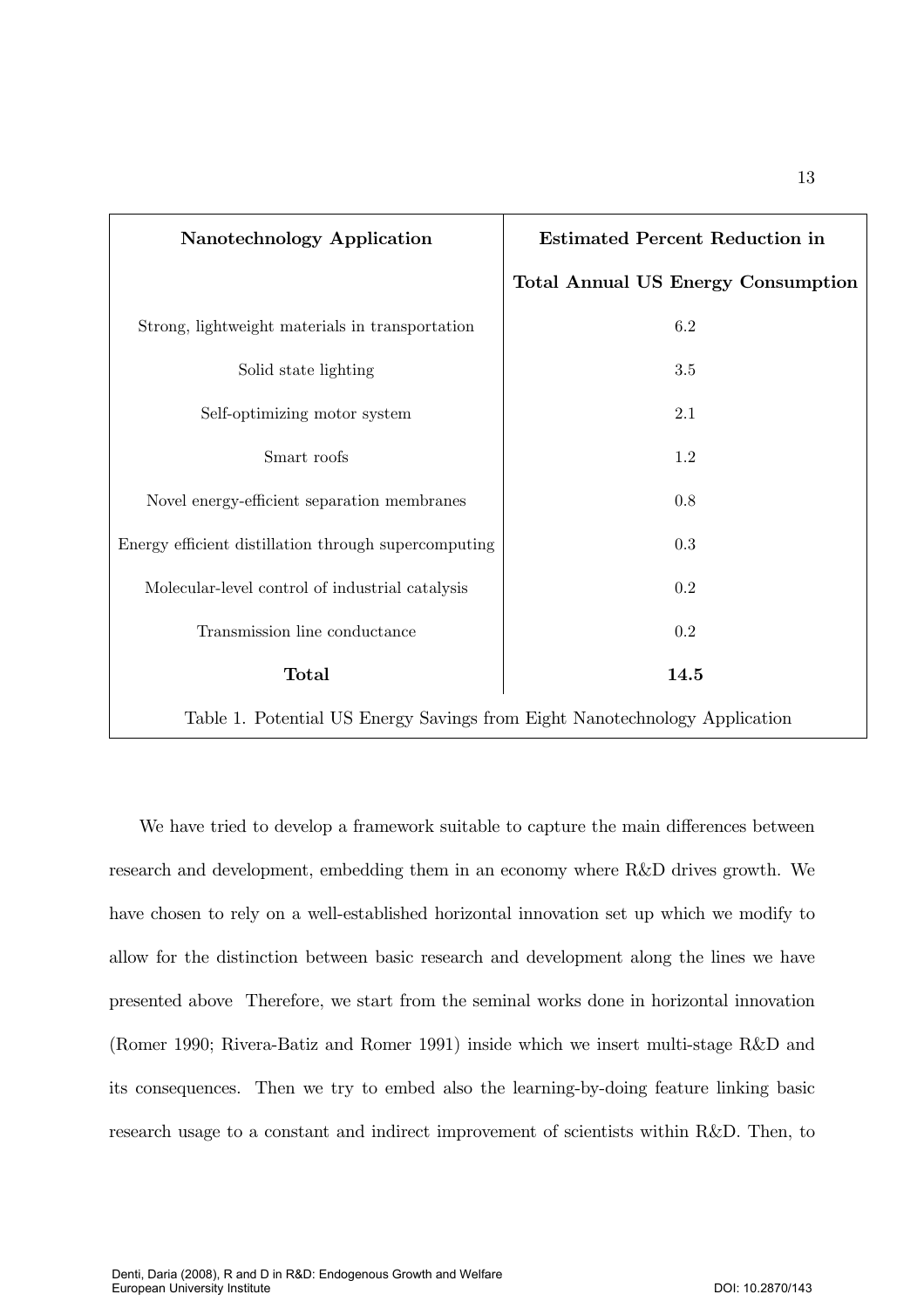address multi-industry issues, we turn to the recent development on multi-sector economies based on horizontal innovation (Gancia and Zilibotti, 2003) and we also explore the issue of imitation and international  $R\&D$  spillovers. Finally, acknowledging both the increasing interest among growth theorists of embedding environmental considerations within growth theory and the recent bulk of evidence about the important side-effects of basic research (also privately-performed) on pollution reduction, we tackle this issue merging horizontal innovation literature, sustainable growth contributions and multi-stage R&D.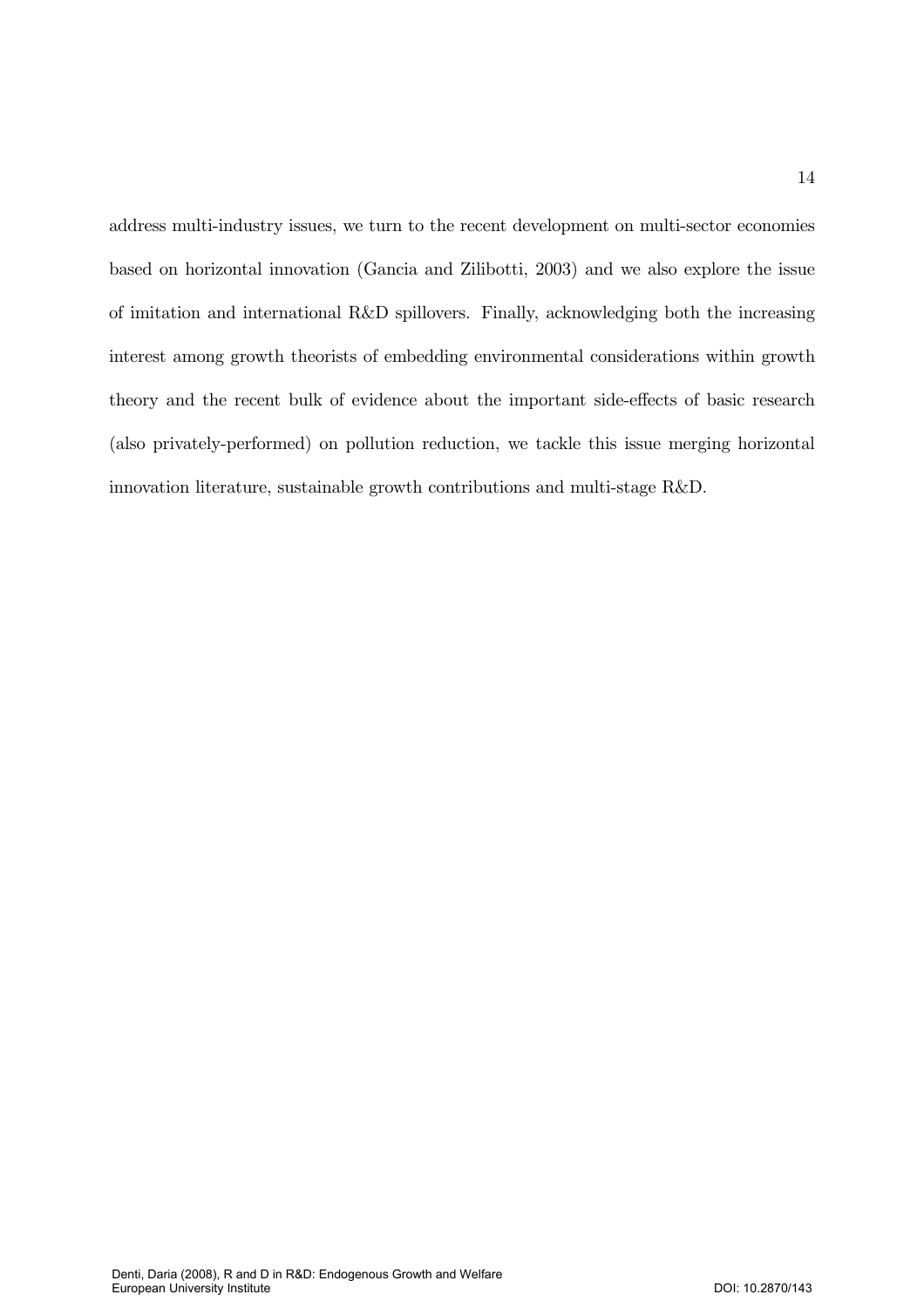## BIBLIOGRAPHY

- [1] Aghion P. and P. Howitt. (1999). *Endogenous Growth Theory*. Cambridge: MIT University Press.
- [2] Auerswald P., Branscomb L. et al. (2005). "Understanding Private-Sector Decision making for Early-Stage Technology Development". NIST Advanced Technology Program publication series NIST GCR02-841A
- [3] Audretsch D.B. et al. (2002). "The Economics of Science and Technology." Journal of Technology Transfer. Vol.27, pp.155-203
- [4] Barro R., and X. Sala-I-Martin. (2004). *Economic Growth*. Cambridge: MIT University Press.
- [5] Benassy J.P. (1998). "Is There Always Too Little Research in Endogenous Growth Models with Expanding Product Variety?". European Economic Review, 42, No. 1, pp.61-69
- [6] Bodner D.A. and W.B. Rouse. (2005). "Simulation-Based Analysis of R&D Enterprises. " In Proceedings of the  $2005$  Industrial Engineering Research Conference, Atlanta, Georgia.
- [7] Bodner D.A. *et al.* (2005). "Using Simulation to Analyze R&D Value Creation". In Proceedings of the 2005 Winter Simulation Conference (eds. Kuhl M.E., et al.)

Denti, Daria (2008), R and D in R&D: Endogenous Growth and Welfare European University Institute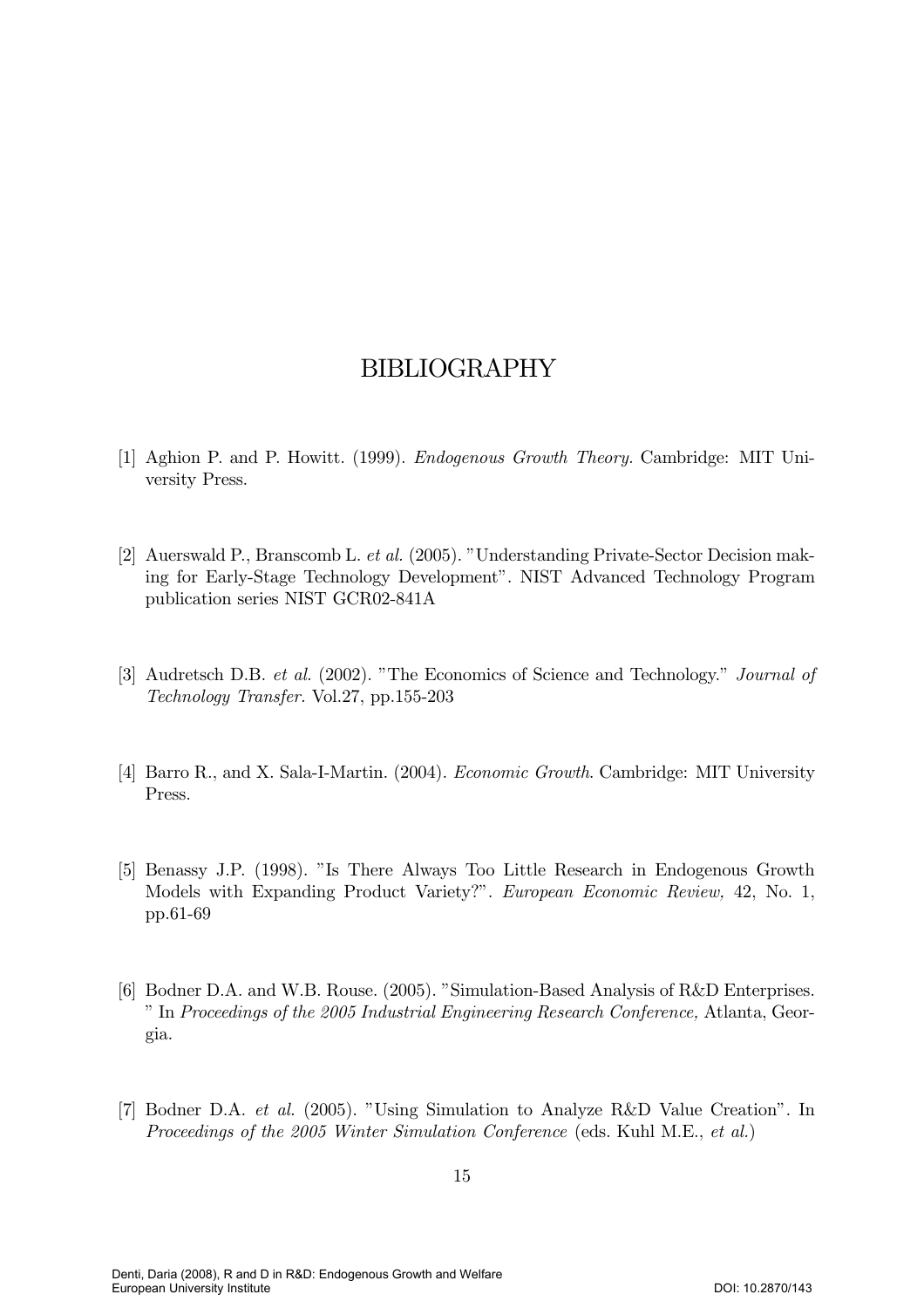#### BIBLIOGRAPHY 16

- [8] President's Council of Advisors on Science and Technology. (2002). "Assessing the US R&D Investment". www.ostp.gov
- [9] President's Council of Advisors on Science and Technology. (2001). "Implementation of the NSTC Presidential Review Directive-4: Renewing the Federal Government-University Research Partnership for the 21st Century". www.ostp.gov
- [10] Environmental Protection Agency of the United States, 2005. Nanotechnology White Paper. www.epa.gov
- [11] Eiseman E., Koizumi K. and Fossum D. (2002). "Federal Investment in R&D". RAND publication MR-1639.0-OSTP. www.rand.org
- [12] Funk M. (2002). "Basic Research and International Spillovers." *International Review of* Applied Economics, Vol.16, No.2,pp.217-226
- [13] Gancia G., and F. Zilibotti. (2003). "Horizontal Innovation in the Theory of Growth and Development". In preparation for the Handbook of Economic Growth (eds. P. Aghion and S. Durlauf).
- [14] Grossman G.M., Helpman E. (1991). "Innovation and Growth in the Global Economy", The MIT Press.
- [15] Groth C. (2004). Lectures in Economic Growth. University of Copenhagen, mimeo.
- [16] Kesteloot, K and R. Veugelers. (1995). "Stable R&D Cooperation with Spillovers." Journal of Economics and Management Strategy, Vol.4, No.4, pp.651-672
- [17] Kwan Y.K., and Lai L.C.E. (2003). "Intellectual Property Rights Protection and Endogenous Economic Growth". Journal of Economic Dynamics and Control, 27, pp.853-873
- [18] Link A.N. and Long J.E. (1981). "The Simple Economics of Basic Scientific Research: a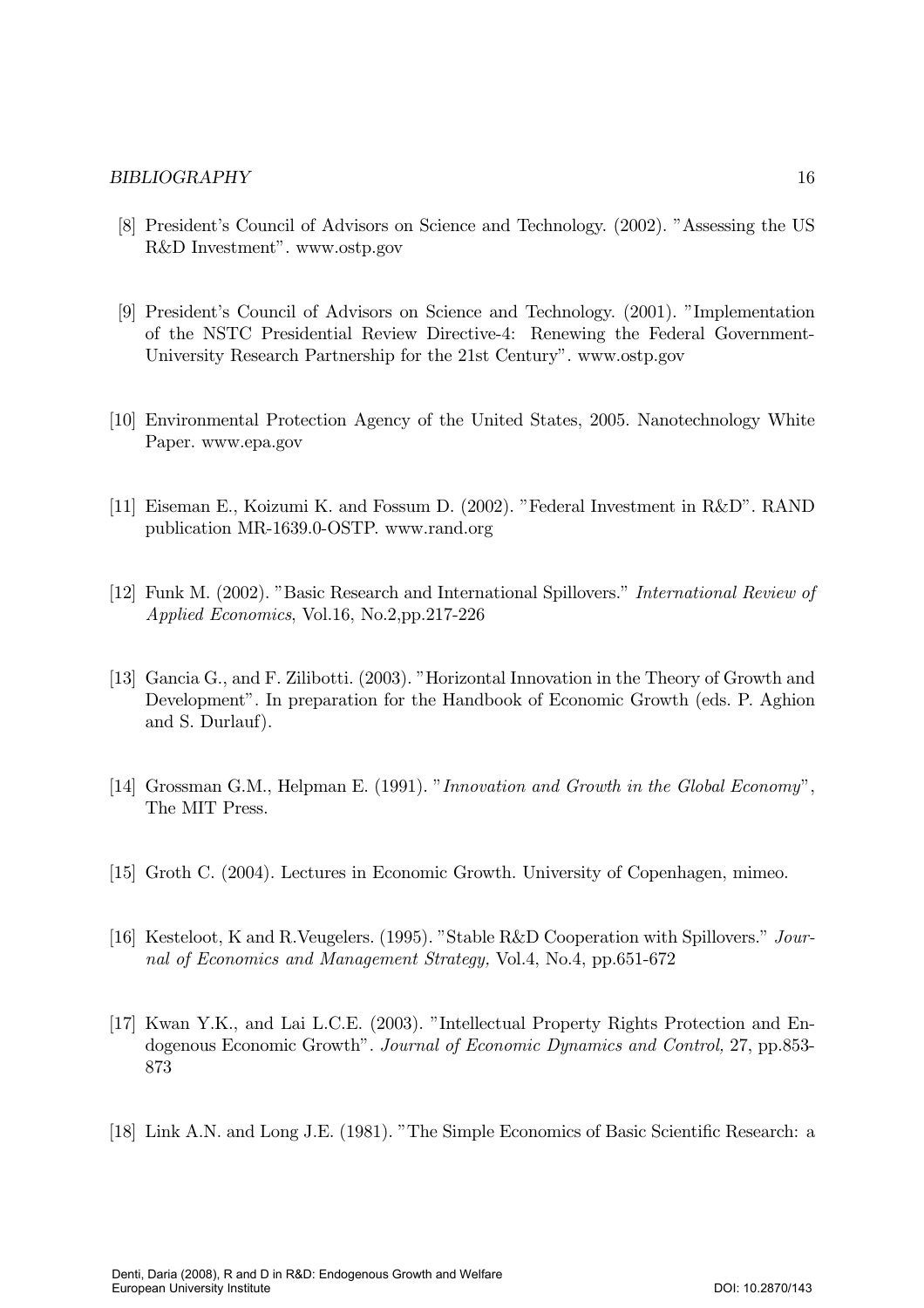Test of Nelson's Diversification Hypothesis." The Journal of Industrial Economics. Vol. 30, No. 1. pp. 105-109

- [19] Llewellyn Smith C.H. (1997). "What is the Use of Basic Science?" CERN Working Paper, 99-011
- [20] Martin B. et al. (1996). "The Relationship between Publicly funded Basic Research and Economic Performance. A SPRIU Review." University of Sussex Science Policy Research Unit, HM Treasury Report
- [21] Mayer M. (2006). "Speeches on MS&E Entrepreneurial Thoughts". ETL Seminar Series, Stanford University
- [22] Nelson R. R. (1959). "The Simple Economics of Basic Scientific Research." The Journal of Political Economy. Vol.67, No. 3. pp. 297-306
- [23] NSF Directorate for Social, Behavioral, and Economic Series. (2004). "US R&D Projected to Have Grown Marginally in 2003". www.nsf.gov
- [24] Office of Science and Technology Policy. Executive Office of the President. (2003a). "The Physical Sciences. Research and Development Funding in the President's 2004 Budget". www.ostp.gov
- [25] Office of Science and Technology Policy. Executive Office of the President. (2003b). "Promoting Innovation". www.ostp.gov
- [26] Pavitt K. (2001). "Public Policies to Support Basic Research: what Can the Rest of the World Learn from US Theory and Practice? (and What They Should Not Learn)" Industrial and Corporate Change. Vol. 10, No. 3. pp. 761-779
- [27] Office of Management and Budget. Executive Office of the President. (2004). "Budget of the United States Government. Fiscal Year 2005". www.whitehouse.gov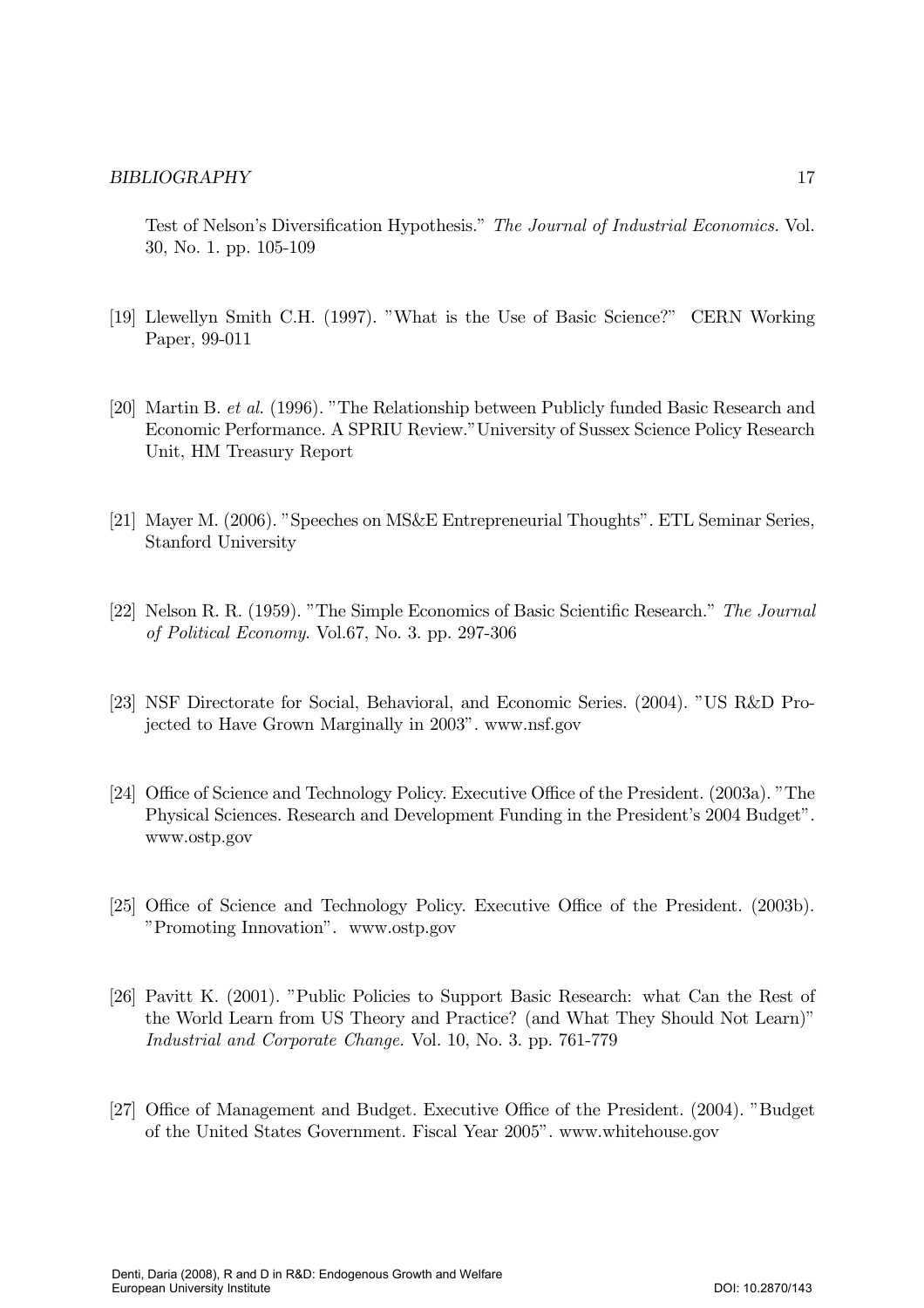- [28] Rivera-Batiz L.A., and P. Romer. (1991). "Economic Integration and Endogenous Growth". The Quarterly Journal of Economics, 106, 531-555.
- [29] Romer P. (1990). "Endogenous Technological Change". Journal of Political Economy. 98, S71-S102
- [30] Science Policy Research Unity (1996). "The Relationship Between Publicly Funded Basic Research and Economic Performance." SPRU Review, University of Sussex
- [31] Stokes D. Pasteur's Quadrants. Basic Science and Technological Innovation. Brookings Institution Press 1997
- [32] Tirole J. (1988). The Theory of Industrial Organization. Cambridge: MIT University Press
- [33] Theis T.N. and Horn P.M. (2003). "Basic Research in the Information Technology Industry". Physics Today. Vol.57, Issue 7. pp.44-52
- [34] Trumbull G. (2004). Silicon and the State. Brookings Institution Press 2004
- [35] Wong E. (1996). "An Economic Case for Basic Research." Nature. Vol.381, pp.187-188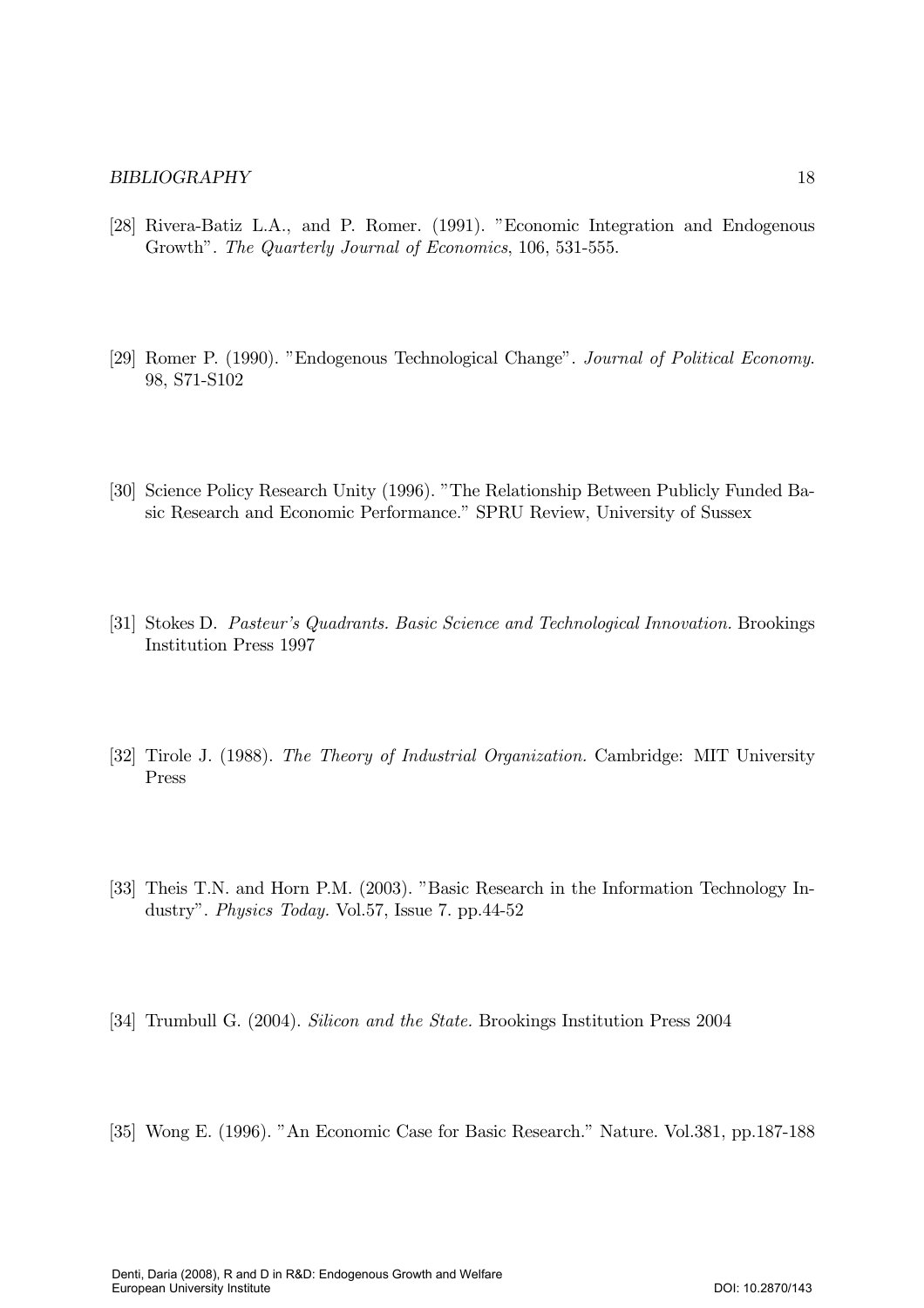## CHAPTER  $2$

# BASIC RESEARCH AND THE SCALE EFFECT IN A **GROWING ECONOMY**

"When Charles Stine made his presentation to the Executive Committee of Du Pont in 1926, he argued that fundamental research was necessary because "applied research is facing a shortage of its principal raw materials" -P.E.Stephan Andrew. Young School of Policy Studies, Georgia State University

#### Introduction 2.1

The framework developed in this Chapter relies on a well-established horizontal innovation economy which has been modified to allow for the distinction between basic research and development along the lines presented in the introductory chapter. In particular, R&D is modelled as a multi-stage process where research output is used as an input in development activity, following confirmed and popular models in R&D literature (Bodner *et al* 2005). Empirical and anecdotal evidence support this analysis.

We have to remember that basic research is characterized by several features which may create market distortions (Nelson, 1959; Link *et. al.*, 1981; Pavitt, 2001) and that we have to account for the following elements: (i) basic research is the R&D activity whose output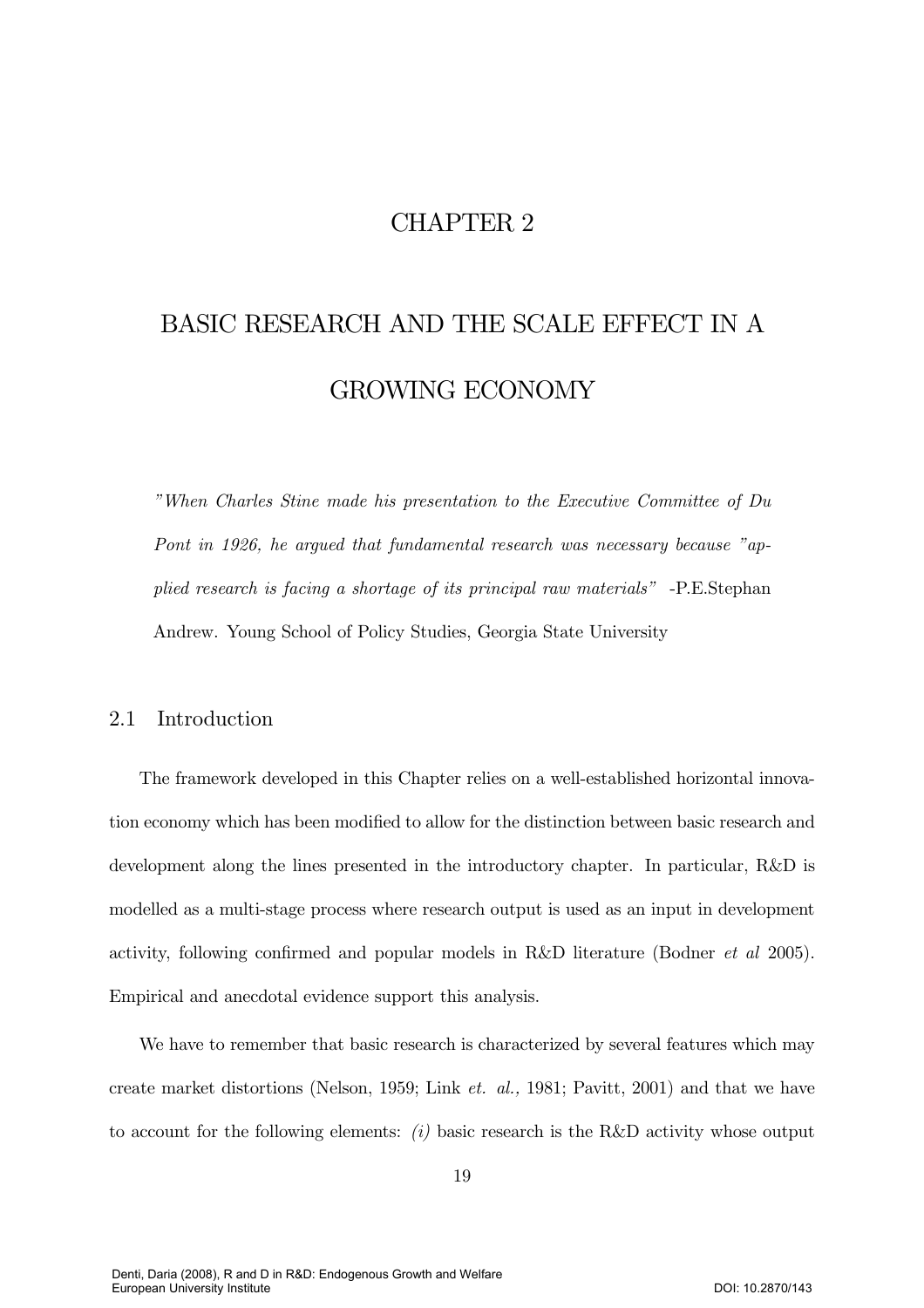### 2.1. INTRODUCTION

is the most likely to fail to be directly economically exploitable to produce new intermediate goods;  $(ii)$  the same elements implying that not all the designs developed by basic research efforts are economically exploitable, while the designs resulting from development efforts are more likely to be so, also entail that basic research is more likely to generate breakthrough innovations than development activity (Nelson, 1959; Theis and Horn 2003); *(iii)* even when a basic research design contains the characteristics of being economically exploitable, it usually needs further efforts in terms of research activities to deliver a commercially useful design (Nelson, 1959; Stokes, 1997); *(iv)* among all R&D activities, basic research generates the highest level of spillovers  $(i.a.$  Lichtemberg and Siegel, 1991; Funk, 2002).

Point *(iii)* summarizes the essence of multi-stage R&D process; points *(i)* and *(ii)* are important in shaping payoffs from innovation; whereas point  $(iv)$  introduces differences in spillover associated to each R&D components, a point that is compulsory neglected by standard horizontal innovation models, due to the homogeneity of R&D, but that matters in empirical terms.

Going more into details, in our framework, not all R&D investments will deliver positive payoffs to innovators to capture the likelihood of economically useless ideas inherent to basic research activity, but payoffs are long-lasting, as they accompany breakthrough innovation. Then, basic research generates inter-sector spillovers affecting productivity in final good production, whereas spillovers from development are just intra-sector.

With respect to multi-stage R&D patterns, in this chapter we will stick to the "linear" paradigm": basic research output is used as intermediate input in development activity and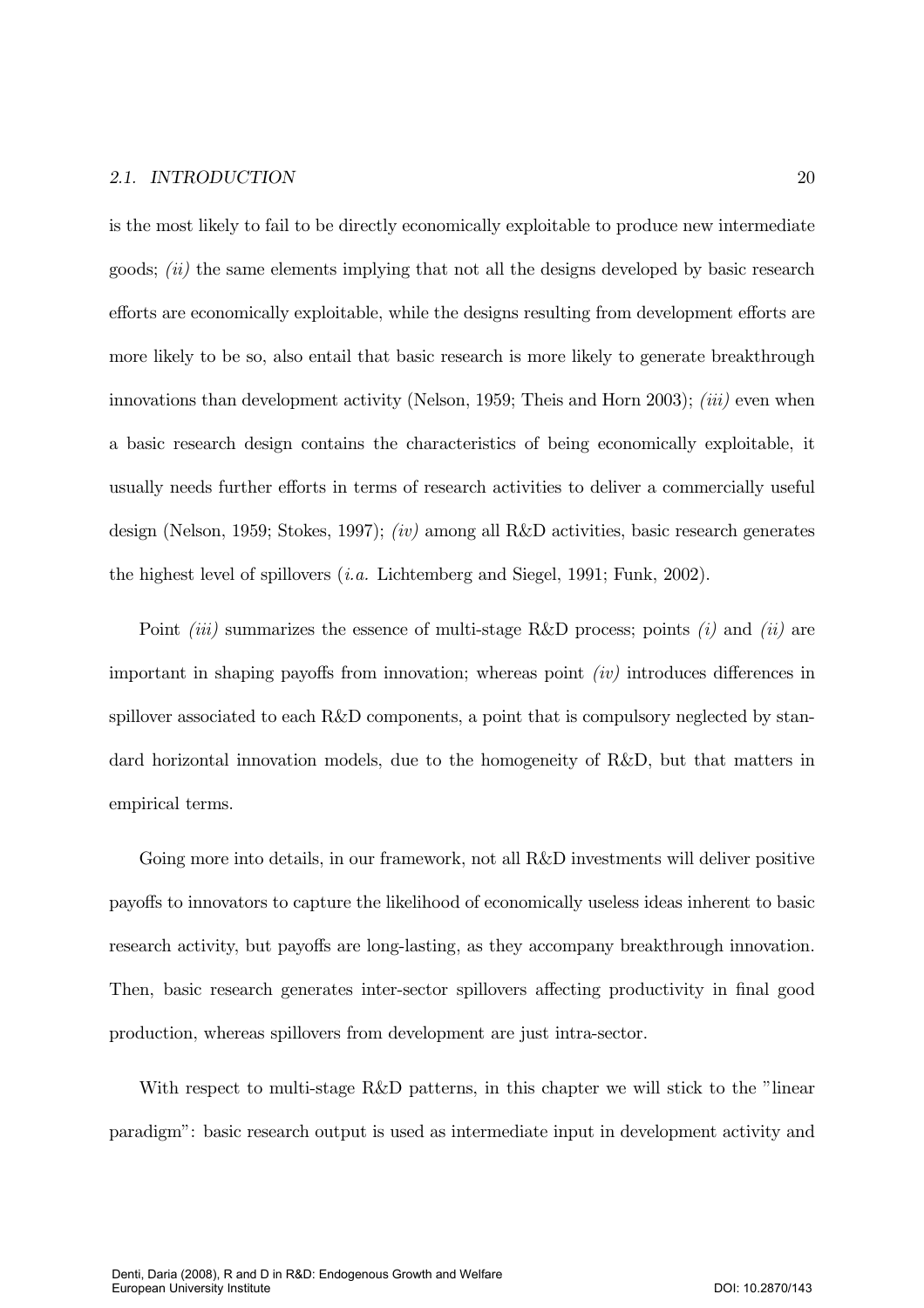### 2.1. INTRODUCTION

there are no feedback from development to basic research.

The first major result of this framework is the absence of the so-called "scale effect": if the labour endowment of the economy changes, the growth rate of the economy is unaffected. Standard horizontal innovation models are generally influenced by the scale effect, a feature which has been widely criticized as it lacks empirical support (Barro and Sala-I-Martin, 2004; Jones 1995). In this model the scale effect disappears endogenously, allowing to conclude that the introduction of multi-stage research processes with intra and inter-sector spillovers contributes to better predictions.

The consequences of distinguishing basic research from development influence also the growth rate. First, productivity of each research step does not influence growth.

Another finding refers to R&D technology: if the technology of the final R&D stage relies heavily on basic research, then the economy grows more as the production of every new variety is associated with a bigger size for the positive spillover effect from basic research.

The last relevant finding refer to industrial policy for R&D. First, our model predicts that the Government should commit to patronize research fields with a level of economic exploitability which is not extremely low. Second, private agents determine an equilibrium which is not Pareto optimal as a consequence of different distortions influencing the economy. In terms of R&D policy, the Government could induce the private sector to attain the social optimum by engineering a tax-subsidy policy where basic research only receives support, even tough all R&D activities exert externality effects throughout the economy. So, according to our analysis, subsidizing R&D as a whole will prove to be a wrong policy whenever firms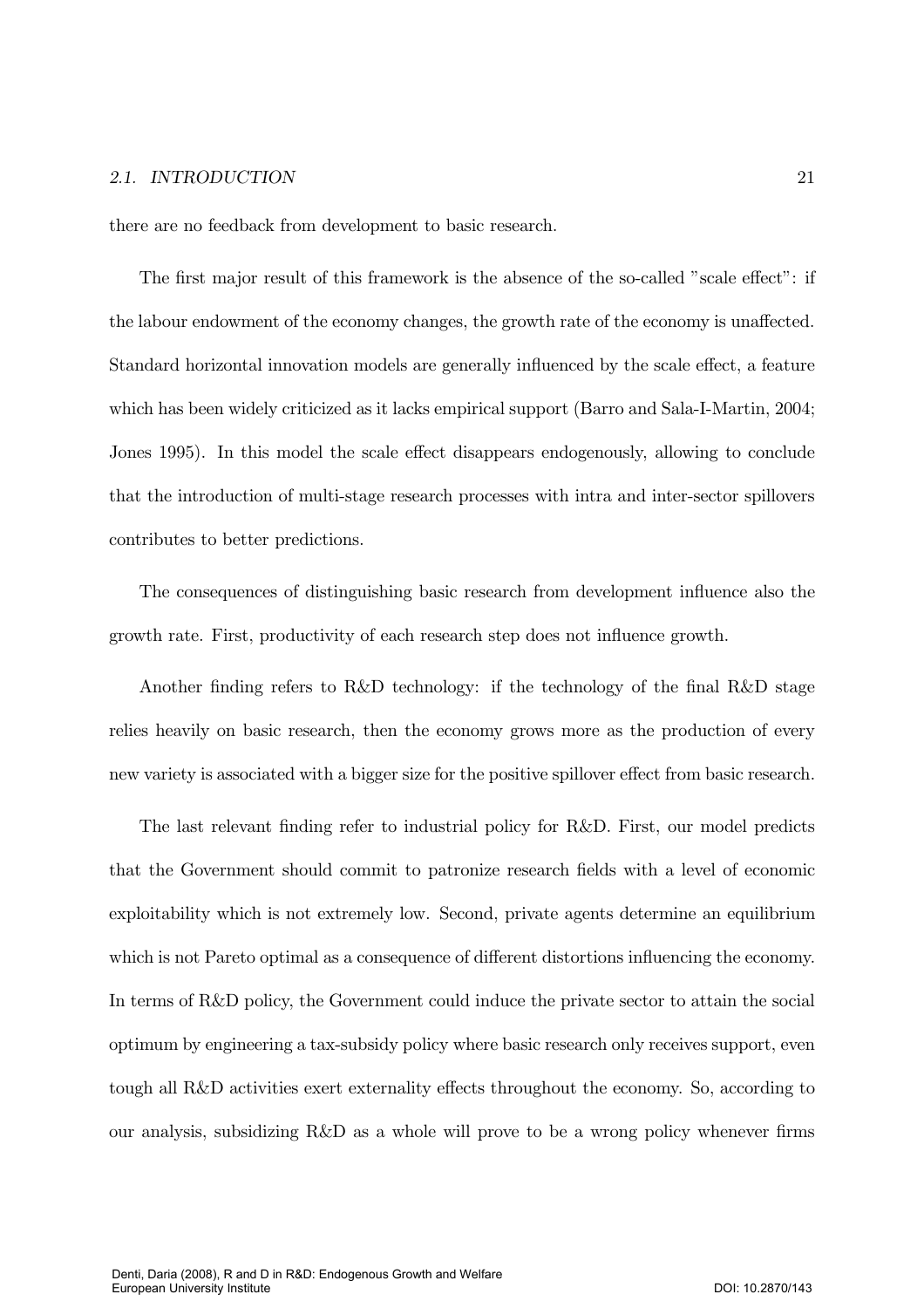pursue multi-stage R&D.

In the final section we introduce learning-by-doing by scientists: we take into account the fact that scientists working with basic research ideas benefit from new fundamental discoveries with respect to their productivity. This amount to add a new channel through which basic research positively influences the economy. With respect to this new formulation, we find that the decentralized equilibrium does not change, as private agents fail to internalize the externality. Then, even tough differences arise with respect to first best outcomes, optimal fiscal policy states even strongly that basic research only needs support

The paper is organized as follows: Section 2 describes the economy. Section 3 analyzes the decentralized equilibrium. Section 4 presents the Social Planner outcome and some welfare considerations about optimal fiscal policy. Section 5 introduces learning-by-doing by scientists working with basic research. Section 6 concludes.

### 2.2 The Economy

As we have argued in the introduction, we have to distinguish basic research from development along the following lines:  $(i)$  basic research is the preliminary step of a multi-stage research process where development is the last one;  $(ii)$  basic research generates positive spillovers affecting the economy across sectors;  $(iii)$  spillovers associated to development activity are weak and do not spur across different sectors. Points  $(i)$  to  $(iii)$  affect the economy in many ways: by changing the structure of payoffs from R&D efforts with respect to standard horizontal innovation literature, by exerting spillovers effects on technology of good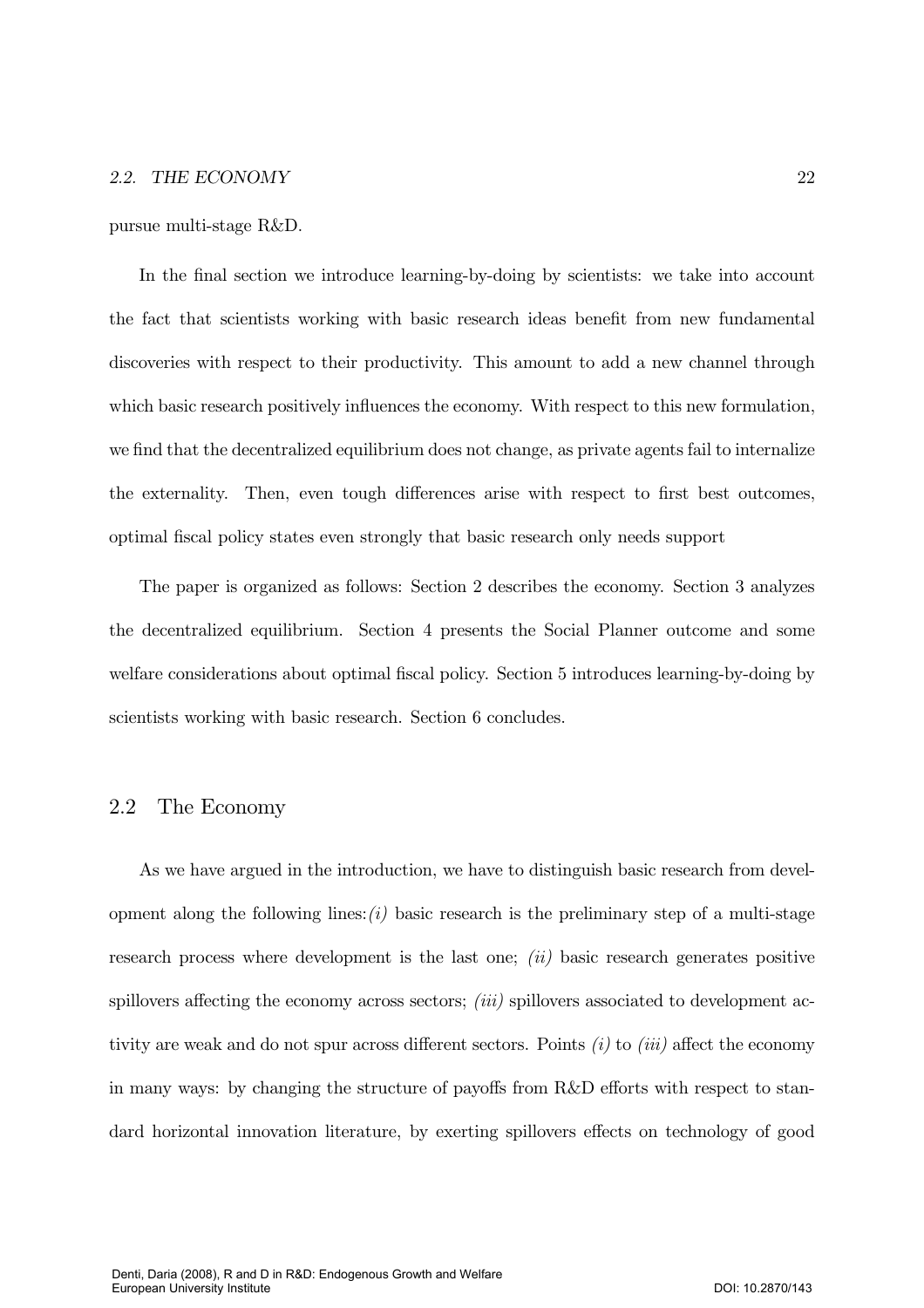production and by changing the structure of the research process. These new elements need to be introduced inside an horizontal innovation framework.

We briefly recall that standard horizontal innovation frameworks consider R&D as a single step activity with either no or intra-sector spillovers. Therefore, standard models should be used to describe an economy performing only development activity, even if there would be still a drawback consisting of the perpetual monopolistic payoffs that each innovator enjoys. These are more consistent with basic-research-intensive designs (Nelson,  $1959$ ). This disadvantage has already been pointed out in the literature (Barro and Sala-I-Martin, 2004) and it has been mastered through the introduction of erosion of monopolistic power to account for imitation and close substitution effects. In the set up developed in this chapter, since only basic-research-intensive activity is performed, erosion is ruled out by assumption.

The economy has a unique multi-stage  $R&D$  sector: first, firms perform basic research, then basic research output is employed in the second research activity to produce an applied design for a new variety of intermediate good. Research activities generate spillovers: basic research exerts an inter-sector effect on final good production, whereas development affects its own productivity only. Finally, a given research investment may generate economically useless designs. As usual, intermediate goods are used in the production of the final good forever. Final good is used for consumption and input in some sectors. The following figure highlights the structure of the economy<sup>1</sup>

<sup>&</sup>lt;sup>1</sup>Upward pointing white arrows show the sequence of processes needed to produce final output in sector  $D$  and  $R$  respectively. Gray arrows highlight the different purposes of final output. Dotted arrows show the direction of externalities.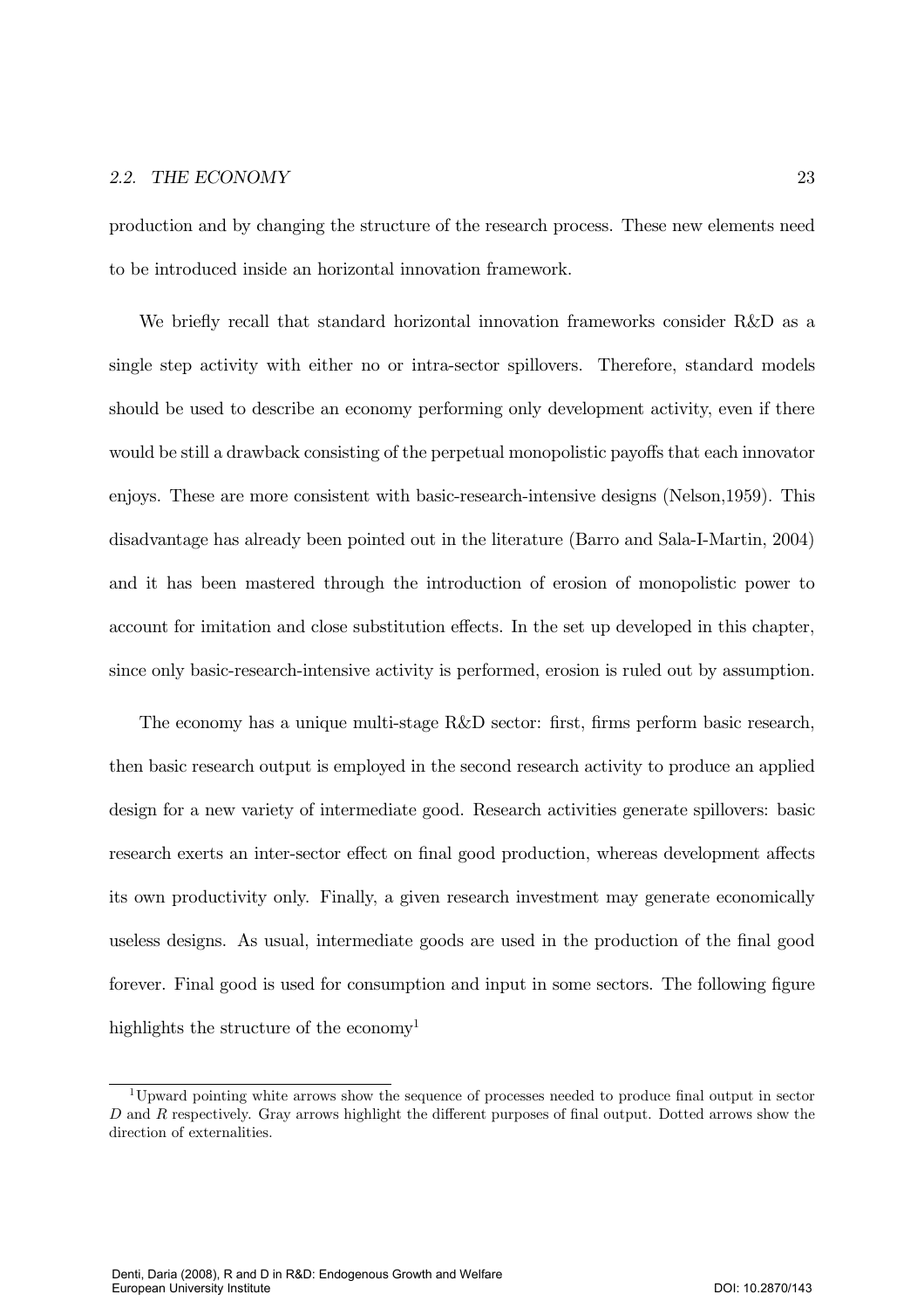

Figure 2.1. Structure of the Economy.

### 2.2.1 Set up

There are three types of agents in the model. Households maximize utility subject to their budget constraint. They hold shares of intermediate sector firms, supply labour and invest in new ideas. Final good producers hire labour and intermediate goods and combine them to produce a final good, which is sold at unit price. This final good serves different purposes: consumption, input for intermediate good production and input for basic research activity. Development does not use final output as input, since it transforms basic research ideas into applied designs using only basic research and labour as costly inputs.

R&D firms devote resources to discover new designs. Differently from standard horizontal innovation set up, here we deal with basic-research-intensive designs only. This focus implies that the unique R&D process is made of two steps, each one characterized by a specific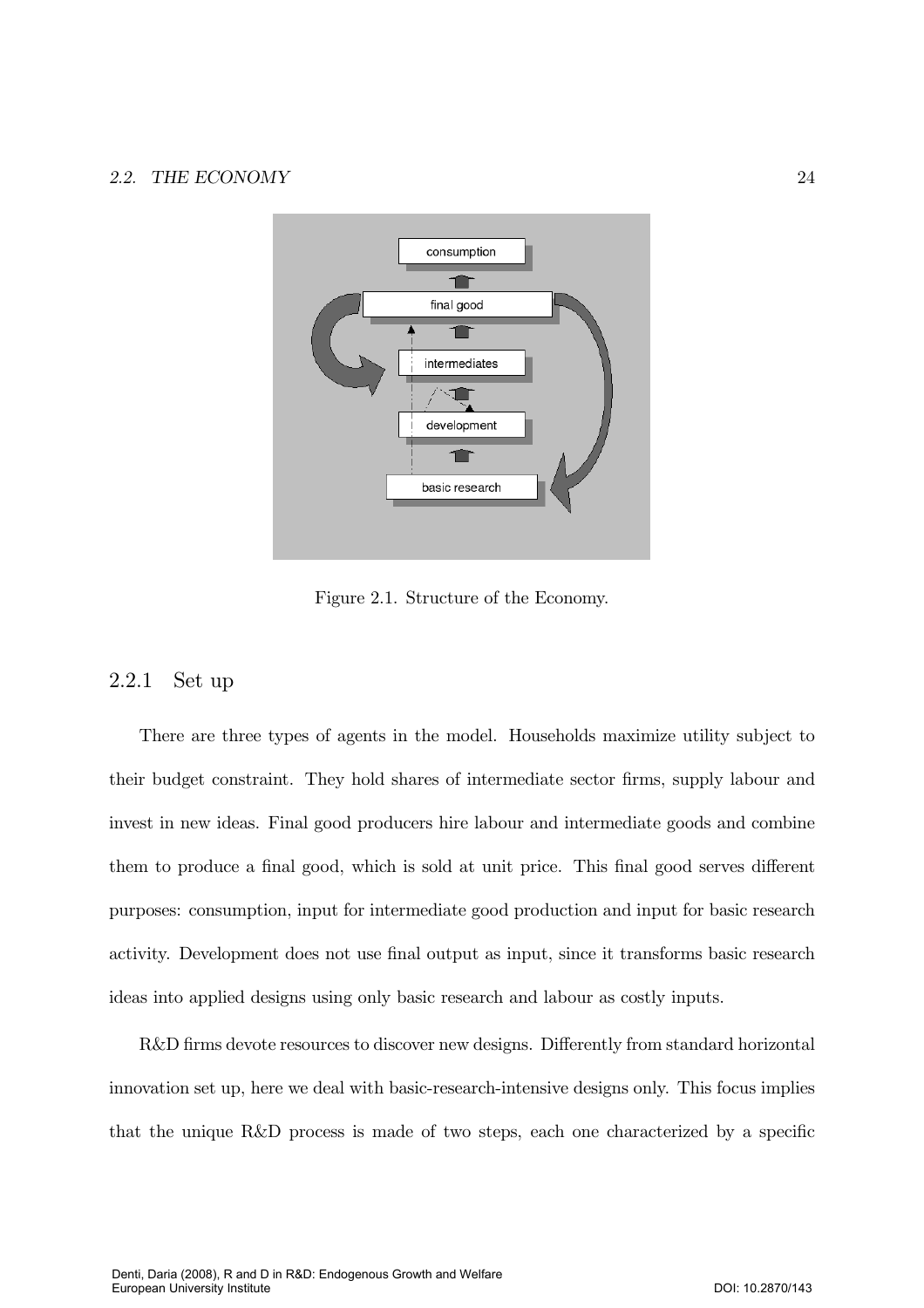technology. We assume that there is uncertainty with respect to exploitability of the final design coming from the manipulation of basic research ideas. This assumption is consistent to the literature, since we are accounting for the fact that fundamental discoveries which are realized without any specific economic aim may fail to be useful to create a new product or process. This failure is revealed only after further research is applied to the basic research idea.

Firms choose whether to enter or not, knowing in advance the characteristics of the economy. All designs and ideas are patented and they are subject to the same law. To this respect, we keep the standard assumption about perpetual patent: once a design has been patented, the owner of the patent holds the exclusive and perpetual right about its potential economical exploitation.

### $2.2.2$  The model

Final good sector. Producers of final good have access to a production technology combining a number of intermediate inputs and labour to produce final output, which is then sold in the market at unit price. Formally,

$$
Y = \left(\int_0^{lN} x_j^{\alpha} dj\right) E_Q^{1-\alpha} L_Y^{1-\alpha} \tag{2.1}
$$

where  $0 < \alpha < 1$ . Final good sector aggregates in a Cobb-Douglas fashion two costly inputs: intermediate goods,  $x_j$  and labour,  $L_Y$ .  $x_j$  is the employment of the *j*th type of intermediate good and  $l$  is the total number of varieties of intermediates in the economy. Note that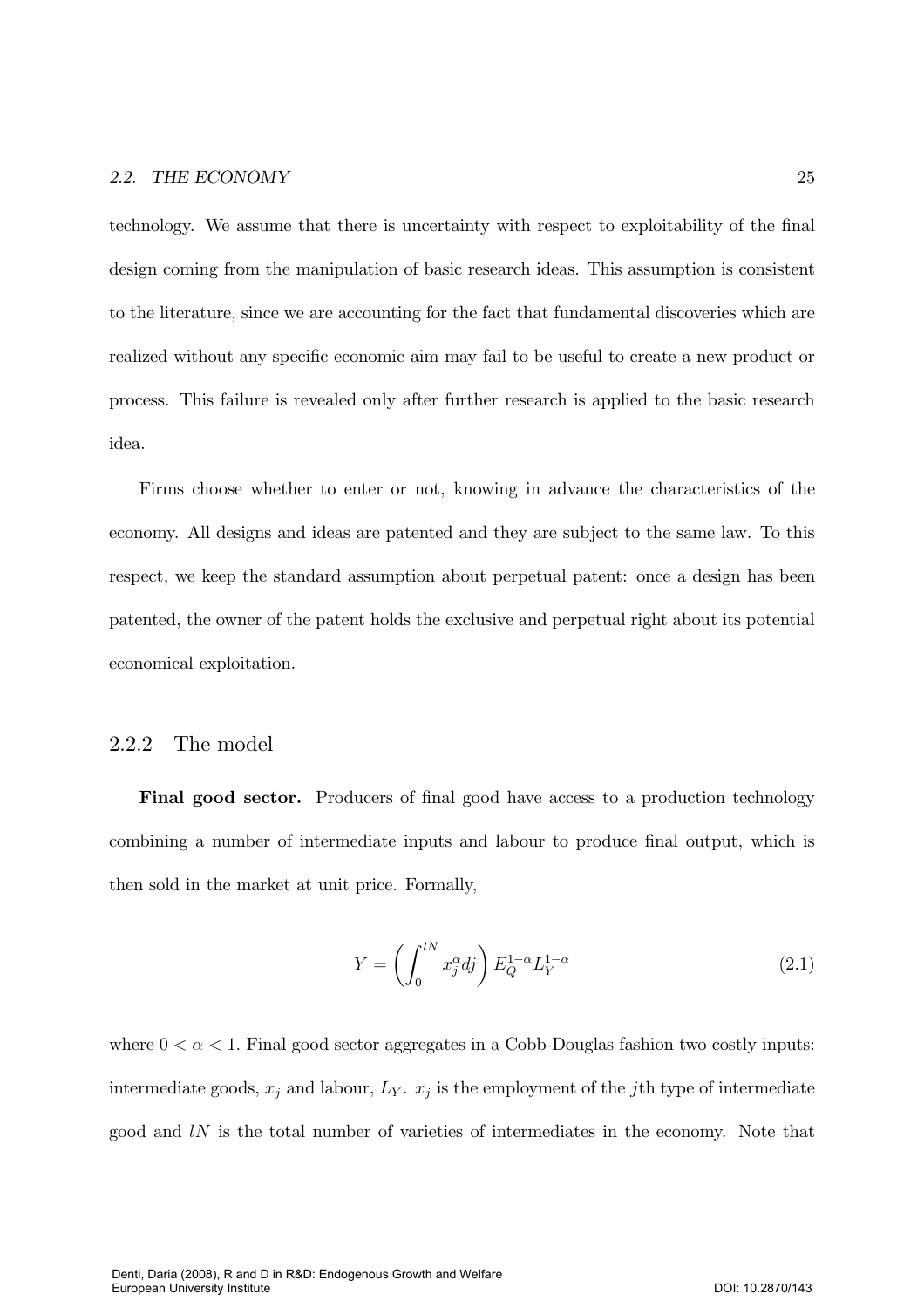*lN* does not corresponds to the total stock of designs produced, which is given by N. This happens because not all the designs obtained transforming basic research ideas are economically exploitable. To this respect, we assume that there is a probability  $l, 0 < l < 1$ , that the transformation of basic research ideas into designs gives a patent which allows for a new variety of intermediate good. At each point in time we have N designs obtained from the transformation of basic research ideas. Out of this stock, only a fraction allow for new varieties of intermediate goods. For the law of large number, this fraction equals  $lN$ .

Final good production is affected by a positive externality,  $E_Q$ , determined by the array of basic research available to new innovators. This assumption relies on the level of generality of this research activity which allows for inter-sector spillovers, as pointed out both in the literature and in the empirical evidence (Funk, 2002; Lichtemberg 1990). Consistently with empirical evidence on  $R\&D$  spillovers, we assume that the externality depends positively on basic research,  $Q$ , (Lichtemberg, 1990). Then, following other well-established works, we assume that basic research propagates across the economy through the interactions between scientists and other workers (Lucas, 1988). Therefore, we can assume that the positive externality effect is played by the *average* level of basic research,  $\frac{Q}{L_N}$ , where  $L_N$  are total scientists working with basic research, rather than by the *aggregate* level, as spillovers get influenced by the quality of scientists that final good workers meet. Finally, we assume that patent owners exert some noise around basic research ideas trying to enforce some secrecy to preserve strategic and costly inputs for new designs. We model these efforts as proportional to the size of sector, N. This assumption hinges on the key relevance of basic research in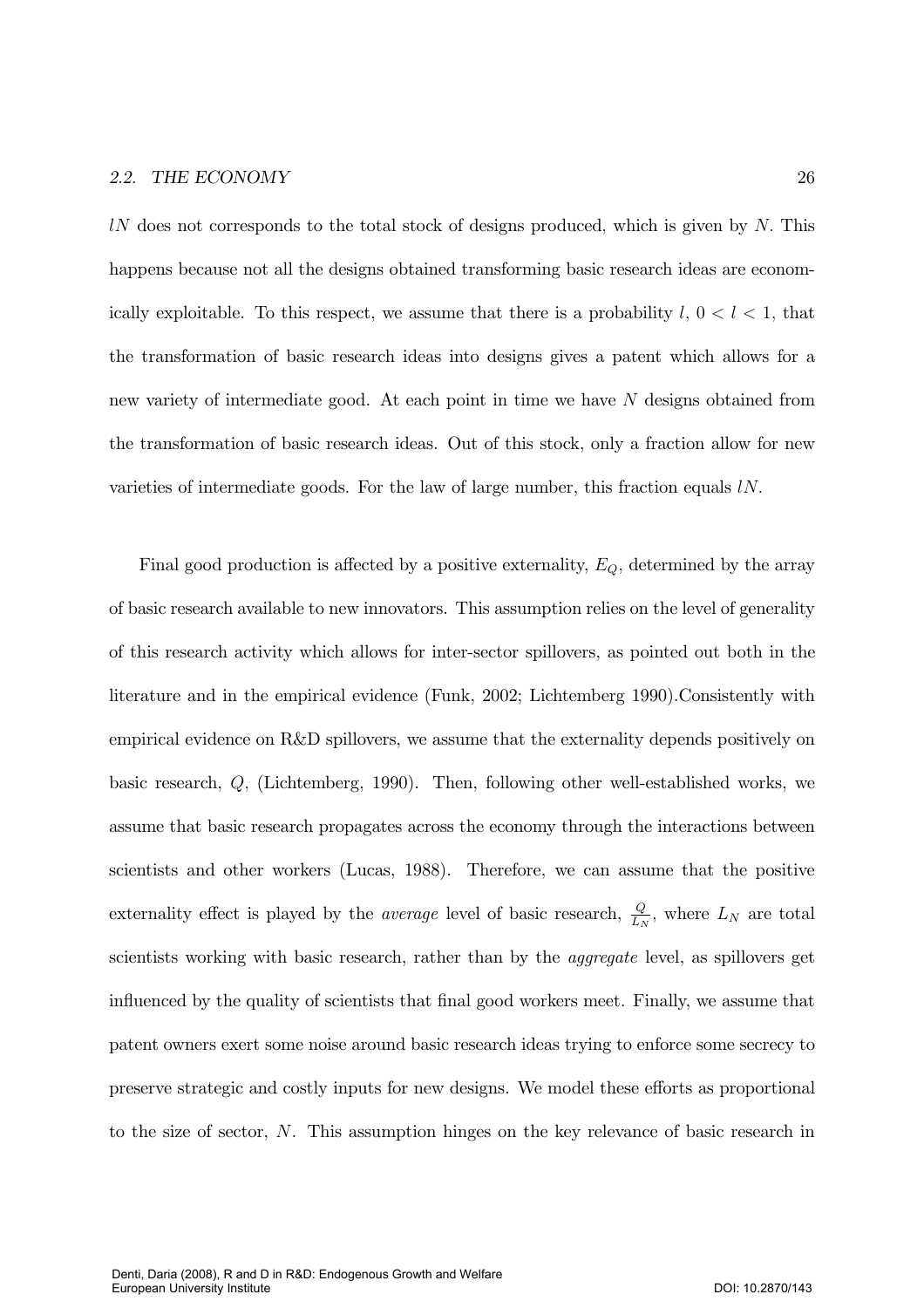ensuring high and long-lasting payoffs for firms and on the fact that here basic research is entirely performed by private firms. The latter feature implies that in this economy basic research cannot be thought as a knowledge whose task is to be spread among scientists to fuel debates and further research and that secrecy about key discoveries is important to fully exploit their economic potential. In other words, efforts carried on by firms to preserve strategic and costly inputs for new designs prevents close substitutes to arise. Note that this environment is consistent with evidence about privately performed basic research (Audrestch *et al*, 2002). Therefore, the externality is given by<sup>2</sup>

$$
E_Q = \frac{Q}{NL_N},\tag{2.2}
$$

Final good is used for consumption, input for the production of intermediate goods and input for creation of basic research ideas. We take the price of  $Y$  as the numeraire.

Intermediate good sector. Following horizontal innovation literature, each intermediate good producer holds a patent which grants the exclusive right to produce a specific variety of intermediate good. Every patent allowing for a new variety grants perpetual monopolistic profits to producer. However, in our set up, buying a patent does not guarantee positive payoffs with certainty, since the patent may turn out to be non-exploitable to produce a new intermediate good.

We assume that an intermediate good, once invented, costs one unit of  $Y$  to produce

<sup>&</sup>lt;sup>2</sup> Alternatively, we could express the externality as a positive function of the average level of basic research per innovator and a negative function of scientists.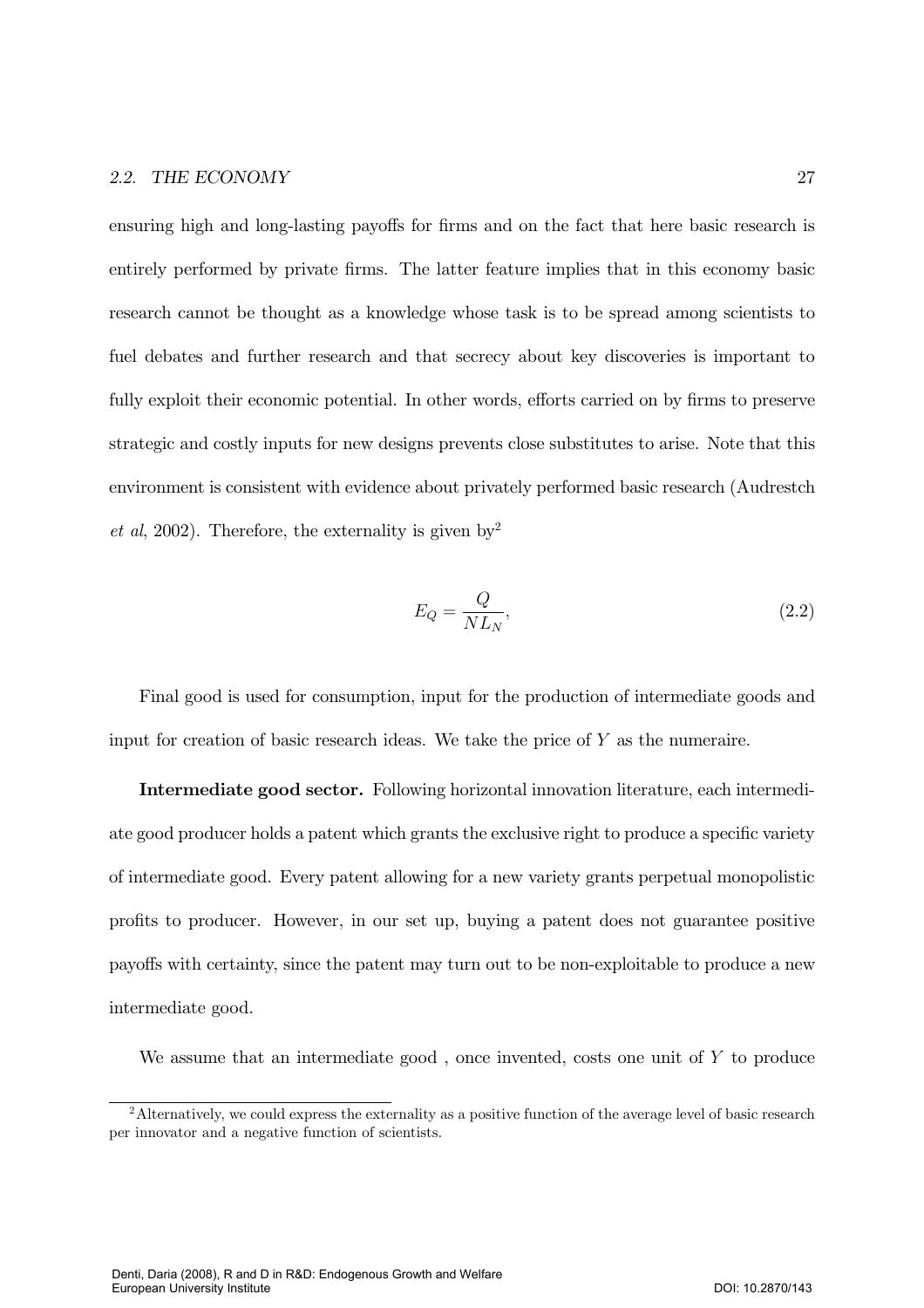and, as  $eq.(2.1)$  shows, it is used in the production of final good forever.

Research Firms. New firms wishing to enter intermediate good production must invest in research first. An entrant has to do basic research first and then to use its output as an input to try to get a useful design for a new variety of intermediate goods. Therefore, entry implies a bigger research effort, whose output may end up being economically useless. Moreover, entry obliges firms to go through all the research stages before knowing whether their investment leads to a positive payoff or not. This two-stage research process captures both the idea that a basic research design leads to production of goods only if some applied research activity is performed afterwards and that creating breakthrough innovation is not as easy as innovating along existing knowledge. As explained in the introductory chapter, for simplicity we assume that applied research is comprised partly inside basic research and partly inside development.

Firms face the two stage decision process typical of standard models of horizontal innovation. First, they decide whether to enter or not. Entrants will invest in R&D if the market value of the firm producing the new variety of intermediate good is at least as large as the R&D expenditure they have to bear to start the firm. Then, they decide the optimal price at which to sell their new intermediate goods to final good sector firms. This price determines the demand they face and, as a consequence, the expected future profits. The two stage problem is solved backward. First, the optimal price for new intermediate good is determined under the assumption that a new design which translates into a new good has already been invented. Then, the value of the firm is found and compared to the  $R&D$  cost.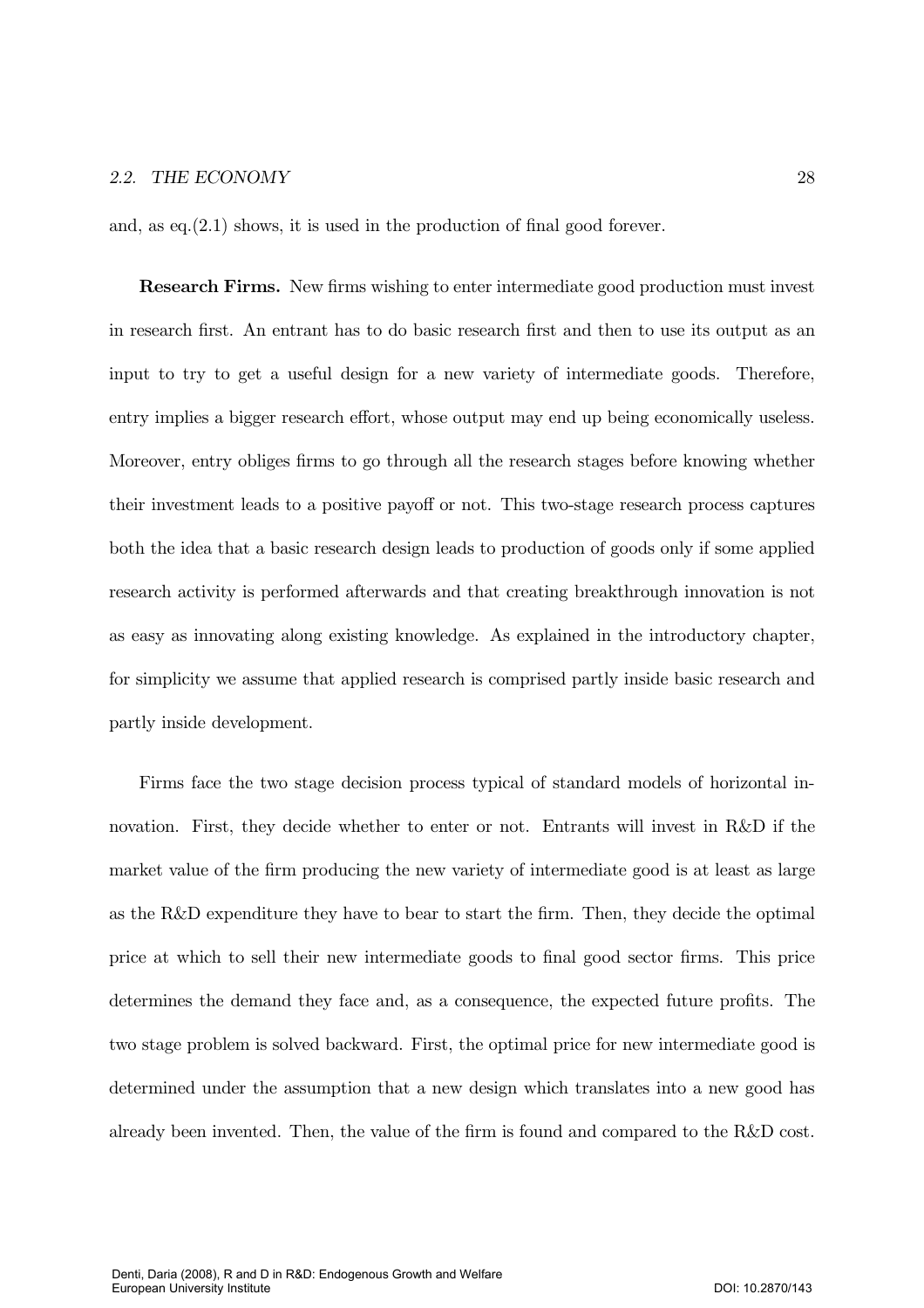Since free entry into the business of being an inventor is assumed, we will deal with a free entry condition that holds in equilibrium such that entry occurs when the market value of the firm equals the R&D cost.

The market value of a new intermediate good firm is given by  $V = \int_t^{\infty} e^{-\int_t^s r(\tau)d\tau} E_t \pi(s) ds$ , where  $\pi$  are the instantaneous profits from intermediate good production and  $E_t$  is the expectation operator, conditional on information at time  $t$ . Expected profits at time  $s$  as seen from time t from entry are  $E_t \pi(s) = l\pi$ , since an exploitable design granting perpetual monopolistic profits happens with probability  $l, 0 < l < 1$ . An intermediate good costs one unit of Y to produce, therefore, profits accruing to firm producing variety j are given by  $\pi_j = (\tilde{p}_j - 1)x_j$ , where  $\tilde{p}_j$  is determined by profit maximization in the final good sector. The market values for a new intermediate good firm is given by

$$
V = l \frac{\pi}{r}.\tag{2.3}
$$

We assume a R&D cost determined by R&D firms profit maximization problems. The R&D cost that entrants must pay corresponds to the price of a new patent. This price is determined by R&D firms according to their two-step technology. We determine the price considering the maximization problem of the *i*-th firm in the R&D sector, which follow from the R&D process structure developed by R&D management literature and described in the introductory chapter (Bodner *et al.*, 2005).

To generate a final blueprint that can be sold in the market to entrant firms, the R&D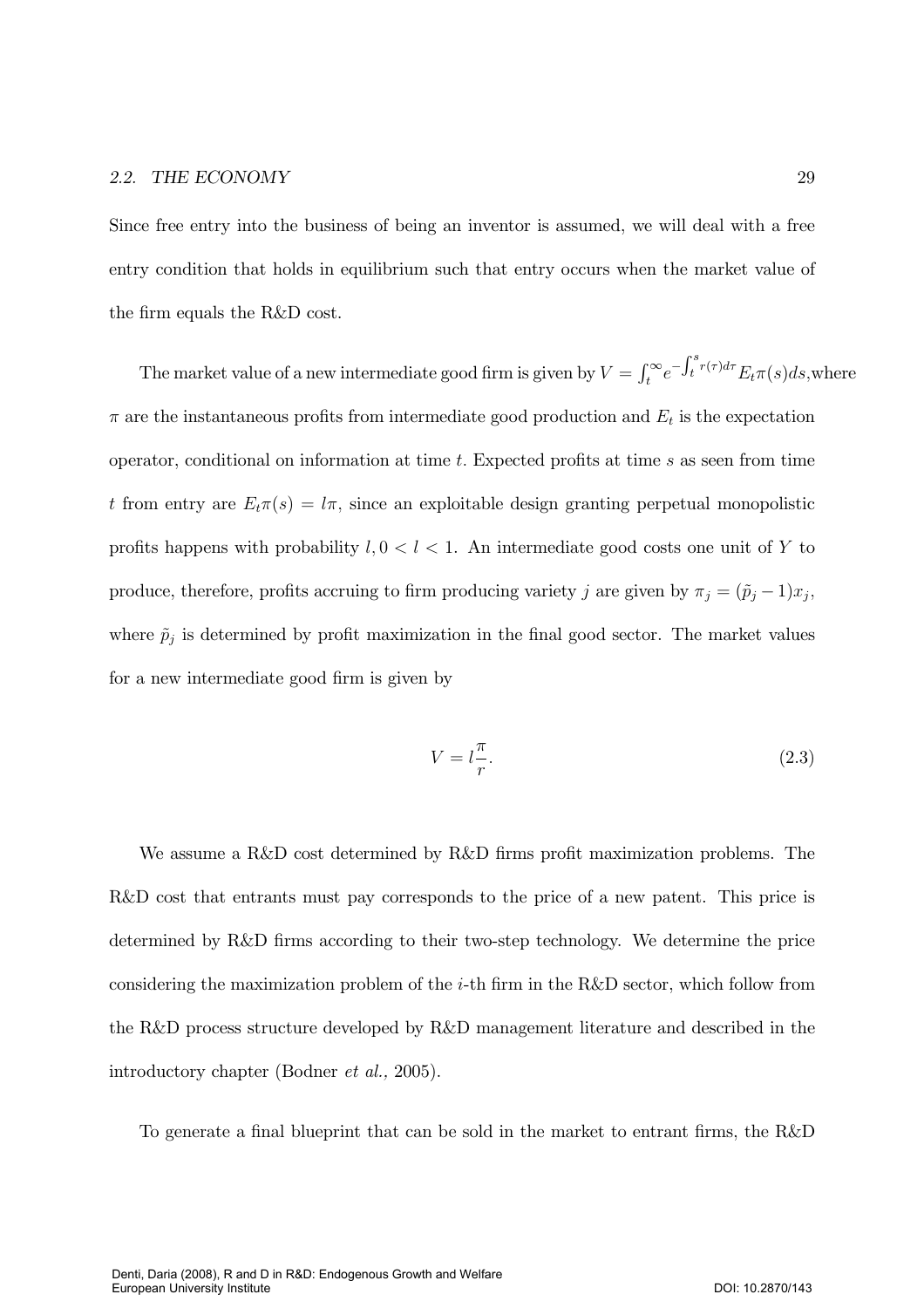firm  $i$  must undertake its specific basic research, according to the following technology

$$
q_i = \frac{1}{\eta} M_i,\tag{2.4}
$$

where  $\eta$  is an exogenous productivity parameter and  $M_i$  is the amount of final output used by firm i in basic research production. Basic research ideas,  $q_i$  are then used as input in another research activity, which transforms them in attempt to produce a new exploitable design according to

$$
b_i = (1 - l)^{\beta} \left( NL_{Ni} \right)^{\beta} q_i^{1 - \beta} \tag{2.5}
$$

where  $b_i$  corresponds to the single new blueprint produced by R&D firm i.

Having analyzed the problem of firm i, we need to reach the aggregate level of the  $R&D$ sector, to determine how knowledge evolves in the economy. At the aggregate level there are  $\dot{N}$  identical innovators, therefore eq.(2.4) and (2.5) and a symmetry assumption show that new development designs evolve according to

$$
\dot{N} = \frac{(1 - l)^{\beta}}{\eta^{1 - \beta}} \left( NL_N \right)^{\beta} M^{1 - \beta}.
$$
\n(2.6)

As eq. (2.6) shows, final designs accumulate thanks to basic research ideas and labour,  $L_N$ . Then there is a positive externality given by the stock of useless final designs produced in the sector,  $(1-l)^\beta N^\beta$ .

Empirical evidence on R&D spillovers shows that basic research exerts the biggest and most pervasive externality effects, both inter and intra-sector. The size and the pervasiveness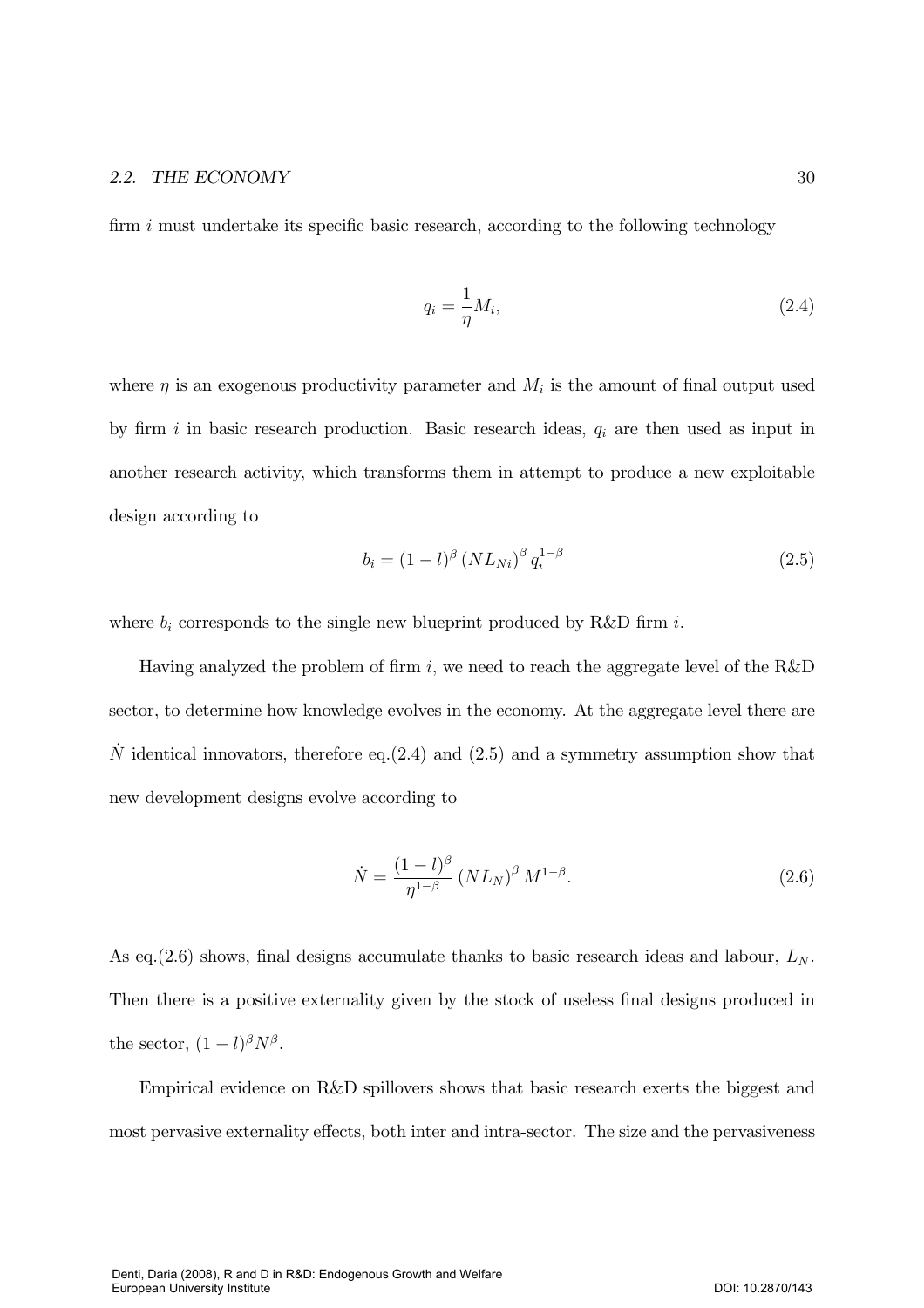of spillovers declines significantly when we consider development. Therefore, our assumption about spillovers due to the different components of  $R\&D$  is consistent with the data.

Households. Households maximize utility over an infinite horizon. They are endowed with constant aggregate flows of labour which they supply inelastically,  $\bar{L} = L_N + L_Y$ . Their objective function is given by

$$
U(C) = \int_0^\infty \left(\frac{C^{1-\sigma} - 1}{1 - \sigma}\right) e^{-\rho t} dt
$$

Households receive a wage rate on labour and returns from assets. They discount the future at rate  $\rho$ . Their budget constraint is given by

$$
C + \dot{a} = w_Y L_Y + w_N L_N + ra,
$$

where  $a$  denotes households' assets. The consumption plan they set when maximizing utility subject to the constraints satisfies standard Euler equation

$$
\frac{\dot{C}}{C} = \frac{1}{\sigma}(r - \rho). \tag{2.7}
$$

### 2.3 Decentralized equilibrium and BGP

### 2.3.1 BGP

As a consequence of the modifications that we have introduced, we need to check whether the growth rates of the number of intermediates,  $lN$ , of the number of designs, N, of basic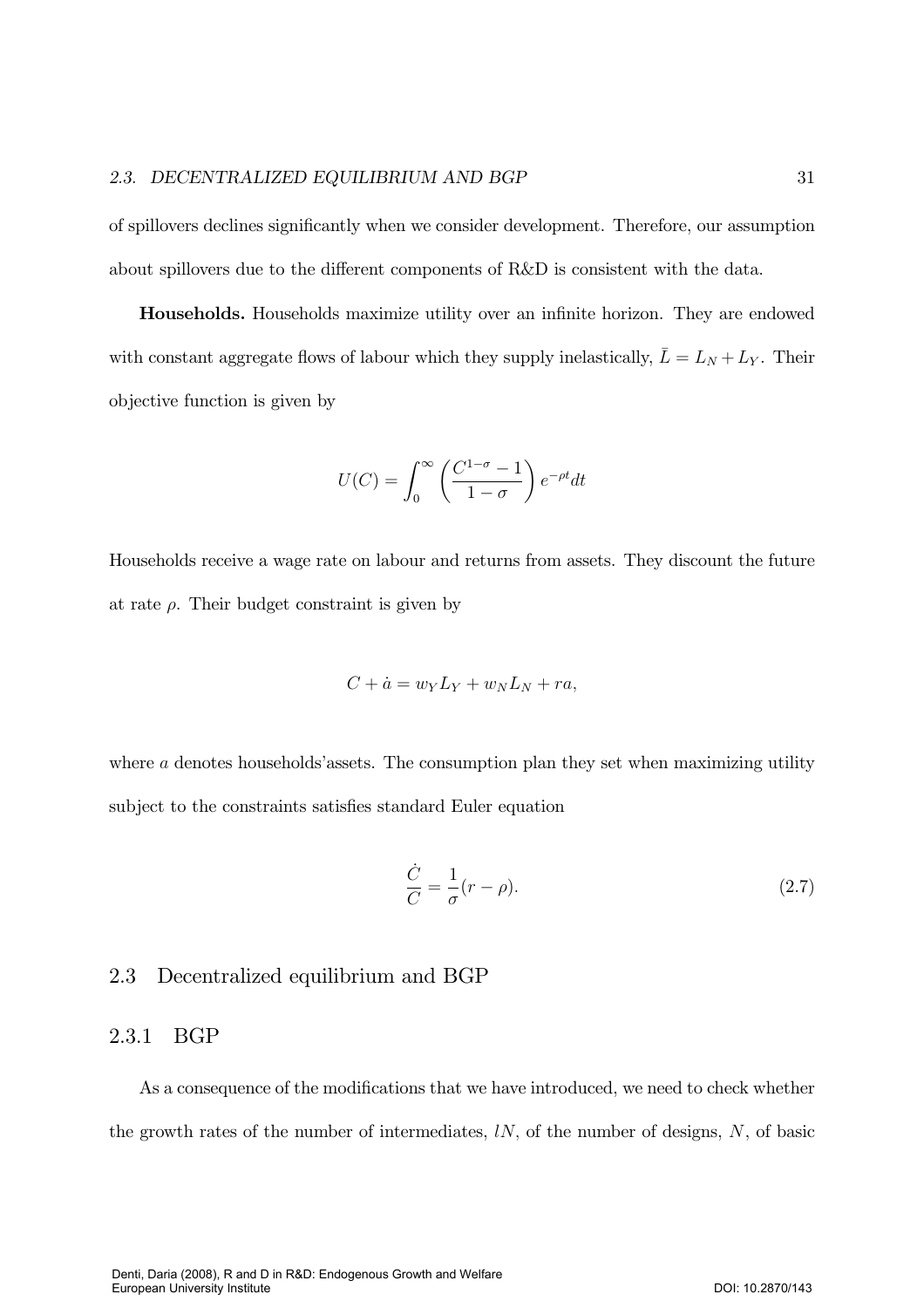research ideas,  $Q$  and of the level of output,  $Y$  still equal the growth rate of consumption. To this respect, the following Proposition holds.

**Proposition 2.1** As long as all R&D activities grow at the same rate, that is  $\frac{\dot{N}}{N} = \frac{\dot{Q}}{Q}$ , then all variables in the economy will grow at the same rate given by

$$
\frac{\dot{N}}{N} = \frac{(1-l)^{\beta}}{\eta^{1-\beta}} L_N^{\beta} \left(\frac{M}{N}\right)^{1-\beta} \tag{2.8}
$$

**Proof.** See the Appendix.  $\blacksquare$ 

Now, we need to find the equilibrium expression for this growth rate, therefore, we need to solve for the decentralized equilibrium.

#### 2.3.2 Decentralized Equilibrium

Profits from final good production are given by

$$
\max_{\{x\}_{j=0}^{lN},L_Y} E_Q^{1-\alpha}\left(\int_0^{lN}x_j^\alpha dj\right)\left(\bar L-L_N\right)^{1-\alpha}-w_Y\left(\bar L-L_N\right)-\int\limits_0^{lN}\widetilde p_jx_jdj
$$

w is the wage rate for labour,  $\tilde{p}_j$ , is the price of the jth monopolized intermediate good. Final good sector is competitive, therefore input prices are taken as given. Instantaneous profit maximization gives the following first order conditions, once symmetry has been imposed

$$
\tilde{p} = E_Q^{1-\alpha} \alpha x^{\alpha-1} \left( \bar{L} - L_N \right)^{1-\alpha},\tag{2.9}
$$

$$
w_Y = (1 - \alpha) l N E_Q^{1 - \alpha} \left(\frac{x}{\bar{L} - L_N}\right)^{\alpha} \tag{2.10}
$$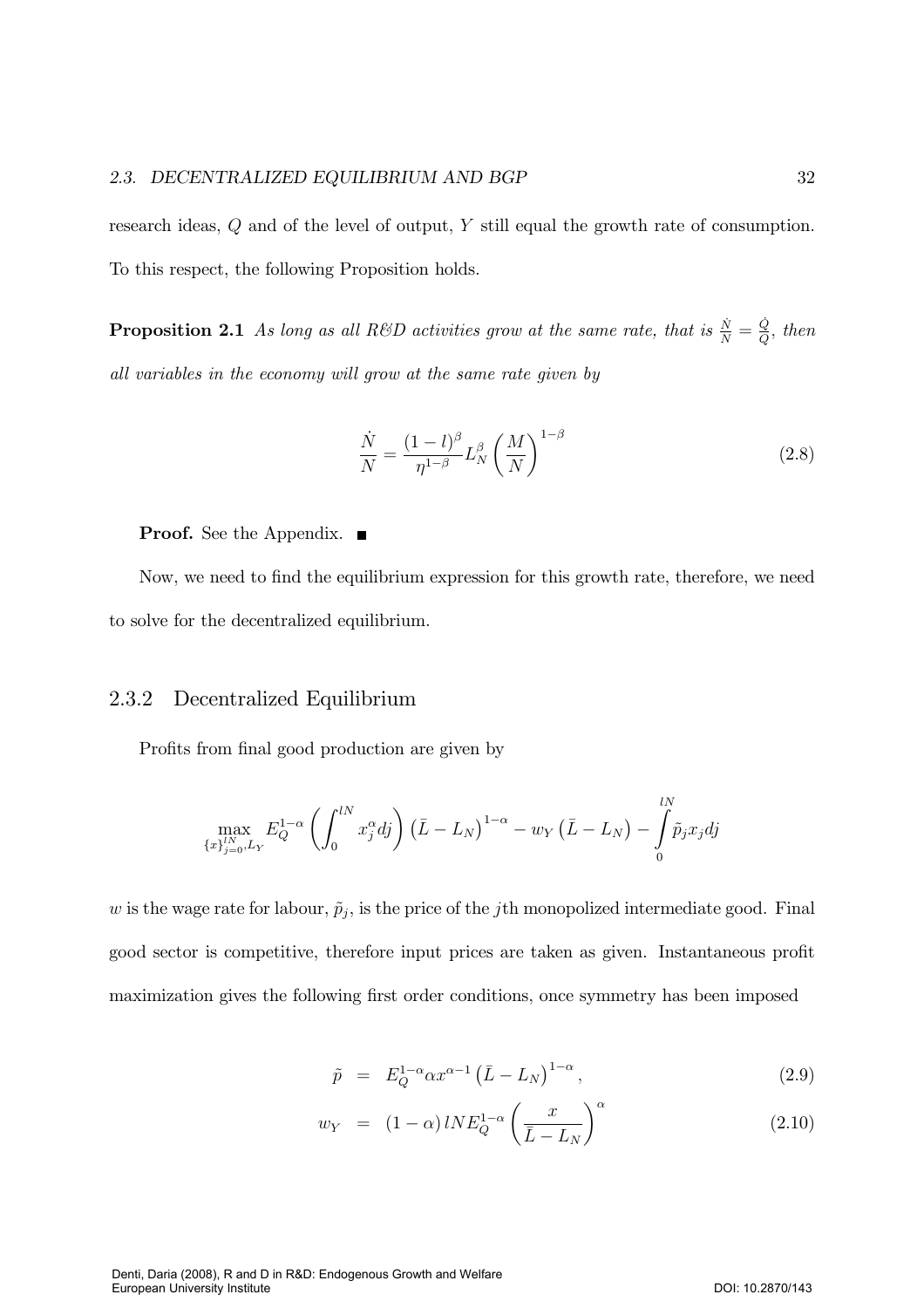$Eq.(2.9)$  is the inverse demand functions faced by intermediate good producers. Recall that an intermediate good, no matter its type, once invented, costs one unit of  $Y$  to produce; this assumption together with the demand functions allows to write the profit flows for intermediate goods. If we deal with the  $j$ th monopolized intermediate good, the profit flow is given by  $\pi_j = (\tilde{p} - 1)x_j$ , where  $\tilde{p}$  is given by eq.(2.9). Since monopolists set marginal revenues equal to marginal cost, we get  $\tilde{p} = \frac{1}{\alpha}$  and  $x = \alpha^{\frac{2}{1-\alpha}} \left( \frac{Q}{NL} \right)$  $\left(\frac{Q}{NL_N}\right)\left(\bar{L}-L_N\right)$  . Therefore, symmetry across all the monopolized intermediate goods implies that

$$
\pi_j = \pi = \left(\frac{1-\alpha}{\alpha}\right) \alpha^{\frac{2}{1-\alpha}} E_Q \left(\bar{L} - L_N\right) \tag{2.11}
$$

Monopolistic profits represent the positive payoffs from R&D investment, thus providing the right incentive to innovate.

R&D firms auction their final blueprints to a large number of potential buyers, thus absorbing all the profits of the intermediate good sector through the blueprint price  $\hat{p}$  (free entry condition). Therefore,

$$
V = \hat{p} \tag{2.12}
$$

where, according to eq.(2.3),  $V = \frac{l\pi}{r}$ , with  $\pi$  given by eq.(2.11). R&D firms are competitive and they generate final blueprints using labour and basic research plus an externality effect played by the stock us useless final blueprints. We assume that they produce basic research ideas rather than purchasing them from outside. Basic research is produced according to eq. (2.4). Firms pay the wage rate,  $w_N$ , for each unit of industry-specific labour unit they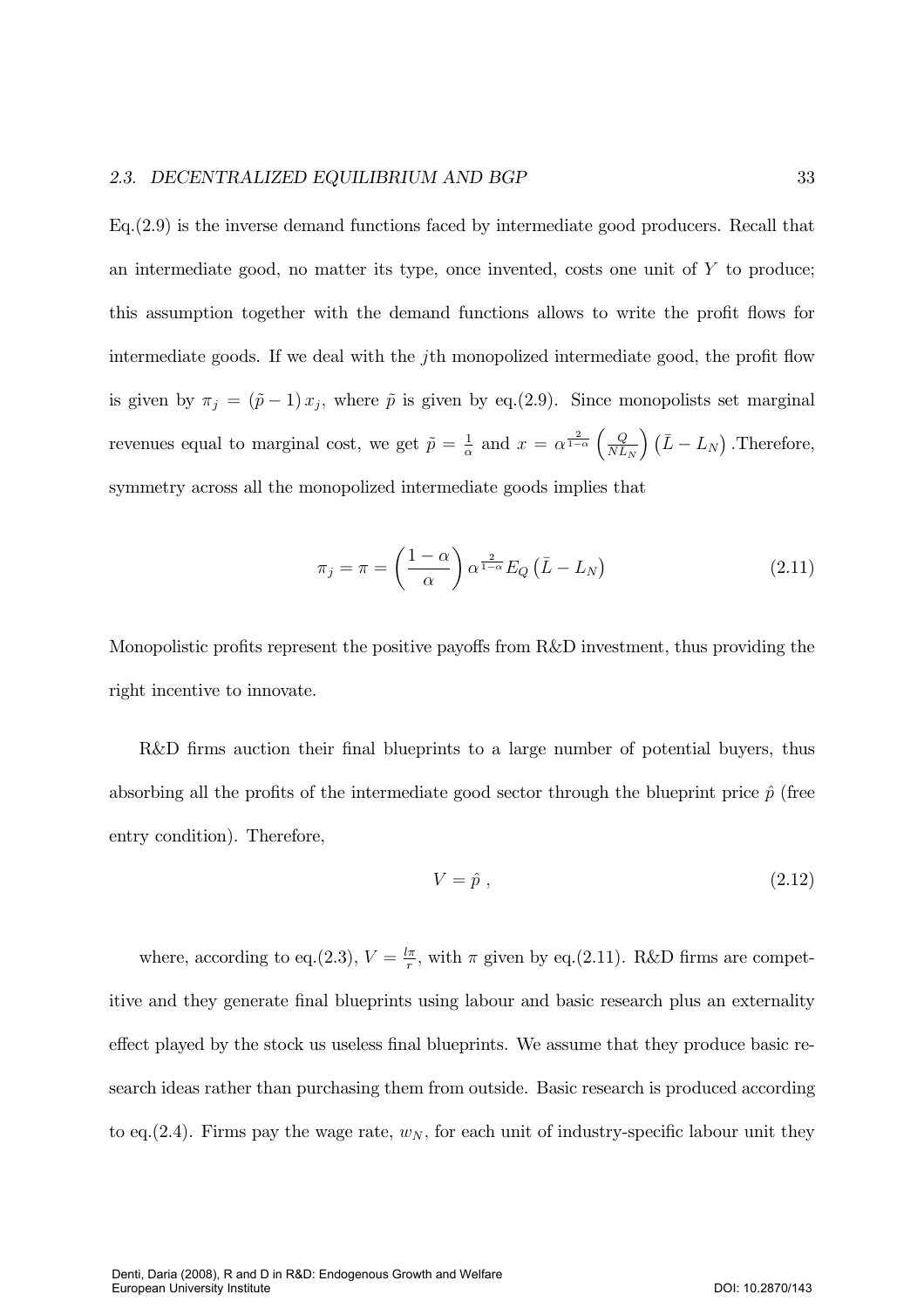hire and they purchase final output at unit price to produce basic research. Shareowners receive firms' net cash flow as dividend. Firms' objective is to maximize profits. Formally,

$$
\max_{M,L_N} \hat{p}(1-l)^{\beta} N^{\beta} q_i^{1-\beta} L_{Ni}^{\beta} - M_i - w_N L_{Ni}
$$

subject to eq. $(2.4)$ .

First order conditions, together with symmetry, imply

$$
\hat{p} = \frac{\eta^{1-\beta}}{(1-\beta)(1-l)^{\beta}} \left(\frac{M}{N}\right)^{\beta} L_N^{-\beta}, \tag{2.13}
$$

$$
w_N = \hat{p} \frac{\beta (1 - l)^{\beta}}{\eta^{1 - \beta}} N \left(\frac{M}{N}\right)^{1 - \beta} L_N^{\beta - 1}.
$$
 (2.14)

In equilibrium, wages must be equal. We set eq.(2.10) equal to eq.(2.14) and we solve for  $\hat{p}$ . We get

$$
\hat{p} = \frac{\eta^{1-\beta}l(1-\alpha)\alpha^{\frac{2\alpha}{1-\alpha}}}{\beta(1-l)^{\beta}}E_Q\left(\frac{M}{N}\right)^{\beta-1}L_N^{1-\beta}.
$$
\n(2.15)

Eq. (2.15) is the price for a final design which we use in the free entry condition,  $\hat{p} = \frac{\pi}{r}$ , together with eq.  $(2.11)$ , to determine the equilibrium expression for the interest rate.

$$
r_{entry} = \frac{\alpha \beta (1 - l)^{\beta} \left(\frac{M}{N}\right)^{1 - \beta} \left(\bar{L} - L_N\right) L_N^{\beta - 1}}{\eta^{1 - \beta}}.
$$
\n(2.16)

Recall that, in equilibrium, all variables grow at the same rate. Then, eq. $(2.8)$  and the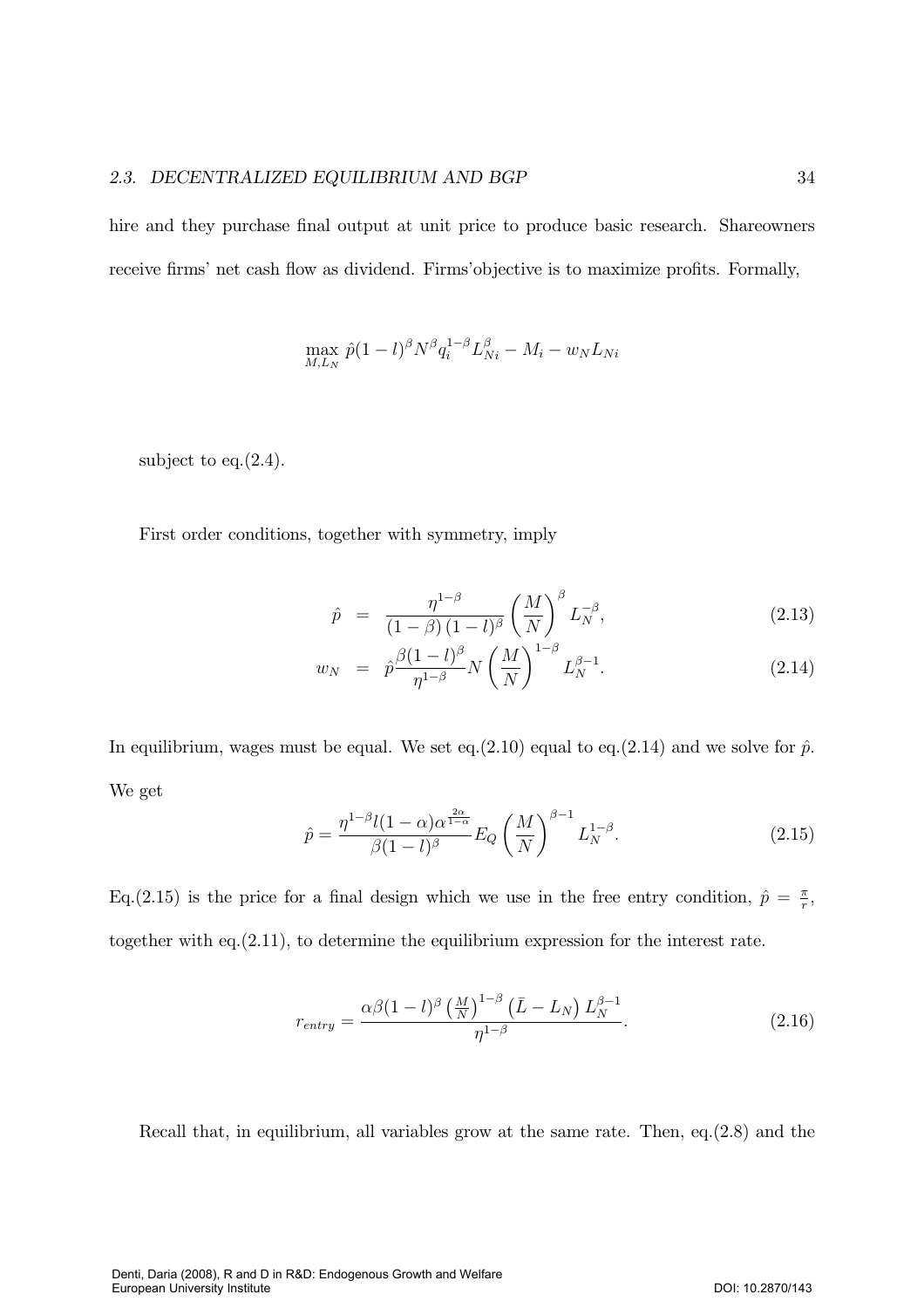### 2.3. DECENTRALIZED EQUILIBRIUM AND BGP 35

Euler equation, eq.  $(2.7)$ , give another expression for the interest rate

$$
r_{savings} = \frac{\sigma (1 - l)^{\beta}}{\eta^{1 - \beta}} L_N^{\beta} \left(\frac{M}{N}\right)^{1 - \beta} + \rho.
$$
 (2.17)

Then, using non arbitrage in asset market, we set eq.(2.16) equal to eq.(2.17), solving for  $\frac{M}{N}$ ,

$$
\left(\frac{M}{N}\right)^{1-\beta} = \frac{\rho \eta^{1-\beta}}{(1-l)^{\beta} \left[\alpha \beta \left(\frac{\bar{L}-L_N}{L_N}\right) - \sigma\right] L_N^{\beta}}.
$$
\n(2.18)

The fact that basic research is both a costly input and a source of spillovers in the final good sector imply that  $\frac{M}{N}$  depends negatively on total labour force: intuitively, an increase in the labour force determines an increase in N, through an increase in  $L_N$ . As a consequence,  $\frac{M}{N}$ decreases.

Finally, we need to determine the equilibrium value for labour allocation. To find it, we set eq.(2.13) equal to eq.(2.15) and we solve for  $L_N$ ,

$$
L_N^{\beta} = \frac{(1-\beta)(1-\alpha)l\alpha^{\frac{2\alpha}{1-\alpha}}}{\eta^{1-\beta}(1-l)^{\beta}\beta} \left(\frac{M}{N}\right)^{\beta-1},\tag{2.19}
$$

which we use in eq.(2.18) to find the equilibrium expression for  $L_N$ . Then, by substituting the resulting expressions for  $L_N$  and  $\frac{M}{N}$  inside the BGP growth rate we find<sup>3</sup>

$$
\gamma = \frac{(1 - \alpha)(1 - \beta)l\alpha^{\frac{2\alpha}{1 - \alpha}}}{\beta}.
$$
\n(2.20)

<sup>&</sup>lt;sup>3</sup>Trasversality condition in this kind of model is  $r > \gamma$ , which holds as long as  $\rho > \frac{(1-\sigma)(1-\alpha)(1-\beta)\log^{\frac{2\alpha}{1-\alpha}}}{\beta\eta}$ .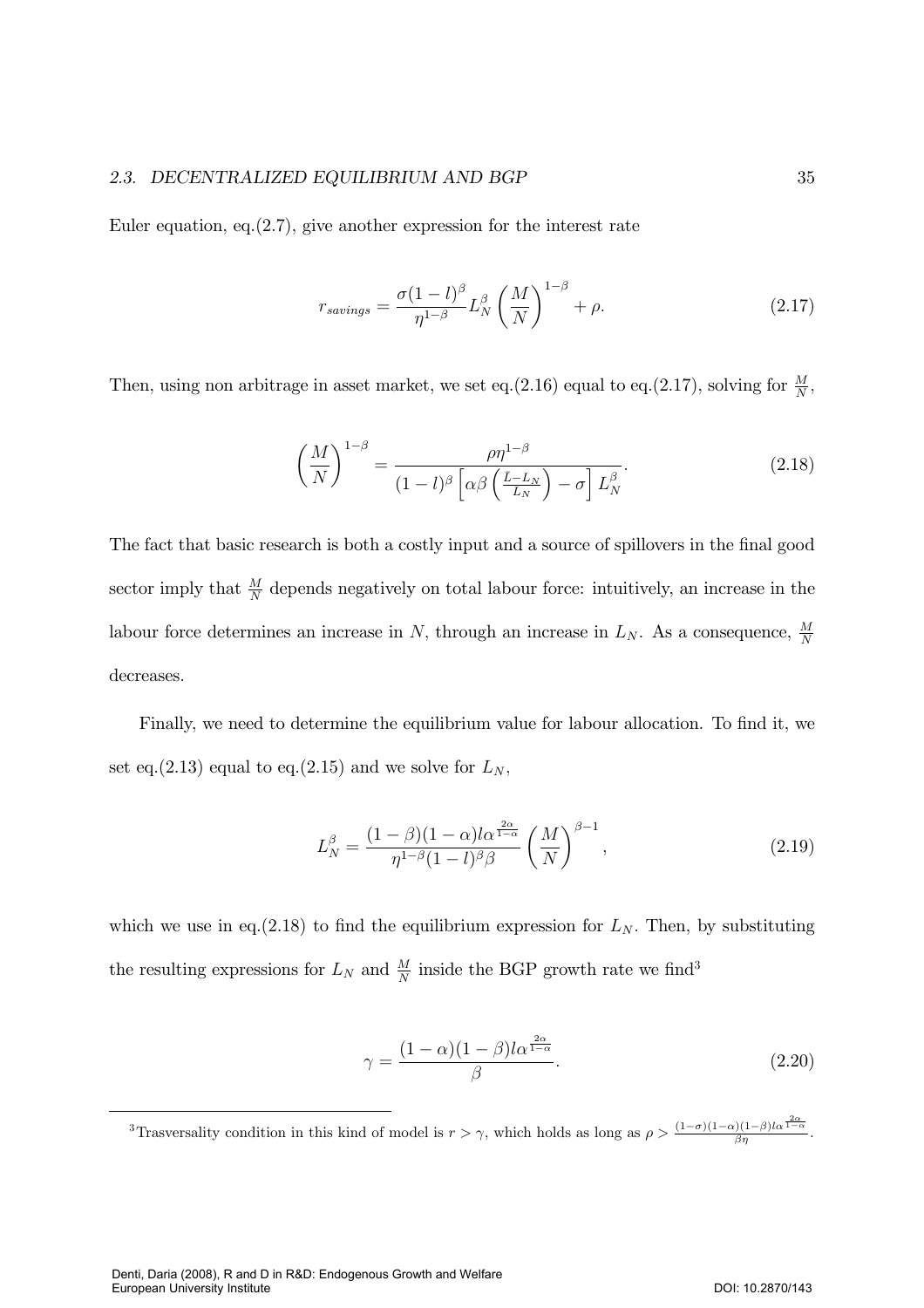Therefore, the following Proposition is verified:

**Proposition 2.2** The economy is characterized by a unique interior solution, without any scale effect.

#### 2.3.3 The Scale Effect

As highlighted by Proposition 2, the most evident consequence of the introduction of a multi-stage research process is the absence of any scale effect on the growth rate. This finding is important, since there is no empirical evidence supporting the positive scale effect of population on growth which characterizes many contributions in the horizontal innovation literature (Barro and Sala-I-Martin, 2004; Jones 1999).

Note that each research stage has been shaped using the most-widely-adopted functional forms in horizontal innovation literature: basic research is described by a standard "labfor-equipment" technology (Rivera-Batiz and Romer, 1991) which we have enriched with an externality, whereas development is modelled through the benchmark technology used by Romer in his seminal contribution on horizontal innovation and further developed (Gancia and Zilibotti, 2003). Both technologies, when used alone, deliver growth rates with scale effects. In fact, in the benchmark model (Romer, 1990), the growth rate of knowledge is given by  $\gamma_{Romer} = \frac{1}{\eta} L_{R\&D}$ , where  $\gamma_{Romer}$  is the BGP growth rate in the model and  $L_{R\&D}$ is the amount of total labour devoted to R&D. Then, as the economy is characterized by a unique Balanced Growth Path with positive and constant growth, in equilibrium we have  $L_{R\&D} = m\overline{L}$ ,  $0 < m < 1$ , and  $\gamma_{Romer}$  proportional to  $\overline{L}$ . In the "lab-for-equipment" model,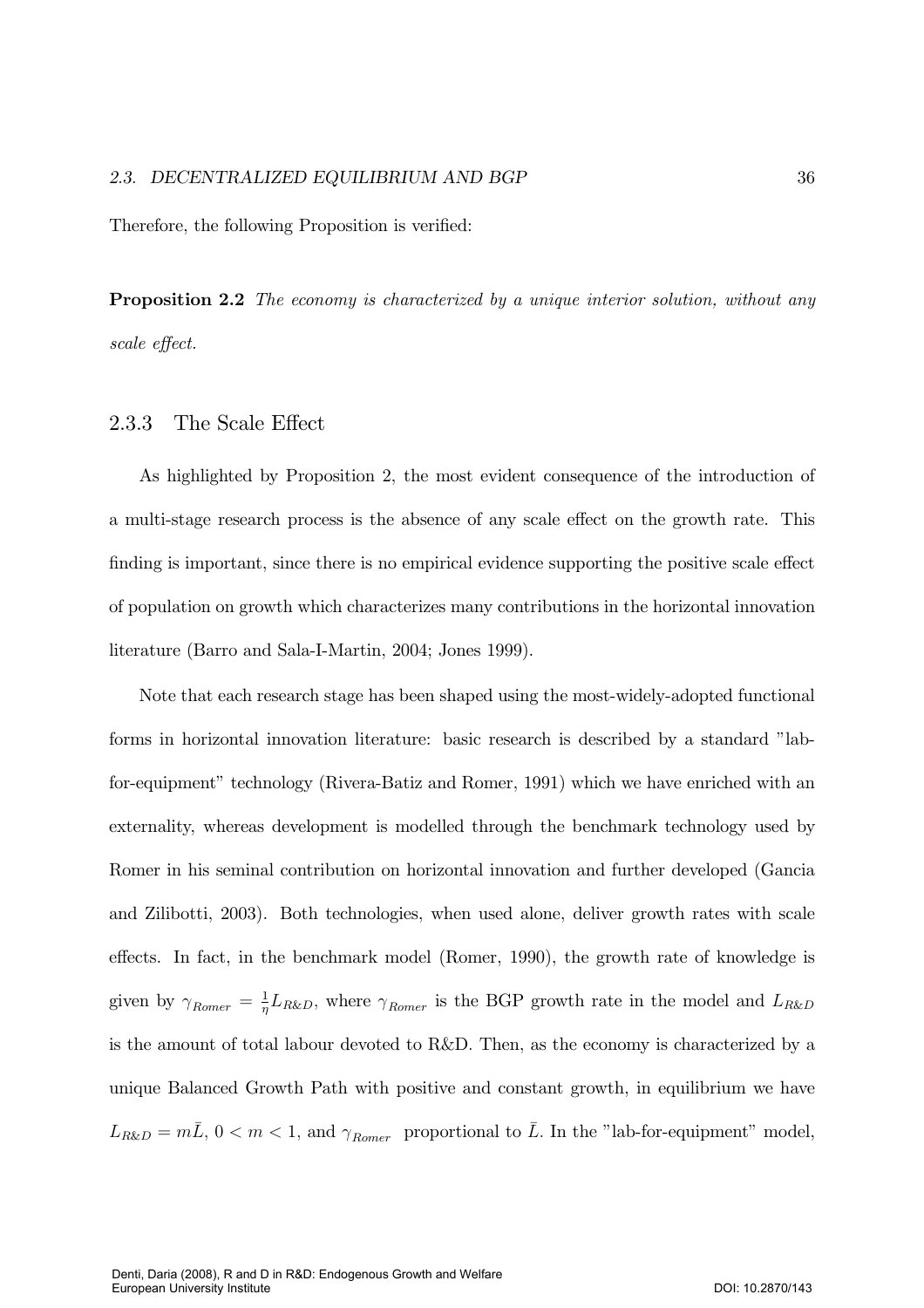the rate of return is given by  $r = \delta \bar{L}$  and uniqueness of growth rate along the BGP implies that  $\gamma_{Lab-Equip} = \frac{1}{\sigma}(r - \rho)$ .

Under both scenarios, the scale effect is due to the fact that a new variety, which is costly to invent, can be used in a non rival way across the whole economy; therefore, the larger the economy, the lower the cost on an invention per unit of economic activity, proxied by  $Y$ . In equilibrium, the cost of an invention per unit of economic activity depends negatively on the size of the population leading to the result that an increase in the size of the population has the same effect on the growth rate as an equiproportionate decrease in the R&D cost. In our framework, the cost of performing R&D per units of economic activity,  $\frac{\hat{p}}{Y}$ , is independent from the scale of the population along the BGP. Therefore, any change in population size does not affect the cost of an invention per unit of economic activity and, as a consequence, does not influence the growth rate.

The mechanism through which we reach this result is described in the following Lemmas

**Lemma 2.3** As long as in equilibrium, (i) labour allocated to development is a fraction of total labour,  $L_N = m\overline{L}$ ,  $0 \leq m < 1$ ; (ii) the R&D is process specified by eq.(2.4) and eq.(2.5); (iii) the economy is along the Balanced Growth Path, then the scale effect disappears as the effect of  $\overline{L}$  on  $\hat{p}$  is offset by the effect of  $\overline{L}$  on entry payoffs.

**Proof.** Consider R&D firm first order condition for wage, eq.  $(2.14)$ . Solving for  $\hat{p}$  and using non arbitrage in the labour market we get eq.  $(2.15)$ . Then, consider eq.  $(2.11)$ . Applying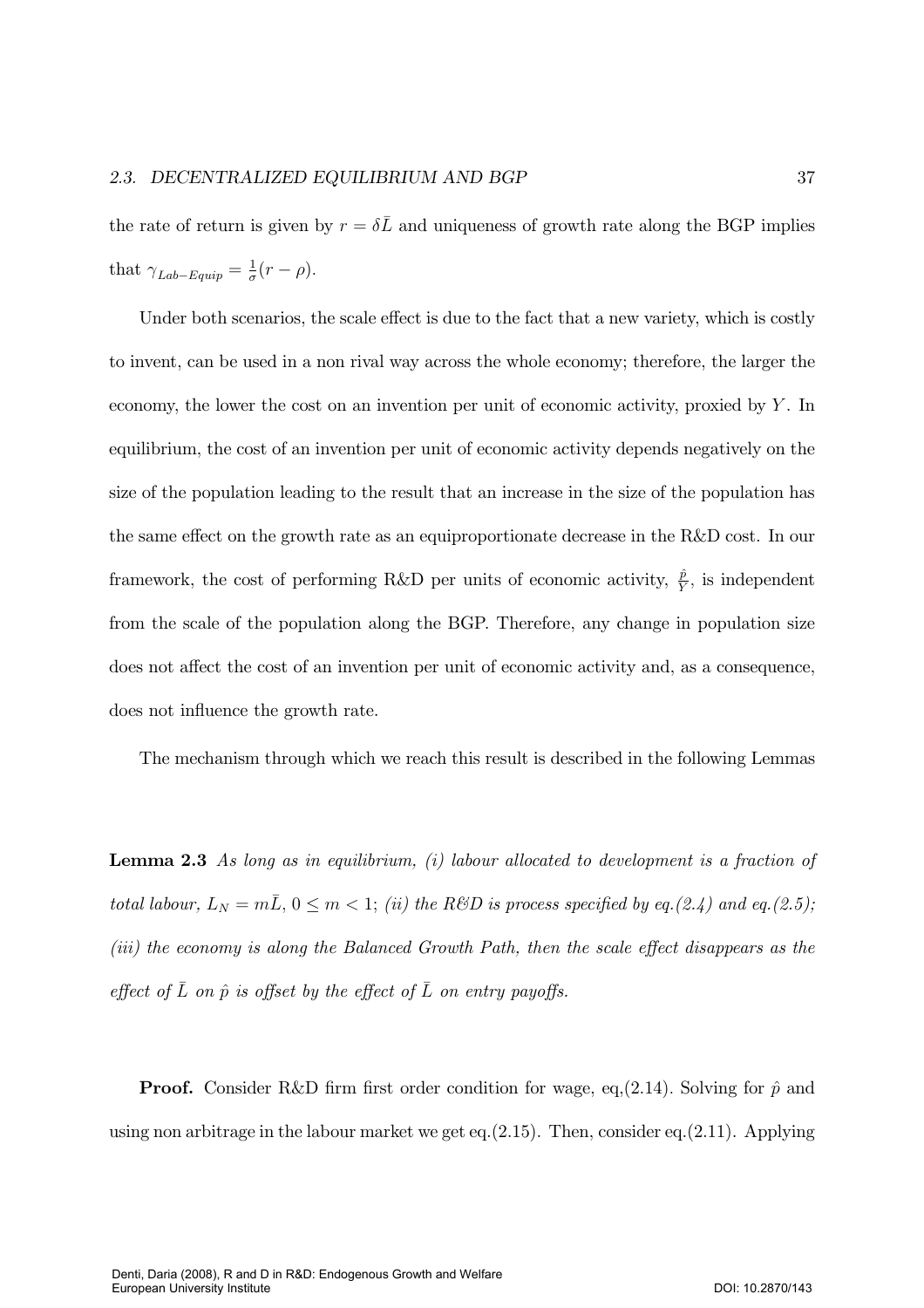### 2.3. DECENTRALIZED EQUILIBRIUM AND BGP 38

free entry and assuming that in equilibrium,  $L_N = m\bar{L}$ ,  $0 \le m < 1$  we get

$$
r_{entry} = \frac{\alpha \beta (1 - l)^{\beta}}{\eta^{1 - \beta}} \left(\frac{1 - m}{m}\right) \left(\frac{M}{N}\right)^{1 - \beta} L_N^{\beta}.
$$

Then, using eq. $(2.18)$ ,

$$
r_{entry} = \frac{\alpha \beta (1 - l)^{\beta}}{\eta^{1 - \beta}} \left(\frac{1 - m}{m}\right) \frac{\rho \eta^{1 - \beta}}{(1 - l)^{\beta} \left[\alpha \beta \left(\frac{\bar{L} - L_N}{L_N}\right) - \sigma\right]}
$$

П

This Lemma shows that, as long as  $L_N = m\overline{L}$ ,  $0 \leq m < 1$ , the scale effect disappears thanks to multi-stage  $R\&D$ , with a growing input and a constant one used in a Cobb-Douglas way and development externality. This specification for development technology makes the entry cost depend on the same inputs needed to discover a new variety and following the Cobb-Douglas proportions which determine also the BGP growth rate. R&D do not have any effect.

Note that we have assumed  $L_N = m\bar{L}$ ,  $0 \leq m < 1$ . This condition is necessary to rule out the scale effect in Lemma 2.3. In this framework this is indeed true in equilibrium according to the following Lemma.

**Lemma 2.4** In this economy, as long as (i) R&D is given by eq.  $(2.4)$  and eq.  $(2.5)$ , (ii) the economy is along the Balanced Growth Path; (iii) there are positive basic research spillovers given by eq.(2.2), then in equilibrium  $L_N = m\overline{L}$ ,  $0 \le m < 1$ .

**Proof.** Eq.(2.4) and eq.(2.5) determines eq.(2.13) and (2.14). In equilibrium,  $w_N = w_Y$ .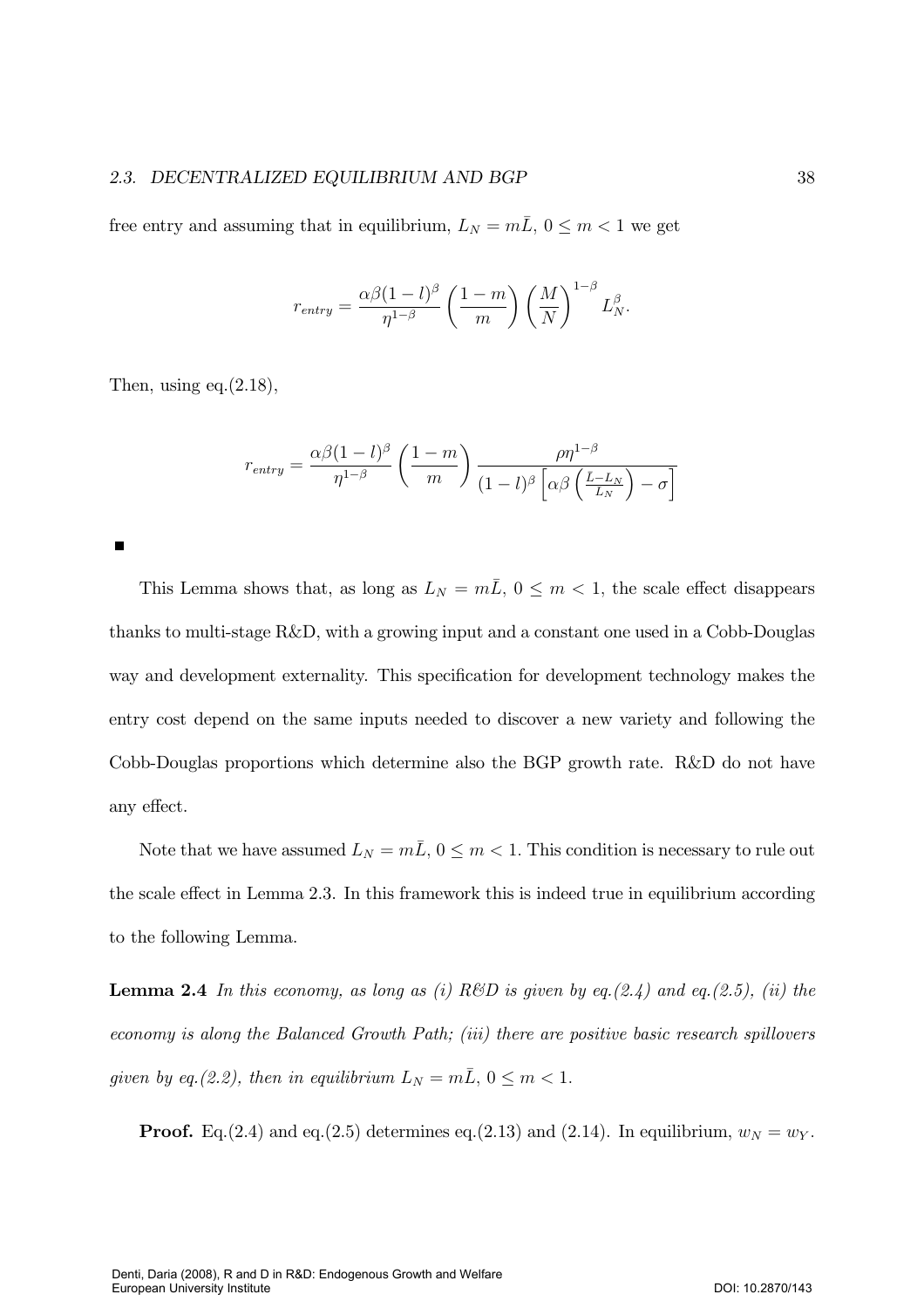Using eq. (2.10) we reach eq. (2.15). We find a system of two equation in  $\hat{p}$ : eq. (2.13) and eq.(2.15). Solution of the system gives eq.(2.19), where  $L_N = L_N(M, N)$ . We then build a system with eq.(2.18) and eq.(2.19) to get  $L_N = m\bar{L}$ ,  $0 \le m < 1$ .

Putting the reasoning in economic terms, consider the free entry condition,  $r = \frac{l\pi}{\hat{p}}$  where  $\pi$  is defined by eq.(2.11) and  $\hat{p}$ , after non arbitrage in labour market has been enforced, by eq.  $(2.15)$ . We see that an increase in population exerts two opposite effects on the rate of return. On the one hand, a positive shift in  $\overline{L}$ , by increasing demand for intermediate goods, plays a positive effect on  $r$  through an increase in monopolistic profits. This is the standard channel through which the scale effect influences equilibrium in horizontal innovation models. However, in this economy there is another channel through which the scale of the population affects equilibrium: through the R&D process inputs,  $M$  and  $L_N$ . Through this new channel, the same positive shift in  $\overline{L}$  makes the price for a blueprint increase. In equilibrium, the direct effect of an increase in the labour force is completely offset by the indirect effect.

The way the scale effect is ruled out follows some attempts to remove the scale effect in learning-by-doing models with knowledge spillovers (Lucas, 1988), where the effect is eliminated by assuming that knowledge spillovers are exerted by the average level of knowledge and not by the aggregate level. Remember that here the positive effect of basic research is given by  $\frac{\bar{q}}{L_N}$ .

The final point about scale effect refers to comparison with other successful attempts to remove it. As defined in the literature, horizontal innovation models without the scale effect fail into two main categories: those where the growth rate of output per capita is proportional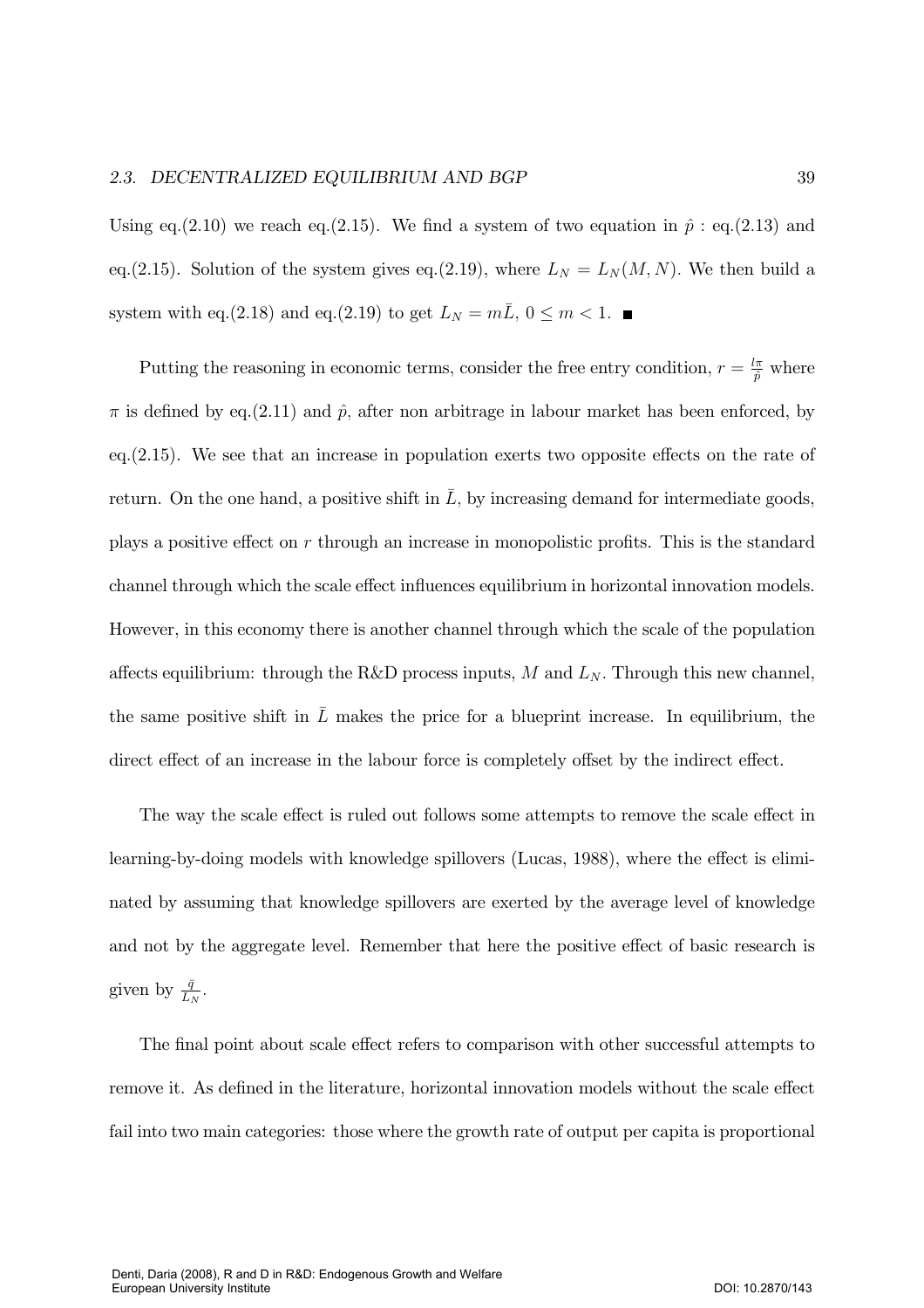to the growth rate of population (semi-endogenous growth models) and those where the scale effect is ruled out assuming that an increase in the scale increases the number of varieties available, leaving the amount of research effort per sector unaltered (endogenous growth model) (Jones, 1999). In our framework, the cost of performing R&D per units of economic activity is independent from the scale of the population along the BGP. Therefore, any change in population size does not affect the cost of an invention per unit of economic activity and, as a consequence, does not influence the growth rate. So, we fall in the endogenous growth models group.

#### 2.3.4 Comparative Statics

This set up has accounted for specific features characterizing a research process where different steps are performed. Each step produces a different kind of output and it is characterized by a specific technology.

We focus on the determinants of the growth rate. We start from noticing that productivity of development activity, captured by the term  $(1-l)^{\beta}$  does not influence the growth rate. In fact, the positive effect exerted on returns from entry as seen in eq. $(2.16)$  is completely offset by the negative effect on  $\frac{M}{N}$  channelled through basic research spillovers; first order conditions in R&D production, together with eq.(2.10) imply that  $\frac{M}{N}$  is related to  $E_Q$ ; then,  $E_Q$  depends negatively from  $(1 - l)^{\beta}$ , since this term, by positively affecting the size of the R&D sector, reduces the basic research to applied designs ratio.

The same argument works for productivity of basic research.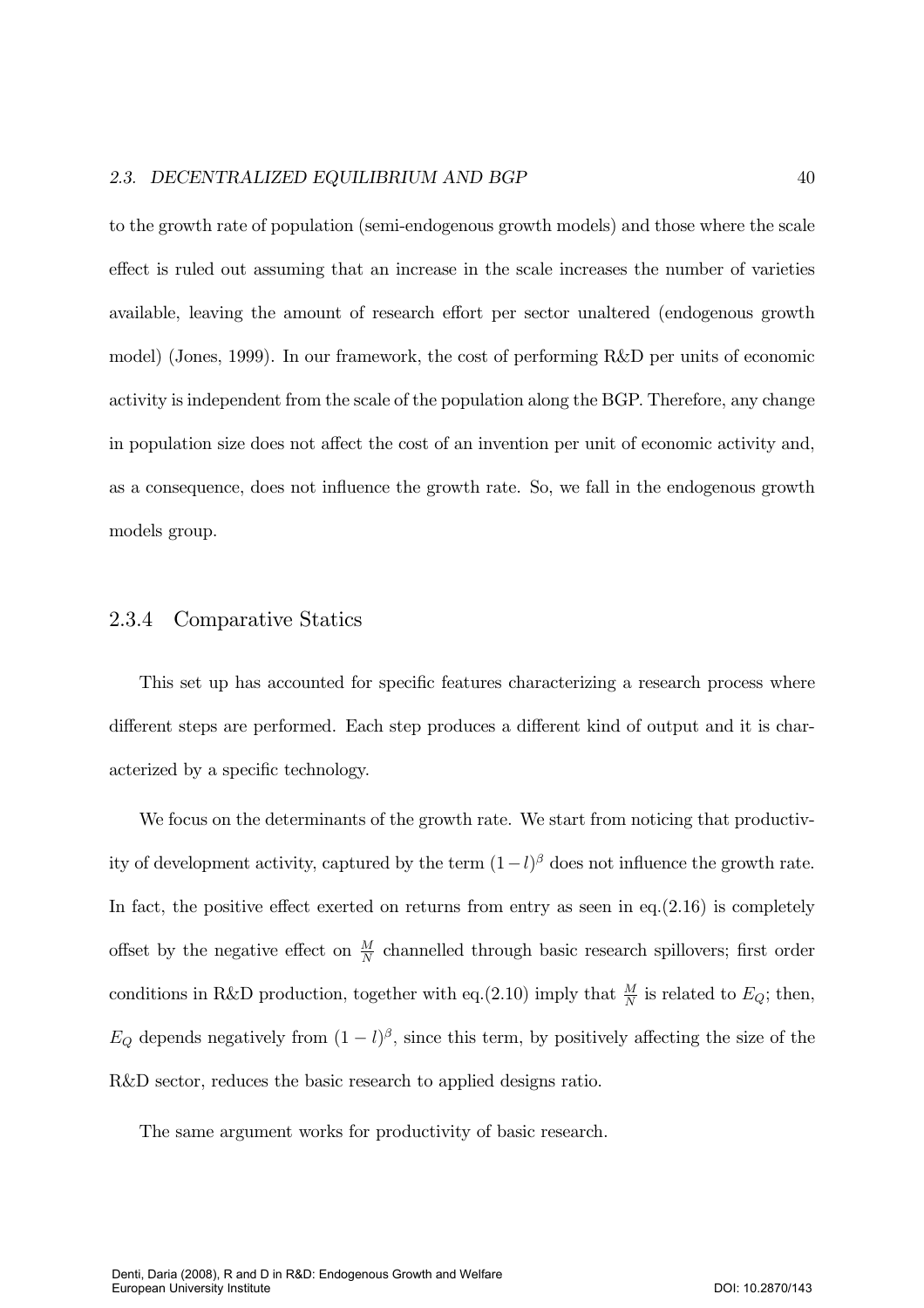Then, the growth rate is also affected by the technology parameter shaping  $R\&D, \beta$ ,: in particular, according to eq.  $(2.20)$ , an increase in  $\beta$  lowers growth. From first order conditions in R&D we get the relative factor demand

$$
\frac{L_N}{M} = \frac{\beta}{1 - \beta} \frac{w_N}{N},
$$

which shows that, ceteris paribus, if  $\beta$  increases, final designs are produced using relatively more development-specific inputs than basic research. As a consequence,  $\frac{M}{N}$  diminishes and this, by increasing  $\hat{p}$  more than  $\pi$  reduces payoffs from entry. Thus, the incentive to start up new firms decreases and growth is damaged<sup>4</sup>.

We consider also the parameter governing the fraction of useful design,  $l$ . This parameter exerts two opposite effects: a positive effect on payoffs from investment in research and a negative one on productivity of development activity. Overall, an increase in  $l$  affects positively the growth rate, as the reduction in productivity within the research sector is cancelled by the increase in basic research externality through the channel described above.

The latter result gives some interesting insight in terms of  $R&D$  policy: the Government should commit to patronize research fields with a level of economic exploitability which is not extremely low. This policy advice provides a theoretical support for the  $R\&D$  policy adopted in the US dated back to the beginning of the century: the Government acknowledges that basic research is a key component to keep the country leading position in economic terms

 ${}^{4}$ The same result can be reached looking at the Technical Rate of Substitution of the development production function.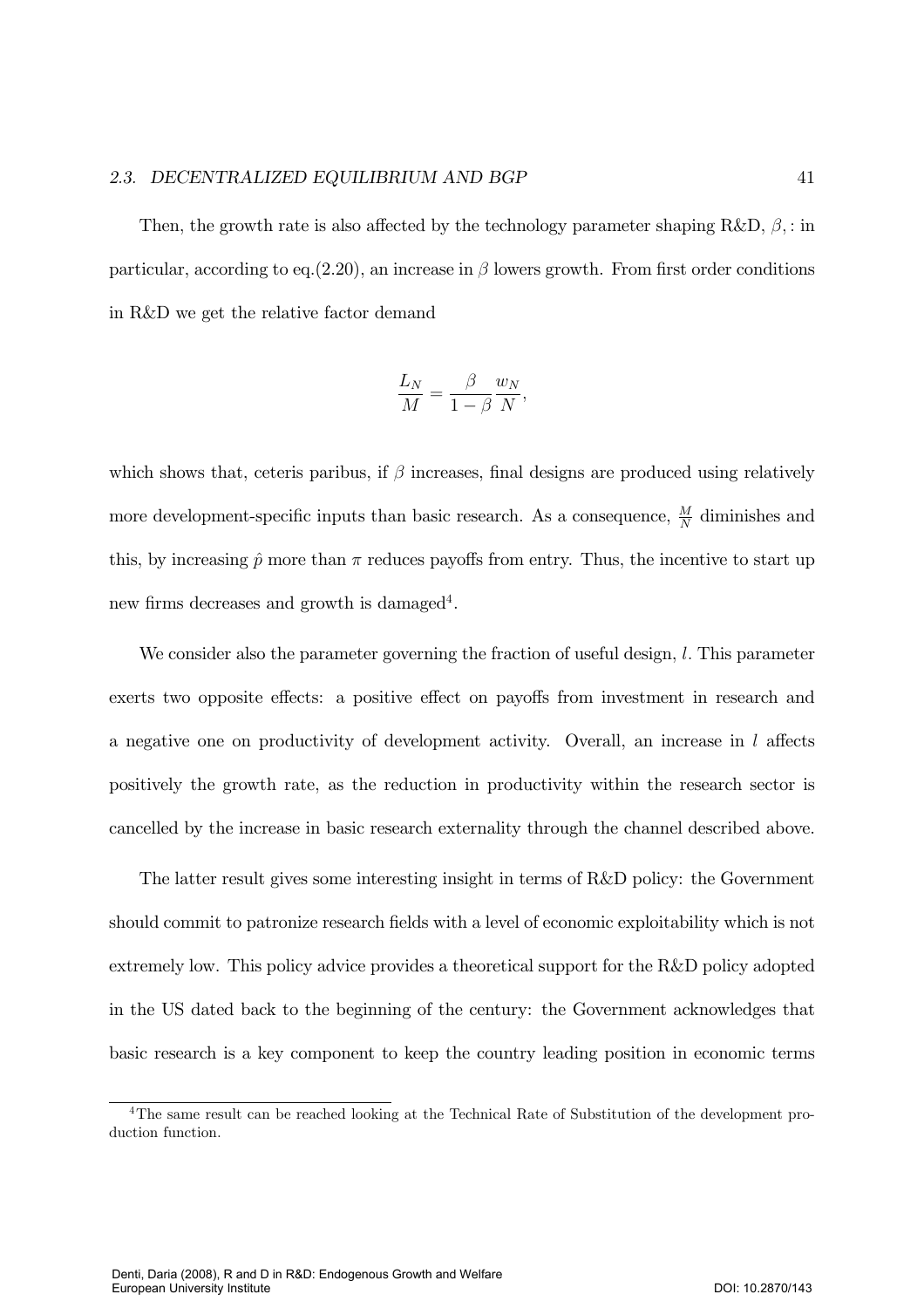and at the same time it is also aware that it is important to identify the fields that basic research must investigate (Stokes, 1997).

#### 2.4 Social Planner and Optimal Fiscal Policy

In the baseline horizontal innovation framework, the decentralized equilibrium is notoriously inefficient, due to monopolistic competition and externalities. In this section we demonstrate that the outcomes determined in the decentralized economy are not Pareto optimal.

In order to assess Pareto optimality, we compare the BGP growth rate of the decentralized economy with the corresponding growth rate determined by the Social Planner. The planner maximizes the utility of the representative household taking into consideration the economy-wide resource constraint and the laws of motion for  $N$ . To this respect, the following Lemma holds.

**Lemma 2.5** The planner solution differs from the solution determined by the decentralized economy. Also in this case the scale effect does not appear.

**Proof.** See Appendix B.  $\blacksquare$ 

#### 2.4.1 Optimal Fiscal Policy

Lemma 2.4, shows that the Social Planner solution is different from the decentralized one. It is important to notice that the economy is characterized by several distortions, each one exerting a specific effect on the growth rate. On the one hand, monopolistic competition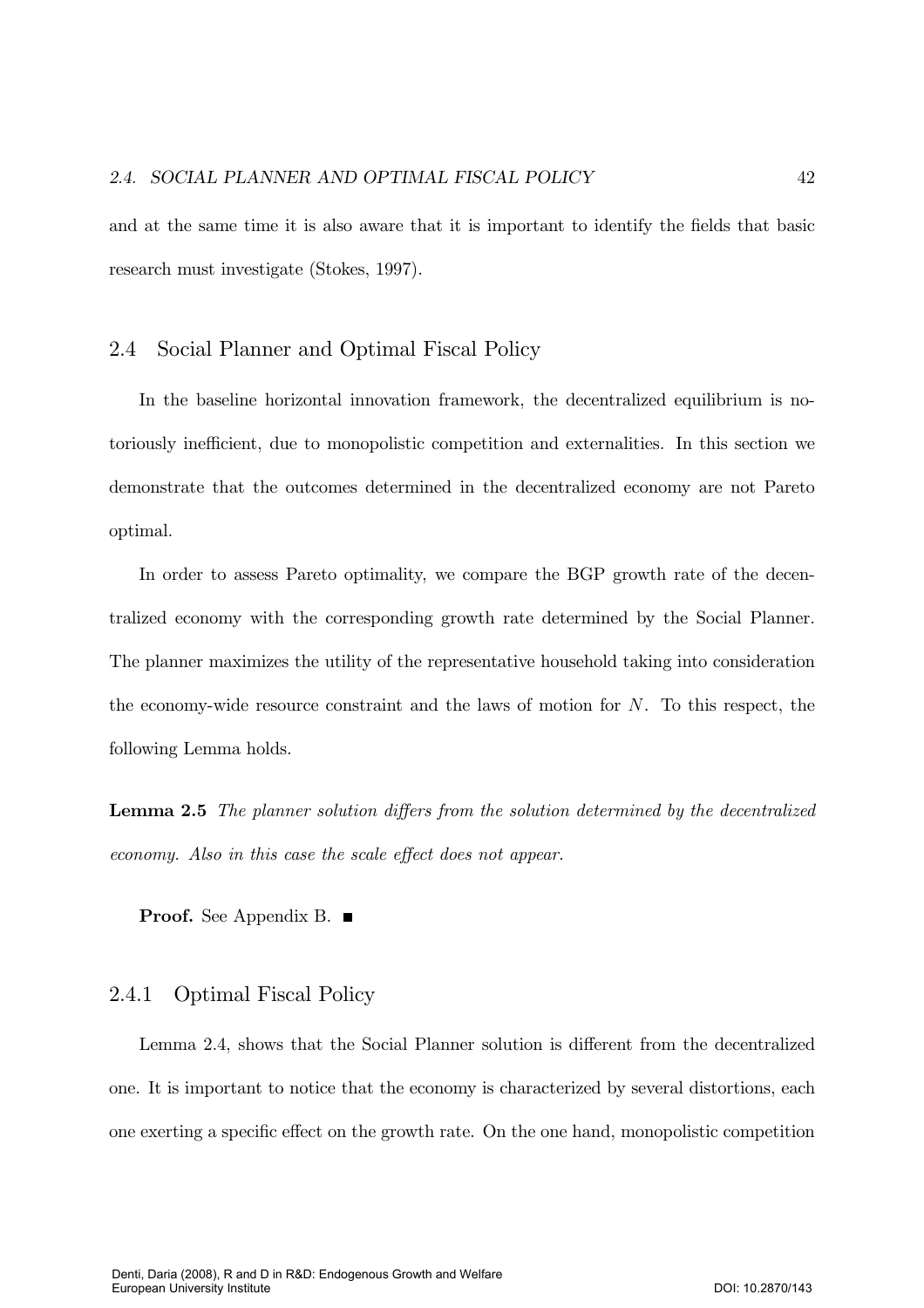and positive spillovers from research and development cause private agents to produce a level of output which is lower than socially optimal; on the other hand, congestion determined by the number of intermediate good producers acts as a negative externality.

Since there are distortions which do not appear in the typical horizontal innovation framework, we expect the optimal fiscal policy to contain some instruments which do not arise in benchmark models.

The policy that the Government should design to push the decentralized equilibrium towards the first best consists of three instruments: the first corrects for monopolistic competition, the second adjusts for congestion and the third for the positive spillovers from research and development.

Monopolistic competition in intermediate good production determines an allocation of resources to intermediates which is lower than socially desirable, therefore a subsidy to intermediate good purchase that induce marginal cost pricing without eliminating the proper incentive to create new varieties is the right instrument to correct for the distortion. The subsidy must be such that  $(1 - \theta_x) = 1 - \alpha$ . Note that this instrument is standard in horizontal innovation literature.

Congestion (or noise) acts as a negative externality. To reduce the negative effect, the Government curtails returns from entry in intermediate good production by taxing households' asset income at a rate given by  $(1 - \tau_H) = \frac{\alpha \left( \frac{L - L_N}{L_N} \right)}{1 + 2 \left( \frac{L - L_N}{L_N} \right)}$ . This tool reduces investors willingness to start new firms, thus reducing the size of  $N$ .

At the same time, private agents cannot capture the positive spillovers generated by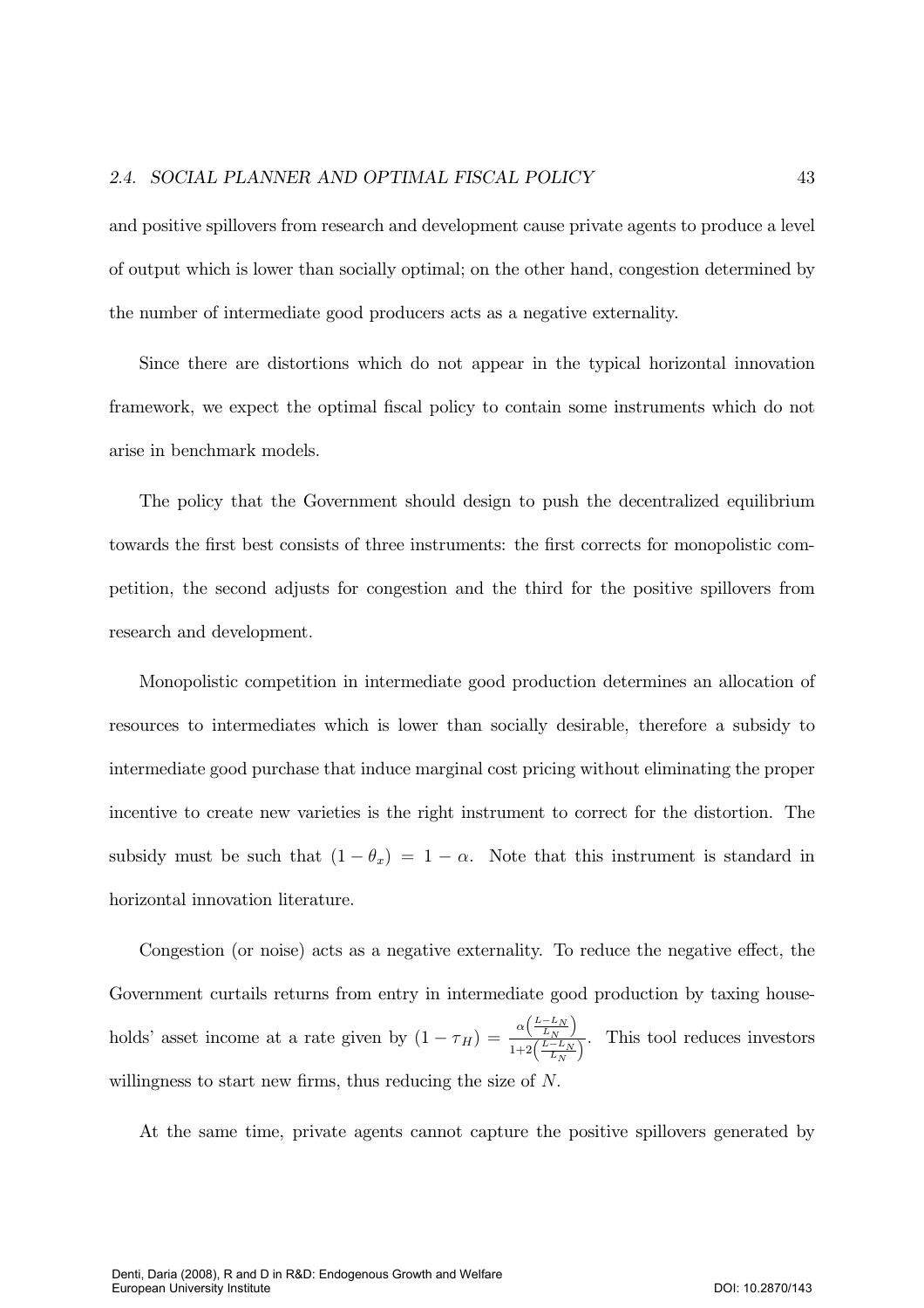basic research. As a consequence, both entry and research investment decisions do not take properly into account all the effects of basic research on the economy and the equilibrium value for basic research is lower than the social one. Then, correcting for congestion lowers private willingness to invest in  $R\&D$  as it lowers returns from patent holding, but it does not discriminate among R&D activities. Therefore, it is important to find another fiscal tool such that, for a given level of entry, basic research employed in the R&D process increases. So, the Government optimally sets a subsidy for basic research production. This second subsidy reduces input cost in basic research production and is given by  $(1 - \theta_M) = \frac{(1-\beta)}{1-\beta+\beta}$  $1-\beta+\left(\frac{L-L_N}{L_N}\right)$  $\vert$  .

This simple framework, accounting for the most important characteristics identifying a research process in which basic research is performed, shows that the presence of inter and intra-sector externalities generated by different R&D components determines an optimal fiscal policy which differs significantly from the one traditionally discussed in the literature. The first, most obvious, remark concerns R&D policy: in this economy we find that the optimal tool for R&D policy is directed towards basic research only. Development activity is not interested by any fiscal instruments, although both exert spillover effects. The intuition behind this finding is based upon the most important feature typifying basic research from development: the relative higher pervasiveness of spillovers.

Moreover, support to  $R\&D$  spending, which is usually adopted with a research technology as the one we have used for development turns out to be neutral with respect to the first best.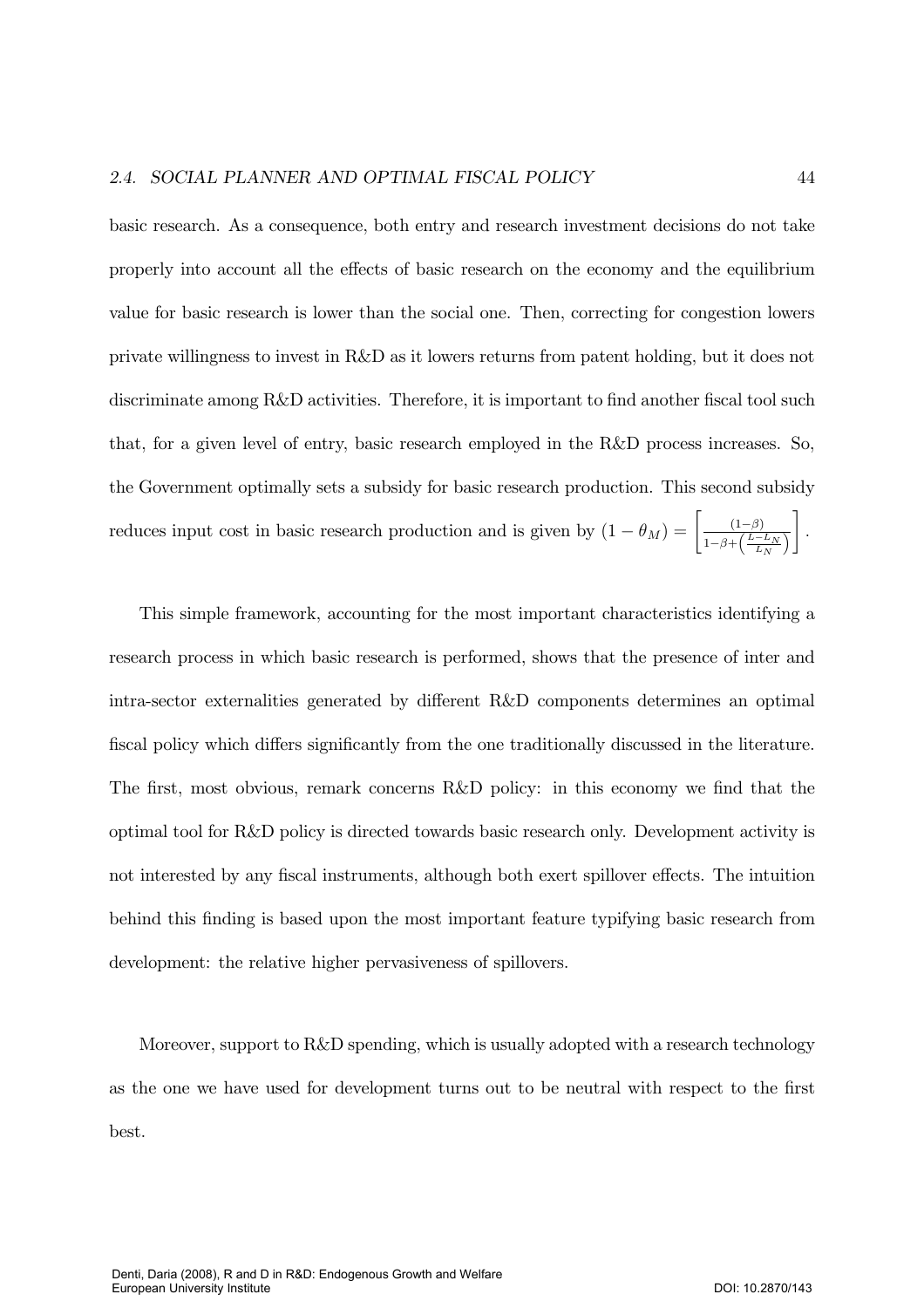### 2.5. LEARNING-BY-DOING 45

### 2.5 Learning-by-Doing

An interesting extension of this set up consists of inserting learning by doing for scientists. In other words, scientists transforming basic research into final blueprints get to produce more efficiently by getting in contact with new pieces of knowledge. Assuming that scientists work better if they become more learned sounds quite logical.

The inclusion of this feature changes the R&D process: in particular, the production of final blueprint changes as follows

$$
b_i = q_i^{\delta} \left( E_{QL} L_{Ni} \right)^{1-\delta}
$$

where  $0 < \delta < 1$ .  $E_{QL}$  is new fundamental knowledge benefitting scientists. We assume that  $E_{QL}$  is made of the bulk of new basic research ideas produced in the sector. In other words,

$$
E_{QL}=M.
$$

Then, the speed of accumulation of applied knowledge becomes

$$
\dot{N}=\frac{1}{\eta^\delta}ML_N^{1-\delta}
$$

The other sectors of the economy does not change from previous sections.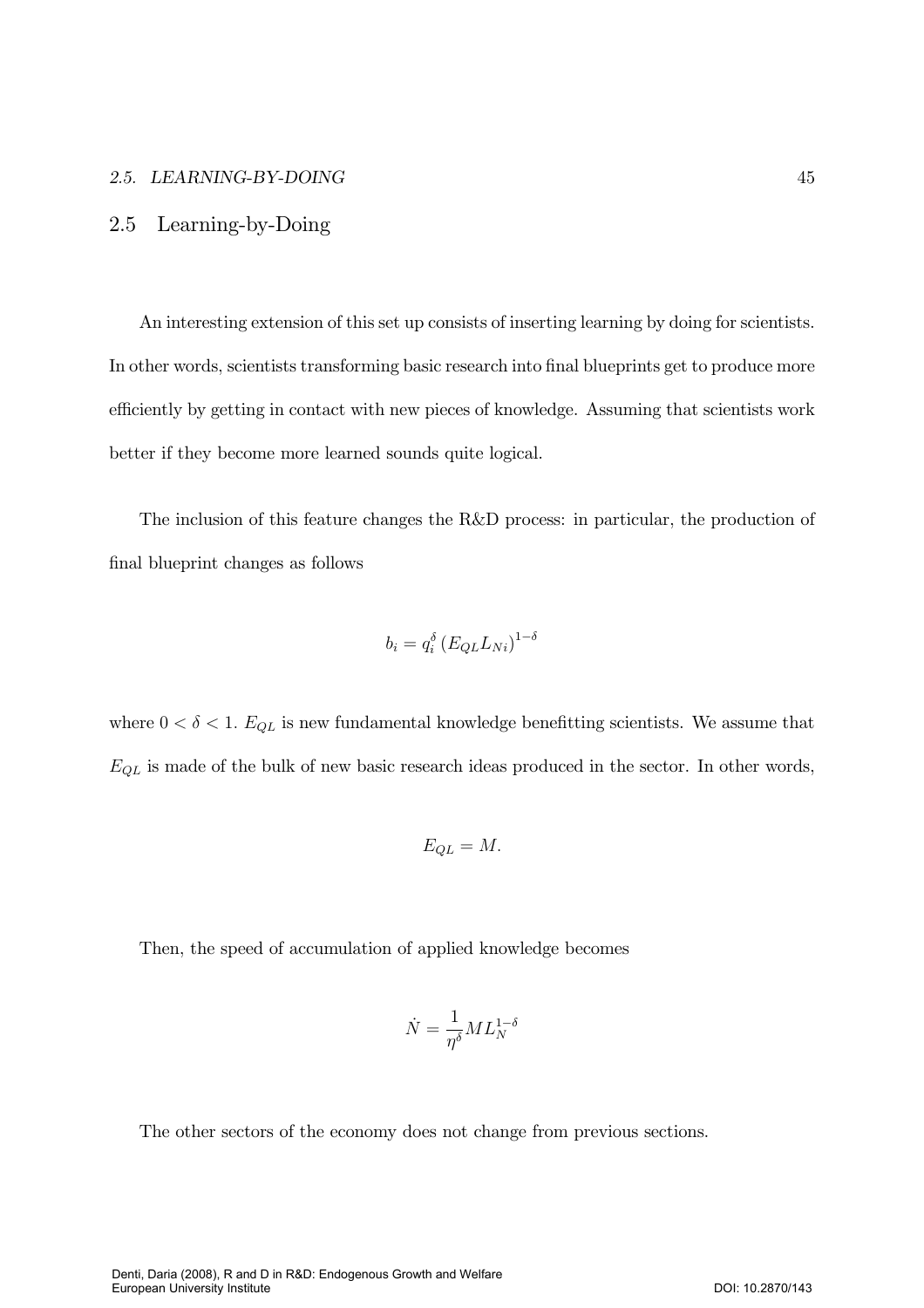### 2.5. LEARNING-BY-DOING

#### $2.5.1$ Decentralized Equilibirum and BGP

We are still dealing with an economy where, as long as R&D components grow at the same rate, then all variables grow at the same constant rate, given by  $5^5$ 

$$
\frac{\dot{N}}{N} = \frac{1}{\eta^{\delta}} \frac{M}{N} L_N^{1-\delta}.
$$
\n(2.21)

A different technology for final blueprint implies changes in patent prices and, as a consequence, modifications in entry conditions. To determine the effects of these modifications, we have to find the R&D cost in the new set up and to use it to find the equilibrium value for the rate of return.

First, eq.  $(2.10)$  to eq.  $(2.12)$  still hold. Then, we solve for the R&D firm profit maximization problem with the new specification for development activity

$$
\max_{M,L_N} \hat{p} q_i^{\delta} \left( E_{QL} L_{Ni} \right)^{1-\delta} - M_i - w_N L_{Ni}
$$

subject to eq.  $(2.4)$ . FOCs for this problem are given by

$$
\hat{p} = \frac{\eta^{\delta}}{\delta} M^{1-\delta} \left( E_{QL} L_N \right)^{\delta - 1} \tag{2.22}
$$

$$
\hat{p} = w_N \frac{\eta^{\delta}}{(1-\delta)} M^{-\delta} L_N^{\delta} E_{QL}^{\delta - 1}.
$$
\n(2.23)

As before, we use non arbitrage in the labour market to subsitute for  $w_N$ . We then set the

 $5$ This claim is analoguous to Proposition 2.1 and the same proof holds.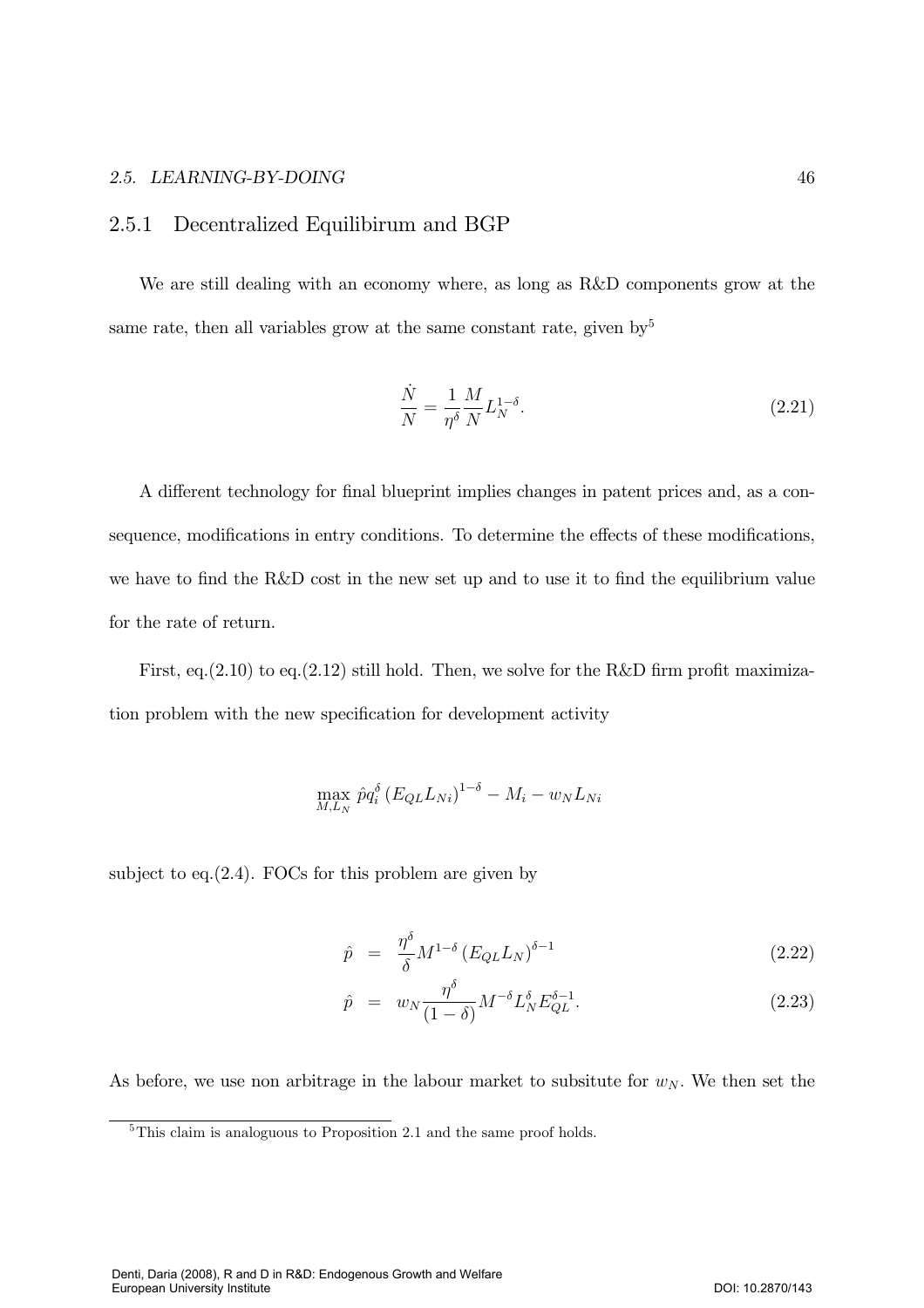### 2.5. LEARNING-BY-DOING

resulting expression equal to eq.  $(2.22)$  and we solve for the basic research-applied knowledge ratio

$$
\frac{M}{N} = \frac{(1-\alpha)l\alpha^{\frac{2\alpha}{1-\alpha}}\eta^{\delta}\delta}{(1-\delta)}L_N^{\delta-1},
$$

that we substitute inside eq.  $(2.21)$  to find the equilibrium value for the growth rate

$$
\gamma_{learning} = \frac{(1 - \alpha)l\alpha^{\frac{2\alpha}{1 - \alpha}}\delta}{(1 - \delta)}.
$$
\n(2.24)

It is straighforward to notice that eq.  $(2.24)$  equals eq.  $(2.20)$ .

#### 2.5.2 Social Planner and Optimal Fiscal Policy

With respect to the economy described in the previous sections, here we deal with a further positive spillover effect exerted by basic research. Then, we neglect spillover effects from development. The Social Planner solution differs from the BGP growth rate determined by private agents and summarized by eq. $(2.24)^6$ . Moreover, it also differs from the firstbest solution from the previous section. So, although private agents' failure in internalizing spillovers leads the two economies to have the same decentralized growth rate, the differences in externality trajectories imply different first best allocations.

As basic research generates two trajectories for positive externalities, targeting final good with  $E_Q$  and scientists with  $E_{QL}$ , we find that it is optimal to subsidize basic research through input purchase at rate  $(1 - \theta_Q) = \delta$  and to subsidize employment in final good production at rate  $(1 - \theta_{LY}) = 1 + (2 - \delta) \frac{\bar{L} - L_N}{L_N}$ . The latter is equivalent to a tax to scientists employment

47

 ${}^6$ The detailed solution of the Social Planner's problem is presented in Appendix D.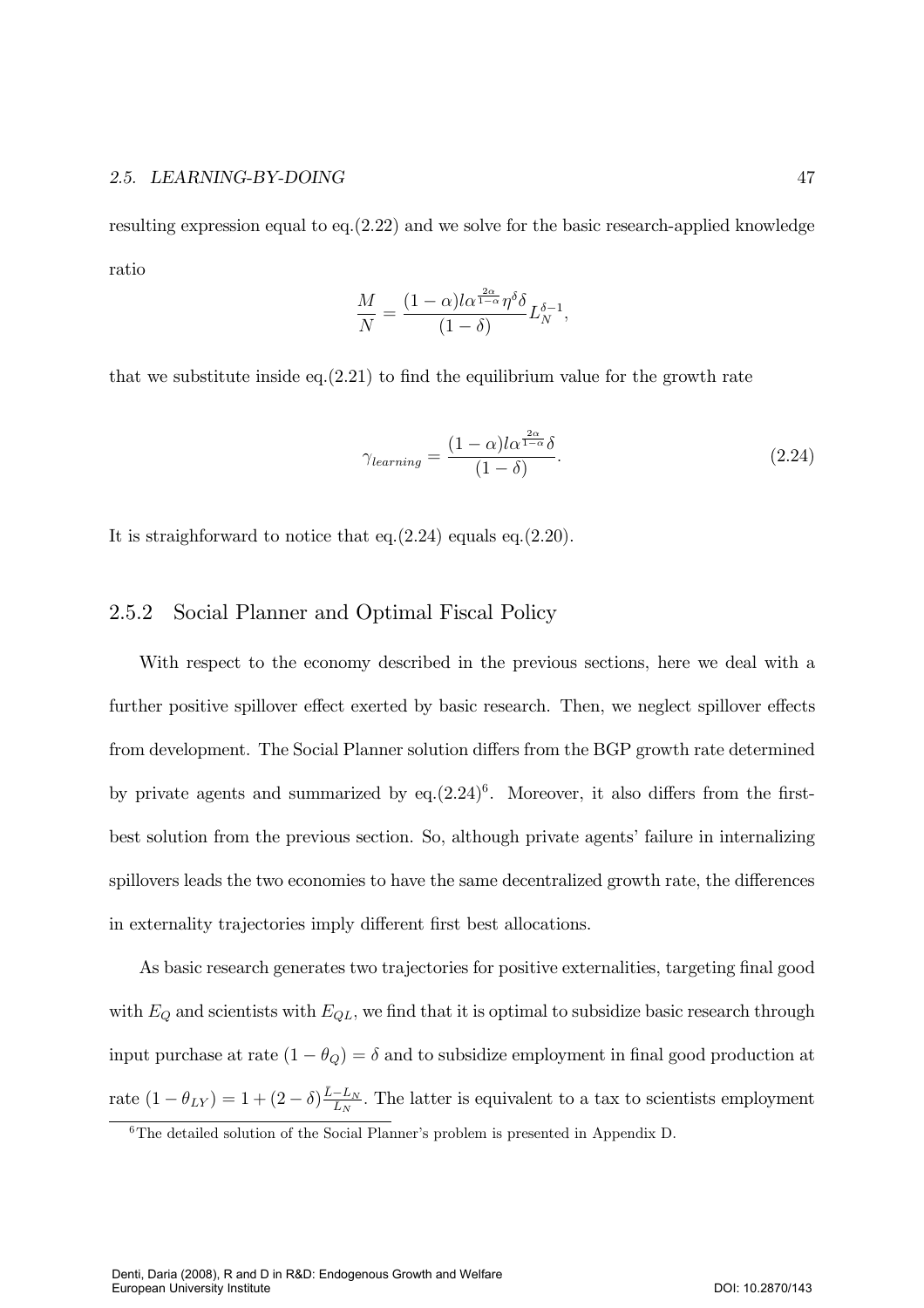in R&D.

Finally, monopolistic competition in intermediate good supply calls for a subsidy to intermediate good purchase:  $(1 - \theta_x) = 1 - \alpha$ .

Therefore, a decentralized economy where basic research is able to exert spillovers both on final good production and on scientists productivity can be tracked back to an economy where basic research exerts spillovers only on final good production. This happens because private agents fail to internalize any kind of spillovers, so, being them either one or two do not make any difference in their allocation choice.

However, differences in the trajectories of basic research externalities matters in term of first best allocations: the first best outcome without learning-by-doing differs from the one with learning-by-doing.

With respect to optimal fiscal policy, the menu of optimal fiscal instruments provides a stronger support to the importance of disentangling basic research from development, as this set up recommends both support to basic research and taxation to development.

#### 2.6 Conclusion

Both economic literature and historical evidence highlights that the distinction between basic research and development is important because they are endowed with different characteristics that may play significant roles in determining the economic outcomes and effect of R&D in an economy. However, horizontal innovation literature has thus far neglected these issues and their consequences on growth.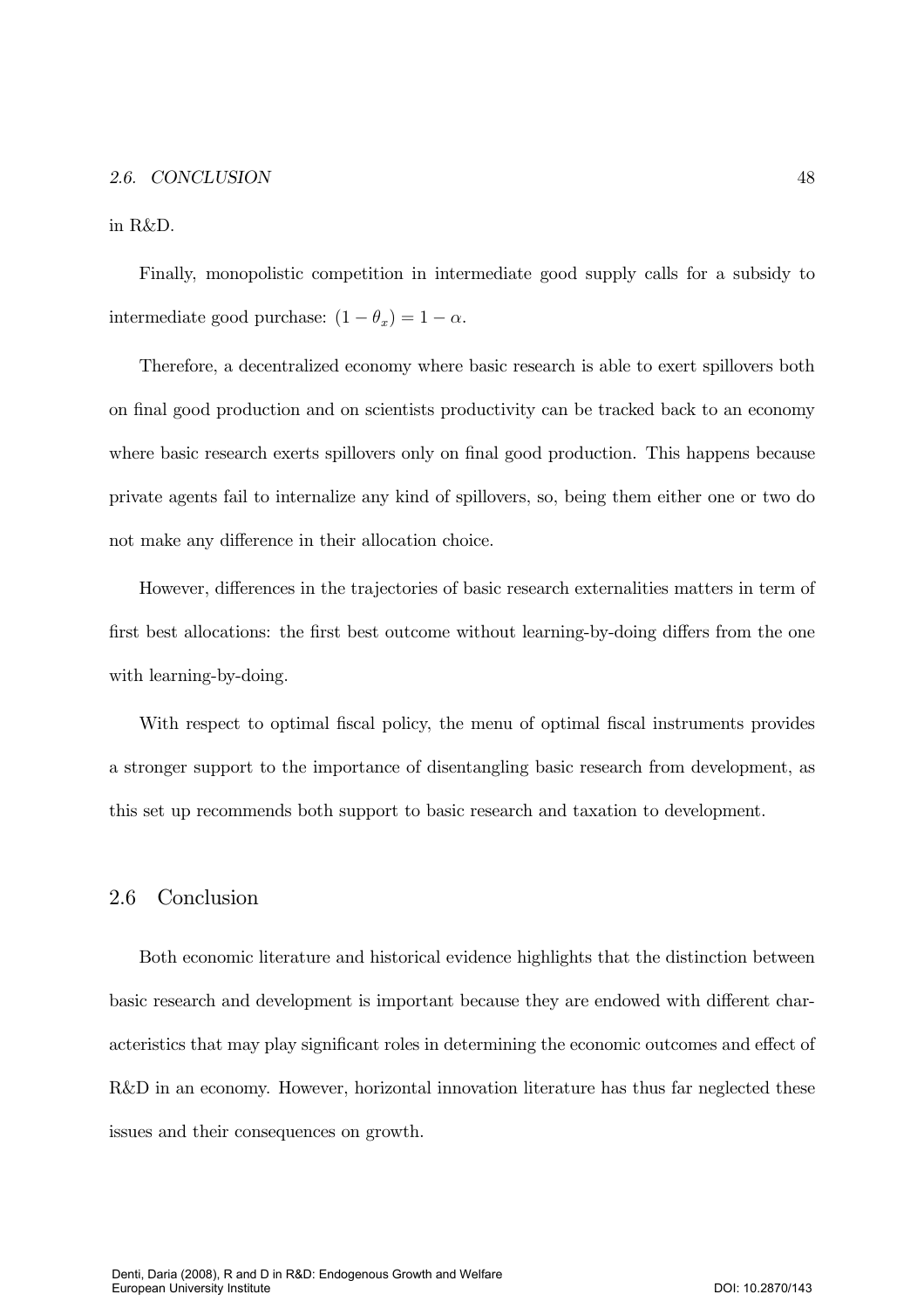This paper has addressed this topic by explicitly modelling R&D as a multi-stage process, made of consequent steps each one characterized by specific economic features in a typical R&D-based model of endogenous growth.

The first element worth noticing is that disentangling basic research from development allows to model spillovers associated to R&D according to both economic literature and empirical evidence: the most significant spillover effects are related to basic research and they spur throughout the economy; development activity is characterized by small spillovers, mainly directed towards R&D itself (*i.a.* Funk, 2002; Kesteloot and Veugelers, 1995; Lichtemberg and Siegel, 1991). More generally, the specification adopted in this paper allows for a representation of R&D carried on at firm level (BERD) which is close to the data and to well-established models of R&D process.

As a consequence of this approach, the model presents some interesting insights which do not appear when R&D is treated as a homogeneous good.

The first result refers to the scale effect. Models with an expanding variety of products generally imply equilibrium outcomes which depend on the size of the population: the bigger the size, the more the economy grows. This implication has been criticized empirically because the rate of productivity growth has been relatively stable despite upward trends in population size (Jones, 1999). As a consequence, many contributions have been made to get rid of the scale effect in horizontal innovation economies. In this economy, the realistic assumption about multi-stage research processes with the inherent possibility of modelling basic research spillovers contribute to eliminating the scale effect through two different steps.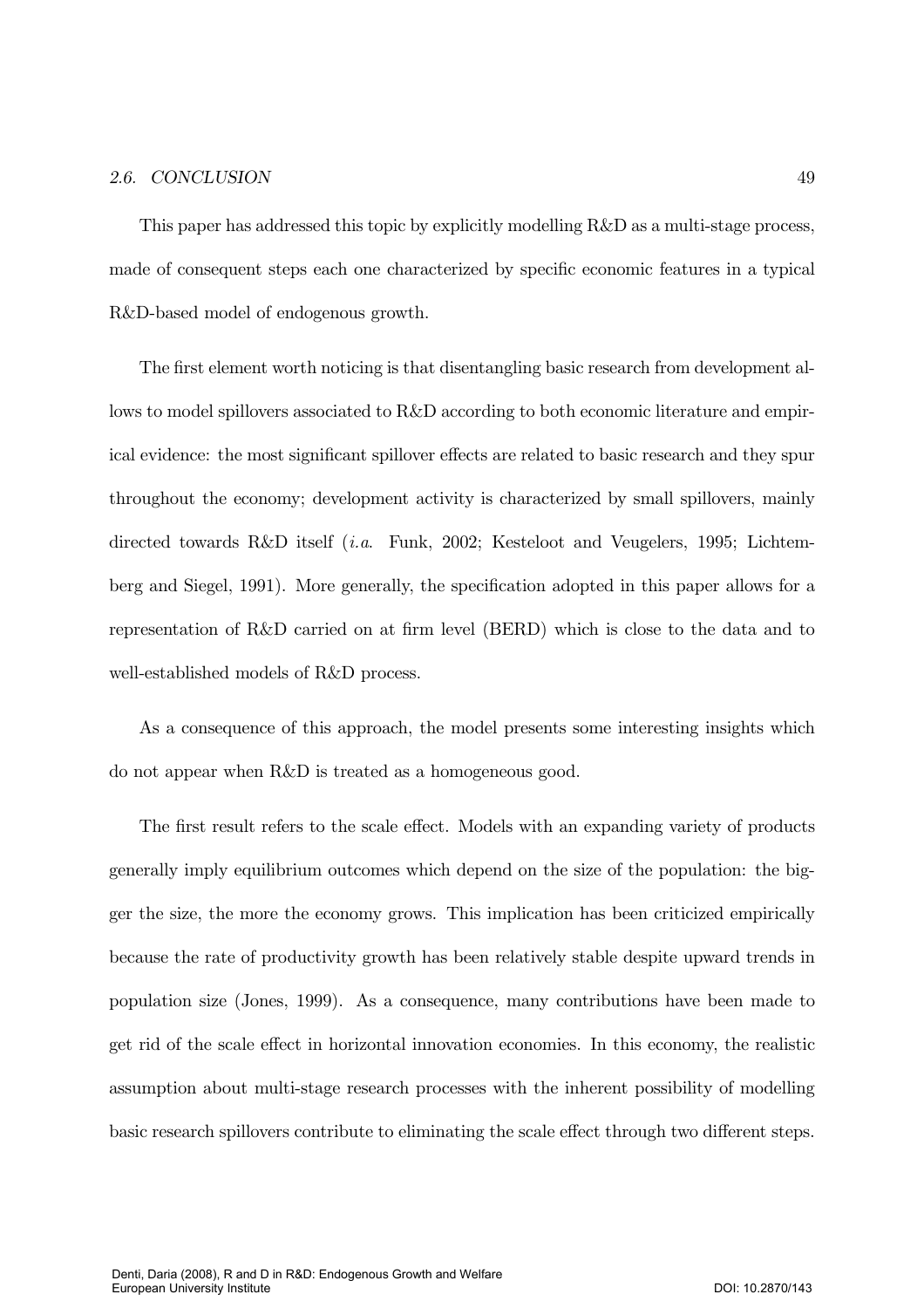We have seen that both features are necessary to reach an equilibrium where the cost of performing  $R\&D$  per units of economic activity is independent from the scale of the population. To this respect, our economy resembles a model of learning-by-doing with spillovers where the scale effect is eliminated as firm's knowledge depends on the economy average capital per worker (Lucas, 1988). We manage to keep an endogenous growth framework.

Then, the introduction of multi-stage research processes where the final step uses the stock of ideas produced in the previous one as a costly input provides some non obvious results also in terms of determinants of the growth rate. In particular, productivity of each steps has different effects on growth, being basic research productivity the one playing overall positive effects. Moreover, it is better for growth if the final R&D stage handles relatively more basic research among all the inputs. Therefore, the positive effects linked to peculiar characteristics of basic research have indeed important consequences on growth, whereas development specific features do not have the same impact.

Some interesting implications arise also with respect to  $R&D$  policy. The decentralized outcome fails to be Pareto optimal as we are dealing with monopolistic competition, positive spillovers from basic research and congestion from attempts to keep secrecy around fundamental discoveries and noise due to "stupid" scientists. While monopolistic competition and positive spillovers implies that private agents allocate fewer resources than socially optimal, congestion causes the reverse.

The optimal fiscal policy deals with the whole set of distortions, presenting fiscal tools which differ significantly from previous results. Along with typical corrections for monopo-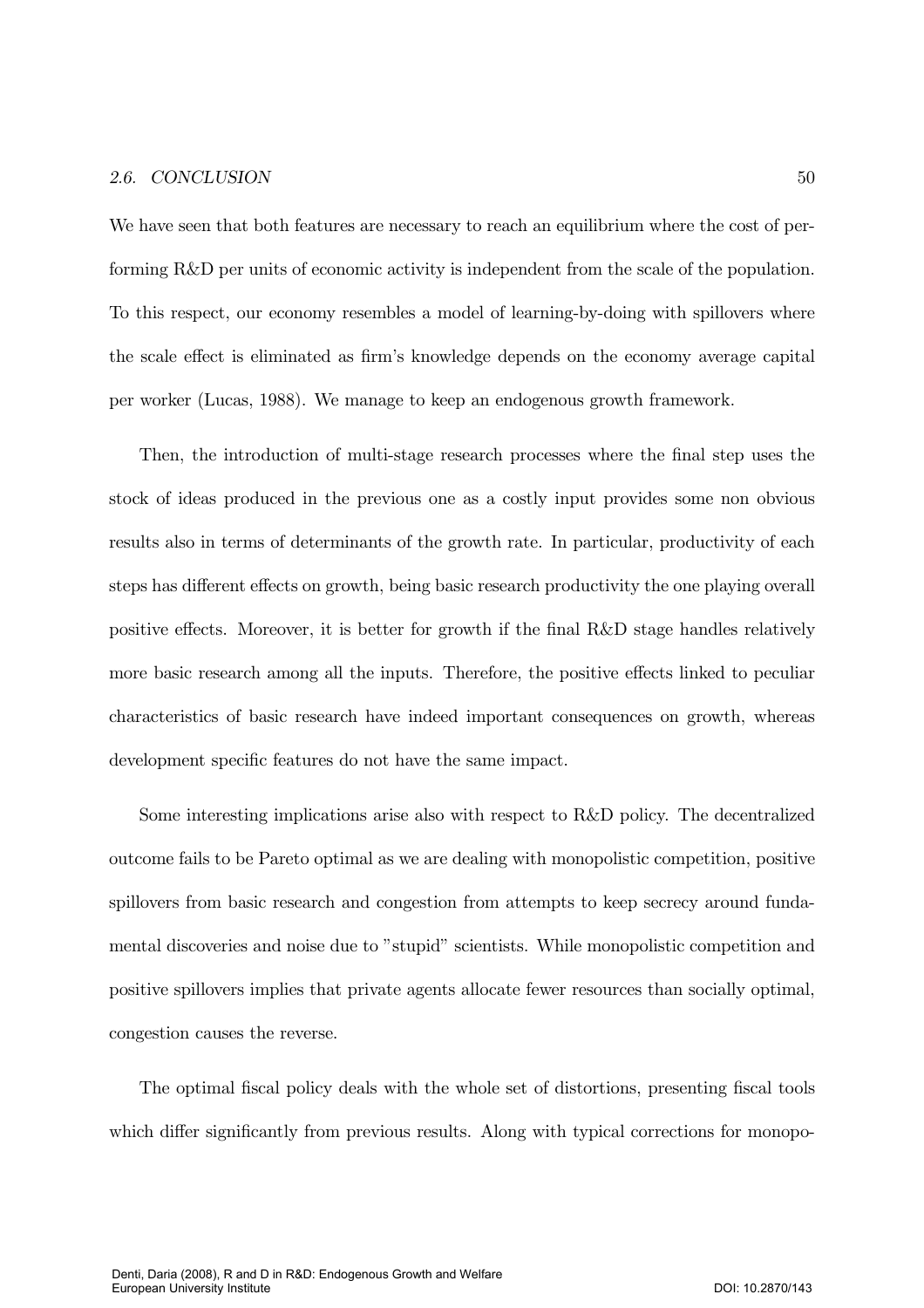listic competition, the optimal fiscal menu consists of two more subsidies. One corrects for congestion, while the other for basic research spillovers.

Since basic research is the unique R&D activity deserving fiscal aid, the model provides theoretical support to both literature and policy advocating that basic research, among all R&D activities, needs the strongest aid. This result provides also theoretical support for the adoption of fiscal aid to R&D mainly directed towards basic research, a kind of policy which has been undertaken by US Government in past years (NSF, 2004) and that is now debated in many European countries.

It is important recalling that in standard horizontal innovation literature either there is no need for subsidizing research *(i.a.* Rivera-Batiz and Romer, 1991) or fiscal support goes generically to R&D (*i.a.Romer*, 1990). These results are mainly due to the fact that R&D is treated as homogeneous.

Finally, the model contains another policy advice about R&D. Among other features, R&D is characterized by the possibility that out of a certain investment, the output may be economically useless. This feature is particularly true when basic research is performed, since it starts a research process by exploring the unknown. To account for this feature, we have assumed that a fraction of R&D output does not deliver any new variety of good. In equilibrium a reduction in the fraction of economically useless designs benefits the growth rate, by increasing returns from R&D investments. Going back to the real world, data show that many Governments affect the kind of R&D performed in the economy -also when privately performed- by patronizing some research fields instead of others. To this respect,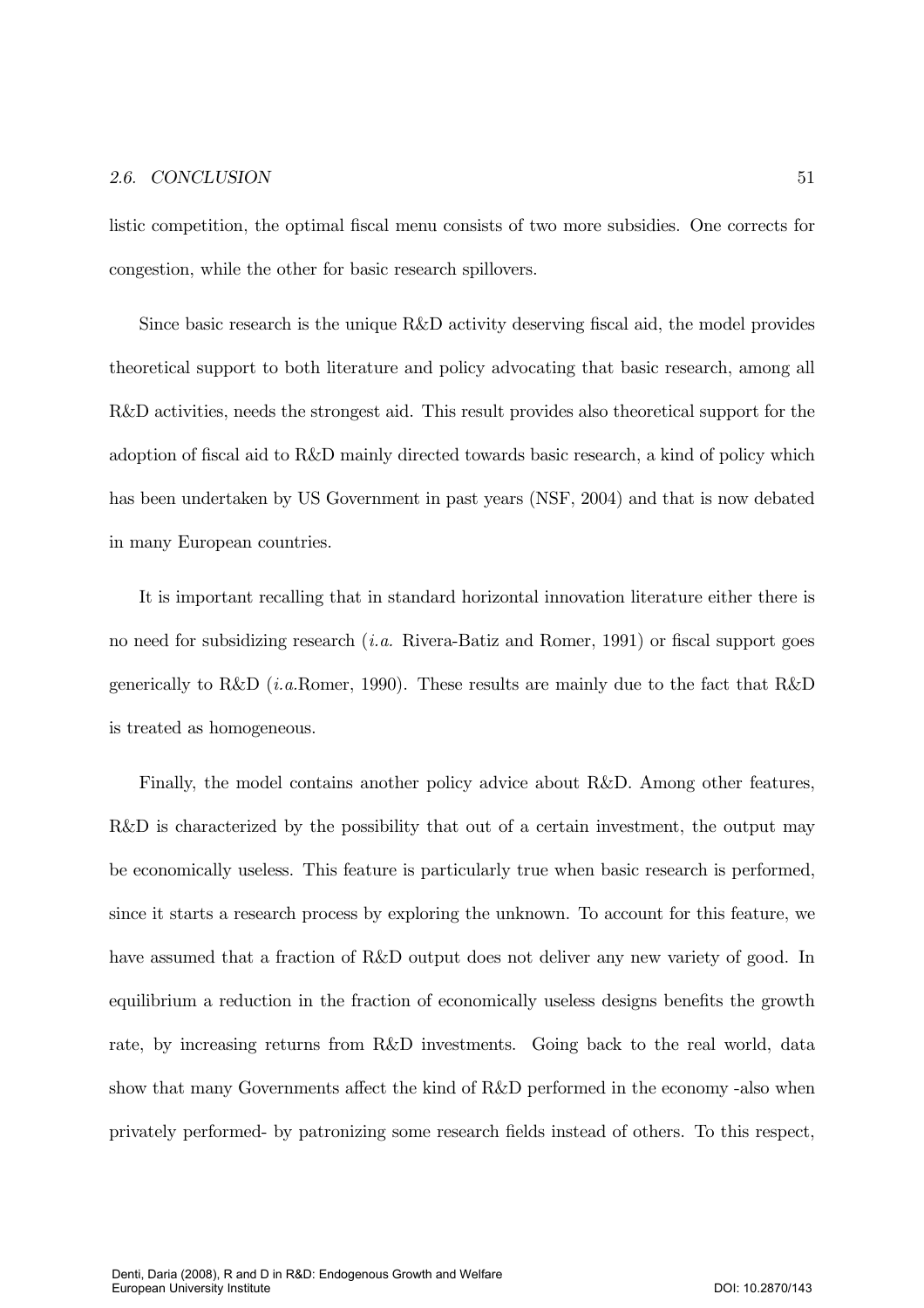this model suggests that such policy should consider the likelihood of economic exploitability of research investments per fields, choosing to campaign research fields with a probability of delivering positive payoffs for investors that is not too low. To this respect, the model gives a theoretical support for the main features of US R&D policy, which has always campaigned the key role of basic research investments, but it has also determined the fields to explore.

We have also accounted for the fact that scientists working with basic research ideas benefit from new fundamental discoveries with respect to their productivity. So, we insert a novel trajectory through which basic research positively influences the economy: learning-bydoing. With respect to this new formulation, we find that the decentralized equilibrium does not change, as private agents fail to internalize the externality. Then, even tough differences arise with respect to first best outcomes, optimal fiscal policy states even strongly that basic research only needs support.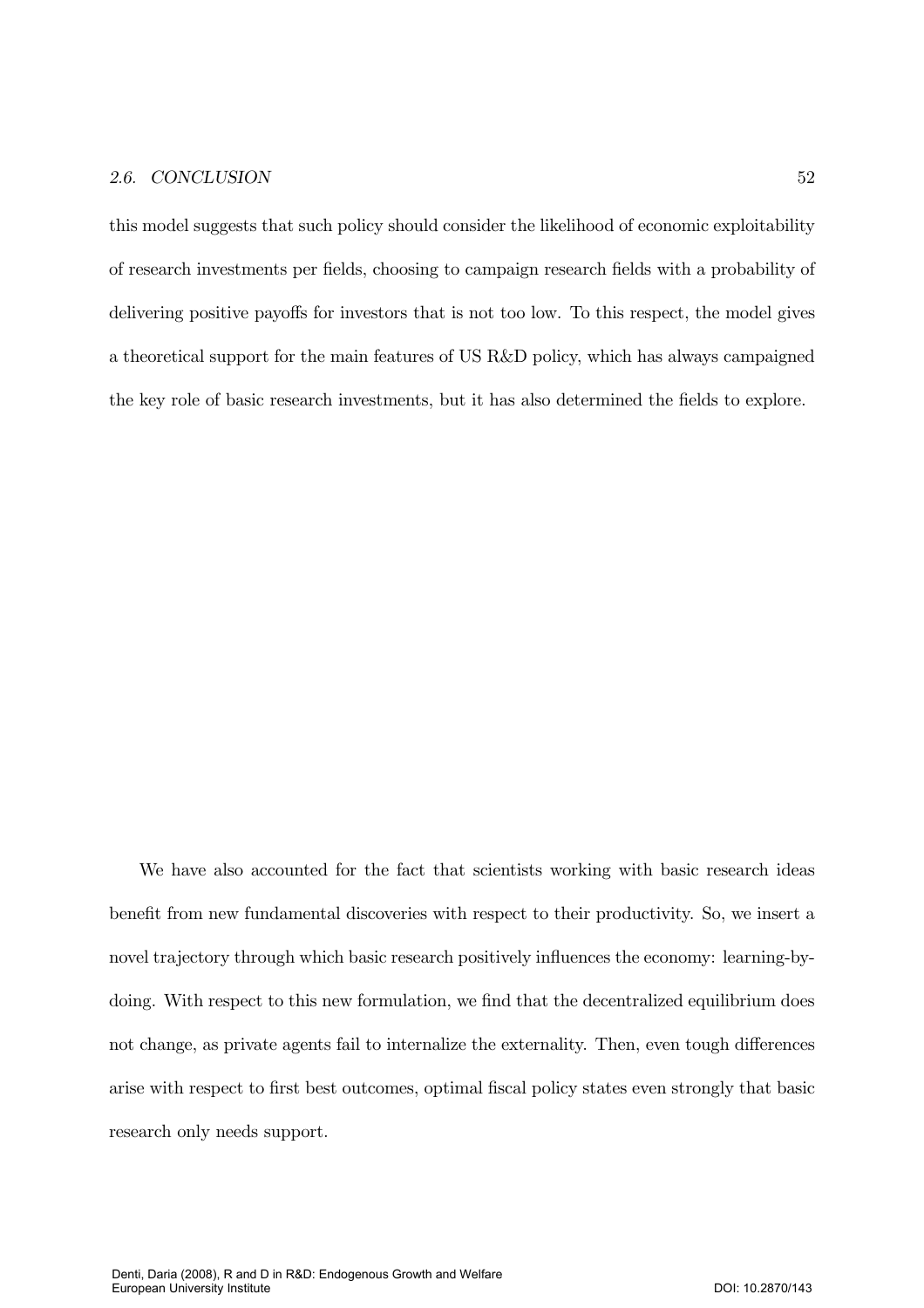### 2.7 Appendix A: Economy-wide Resource Constraint

Households' budget constraint is given by

$$
C + \dot{a} = w_Y L_Y + w_N L_N + ra
$$

where  $a$  denotes households' asset. In this economy, assets consist of the shares of intermediate good firms and shares of R&D firms. Since the economy is closed, households own the total number of shares and asset returns are given by the total value of claims on firms. The value of a claim on intermediate good producing firms at time t is given by  $V_N$ . Thus, the aggregate value of claims on intermediate good firms owned by households is equal to  $rlV_NN$ . Then, owning claims on R&D firms makes households enjoy the aggregate net cash flow generated by those firms,  $\dot{N}d$ . As usual, non arbitrage in capital market implies that households will be willing to hold the claims on firms only if their total returns match the returns to a perfectly substitutable and safe asset of size  $ra \equiv rV_NlN$  (Acemoglu, 2002), therefore

$$
rV_NlN + \dot{N}d = l\tilde{\pi}N + \hat{p}(1-l)^{\beta}N^{\beta}M^{1-\beta}L_N{}^{\beta} - w_NL_N - M \qquad (2.25)
$$

Since we are carrying out a balanced growth path analysis, capital gains (losses) are null,  $\dot{V}_N = 0 = \dot{V}_{R\&D}$ . Therefore, using eq.(2.25), the households' budget constraint changes as follows

$$
C + V_N \dot{N} = w_Y L_Y + w_N L_N + l \tilde{\pi} N + \hat{p} (1 - l)^{\beta} N^{\beta} M^{1 - \beta} L_N^{\beta} - w_N L_N - M
$$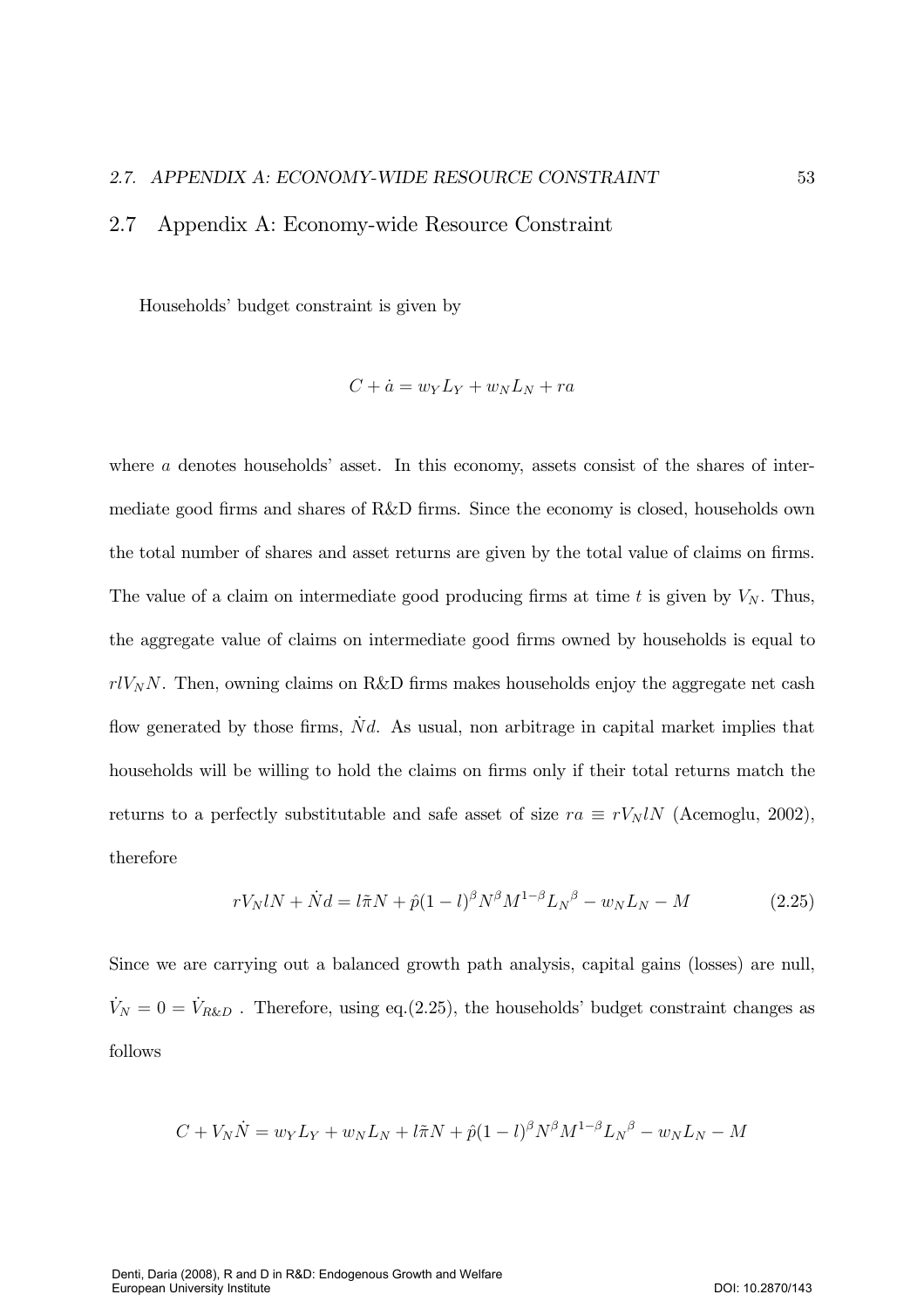#### 2.8. APPENDIX B: THE PLANNER PROBL  $EM$  54

Recall eq.(2.10) and use it inside  $w_Y L_Y$ , we get  $w_Y L_Y = (1 - \alpha)Y$ , and free entry in intermediate good production gives  $V_N \dot{N} = \hat{p}(1-l)^{\beta} N^{\beta} M^{1-\beta} L_N^{\beta}$ . Then, using the equilibrium expressions for  $\tilde{\pi}$  and Y, we get the economy-wide resource constraint

$$
C + M + lNx = Y
$$

# 2.8 Appendix B: The Planner Problem

The planner maximizes the utility of the representative household taking into consideration the economy-wide resource constraint and the law of motion for the state variables:

$$
\max_{C,x,M,L_N} \int_0^\infty \left(\frac{C^{1-\sigma}-1}{1-\sigma}\right) e^{-\rho t} dt,
$$

$$
s.t. q = \frac{1}{\eta} \frac{M}{N}
$$
  
\n
$$
\dot{N} = \frac{(1-l)^{\beta}}{\eta^{1-\beta}} N^{\beta} M^{1-\beta} L_N^{\beta}
$$
  
\n
$$
Y = C + lNx + M
$$
  
\n
$$
Y = \left(\frac{Q}{NL_N}\right)^{1-\alpha} lNx^{\alpha} (\bar{L} - L_N)^{1-\alpha}
$$
  
\n
$$
\bar{L} = L_Y - L_N
$$
  
\n
$$
N_0
$$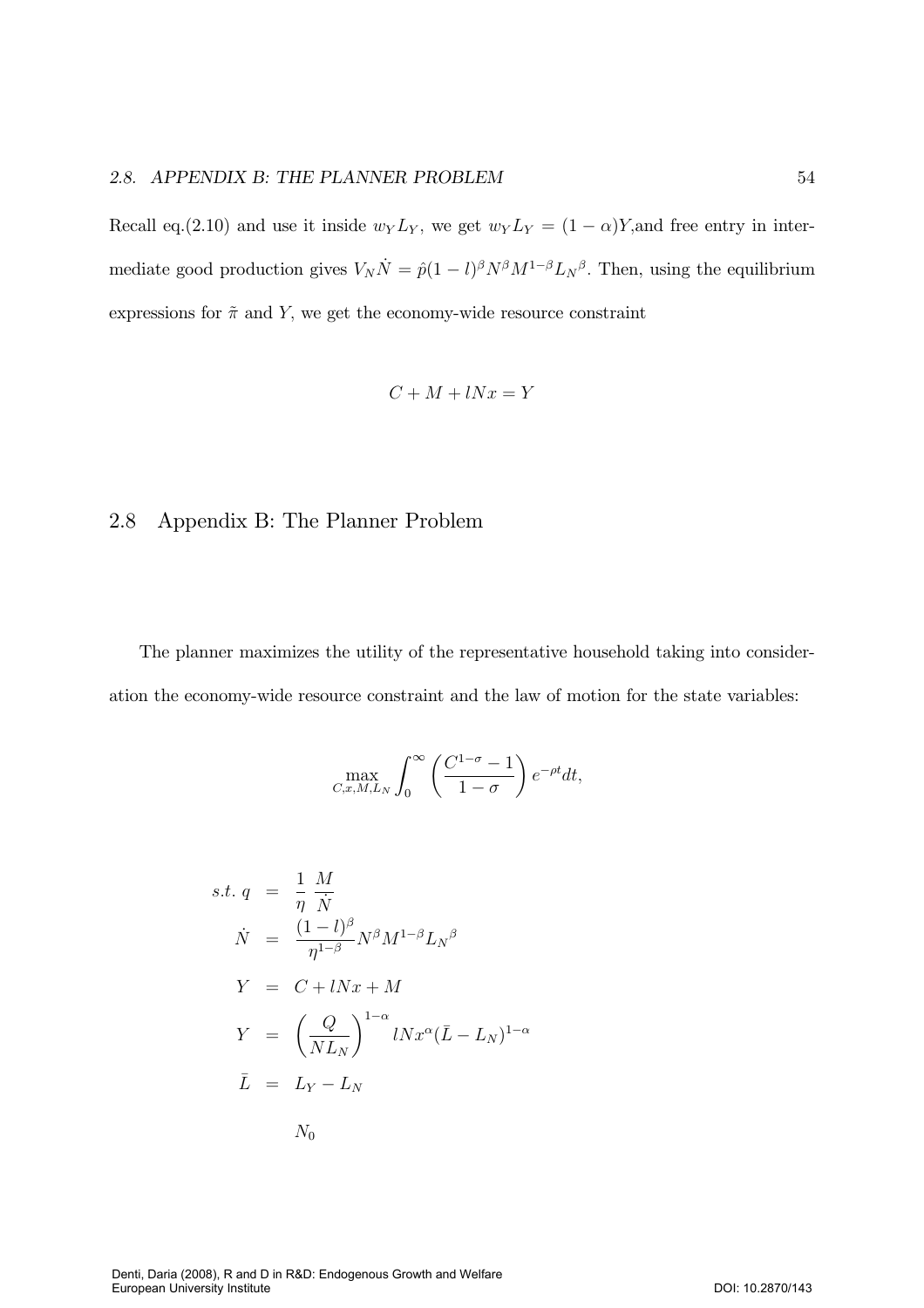# 2.8. APPENDIX B: THE PLANNER PROBLEM

We write the current value Hamiltonian for this problem as

$$
H = \frac{C^{1-\sigma} - 1}{1 - \sigma} + \mu \frac{(1 - l)^{\beta}}{\eta^{1-\beta}} N^{\beta} M^{1-\beta} L_N^{\beta}
$$

$$
+ \lambda \left[ \left( \frac{M^{\beta}}{N^{\beta} L_N^{1+\beta}} \right)^{1-\alpha} \frac{l}{[(1 - l)^{\beta} \eta^{\beta}]^{1-\alpha}} N x^{\alpha} (\bar{L} - L_N)^{1-\alpha} - C - l N x - M \right]
$$

The relevant FOCs for this problem are

$$
C^{-\sigma} = \lambda \tag{2.26}
$$

$$
\frac{\alpha^{\frac{1}{1-\alpha}}}{\left[(1-l)^{\beta}\eta^{\beta}\right]} \left(\frac{M}{N}\right)^{\beta} \frac{\left(\bar{L}-L_N\right)}{L_N^{1+\beta}} = x \tag{2.27}
$$

$$
\lambda \frac{l(1-\alpha)\alpha^{\frac{\alpha}{1-\alpha}}}{(1-l)^{\beta}\eta^{\beta}} \left(\frac{M}{N}\right)^{\beta} \left[1+(1+\beta)\left(\frac{\bar{L}-L_N}{L_N}\right)\right] L_N^{-\beta} = \mu \frac{\beta(1-l)^{\beta}}{\eta^{1-\beta}} \left(\frac{M}{N}\right)^{1-\beta} L_N^{\beta} \tag{2.28}
$$

$$
\lambda \left[1-\frac{\beta(1-\alpha)l\alpha^{\frac{\alpha}{1-\alpha}}}{(1-l)^{\beta}\eta^{\beta}} \left(\frac{\bar{L}-L_N}{L_N}\right) \left(\frac{M}{N}\right)^{\beta-1} L_N^{-\beta}\right] = \mu \frac{(1-\beta)(1-l)^{\beta}}{\eta^{1-\beta}} \left(\frac{M}{N}\right)^{-\beta} (\mathbf{Z}_N^{\beta}\mathbf{9})
$$

$$
\frac{\beta(1-l)^{\beta}}{\eta^{1-\beta}}\left(\frac{M}{N}\right)^{1-\beta}L_N^{\beta} + \frac{\lambda}{\mu}\frac{(1-\beta)(1-\alpha)l\alpha^{\frac{1}{1-\alpha}}}{\alpha[(1-l)^{\beta}\eta^{\beta}]} \left(\frac{M}{N}\right)^{\beta}\frac{(\bar{L}-L_N)}{L_N^{1+\beta}} = -\frac{\dot{\mu}}{\mu} + \rho \qquad (2.30)
$$

Where eq.  $(2.28)$ , and eq.  $(2.29)$  have been determined using eq.  $(2.27)$ . Now, along the BGP all variables grow at the same constant rate; this feature, together with eq.  $(2.26)$  and eq.  $(2.28)$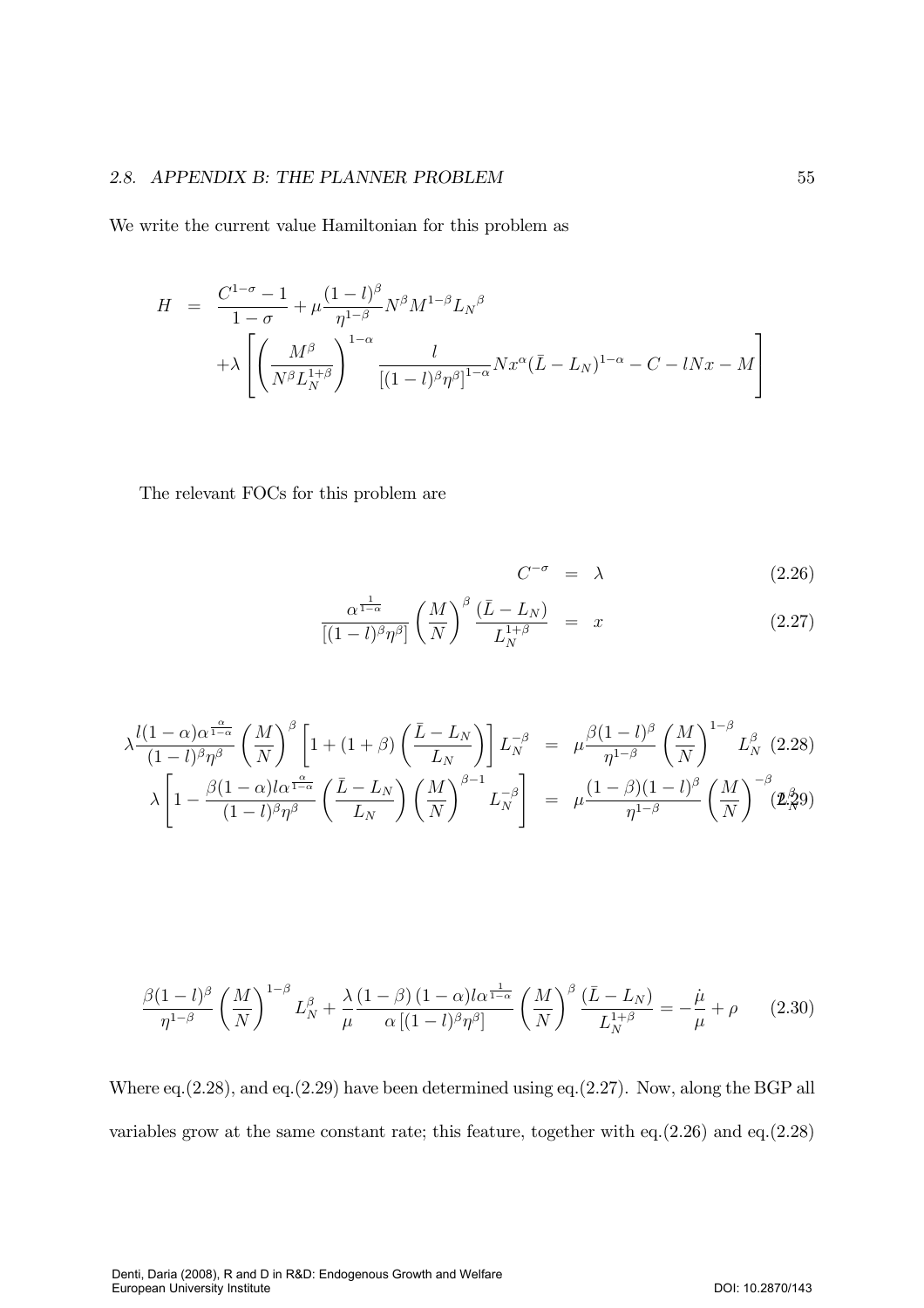#### 2.8. APPENDIX B: THE PLANNER PROBL  $EM$  56

implies  $\gamma_{SP} = \frac{\dot{C}}{C} = -\frac{1}{\sigma}$  $\frac{\dot{\lambda}}{\lambda}$ . Then, setting eq.(2.28) equal to eq.(2.29) we get that

$$
\left(\frac{M}{N}\right)^{1-\beta}L_N^{\beta} = \frac{(1-\alpha)l\alpha^{\frac{\alpha}{1-\alpha}}}{\beta(1-l)^{\beta}\eta^{\beta}}\left[1-\beta+\left(\frac{\bar{L}-L_N}{L_N}\right)\right]
$$

This result together with the fact that all shadow values grow at the same rate which equals  $-\sigma\gamma_{SP}$  can be used inside eq.(2.30) to find the equilibrium value for  $\left(\frac{\bar{L}-L_N}{L_N}\right)$ , which is given by the following expression

$$
\frac{(1-\alpha)l\alpha^{\frac{\alpha}{1-\alpha}}}{\beta\eta\rho}\left[1-\beta+\left(\frac{\bar{L}-L_N}{L_N}\right)\right]\left\{[2\beta-\sigma(1+\beta)]\left(\frac{\bar{L}-L_N}{L_N}\right)+\beta-\sigma\right\}=(1+\beta)\left(\frac{\bar{L}-L_N}{L_N}\right)+1.
$$

Solution of this second degree equation in  $\chi = \frac{\bar{L} - L_N}{L_N}$  shows that there is a unique positive solution for  $\chi$  and that this value differs from the solution determined in the decentralized setting. In fact, we define  $\zeta_1 = \frac{(1-\alpha)\alpha^{\frac{\alpha}{1-\alpha}}}{\beta\eta\rho}$ ,  $\zeta_2 = 2\beta - \sigma(1+\beta)$  and we rewrite the equation accordingly

$$
\zeta_1 \zeta_2 (1 - \beta) \chi + \zeta_1 \zeta_2 \chi^2 + [\zeta_2 \zeta_1 (1 - \beta) + \zeta_1 (\beta - \sigma) - 1 - \beta] \chi - 1 + \zeta_1 (\beta - \sigma) (1 - \beta) = 0
$$

where, for the transversality conditions to hold, we have  $-1 + \zeta_1 (\beta - \sigma) (1 - \beta) < 0$ . So,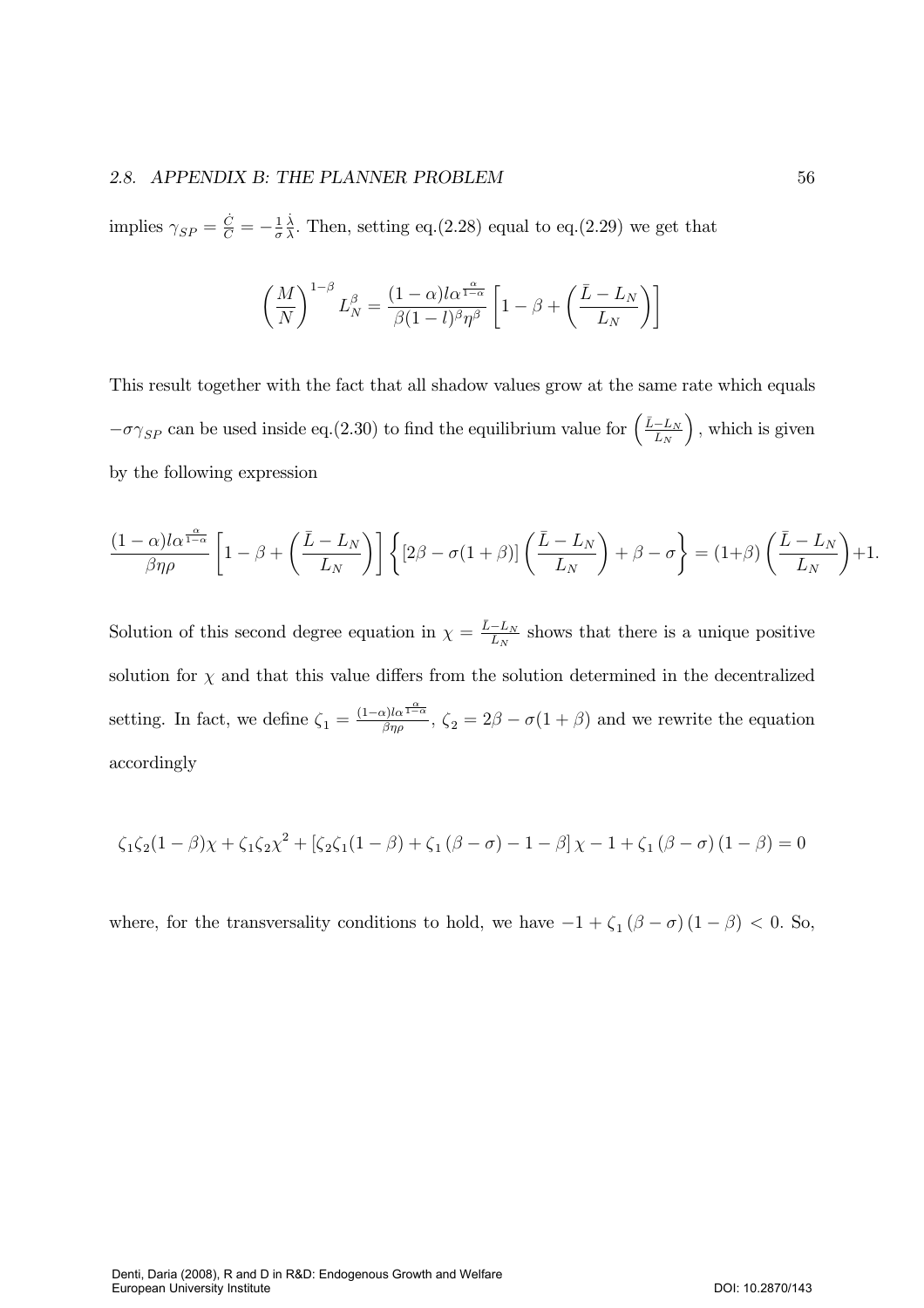solutions are given by

$$
\chi_{1} = \frac{-[\zeta_{2}\zeta_{1}(1-\beta)+\zeta_{1}(\beta-\sigma)-1-\beta]}{2\zeta_{1}\zeta_{2}} + \frac{\sqrt{[\zeta_{2}\zeta_{1}(1-\beta)+\zeta_{1}(\beta-\sigma)-1-\beta]^{2}+4\zeta_{1}\zeta_{2}[1-\zeta_{1}(\beta-\sigma)(1-\beta)]}}{2\zeta_{1}\zeta_{2}}
$$

$$
\chi_{2} = \frac{-[\zeta_{2}\zeta_{1}(1-\beta)+\zeta_{1}(\beta-\sigma)-1-\beta]}{2\zeta_{1}\zeta_{2}} - \frac{\zeta_{1}\zeta_{2}}{2\zeta_{1}\zeta_{2}} - \frac{-[\zeta_{2}\zeta_{1}(1-\beta)+\zeta_{1}(\beta-\sigma)-1-\beta]^{2}+4\zeta_{1}\zeta_{2}[1-\zeta_{1}(\beta-\sigma)(1-\beta)]}{2\zeta_{1}\zeta_{2}}
$$

and, clearly, only  $\chi_1 > 0$ . Moreover, comparison of  $\chi_1$  with the decentralized allocation shows that they differ.

### 2.9 Appendix C: Proofs of Lemmas and Propositions

### 2.9.1 Proof of Proposition 1

Eq. (2.1) shows that, as long as  $\frac{\dot{Q}}{Q} = \frac{\dot{N}}{N}$ , then  $\frac{\dot{Y}}{Y} = \frac{\dot{N}}{N}$  is also true. Then, we need to show that also consumption grows at the same rate. We take the economy-wide resource constraint, given by

$$
Y = C + M + lNx,\t(2.31)
$$

We take the derivative with respect to time of eq.(2.31) and recalling that, for  $\frac{\dot{Q}}{Q}$  to be constant along the BGP, we need  $M$  to grow at the same rate as  $Q$  and  $N$ , we see that  $\frac{\dot{C}}{C} = \frac{\dot{Y}}{Y}$ . Therefore, as long as all R&D stocks grow at the same rate, all the variables in the economy grow at the same rate, given by  $\frac{\dot{N}}{N} = \frac{(1-l)^{\beta}}{\eta^{1-\beta}} \left(\frac{M}{N}\right)^{1-\beta} L_N^{\beta}$ .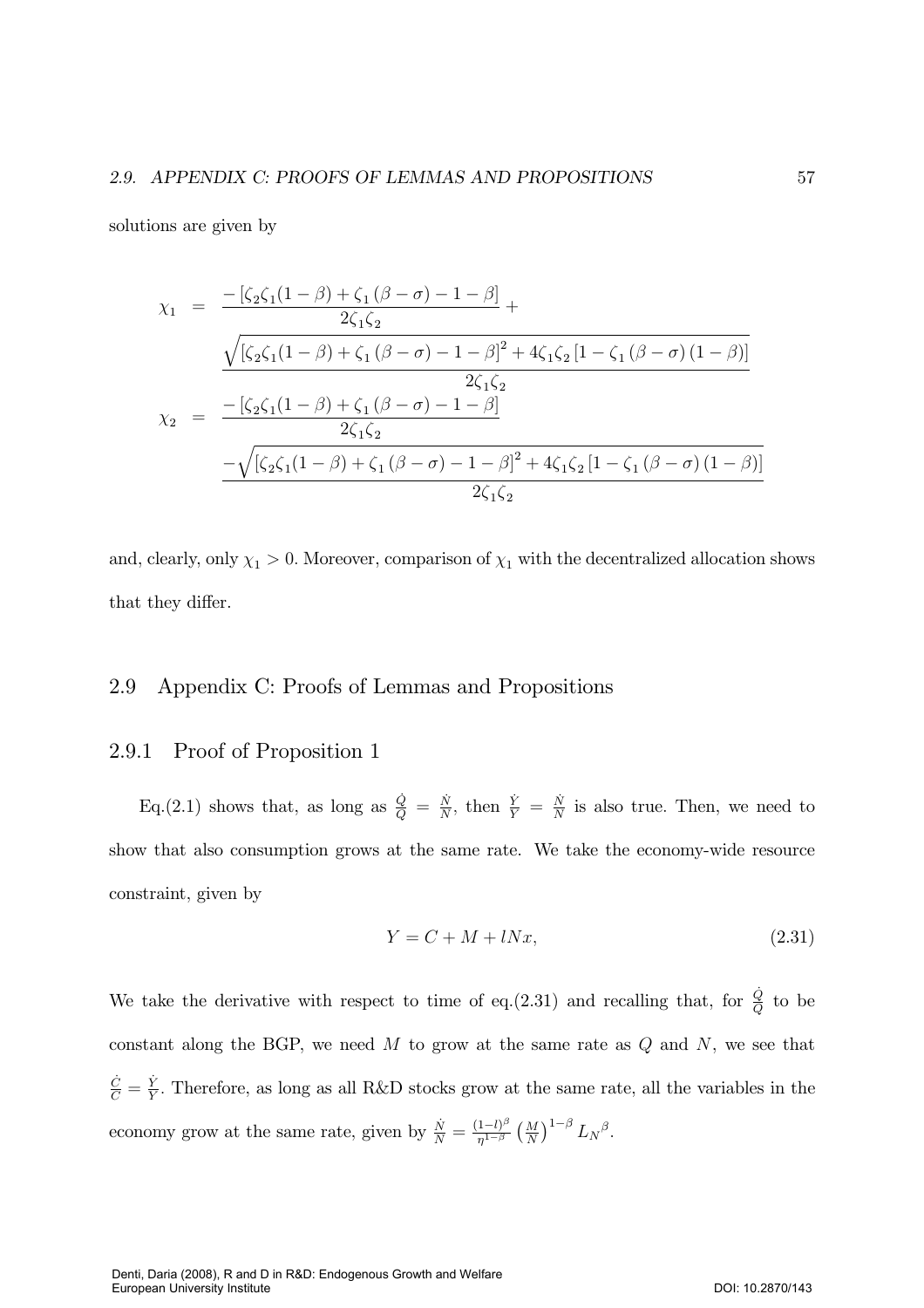2.10 Appendix D: Social Planner in Learning-by-Doing

The planner maximizes the utility of the representative household taking into consideration the economy-wide resource constraint and the law of motion for the state variables:

$$
\max_{C,x,M,L_N} \int_0^\infty \left(\frac{C^{1-\sigma}-1}{1-\sigma}\right) e^{-\rho t} dt,
$$

$$
s.t. q = \frac{1}{\eta} \frac{M}{N}
$$
  
\n
$$
\dot{N} = \frac{1}{\eta^{\delta}} M L_N^{1-\delta}
$$
  
\n
$$
Y = C + lNx + M
$$
  
\n
$$
Y = \left(\frac{Q}{NL_N}\right)^{1-\alpha} lNx^{\alpha}(\bar{L} - L_N)^{1-\alpha}
$$
  
\n
$$
\bar{L} = L_Y - L_N
$$
  
\n
$$
N_0
$$

We write the current value Hamiltonian for this problem as

$$
H = \frac{C^{1-\sigma} - 1}{1 - \sigma} + \mu \frac{1}{\eta^{\delta}} M L_N^{1-\delta}
$$

$$
+ \lambda \left[ \left( \frac{\eta^{\delta}}{L_N^{2-\delta}} \right)^{1-\alpha} l N x^{\alpha} (\bar{L} - L_N)^{1-\alpha} - C - l N x - M \right]
$$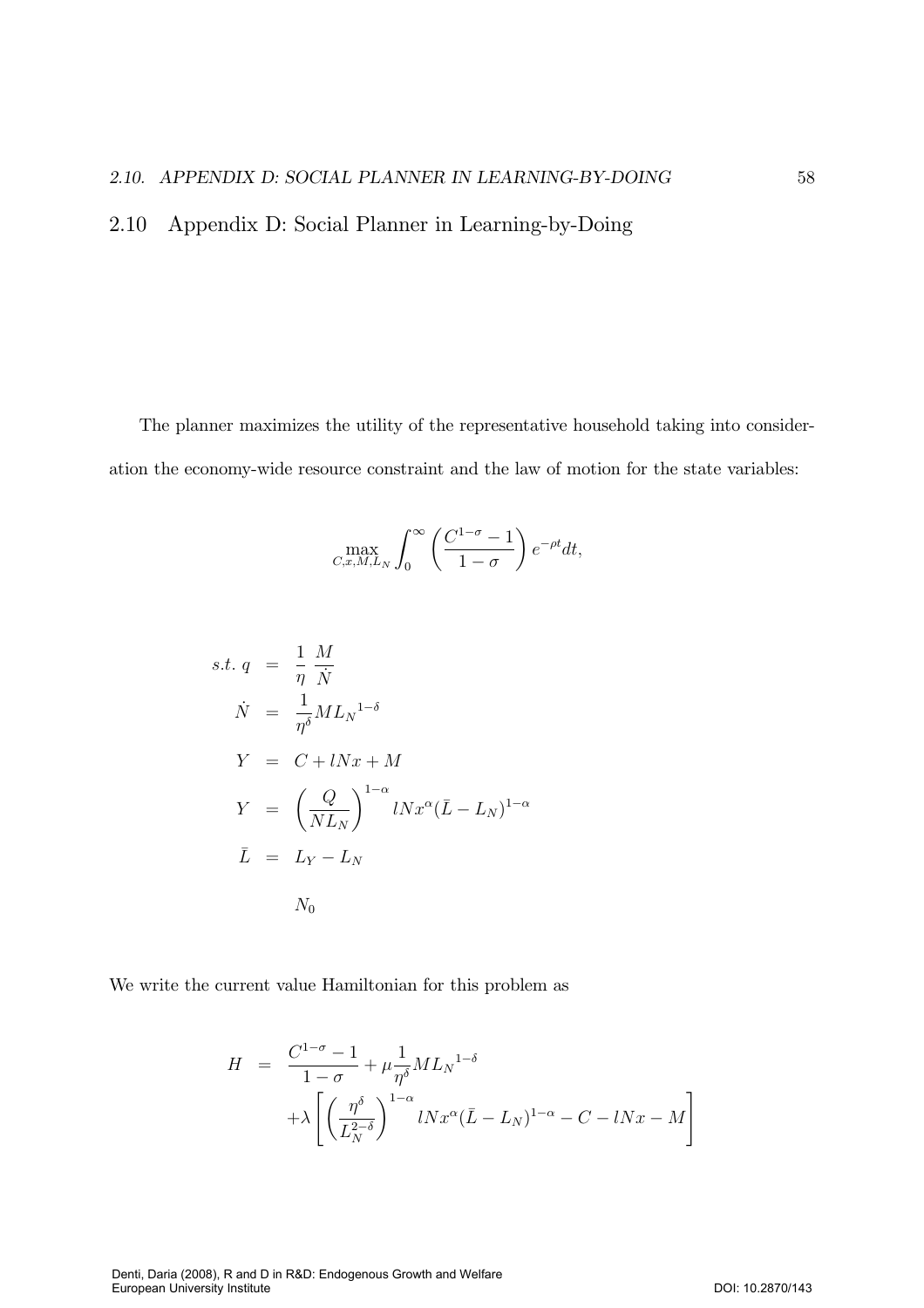The relevant FOCs for this problem are

$$
C^{-\sigma} = \lambda \tag{2.32}
$$

$$
\alpha^{\frac{1}{1-\alpha}} \eta^{\delta} \frac{(\bar{L} - L_N)}{L_N} L_N^{\delta - 1} = x \tag{2.33}
$$

$$
\lambda \eta^{\delta(1-\alpha)} l N x^{\alpha} (1-\alpha) \left( \bar{L} - L_N \right)^{-\alpha} L_N^{(\delta-2)(1-\alpha)} \left[ 1 + (2-\delta) \frac{(\bar{L} - L_N)}{L_N} \right] = \mu \left( 1 - \delta \right) M L_N^{-\delta}
$$
\n(2.34)

$$
\lambda = \frac{\mu}{\eta^{\delta}} L_N^{1-\delta} \tag{2.35}
$$

$$
\frac{\lambda}{\mu} \left[ \left( \eta^{\delta} L_N^{\delta - 2} \right)^{1 - \alpha} l x^{\alpha} (\bar{L} - L_N)^{1 - \alpha} - l x \right] = -\frac{\dot{\mu}}{\mu} + \rho \tag{2.36}
$$

Using eq.  $(2.33)$  and eq.  $(2.35)$  inside eq.  $(2.34)$  and eq.  $(2.36)$ , we get

$$
\frac{l\eta^{\delta}\alpha^{\frac{\alpha}{1-\alpha}}(1-\alpha)}{(1-\delta)}L_N^{\delta-1}\left[1+(2-\delta)\frac{(\bar{L}-L_N)}{L_N}\right] = \frac{M}{N}
$$
\n(2.37)

$$
\frac{(1-\alpha)l\alpha^{\frac{1}{1-\alpha}}}{\alpha}\frac{(\bar{L}-L_N)}{L_N} = -\frac{\dot{\mu}}{\mu} + \rho \tag{2.38}
$$

Then, as eq.(2.35) shows, the economy is characterized by a unique BGP. So,  $-\frac{\dot{\mu}}{\mu}$  =  $\sigma\gamma_{SPlearning} = \frac{\sigma}{\eta^{\delta}} \frac{M}{N} L_N^{-1\delta}$ . Using this result in eq.(2.38) we get that

$$
\frac{\eta^{\delta}}{\sigma}L_N^{\delta-1}\left[\frac{l\alpha^{\frac{1}{1-\alpha}}(1-\alpha)}{\alpha}\frac{(\bar{L}-L_N)}{L_N}-\rho\right]=\frac{M}{N},\,
$$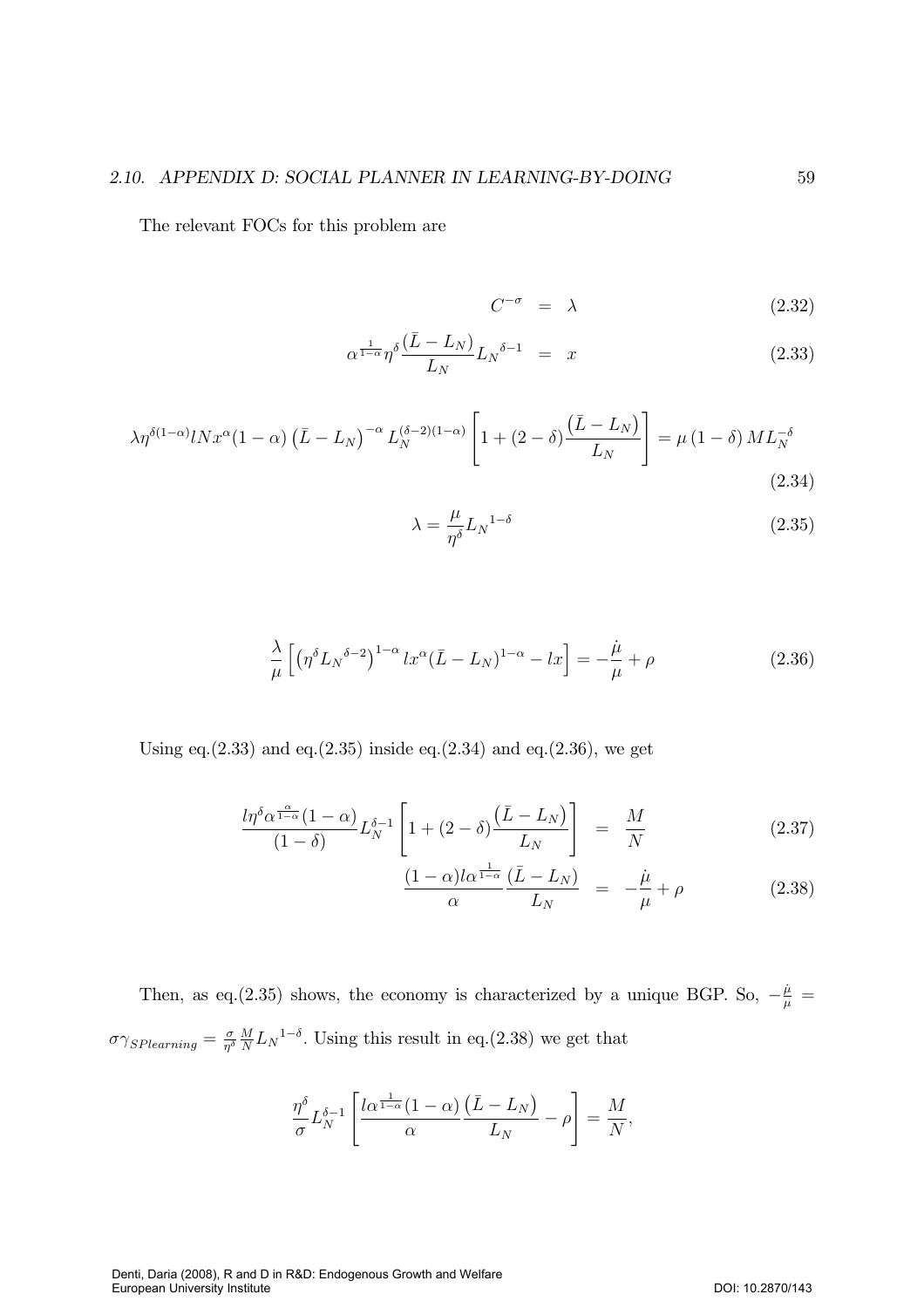which we set equal to eq. $(2.35)$  to determine the equilibrium expression for labour allocation

$$
\frac{\bar{L}-L_N}{L_N} = \frac{l\alpha^{\frac{1}{1-\alpha}}(1-\alpha)\sigma + \rho(1-\delta)}{l\alpha^{\frac{1}{1-\alpha}}(1-\alpha)\sigma\left[1-\delta-\sigma(2-\delta)\right]},
$$

that is clearly greater than  $1^7$ .

$$
\gamma_{SPlearning} = \frac{1}{(1-\delta)} \left\{ \frac{l\alpha^{\frac{\alpha}{1-\alpha}}(1-\alpha)\sigma [1-\delta+(1-\sigma)(2-\delta)]-(1-\delta)\rho}{\sigma [1-\delta-(2-\delta)\sigma]} \right\}
$$

<sup>7</sup>We need to assume  $\sigma < \frac{1-\delta}{2-\delta}$  to have  $\frac{\bar{L}-L_N}{L_N} > 0$ 

Denti, Daria (2008), R and D in R&D: Endogenous Growth and Welfare European University Institute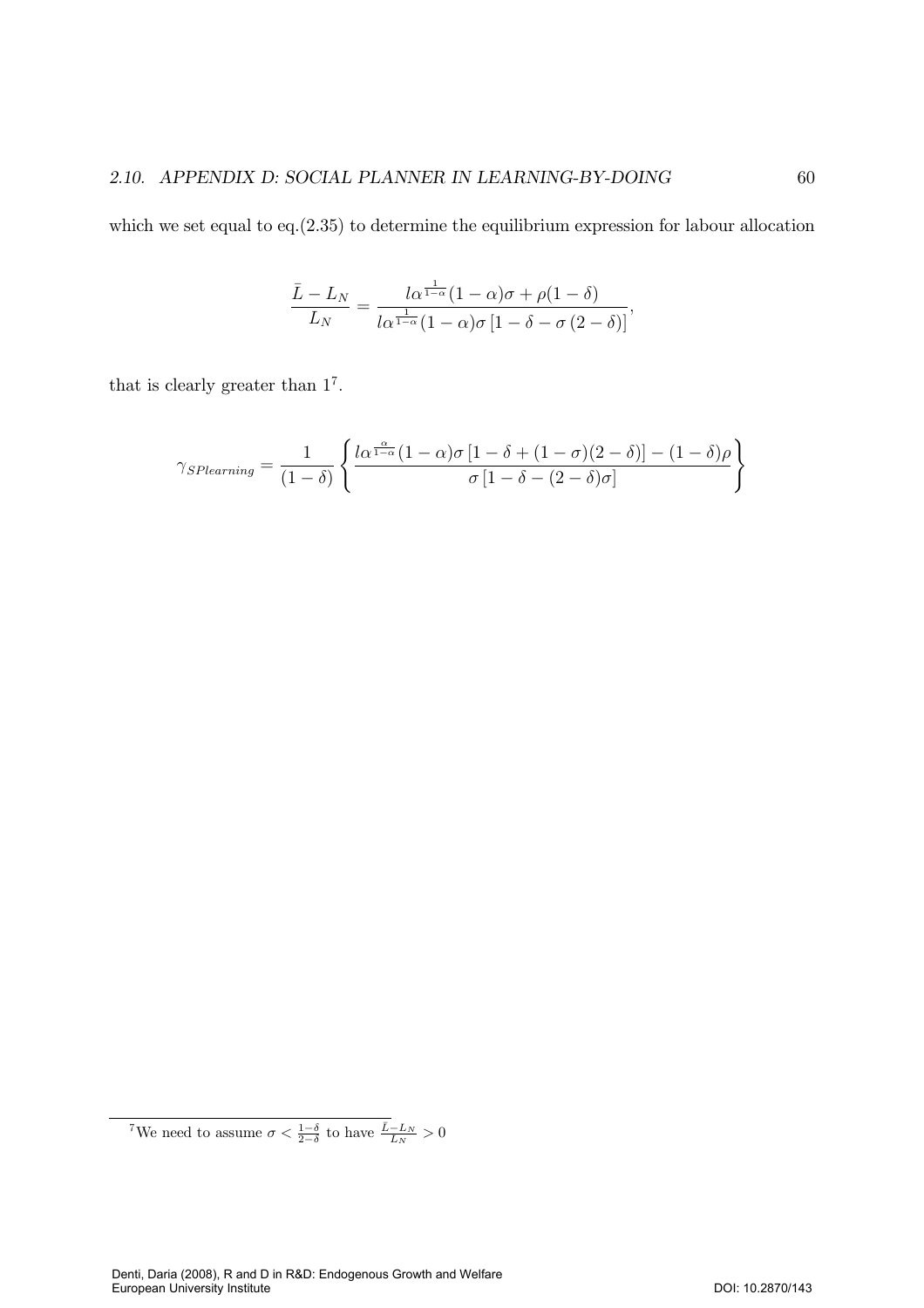# BIBLIOGRAPHY

- [1] Acemoglu, D. (2002). "Directed Technical Change". The Review of Economic Studies, 69, pp. 781-809.
- [2] Acemoglu D. and F. Zilibotti. (2001). "Productivity Differences". The Quarterly Journal of Economics, Vol.116, pp.563-606
- [3] Audretsch, D.B. et al. (2002). "The Economics of Science and Technology." Journal of Technology Transfer, Vol.27, pp.155-203
- [4] Azariadis, C. and A. Drazen. (1990). "Threshold Externalities in Economic Development." The Quarterly Journal of Economics, Vol.105, No.2, pp.501-526
- [5] Barro, R. and X. Sala-I-Martin. (2004). *Economic Growth*. Cambridge: MIT University Press.
- [6] Bodner et. al. (2005) "Using Simulation to Analyze R&D Value Creation". In *Proceedings* of the 2005 Winter Simulation Conference (eds. Kuhl M.E., et al.)
- [7] Benassy, J.P. (1998). "Is There Always Too Little Research in Endogenous Growth Models with Expanding Product Variety?". *European Economic Review*, 42, No.1, pp.61-69
- [8] Boldrin, M. and A. Rustichini. (1994). "Growth and Indeterminacy in Dynamic Models with Externalities". *Econometrica*, Vol.62, No.2, pp.322-342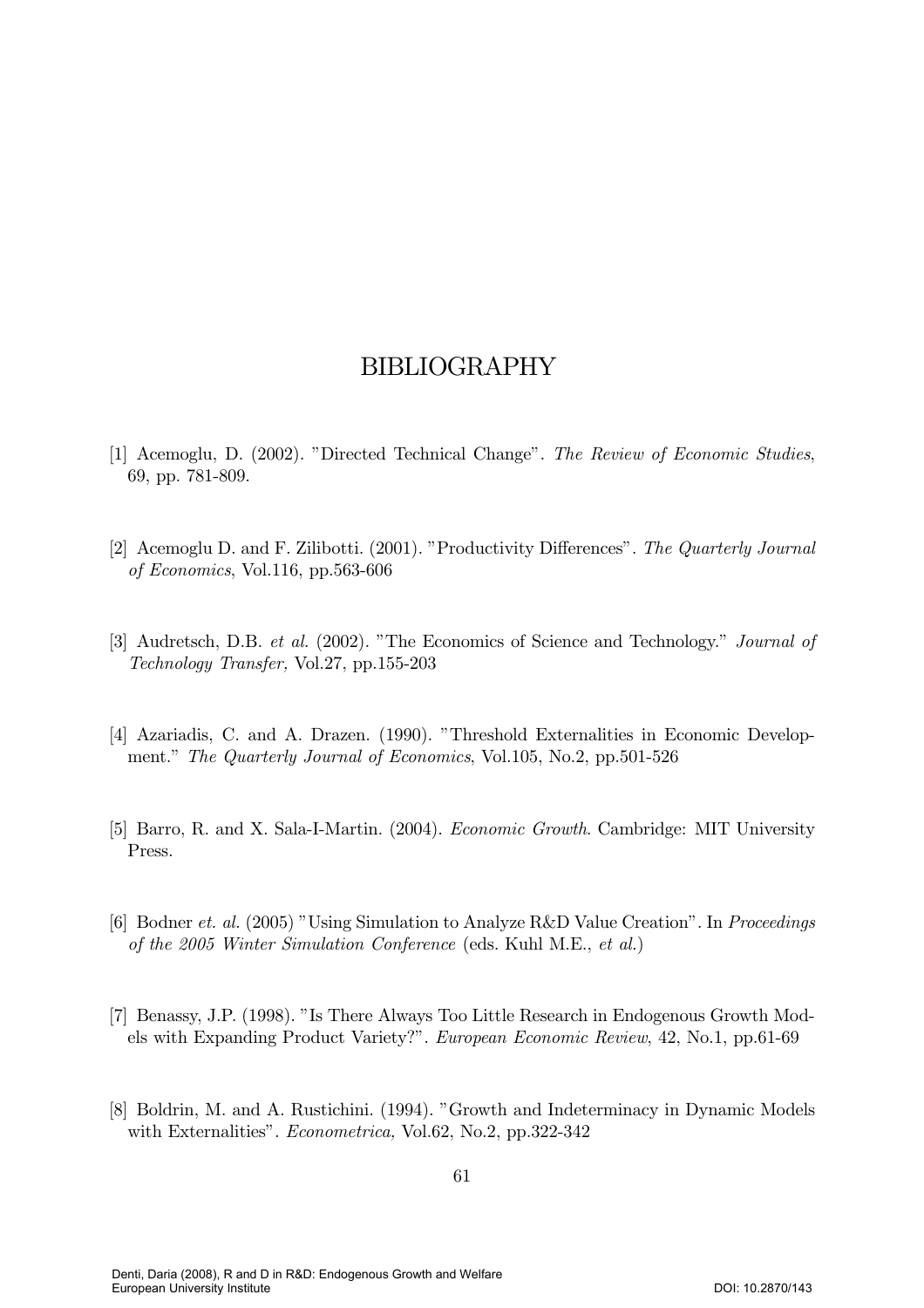# **BIBLIOGRAPHY**

- [9] Chamley, C. (1993). "Externalities and Dynamics in Models of "Learning by Doing"". *International Economic Review, Vol.34, No.3, pp.583-609*
- [10] President's Council of Advisors on Science and Technology. (2002). "Assessing the US R&D Investment". www.ostp.gov
- [11] President's Council of Advisors on Science and Technology. (2001). "Implementation of the NSTC Presidential Review Directive-4: Renewing the Federal Government-University Research Partnership for the 21st Century". www.ostp.gov
- [12] Eiseman, E., K. Koizumi and D. Fossum. (2002). "Federal Investment in R&D". RAND publication MR-1639.0-OSTP. www.rand.org
- [13] Funk, M. (2002). "Basic Research and International Spillovers." *International Review* of Applied Economics, Vol.16, No.2, pp.217-226
- [14] Gancia, G. and F. Zilibotti. (2003). "Horizontal Innovation in the Theory of Growth and Development". In P. Aghion and S. Durlauf (eds), *Handbook of Economic Growth*.
- [15] Grossman, G.M. and E. Helpman. (1991). Innovation and Growth in the Global Econ*omy*, The MIT Press.
- [16] Kesteloot, K and R. Veugelers. (1995). "Stable R&D Cooperation with Spillovers." Journal of Economics and Management Strategy, Vol.4, No.4, pp.651-672
- [17] Kwan, Y.K. and L.C.E. Lai. (2003). "Intellectual Property Rights Protection and Endogenous Economic Growth". Journal of Economic Dynamics and Control, 27, pp.853-873
- [18] Jones, C. (1999). "Growth: With or Without Scale Effects". The American Economic Review, Vol.89, pp.139-144
- [19] Licthemberg, F.R. (1990). "U.S. Government Subsidies to Private Military R&D: The Defence Department's Independent R&D Policy". Defence Economics, Vol.1. pp.149-158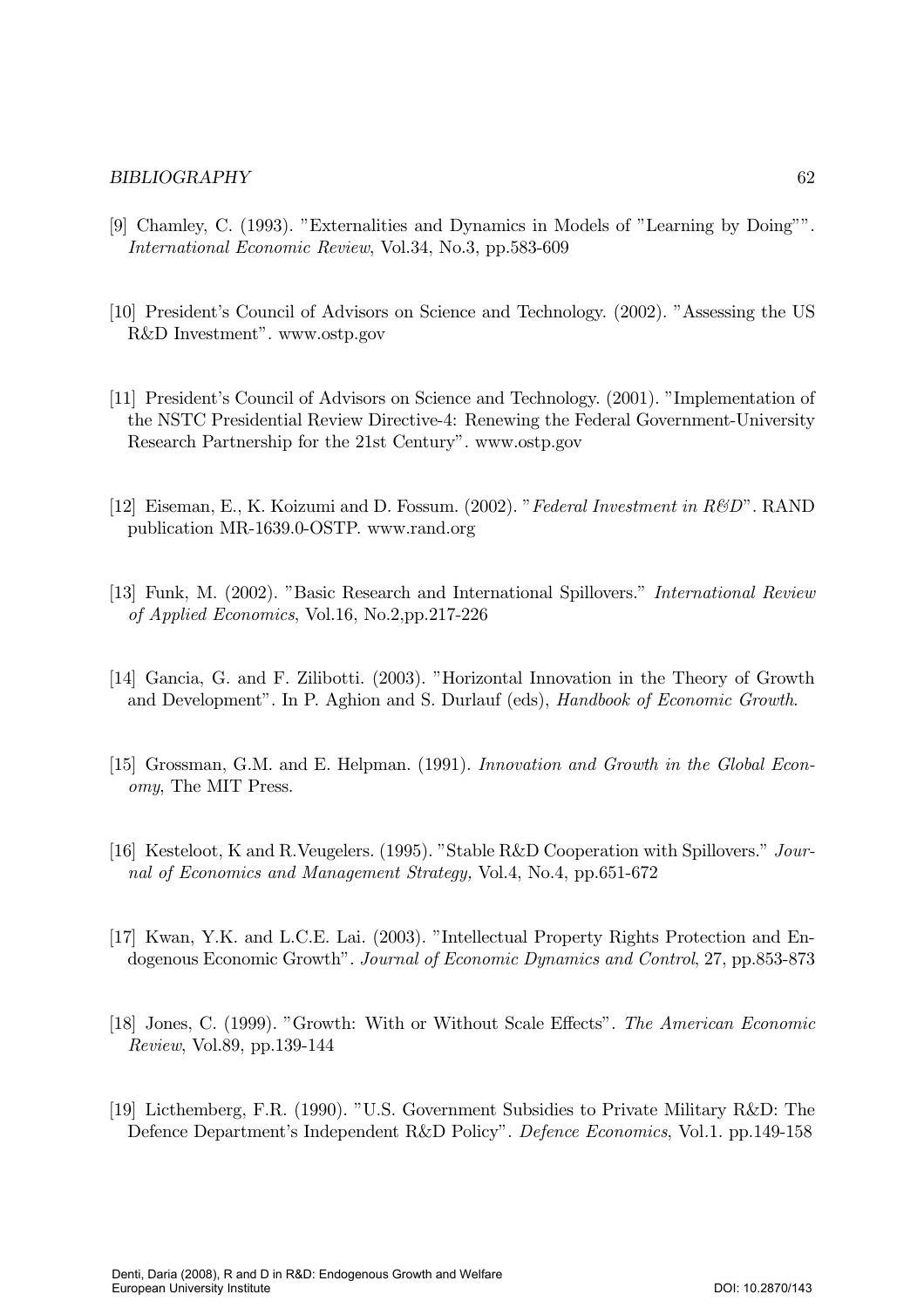- [20] Lichtemberg, F.R. and D. Siegel.  $(1991)$ . "The Impact of R&D Investment on Productivity. New Evidence Using Linked R&D-LRD Data". *Economic Inquiry*, Vol. 29 (2). pp. 203-229
- [21] Link, A.N. and J.E. Long. (1981). "The Simple Economics of Basic Scientific Research: a Test of Nelson's Diversification Hypothesis." The Journal of Industrial Economics, Vol. 30, No. 1. pp. 105-109
- [22] Lucas, R. (1988). "On the Mechanics of Economic Development". Journal of Monetary Economics, Vol.22, No.1, pp.2-42
- [23] Nelson, R. R. (1959). "The Simple Economics of Basic Scientific Research." The Journal of Political Economy, Vol.67, No. 3. pp. 297-306
- [24] NSF Directorate for Social, Behavioral, and Economic Series. (2004). "US R&D Projected to Have Grown Marginally in 2003", www.nsf.gov
- [25] Office of Science and Technology Policy. Executive Office of the President. (2003a). "The Physical Sciences. Research and Development Funding in the President's 2004 Budget". www.ostp.gov
- [26] Office of Science and Technology Policy. Executive Office of the President. (2003b). "Promoting Innovation". www.ostp.gov
- [27] Pavitt, K. (2001). "Public Policies to Support Basic Research: what Can the Rest of the World Learn from US Theory and Practice? (and What They Should Not Learn)",. Vol. 10, No. 3. pp. 761-779
- [28] Office of Management and Budget. Executive Office of the President. (2004). "Budget of the United States Government. Fiscal Year 2005". www.whitehouse.gov
- [29] Rivera-Batiz, L.A. and P. Romer. (1991). "Economic Integration and Endogenous Growth". The Quarterly Journal of Economics, 106, pp.531-553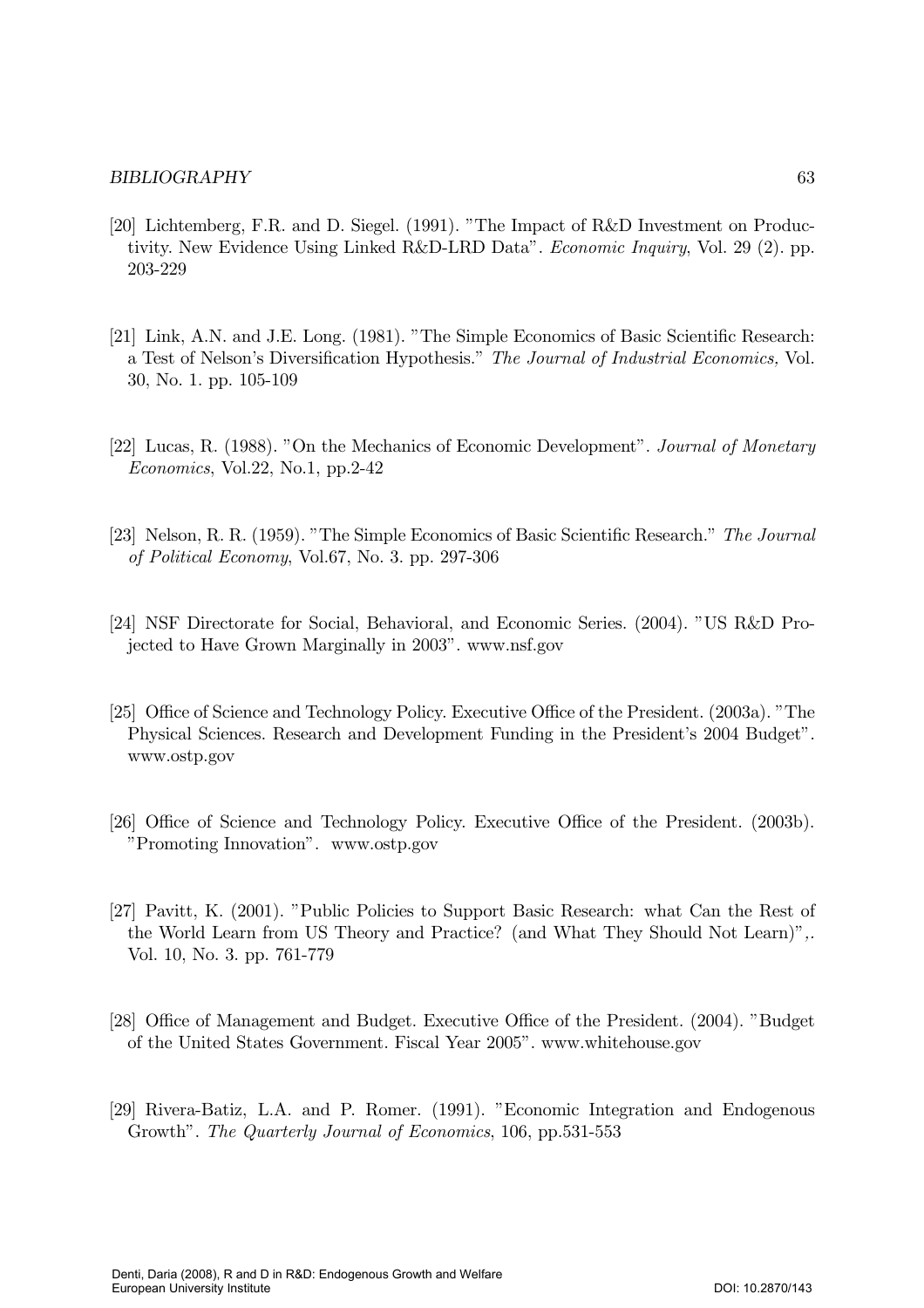- [30] Romer, P. (1990). "Endogenous Technological Change". Journal of Political Economy, 98, S71-S102
- [31] Stephan, P.E. (1996). "The Economics of Science". Journal of Economic Literature, Vol.34, No.3, pp.1199-1235
- [32] Stokes, D. Pasteur's Quadrants. Basic Science and Technological Innovation. Brookings Institution Press 1997
- [33] Tirole, J. (1988). The Theory of Industrial Organization. Cambridge: MIT University Press
- [34] Theis, T.N. and P.M. Horn. (2003). "Basic Research in the Information Technology Industry". *Physics Today*, Vol.57, Issue 7. pp.44-52
- [35] Trumbull, G. (2004). Silicon and the State. Brookings Institution Press 2004
- [36] Veugelers, R. (1997). "Internal R&D Expenditures and External Technology Sourcing". Research Policy, Vol.26, pp.303-315.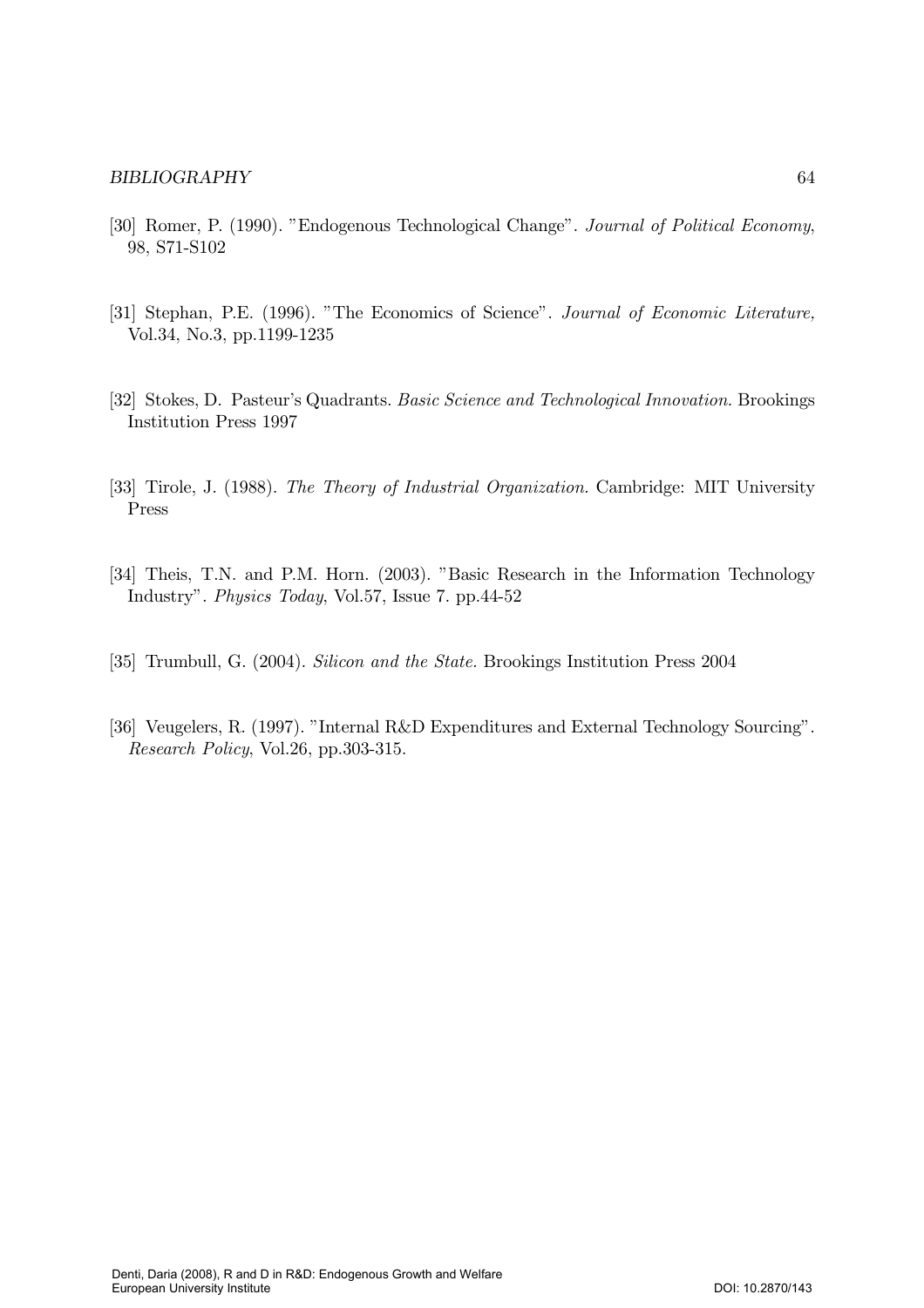# CHAPTER 3

# MULTI-STAGE RESEARCH PROCESSES IN A MULTI-INDUSTRY ECONOMY

# 3.1 Introduction

In Chapter 2 we have developed a model to analyze the consequences of introducing the widely-acknowledged multi-stage R&D process performed by some firms in a growing economy. We have determined interesting results, both with respect to the specific features of each R&D components and the R&D technologies and with respect to spillovers associated to basic research.

However, facts about  $R\&D$  highlight an important feature that we have neglected in the previous chapter. US data show that the R&D process performed changes depending on the industry considered *(i.a.* Audretsch *et. al.*, 2002) Therefore, we can group industries in two groups depending on the  $R\&D$  process they carry on.

To address our question, we consider an economy with two R&D sectors, each one referring to a specific industry. The two sectors differ in the relative intensity in basic research, which, in turn, generates differences in R&D technology. The R&D sector performing basic research is modelled as in Chapter 2. The other  $R\&D$  sector, which just performs development, is modelled as a typical single step R&D process.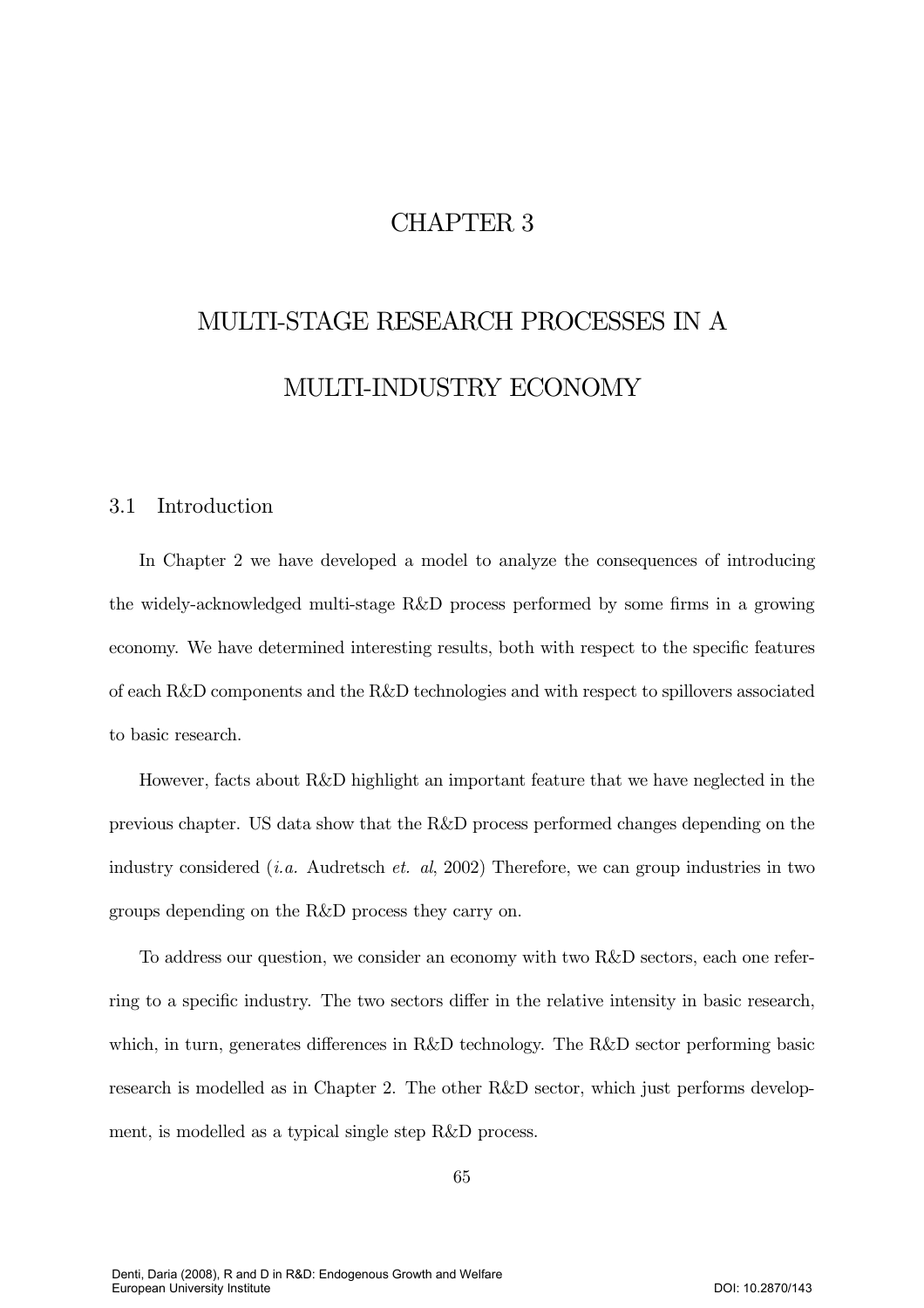# 3.1. INTRODUCTION

Being the set up a multi-industry environment, we can encompass also empirical evidence about R&D spillovers: basic research externalities are significant both inter-industry and intra-industry, whereas development spillovers are weak and cannot cross either industry borders or within industry-sectors (Funk, 2002; Jaffe, 1996).

The first major result of this broader framework is that, as in the previous chapter, we get the absence of the so-called "scale effect" in the basic-research-intensive industry. Therefore, if labour endowment of this industry changes, the growth rate of the economy is unaffected. Nonetheless, we keep the scale effect in the development-intensive industry.

However, other results change significantly. These changes are due to inter-sector spillovers from basic research and to the linkages between the two industries, channelling other spillovers. In the single industry set up, the effects of basic research spillovers on the rate of return and. as a consequence, on growth are indirect as they go through labour allocation. In this wider set up, basic research spillovers keep the indirect carrier given by labour allocation, but they both add another indirect carrier through prices and a direct one via inter-industry spillovers. So, we can conclude that the introduction of more industries besides aiming at providing a better fit to data, but entails important consequences on the outcomes of the economy.

Indeed, the effects of certain values change considerably in the multi-industry set up.

First, with respect to economically unexploitable designs from the basic-research-intensive R&D sector, we get two opposite influences in equilibrium. There is a positive effects from the spillovers they exerts on R&D productivity in their own sector and a negative effect on private incentive to invest in research from the possibility that a basic research investment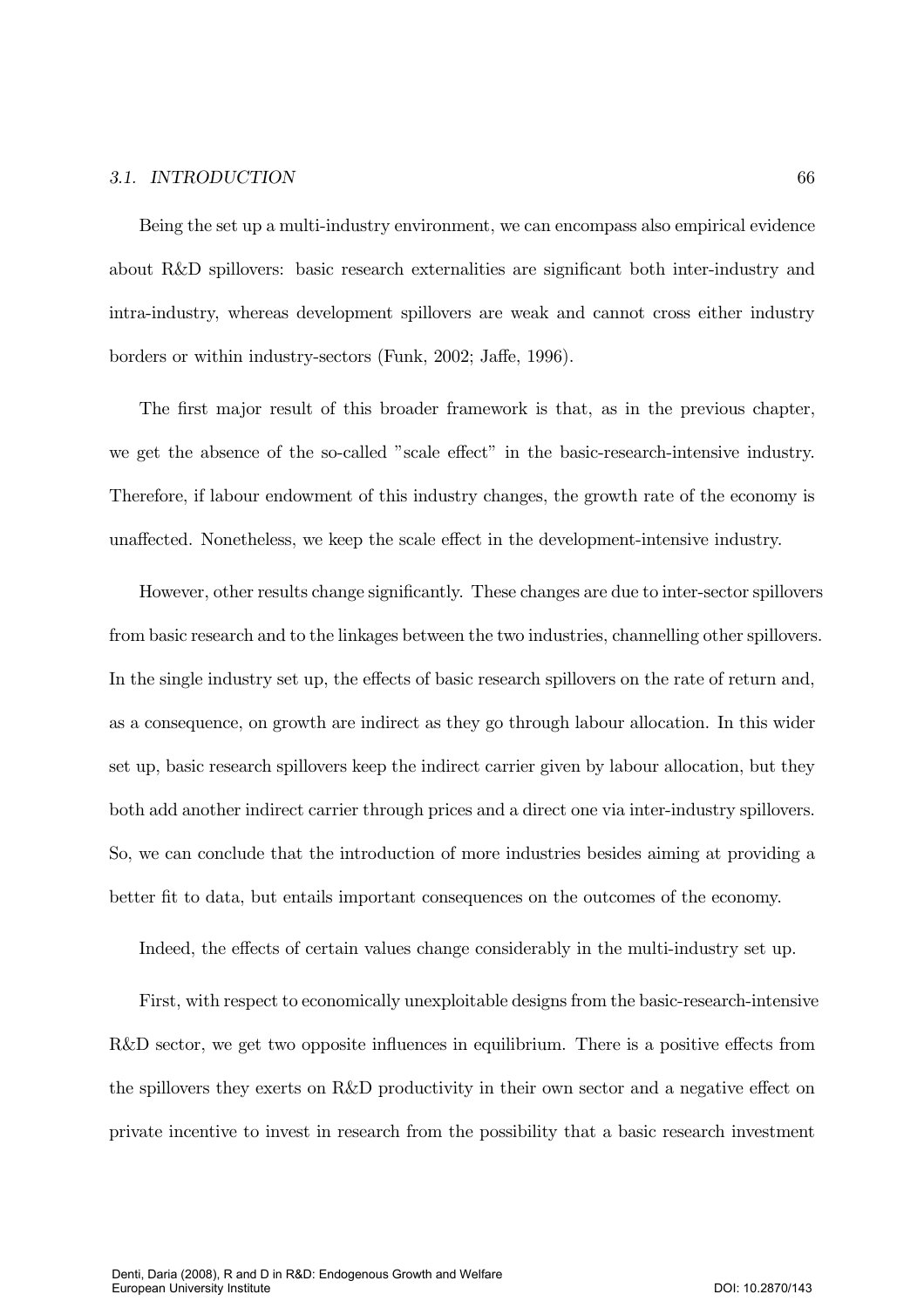### 3.1. INTRODUCTION  $TION$  67

may proof to be economically useless. Overall, we find that, as long as the probability of economic exploitation is low, an increase in the probability benefits growth, as the increase in the incentive to entry prevails, whereas for higher starting values for the probability, the same increase damages growth as the higher  $R\&D$  cost offsets the positive increase in expected profits.

Then, we also find uncommon influence from R&D productivities. Productivity of basic research has two opposite effects: a direct positive effect by reducing blueprint cost and an indirect negative effect through  $R\&D$  spillovers -the increase in the willingness to enter makes the number of innovators in the basic-research-intensive sector increase, thus reducing the ration of basic research over applied knowledge. This implies a lower equilibrium level for basic research spillovers, both intra and inter industry and this affects negatively growth. Similarly, productivity of development in the multi-stage R&D process exerts a negative effect on growth, again due to its influence on  $R\&D$  externalities. It is worth recalling that in the single industry set up these effects are null. Differences are due to inter-industry linkages and inter-industry spillovers: one of them is enough to change the influence of these parameters.

Finally, productivity of development in the development-intensive industry has a nega ative effect on growth, a result due to inter-industry effects. The increase in entry in the development-intensive sector caused by an increase in its R&D productivity shifts away resources  $R\&D$  in the other industry. Thus, spillovers shirk.

Moreover, the introduction of inter and intra industry spillovers associated to basic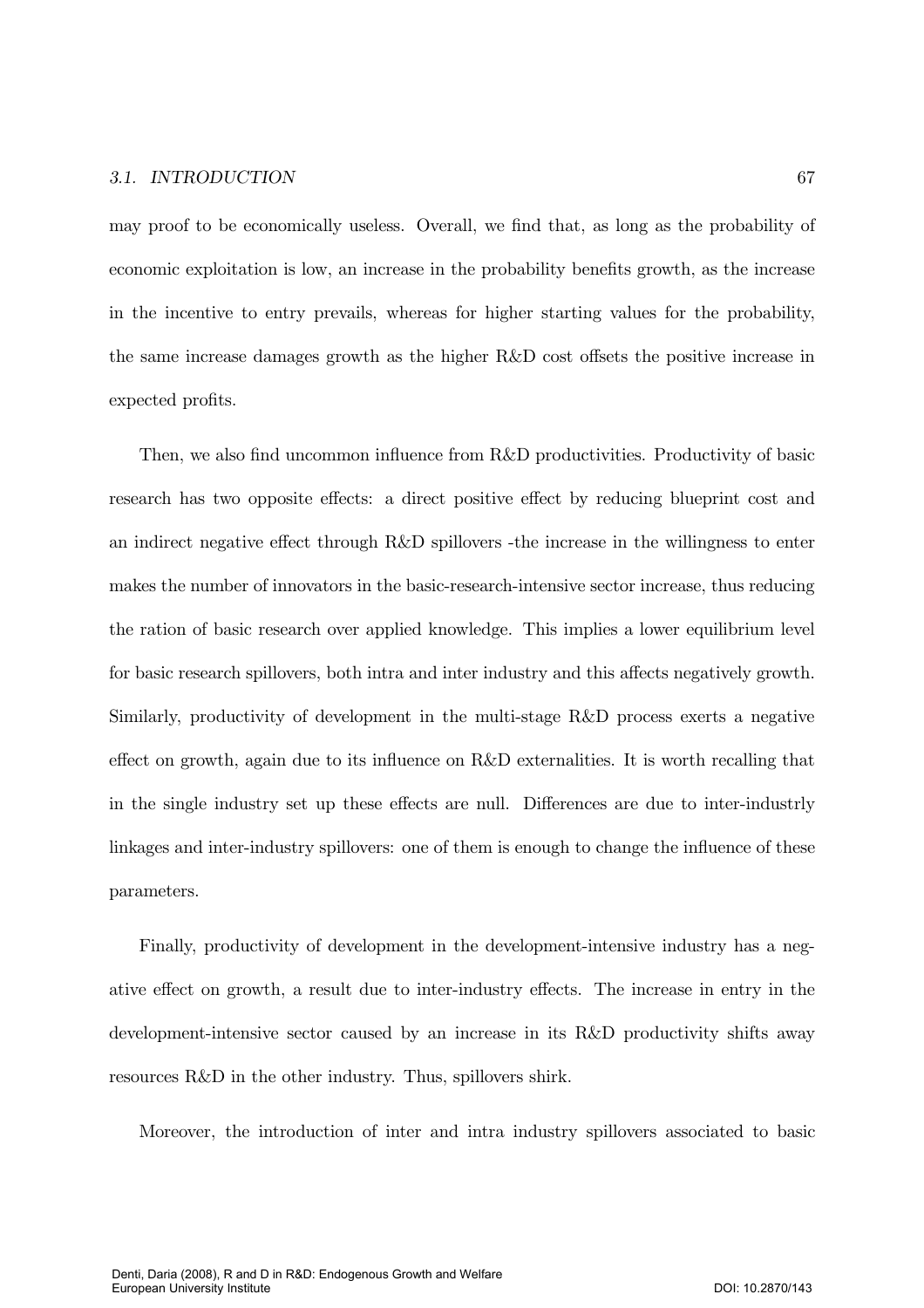### 3.1. INTRODUCTION  $TION$  68

research adds some new elements which may lead to market failure. Therefore, the decentralized equilibrium fails to be Pareto optimal and the optimal fiscal policy contains new tools to address the specific distortions added by basic research when industries are different and linked.

Obviously, the richer menu of fiscal tools contains instruments accounting for both inter and intra spillovers. Nonetheless, it also embodies instruments needed to account for intraindustry spillovers that manage to propagate across industries through price relationships.

In this wider set up, we keep the main result about basic research subsidization and we add another fiscal advice with respect to R&D: R&D in the industry neglecting basic research must be taxed, to increase the relative  $R&D$  cost to perform development only.

A multi-industry set up can be easily adapted to be suitable to describe a multi-country world. To this respect, empirical evidence points out big differences in innovation patterns: few developed countries account for the majority of R&D investment. Also privatelyperformed basic research is concentrated in these countries. Developing countries prefer imitating developed countries knowledge. The final part of the chapter deals with this issue and technological leadership determined when basic research, multi-stage R&D and R&D spillovers are embedded in the economy The resulting outcomes differ to the patterns determined when  $R\&D$  is treated as homogeneous and inter and intra-sector spillovers are mainly neglected. Countries performing basic research never switch to technological followers. Basic research, through its spillover effects grants permanence in technological leadership, a feature widely aknowledged in policy making (PCAST, 2002).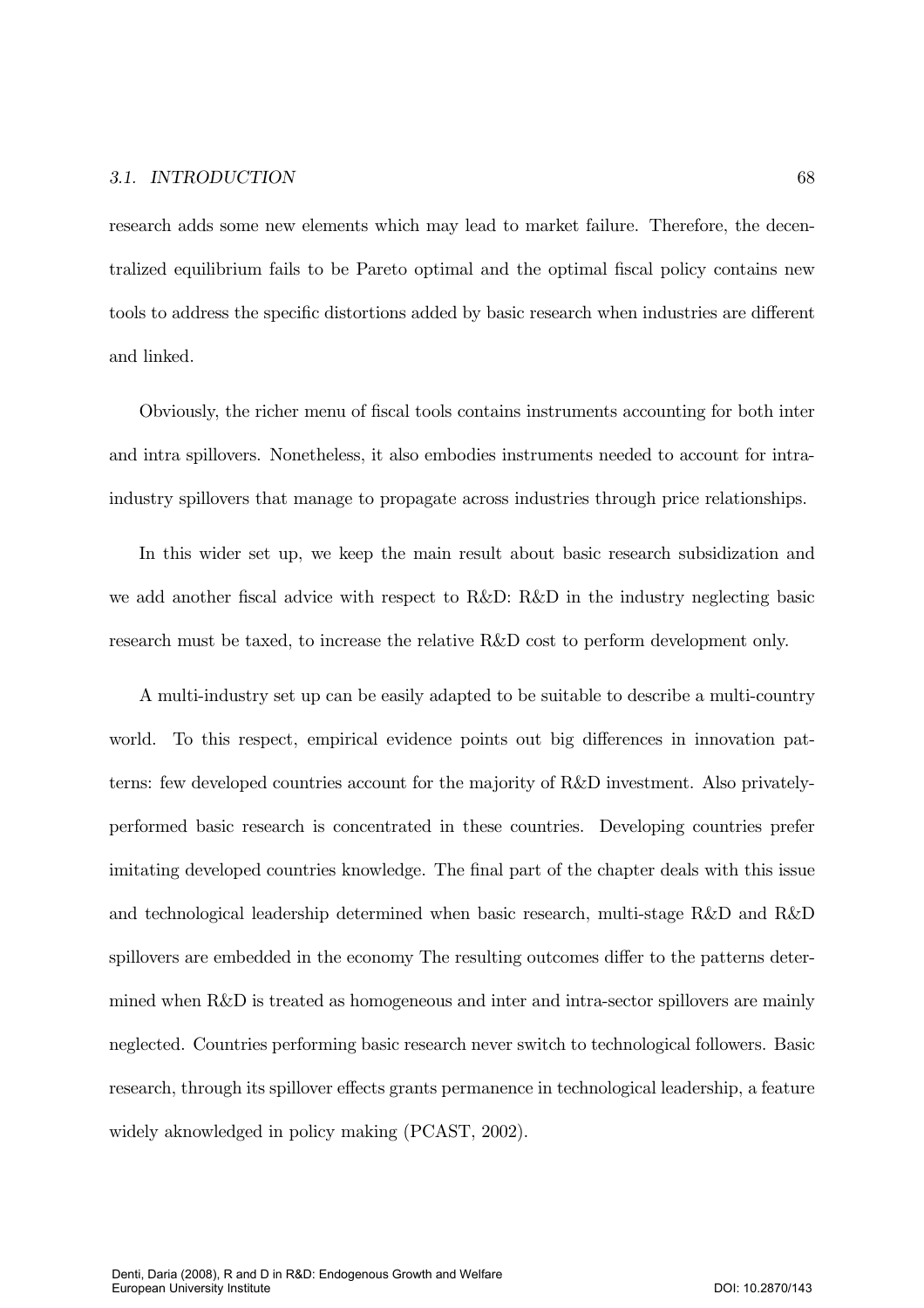The Chapter is organized as follows: Section 2 describes the economy, presents the model and analyzes the decentralized equilibrium. Section 3 introduces the Social Planner problems and discusses some welfare considerations. Section 4 concludes.

# 3.2 The Economy

We distinguish basic-research-intensive activities from development-intensive ones along the lines presented in the introductory chapter and formalized in Chapter 2: these distinguishing features modify both the structure of payoffs from  $R&D$  efforts and the structure of the research process with respect to standard horizontal innovation literature.

Differently from Chapter 2, here the economy is characterized by two  $R&D$  sectors, that differs in terms of the type of research activity they perform: sector  $D$  is developmentintensive, sector R is basic-research-intensive. Each R&D sector produces designs which are necessary to enter production of the industry specific intermediate goods, which are, in turn, sector-specific inputs in the production of each industry final good. Then, the two final goods are aggregated and the resulting good is used for consumption, input in the production of intermediate goods and input in the preliminary research processes<sup>1</sup>.

Consistently to the definition of development activity given in the introductory chapter, we assume that in the  $D$  sector there is a unique R&D activity, which delivers only designs that translate into new varieties with certainty, but subject to erosion of monopoly power. Analogously, in the R sector the R&D process consists of two steps as in Chapter 2. To

<sup>&</sup>lt;sup>1</sup>In the R sector, the preliminary research process is the basic research stage. Obviously, in the D sector, the preliminary research process coincide with the unique research process carried on.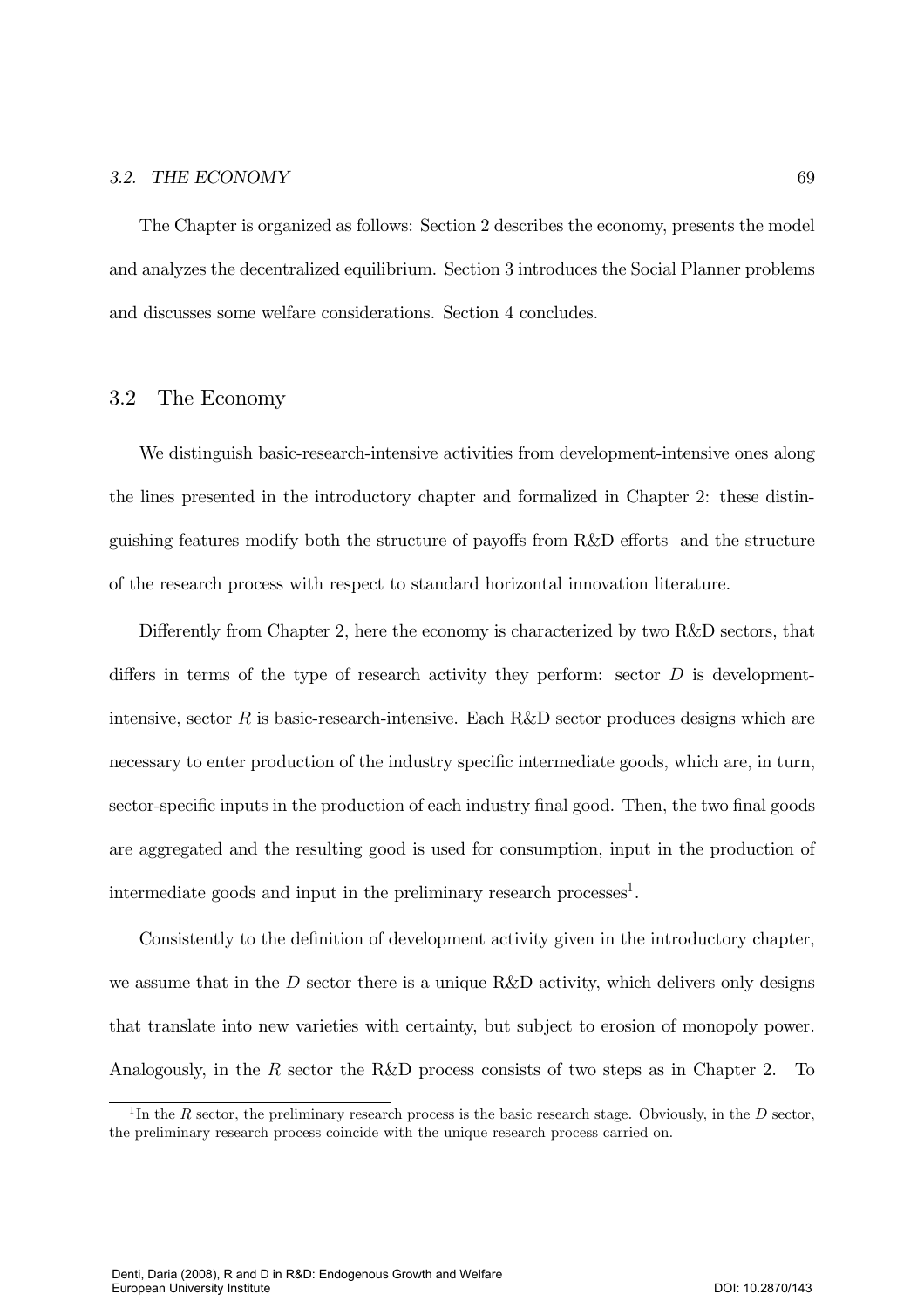account for the lower innovation content of development-intensive designs, we argue that they are subject to imitation and close substitutes. We model this feature introducing erosion of monopoly payoffs from innovating in industry  $D$ . We keep the standard assumption that each variety, once introduced, will be used in the final good sector forever (Romer, 1991; Acemoglu, 2002).

The structure of the economy is summarized in Figure  $3.1<sup>2</sup>$ .



Figure 3.1. Structure of the Economy

### 3.2.1 Set up

There are three types of agents in the model. Households maximize utility subject to their budget constraint. They enjoy both labour and asset income and decide whether to consume or invest. In each industry, final good producers hire industry-specific labour and

<sup>&</sup>lt;sup>2</sup>Upward pointing white arrows show the sequence of processes needed to produce final output in sector D and R respectively. Gray arrows highlight the different purposes of final output. Dotted arrows show the direction of externalities.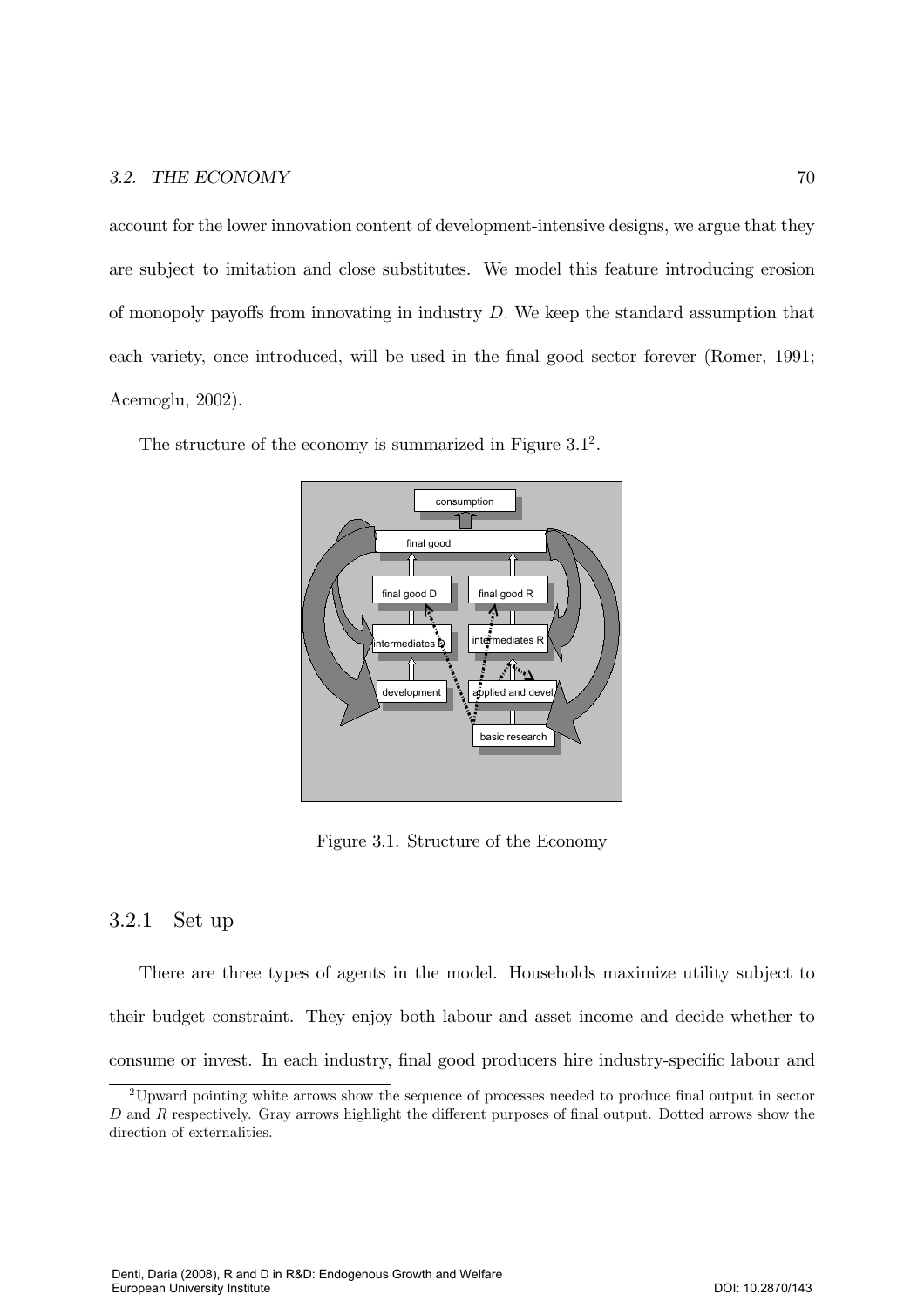intermediate goods and combine them to produce a final good, which is sold to aggregating firms to create a unique final good sold at unit price. This final good, as seen in Figure  $3.1$ , serves different purposes: consumption, input for intermediate good production and input for the first stage of R&D in both industries. Applied research in the  $R$  sector produces designs using only basic research and industry-specific-labour as costly inputs.

R&D firms devote resources to discover new designs. Depending on the sector, both the processes of creating new designs and the economic characteristics of the designs are different. In the  $D$  sector, only development intensive patents are produced; these designs are created using a single technology and they are always economically exploitable. In the  $R$  sector, only basic-research-intensive designs are created through a two steps process, each step being associated to a specific technology: basic research ideas are created, and then they are given to another technology which tries to transform them into new exploitable designs. With a given probability, exploitability of the final design coming from the manipulation of basic research ideas may be zero. This assumption is consistent to the literature, since we are accounting for the fact that fundamental discoveries which are realized without any specific economic aim may fail to be useful to create a new product or process. However, we assume that entry in the sector obliges firms to go through all the research stages before knowing whether their investment leads to a positive payoff or not. In this way we take into account that basic research ideas alone are not enough to predict their potential economic value.

Firms choose which sector to enter, knowing in advance the characteristics of each sector.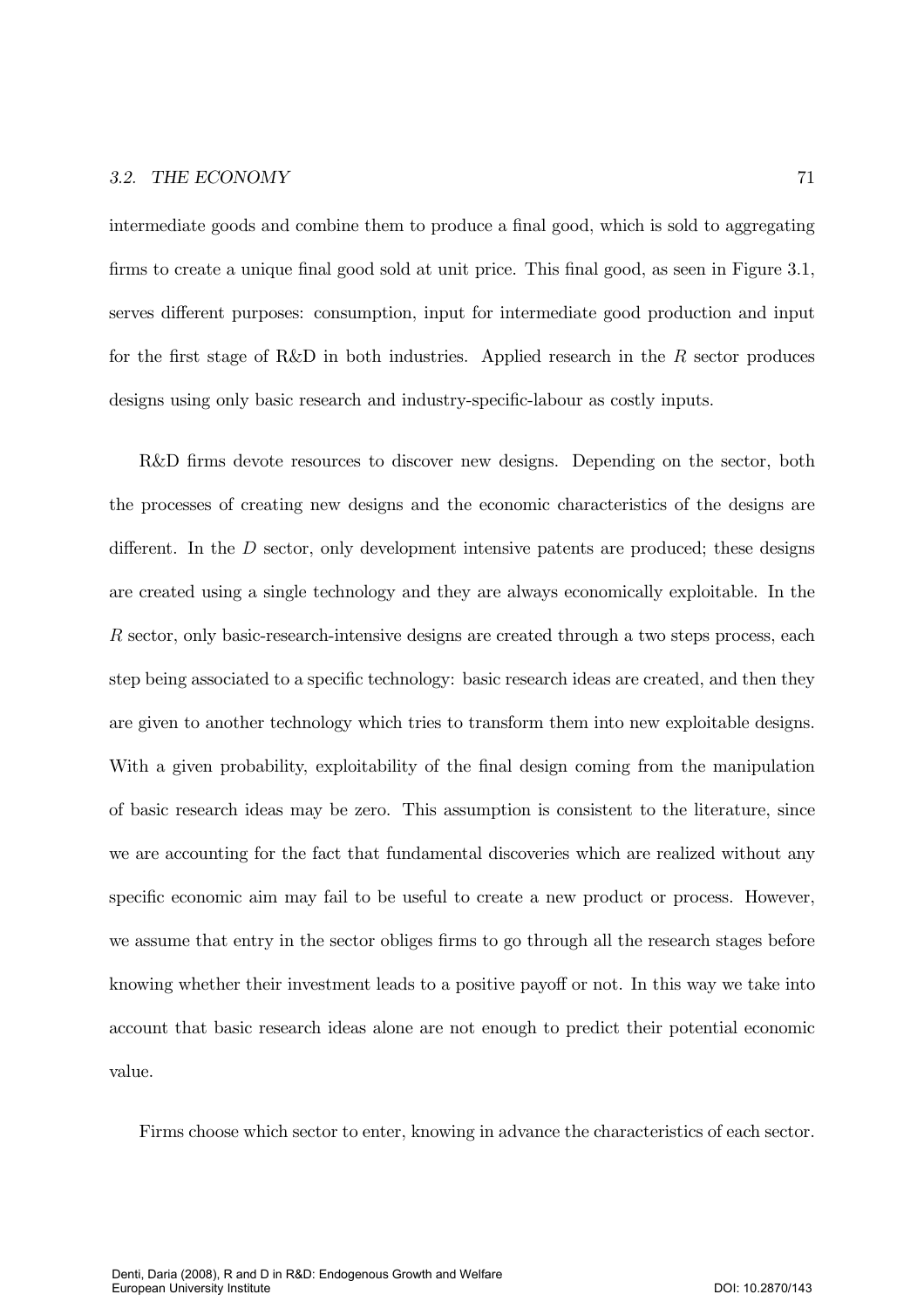All designs and ideas are patented. We keep the standard assumption about perpetual patent: once a design has been patented, the owner of the patent holds the exclusive and perpetual right about its potential economical exploitation. However, perpetual patents do not couple with perpetual monopolistic profits anymore. In fact, here not all the designs allow for intermediate goods and not all intermediate goods remain monopolized forever.

In the introduction, we have argued that breakthrough innovations, which are mainly delivered by basic research, are more likely to generate high and long-lasting profits than development intensive designs and that this difference is due to differences in the innovative content rather than to the patent system. An easy way to account for this feature is to modify the payoff structure from entering the intermediate good sector in each industry. To this respect, we assume that owners of development intensive designs (entrants in the  $D$ sector) produce intermediate goods which transform from monopolized to competitive with a given probability, namely erosion of monopoly power (Barro and Sala-I-Martin, 2004), while the owners of basic research intensive designs which turn out to be economically exploitable (entrants in the  $R$  sector) produce intermediate goods which are monopolized forever<sup>3</sup>. In this way, we account both for close substitution which affects development intensive designs and for the high payoffs spurring from breakthrough innovations. Note that we are assuming that no breakthrough innovation may ever be produced by development activity and that each basic research design which is economically exploitable is a breakthrough innovation. Obviously, reality delivers a more complicated picture, since development activity has generated some breakthrough innovation and basic research has produced some design which has

 $3$ Owners of basic research idea which transform into economically useless designs simply do not produce.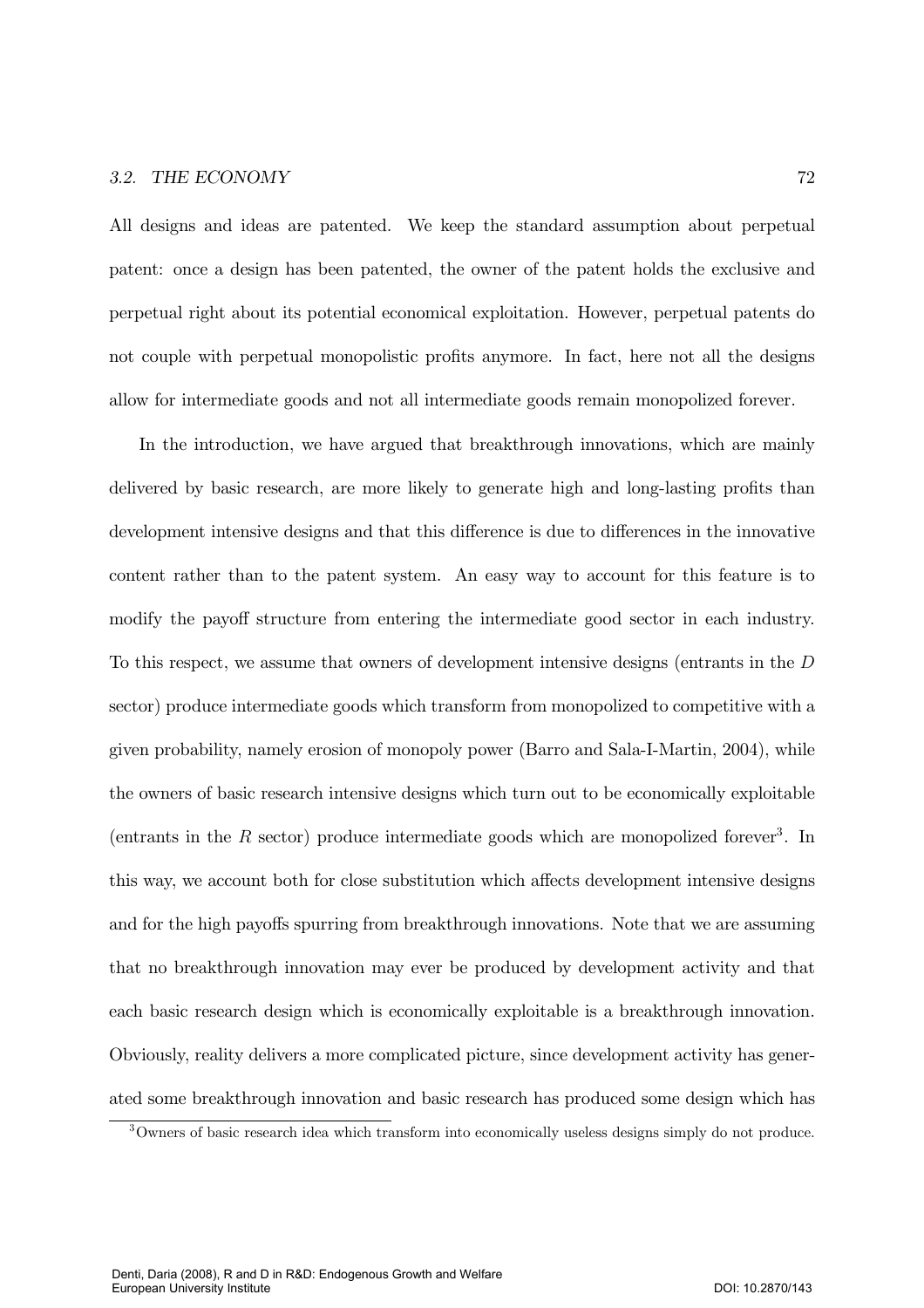incurred in close substitute in the short-medium run. Anyway, as the literature identifies basic research as the major source for breakthrough innovations and development as the activity whose relatively low level of breakthrough-ness does not guarantee "to be in business" for the long haul", then our assumption seems quite reasonable.

# $3.2.2$  The Model

The new elements which we want to introduce in a standard two-R&D-sector horizontal innovation model, can be summarized in the following key assumptions:  $(i)$  sector D designs are always economically exploitable and affected by erosion of monopoly power,  $(ii)$  basic research is the preliminary step for the production of breakthrough innovations in the  $R$ sector; *(iii)* a final R design may be economically useless; *(iv)* basic research generates intersector and intra-sector spillovers on productivity. We will use these assumptions to build the model.

Final good sector. Producers of final good have access to a production technology which combines a number of intermediate inputs to produce final output, which is then sold in the market at unit price. Formally,

$$
Y = Y_D^{1-\psi} Y_R^{\psi},\tag{3.1}
$$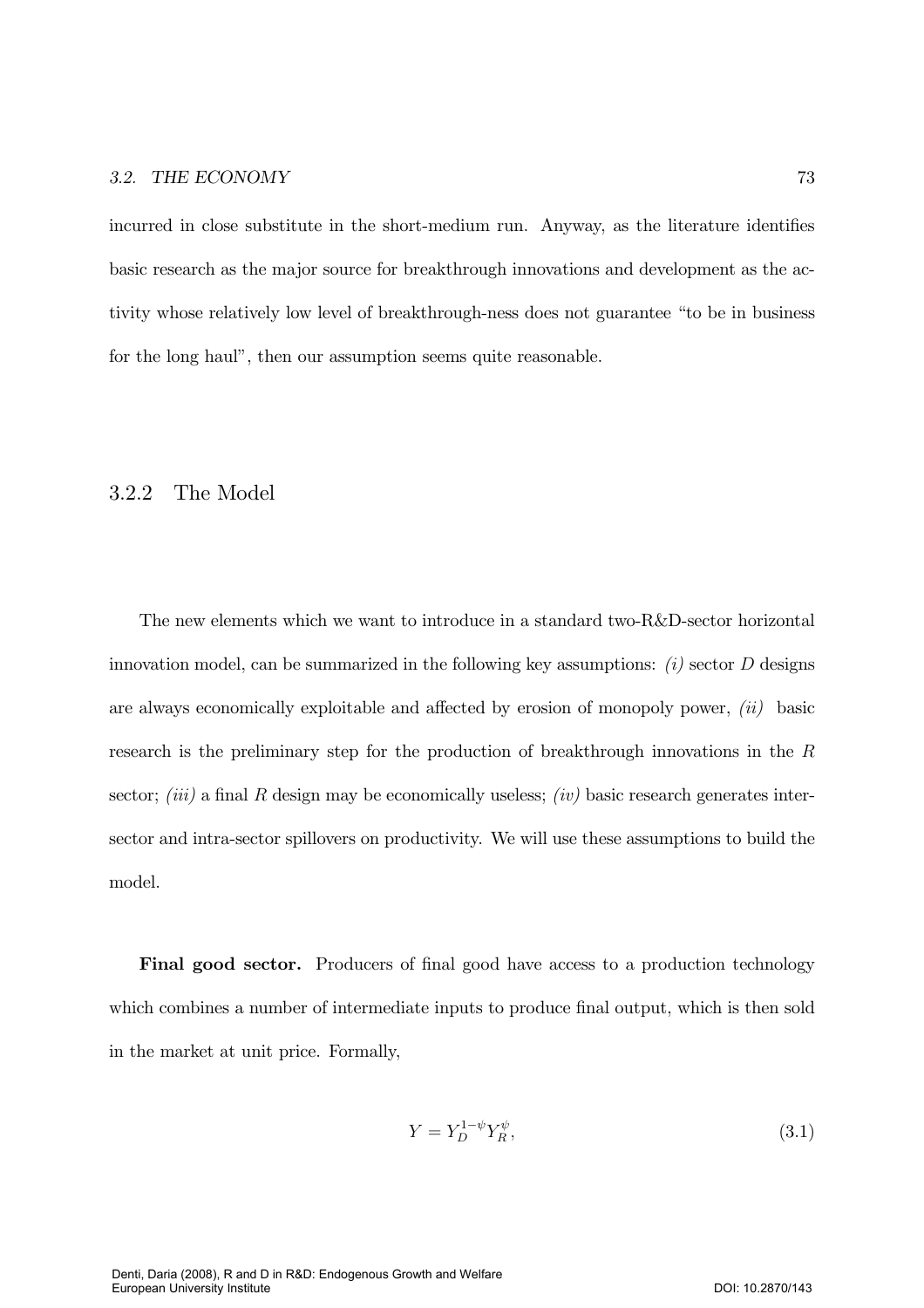### 3.2. THE ECONOMY  $\sim 74$

where

$$
Y_D = E_D^{1-\alpha} \left( \int_0^{N_D - N_{DC}} x_{jDMon}^{\alpha} dj + \int_0^{N_{DC}} x_{iC}^{\alpha} di \right) \bar{L}_D^{1-\alpha}, \tag{3.2}
$$

$$
Y_R = E_R^{1-\alpha} \left( \int_0^{lN_R} x_{jRMon}^{\alpha} dj \right) L_{YR}^{1-\alpha} \tag{3.3}
$$

 $0 < \psi < 1, 0 < \alpha < 1$ . First, note that the final good sector aggregates in a Cobb-Douglas fashion two goods,  $Y_D$  and  $Y_R$ , that belongs to the two sectors characterizing the economy: sector D and sector R.  $Y_D$  and  $Y_R$  are produced combining sector-specific intermediate goods and sector-specific labour,  $\bar{L}_D$  in industry D and  $L_{YR}$  for industry R. In industry D labour is entirely devoted to final good production, whereas in industry  $R$  labour is used both for final good production and for R&D. Assuming industry-specific labour input is undoubtedly a strong assumption, that we adopt claiming that workforce able to work with basic research intensive innovations must be more skilled than workforce dealing with other innovations<sup>4</sup>.

 $x_{jhMon}$ ,  $h = D, R$ , is the employment of the jth type of monopolized intermediate good in sector h and  $x_{iC}$  is the employment of the ith type of competitive intermediate good. Competitive intermediate goods are used in sector  $D$  only, where monopolized goods turn competitive as a consequence of the high probability of close substitutes due to the low level of breakthrough innovations.  $N_D$  is the total number of varieties of intermediates in sector D, no matter whether monopolized or competitive and  $lN_R$  is the total number of varieties of intermediates in sector R. Since we assume erosion of monopoly power in sector  $D$ ,  $N_{DC}$ , is the stock of development patents which have been surrounded by close substitutes in sector

 $4$  for a similar tratement for industry specific labour see Acemoglu (2002)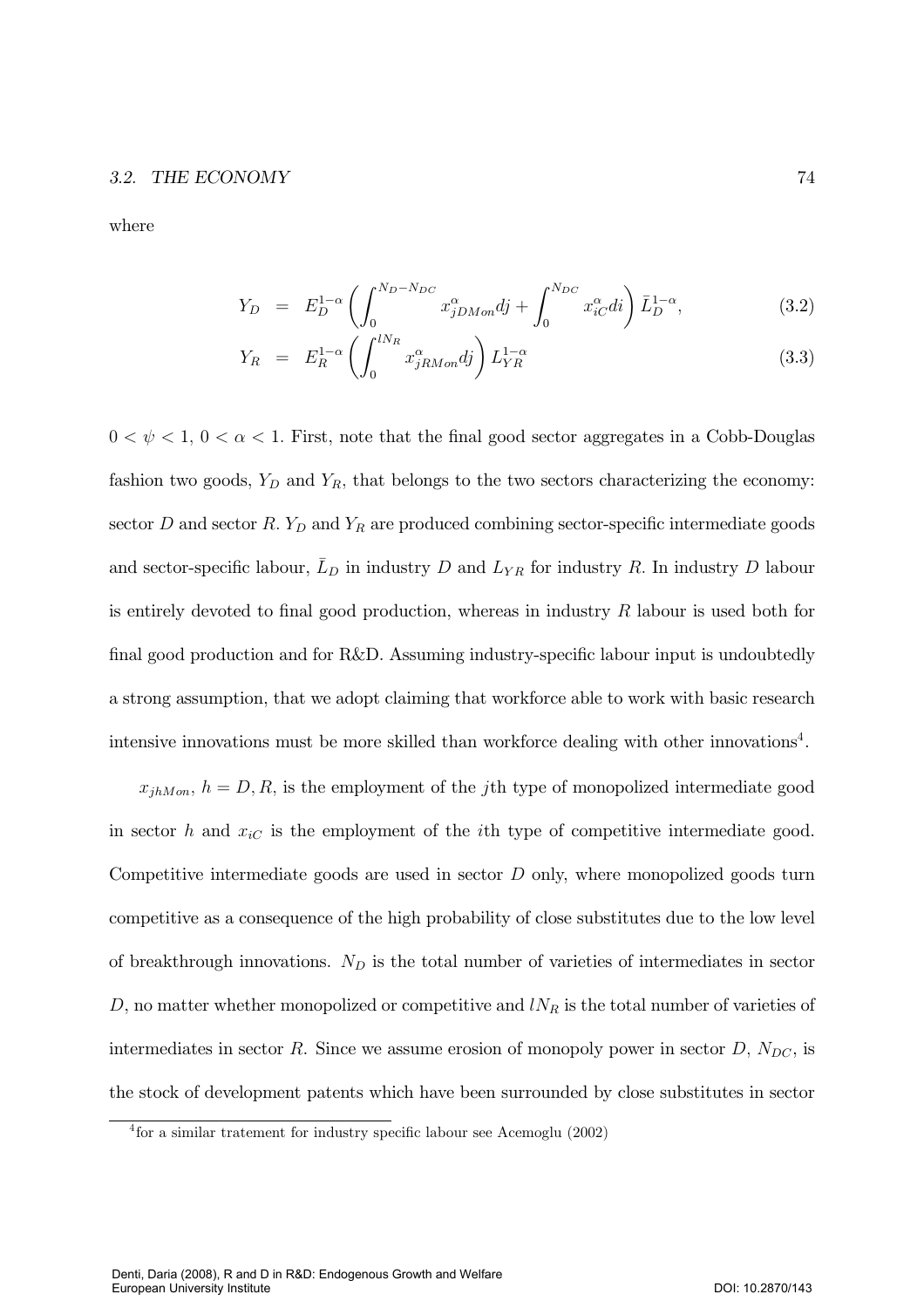$D.$ 

In sector D, the number of varieties of intermediates at a point in time,  $N_D$ , corresponds to the size of the stock of designs at the same point in time. In sector  $R$  things are more complicated.  $lN_R$  gives the number of varieties of intermediate goods at a point in time, which obviously corresponds to the size of economically exploitable designs. However,  $lN_R$ does not corresponds to the total stock of designs produced in sector  $R$ , which is given by  $N_R$ . This happens because not all the designs obtained transforming basic research ideas are economically exploitable and we assume that there is a probability  $l, 0 < l < 1$ , that a type- $R$  final blueprint is economically exploitable. Therefore, since at each point in time, we have  $N_R$  final blueprints, if we assume that  $N_R$  is large enough, for the law of large number, we have  $lN_R$  exploitable blueprints. As an exploitable blueprint is associated to a variety of intermediate good, then we have  $lN_R$  intermediate good.

In both sectors, final good production is affected by positive R&D externalities,  $E_D$  and  $E_R$ .  $E_Q$  is given by

$$
E_R = \left(\frac{Q}{N_R L_{NR}}\right). \tag{3.4}
$$

 $E_R$  looks exactly as in Chapter 2. We keep our assumption about the determinants of R&D spillovers: positive contribution of basic research, negative congestion effect by patent holders. However, differently from Chapter 2 here we account also for inter-industry externality effects, recalling that  $R\&D$  spillovers are higher intra-sector than inter-sector (Lichtemberg, 1990). To account for this feature, while we model  $E_R$  exactly as in the single-industry set up,  $E_D$  is a new feature introduced in this two-industry set up accounting for those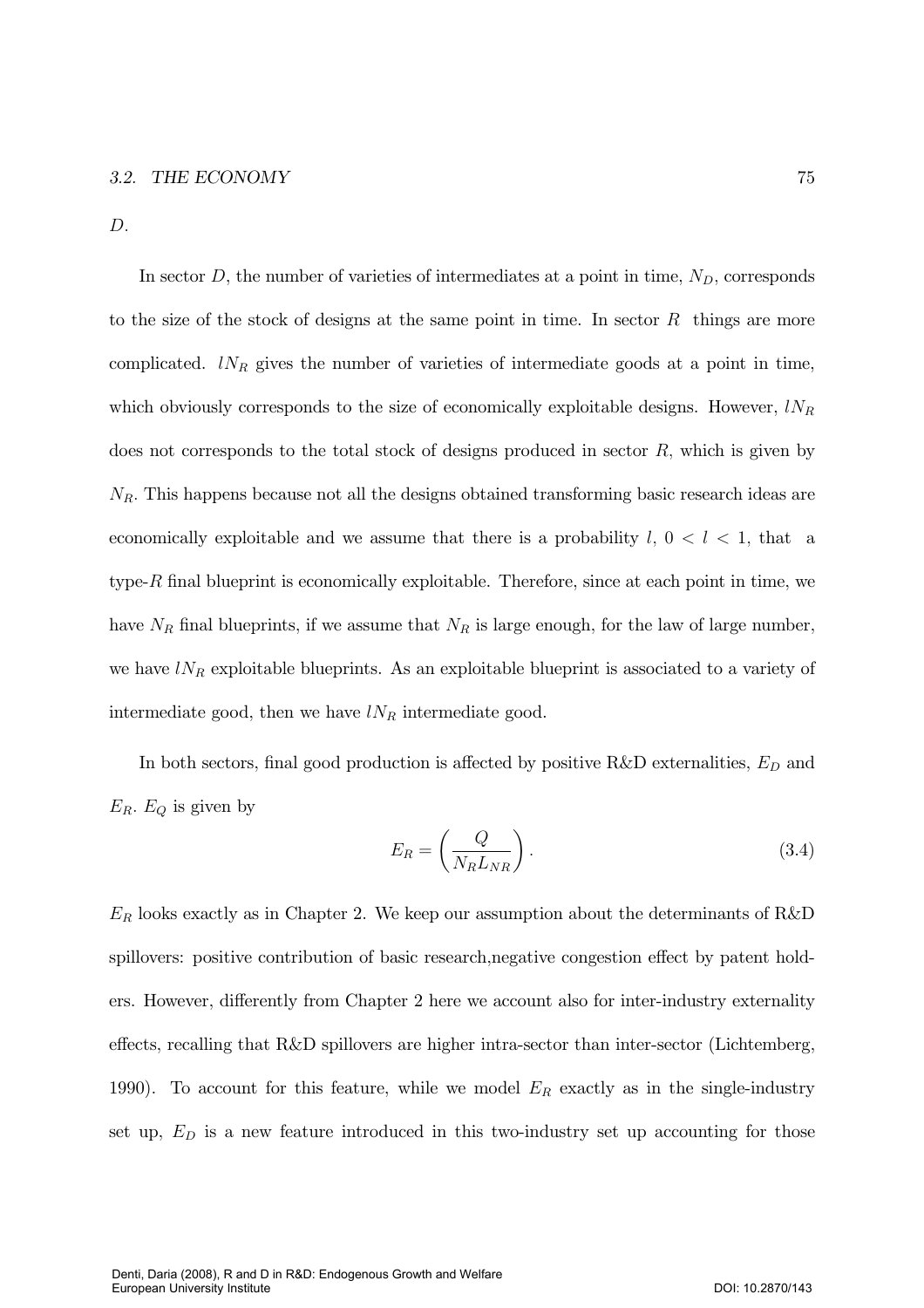inter-industry spillovers from basic research acknowledged by empirical analysis. We assume that inter-industry spillovers are generated only by new basic research ideas,  $\dot{N}_R q$ , and not by the whole inventory,  $Q$ . Moreover, it is not the whole bulk of new ideas to benefit the development-intensive industry, but just a fraction,  $\xi \dot{N}_R q$ . Then, we assume that the negative effect of stupid scientists matters only intra-sector, as we deal with industry-specific workforce:

$$
E_D = \left(\xi \frac{\dot{N}_R q}{l N_R}\right). \tag{3.5}
$$

where  $0 < \xi < 1$ .

Final good is used for consumption, input for the production of intermediate goods and input for creation of  $D$  designs and basic research ideas.

Since we take the price of  $Y$  as the numeraire, the following price index holds

$$
1 = \left(\frac{1-\psi}{P_D}\right)^{1-\psi} \left(\frac{\psi}{P_R}\right)^{\psi}.
$$
\n(3.6)

Intermediate good sector. Each sector has its specific intermediate good producers. As usual, to become an intermediate producer, you must acquire a blueprint from the R&D sector first, and a blueprint is simply the technology or know-how for transforming final goods to differentiated intermediate inputs. Differently from the previous chapter, depending on the blueprint the firm buys, its payoffs change: in the  $R$  sector, every patent allowing for a new variety grants perpetual monopolistic profits to producer; in the  $D$  sector, a patent cannot grant the same payoff, due to the lower level of innovation in the research sector: If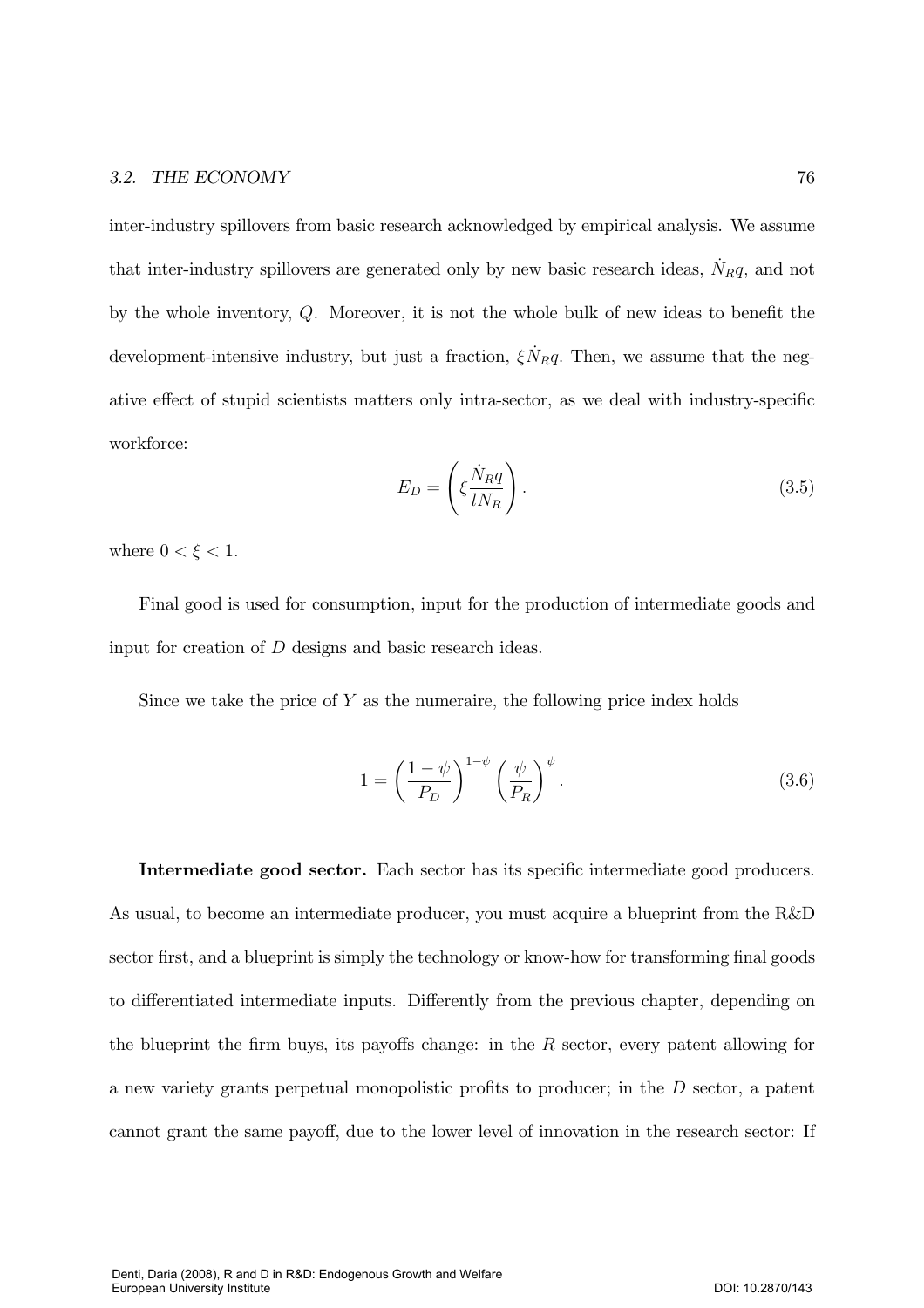close substitutes arise, then profits drop to the competitive level. However, also buying a patent in the  $R$  sector does not guarantee positive payoffs with certainty, since the patent may turn out to be unexploitable to produce a new intermediate good.

We assume that an intermediate good no matter its type and sector, once invented, costs one unit of Y to produce and, as eq.  $(3.2)$  and eq.  $(3.3)$  show, it is used in the production of final good forever.

**Research firms.** In sector D, at a point in time, the technology exists to produce  $N_D$ varieties of intermediate goods. In sector  $R$ , at a point in time, the technology exists to produce  $lN_R$  varieties of intermediate goods. An expansion of the number of variety requires a technological advance in the sense of an invention allowing for the production of a new type of intermediate good. A key assumption in horizontal innovation framework is that this technological advance requires purposive effort in the form of R&D.

The R&D sector is competitive. Researchers produce blueprints for producing a new variety of differentiated intermediate goods. Blueprints are protected by perpetual patents. Innovators auction their blueprints to a large number of potential buyers, thus absorbing all the profits of the intermediate good sector.

Depending on the sector chosen for entry, payoffs from entry change, along the lines described above. Sector  $D$  grants a new exploitable design with certainty, but it entails the negative perspective of future erosion of monopoly power. Sector  $R$ , instead, gives patents that may be economically useless, but unaffected by the possibility of eroded monopolistic profits.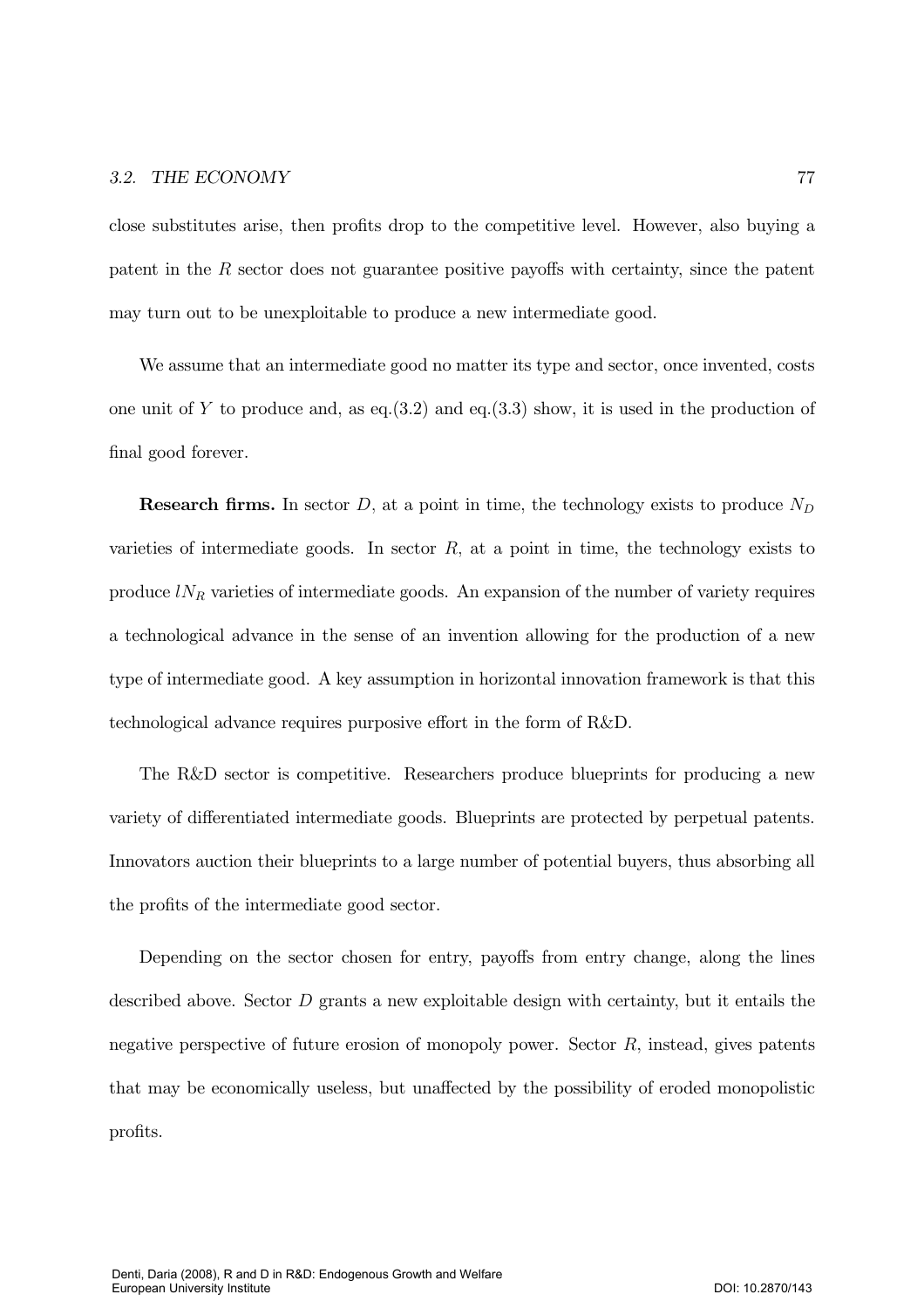In this framework, once a firm has chosen the sector to enter, the type of blueprint is not uncertain with respect to its type. Uncertainty exists with respect to the economic exploitation of designs in the  $R$  sector and about duration of monopoly power in the  $D$ sector.

We summarize the structure of the entry game in Figure 3.2.



Figure 3.2: The Entry Game

Where  $ED$  stands for entry in the D sector,  $ER$  for entry in the R sector and  $NE$  for no entry.

No matter the sector of entry, firms face the two stage decision process typical of standard models of horizontal innovation. First, they decide whether to enter or not and if they enter, they also choose the sector. Entrants will buy a patent for a new variety of good if the market value of the firm producing the new variety of intermediate good is at least as large as the R&D cost they have to bear to start the firm. Then, they decide the optimal price at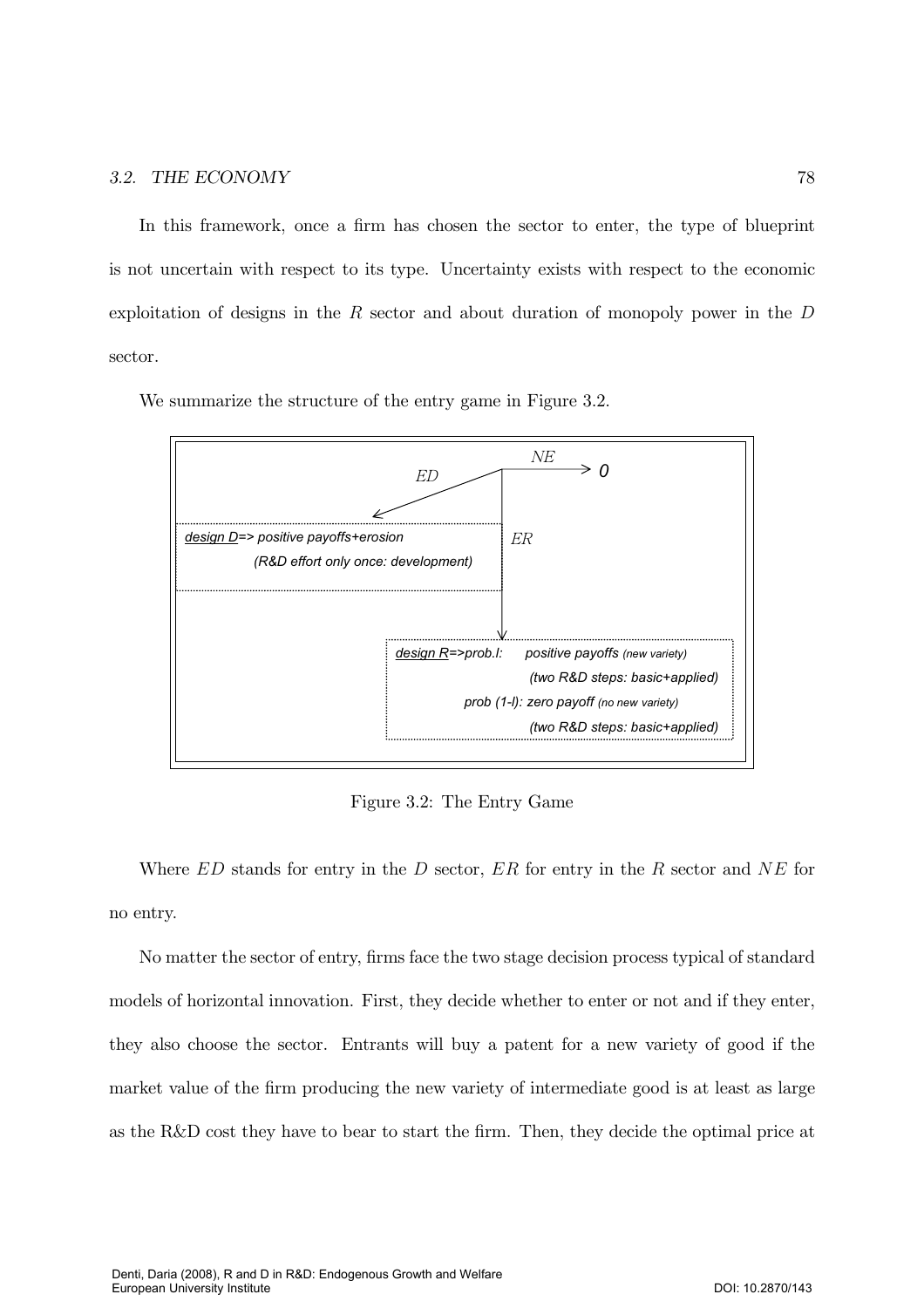which to sell their new intermediate goods to final good sector firms. This price determines the demand they face and, as a consequence, the expected future profits. We solve the two stage problem backward. Since we assume that there is free entry into the business of being an inventor, we will deal with a free entry condition that holds in equilibrium such that entry occurs when the market value of the firm equals the R&D cost. The market value of a new intermediate good firm in sector h,  $h = D, R$ , is given by  $V_h = \int_t^{\infty} e^{-\int_t^s r(\tau)d\tau} E_t \pi_h(s) ds$ , where  $\pi_h$  are the instantaneous profits from intermediate good production in sector  $h$  and  $E_t$  is the expectation operator, conditional on information at time  $t$ . Expected profits at time  $s$ as seen from time t from entry in the D sector are given by  $E_t \pi_D(s) = \pi_{DMon}(s) e^{-p(s-t)}$ , where  $p$  is the parameter governing the Poisson process which we assume to govern erosion of monopoly power. If entry occurs in the  $R$  sector, then an exploitable design granting perpetual monopolistic profits,  $\pi_{RMon}$ , happens with probability  $l, 0 < l < 1$ . Therefore, for the R sector we have that  $E_t \pi_R(s) = l \pi_{RMon}$ .

In both sectors, an intermediate good costs one unit of  $Y$  to produce, therefore, profits accruing to firm producing variety j in sector h are given by  $\pi_{jh} = (\tilde{p}_{jh} - 1)x_{jh}$ ,  $h = D, R$ , where  $\tilde{p}_{jh}$  is determined by profit maximization in the final good sector. The market values for a new intermediate good firm in sector  $D$  and  $R$  respectively are given by

$$
V_D = \frac{\pi_{DMon}}{r+p},\tag{3.7}
$$

$$
V_R = l \left( \frac{\pi_{RMon}}{r} \right) \tag{3.8}
$$

For the D sector, we argue that investors care only about eq.  $(3.7)$  and that it is consistent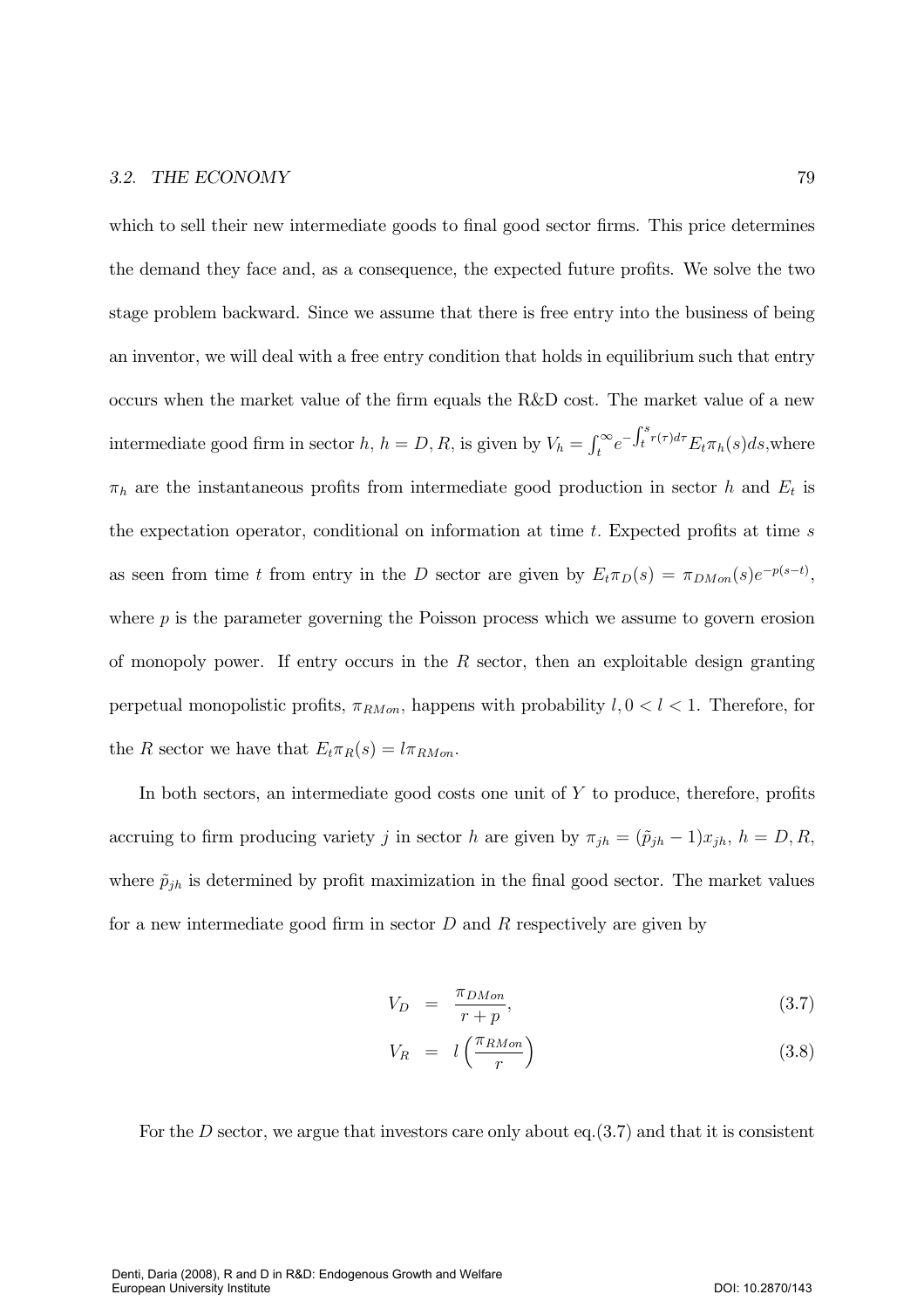with individual risk aversion, because we assume that uncertainty is purely idiosyncratic (Barro and Sala-I-Martin, 2004; Groth 2004). This implies that the stochastic event that a firm looses its monopoly power is not correlated with other firms loosing their monopolistic position and the stochastic event that a firm gets a design of a given type is not correlated with the type of designs of other firms. As a consequence of idiosyncratic uncertainty, share owners can eliminate the risk by diversifying their portfolio across many different firms and expected future profits are still discounted by the safe rate,  $r$ .

In both sectors, we assume a sector specific R&D cost determined by R&D firms profit maximization problems in each sector. The R&D cost that entrants must pay corresponds to the price of a new patent.

In sector D, the representative firm produce a new blueprint according to  $b_{Di} = \frac{1}{\eta_D} M_{Di}$ , where  $b_{Di}$  is a single new blueprint. Since there are  $N_D$  identical innovators, the speed of new ideas creation is given by

$$
\dot{N}_D = \frac{1}{\eta_D} M_D,\tag{3.9}
$$

where  $\eta_D$  is an exogenous productivity parameter and  $M_D$  is the amount of final output devoted to design production in the sector.

In the R sector, we consider the two-step process for new design creation. Each firm  $i$ must undertake firm's specific basic research according to the following technology

$$
q_i = \frac{1}{\eta_Q} M_{Qi},\tag{3.10}
$$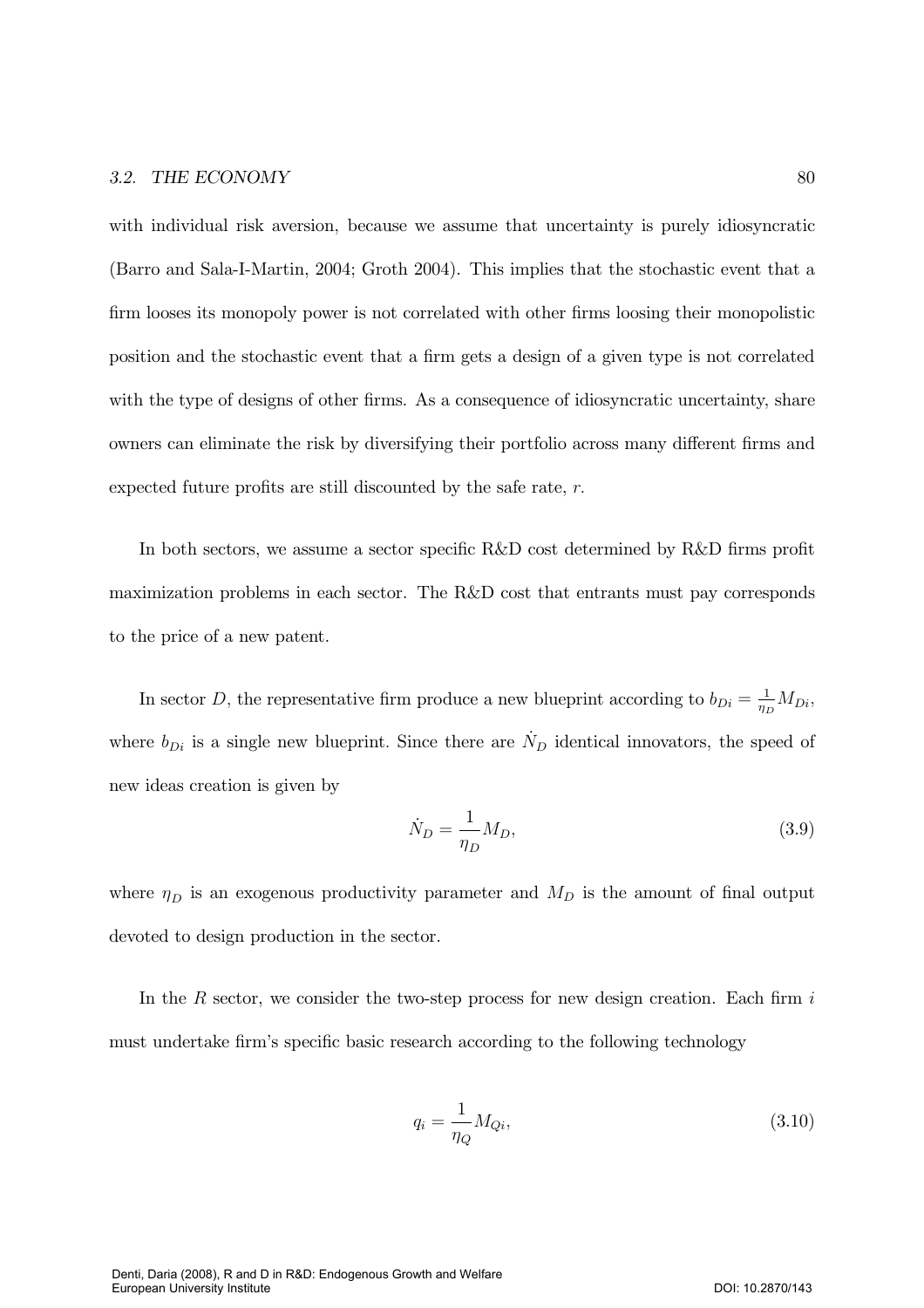where  $\eta_Q$  is an exogenous productivity parameter and  $M_{Qi}$  is the amount of final output used by firm i in basic research production. Then, basic research output,  $q_i$  is used in another research activity within the same R&D firm, which transforms it in attempt to produce a new exploitable design according to

$$
b_{Ri} = (1 - l)^{\beta} \left( NL_{N\right)}^{\beta} q_i^{1 - \beta} \tag{3.11}
$$

where  $b_{Ri}$  corresponds to a single new blueprint. At the aggregate level there are  $\dot{N}_R$  identical innovators, therefore eq.  $(3.10)$  and  $(3.11)$  and a symmetry assumption show that new development designs in the basic-research-intensive industry evolve according to

$$
\dot{N}_R = \frac{(1 - l)^{\beta}}{\eta_Q^{1 - \beta}} \left( NL_{NR} \right)^{\beta} M_Q^{1 - \beta}.
$$
\n(3.12)

As eq.  $(3.12)$  shows, final designs accumulate thanks to basic research ideas and labour,  $L_{NR}$ . Then there is a positive externality given by the stock of useless final designs produced in the sector,  $(1-l)^\beta N_R^\beta$ 

**Households.** Households maximize utility over an infinite horizon. They are endowed with constant aggregate flow of R-sector-specific labour,  $\bar{L}_R = L_{YR} + L_{NR}$  and D-sectorspecific labour,  $\bar{L}_D$ . Both inputs are supplied inelastically. Their objective function is given  $\mathbf{b}$ 

$$
U(C) = \int_0^\infty \left(\frac{C^{1-\sigma} - 1}{1 - \sigma}\right) e^{-\rho t} dt
$$

Households receive the wage rate on fixed aggregate quantities of sector-specific labour and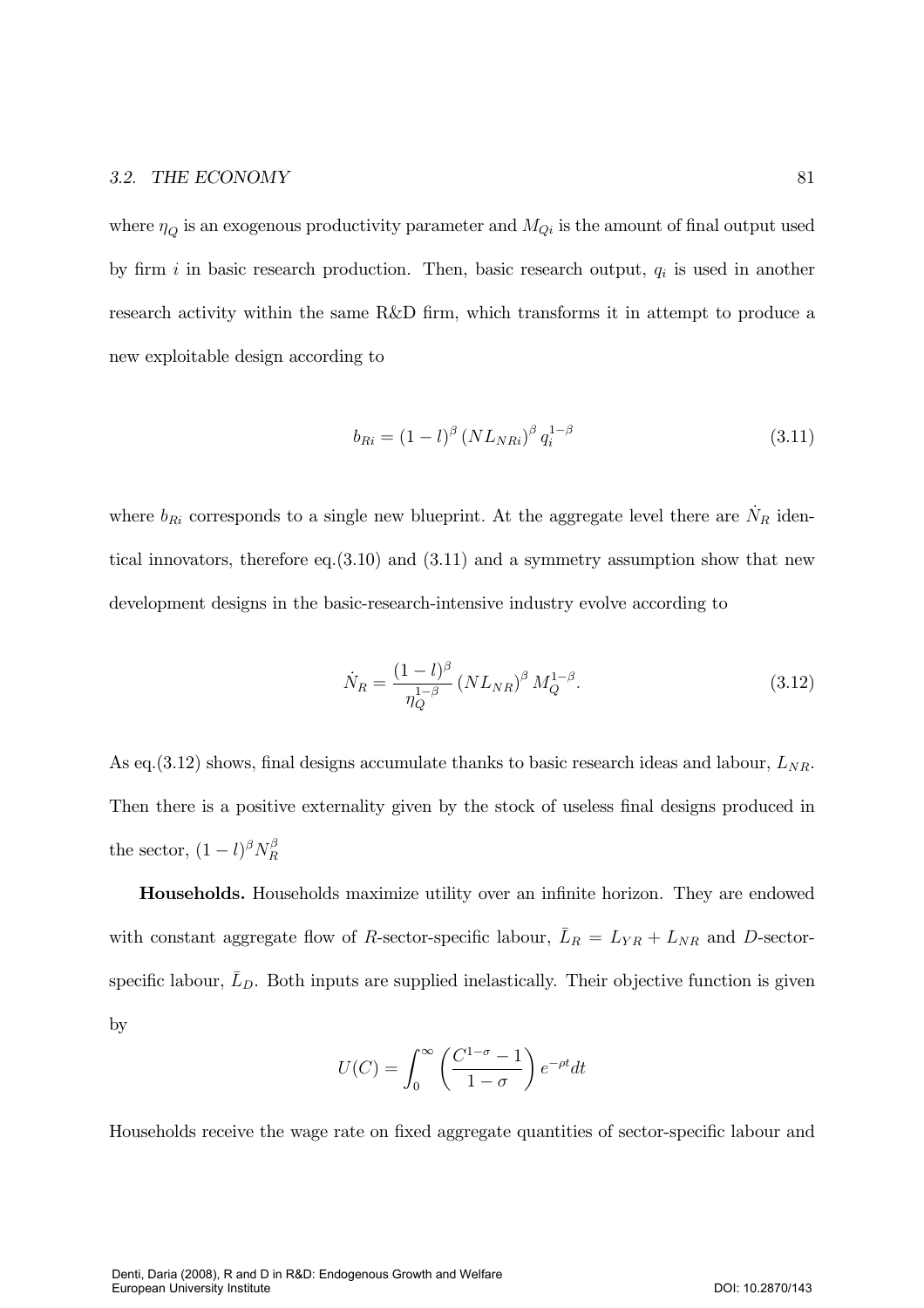enjoy assets return as well. They discount the future at rate  $\rho$ . Their budget constraint is given by

$$
C + \dot{a} = w_D L_D + w_{YR} L_{YR} + w_{NR} L_{NR} + ra
$$

where  $a$  denotes assets. The consumption plan they set when maximizing utility subject to the constraints satisfies standard Euler equation

$$
\frac{\dot{C}}{C} = \frac{1}{\sigma}(r - \rho) \tag{3.13}
$$

# Decentralized Equilibrium and BGP without Erosion of Monopoly 3.2.3 Power

# 3.2.3.1 BGP

**Proposition 3.1** As long as development activities grow at the same rate, that is  $\frac{\dot{N}_R}{N_R} = \frac{\dot{N}_D}{N_D}$ , then all variables in the economy will grow at the same rate, given by

$$
\frac{\dot{N}_R}{N_R} = \frac{(1-l)^\beta}{\eta_Q^{1-\beta}} L_{NR}^\beta \left(\frac{M_Q}{N_R}\right)^{1-\beta} \tag{3.14}
$$

**Proof.** Eq.(3.1)-(3.3) show that  $\frac{\dot{Y}_D}{Y_D} = \frac{\dot{N}_D}{N_D}, \frac{\dot{Y}_R}{Y_R} = \frac{\dot{N}_R}{N_R}$  and, as a consequence,  $\frac{\dot{Y}}{Y}$  $\beta\frac{\dot{N}_D}{N_D}+(1-\beta)\frac{\dot{N}_R}{N_R}.$  Thus, if  $\frac{\dot{N}_R}{N_R}=\frac{\dot{N}_D}{N_D},$  we have that

$$
\gamma_Y=\gamma_{Y_D}=\gamma_{Y_R}=\gamma_{N_D}=\gamma_{N_R}.
$$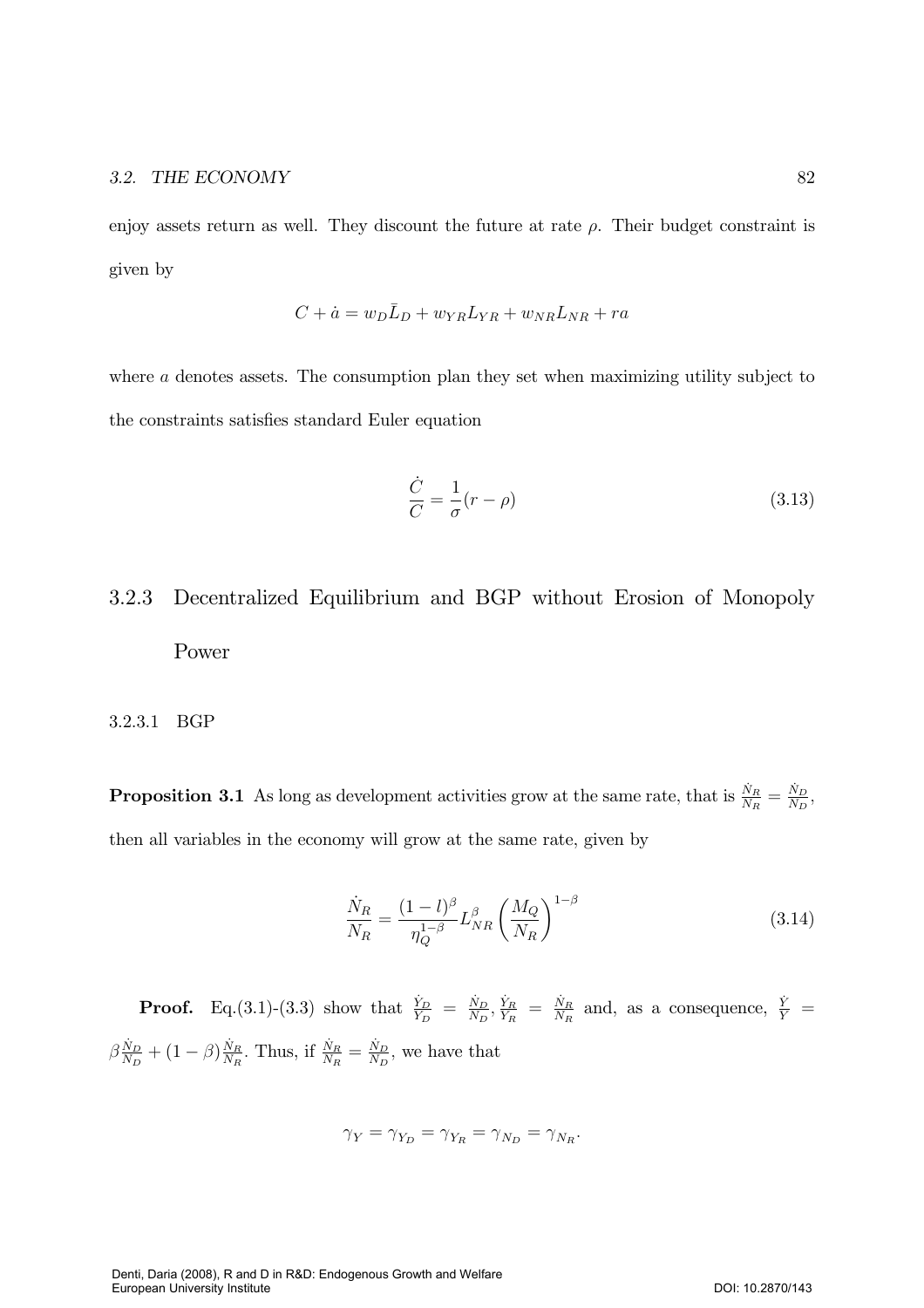Then, we need to show that also consumption grows at the same rate. We take the economywide resource constraint<sup>5</sup>, given by

$$
Y = C + M_D + M_Q + N_D x_{DMon} + l N_R x_{RMon},
$$
\n(3.15)

where, since we ruling out erosion of monopoly power, we have set  $N_{DC} = 0 = x_{DC}$ . We take the derivative with respect to time of eq.(3.15) and recalling that for  $\frac{\dot{N}_D}{N_D}$ ,  $\frac{\dot{N}_R}{N_R}$  and  $\frac{\dot{Q}}{Q}$  to be constant along the BGP we need  $M_D$  to grow at the same rate as  $N_D$  and  $M_Q$  to grow at the same rate as  $N_R$ , we see that if  $\frac{\dot{N}_R}{N_R} = \frac{\dot{N}_D}{N_D}$ , then  $\frac{\dot{Q}}{Q} = \frac{\dot{N}_R}{N_R}$  and  $\frac{\dot{C}}{C} = \frac{\dot{Y}}{Y}$ . Therefore, as long as stocks of applied knowledge grow at the same rate, all the variables in the economy grow at the same rate, given by  $\frac{\dot{N}_R}{N_R} = \frac{(1-l)^{\beta}}{\eta_{\alpha}^{1-\beta}}$  $\frac{1-l)^{\beta}}{\eta_{Q}^{1-\beta}}L_{NR}^{\beta}\left(\frac{M_{Q}}{N_{R}}\right)$  $\big)^{1-\beta}$ .

### 3.2.3.2 Decentralized Equilibrium

Profits from final good production are given by

$$
Y_D^{1-\psi}Y_R^{\psi} - P_RY_R - P_DY_D,
$$

where  $P_h$ ,  $h = R, D$ , is the price of final good produced in sector h. The price of final output,  $Y$ , is taken as the numeraire. Final good production is competitive, therefore, profit maximization implies that  $P_D = (1 - \psi) Y_R^{\psi} Y_D^{-\psi}$ ,  $P_R = \psi Y_R^{\psi-1} Y_D^{1-\psi}$  and  $\frac{P_R}{P_D} = \frac{\psi}{(1-\psi)}$  $\frac{Y_D}{Y_R}$ . In each sector, firms producing the sector specific final good face the following maximization

<sup>&</sup>lt;sup>5</sup>See Appendix A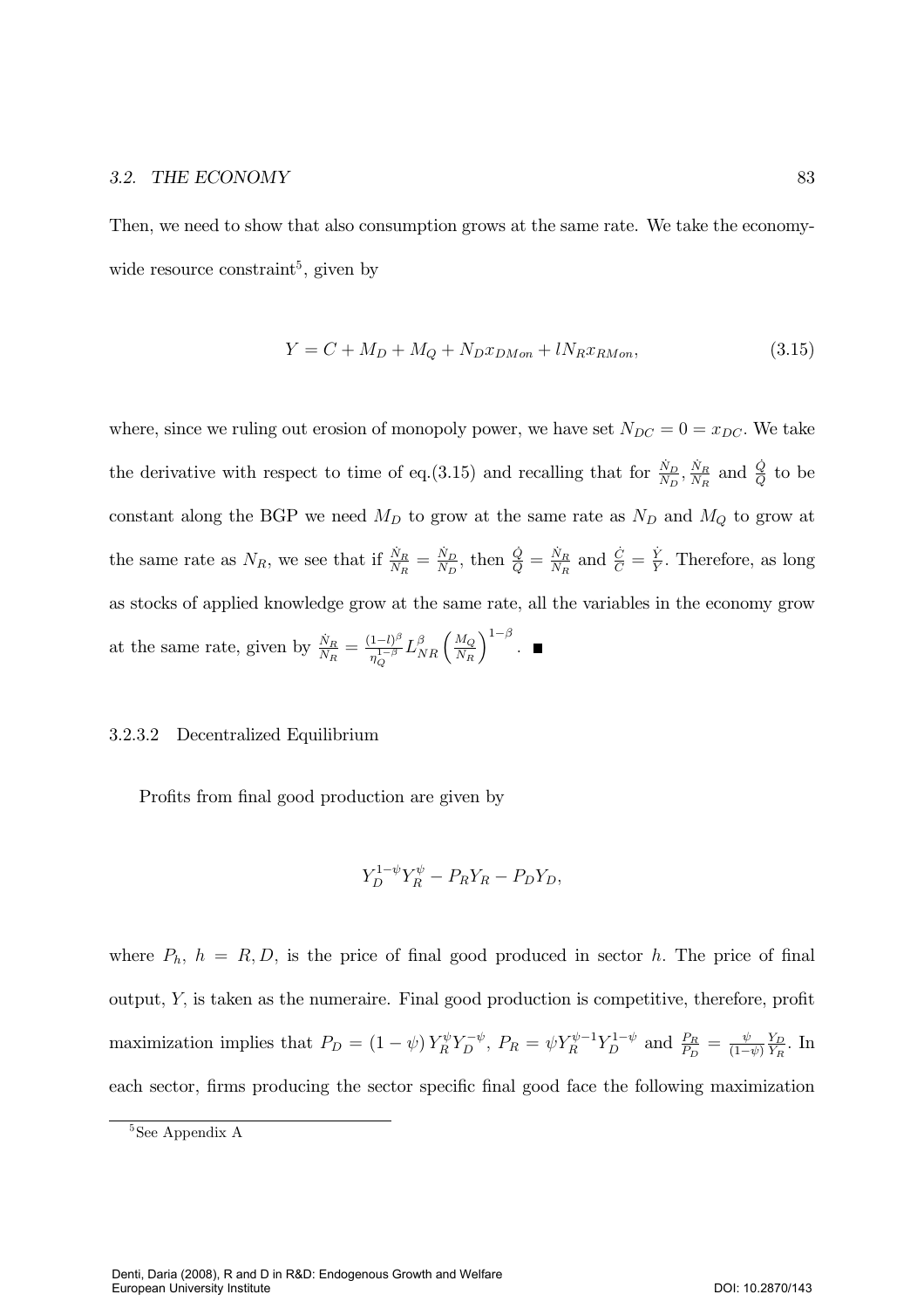problem in sector  $D$  and  $R$  respectively

$$
\max_{\{x_{DMon}\}_{j=0}^{N_D}, \bar{L}_D} \left[ P_D E_D^{1-\alpha} \left( \int_0^{N_D} x_{jDMon}^{\alpha} dj \right) \bar{L}_D^{1-\alpha} - w_D \bar{L}_D - \int_0^{N_D} \tilde{p}_{jDMon} x_{jDMon} dj \right] \n\max_{\{x_R\}_{j=0}^{N_R}, L_{YR}} \left[ P_R E_R^{1-\alpha} \left( \int_0^{lN_R} x_{jRMon}^{\alpha} dj \right) \left( \bar{L}_R - L_{NR} \right)^{1-\alpha} - w_R \left( \bar{L}_R - L_{NR} \right) - \int_0^{lN_R} \tilde{p}_{jRMon} x_{jRMon} dj \right]
$$

 $w_h$ ,  $h = R, D$ , is the wage rate for the sector-specific labour input,  $\tilde{p}_{jhMon}$ ,  $h = R, D$ , is the price of the *j*th monopolized intermediate good in the h sector. Final good sector is competitive, therefore input prices are taken as given. Instantaneous profit maximization gives the following first order conditions, once symmetry has been imposed

$$
\tilde{p}_{DMon} = P_D E_D^{1-\alpha} \alpha x_{DMon}^{\alpha-1} \bar{L}_D^{1-\alpha} \tag{3.16}
$$

$$
\tilde{p}_{RMon} = P_R E_R^{1-\alpha} \alpha x_{RMon}^{\alpha-1} (\bar{L}_R - L_{NR})^{1-\alpha}, \qquad (3.17)
$$

$$
w_{YR} = P_R E_R^{1-\alpha} l N_R x_{RMon}^{\alpha} (1-\alpha) (\bar{L}_R - L_{NR})^{-\alpha}, \qquad (3.18)
$$

$$
w_D = (1 - \alpha) P_D E_D^{1 - \alpha} N_D x_{DMon}^{\alpha} \bar{L}_D^{-\alpha}.
$$
\n(3.19)

 $Eq.(3.16)-(3.17)$  are the inverse demand functions faced by intermediate good producers. Since we assume that an intermediate good no matter its type and sector, once invented, costs one unit of  $Y$  to produce, the demand functions allow us to write the profit flows for intermediate goods. If we deal with the jth monopolized intermediate good, the profit flow is given by  $\pi_{jDMon} = (\tilde{p}_{DMon} - 1) x_{jDMon}$  and  $\pi_{jRMon} = (\tilde{p}_{RMon} - 1) x_{jRMon}$ , where  $\tilde{p}_{DMon}$ by eq.(3.16) and  $\tilde{p}_{RMon}$  is given by eq.(3.17). Since monopolists set marginal revenues equal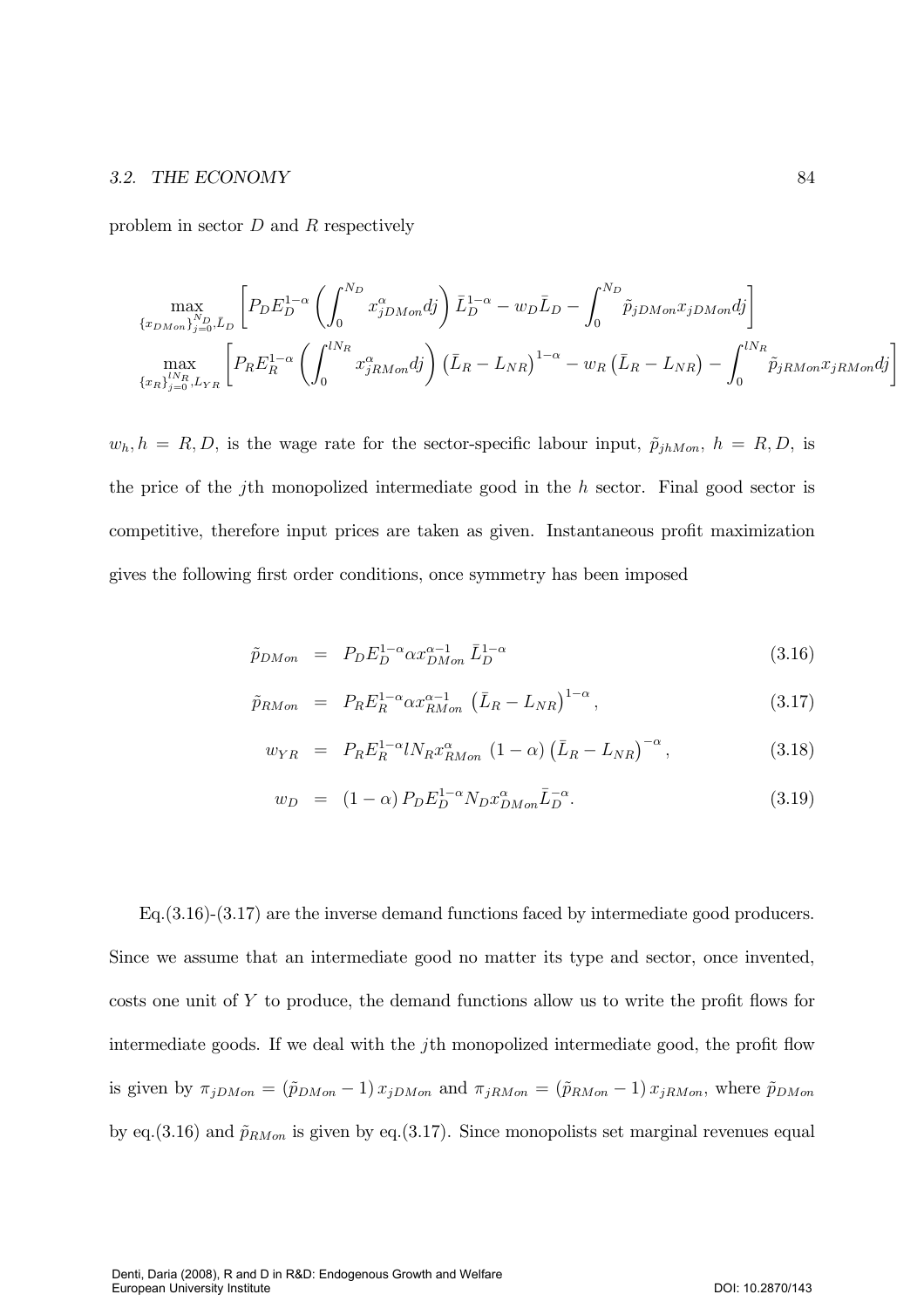to marginal cost, we get that  $\tilde{p}_{RMon} = \frac{1}{\alpha} = \tilde{p}_{DMon}$ ,  $x_{RMon} = \alpha^{\frac{2}{1-\alpha}} P_R^{\frac{1}{1-\alpha}} E_R (\bar{L}_R - L_{NR}),$  $x_{DMon} = \alpha^{\frac{2}{1-\alpha}} P_D^{\frac{1}{1-\alpha}} E_D \overline{L}_D$ . Therefore, symmetry across all the monopolized intermediate goods, together with eq. $(3.4)$  and eq. $(3.5)$ , imply that

$$
\pi_{jDMon} = \pi_{DMon} = \left(\frac{1-\alpha}{\alpha}\right) \alpha^{\frac{2}{1-\alpha}} P_D^{\frac{1}{1-\alpha}} E_D \bar{L}_D,
$$
\n(3.20)

$$
\pi_{jRMon} = \pi_{RMon} = \left(\frac{1-\alpha}{\alpha}\right) \alpha^{\frac{2}{1-\alpha}} P_R^{\frac{1}{1-\alpha}} E_R \left(\bar{L}_R - L_{NR}\right)
$$
\n(3.21)

Monopolistic profits represent the positive payoffs from R&D investment, providing the right incentive to innovate. Innovation is a costly activity and the cost varies depending on the sector of entry.

In sector  $D$ , R&D firms auction their blueprints to a large number of potential buyers, thus absorbing all the profits of the intermediate good sector through the blueprint price  $\hat{p}_D$ (free entry condition). Therefore,

$$
V_D = \hat{p}_D \tag{3.22}
$$

where, according to eq.(3.7),  $V_D = \frac{\pi_{DMon}}{r}$ , with  $\pi_{DMon}$  given by eq.(3.20). Then, R&D firms are competitive and their maximization problem is given by

$$
\max_{M_{Di}} \left( \frac{\hat{p}_{Di}}{\eta_D} M_{Di} - M_{Di} \right),\,
$$

from which, using also symmetry, we derive the zero profit condition,

$$
\hat{p}_D = \eta_D. \tag{3.23}
$$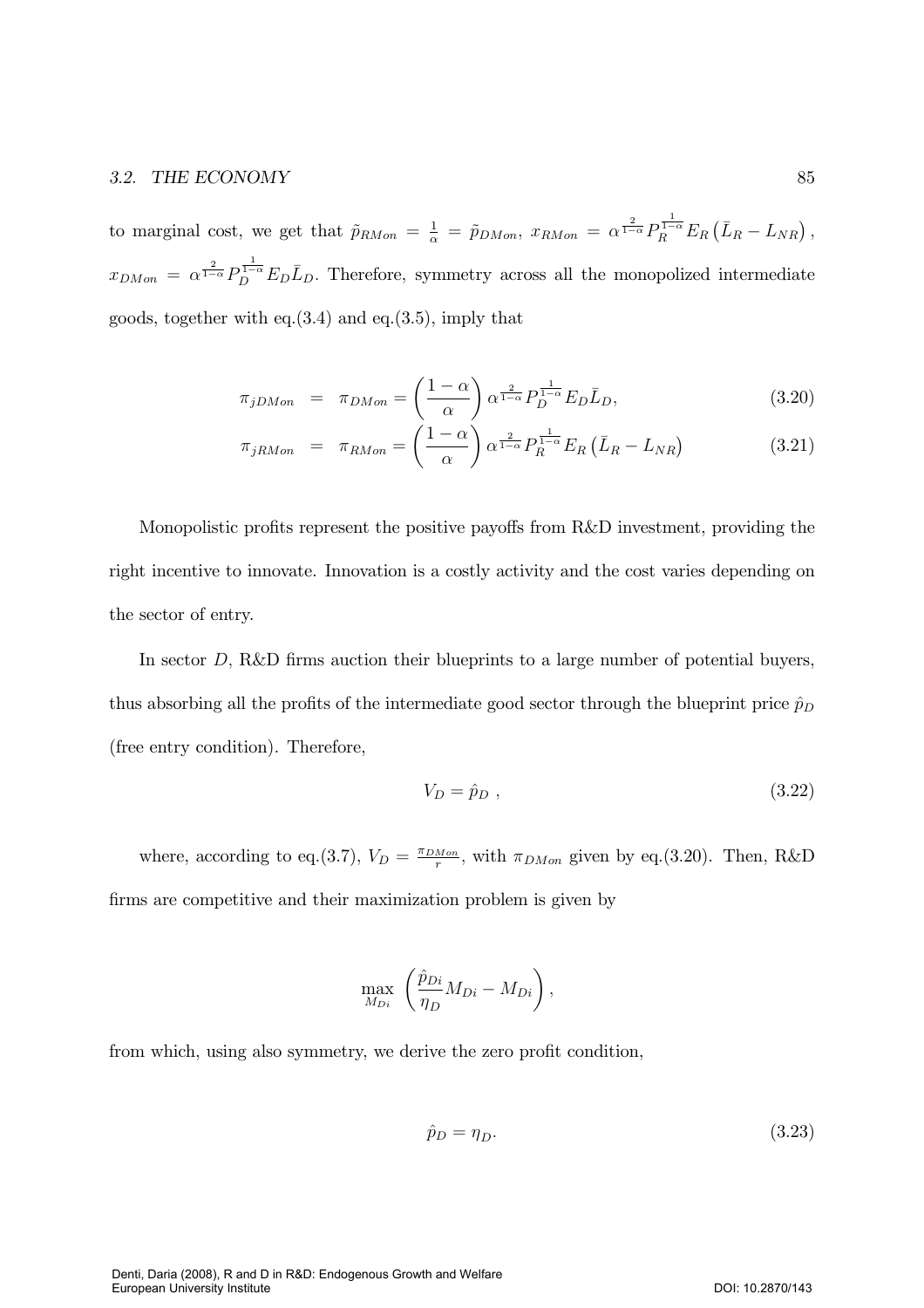Eq.  $(3.22)$  can be solved for the interest rate, and, using eq.  $(3.23)$ , we get

$$
r_D = \frac{\left(\frac{1-\alpha}{\alpha}\right)\alpha^{\frac{2}{1-\alpha}}P_D^{\frac{1}{1-\alpha}}E_D\bar{L}_D}{\eta_D} \tag{3.24}
$$

Moreover, we use the final good price index, eq.(3.6) to substitute for  $P_D$  inside eq.(3.24) to get

$$
r_D = \frac{\left(\frac{1-\alpha}{\alpha}\right) \left[\alpha^2 \psi (1-\psi)^{\frac{\psi}{1-\psi}}\right]^{\frac{1}{1-\alpha}} P_R^{\frac{\psi}{(\psi-1)(1-\alpha)}} E_D \bar{L}_D}{\eta_D} \tag{3.25}
$$

Also in sector  $R$ , R&D firms auction their blueprints to a large number of potential buyers, thus absorbing all the profits of the intermediate good sector through the blueprint price  $\hat{p}_R$  (free entry condition). Therefore,

$$
V_R = \hat{p}_R \tag{3.26}
$$

where, according to eq.(3.8),  $V_R = \frac{l \pi_{RMon}}{r}$ , with  $\pi_{RMon}$  given by eq.(3.21). Firms are competitive and they generate final blueprints using labour and basic research plus an externality effect played by the stock us useless final blueprints. We assume that they have to produce basic research to use it into final blueprint production. Firms pay the wage rate,  $w_{NR}$ , for each unit of industry-specific labour unit they hire and pay the unit price for final output. Shareowners receive firms' net cash flow as dividend. Firm  $i$  objective is given by

$$
\max_{M_Q,L_{NR}} \hat{p}_R (1-l)^\beta N_R^{\beta} q_i^{1-\beta} L_{NRi}^{\beta} - M_{Ri} - w_{NR} L_{NRi}
$$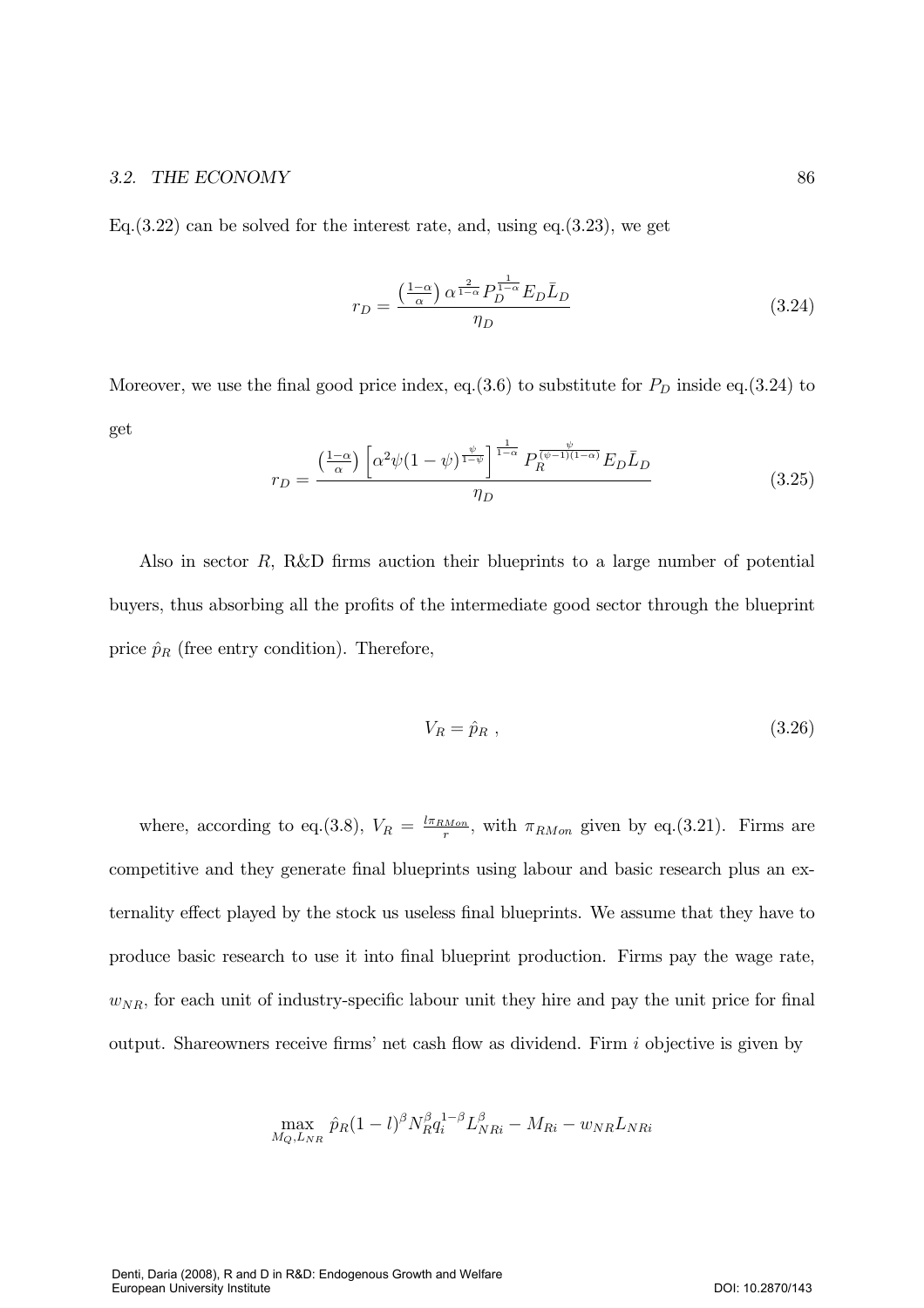subject to eq. $(3.10)$ .

First order conditions, together with symmetry, imply

$$
\hat{p}_R = \frac{\eta_Q^{1-\beta}}{(1-\beta)(1-l)^\beta} \left(\frac{M_Q}{N_R}\right)^\beta L_N^{-\beta},\tag{3.27}
$$

$$
w_{NR} = \hat{p}_R \frac{\beta (1 - l)^{\beta}}{\eta_Q^{1 - \beta}} N \left(\frac{M_Q}{N_R}\right)^{1 - \beta} L_{NR}^{\beta - 1}.
$$
 (3.28)

In equilibrium, non arbitrage in the sector-specific labour market determines wage equality within industry. We set eq.(3.18) equal to eq.(3.28). Solving for  $\hat{p}_R$  we get

$$
\hat{p}_R = \frac{\eta_Q^{1-\beta} l (1-\alpha) \alpha^{\frac{2\alpha}{1-\alpha}} P_R^{\frac{1}{1-\alpha}}}{\beta (1-l)^\beta} E_R \left( \frac{M_Q}{N_R L_{NR}} \right)^{\beta - 1}.
$$
\n(3.29)

If we look at eq.(3.29), we see that the same increase in  $E_R$  makes the price of a blueprint in the  $R$  industry increase. This effect is due to non arbitrage in the labour market: an increase in  $E_R$ , by enhancing the marginal productivity of labour employed in the production of  $Y_R$ , makes wage increase. Then, non arbitrage in the labour market determines a increase in wage in the  $R\&D$  sector that, in turns, makes the price of a blueprint go up. We can now determine the free entry condition in industry  $R$ : recall eq. (3.26), that, using eq. (3.21) for payoffs, the interest rate as discount factor and eq.  $(3.29)$  for the entry cost we rewrite as

$$
r_R = \frac{\alpha (1 - l)^{\beta}}{\eta_Q^{1 - \beta}} \left(\frac{\bar{L}_R - L_{NR}}{L_{NR}}\right) \left(\frac{M_Q}{N_R}\right)^{1 - \beta} L_{NR}^{\beta} \tag{3.30}
$$

Eq. (3.29) together with eq. (3.27) constitute a system of two equations in  $\hat{p}_R$ , which we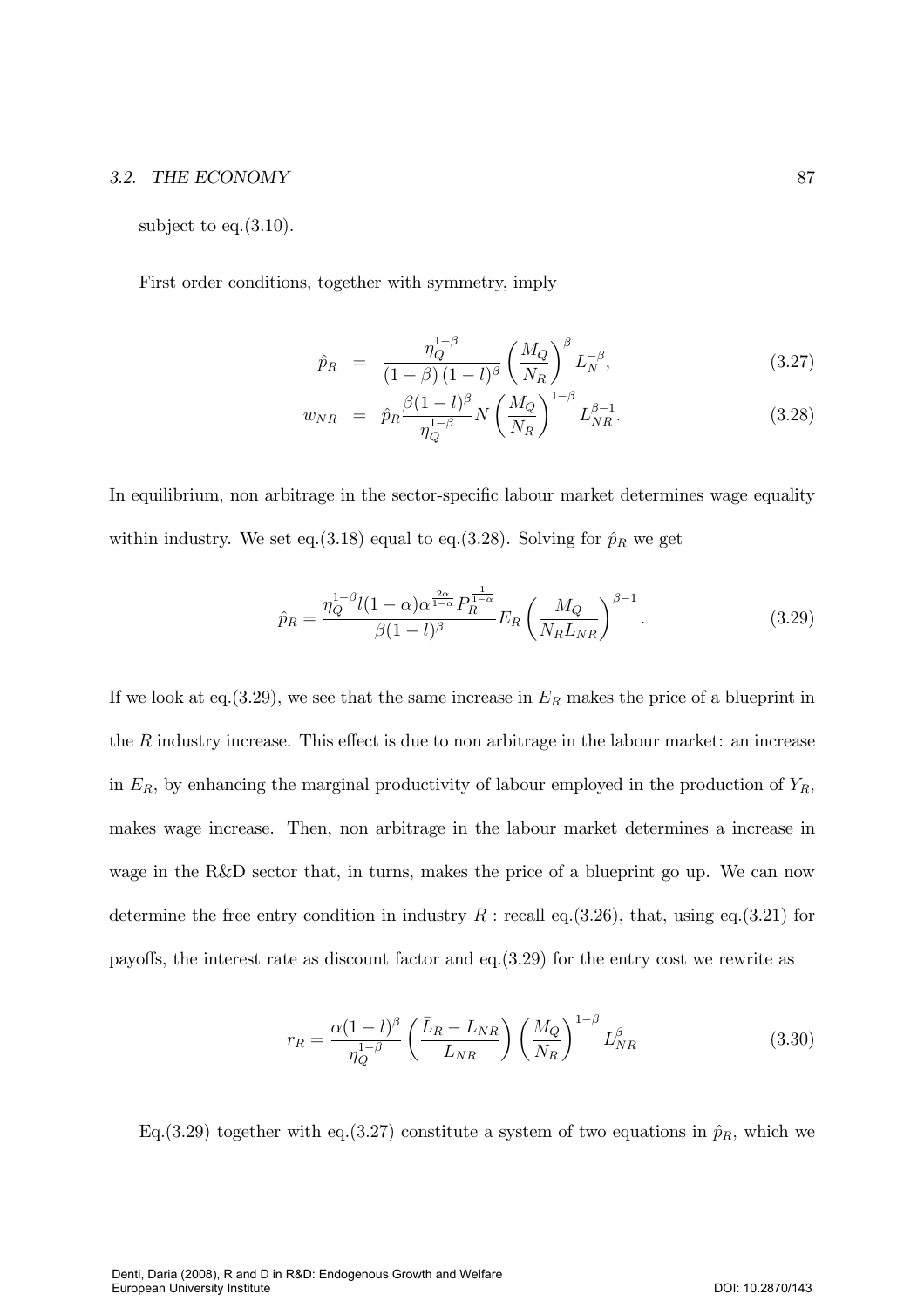solve to find

$$
P_R^{\frac{1}{1-\alpha}} = \frac{\beta}{(1-\beta)l(1-\alpha)\alpha^{\frac{2\alpha}{1-\alpha}}} \left(\frac{M_Q}{N_R L_{NR}}\right) E_R^{-1}.
$$
 (3.31)

Note that the price of R industry final good,  $P_R$ , decreases if intra-industry spillovers from basic research go up. Recalling the price index, eq.  $(3.6)$ , as the price of final good in the R industry is inversely related to the price of final good in the  $D$  industry, then  $P_D$  will move in the opposite direction following the same increase from  $E_R$ . So, we have found that there is an indirect channel though which intra-sector spillovers from basic research may reach the development-intensive industry. Overall, we have that basic research spillovers can influence the other industry directly, through inter-industry externality and indirectly, through prices.

If we go back to eq. (3.29), we see that the direct positive effect played by  $E_R$  is completely cancelled by the negative effect played by  $E_R$  on  $P_R$ , as showed in eq.(3.31).

Now, we substitute eq.(3.31) inside eq.(3.25), and we assume that  $\psi = \beta^6$ 

$$
r_D = \frac{(1-\alpha)}{\alpha \eta_D} \left[ \beta (1-\beta)^{\frac{\beta}{1-\beta}} \right]^{\frac{1}{1-\alpha}} \left[ \frac{(1-\beta) l (1-\alpha) \alpha^{\frac{2\alpha}{1-\alpha}}}{\beta} \right]^{\frac{\beta}{1-\beta}} \left( \frac{M_Q}{N_R L_{NR}} \right)^{\frac{\beta}{\beta-1}} E_R^{\frac{\beta}{1-\beta}} E_D \bar{L}_D \tag{3.32}
$$

Finally, we use eq.(3.4) and eq.(3.5) to substitute for  $E_R$  and  $E_D$ 

$$
r_D = \frac{(1-\alpha)\,\eta_Q^{\beta}\xi\left[\beta(1-\beta)^{\frac{\beta}{1-\beta}}\right]^{\frac{1}{1-\alpha}}}{\alpha\eta_D l(1-l)^{\frac{\beta^2}{1-\beta}}}\left[\frac{(1-\beta)\,l(1-\alpha)\alpha^{\frac{2\alpha}{1-\alpha}}}{\beta}\right]^{\frac{\beta}{1-\beta}}\left(\frac{M_Q}{N_R}\right)^{1-\beta}L_{NR}^{\beta}\bar{L}_D.\tag{3.33}
$$

and, as non arbitrage must hold in equilibrium, we set this expression for the rate of return

 $6$ <sup>this</sup> assumption is needed to reach a close-form solution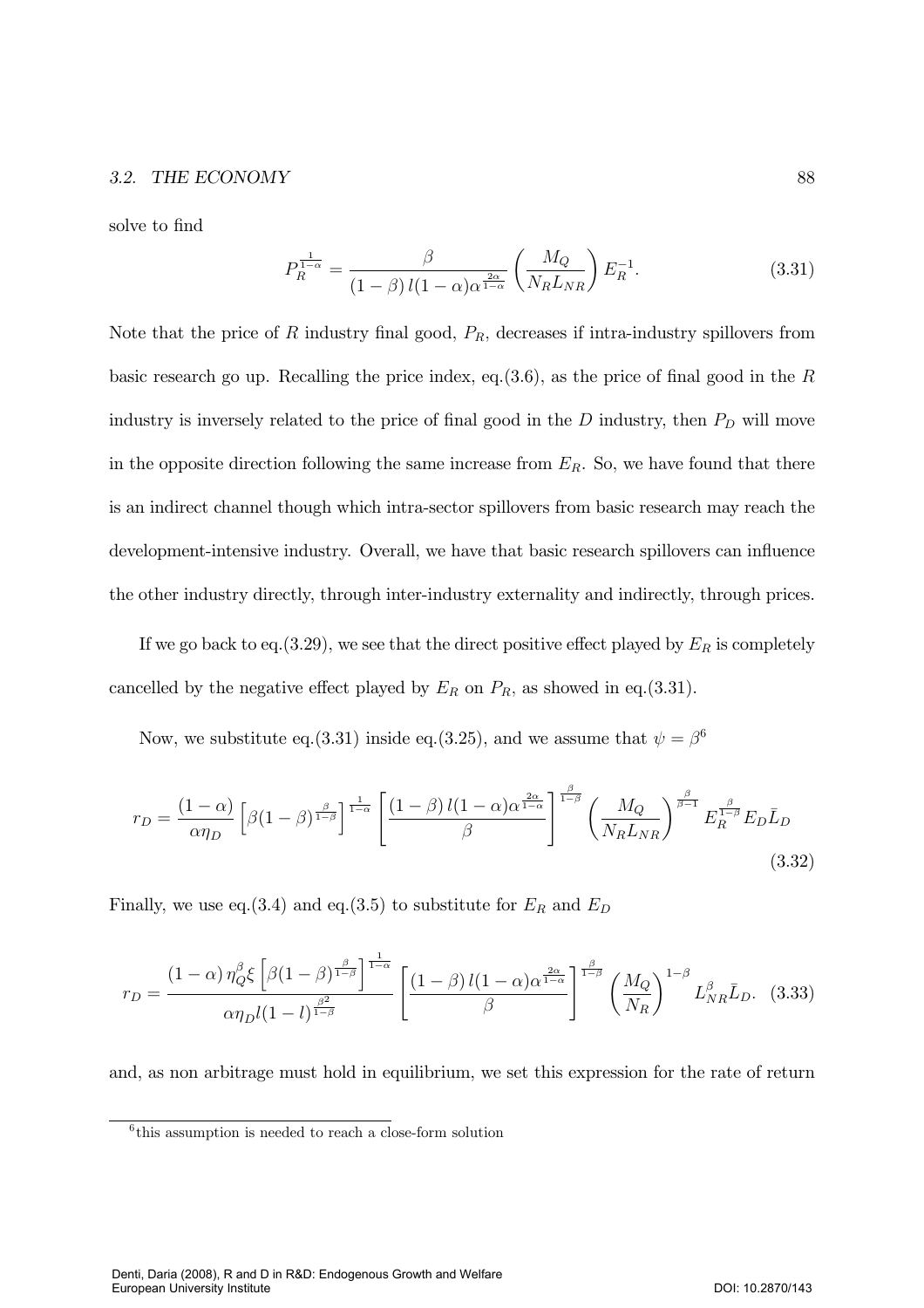equal to the expression for the rate of return determined by free entry in the  $R$  industry, eq.  $(3.30)$ . We determine the equilibrium value for labour allocation in the R industry

$$
\frac{\bar{L}_R - L_{NR}}{L_{NR}} = \frac{\eta_Q}{\eta_D} \left[ \beta (1 - \beta)^{\frac{\beta}{1 - \beta}} \right]^{\frac{1}{1 - \alpha}} \left[ \frac{(1 - \alpha) \alpha^{\frac{2\alpha}{1 - \alpha}} (1 - \beta)^{\beta} l^{2\beta - 1}}{\beta^{\beta} (1 - l)^{\beta}} \right]^{\frac{1}{1 - \beta}} \xi \bar{L}_D \tag{3.34}
$$

Non arbitrage implies also that  $r_D = r_R = r$ . Then, the fact that all variables grow at the same rate entails  $\gamma = \frac{\dot{C}}{C} = \frac{1}{\sigma}(r - \rho)$ , which we rewrite according to Proposition 3.1 as  $r_{Savings} = \sigma \left[ \frac{(1-l)^{\beta}}{n^{1-\beta}} \right]$  $\eta_Q^{1-\beta}$  $\int M_Q$  $N_R$  $\int_{1-\beta}^{1-\beta} L_{NR}^{\beta} - \rho$ . By setting this expression for the interest rate equal to eq. $(3.30)$ , we get

$$
\left(\frac{M_Q}{N_R}\right)^{1-\beta} = \frac{\rho \eta_Q^{1-\beta}}{(1-l)^\beta \left[\alpha \beta \left(\frac{\bar{L}_R - L_{NR}}{L_{NR}}\right) - \sigma\right]},\tag{3.35}
$$

that, together with eq.  $(3.14)$  and eq.  $(3.34)$  allows to reach the equilibrium expression for the growth rate<sup>7</sup>

$$
\gamma = \frac{\rho}{\left[\alpha \beta \frac{\eta_Q}{\eta_D} \left[\beta (1-\beta)^{\frac{\beta}{1-\beta}}\right]^{\frac{1}{1-\alpha}} \left[\frac{(1-\alpha)\alpha^{\frac{2\alpha}{1-\alpha}}(1-\beta)^{\beta}l^{2\beta-1}}{\beta^{\beta}(1-l)^{\beta}}\right]^{\frac{1}{1-\beta}} \xi \bar{L}_D - \sigma\right]}
$$
(3.36)

### 3.2.3.3 Comparative Statics

In this chapter, we have departed from the set up developed in Chapter 2 to represent industries differing in the type of R&D performed and to tackle R&D spillovers trajecto-

<sup>7</sup>For the transversality condition to hold, we need  $\left(\frac{\bar{L}_R - L_{NR}}{L_{NR}}\right) > \frac{1}{\alpha\beta}$ , that, using eq. (3.34) can be rewritten as

$$
\frac{\eta_Q}{\eta_D} \left[ \beta (1 - \beta)^{\frac{\beta}{1 - \beta}} \right]^{\frac{1}{1 - \alpha}} \left[ \frac{\left( 1 - \alpha \right) \alpha^{\frac{2\alpha}{1 - \alpha}} \left( 1 - \beta \right)^{\beta} l^{2\beta - 1}}{\beta^{\beta} (1 - l)} \right]^{\frac{1}{1 - \beta}} \xi L_D > \frac{1}{\alpha \beta}
$$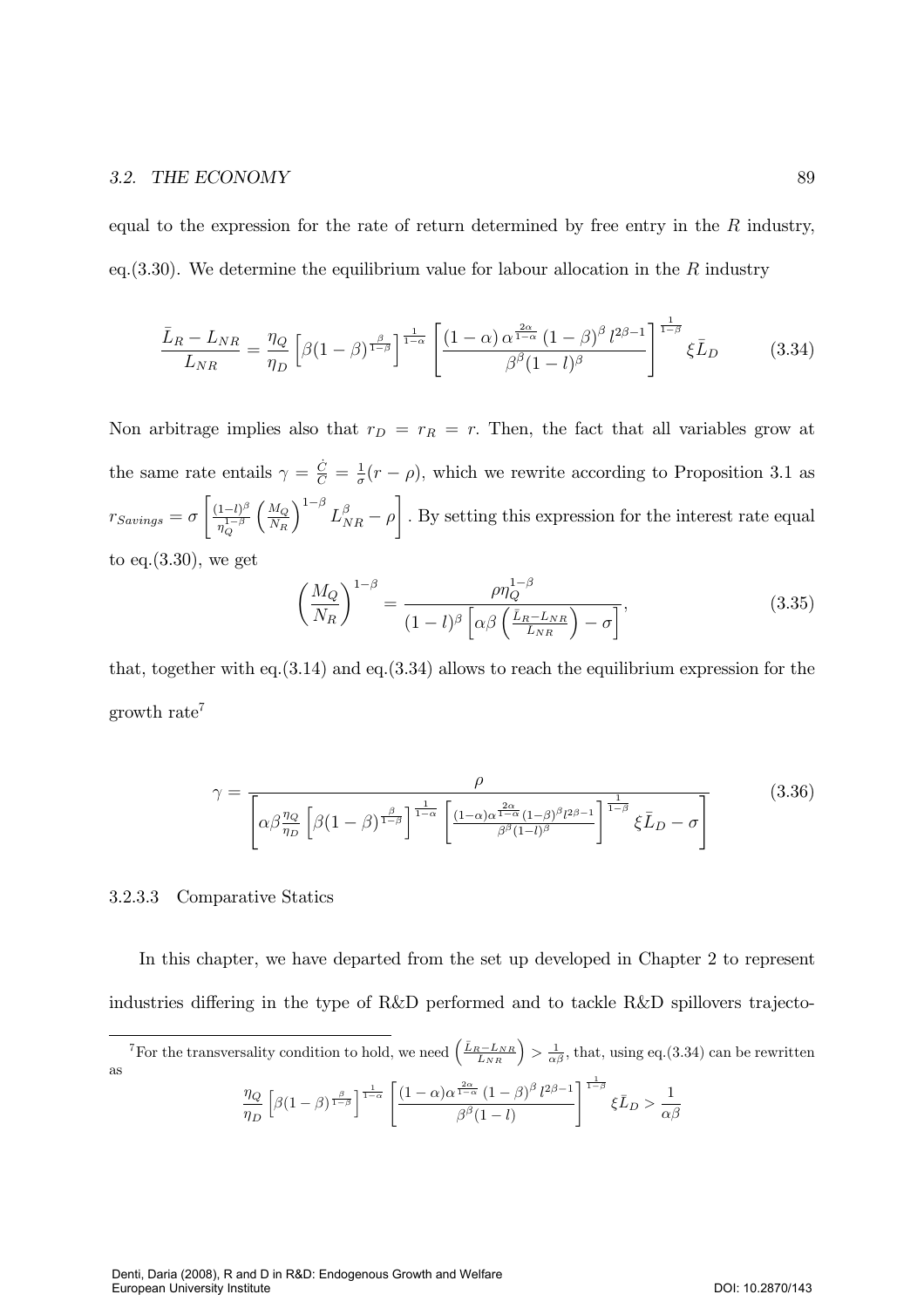ries across the economy. So, here we have accounted for specific features distinguishing development-intensive research activity from basic-research-intensive one in a set up where both are at work. This choice has generated an equilibrium value for BGP which differs significantly both from standard results and from the equilibrium identified in the singleindustry economy. This differences are due to several features of the model: inter-sector and intra-sector externalities taking place at the same time, multi-stage research process,... Changes with respect to the single industry case are due both to multiple industries and to spillovers.

First, we deal with the probability of economic exploitability of a given research effort in the  $R$  sector affects the growth rate. This probability is exogenously given in the model and it is denoted by l. An increase in l exerts two opposite effects on the economy: it lowers the present discounted value of starting a new firm in the  $R$  sector, by increasing the  $R\&D$ cost, as showed by eq.  $(3.30)$ , but, at the same time, it plays other effects on returns in the other industry: through inter-sector externality,  $E_D$ , and prices, as showed by eq.(3.25), eq.  $(3.31)$  and the price index. An increase in l has a direct negative effect by increased congestion on  $E_D$ . Nonetheless, it has a positive effect, although indirect, by lowering  $P_R$ : this determines an increase in  $P<sub>D</sub>$ , that, in turn, increases demand for intermediate goods in the D industry, thus benefitting returns. Finally, an increase in  $l$  makes  $E_R$  increase, as an increase in productivity of development in the basic-research-intensive industry reduces the ratio of basic research over applied designs. Eq.  $(3.36)$  shows that the BGP growth rate is affected by both opposite effects. For small value for  $l$ , an increase in  $l$  is good for growth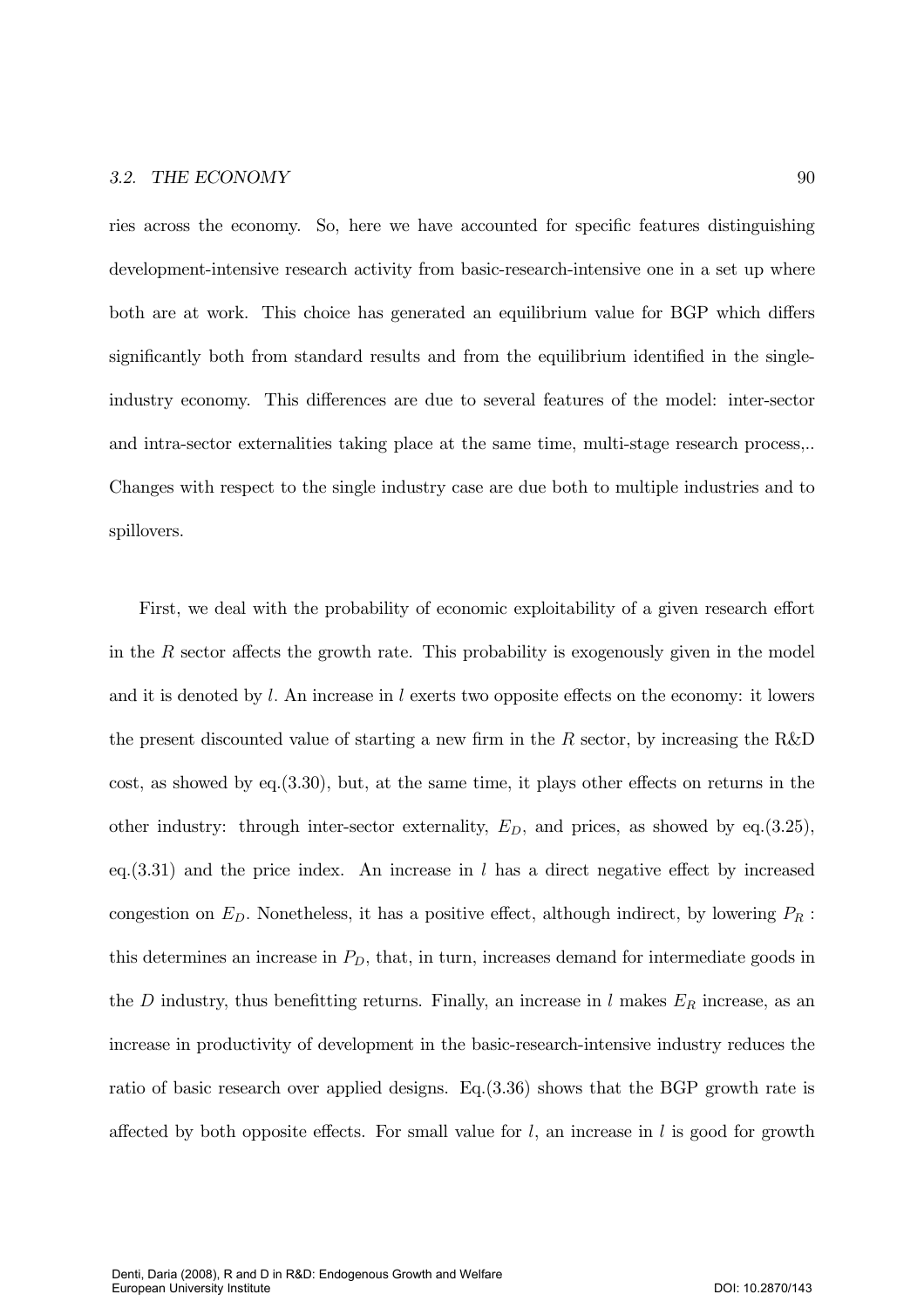as the positive effects exerted through spillovers overcomes the negative effects. Whereas for high values, the same increase in  $l$  damages growth. The threshold value for  $l$  is given by  $l^* = \frac{1-2\beta}{(1-\beta)}$  $\frac{1-2\beta}{(1-\beta)}$ . It is worthwhile noticing that  $l^*$  is positive for  $\beta < 1/2$ ; if  $\beta > 1/2$ , then we have that an increase in  $l$  has a negative effect on growth. In other words, as long as applied designs are produced relying more on basic research than on the other input, then the R&D technology alone grants a proper size for spillovers If we imagine a Government able to influence this probability, for instance by suggesting the fields that basic research must investigate, then, depending on the R&D technology characteristics, it should choose to patronize research fields with a probability of economic exploitation as close as possible to the threshold level,  $l^*$ , whenever the multi-stage R&D process does not rely intensely on basic research. But it should instead champion research fields with a low probability of economic exploitation, whenever the multi-stage R&D process relies intensely on basic research.

It should be noted that, for  $l$  approaching 1, growth goes to zero, whereas in the singleindustry economy, growth is increasing. Again, the different outcome is due to cross-industry influences: non arbitrage in asset market channel the inter industry effect of  $(1-l)$  on returns from entry in the  $D$  industry on the economy rate of returns. Effects of  $(1 - l)$  on industry  $R$  returns are the same as in the single-industry set up.

The findings about  $l$  differ from the single-industry set up. The main reason behind these differences is the novel trajectories opened by cross-industry influences. Moreover, these influences are not simply due to inter-industry spillovers, as also prices channel important effects. Eq.  $(3.31)$  and eq.  $(3.32)$  provide a formal explanation of the trajectories we are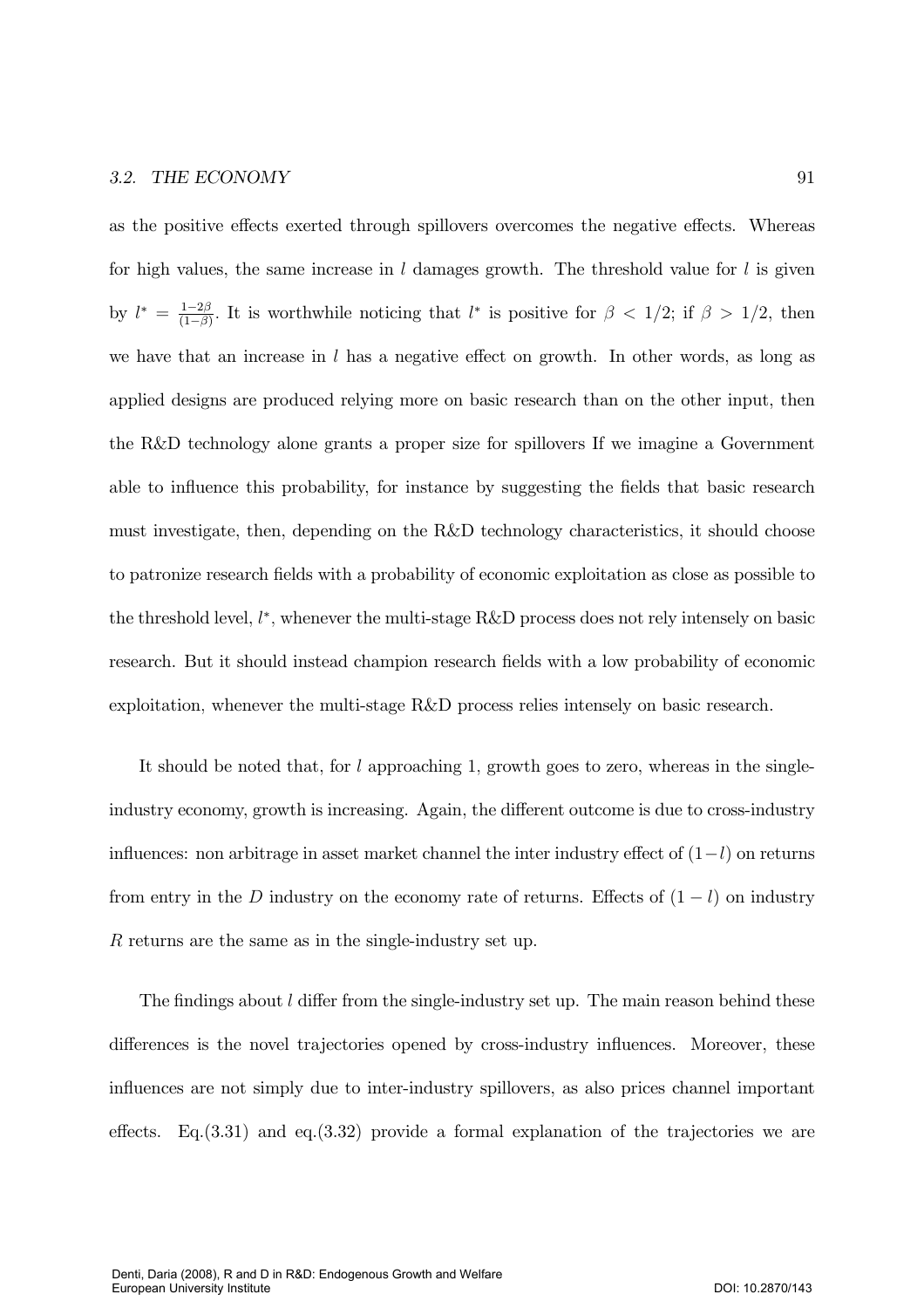referring to: returns in the industry that does not generate any spillover are affected both by spillovers targeting the industry,  $E_D$ , and by spillover targeting the other industry,  $E_R$ . The latter reach the  $D$  industry trough their effect on prices. Finally, a part from spillovers, the cross-industry price relationship is able to convey influences that cannot be captured in a single industry set up.

Turning to R&D productivity, we see that development productivity in the multi-stage  $R&D$ ,  $(1-l)$ , matters for growth, another result which differs from the single industry set up. As we have argued above, it is the linkage between industries that allows for these influences to happen, by channeling them indirectly through prices and directly through spillovers.

Then, productivity of basic research exerts two effects: positive influence through the reduction of the entry cost, and a negative one through the reduction in the basic research applied design ratio. The global effect of basic research externalities on the rate of returns is positive, as showed in eq.  $(3.32)$ . Therefore, as an increase in productivity of development in the basic-research-intensive industry reduces the ratio of basic research over applied designs, ceteris paribus, there is a negative impact on spillovers. The same arguments works for an increase in basic research productivity, as the benefits it generates on applied design creation are greater than the direct benefits on basic research creation. Overall, the positive effect prevails.

Finally, productivity if development in the  $D$  industry plays a negative effect on growth, even if it reduces entry cost, an effect usually leading to positive influences However, being the set up a multi-industry one, the consequent increased entry in the  $D$  industry generates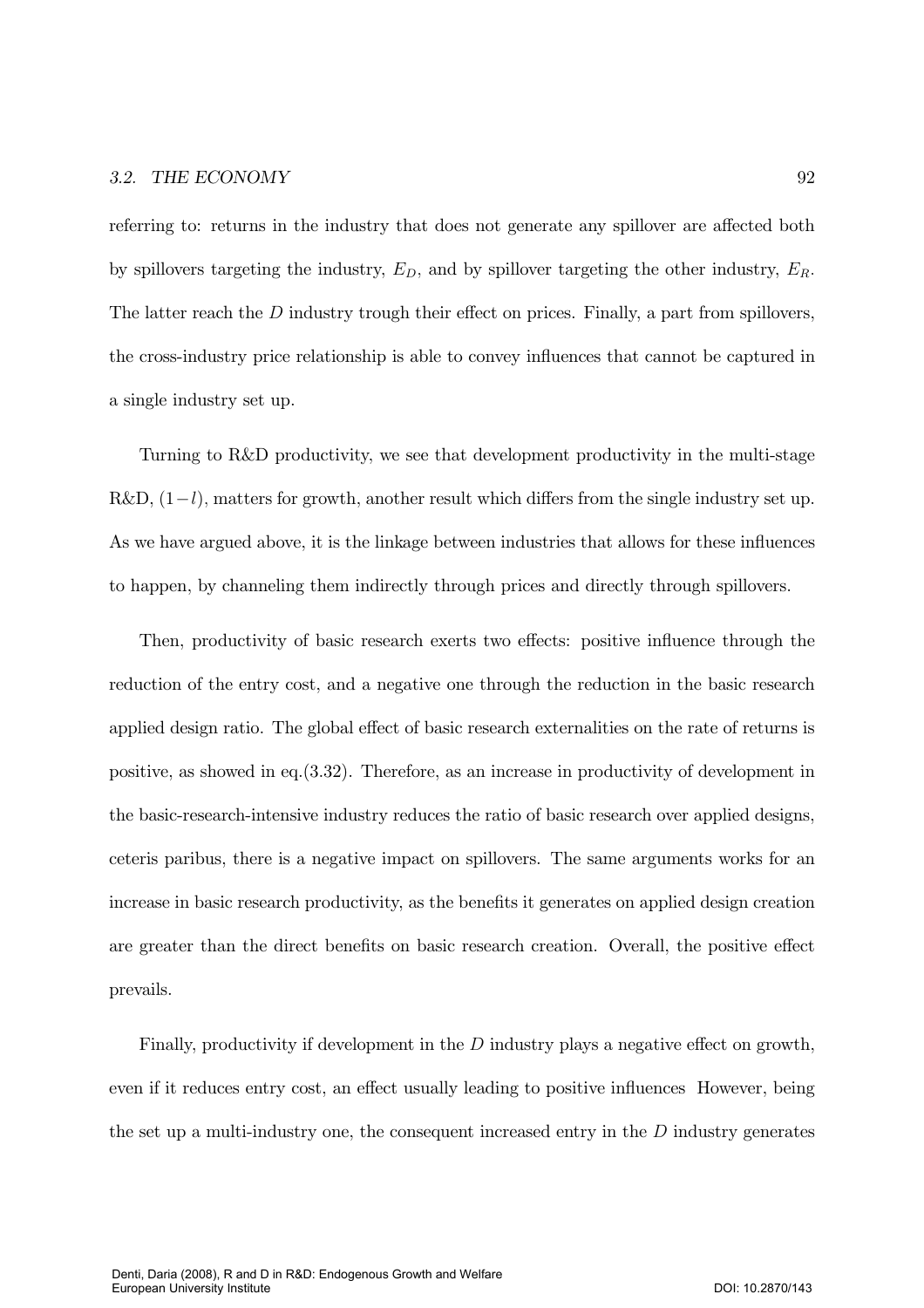an increase in  $Y_D$ , that, in turns, makes the price  $P_D$  fall down. Then, the reduction in  $P_D$ is followed by an increase in  $P_R$ , as stressed by eq.(3.6). As producing  $Y_R$  is more convenient than before, workers are shifted away from R&D to final good production. This lowers the equilibrium value of  $\frac{M_R}{N_R}$  and consequently growth.

Overall, disentaglement of industries according to the kind of R&D performed and to spillovers unravels the mechanisms through which  $R\&D$  components propagate throughout the whole economy and offers outcomes which cannot be captured if the economy is treated as homogeneous in terms of industry. As empirical evidence assesses the importance of  $R\&D$ spillovers (inter and intra sector) on productivity growth, this model provides a possible theoretical explanation on the way this influence takes place and its effects

The Scale Effect It is straightforward to notice that eq.  $(3.36)$  does not depend on the size of the labour force which is employed in the R sector,  $\bar{L}_R$ . Therefore, an increase in the labour force does not have any effect on the growth rate. This result is consistent with empirical evidence on the effect of population on growth. However, we need to point out that a scale effect is still at work with respect to sector  $D$  -specific input used in the production of the sector-specific final good,  $L<sub>D</sub>$ . Anyway, this sector-specific input does not need to be labour: it can be easily thought as land or capital (Acemoglu, 2002).

The scale effect disappears thanks to the two features which have been introduced in the economy to account for the relevant characteristics of basic research-intensive R&D -multi stage research processes and spillovers- and of their effects on the rate of return. As usual,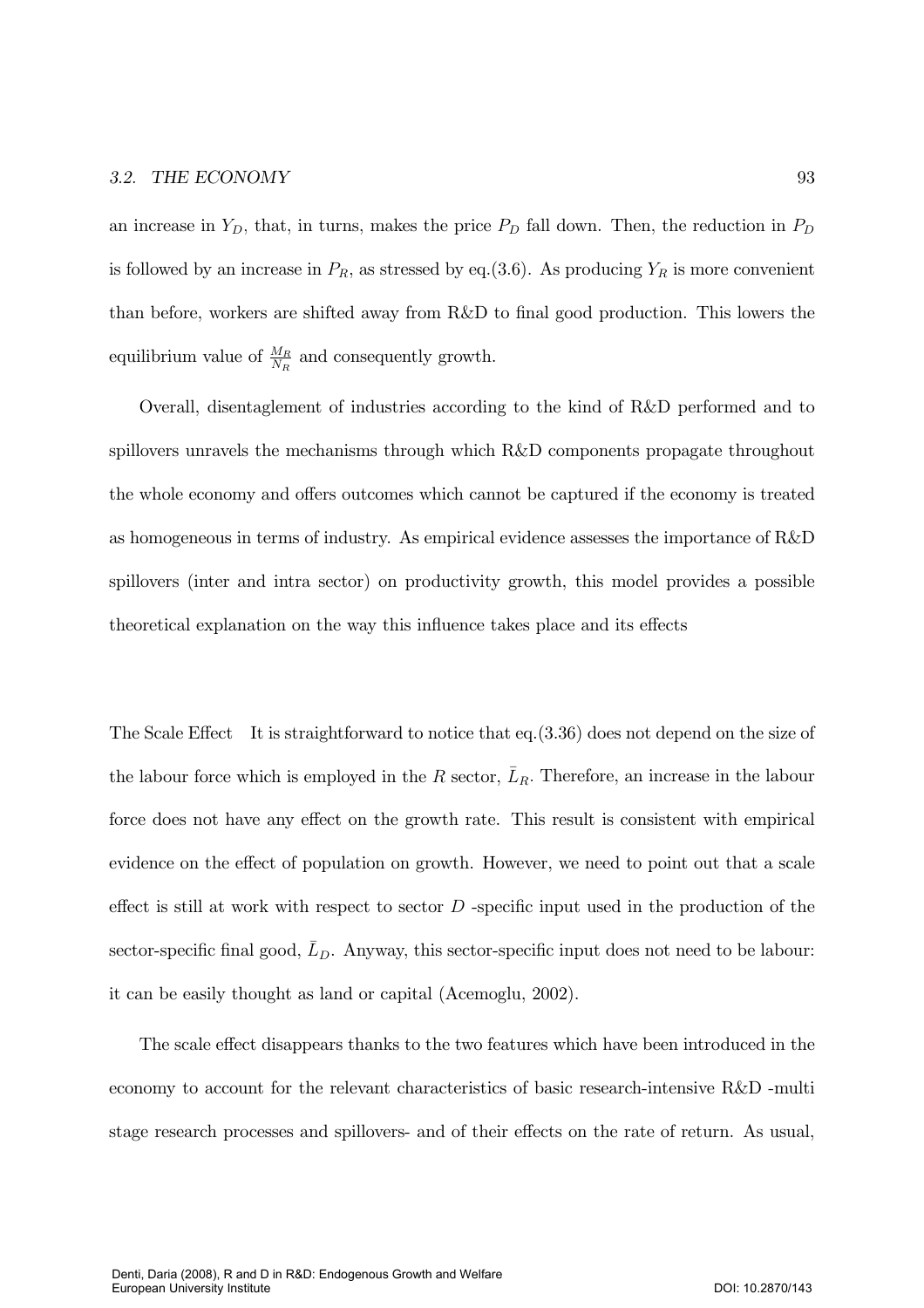free entry condition in industry  $R$  implies

$$
r=\frac{l\pi_{RMon}}{\hat{p}_R}
$$

where  $\pi_{RMon}$  is defined by eq.(3.21) and  $\hat{p}_R$ , after non arbitrage in labour market has been enforced, by eq.  $(3.29)$ . After some substitutions, we see that an increase in population exerts two opposite effects on the rate of return. On the one hand, a positive shift in  $L_R$ , by increasing demand for intermediate goods, plays a positive effect on  $r$  through an increase in monopolistic profits. This is the standard channel through which the scale effect influences equilibrium in horizontal innovation models. However, in this economy there is another channel through which the scale of the population affects equilibrium: the same positive shift in  $L_R$  has a positive influence also on the price for a blueprint. In equilibrium, the two effects cancel out.

#### 3.2.4 Decentralized equilibrium and BGP with erosion of monopoly power

We have analyzed the equilibria of an economy in which erosion of monopoly power in the development-intensive sector was ruled out. Now, we face the more general case, in which erosion on monopoly power does take place in industry  $D$ .

We assume that the probability of an intermediate good in the  $D$  sector transforming from monopolized to competitive is generated from a Poisson process as done in the literature (Barro and Sala-I-Martin, 2004; Gancia and Zilibotti, 2003). The parameter characterizing the Poisson process has been previously labelled p. Now, we assume that p is a function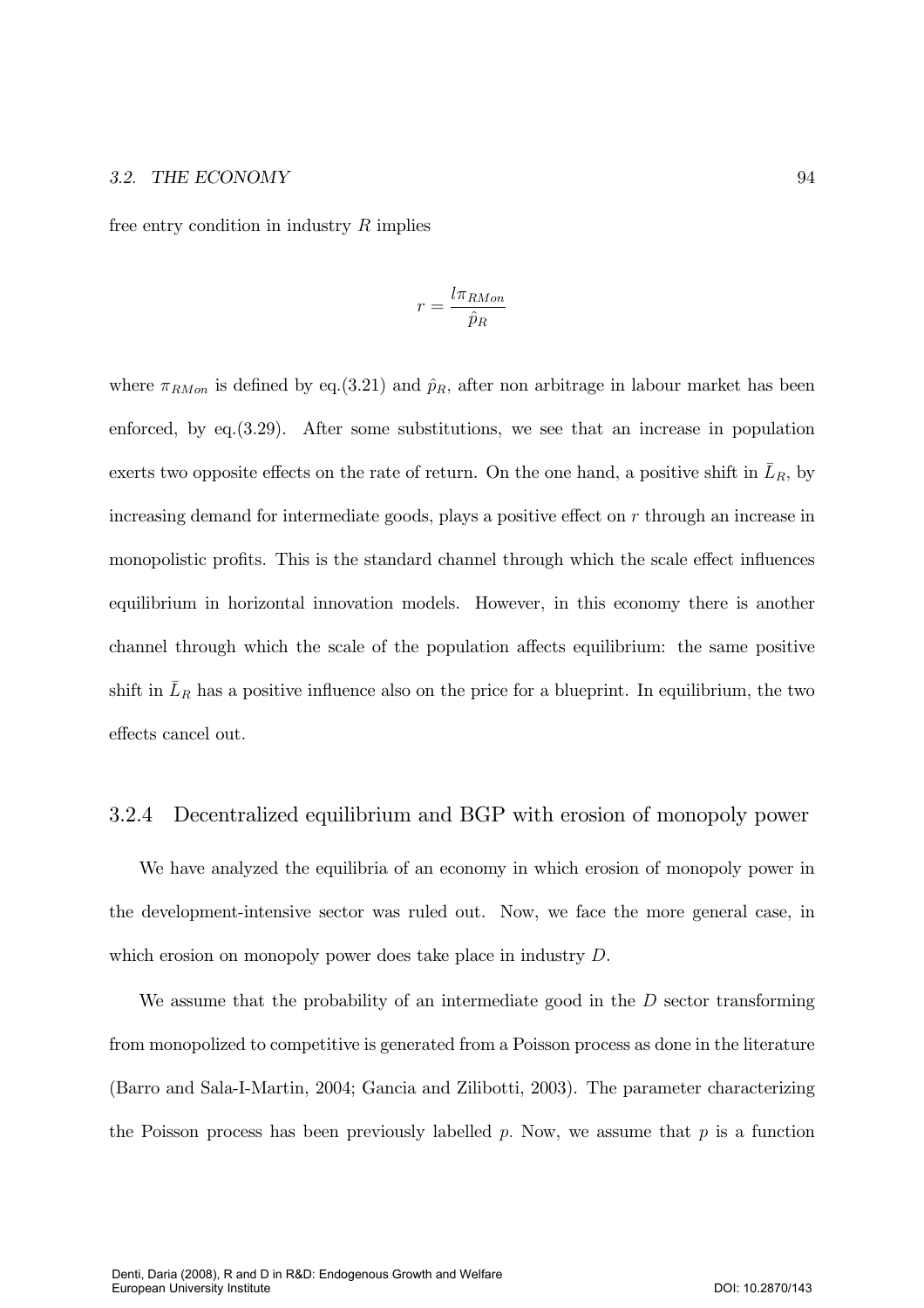of variables characterizing the economy, following well-established works (Segerstrom, 1998; Barro and Sala-I-Martin, 2004).

We assume that basic research helps reducing the probability of erosion of monopoly power, by shifting upward the frontier of knowledge; therefore,  $p$  depends negatively on  $Q$ . On the contrary, erosion of monopoly power in the development-intensive-industry increases as the size of the economy increases, as this determines an augmented menu of existing varieties, making it more difficult to avoid close substitute goods where there are no breakthrough innovations. We proxy the size of the economy with the size of the intermediate good sector in the most innovative industry,  $lN_Rx_R$ . Formally, the Poisson process is governed by

$$
p = \frac{l N_R x_R}{Q}.\tag{3.37}
$$

Now that  $p \neq 0$ , there is another state variable in the economy, given by the stock of D intermediate goods having turned competitive,  $N_{DC}$ . If  $N_D$  and  $N_{DC}$  are big enough, then the law of motion for  $N_{DC}$  is given by  $N_{DC} \simeq p(N_D - N_{DC})$ , with p defined by eq.(3.37). Note that erosion of monopoly power in the  $D$  sector depends on entry in the  $R$  sector.

#### 3.2.4.1 BGP

**Proposition 3.2** As long as all research stocks grow at the same rate and  $\frac{\dot{N}_{DC}}{N_{DC}} = \frac{\dot{N}_D}{N_D}$ , then the Poisson parameter given by eq.  $(3.37)$  is constant. Therefore, all variables in the economy grow at the same rate, given by  $\frac{\dot{N}_R}{N_R} = \frac{(1-l)^{\beta}}{\eta_O^{1-\beta}} L_{NR}^{\beta} \left(\frac{M_Q}{N_R}\right)^{1-\beta}$ .

**Proof.** Proof of Proposition 2.4 follows from Proof of Proposition 2.1. We just need to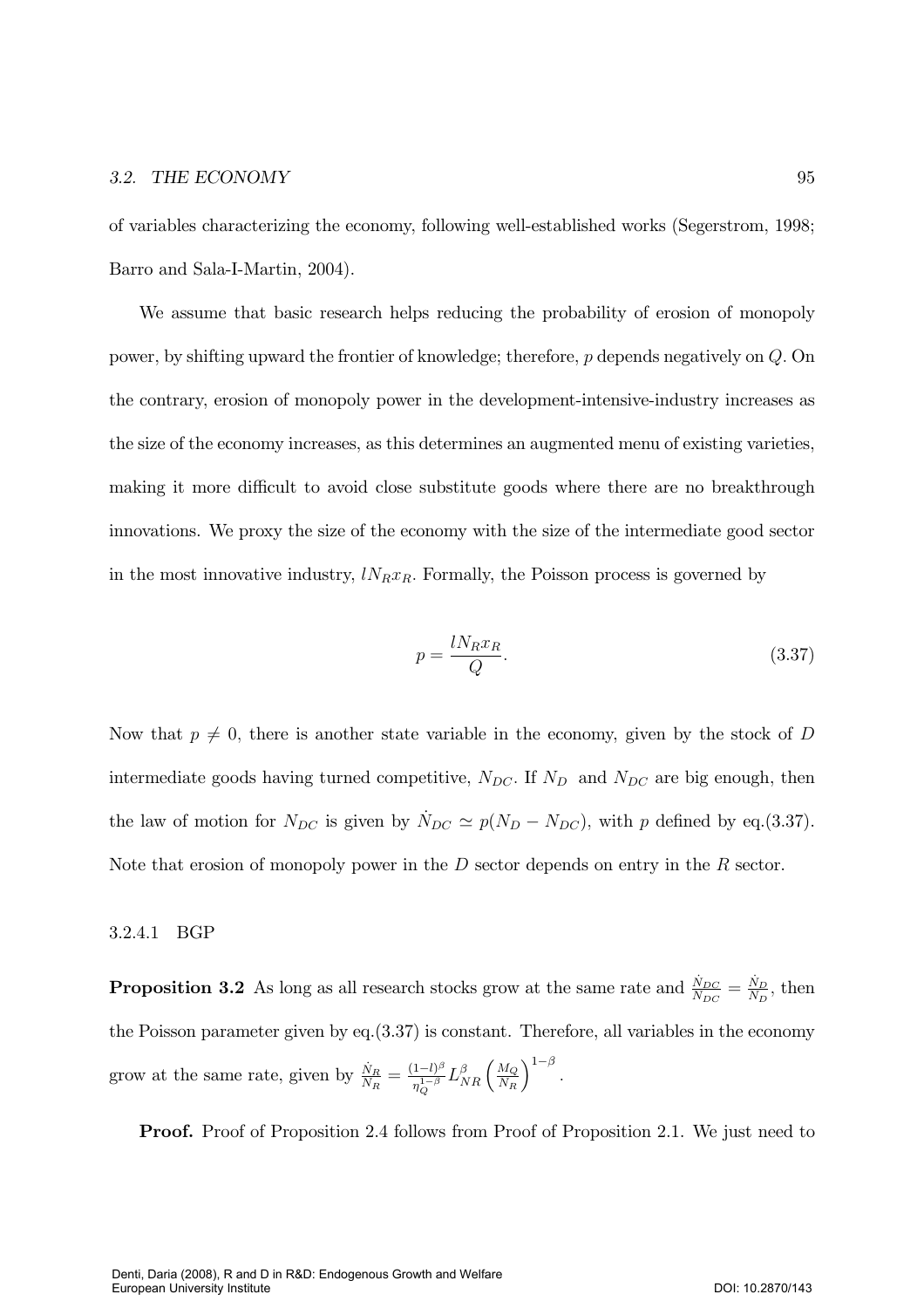note that  $\frac{\dot{Y}}{Y} = \frac{\dot{N}_D}{N_D}$  only if  $N_D$  and  $N_{DC}$  grow at the same rate. By adding this assumption to the one stating that all research stocks grow at the same rate, we get that all variables grow at the same rate  $\blacksquare$ 

#### 3.2.4.2 Decentralized Equilibrium

The process driving to the definition of the decentralized equilibrium for this economy is the same that we have followed above when erosion of monopoly power was ruled out. We simply have to substitute the value for p given by eq.  $(3.37)$  inside eq.  $(3.7)$  and repeat the same steps we have described above.  $Eq.(3.7)$  becomes

$$
V_D = \frac{\pi_{DMon}}{r + \frac{l N_R x_R}{Q}}.\tag{3.38}
$$

Profit maximization problem for  $Y_D$  producers becomes

$$
\max_{x_{DC}, x_{DMon}} P_D Y_D - w_D \bar{L}_D - \int\limits_{0}^{N_D - N_{DC}} \tilde{p}_{jDMon} x_{jDMon} dj - \int\limits_{0}^{N_{DC}} \tilde{p}_{iDC} x_{iDC} di
$$

where  $Y_D = E_D^{1-\alpha}$  $\boldsymbol{D}$  $\bigwedge N_D \int$  $N_{DC}$  $\boldsymbol{0}$  $x_{jDMon}^{\alpha}$ dj +  $\int\limits_{0}^{N_{DC}}$  $\boldsymbol{0}$  $\left(x_{iDC}^{\alpha}di\right)\bar{L}_{D}^{1-\alpha}$  and  $\tilde{p}_{iDC}$  is the price of the *i*th competitive intermediate good in sector  $D$ . From this profit maximization we get the inverse demand functions for  $x_{jDMon}$  and  $x_{iDC}$ , where the first is still given by eq.(3.16), and the second by  $\tilde{p}_{DC} = P_D E_D^{1-\alpha} \alpha x_{DC}^{\alpha-1} \bar{L}_D^{1-\alpha}$ . As a consequence, we have that the expression for  $\pi_{jDMon}$  is still given by eq.(3.20), while  $p_{DC} = 1$ ,  $x_{DC} = [\alpha P_D]^{\frac{1}{1-\alpha}} E_D \overline{L}_D$  and  $\pi_{DC} = 0$ . In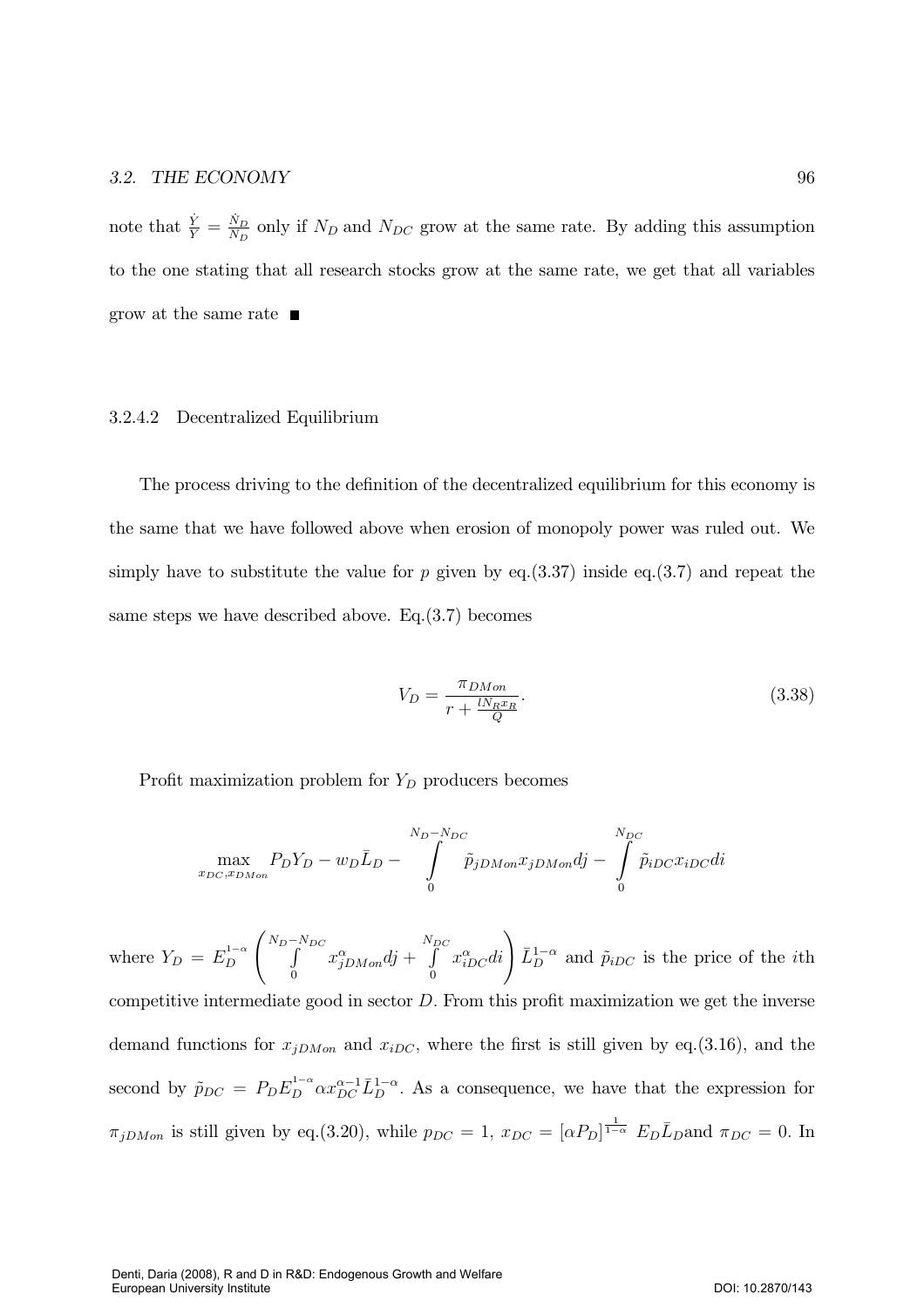sector  $R$  nothing changes. Therefore, the system characterizing the equilibrium is given by

$$
r_D = \frac{\left(\frac{1-\alpha}{\alpha}\right)\alpha^{\frac{2}{1-\alpha}}}{\eta_D} P_D^{\frac{1}{1-\alpha}} E_D \bar{L}_D - l\alpha^{\frac{2}{1-\alpha}} \frac{E_R P_R^{\frac{1}{1-\alpha}} N_R \left(\bar{L}_R - L_{NR}\right)}{Q} \tag{3.39}
$$

together with eq.  $(3.6)$ , eq.  $(3.4)$ , eq.  $(3.5)$ , eq.  $(3.30)$ , eq.  $(3.31)$  and the Euler equation. Note that basic research spillovers have a positive effect on the probability of erosion: the more knowledge disseminates, the easier it gets have enough abilities to imitate and create close substitutes. The solution for this system is given by

$$
\gamma' = \frac{\rho}{\left(1 + \frac{1}{(1-\beta)(1-\alpha)\beta}\right)\Phi - \sigma} \tag{3.40}
$$

where 
$$
\Phi = \alpha \beta \frac{\eta_Q}{\eta_D} \left[ \beta (1 - \beta)^{\frac{\beta}{1 - \beta}} \right]^{\frac{1}{1 - \alpha}} \left[ \frac{(1 - \alpha) \alpha^{\frac{2\alpha}{1 - \alpha}} (1 - \beta)^{\beta} l^{2\beta - 1}}{\beta^{\beta} (1 - l)} \right]^{\frac{1}{1 - \beta}} \xi L_D.
$$

**Proposition 3.3** The introduction of erosion of monopoly power in the industry which does not perform basic research lowers the equilibrium value for the growth rate.

**Proof.** Take eq.(3.36) and eq.(3.40), it is straightforward to see that  $\gamma > \gamma'$  means

$$
\frac{\Phi}{(1-\beta)(1-\alpha)\beta} > 0
$$

which always holds.  $\blacksquare$ 

So, erosion of monopoly power harms growth, by reducing returns from entry.

With respect to comparative statics, the same findings we have described without erosion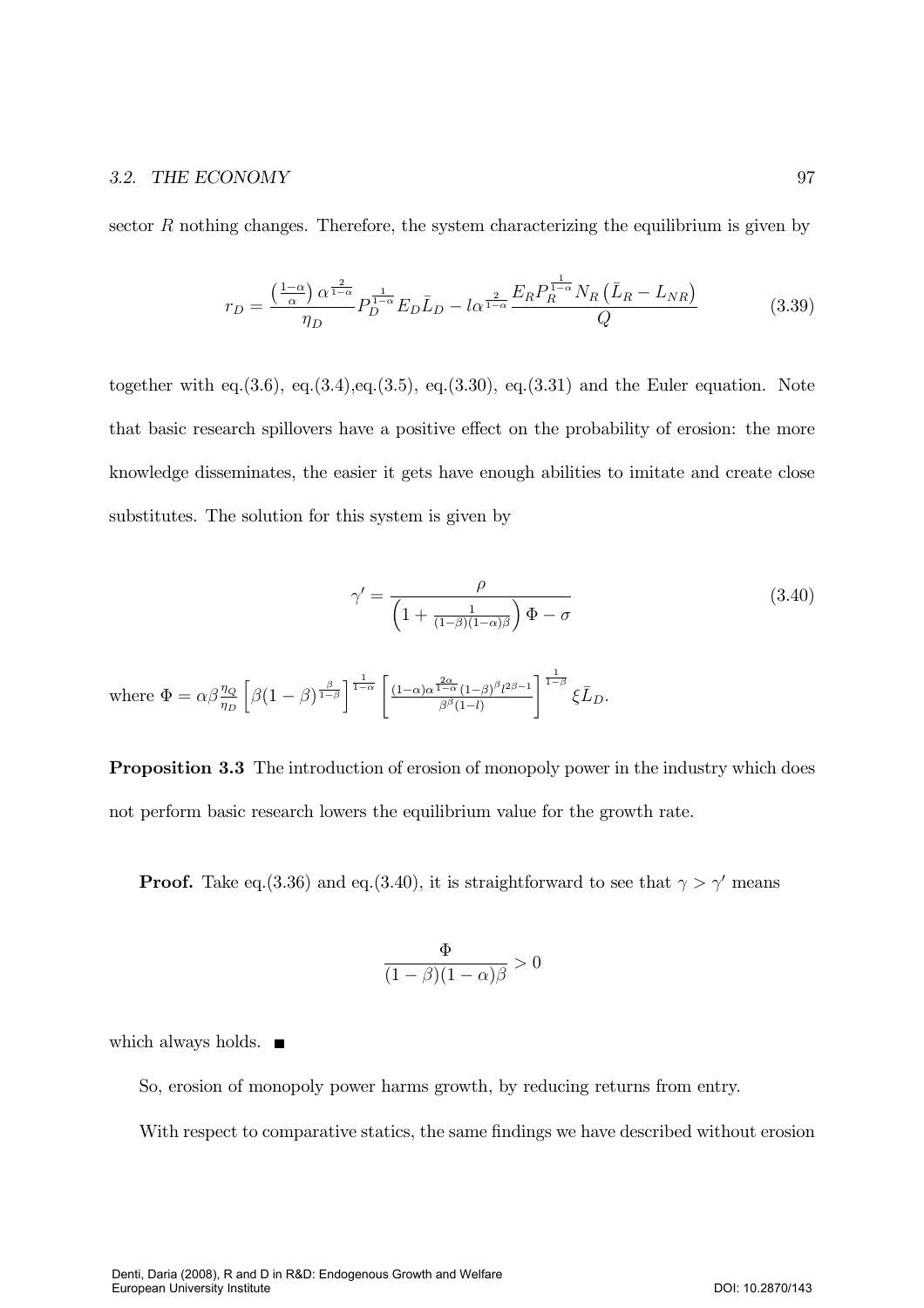of monopoly power apply

#### 3.3 Social Planner and R&D Policy

In the baseline horizontal innovation framework, the decentralized equilibrium is notoriously inefficient, due to monopolistic competition. Our framework contains ingredients that may either strengthen or weaken this finding. In this section we demonstrate that the outcome in the decentralized economy is not Pareto optimal. We know already that the economy presents many causes for market failure: monopolistic competition, erosion of monopoly power, externalities,... In order to assess Pareto optimality, we compare the BGP growth rate of the decentralized economy with the corresponding growth rate determined by the social planner.

The planner maximizes the utility of the representative household taking into consideration the economy-wide resource constraint and the laws of motion for R&D. The solution of this maximization problem implies that planner solution differs from the solution determined by the decentralized economy<sup>8</sup>.

#### 3.3.1 Optimal Fiscal Policy to Reach Pareto Optimality

We have shown that the decentralized outcome fails to be Pareto optimal. However, the Government can induce the private sector to attain the social optimum in a decentralized setting by engineering an appropriate tax-subsidy policy. Here we consider a menu of fiscal instruments suitable to reach the first best both when we rule out erosion of monopoly power

<sup>&</sup>lt;sup>8</sup>The analytical treatment of the Social Planner problem can be found in Appendix B.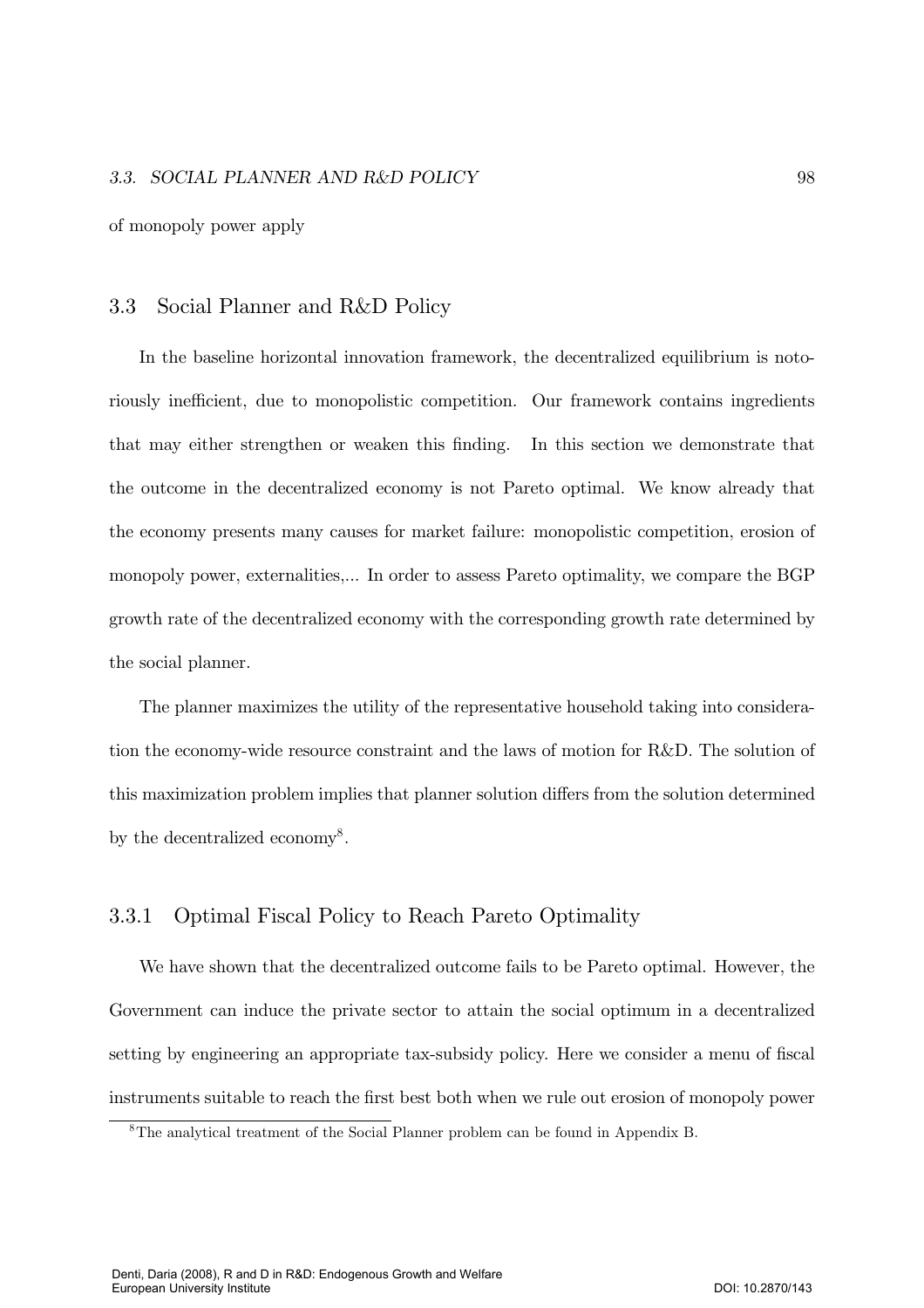and when we allow for it.

#### No Erosion of Monopoly Power 3.3.1.1

The economy presents the following distortions: monopolistic competition, positive spillovers from basic research and negative congestion effect from secrecy efforts. At first sight, these are the same distortions characterizing the single- industry economy discussed in Chapter 2. However, a closer look reveals immediately that some of them follow different trajectories in the multi-industry set up: both positive spillovers from basic research and negative congestion from secrecy efforts diffuse both inter and intra sector. Moreover, the inter-industry price relationships constitute another channel through which spillovers move. As a consequence, the optimal fiscal policy will differ from the one designed for the single-industry economy.

The various tools belonging to the optimal fiscal policy are:

- (i) subsidy to basic research activity on input purchase,  $\theta_q$ , such that  $(1 \theta_q) = \frac{(1 \alpha)(1 l)^{\beta}l(1 \beta)}{1 + (1 \beta + \Gamma)(\frac{\bar{L}_R L_{NR}}{LN_R})}$ , where  $\Gamma$  is a function of parameters<sup>9</sup>. The optimal fiscal policy has to promote basic research accumulation, as private agents do not internalize positive spillovers from basic research;
- *(ii)* Subsidy to intermediate good purchasing to induce marginal cost pricing in intermediate good market, without eliminating the proper incentive to create new varieties. This subsidy takes the usual form:  $(1 - \theta_x) = (1 - \alpha)$  in both sectors;

 ${}^{9} \Gamma$  is determined in Appendix B.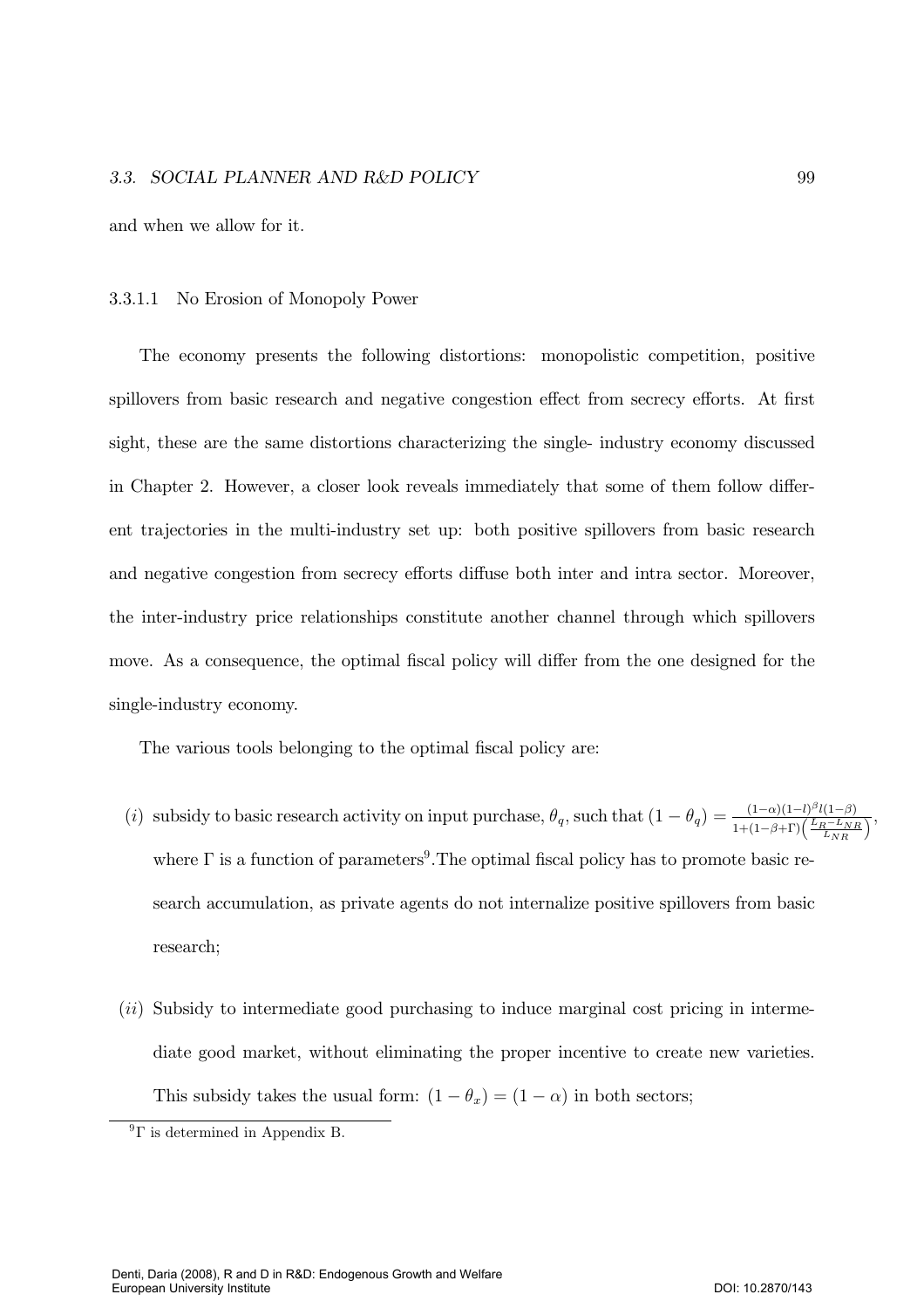#### 3.3. SOCIAL PLANNER AND R&D POLIC

- (*iii*) the optimal fiscal policy must control for the negative externality effect generated by efforts to enforce secrecy around basic research ideas. This task is pursued by lowering the incentive to start up new intermediate good producing firms. by setting a tax on households' asset income In this way, incentive to enter in both industries decreases. Formally, tax on households' asset income is given by  $\tau_H = \frac{(1-\beta^2)\left(\frac{\bar{L}_R - L_{NR}}{L_{NR}}\right)}{\frac{\beta^2 [1+(1-\beta)\left(\frac{\bar{L}_R - L_{NR}}{L_{NR}}\right)}{\beta^2 [1+(1-\beta)\left(\frac{\bar{L}_R - L_{NR}}{L_{NR}}\right)]}}$  $\frac{L_{NR}}{\beta[1+(1-\beta)\left(\frac{L_{RR}}{L_{NR}}\right)}$ ; then, as congestion operates both inter and intra-industry, we also introduce a tax on  $Y_R$ purchase. The tax reduces, ceteris paribus, the basic research over applied designs ratio, by reducing the relative size of industry R intermediate good sector,  $\frac{N_R}{N_D}$ . Congestion is softened. This tax is given by  $\tau_{YR} = 1 - \Phi^{10}$
- $(iv)$  besides congestion generated by R industry patent holders, there is a positive externality effect exerted by the stock of useless applied designs created in the same industry on development. So, in industry  $R$  there are two opposite externalities spurring from the same activity. This implies another tool, which is specific to industry  $R$ , targeting labour employment in final good production,  $L_{YR}$ . This tool is formally given by  $(1 - \theta_{YR}) = \frac{L_{NR}}{L_R - L_{NR}}$ . Transversality conditions imply that  $\frac{L_{NR}}{L_R - L_{NR}} < 1$ , meaning that  $\theta_{YR}$  is a subsidy. Subsidizing employment in  $Y_R$  reduces the entry cost in the same industry, but, at the same time, it increases, ceteris paribus, the amount of basic research used to produce an applied design, as can be seen looking at eq.  $(3.29)$ ;
- (v) R&D cost in industry D (that is the cost for acquiring a blueprint made exclusively of

 $1^{\ }0\Phi=\frac{1}{(1-\beta)^{1+2\beta+\alpha\beta(1-\beta)}\beta^{1-\alpha\beta^{2}--2\beta(1-\alpha)}(1-l)^{(1-\beta)(1-\alpha)\beta}}$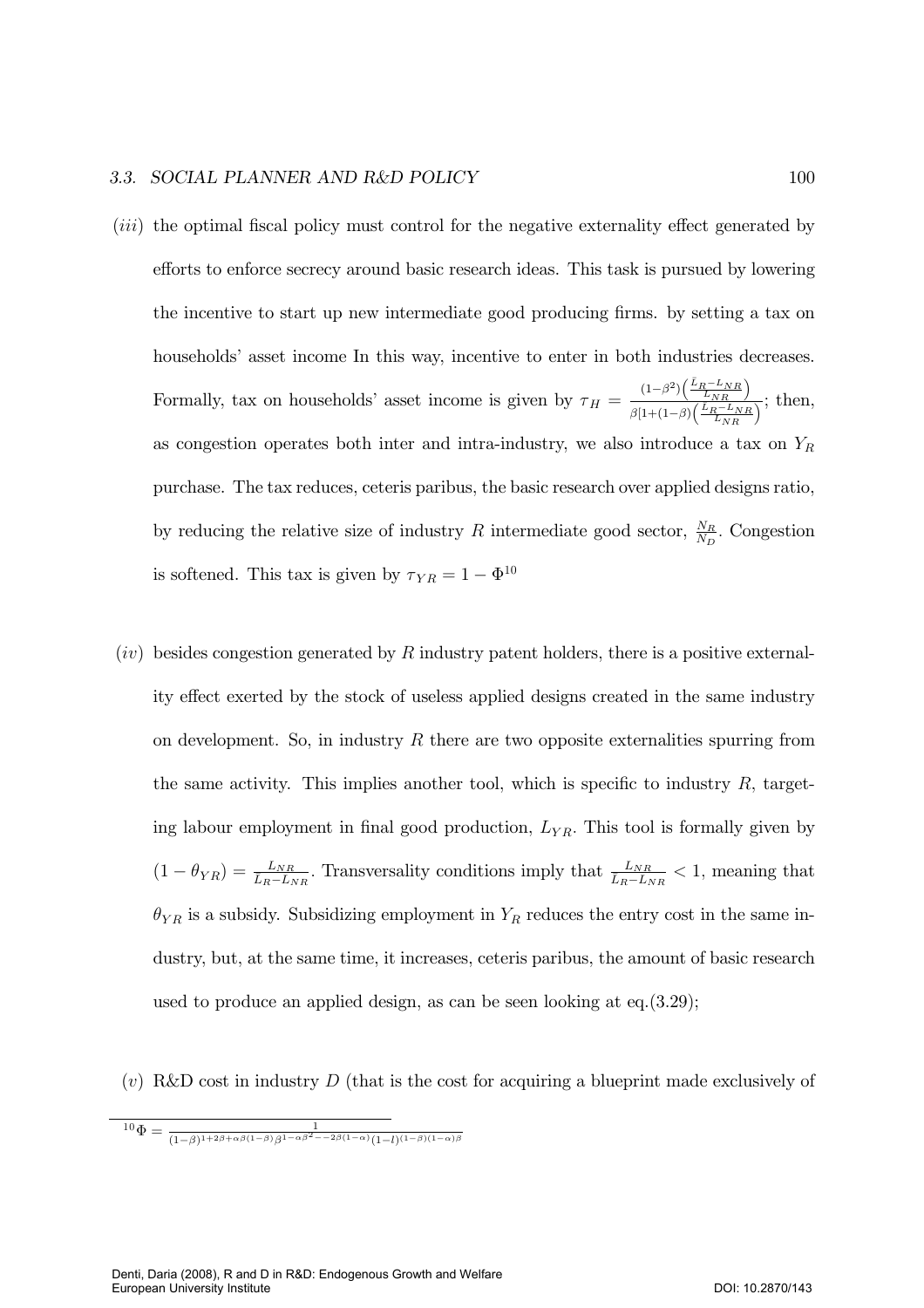#### 3.3. SOCIAL PLANNER AND R&D POLICY

development activity) must be taxed, at a rate given by  $(1 + \tau_D) = \Sigma^{11}$ . In this way, it gets relatively more convenient to enter in the  $R$  industry, that is the industry where the positive spillovers affecting also industry  $D$  are created.

There are several implications for this optimal fiscal policy. First, basic research is the unique research activity deserving fiscal treatment: it has to be subsidized to account for its positive spillovers. So, it is optimal for the Government to set an R&D policy explicitly directed towards basic research and not towards R&D activity in general. Second, R&D relying on development activity only is indeed taxed.

To conclude, we have found support for the issue that "whether growth will be enhanced by a subsidy to innovation might depends crucially on whether product or process innovations are subsidized, or on whether basic or applied research is encouraged by the subsidy" (Aghion and Howitt, 1999).

#### 3.3.1.2 Erosion of Monopoly Power

Erosion of monopoly power in the  $D$  sector increases the gap between private and social rates of return. Whenever the relative productivity is below this threshold level, the gap is reduced, but it does not disappear. Therefore, we can infer that the optimal fiscal policy must account for all the distortions listed above, plus the reduced willingness to start up new firms in industry  $D$  due to erosion of monopoly power. In fact, in this case optimal fiscal policy keeps the menu of fiscal instruments listed in the previous paragraph and adds a

$$
^{11}\Sigma = \frac{L_D^{\rho} \eta_Q^{\rho(1+\rho)}}{l^{\beta+1} (1-\alpha)^{\frac{1-\alpha\beta-\beta}{(1-\alpha)(1-\beta)}}}
$$

101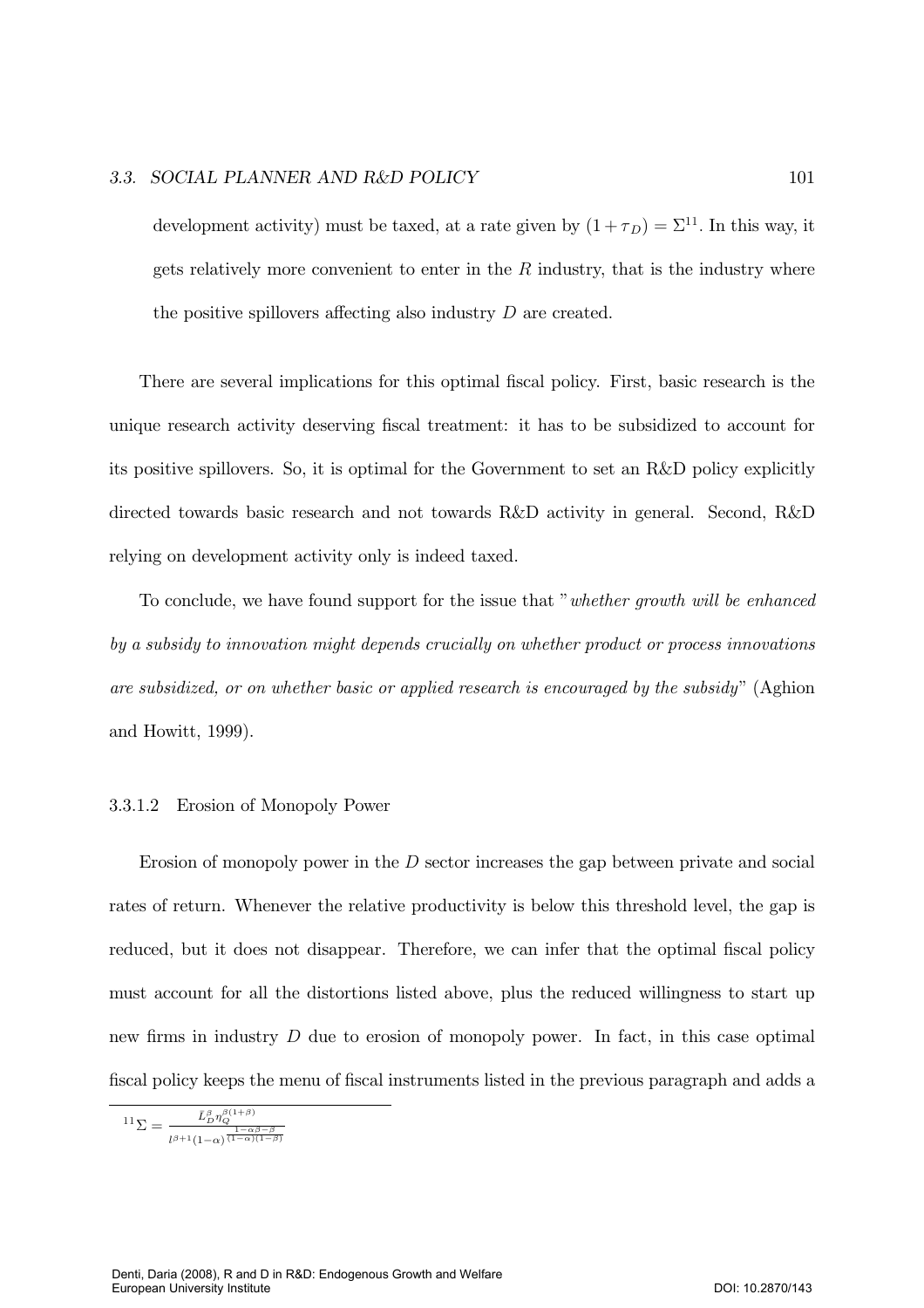### 3.4. TECHNOLOGICAL IMITATION. 102

new tools specifically aimed at compensating for erosion of monopoly power in the  $D$  sector. This instrument take the form of a lump sum transfer to intermediate good producers in industry D given by  $p\eta_D$ .

The last subsidy is needed to stimulate entry in the  $D$  sector when there is erosion of monopoly power.

### 3.4 Technological Imitation.

Some empirical works have highlighted that, even though technological innovation is crucial to economic growth, only a small group of industrial countries account for most of the world's innovation (Helpman and Hoffmaister, 1997). Within the OECD, the seven largest economies accounted for over  $90\%$  of R&D in 1991; more in general, in 1990, industrial countries accounted for 96% of the world's R&D expenditure (Helpman and Hoffmaister, 1997). This evidence suggests that there is a huge difference among countries with respect to innovation. Moreover, also basic research investments are concentrated within developed countries: "from an empirical standpoint, we may be able to identify technological leaders with a group of advanced countries, such as the United States, Japan, Germany, and so on. Each of these country caries out leading-edge research in certain areas. Technological follower  $corresponds$  to the array of follower, less developed countries, which carry on no significant basic research" (Barro and Sala-I-Martin, 1997). These facts suggest that the growth model analyzed before could be suitable to address also the study of the international context.

We adapt the set up to model a situation where few countries innovate and the rest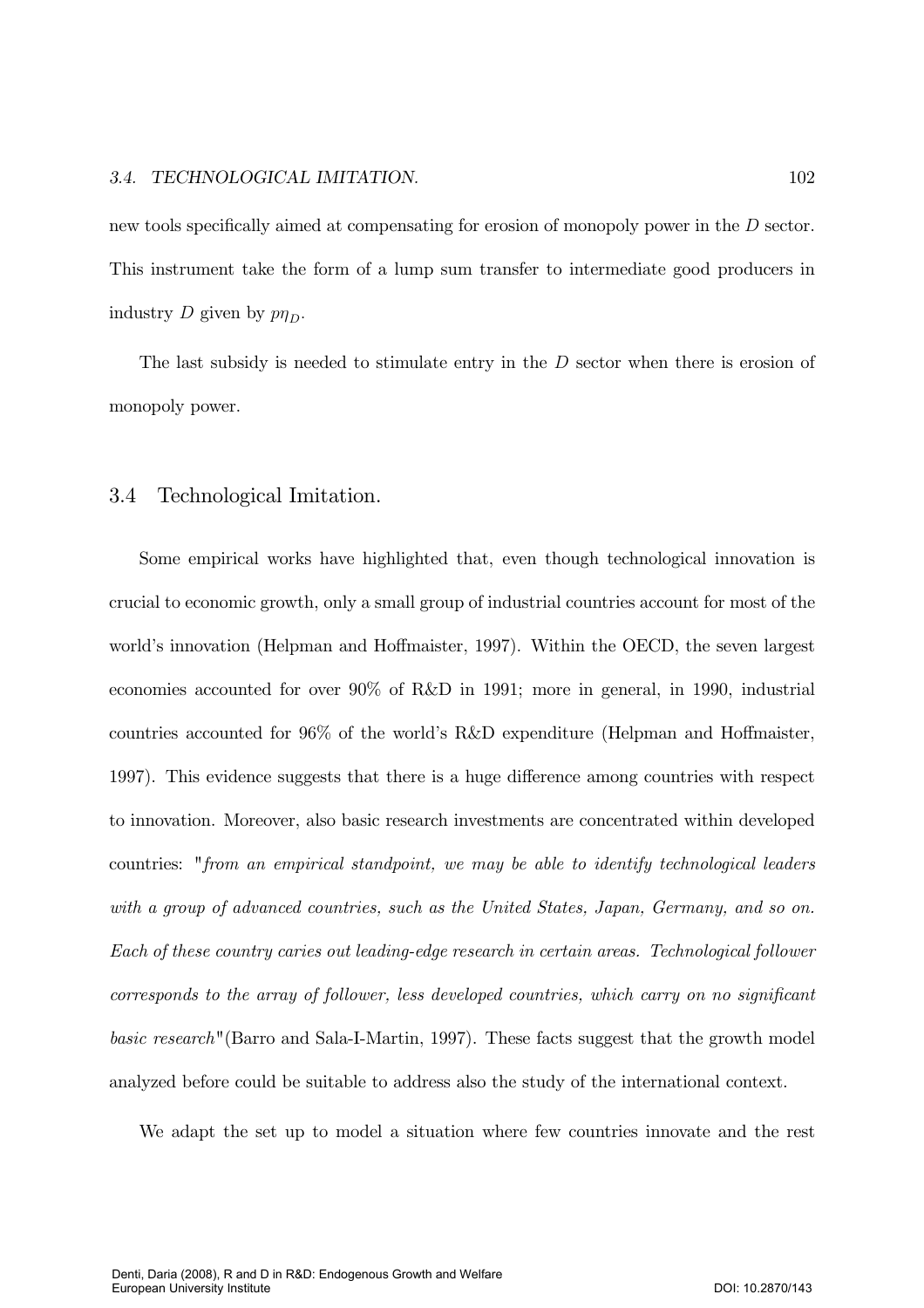### 3.4. TECHNOLOGICAL IMITATION. 103

of the world innovate along the margin and imitate. To capture the difference, we assume that innovating countries invest in basic research, whereas imitating countries perform R&D investments with poor innovation content and benefit from imitation of innovating countries. We also account for the fact that basic research spills also internationally (Funk, 2002).

## 3.4.1 Set up

The leader-follower model presented below is a variant of the two-industry set up analyzed above. We group world countries in two main sets: innovators and imitators. The former set is made of developed countries: they invest in basic research. The latter is made of developing countries: they just innovate along the margin of their knowledge and imitate existing knowledge. The model economy consists of three sectors: final-good sector which is perfectly competitive and produces consumption goods. The monopolistically competitive intermediate-goods sector that supplies a variety of inputs to the final-good's producers. Finally, the R&D sector that supplies the intermediate-goods producer with different designs/blueprints.

Consider two countries: the technological follower is country  $D$  whereas the technological leader is country R. The production functions are respectively given by eq.  $(3.3)$  and eq.  $(3.2)$ , which we rewrite here for simplicity

$$
Y_D = E_D^{1-\alpha} \left( \int_0^{N_D} x_{jDMon}^{\alpha} dj \right) \bar{L}_D^{1-\alpha},
$$
  

$$
Y_R = E_R^{1-\alpha} \left( \int_0^{lN_R} x_{jRMon}^{\alpha} dj \right) L_{YR}^{1-\alpha}
$$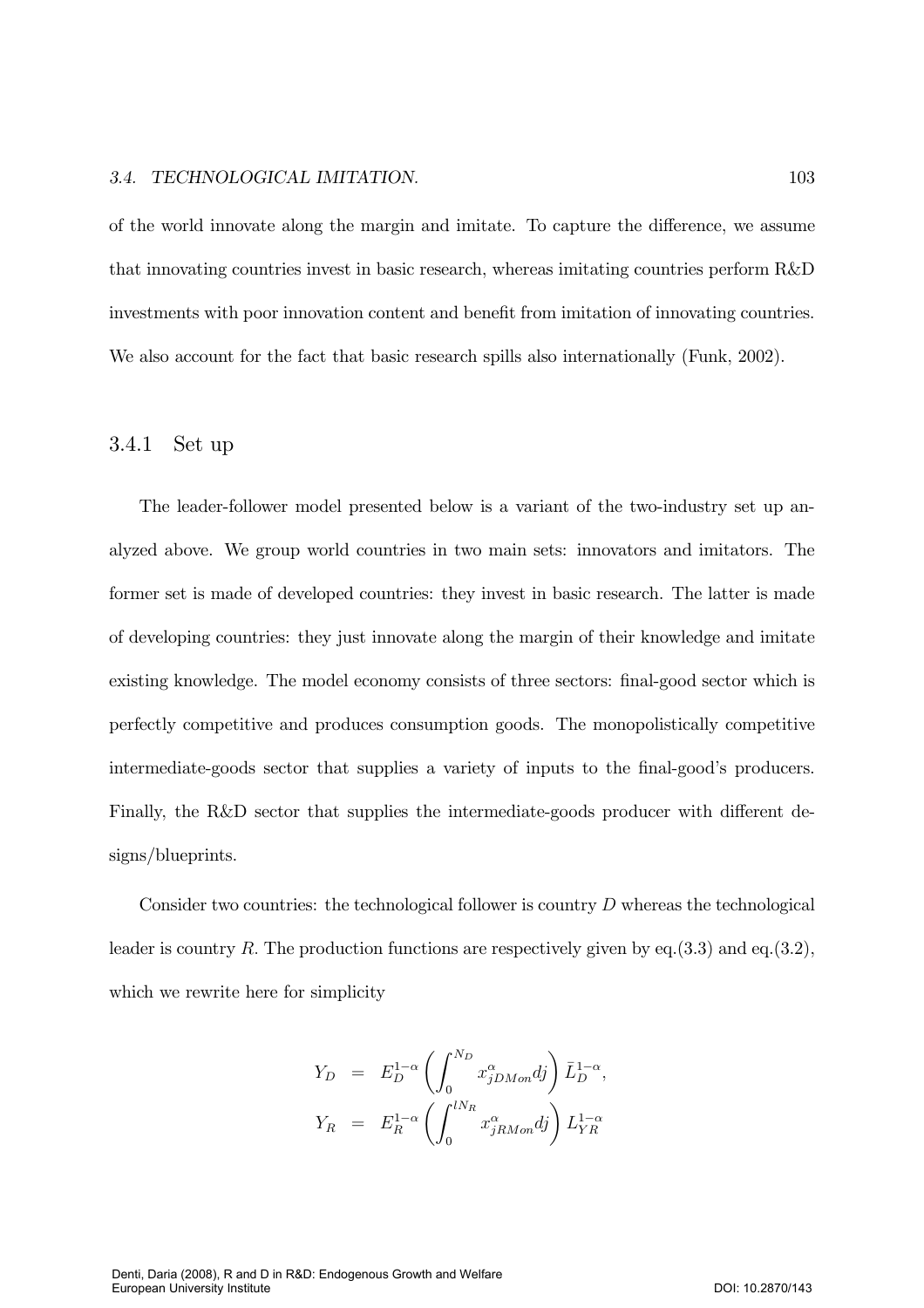Here we assume that  $Y_R$  is physically identical to  $Y_D$ . Final goods are tradable across countries. They are exchanged at a single world price that we normalize to unity. Moreover, we assume that trade is balanced between the two countries: domestic output equals aggregate domestic expenditures.  $E_D$  and  $E_R$  are given by eq.(3.4) and eq.(3.5).

Intermediate goods do not move freely between countries as their adoption in final good production requires expertise supervision. In country  $R$ , where there is no imitation, the producer of any intermediate good provides this supervision, whereas, for imitated goods a local expert must be enrolled. Obviously, the local expert has to be paid. Therefore copying is a costly activity. We assume that imitators pays no fee to inventors, so that imitation implies the adaptation cost only.

Besides imitation, there is invention, which is a costly activity creating new varieties. In industry  $D$  both activities are possible. In industry  $R$  people just innovate.

Consider the leading country first. Dealing with country  $R$  alone equals to the set up analyzed in Chapter 2. The equations characterizing the decentralized equilibrium for this economy are

$$
L_{NR}^{\beta} = \frac{(1-\beta)(1-\alpha)l\alpha^{\frac{2\alpha}{1-\alpha}}}{\eta^{1-\beta}(1-l)^{\beta}\beta} \left(\frac{M_Q}{N_R}\right)^{\beta-1},
$$
  

$$
r_{entryR} = \frac{\alpha\beta(1-l)^{\beta}\left(\frac{M_Q}{N_R}\right)^{1-\beta}\left(\bar{L}_R - L_{NR}\right)L_{NR}^{\beta-1}}{\eta^{1-\beta}}
$$
  

$$
r_{savingsR} = \frac{\sigma(1-l)^{\beta}}{\eta^{1-\beta}}L_{NR}^{\beta}\left(\frac{M_Q}{N_R}\right)^{1-\beta} + \rho = \sigma\gamma_R + \rho
$$
 (3.41)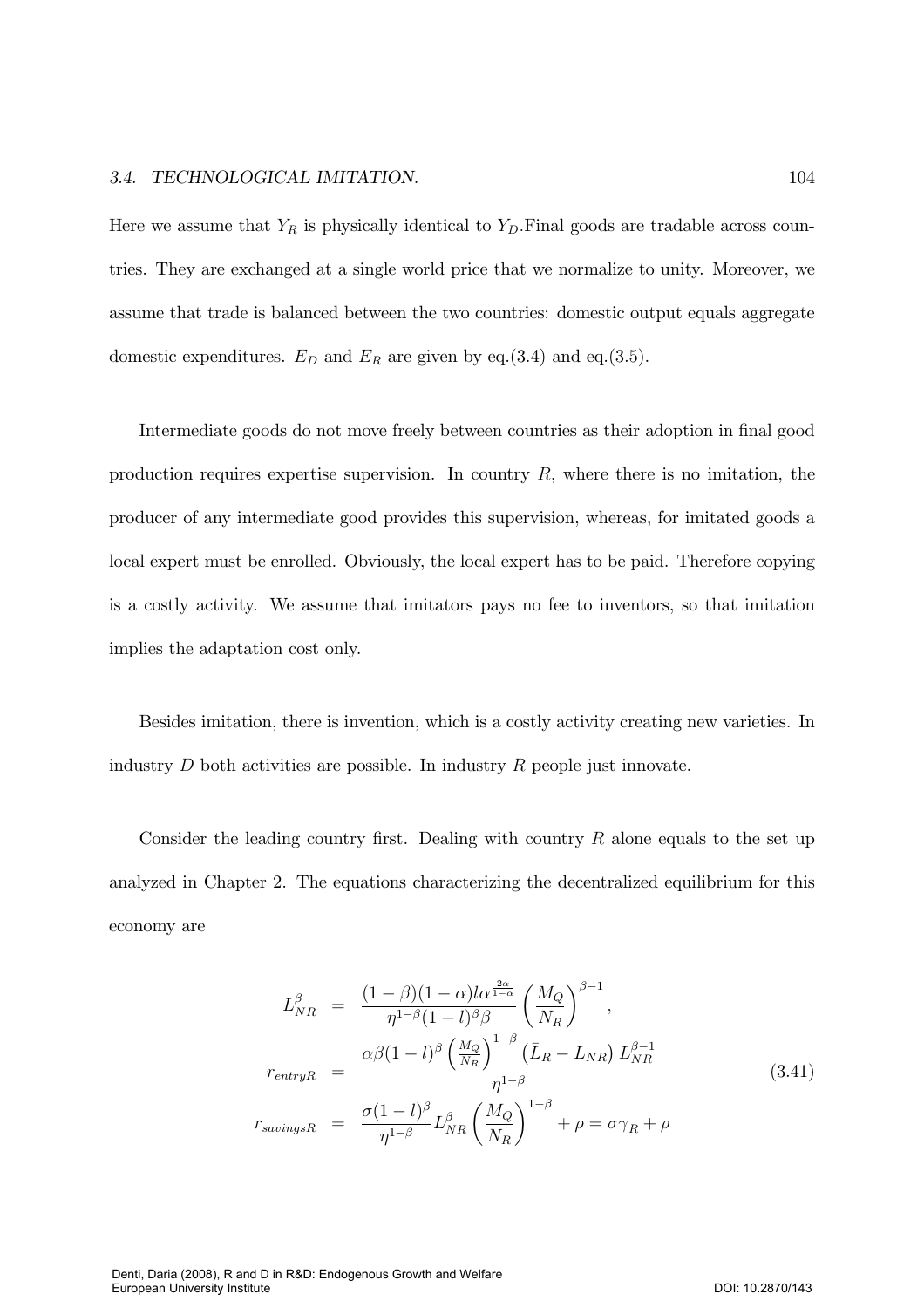#### 3.4. TECHNOLOGICAL IMITATION.

which, using non arbitrage in asset market, give

$$
\left(\frac{M_Q}{N_R}\right)^{1-\beta} = \frac{\rho \eta^{1-\beta}}{(1-l)^\beta \left[\alpha \beta \left(\frac{\bar{L}-L_N}{L_N}\right) - \sigma\right] L_{NR}^\beta}.
$$
\n(3.42)

from which we get

$$
\gamma_R = \frac{(1-\alpha)(1-\beta)l\alpha^{\frac{2\alpha}{1-\alpha}}}{\beta}.
$$
\n(3.43)

Turning to the follower country,  $D$ , we model this country following the features of the D industry analyzed above. To account for costly imitation, we assume that the numbers of goods that can be copies is limited to the finite number that has been discovered elsewhere. The cost for adapting an uncopied  $R$  variety is endogenous: following the literature, we assume that it depends positively on the ratio of copied goods over the pool of total varieties discovered elsewhere,  $N_D/N_R$ , as the goods which are easier to imitate are copied first (Barro and Sala-I-Martin, 1997). Formally, we define the cost for imitation  $\phi_D = \phi_D \left( N_D, N_R \right)$ ,  $\phi'_D > 0$ ,  $\phi''_D \ge 0$ . We also rule out both complete imitation and absence of imitation.

Once a good has been imitated, the imitator retains perpetual monopolistic profits from its employment in  $Y_D$  production.

To determine the equilibrium growth rate in country  $D$ , we go through the usual steps. We have just to remember that in this country there is also an imitation cost.

As long as imitating is cheaper than innovating, in country  $D$  no discovery is made. Formally, this happens whenever  $\eta_D > \phi_D$ . Entrants simply add varieties of intermediate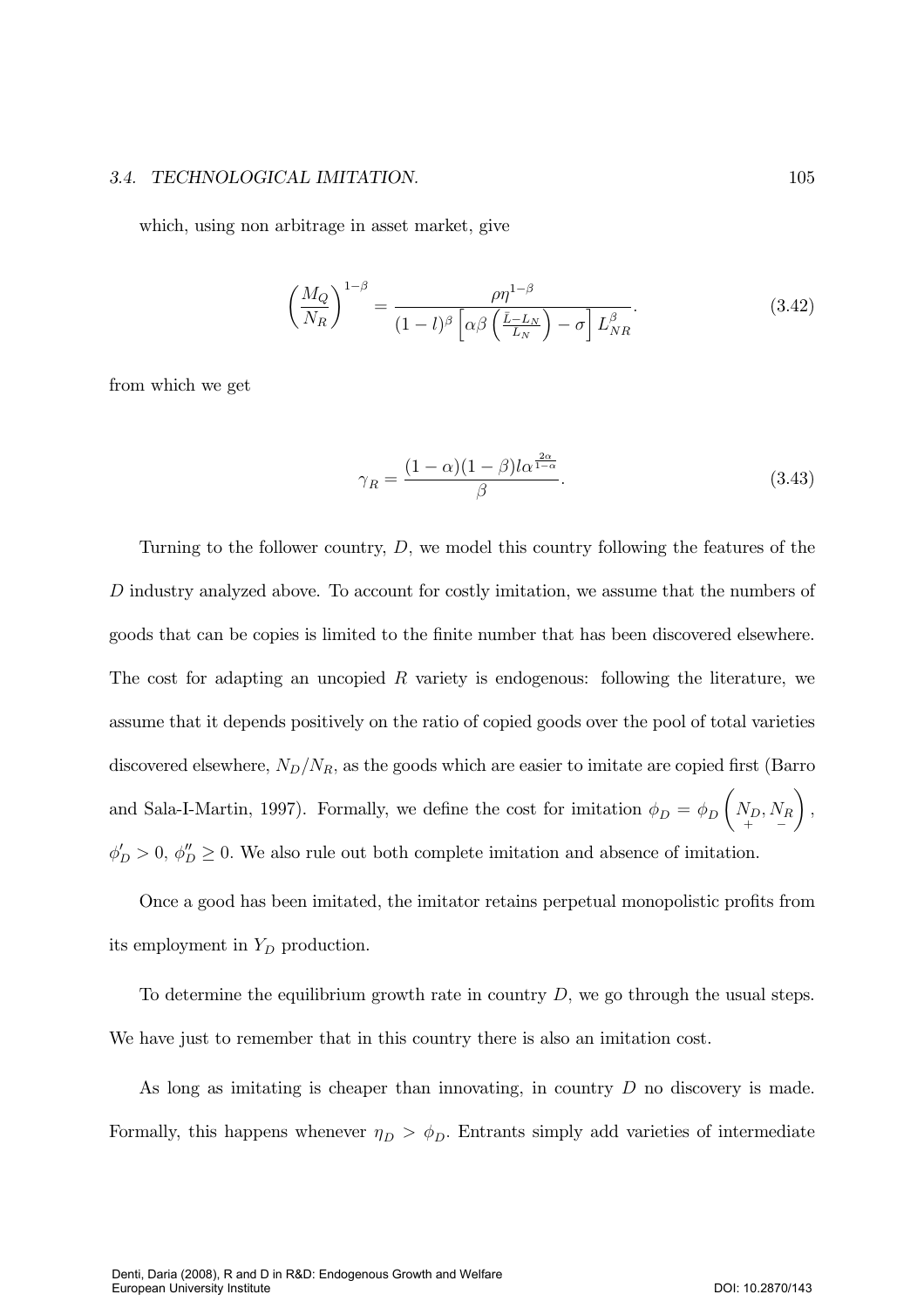### 3.4. TECHNOLOGICAL IMITATION. 106

goods by adapting varieties discovered in the other country. Whenever this is the case, the returns from entry along the BGP are given by

$$
r_{entryD} = \frac{(1 - \alpha) \alpha^{\frac{2}{1 - \alpha}} E_D \bar{L}_D}{\alpha \phi_D} + \frac{\dot{\phi}_D}{\phi_D}
$$
(3.44)  

$$
r_{savingsD} = \sigma \gamma_D + \rho.
$$

Clearly, we are assuming that the preference parameters,  $\sigma$  and  $\rho$ , are the same in both countries.

## 3.4.2 BGP and Technological Leadership Switchowers.

We consider the case in which imitating is cheaper than innovating in country  $D$ . This assumption implies that country  $D$  does not have any incentive to innovate and that country  $R$  will never imitate as there are no pool from which country  $R$  can copy.

If we assume that the world economy is along the Balanced Growth Path, then,  $M_Q$ ,  $N_R$  and  $N_D$  grow at the same rate, given by eq.(3.43). Then,  $\phi_D$  is constant and eq.(3.44) simplifies to

$$
r_{entryD} = \frac{(1 - \alpha) \alpha^{\frac{2}{1 - \alpha}} E_D \bar{L}_D}{\alpha \phi_D}.
$$
\n(3.45)

As the growth rate of country  $D$  equals the growth rate of country  $R$  and the preference parameters,  $\sigma$  and  $\rho$ , are the same in both countries, we have that

$$
r_{entryD} = r_{entryR} = \frac{l\pi_R}{\hat{p}_R}.\tag{3.46}
$$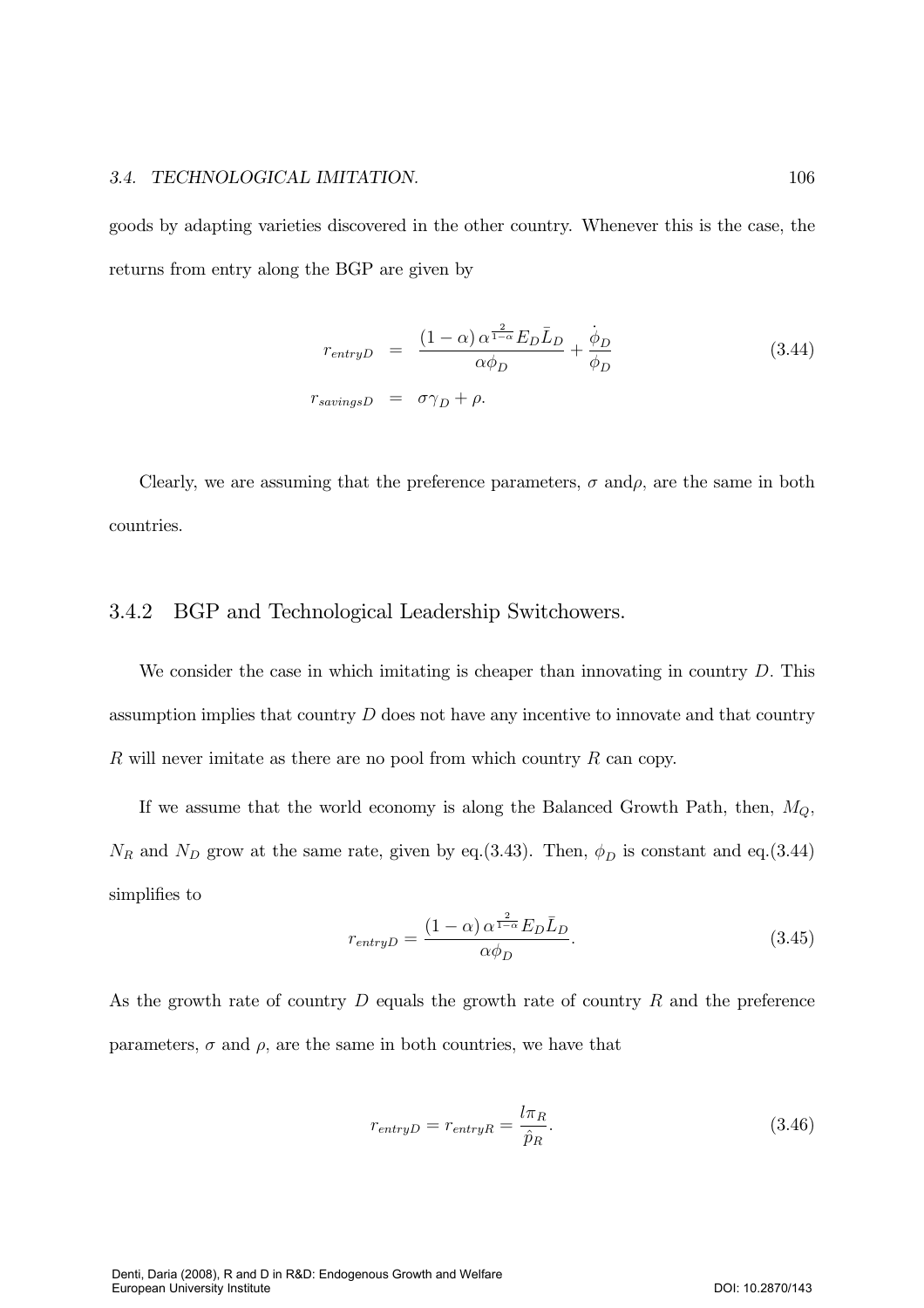And this result holds because the growth rate must be equal. We do not need to assume a common asset market.

We use the equality stressed in eq.  $(3.46)$  to solve for the imitation cost. We substitute for  $r_{entryD}$  using eq.(3.45) and for  $r_{entryR}$  using eq.(3.41). We also substitute for  $E_D$  using eq.(3.5). Then, we specify that  $\phi_D = \frac{N_D}{N_R}$ . Using this specification we find

$$
r_{entryD} = \frac{(1 - \alpha) \alpha^{\frac{2}{1 - \alpha}} L_D}{\alpha} E_D \left( \frac{N_R}{N_D} \right)
$$
(3.47)

which we set equal to  $r_{entryR}$  to find

$$
\frac{N_D}{N_R} = \hat{p}_R \left(\frac{E_D}{E_R}\right) \left(\frac{\bar{L}_D}{L_{YR}}\right) \tag{3.48}
$$

showing that the gap between leader and follower in terms of varieties depends positively on relative strength of basic research spillovers and on country size. The stronger the relative influence of basic research on the follower, the more the inter country gap gets reduced. In the baseline model of technological diffusion, the gap depends on country size and on country-specific productivity parameters. Here, the country size effect is still at work, but idiosyncratic productivity is replaced by and endogenous variable that is driven by country  $\mathbb{R}$ .

As we are dealing with a world economy where the follower has no incentive to innovate as the cost of innovation is above the cost of imitation, eq.  $(3.48)$  is useful to determine the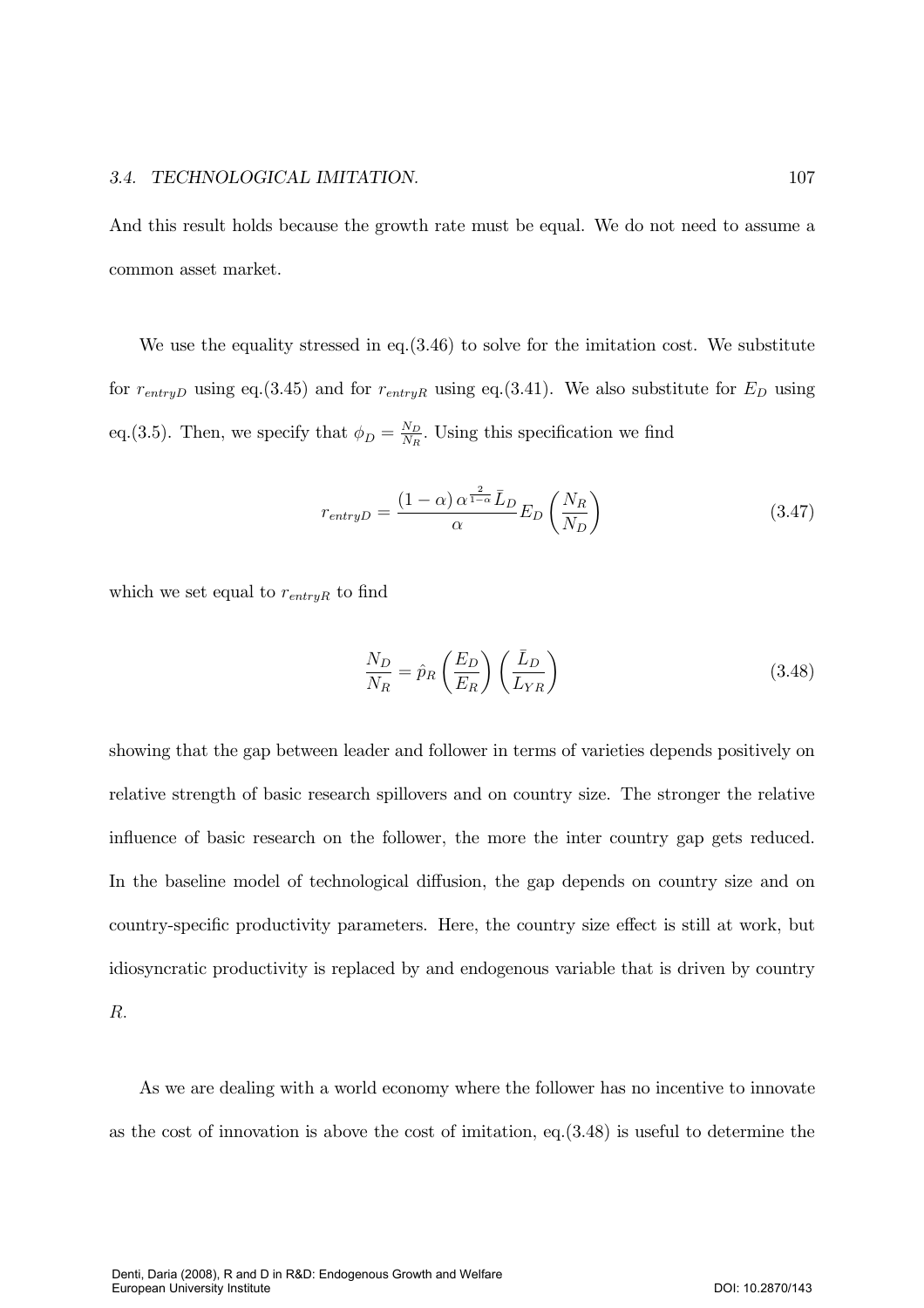### 3.4. TECHNOLOGICAL IMITATION. 108

following relationship

European University Institute

$$
\eta_D > \hat{p}_R \left(\frac{E_D}{E_R}\right) \left(\frac{\bar{L}_D}{L_{YR}}\right).
$$

Let us imagine that some exogenous circumstances intervene to reverse the relationship between innovating and copying in country  $D$ . Formally, this means that along the BGP  $\eta_D < \phi_D$ . Whenever this is the case, country D creates new varieties and country R could consider to imitate them. County  $D$  innovates according to a simple R&D process where only development is carried on. This is not only a consequence of being a follower, but it is also consistent with reality: developing countries do not shift from imitation to basic research-intensive R&D.

In baseline models of technological diffusion and innovation, whenever the cost of innovation falls below the cost of imitation for the technological follower, technological leadership switches from the technological leader to the follower in equilibrium. In this set up, the influence exerted by basic research towards final good productivities. in both countries breaks down this result. To see how, consider that, for imitation to take place in country  $R$ ,  $\phi_R < \hat{p}_R$  must hold. Then, symmetrically to country D,  $\phi_R = N_R/N_D$ . Using eq.(3.46), we get  $\phi_R = \pi_R \eta_D / \pi_D$ , which we use to write

$$
\frac{\pi_R \eta_D}{\pi_D} < \hat{p}_R.
$$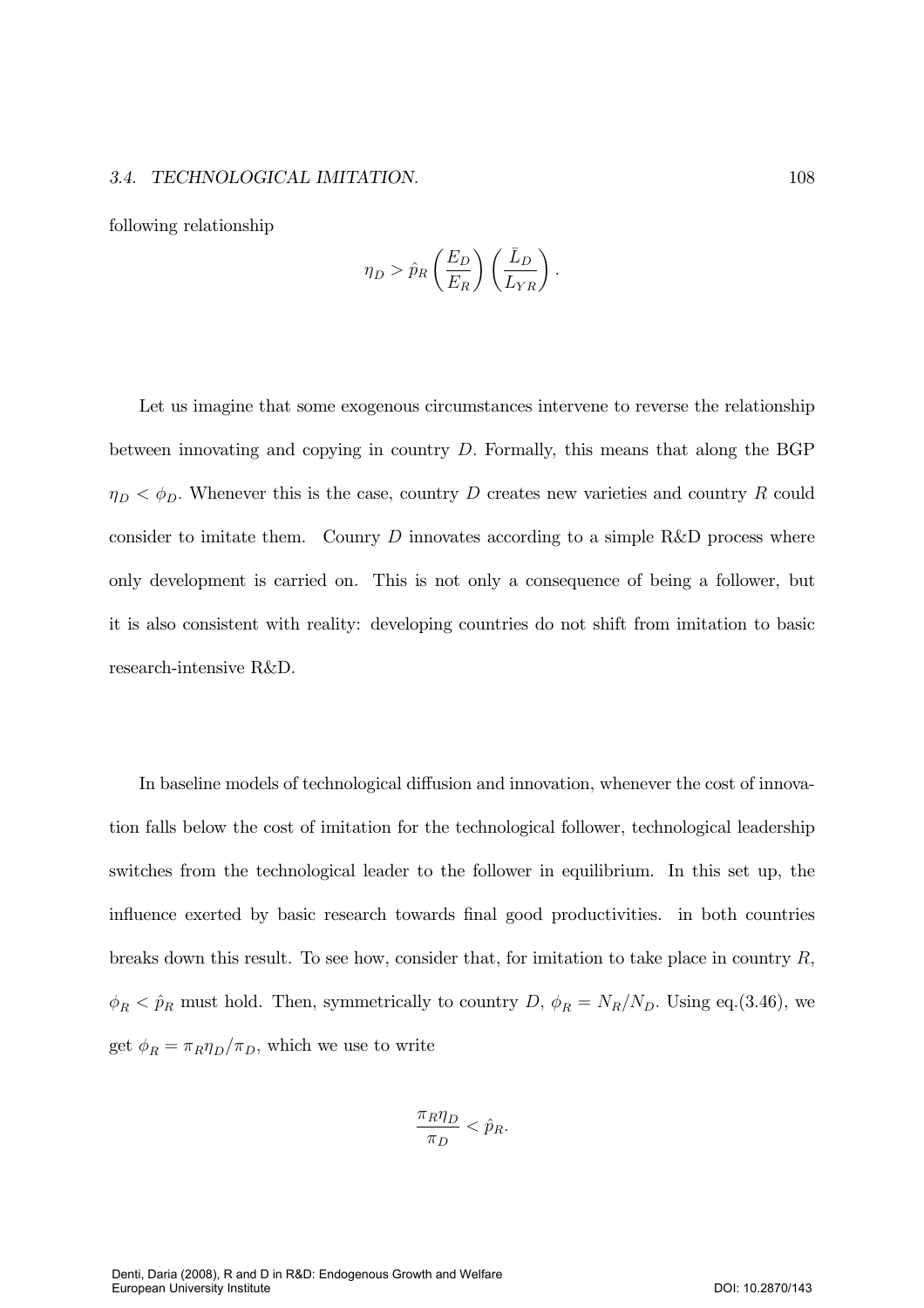#### 3.5. CONCL USION 109

Which we simplify by substituting for  $\pi_R$  and  $\pi_D$ :

$$
\frac{E_R L_{YR} \eta_D}{E_D \bar{L}_D} < \hat{p}_R.
$$

Substituting for  $E_R$  and  $E_D$  using eq.(3.4) and eq.(3.5) and recalling eq.(3.27), it is straightforward to see that the inequality does not hold, as the left hand side will increase as soon as basic research stops accumulating. Therefore, the leading country will never stop innovating and technological leadership never switches.

Therefore, the introduction of multistage  $R&D$  processes and the consequent possibility of modelling spillovers effect from each  $R\&D$  components rule out the possibility that technological leading countries gets overcome by followers. The underlying motivation relies on basic research: leaders are such because they invest in fundamental research, thus getting breakthrough innovations and the consequent benefits acknowledged by the literature. The positive effects generated by basic research both at domestic and international level are such that returns in both countries get too much harmed if basic research stops being created.

This result supports empirical evidence showing that top countries in the technological leadership ranking persist for extremely long time horizon and that most countries have never been technological leaders (Barro and Sala-I-Martin, 1997)

### 3.5 Conclusion

Economic literature highlights sound differences between basic research and development. Broad evidence shows that both activities are performed, also by firms, and that industries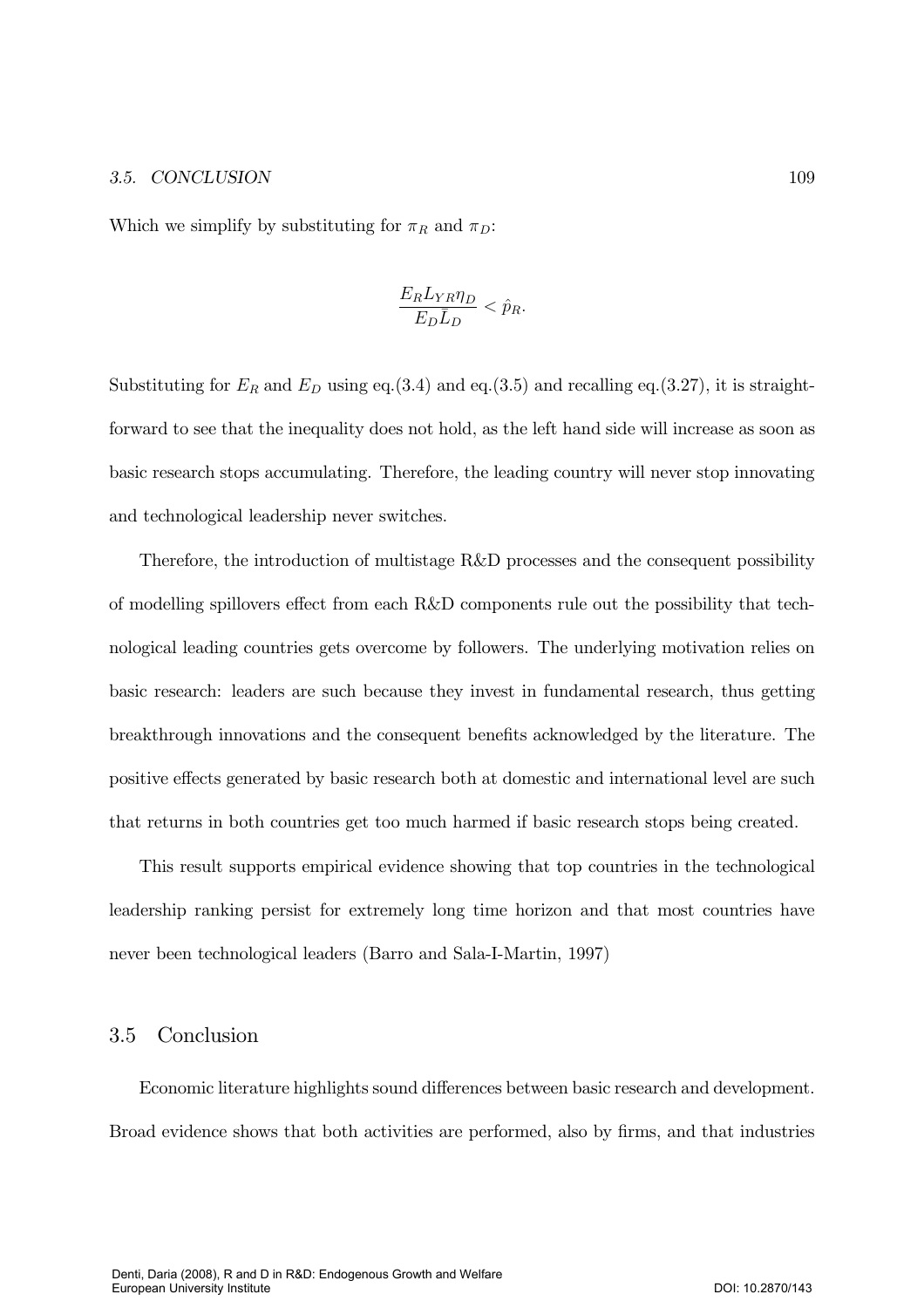#### 3.5. CONCL  $USION$  110

can be grouped in two wide subsets depending on the  $R\&D$  process they perform: relatively more basic-research-intensive and relatively more development-intensive. Moreover, there is evidence of significant inter-industry spillovers from basic research.

The consequences on growth of distinguishing between  $R\&D$  activities has been analyzed in Chapter 2, producing meaningful results. In this chapter, we have extended the framework to account also for differences among industries and inter-industry  $R&D$  spillovers.

The model presented in this chapter presents a closer fit to the facts about private  $R\&D$  as it accounts also for observed differences among industries. Moreover, it delivers results that cannot be embedded in the single-industry set up: some of the findings are indeed different from the one determined in the single-industry economy. The main source for distinction are the wider menu of  $R\&D$  spillovers and the interdependencies between industries.

In the single-industry economy of Chapter 2, the effect of  $R&D$  spillovers on returns from investment is just indirect, whereas in the multi-industry framework R&D spillovers impact both directly and indirectly on returns. Moreover, the overall impact is different.

Therefore, it is not simply a different knowledge dissemination mechanism leading to similar outcomes: wider trajectories for R&D externalities generate novel consequences on the economy.

We have also introduced erosion of monopoly power in the development-intensive industry, since it seems plausible that the low level of innovation pairs with proliferation of close-substitute patents.

The main differences in terms of results refer to the effects of the characteristics of R&D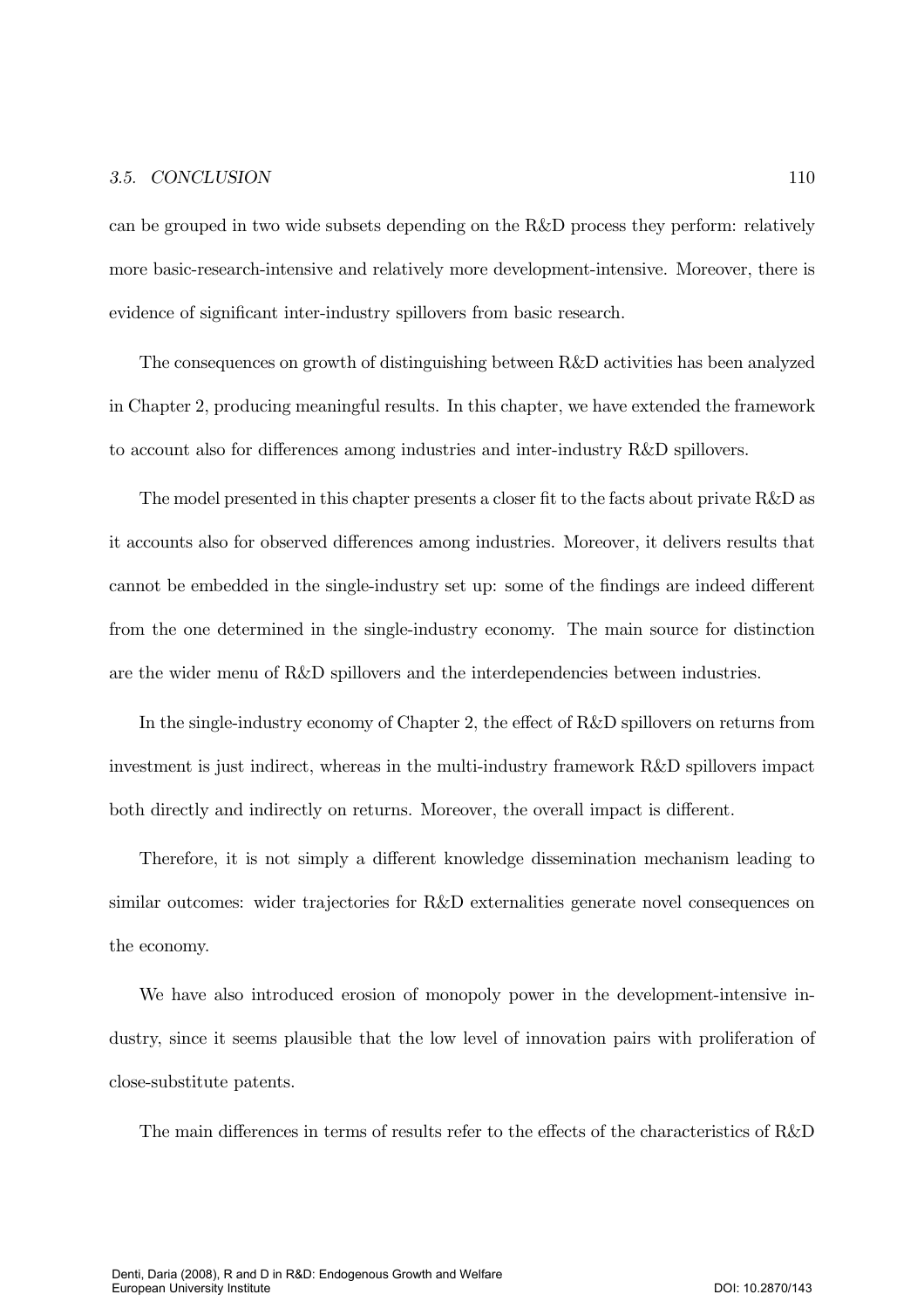#### 3.5. CONCL  $USION$  111

processes and to optimal fiscal policy.

First, the size of labour force does not play any scale effect, as well as the size of scientists.

Second, the possibility of economic useless investments in basic research plays two opposite effects on growth. There is a positive effects from spillovers exerted on  $R\&D$  productivity in their own sector and a negative effect on private incentive to invest in research from the possibility that a basic research investment may proof to be economically useless. Overall, we find that, as long as the probability of economic exploitation is low, an increase in the probability benefits growth, as the increase in the incentive to entry prevails, whereas for higher starting values for the probability, the same increase damages growth as the higher  $R&D$  cost offsets the positive increase in expected profits.

Third, research activities have different effects on growth. An increase in development productivity in  $D$  industry harms growth, by shifting away resources from the R&D activities generating spillovers. Productivity of basic research productivity plays two opposite influences on the growth rate: on the one hand, by reducing the entry cost that firms must bear, it increases willingness to enter, whereas on the other hand, the same reduction in entry cost makes the number of innovators in the basic research intensive sector increase, thus reducing resource availability to produce basic research per innovator. The whole influence is positive.

Others interesting findings arise in terms of welfare as basic research spillovers, together with other features of the economy, imply that the decentralized outcome fails to be Pareto optimal. With respect to fiscal policy, the Government can implement an optimal fiscal policy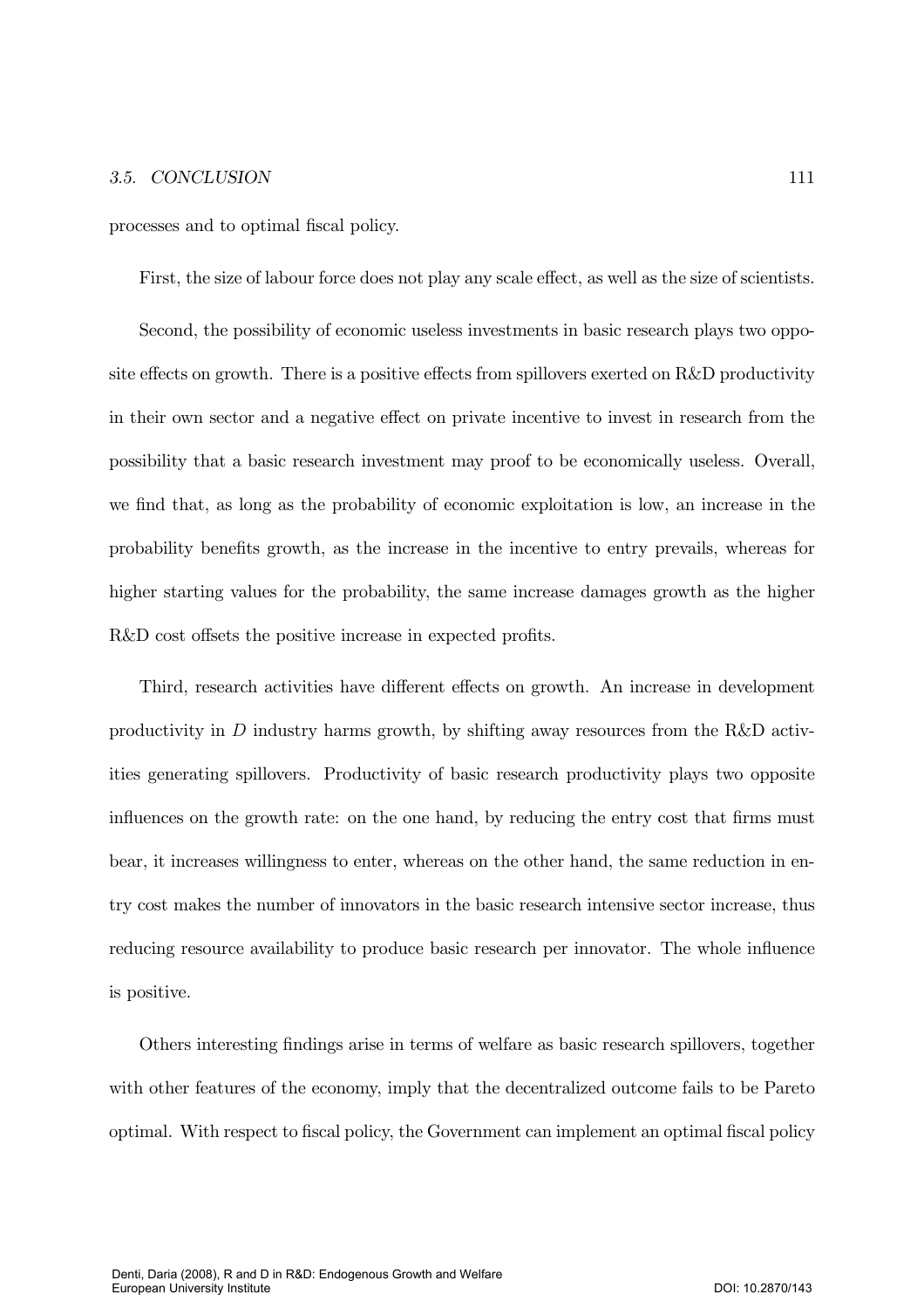which subsidizes the basic-research-intensive R&D, but levies taxes on the developmentintensive industry R&D. The differences in fiscal treatment of the various research activities are due to the key role of externalities from research on productivity.

To conclude, literature on horizontal innovation has established that R&D is a key element to sustain growth and that, usually, R&D implies adoption of fiscal policy to offset market failures. As a consequence, many contributions have been developed to study the possibilities for improving on decentralized outcomes by means of fiscal policies, but R&D has always been treated as an homogeneous good. The policy agenda of many developed countries have been influenced by these policy advice, setting fiscal support for R&D with no distinction between privately performed basic research and development. The policy advice from this model is different, since it hinges on the finding that basic research should be always helped, whereas support for development should be neglected.

# 3.6 Appendix A: Economy-wide Resource Constraint

Households' budget constraint is given by

$$
C + \dot{a} = w_Y L_Y + w_N L_N + ra
$$

where  $\alpha$  denotes households'asset. In this economy, we assume that assets consist of the shares of intermediate good firms and shares of R&D firms. Since the economy is closed, households own the total number of shares. Returns from being firms owners are given by the sum of dividends paid out each period and capital gain (or losses), where dividends are given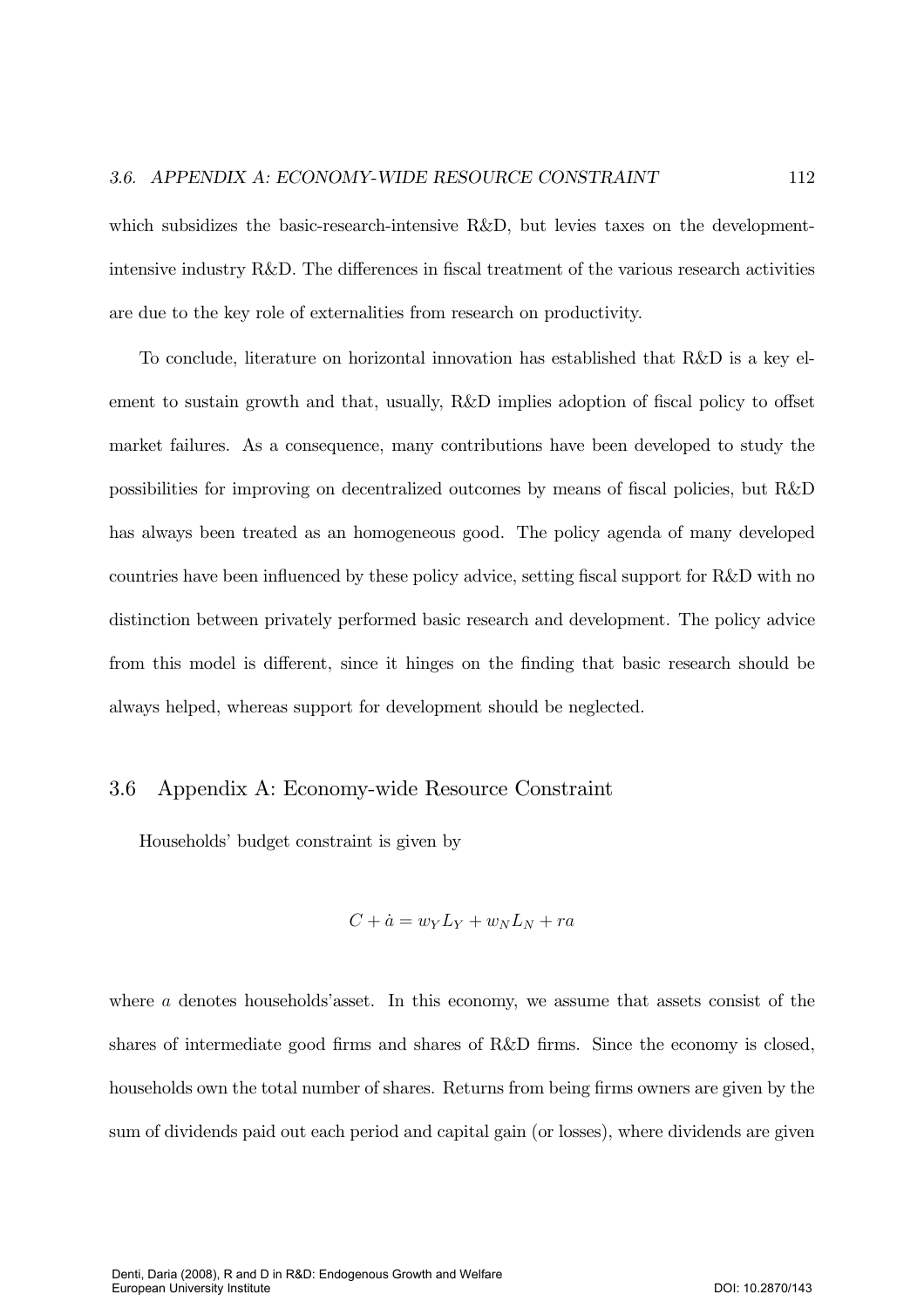by the net cash flow. The value of a claim on intermediate good producing firms at time  $t$ in industry  $h, h = D, R$ , is given by  $V_h$ . Thus, the aggregate value of claims on intermediate good firms owned by households is equal to  $lV_RN_R + V_DN_D$ . Then, the aggregate R&D firms give only dividends,  $d_h \dot{N}_h$ ,  $h = D, R$ . As usual, non arbitrage in capital market implies that households will be willing to hold the claims on firms only if their total returns match the returns to a perfectly substitutable and safe asset of size  $a \equiv (V_N l N + + V_D N_D)$  (Acemoglu,  $2002$ ), and aggregate dividends from R&D firms are given by their aggregate net cash flow. **Therefore** 

$$
r(V_N lN + +V_D N_D) + d_R \dot{N}_R + d_D \dot{N}_D = l \tilde{\pi}_R N_R + l \tilde{\pi}_D N_D +
$$
  
 
$$
+ \frac{\hat{p}_R (1 - l)^{\beta}}{\eta_Q^{1 - \beta}} M_Q^{1 - \beta} N_R^{\beta} L_{NR} - w_{NR} L_{NR} - M_Q + \frac{\hat{p}_D}{\eta_D} M_D - M_D
$$
 (3.49)

Since we are carrying out a balanced growth path analysis, capital gains (losses) are zero,  $\dot{V}_h = 0, h = D, R,$ . Therefore, using eq.(3.49), the households' budget constraint changes as follows

$$
C + V_R \dot{N}_R + V_D \dot{N}_D = w_{YD} L_{YD} + w_{YR} L_{YR} +
$$
  
+ $\tilde{\pi}_D N_D + l \tilde{\pi}_R N_R + \frac{\hat{p}_R (1 - l)^{\beta}}{\eta_Q^{1 - \beta}} M_Q^{1 - \beta} N_R^{\beta} L_{NR}^{\beta} - M_Q + \frac{\hat{p}_D}{\eta_D} M_D - M_D$ 

Recall that final good sector is competitive, therefore,  $w_{Yh} = (1 - \alpha)Y_h$ ,  $h = D, R$ . Free entry in intermediate good production gives  $V_h = \hat{p}_h, h = D, R$ . Moreover, recalling that  $\dot{N}_R = \frac{(1 - l)^{\beta}}{n^{1 - \beta}}$  $\frac{(1-l)^{\beta}}{n_Q^{1-\beta}}M_Q^{1-\beta}N_R^{\beta}L_{NR}^{\beta}$  and using the equilibrium expressions for  $\tilde{\pi}_h$  and  $Y_h$ ,  $h=D, R$ , we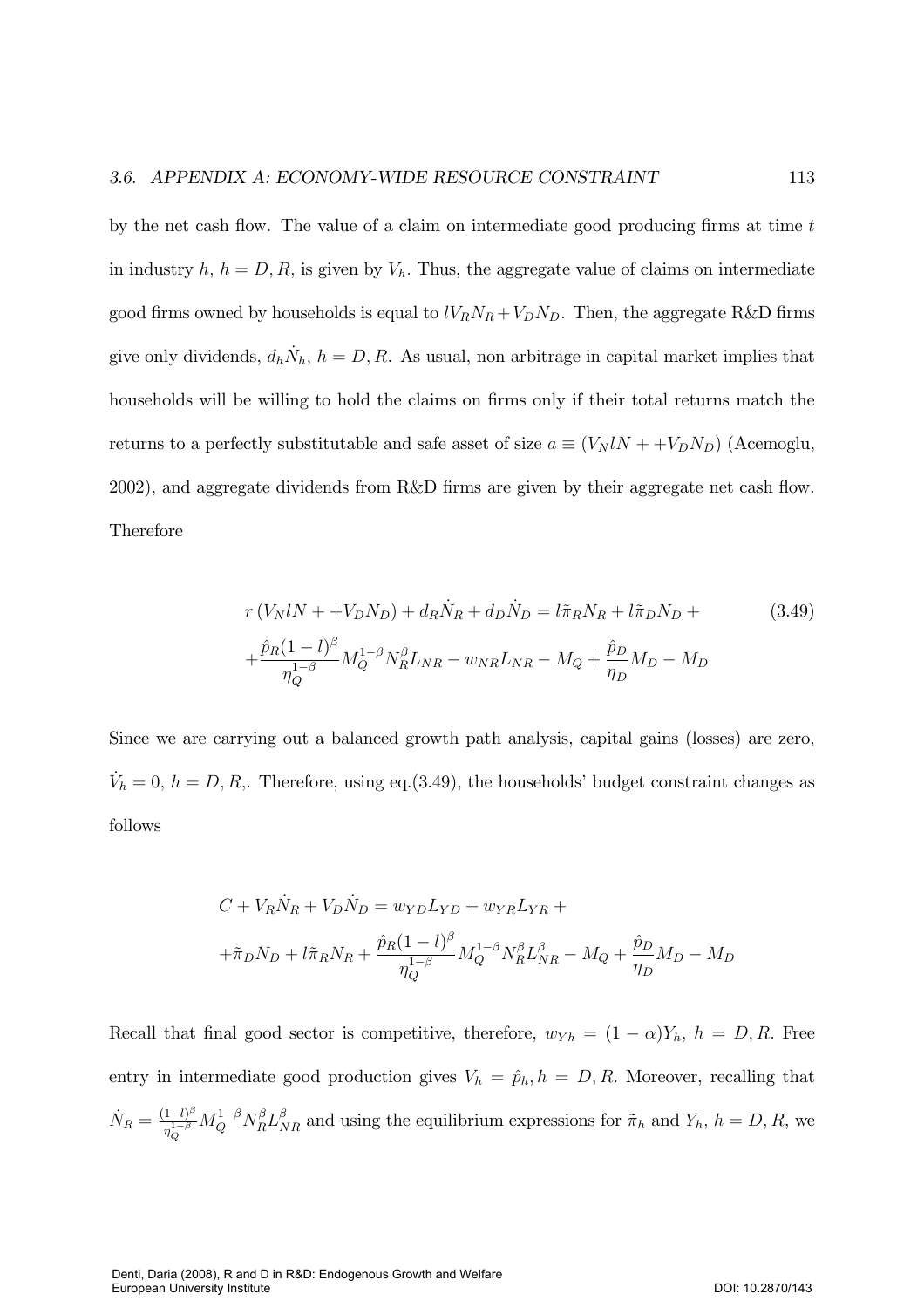get the economy-wide resource constraint

$$
C + M_D + M_R + lN_R x_{RMon} + N_D x_{DMon} = Y
$$

# 3.7 Appendix B: The Social Planner Problem

The planner maximizes the utility of the representative household taking into consideration the economy-wide resource constraint and the law of motion for the state variables:

$$
\max_{C,x_{hMon},x_{DC},M_h} \int_0^\infty e^{-\rho t} \left(\frac{C^{1-\sigma}-1}{1-\sigma}\right) dt, \ h = D, R
$$

$$
\dot{N}_D = \frac{1}{\eta_D} M_D
$$
\n
$$
\dot{N}_R = \frac{(1-l)^{\beta}}{\eta_Q^{1-\beta}} M_Q^{1-\beta} N_R^{\beta} L_{NR}^{\beta}
$$
\n
$$
q = \frac{1}{\eta_Q} \frac{M_Q}{\dot{N}_R}
$$
\n
$$
C + l N_R x_{RMon} + (N_D - N_{DC}) x_{DMon} + N_{DC} x_{DC} + M_Q + M_D = Y
$$
\n
$$
Y_R^{1-\beta} Y_D^{\beta} = Y
$$

 $N_{R0}, N_{D0}$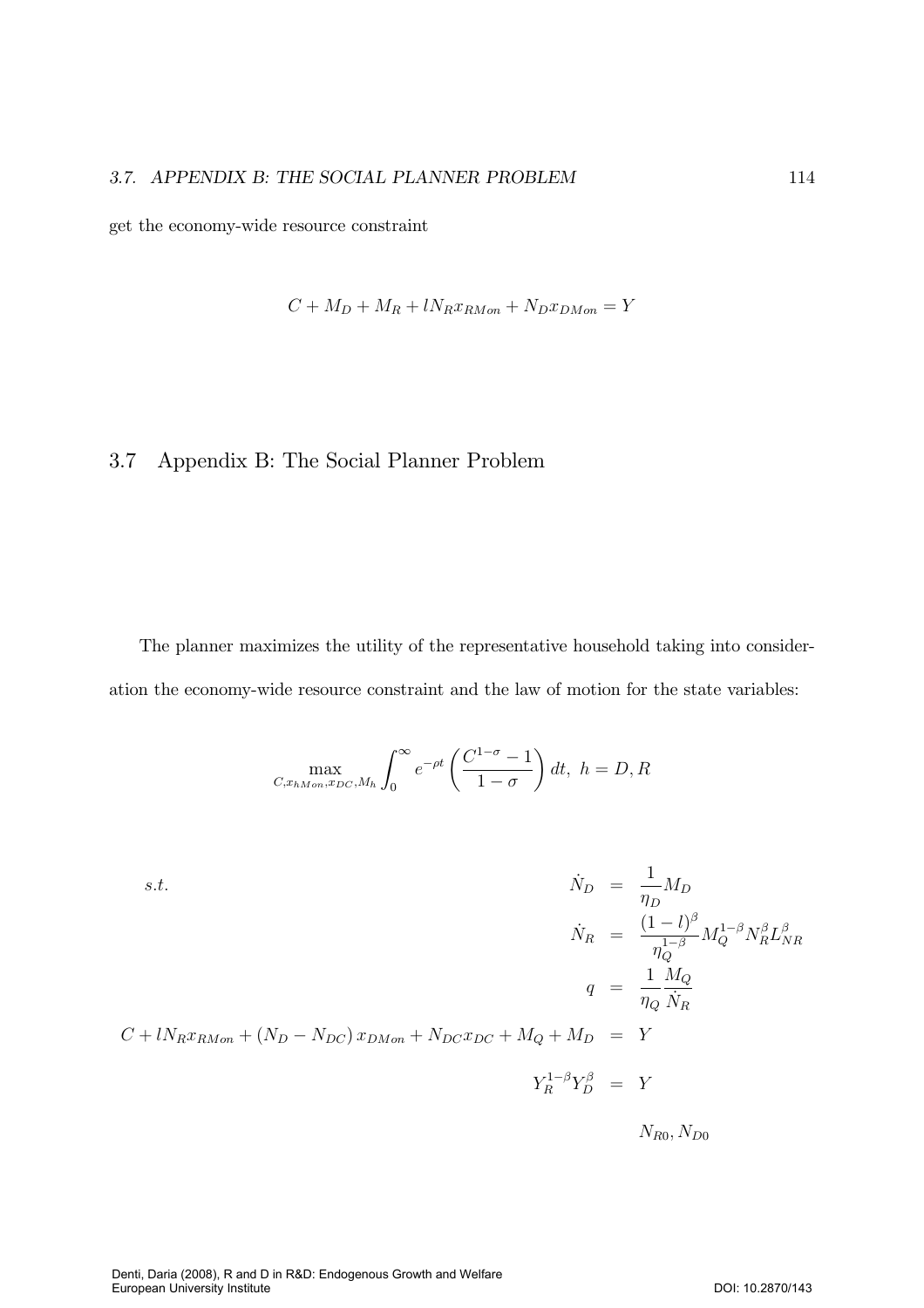Remembering that  $Q = N_R q$ , we write the current value Hamiltonian for this problem as

$$
H = \frac{C^{1-\sigma} - 1}{1 - \sigma} + \nu \frac{1}{\eta_D} M_D + \mu \frac{(1 - l)^{\beta}}{\eta_Q^{1-\beta}} M_Q^{1-\beta} N_R^{\beta} L_{NR}^{\beta} +
$$
  
+  $\lambda \left[ Y_R^{\beta} Y_D^{1-\beta} - C - l N_R x_{RMon} - (N_D - N_{DC}) x_{DMon} - N_{DC} x_{DC} - M_R - M_D \right]$ 

The relevant FOCs for this problem are

$$
C^{-\sigma} = \lambda \tag{3.50}
$$

$$
\frac{\alpha\beta l^{\beta-1}\Psi^{1-\alpha}\bar{L}_{D}^{(1-\alpha)(1-\beta)}}{L_{NR}^{(1-\alpha)\beta^{2}}}\left(\frac{N_{D}}{N_{R}}\right)^{1-\beta}\left(\frac{M_{Q}}{N_{R}}\right)^{(1-\alpha)\epsilon}\left(\frac{x_{D}}{x_{R}}\right)^{\alpha(1-\beta)}\left(\frac{\bar{L}_{R}-L_{NR}}{L_{NR}}\right)^{(1-\alpha)\beta} = x_{R}^{1-\alpha}
$$
\n
$$
\frac{\alpha(1-\beta)\Psi^{1-\alpha}l^{\beta}\bar{L}_{D}^{(1-\alpha)(1-\beta)}}{L_{NR}^{(1-\alpha)\beta^{2}}}\left(\frac{N_{D}}{N_{R}}\right)^{-\beta}\left(\frac{M_{Q}}{N_{R}}\right)^{(1-\alpha)\epsilon}\left(\frac{x_{R}}{x_{D}}\right)^{\alpha\beta}\left(\frac{\bar{L}_{R}-L_{NR}}{L_{NR}}\right)^{(1-\alpha)\beta} = x_{D_{h}}^{1-\alpha}, h = C, Mon
$$
\n(3.52)

$$
\lambda \left[ 1 - \frac{\beta \Psi^{1-\alpha} (1-\alpha) \epsilon l^{\beta} \bar{L}_{D}^{(1-\alpha)(1-\beta)}}{L_{RN}^{\beta^2 (1-\alpha)}} \left( \frac{M_Q}{N_R} \right)^{(1-\alpha)\epsilon - 1} \left( \frac{N_D}{N_R} \right)^{1-\beta} \left( \frac{x_R}{x_D} \right)^{\alpha \beta} \left( \frac{\bar{L}_R - L_{NR}}{L_{NR}} \right)^{(1-\alpha)\beta} x_D^{\alpha} \right]
$$
  
=  $\mu \frac{(1-l)^{\beta} (1-\beta)}{\eta_Q^{1-\beta}} \left( \frac{M_Q}{N_R} \right)^{-\beta} L_{RN}^{\beta}$  (3.53)

$$
\lambda = \frac{\nu}{\eta_D} \tag{3.54}
$$

$$
\lambda \frac{x_D^{\alpha}}{L_{RN}^{\beta^2(1-\alpha)}} \left(\frac{M_Q}{N_R}\right)^{(1-\alpha)\epsilon} \left(\frac{N_D}{N_R}\right)^{1-\beta} \left(\frac{x_R}{x_D}\right)^{\alpha\beta} \left(\frac{\bar{L}_R - L_{NR}}{L_{NR}}\right)^{(1-\alpha)\beta} \left(\frac{1}{\bar{L}_R - L_{NR}} + \frac{1-\beta}{L_{NR}}\right)
$$
\n
$$
= \mu \frac{(1-l)^{\beta+\beta^2(1-\alpha)}\beta}{\eta_Q^{1-\beta}(1-\alpha)\beta l^{\beta} \Psi^{1-\alpha} \bar{L}_D^{(1-\alpha)(1-\beta)}} \left(\frac{M_Q}{N_R}\right)^{1-\beta} L_{RN}^{\beta-1}
$$
\n(3.55)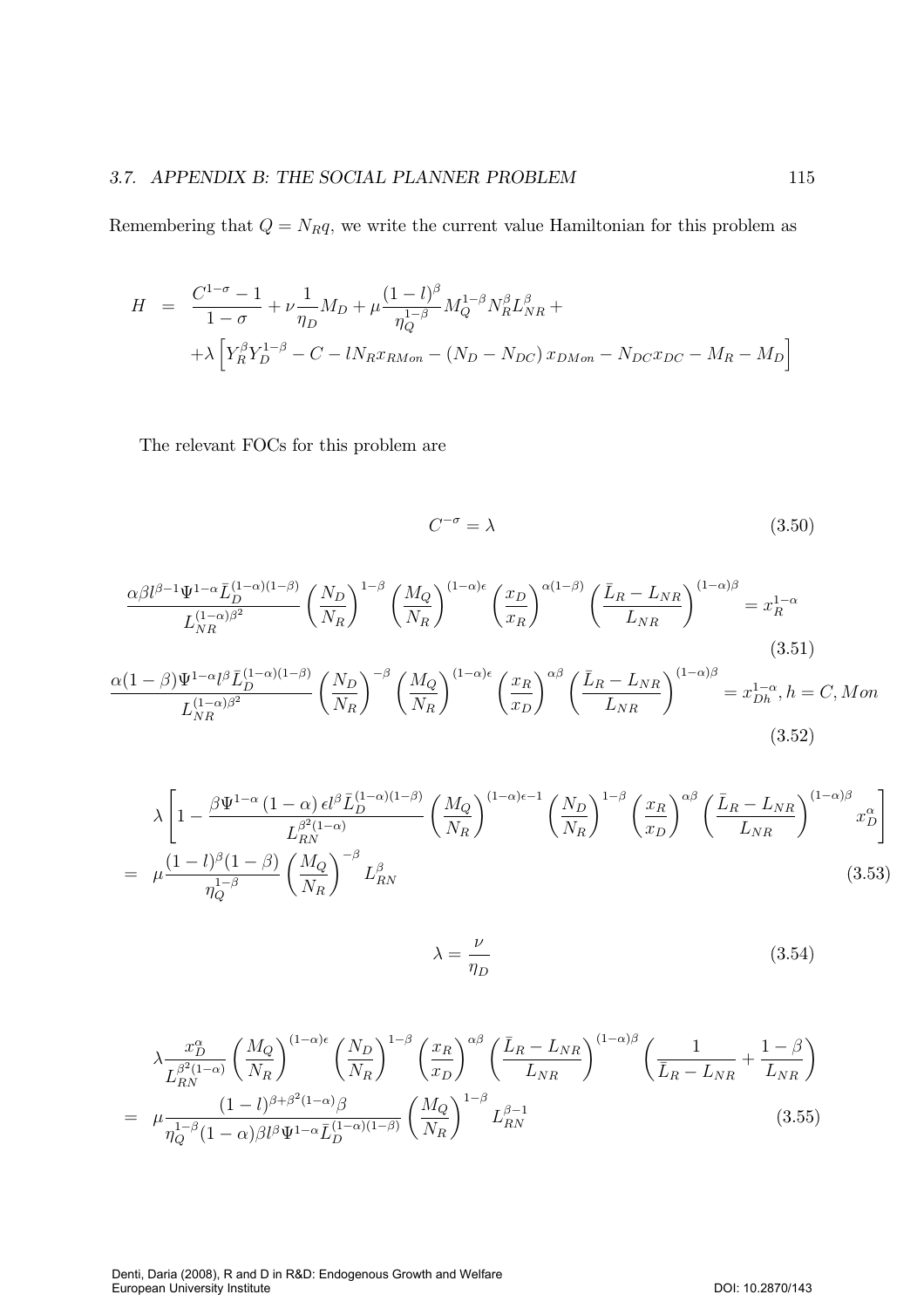$$
\frac{\lambda}{\mu} \left\{ \frac{\left[\beta - \epsilon(1-\alpha)\right] \Psi^{1-\alpha} l^{\beta} \bar{L}_{D}^{(1-\alpha)(1-\beta)}}{L_{RN}^{\beta^2(1-\alpha)} x_{D}^{1-\alpha}} \left(\frac{M_Q}{N_R}\right)^{(1-\alpha)\beta} \left(\frac{N_D}{N_R}\right)^{1-\beta} \left(\frac{x_R}{x_D}\right)^{\alpha\beta} \left(\frac{\bar{L}_R - L_{NR}}{L_{NR}}\right)^{(1-\alpha)\beta} - l \frac{x_R}{x_D} \right\} x_D + \frac{(1-l)^{\beta \beta}}{\eta_Q^{1-\beta}} \left(\frac{M_Q}{N_R}\right)^{1-\beta} L_{RN}^{\beta} = -\frac{\mu}{\mu} + \rho \tag{3.56}
$$

$$
\frac{1}{\eta_D} \left[ \frac{(1-\beta)\Psi^{1-\alpha}l^{\beta}\bar{L}_{D}^{(1-\alpha)(1-\beta)}}{L_{RN}^{\beta^2(1-\alpha)}x_D^{1-\alpha}} \left(\frac{M_Q}{N_R}\right)^{(1-\alpha)\beta} \left(\frac{x_R}{x_D}\right)^{\alpha\beta} \left(\frac{N_R}{N_D}\right)^{\beta} \left(\frac{\bar{L}_R - L_{NR}}{L_{NR}}\right)^{(1-\alpha)\beta} - 1 \right] x_D = -\frac{\dot{\nu}}{\nu} + \rho
$$
\n(3.57)

where  $\epsilon = 1 - \beta + \beta^2$ ,  $\Psi = \frac{\xi^{(1-\beta)} \eta_Q^{(1-\beta)\beta}}{(1-l)^{\beta^2}}$  $\frac{q_Q}{(1-l)^{\beta^2}}$ . Note that eq.(3.52) implies that, for the planner, the intermediate goods in the D sector have all the same size. Since  $x_{Mon} = x_C$ , then  $N_{DC}$ disappears from the economy wide resource constraint. Eq.  $(3.50)$  together with eq.  $(3.54)$  and eq.(3.55) imply that  $\gamma_{SP} = \frac{\dot{C}}{C} = -\frac{1}{\sigma}$  $\frac{\dot{\nu}}{\nu} = -\frac{1}{\sigma}$  $\frac{\dot{\lambda}}{\lambda} = -\frac{1}{\sigma}$  $\frac{\dot{\mu}}{\mu}$ . Setting eq.(3.51) equal to eq.(3.52) we get

$$
\frac{x_D}{x_R} = \left(\frac{1-\beta}{\beta}\right) \frac{lN_R}{N_D} \tag{3.58}
$$

We use this result inside eq.  $(3.51)$ ,  $(3.52)$ ,  $(3.55)$ ,  $(3.56)$  and eq.  $(3.57)$  to get, after some substitutions:

$$
x_R = \frac{\Psi \left[ \alpha \beta^{1-\alpha(1-\beta)} (1-\beta)^{\alpha(1-\beta)} \bar{L}_D^{1-\beta} \right]^{\frac{1}{1-\alpha}}}{l^{1-\beta}} \left( \frac{N_D}{l N_R} \right)^{1-\beta} \left( \frac{M_Q}{N_R} \right)^{\epsilon} \left( \frac{\bar{L}_R - L_{NR}}{L_{NR}} \right)^{\beta} L_{NR}^{-\beta^2} \tag{3.59}
$$

$$
x_D = \Psi \left[ \alpha \left( 1 - \beta \right)^{1 - \alpha \beta} \bar{L}_D^{1 - \beta} \right]^{\frac{1}{1 - \alpha}} \left( \frac{l N_R}{N_D} \right)^{\beta} \left( \frac{M_Q}{N_R} \right)^{\epsilon} \left( \frac{\bar{L}_R - L_{NR}}{L_{NR}} \right)^{\beta} L_{NR}^{-\beta^2}
$$
(3.60)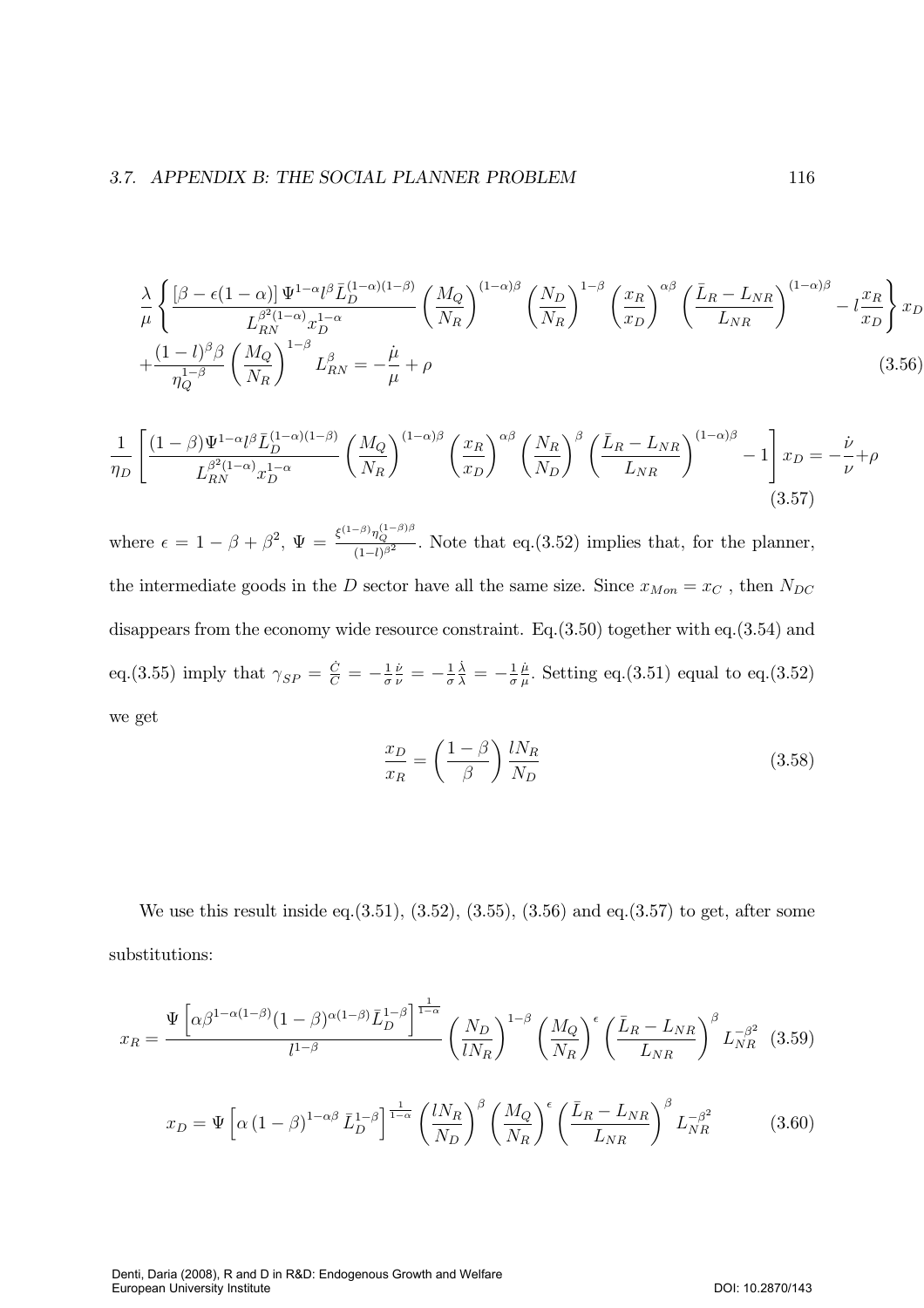$$
\frac{\lambda}{\mu} = \frac{\frac{(1-l)^{\beta}(1-\beta)}{\eta_Q^{1-\beta}} \left(\frac{M_Q}{N_R}\right)^{-\beta} L_{RN}^{\beta}}{\left[1 - \frac{\epsilon(1-\alpha)\alpha^{\frac{\alpha}{1-\alpha}}(1-\beta)^{\frac{\alpha(1-\beta)}{1-\alpha}}l^{\beta}\bar{L}_D^{1-\beta}\Psi}{\beta^{\frac{\alpha\beta}{1-\alpha}}}\left(\frac{N_D}{N_R}\right)^{1-\beta} \left(\frac{\bar{L}_R - L_{NR}}{L_{NR}}\right)^{\beta} \left(\frac{M_Q}{N_R}\right)^{\epsilon-1} L_{NR}^{-\beta^2}\right]} \tag{3.61}
$$

$$
\frac{\lambda}{\mu} = \frac{(1-l)^{\beta(1+\beta)}\beta^{\frac{\alpha(1-\beta)}{1-\alpha}}L_{NR}^{\beta+\beta}\left(\frac{N_D}{N_R}\right)^{\beta-1}}{\eta_Q^{1-\beta^2}\xi^{1-\beta}l^{\beta}\left(1-\alpha\right)\beta^{\frac{1}{1-\alpha}}\alpha^{\frac{\alpha}{1-\alpha}}\bar{L}_D^{1-\beta}(1-\beta)^{\frac{\alpha(1-\beta)}{1-\alpha}}\left(1-\beta+\frac{L_{NR}}{\bar{L}_R-L_{NR}}\right)}\left(\frac{M_Q}{N_R}\right)^{-\beta^2}\left(\frac{\bar{L}_R-L_{NR}}{L_{NR}}\right)^{-\beta}
$$
\n(3.62)

$$
\frac{\lambda}{\mu} \left\{ \frac{l^{\beta - 1} \left[ \beta - \epsilon (1 - \alpha) \right] - \beta \alpha}{\alpha (1 - \beta)} \right\} \frac{N_D}{l N_R} x_D + \frac{(1 - l)^{\beta \beta}}{\eta_Q^{1 - \beta}} \left( \frac{M_Q}{N_R} \right)^{1 - \beta} L_{RN}^{\beta} = -\frac{\mu}{\mu} + \rho \qquad (3.63)
$$

$$
\frac{(1 - \alpha)}{\alpha \eta_D} x_D = -\frac{\nu}{\nu} + \rho \qquad (3.64)
$$

First, we set eq. $(3.61)$  equal to eq. $(3.62)$  to find

$$
\frac{N_R}{N_D} = \left(\frac{\bar{L}_R - L_{NR}}{L_{NR}}\right)^{\frac{\beta}{1-\beta}} \left(\frac{M_Q}{N_R}\right)^{-\beta} L_{RN}^{1+\beta} \left[1 - \beta + \Gamma + \left(\frac{L_{NR}}{\bar{L}_R - L_{NR}}\right)\right]
$$

where  $\Gamma = \epsilon (1 - \alpha) \alpha^{\frac{\alpha}{1 - \alpha}} \beta^{1 + \frac{\beta}{1 - \alpha}} (1 - \beta)^{\frac{\alpha (1 - \beta)}{1 - \alpha}} l^{\beta} \overline{L}_{D}^{1 - \beta} \Psi$ . Then, we use this expression for  $\frac{N_{D}}{N_{R}}$ together with eq. $(3.60)$  inside eq. $(3.64)$ . Then

$$
\Theta \left[ 1 - \beta + \Gamma + \left( \frac{L_{NR}}{\bar{L}_R - L_{NR}} \right) \right]^{-\frac{\beta}{1-\beta}} \left( \frac{M_Q}{N_R} \right)^{1-\beta} \left( \frac{\bar{L}_R - L_{NR}}{L_{NR}} \right)^{\frac{\beta}{1-\beta}} L_{RN}^{\beta} \tag{3.65}
$$
\n
$$
= -\frac{\dot{\nu}}{\nu} + \rho.
$$

where  $\Theta = \frac{(1-\alpha)\left[\alpha(1-\beta)^{1-\alpha\beta}\beta^{\alpha\beta}\right]^{\frac{1}{1-\alpha}}l^{\beta}\bar{L}_{D}^{1-\beta}\Psi}{\alpha n_{D}}$  $\frac{\rho}{\alpha\eta_D}$   $\frac{1}{\alpha}$   $\frac{1}{\alpha}$ . Then, eq.(3.63) together with eq.(3.58), (3.60) and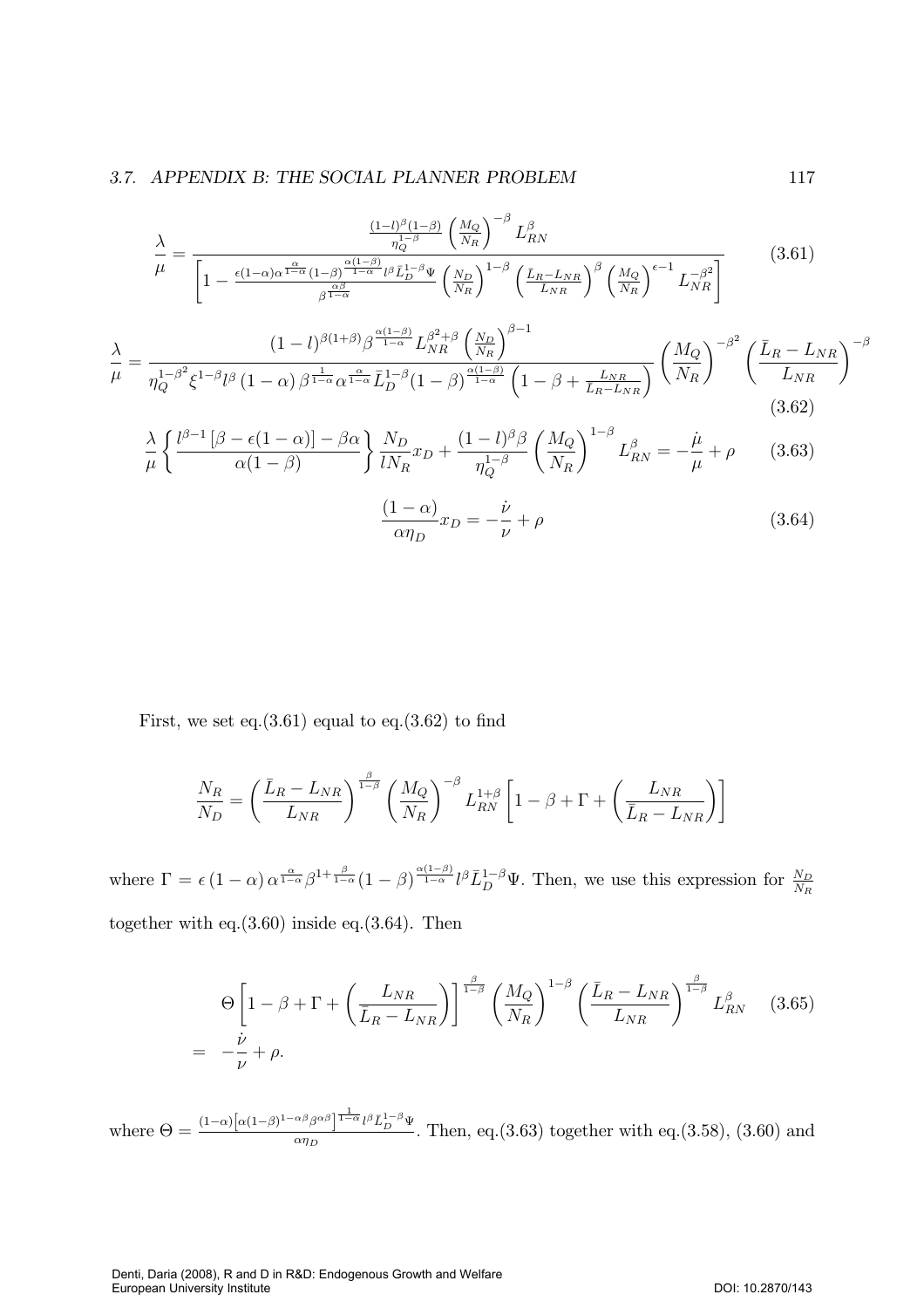$eq.(3.62)$  implies

$$
\frac{(1-l)^{\beta}}{\eta_Q^{1-\beta}} \left\{\beta - \frac{(1-\beta)^2}{\beta} \left[\frac{\frac{\bar{L}_R - L_{NR}}{L_{NR}}}{1 + (1-\beta) \left(\frac{\bar{L}_R - L_{NR}}{L_{NR}}\right)}\right]\right\} \left(\frac{M_Q}{N_R}\right)^{1-\beta} L_{RN}^{\beta} \qquad (3.66)
$$
\n
$$
= -\frac{\dot{\mu}}{\mu} + \rho.
$$

Eq.  $(3.65)$  and eq.  $(3.66)$  are compared to eq.  $(3.33)$  and eq.  $(3.30)$  respectively to determine the optimal fiscal policy tools.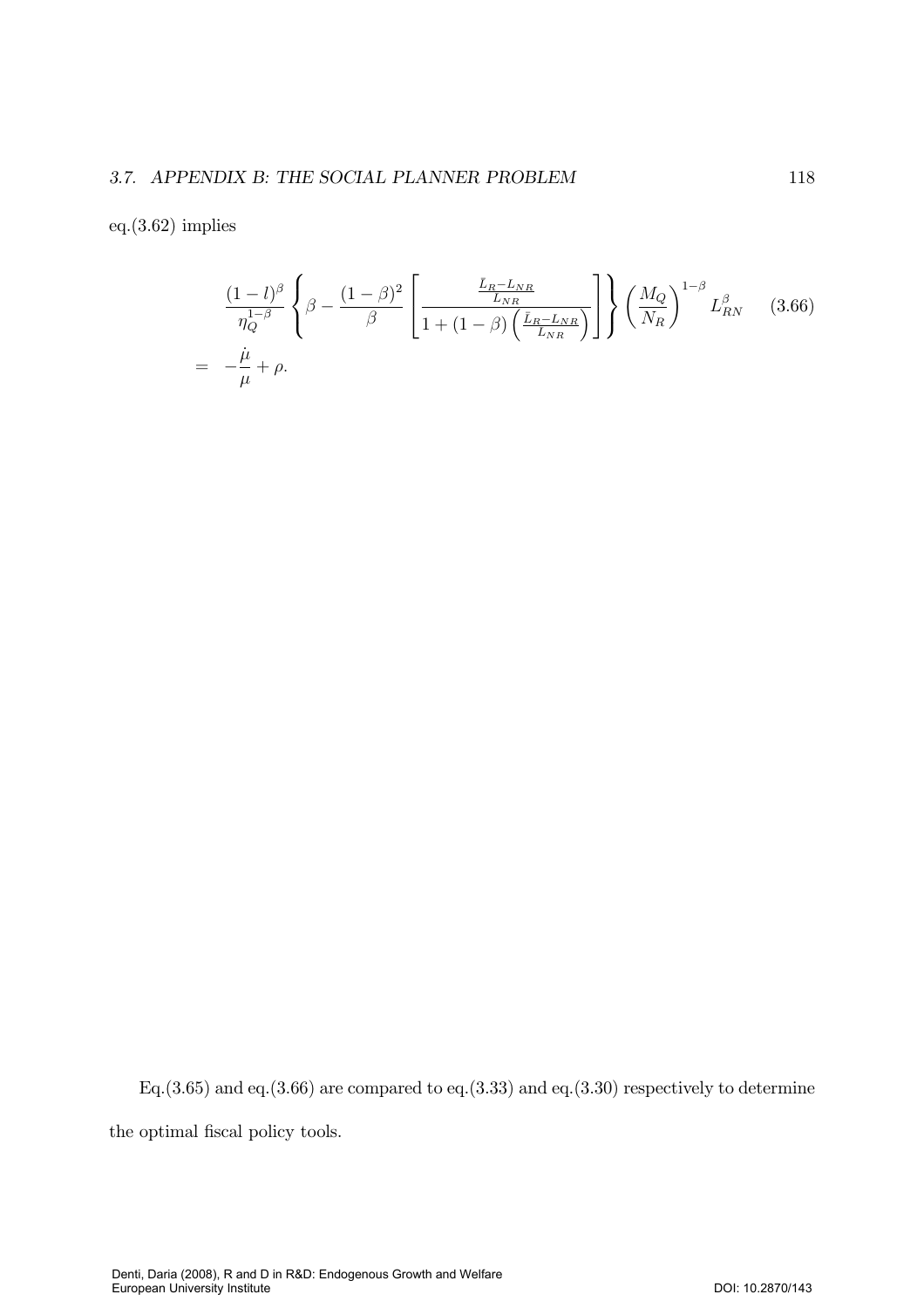#### 3.7. APPENDIX B: THE SOCIAL PLANNER PROBLEM 119

Acemoglu D. (2002). "Directed Technical Change". The Review of Economic Studies, 69, pp. 781-809.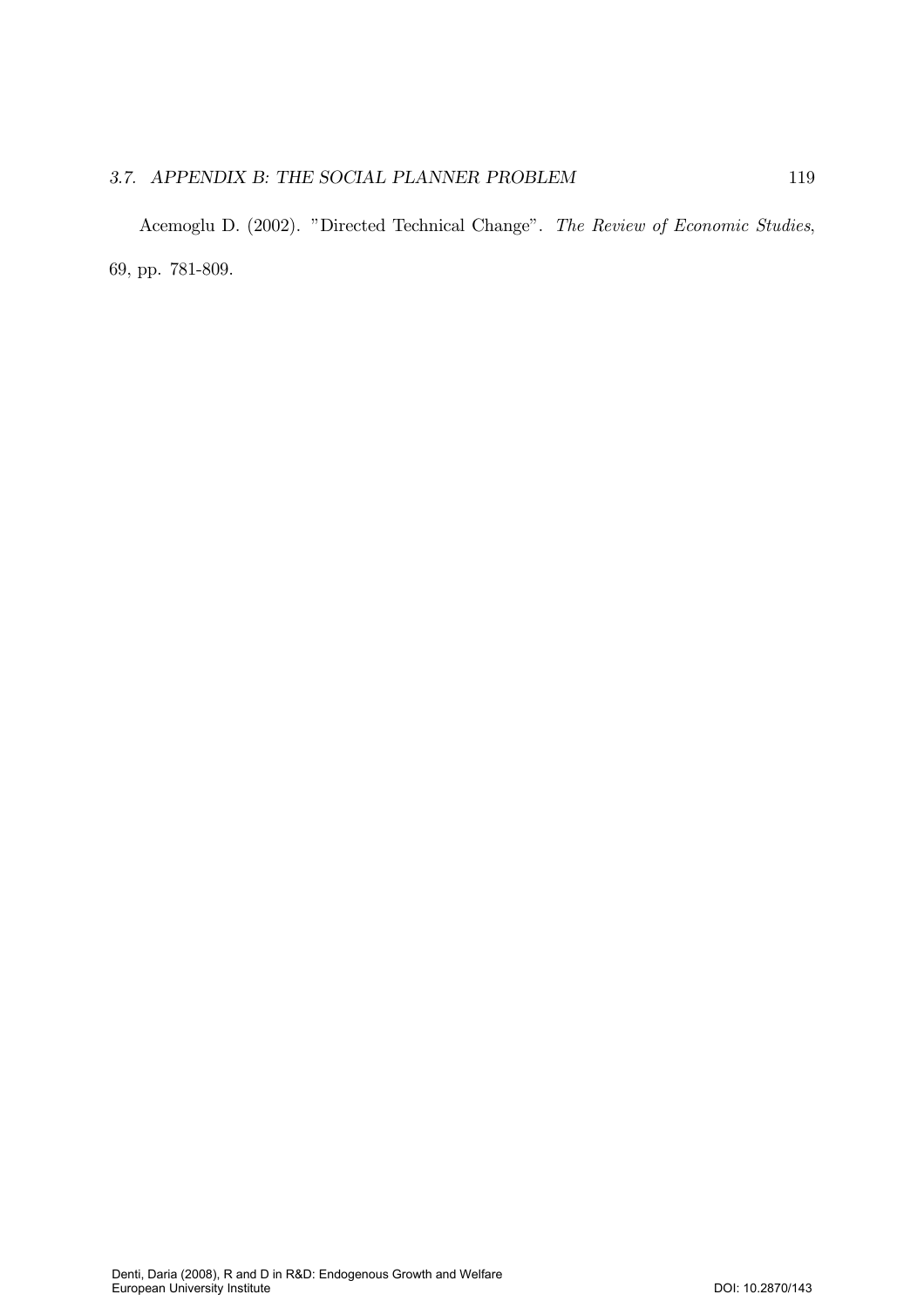- [1] Acemoglu D. and Zilibotti F. (2001). "Productivity Differences". The Quarterly Journal of Economics, Vol.116, pp.563-606
- [2] Audretsch D.B. *et al.* (2002). "The Economics of Science and Technology." *Journal of* Technology Transfer. Vol.27, pp.155-203
- [3] Azariadis C. and Drazen A. (1990). "Threshold Externalities in Economic Development." The Quarterly Journal of Economics, Vol.105, No.2, pp.501-526
- [4] Barro R., and X. Sala-I-Martin. (2004). *Economic Growth*. Cambridge: MIT University Press.
- [5] Barro R., and X. Sala-I-Martin. (1997). "Technological Diffusion, Convergence and Growth." Journal of Economic Growth, Vol.2, pp.1-27
- [6] Benassy J.P. (1998). "Is There Always Too Little Research in Endogenous Growth Models with Expanding Product Variety?". *European Economic Review*, 42, No.1, pp.61-69
- [7] Boldrin M. and Rustichini A. (1994). "Growth and Indeterminacy in Dynamic Models with Externalities". *Econometrica*, Vol.62, No.2, pp.322-342
- [8] Brezis E., *et al.* (1993). "Leapfrogging in International Competition: A Theory of Cycles in National Technological Leadership." American Economic Review, 83, pp.1211-1219

120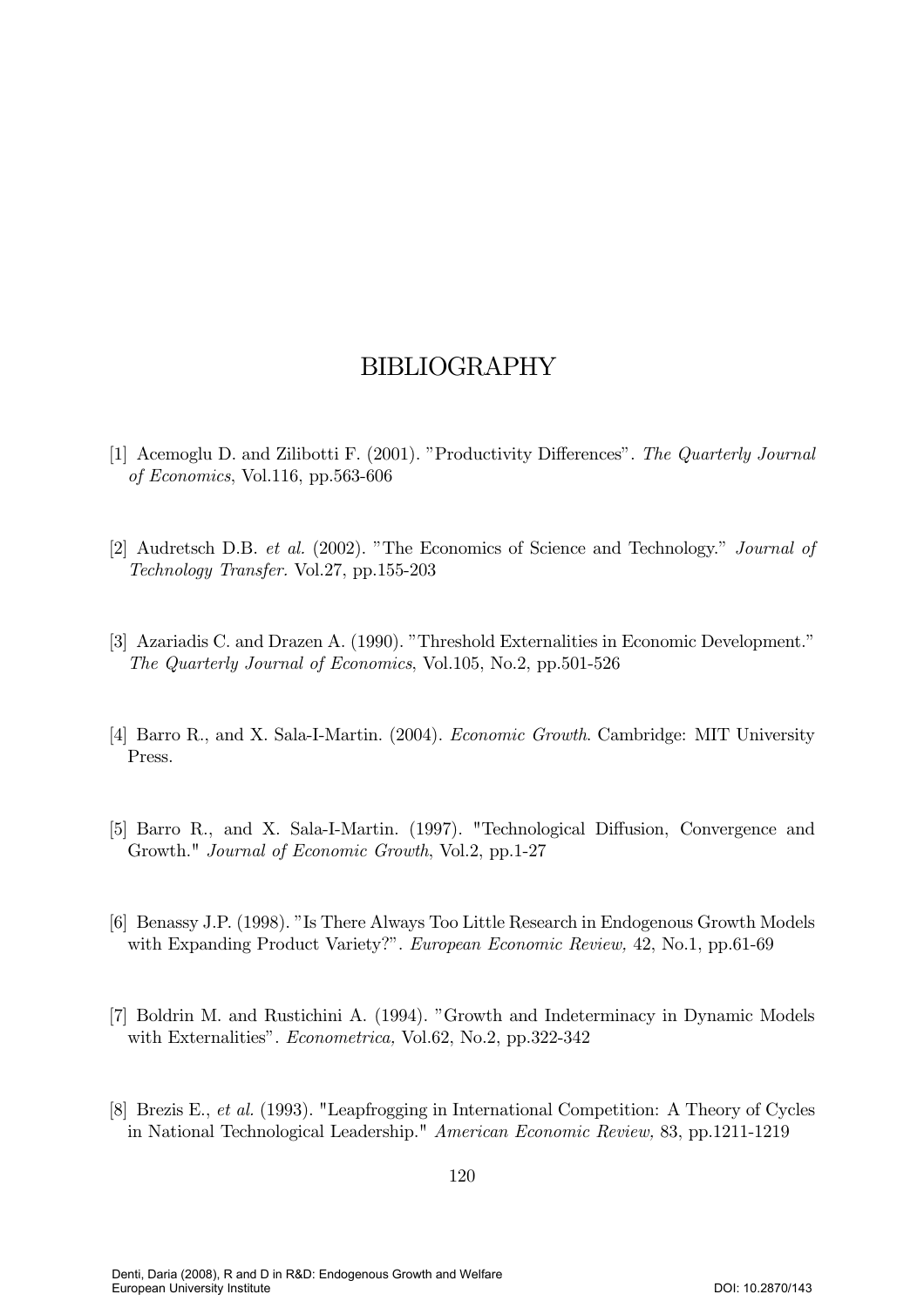- [9] Chamley C. (1993). "Externalities and Dynamics in Models of "Learning by Doing"". International Economic Review, Vol.34, No.3, pp.583-609
- [10] President's Council of Advisors on Science and Technology. (2002). "Assessing the US R&D Investment". www.ostp.gov
- [11] President's Council of Advisors on Science and Technology. (2001). "Implementation of the NSTC Presidential Review Directive-4: Renewing the Federal Government-University Research Partnership for the 21st Century". www.ostp.gov
- [12] Eiseman E., Koizumi K. and Fossum D.  $(2002)$ . "Federal Investment in R&D". RAND publication MR-1639.0-OSTP. www.rand.org
- [13] Funk M. (2002). "Basic Research and International Spillovers." *International Review of* Applied Economics, Vol.16, No.2,pp.217-226
- [14] Gancia G., and F. Zilibotti. (2003). "Horizontal Innovation in the Theory of Growth and Development". In preparation for the Handbook of Economic Growth (eds. P. Aghion and S. Durlauf).
- [15] Grossman G.M., Helpman E.  $(1991)$ . "Innovation and Growth in the Global Economy", The MIT Press.
- [16] Groth C. (2004). Lectures in Economic Growth. University of Copenhagen, mimeo.
- [17] Helpman, E. and Hoffmaister, A (1997)., "North-South R&D Spillovers," The Economic Journal, Vol.107, pp.134-149.
- [18] Jaffe A.B. (1996). "Economic Analysis of Research Spillovers Implications for the Advanced Technology Program". NIST Publication. NIST GCR708
- [19] Jones, C. (1999). "Growth: With or Without Scale Effects". The American Economic Review. Vol.89, pp.139-144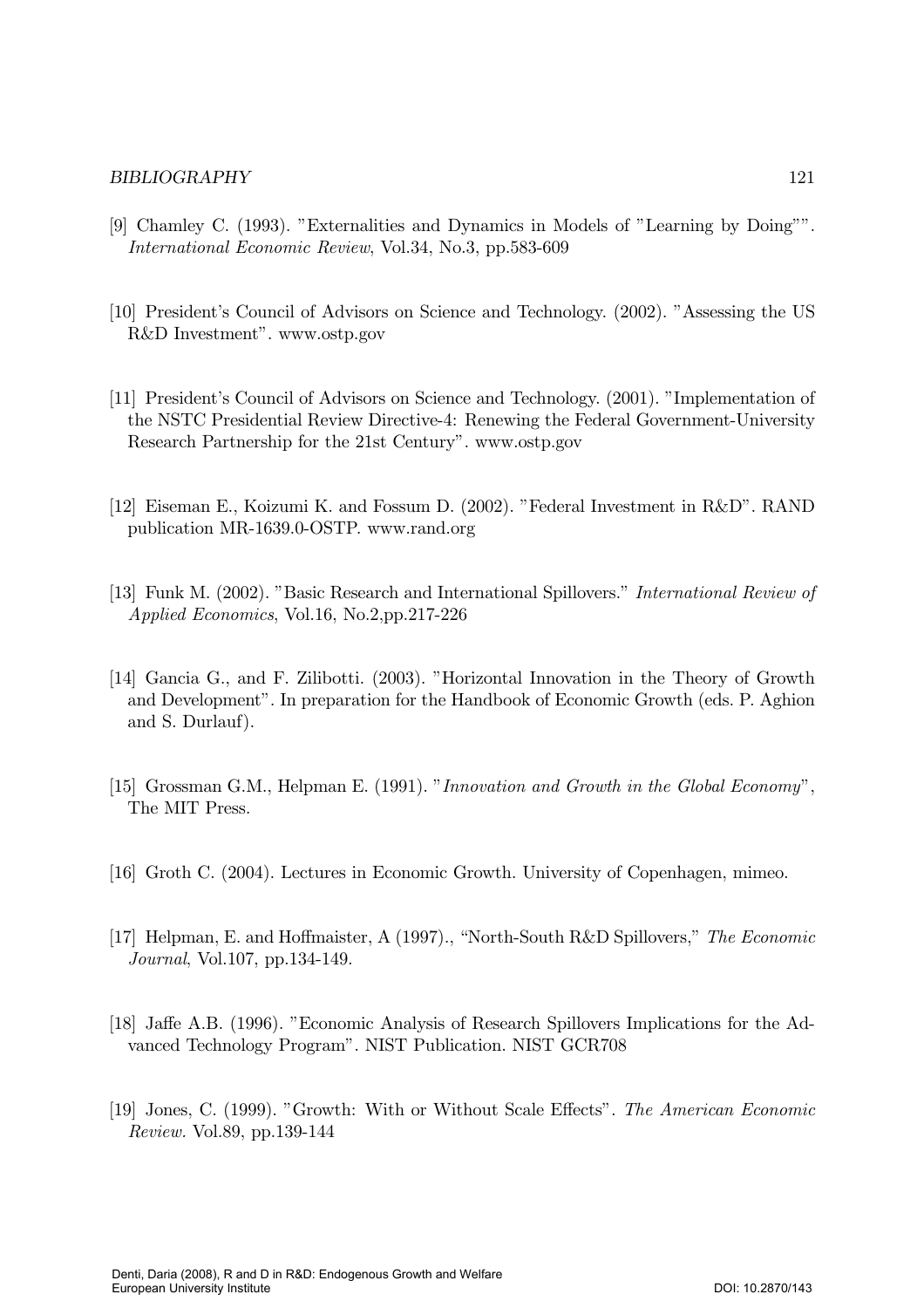- [20] Kesteloot K. and Veugelers R.  $(1995)$ . "Stable R&D Cooperation with Spillovers." Journal of Economics and Management Strategy. Vol.4, No.4, pp.651-672
- [21] Kwan Y.K., and Lai L.C.E. (2003). "Intellectual Property Rights Protection and Endogenous Economic Growth". Journal of Economic Dynamics and Control, 27, pp.853-873
- [22] Licthemberg F.R. (1990). "U.S. Government Subsidies to Private Military R&D: The Defence Department's Independent R&D Policy". *Defence Economics.* 1. pp.149-158
- [23] Lichtemberg F.R. and Siegel D.  $(1991)$ . "The Impact of R&D Investment on Productivity. New Evidence Using Linked R&D-LRD Data". *Economic Inquiry*, Vol. 29 (2). pp. 203-229
- [24] Link A.N. and Long J.E. (1981). "The Simple Economics of Basic Scientific Research: a Test of Nelson's Diversification Hypothesis." The Journal of Industrial Economics. Vol.  $30$ , No. 1. pp.  $105-109$
- [25] Nelson R. R. (1959). "The Simple Economics of Basic Scientific Research." The Journal of Political Economy. Vol.67, No. 3. pp. 297-306
- [26] NSF Directorate for Social, Behavioral, and Economic Series. (2004). "US R&D Projected to Have Grown Marginally in 2003". www.nsf.gov
- [27] Office of Science and Technology Policy. Executive Office of the President. (2003a). "The Physical Sciences. Research and Development Funding in the President's 2004 Budget". www.ostp.gov
- [28] Office of Science and Technology Policy. Executive Office of the President. (2003b). "Promoting Innovation". www.ostp.gov
- [29] Pavitt K. (2001). "Public Policies to Support Basic Research: what Can the Rest of the World Learn from US Theory and Practice? (and What They Should Not Learn)" Industrial and Corporate Change. Vol. 10, No. 3. pp. 761-779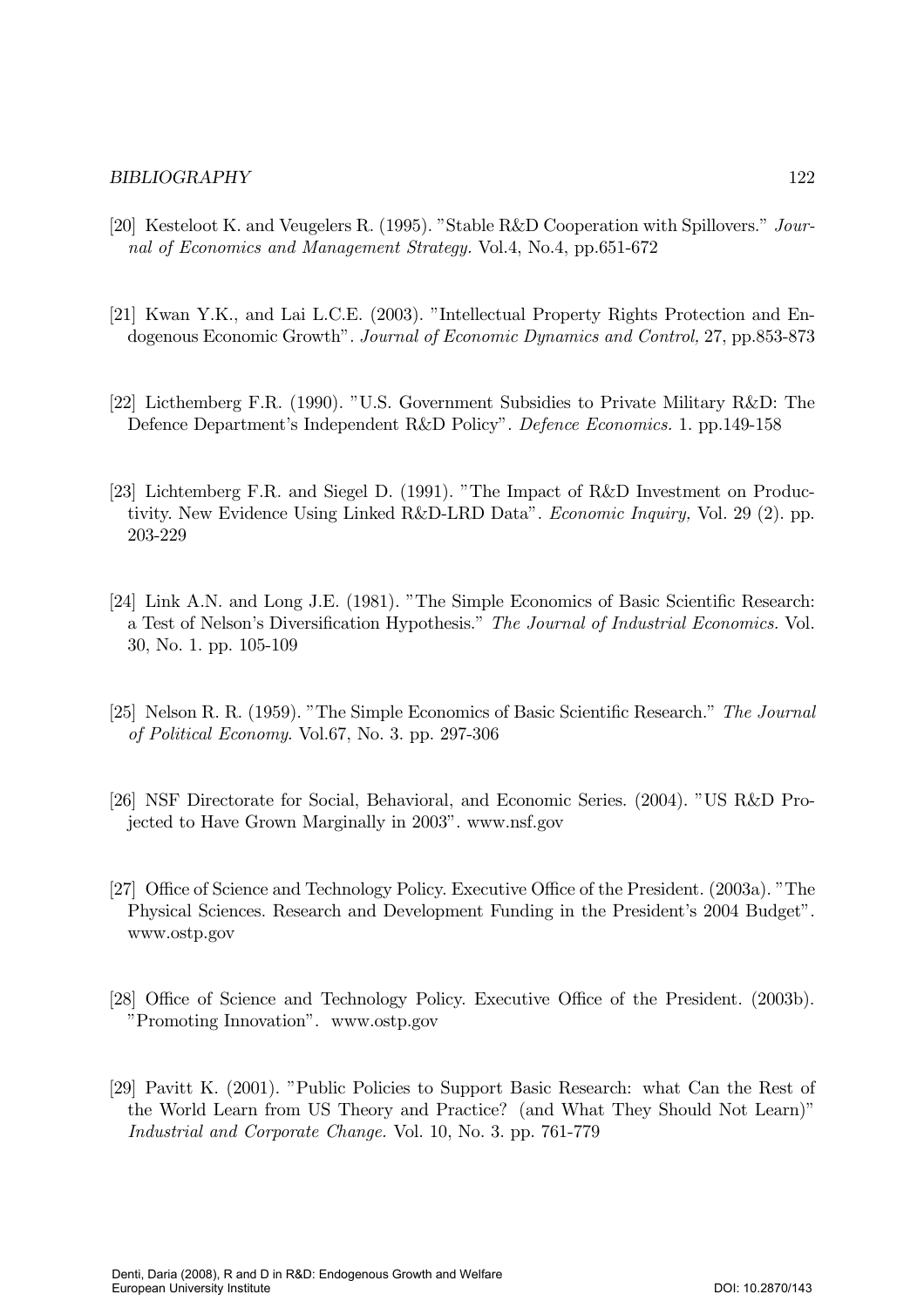- [30] Peretto P. (2003). "Fiscal Policy and Long-run Growth in R&D-based Models with Endogenous Market Structure". Journal of Economic Growth, 8, pp.325-347
- [31] Peretto P. (1999a). "Cost Reduction, Entry and the Interdependence of Market Structure and Economic Growth". Journal of Monetary Economics, 43, pp.173-195
- [32] Peretto P. (1999b). "Firm Size, Rivalry and the Extent of the Market in Endogenous Technological Change". European Economic Review, 43, pp.1747-1773
- [33] Office of Management and Budget. Executive Office of the President. (2004). "Budget of the United States Government. Fiscal Year 2005". www.whitehouse.gov
- [34] President's Council of Advisors on Science and Technology. (2002). "Assessing the US R&D Investment". www.ostp.gov
- [35] Rivera-Batiz L.A., and P. Romer. (1991). "Economic Integration and Endogenous Growth". The Quarterly Journal of Economics, 106, 531-555.
- [36] Romer P. (1990). "Endogenous Technological Change". Journal of Political Economy. 98, S71-S102
- [37] Segerstrom P. (1998). "Endogenous Growth Without Scale Effects". The American Economic Review, Vol.88, No.5, pp.1290-1310
- [38] Stokes D. Pasteur's Quadrants. Basic Science and Technological Innovation. Brookings Institution Press 1997
- [39] Tirole J. (1988). The Theory of Industrial Organization. Cambridge: MIT University Press
- [40] Theis T.N. and Horn P.M. (2003). "Basic Research in the Information Technology Industry". Physics Today. Vol.57, Issue 7. pp.44-52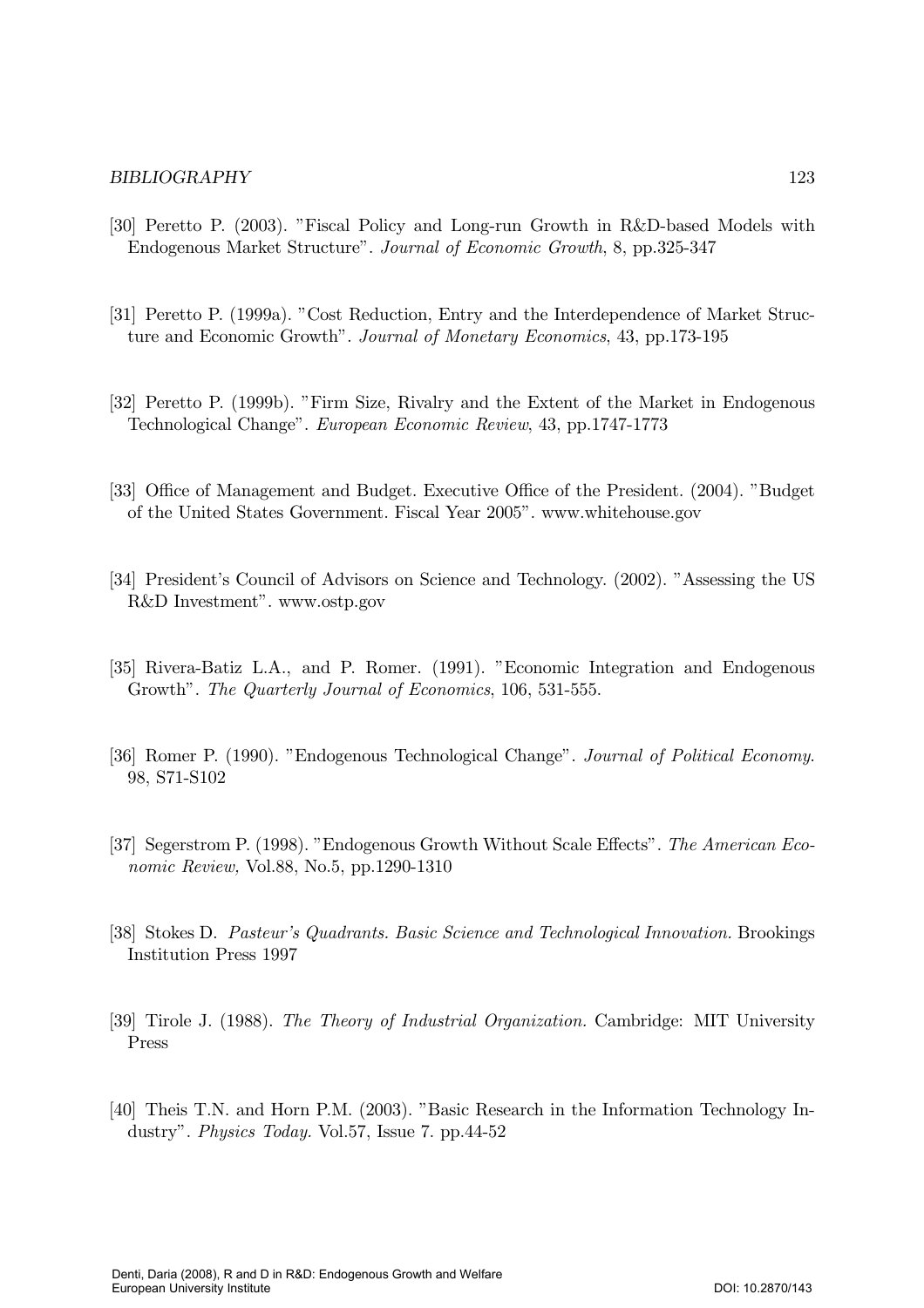[41] Trumbull G. (2004). Silicon and the State. Brookings Institution Press 2004

[42] Veugelers R. (1997). "Internal R&D Expenditures and External Technology Sourcing". Research Policy. Vol.26, pp.303-315.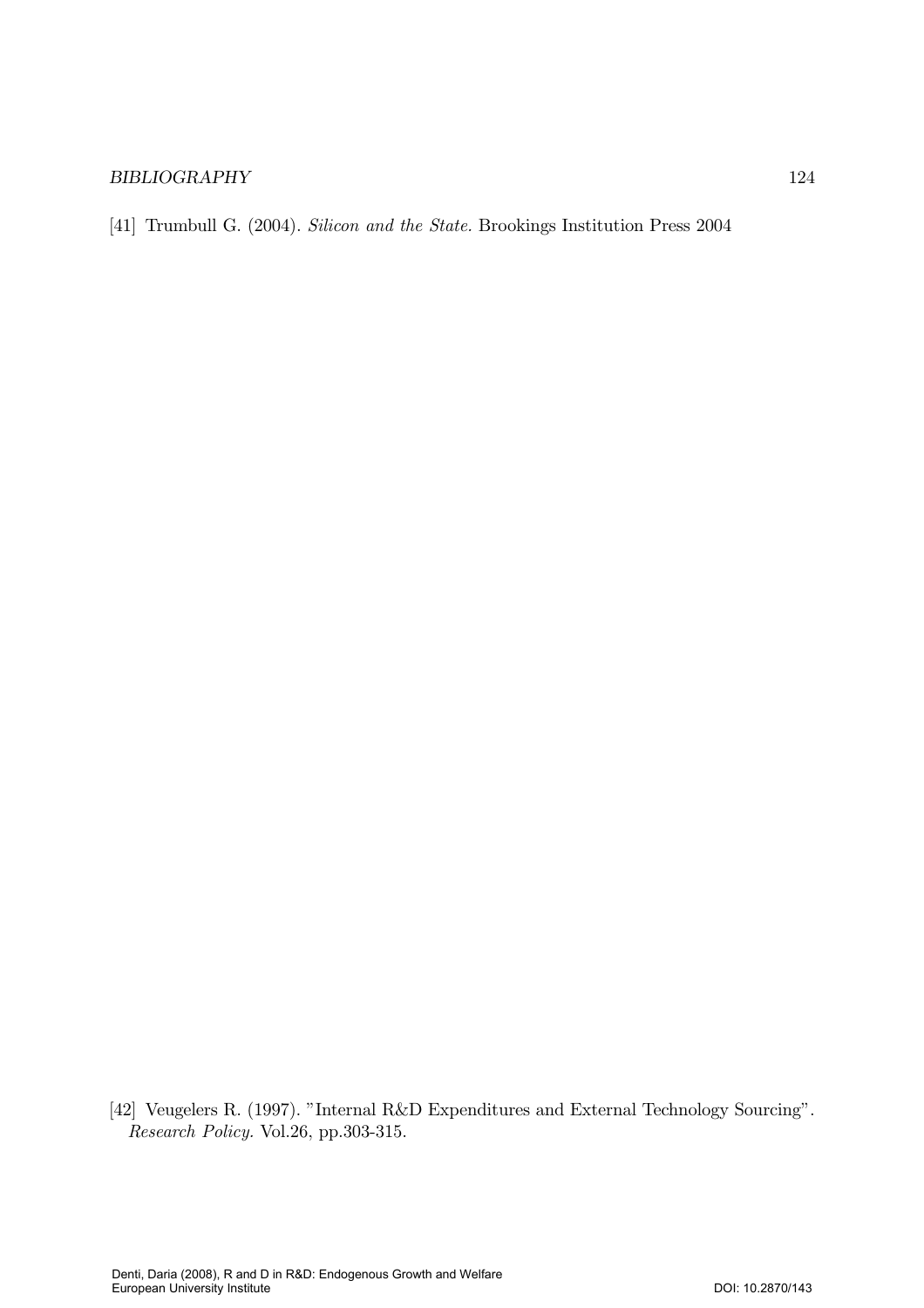# CHAPTER 4

# CLEANING THE WORLD DOING MATHS

# 4.1 Introduction

" Tremendous opportunities are offered by research in order to optimize the life cycle of materials and products, and to break the link between environmental impact and economic growth. This is one of the major objectives of European research, which should be pursued for many years to come". -Philippe Busquin, EU Research Commissioner-

In recent years there has been an increasing interest in extending endogenous growth models to incorporate environmental considerations. In particular, many attempts have focused on the idea that natural environment is indirectly a factor of production as higher quality of environment affects positively productivity of different factors of production (Smulders and Gradus, 1996). Allowing for environmental issues inside the economy leads to concerns about pollution, which is, to date, widely acknowledged to be an inevitable by-product of economic activity and to be directly and negatively related to the level of environmental quality (Bovenberg and Smulders, 1996).

Many contributions have explored the short and long run implications of including pollution in an endogenous growth setting, and an increasing part of them has adopted frameworks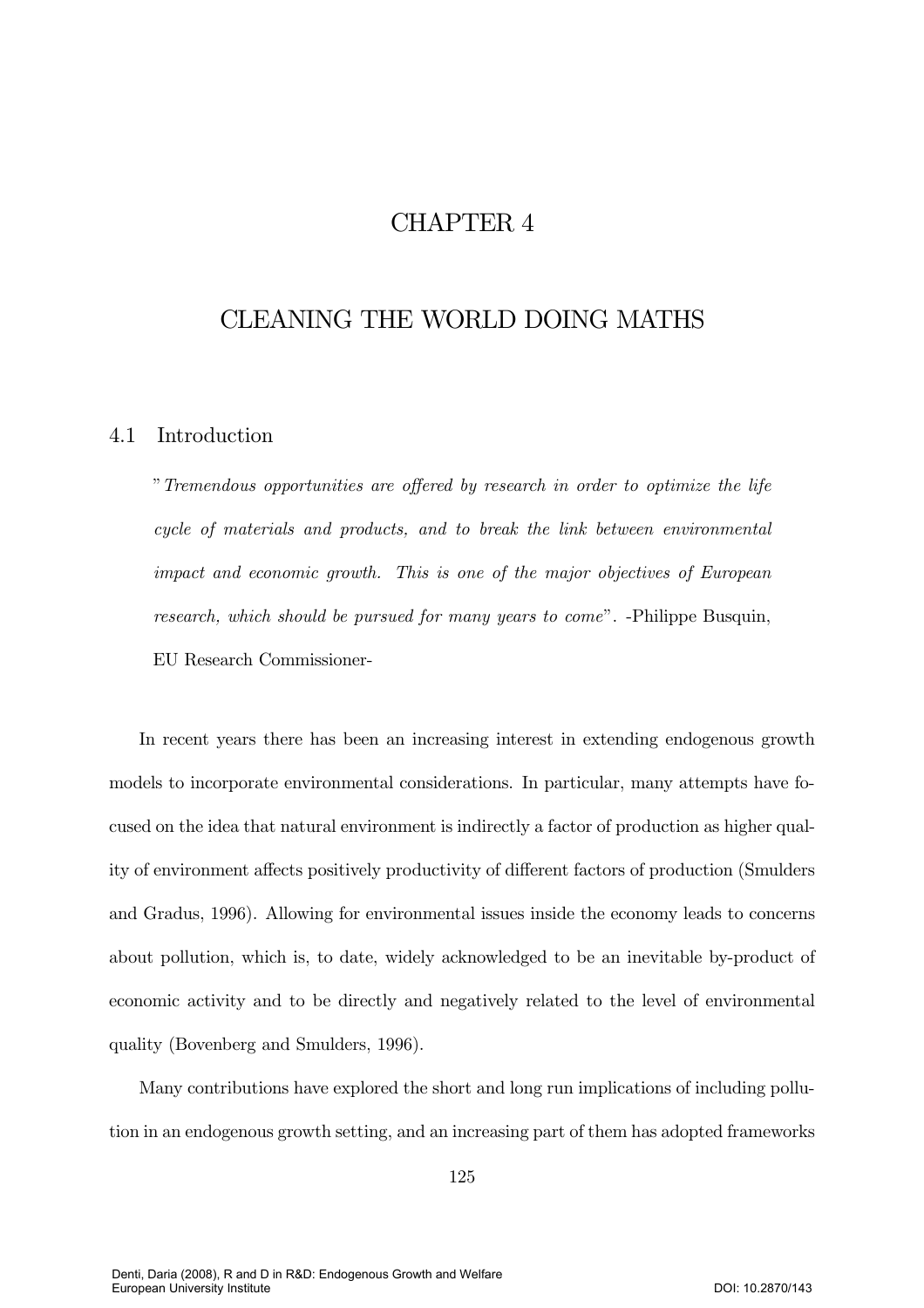#### 4.1. INTRODUCTION  $TION$  126

where innovation plays a key role in abating pollution (Bovenberg and Smulders, 1996; Smulders and Gradus, 1996). However, when environmental issues are embedded in R&D-based growth models or, more in general, when pollution is considered along with innovation, the focus is limited to  $R\&D$  explicitly pursued to abate pollution. This perspective follows from the fact that privately-performed R&D is production-oriented, and pollution is a negative externality of production; therefore, it is assumed that being  $R\&D$  carried on by firms for profits motivations, it aims at new product discoveries or cost reduction and, as long as environmental care does not generate profits, firms must be pushed towards pollution-abating R&D investment through Government deeds.

This vision, although widely popular, needs not to encompass all the pathways through which R&D, production and pollution are inter-related. In fact, even if it is undoubtedly true that firms do R&D to increase their profits, it may be the case that some of their R&D exerts some positive effects on pollution-abatement as an unintended by-product. This is indeed the case every time that an improvement in the frontier of knowledge following from R&D activity may also go through new ideas generated in production-oriented activities, opening new and unexpected patterns and processes with positive effects on environmental care.

We claim that this mechanism takes place through the pervasiveness and the novelty of some  $R&D$  -namely basic research- and it is channelled through spillovers.

To support our claim we consider well-established economic works on R&D suggesting that the positive side-effects played by R&D spillovers change depending on the R&D ac-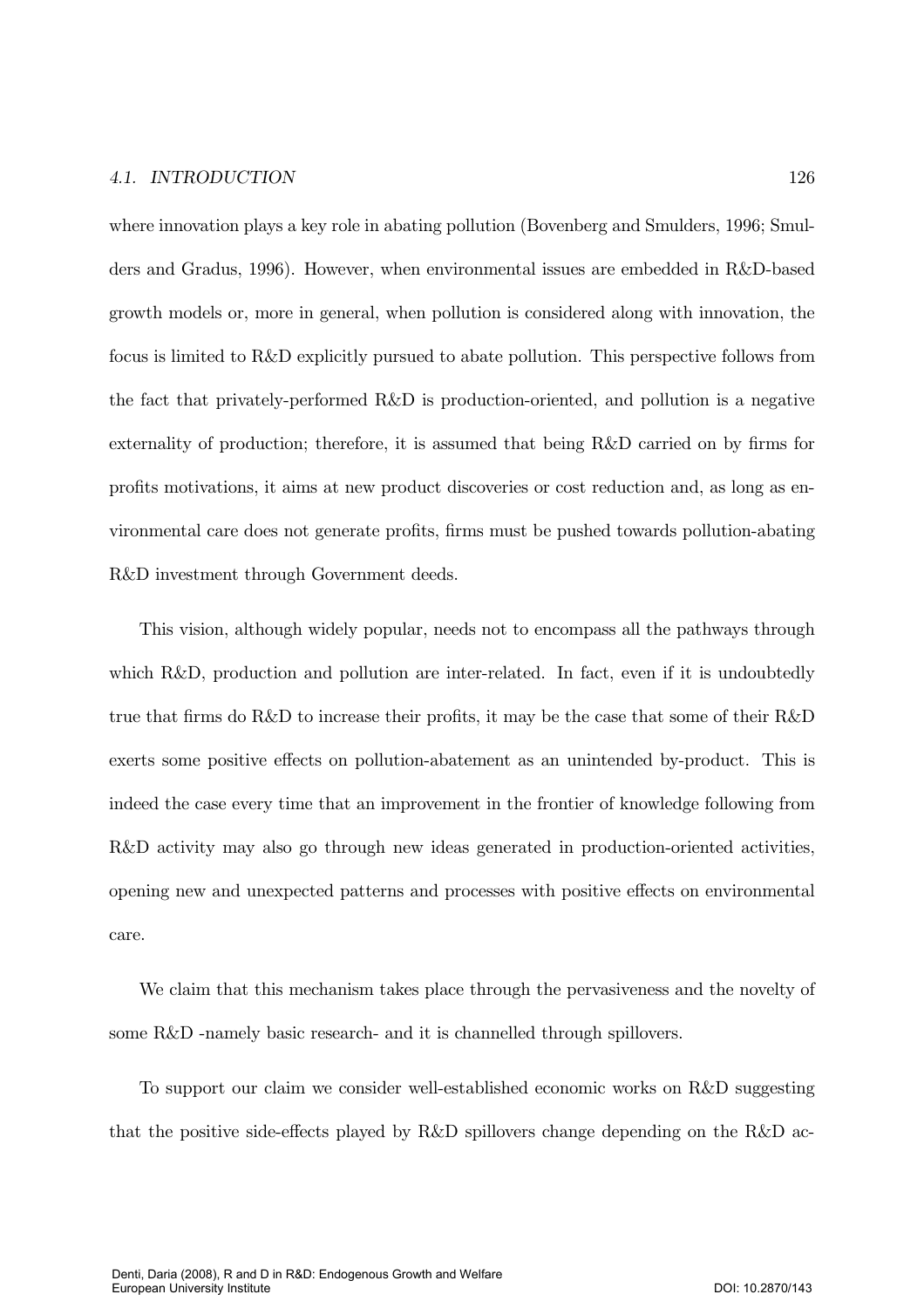tivity considered. In particular, basic research is the activity whose spillovers are the most significant and pervasive, whereas development spillovers are the weakest *(i.a.* Auerswald and Branscomb, 2003; Lichtemberg and Siegel 1991; Salter and Martin, 2001). Differences in spillovers strength and diffusion are mainly due to the degree of generality associated to R&D activities: basic research is the most general, therefore the outcomes of an investment in this activity are quite unpredictable and the same holds for the potential directions of its contributions to the stock of knowledge. Given all this, basic research is quite likely to be the best candidate to exert positive consequences on pollution abatement. It is noteworthy that the US Environmental Protection Agency is currently monitoring R&D in nanofields (also privately performed), although not environmental-oriented, to understand and evaluate the positive environmental side-effects (EPA<sup>1</sup>, 2005). And nanofield R&D relies heavily on R&D.

Then, recalling the data we presented in the introductory chapter, we see that private agents perform multi-stage R&D processes, where both development and basic research are carried on (NSF<sup>2</sup>, 2003). So, there is actual evidence about private R&D processes whose components may modify pollution formation.

The last element we provide to further strengthen our claim about the positive effects of basic research on pollution abatement, even without being directly aimed at environmental targets, is a brief report of some anecdotal evidence about unintended pollution-reducing trajectories of privately performed basic-research-intensive activities. In US and other coun-

<sup>&</sup>lt;sup>1</sup>Environmental Protection Agency of the United States

<sup>&</sup>lt;sup>2</sup>National Science Foundation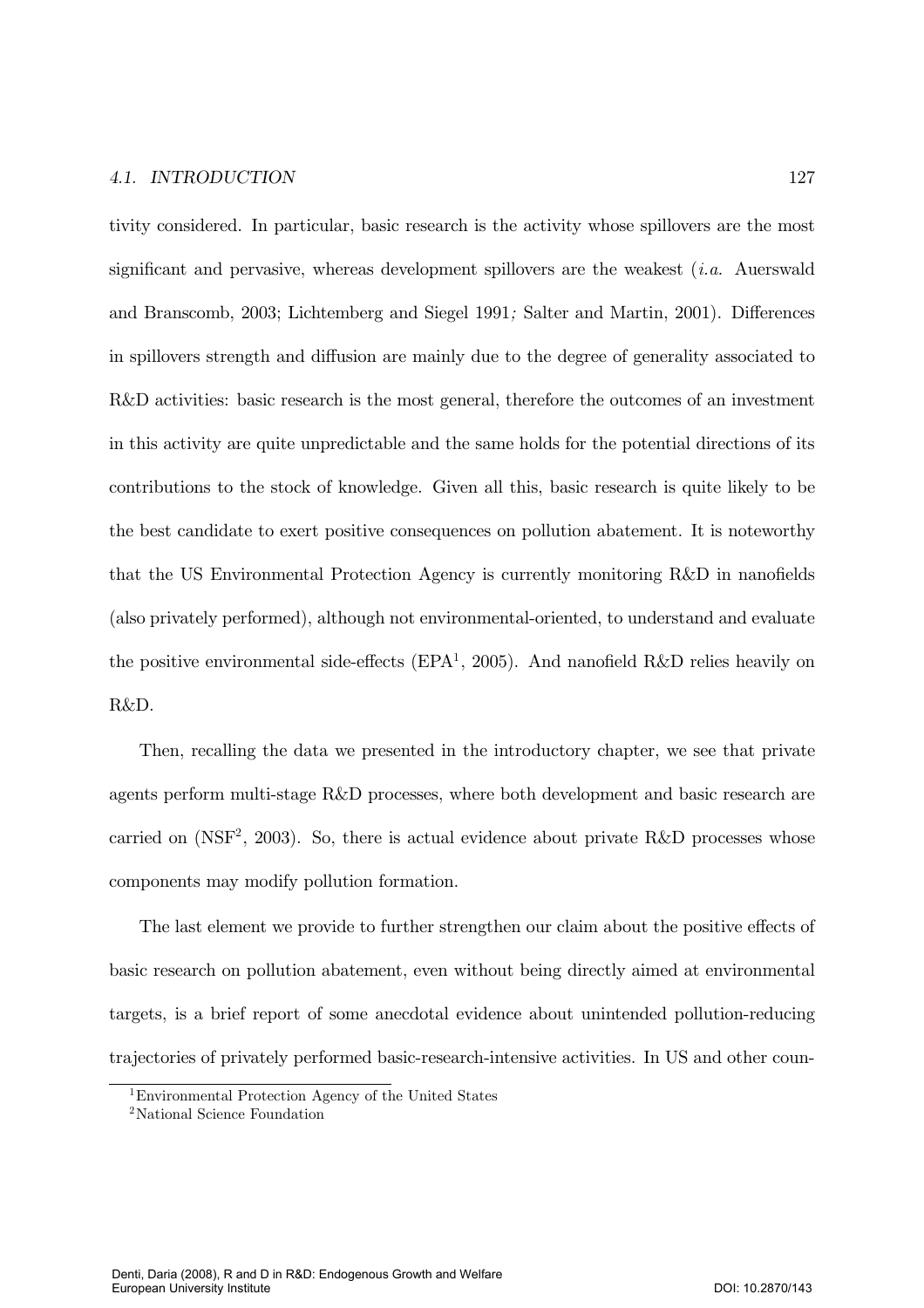#### 4.1. INTRODUCTION  $TION$  128

tries, such as UK and Japan, nanotech companies are performing R&D processes where basic research has a key role (Ernest and Shetty, 2005; NCMS<sup>3</sup>, 2006). Then, several works about nanotechnology roadmapping have highlighted important environmental side-effects of nanotech knowledge: from improved healthcare<sup>4</sup> to environmental care and energy savings (EPA, 2005; Ernets and Shetty, 2005). Other important sectors where R&D has generates fundamental trajectories towards environmental protection, though accidentally, are manufacturing and chemical industry. The former has devoted significant R&D efforts in the plasma physics realm and the outcomes have been manifold: from plasma TV screen to lighter materials and technologies that improve the manufacturing process, mainly with respect to energy cost reduction ( $\text{ECCR}^5$ , 2002). The latter's R&D efforts towards materials has produced a bulk of knowledge and discoveries about some properties of some materials that allow, for instance, to replace steel with aluminium in vehicles production with a consequent reduction in car weight and fuel usage  $(AA/USDoE^6, 1999)$ . It has been estimated that the environmental trajectories of nanotech, chemical and manufacturing R&D lead to a potential energy savings for US close to  $14.5\%$  of total US energy consumption per year (EPA, 2005). The main environmental-friendly technological trajectories referring to our anecdotal evidence are summarized in Figure 4.1.

<sup>&</sup>lt;sup>3</sup>National Center for Manufacturing Sciences

<sup>&</sup>lt;sup>4</sup>It is widely acknowledged that pollution has a positive and significant effect on cancer proliferation and on reducing the quality of life (Arden et al. 2002)

<sup>&</sup>lt;sup>5</sup>European Comission Community Research

 $6$ The Aluminium Association, US Department of Energy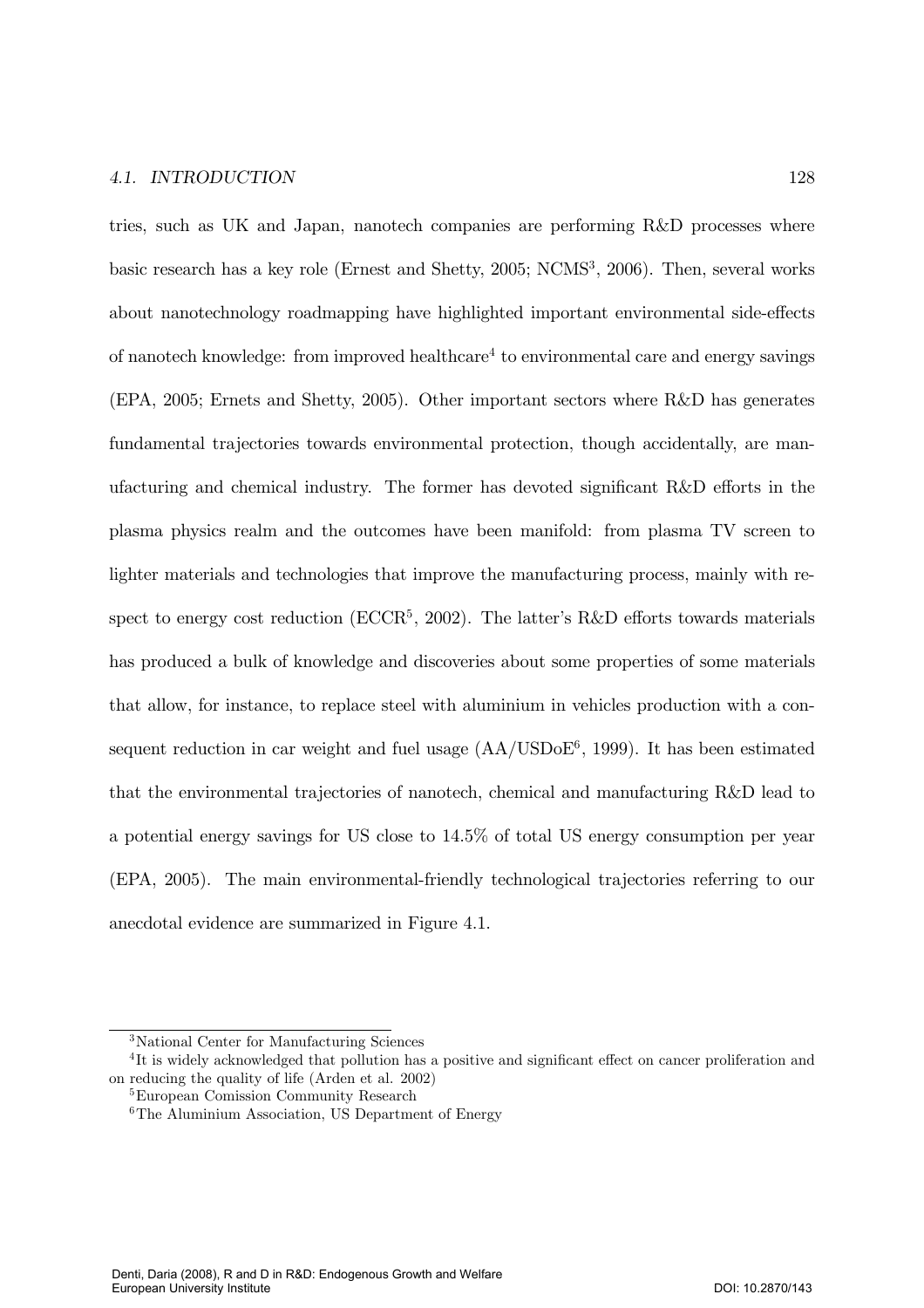

Figure 4.1. Environmental Trajectories of Basic-Research-Intensive Privately Performed R&D.

All these considerations seem to provide enough support to our claim; therefore we develop a framework accounting for the possible unintended effects of privately-performed R&D on pollution, driven by basic research spillovers, to check the consequences in terms of growth and policy-making.

Our perspective may give some appealing insights also with respect to the linkage between R&D and environmental policy. In environmental literature, R&D policy is generally needed to push private firms to perform the socially optimal amount of pollution-abating R&D. However, evidence on federal support to R&D in US shows that different fiscal incentives are used depending on R&D composition and that federal support is mainly directed towards basic research activity. Therefore, by constructing a set up where basic research is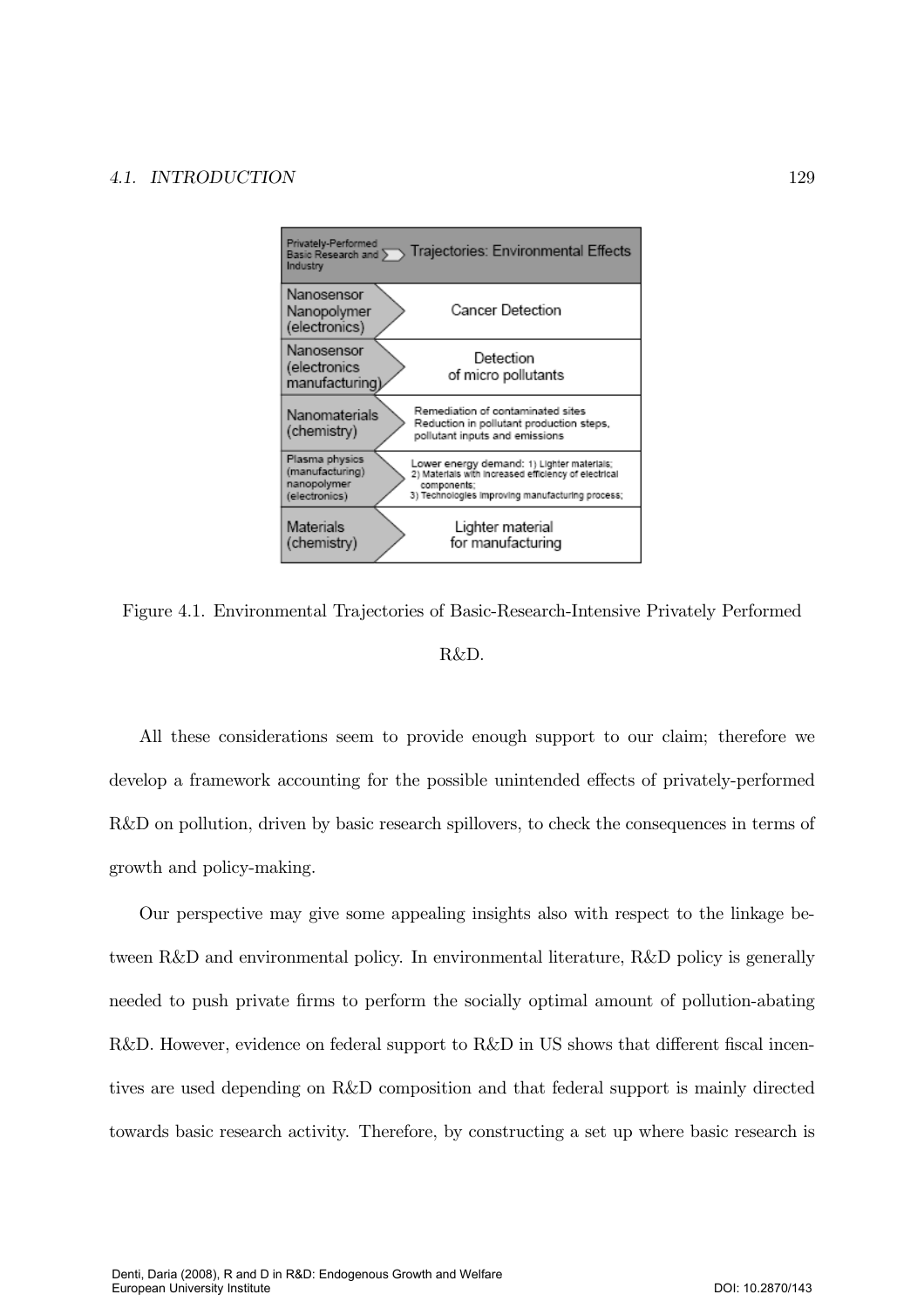disentangled from development and contributes accidentally to environmental preservation. it is possible to check whether the observed differences in fiscal incentives play some effects also on environmental care.

The consequences of this exercise may be particularly interesting considering that, not withstanding well established results on the damages created by pollution, environmental policy gets enforced quite slowly, since efforts towards environmental improvements may be overshadowed by the fear that environmental policy damages the economy through a reduction in production and in economic growth. In fact, there is an active debate between those who argue that, being pollution an inevitable side-product of production, economic growth cannot be ecologically sustainable and those who replicate that a growing economy can produce a growing amount of abatement devices so that pollution is offset (Smulders and Gradus, 1996). Empirical evidence for developed countries seems to support the latter point of view, as there exists substantial evidence that developed countries experience economic growth associated to improvement in environmental quality and that this is achieved through policy enforcement (Grossman and Kruger, 1995; Stockey, 1998).

So, if environmental policy matches with R&D policy and R&D policy helps firms in their production-oriented R&D investments, then it may be that support to pollution abatement gets enforced through support to privately-performed and growth-promoting R&D. In this way we make a point in favor of the optimistic point of view about sustainable growth.

To tackle the issues outlined above, we explicitly model the distinction between basic research and development in a set up where R&D determines growth and basic research,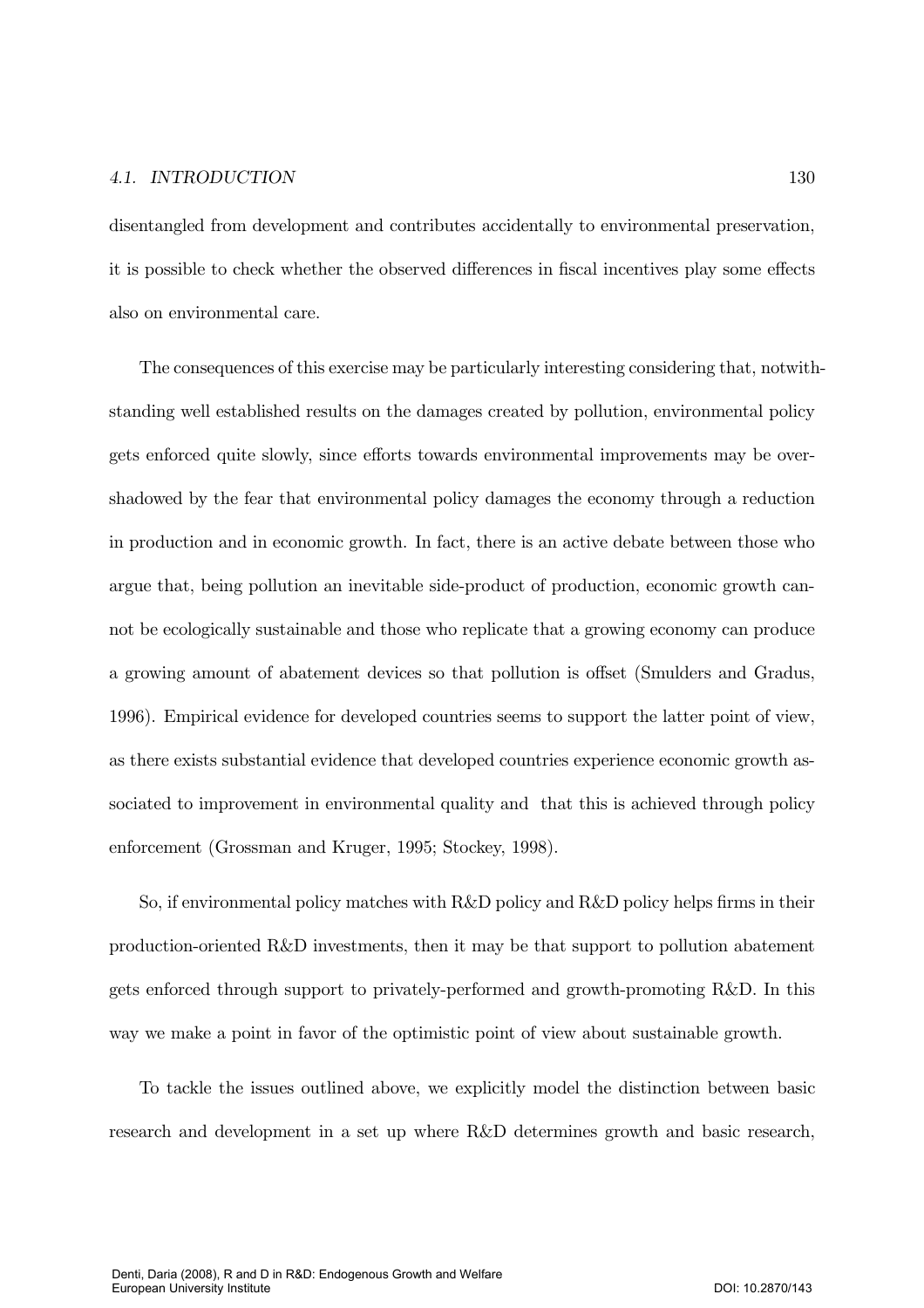tough accidentally, helps reducing pollution. The framework builds on horizontal innovation literature, with the introduction of the distinction between basic research and development according to both literature and the data.

One of the main result of the model refers to the effects of productivity of research activities on growth and pollution. An increase in basic research productivity helps reducing pollution, whereas an increase in development productivity plays the opposite effect, by reducing the amount of basic research that each innovator needs to have to get a new variety of good, thus reducing pollution abating activity. Overall, the effects on growth are positive, meaning that the positive effect of development productivity in reducing the R&D cost that firms must bear to start producing offsets the negative effect played by the same productivity through pollution.

Failure to internalize both negative externality from pollution and positive spillovers from R&D implies that private agents fail to reach the first best. Therefore, there is room for policy design and welfare discussions with respect to growth, R&D and pollution. To this respect, we will not address the issue of policy-design to reach the first best allocation since it is widely acknowledged that the successful execution of first best policies appears to be difficult (Barro and Sala-I-Martin, 2004). Thus, we will tackle more realistic policymaking through the introduction and the analysis of second-best R&D and environmental policy. We consider a specific environmental R&D policy which is consistent with existing literature on pollution and on R&D: taxes are levied on polluters and revenues are devoted to pollution-abating activities (Smulders and Gradus, 1996). In this set up, the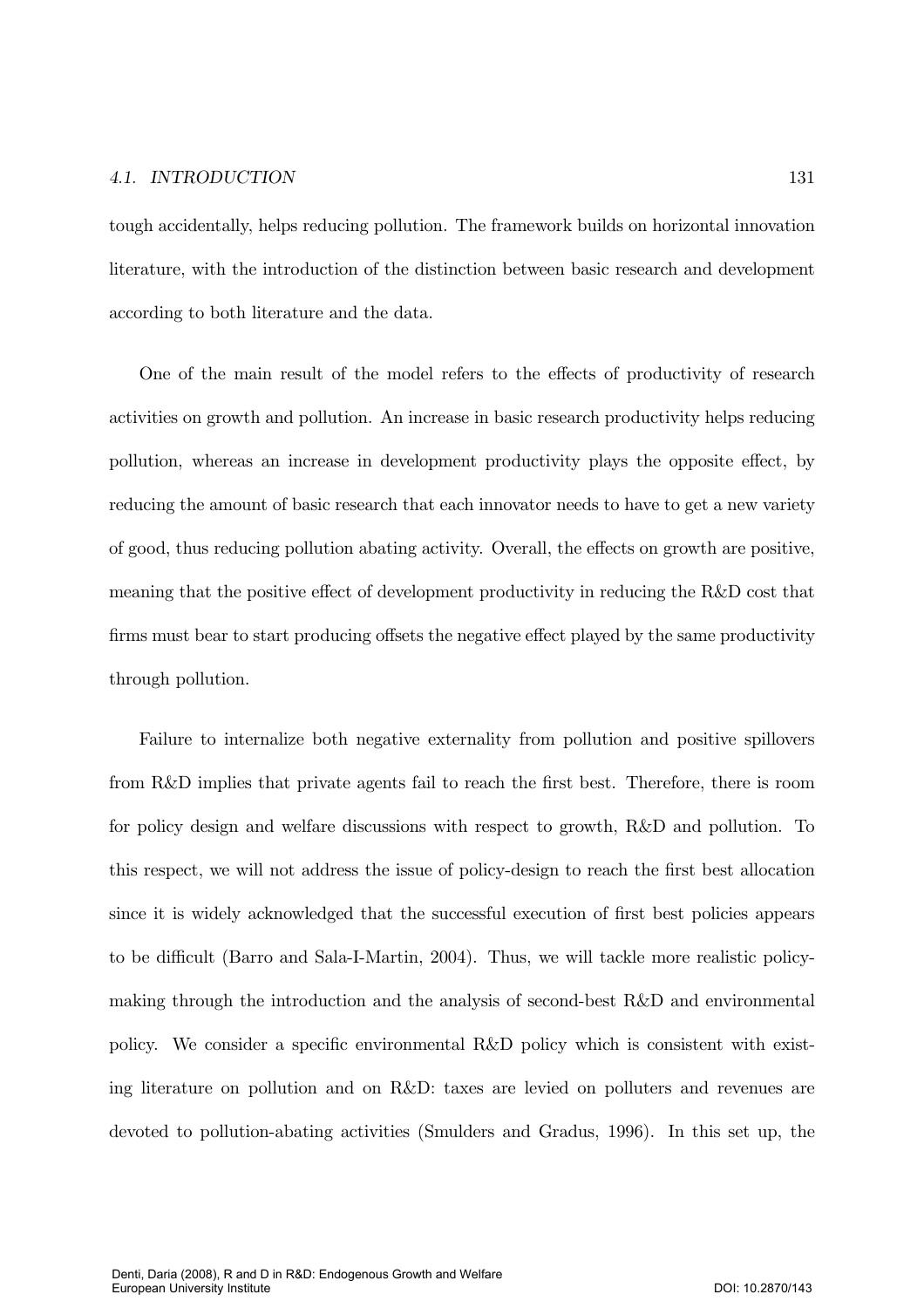#### 4.1. INTRODUCTION  $TION$  132

latter activities correspond to R&D activities, so supporting pollution-reducing activities equals supporting production-oriented  $R\&D$ , a kind of policy which is generally advocated in horizontal-innovation literature. Given this policy structure, second-best optimal fiscal policy shows that the Government must pursue support to basic research as long as applied  $R&D$  technology is using basic research at a low level relative to other inputs. This result is deeply related to environmental policy considerations: pollution increases as applied knowledge accumulates, since new final designs correspond to new varieties of intermediate goods, but basic research partly offsets this negative side-effect. So, the optimal fiscal policy result is driven by the fact that any increase in the size of intermediate goods which is not determined by a sufficient employment of pollution-abating basic research does not allow the economy to reach the second best unless the Government intervenes to subsidize basic research usage. Referring to existing literature on growth and pollution, this contribution champions supporting privately-performed basic research, even if basic research, and R&D in general, are not specifically aimed at pollution-abatement. However, it is important to notice that support is due as long as basic research employment is small, whereas every time that the level of basic research is above a critical edge, subsidization is no longer needed.

The paper is organized as follows: Section 2 describes the economy; Section 3 presents the decentralized solution; Section 4 discusses the dynamic optimal taxation problem. Section 5 concludes.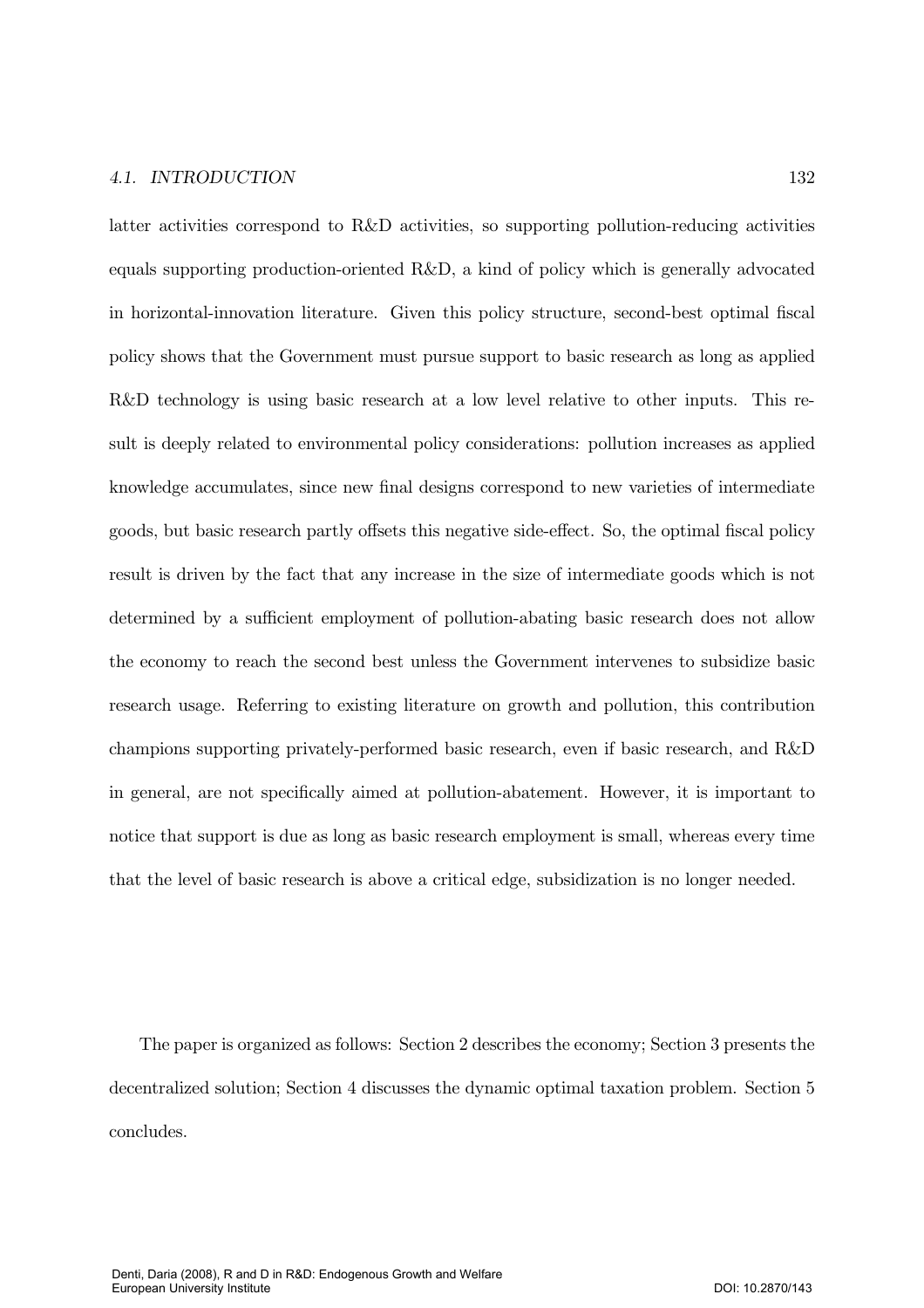#### 4.2 The Economy

We model the different R&D components accordingly to previous chapters. With respect to the R&D process, we introduce feedback from development to basic research, a feature which is empirically supported.

The economy is characterized by a unique multi-stage R&D sector: first, firms perform basic research, then basic research output is employed in the second research activity to produce an applied design for a new variety of intermediate good. Intermediate goods are used in the production of the final good forever. Research activities generates spillovers: basic research exerts an inter-sector effect on final good production, whereas development reaches R&D activities, only. The latter assumption comes from the so called "dynamic paradigm", which states that certain basic research processes benefit from feedbacks from applied research and development activities (Stokes, 1997).

Pollution is modelled as a side product of economic activity and it affects the economy as a negative externality on final good production. However, basic research, through its strong and pervasive positive spillover effects, helps reducing the negative effects. The structure of the economy is summarized in Figure  $4.2^7$ .

<sup>&</sup>lt;sup>7</sup>Upward pointing white arrows show the sequence of processes needed to produce final output. Gray arrows highlight the different purposes of final output. Dotted arrows show the direction of both positive and negative externalities.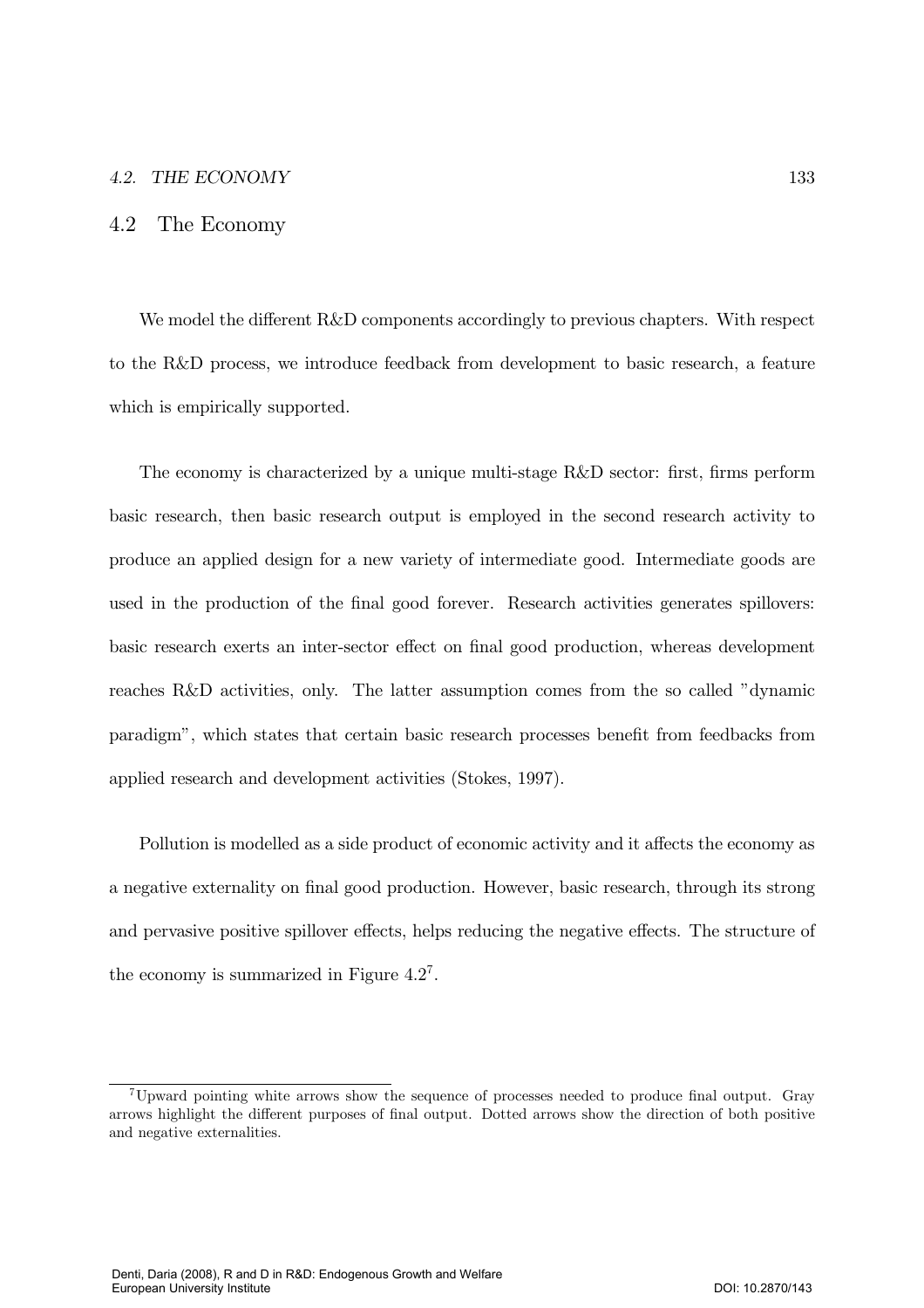

Figure 4.2. The Structure of the Economy

# $4.2.1$  Set up

There are three types of agents in the model. Households maximize utility subject to their budget constraint. They hold shares of intermediate sector firms and they invest in new ideas. Final good producers hire intermediate goods and combine them to produce a final good, which is sold at unit price. This final good serves different purposes: consumption and input for intermediate good production.

R&D firms devote resources to discover new designs through a multi-stage process. We keep assuming that there is uncertainty with respect to exploitability of the final design coming from the manipulation of basic research ideas.

Firms choose whether to enter or not, knowing in advance the characteristics of the economy. All designs and ideas are patented and they are subject to the same law. To this respect, we keep the standard assumption about perpetual patent. The entry game has the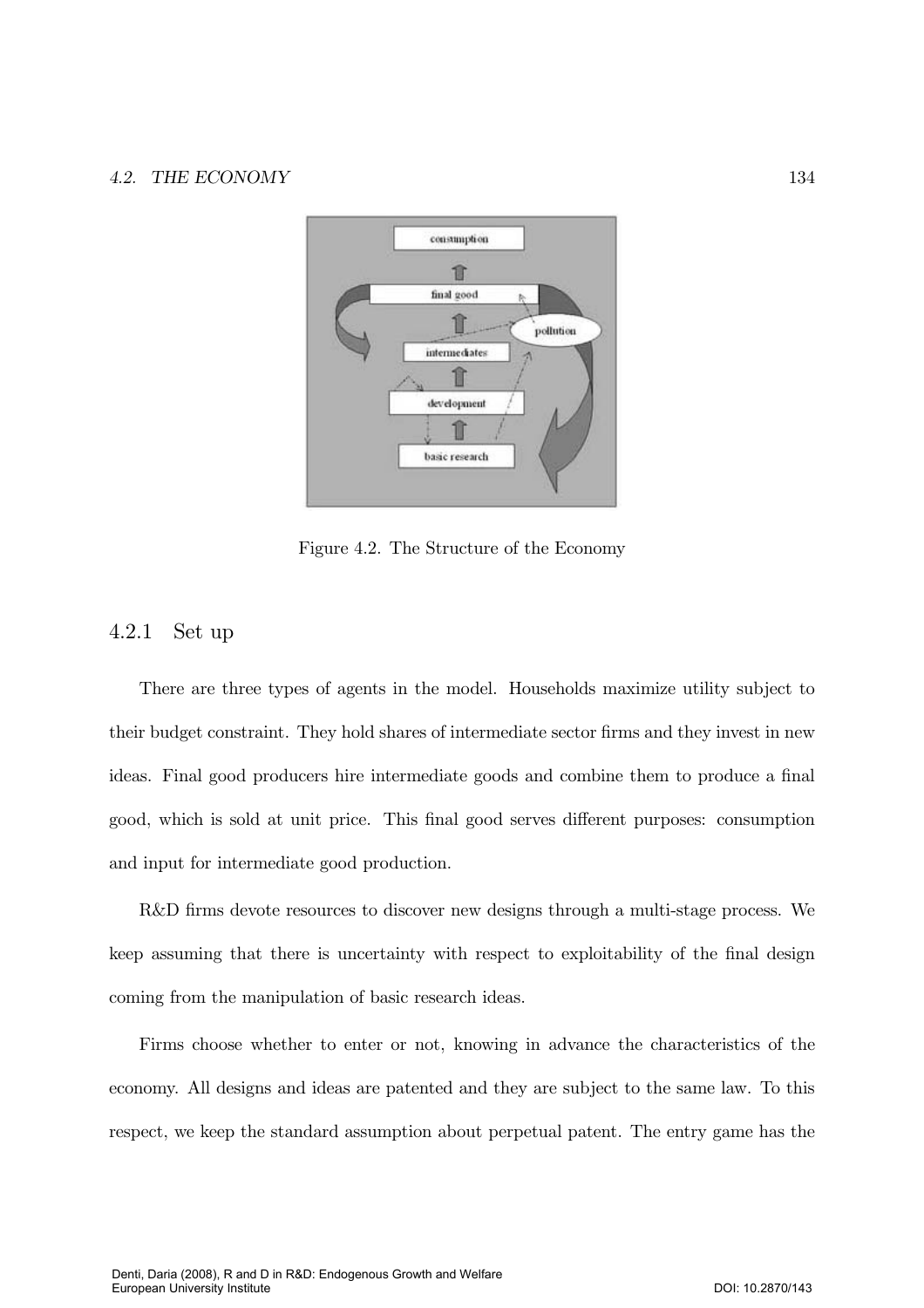same structure of the one presented in Chapter 3.

#### 4.2.2 The model

**Final good sector.** Producers of final good have access to a production technology combining a number of intermediate inputs to produce final output, which is then sold in the market at unit price. Formally,

$$
Y = \left(E_P L_Y\right)^{1-\alpha} \int_0^N x_j^{\alpha} dj,\tag{4.1}
$$

where  $0 < \alpha < 1$ . Final good sector uses a continuum of intermediate goods,  $x_j$ , and labour,  $L_Y$ , as costly inputs and it is affected by an externality,  $E_P$ .  $x_j$  is the employment of the jth type of intermediate good and  $N$  is the total number of varieties of intermediates in the economy. N corresponds also to the total stock of applied designs produced.

Final good is used for consumption and input for the production of intermediate goods. We take the price of  $Y$  as the numeraire.

The externality affecting final good production is determined by pollution, exerting a negative effect on workers,

$$
E_P = P^{-1} \tag{4.2}
$$

**Pollution.** Following well-established results in economic literature, we assume that natural environment is indirectly a factor of production (Stokey, 1998). Then, natural en-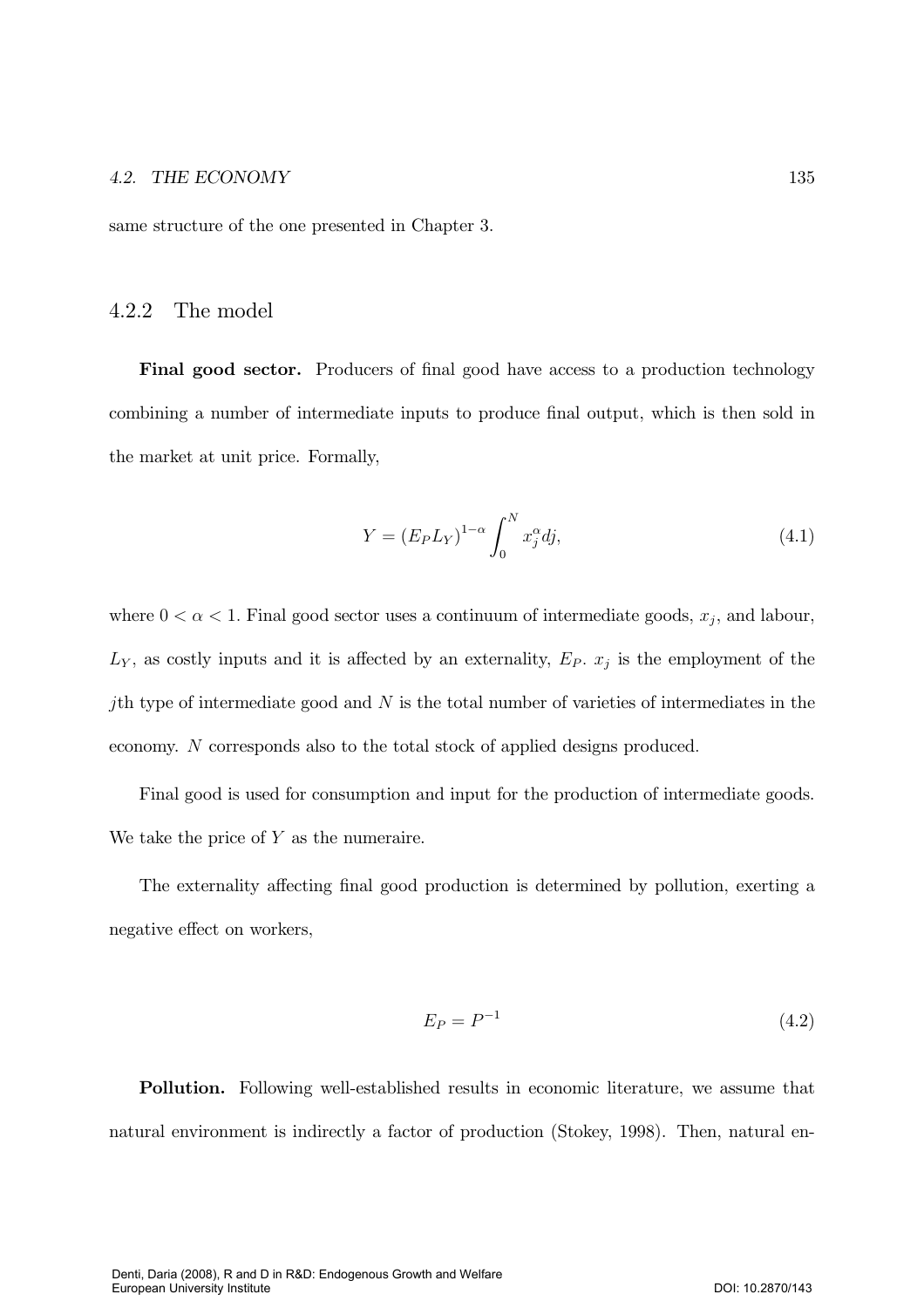vironment is negatively and directly related to pollution. Therefore, we will use the latter as a proxy for natural environment. We adopt the idea that pollution is a side product of economic activity, therefore, we assume that it depends positively on the size of the economy, which we proxy by  $\int_0^N x_j^{\alpha} dj$ . Then hinging on both empirical and anecdotal evidence, we also claim that innovation helps reducing pollution and that the strongest contribution to pollution-abatement comes from basic research, being devoted towards general knowledge and not simply focused on new firms creation. Therefore, pollution is determined by the following expression

$$
P = \frac{lNx}{Q},\tag{4.3}
$$

where  $Q$  represents aggregate basic research ideas.

Intermediate good sector. Each intermediate good producer holds a patent which grants the exclusive right to produce a specific variety of intermediate good. Every patent allowing for a new variety grants perpetual monopolistic profits to producer. We assume that an intermediate good, once invented, costs one unit of  $Y$  to produce and it benefits from applied knowledge.

Then, as eq.  $(4.1)$  shows, it is used in the production of final good forever.

**Research firms.** New firms wishing to enter intermediate good production must invest in research first. An entrant has to invest in basic research first and then to use its output as an input to try to get a useful design. This two-stage research process captures both the idea that a basic research design leads to production of goods only if some applied research activity is performed afterwards and that creating breakthrough innovation is not as easy as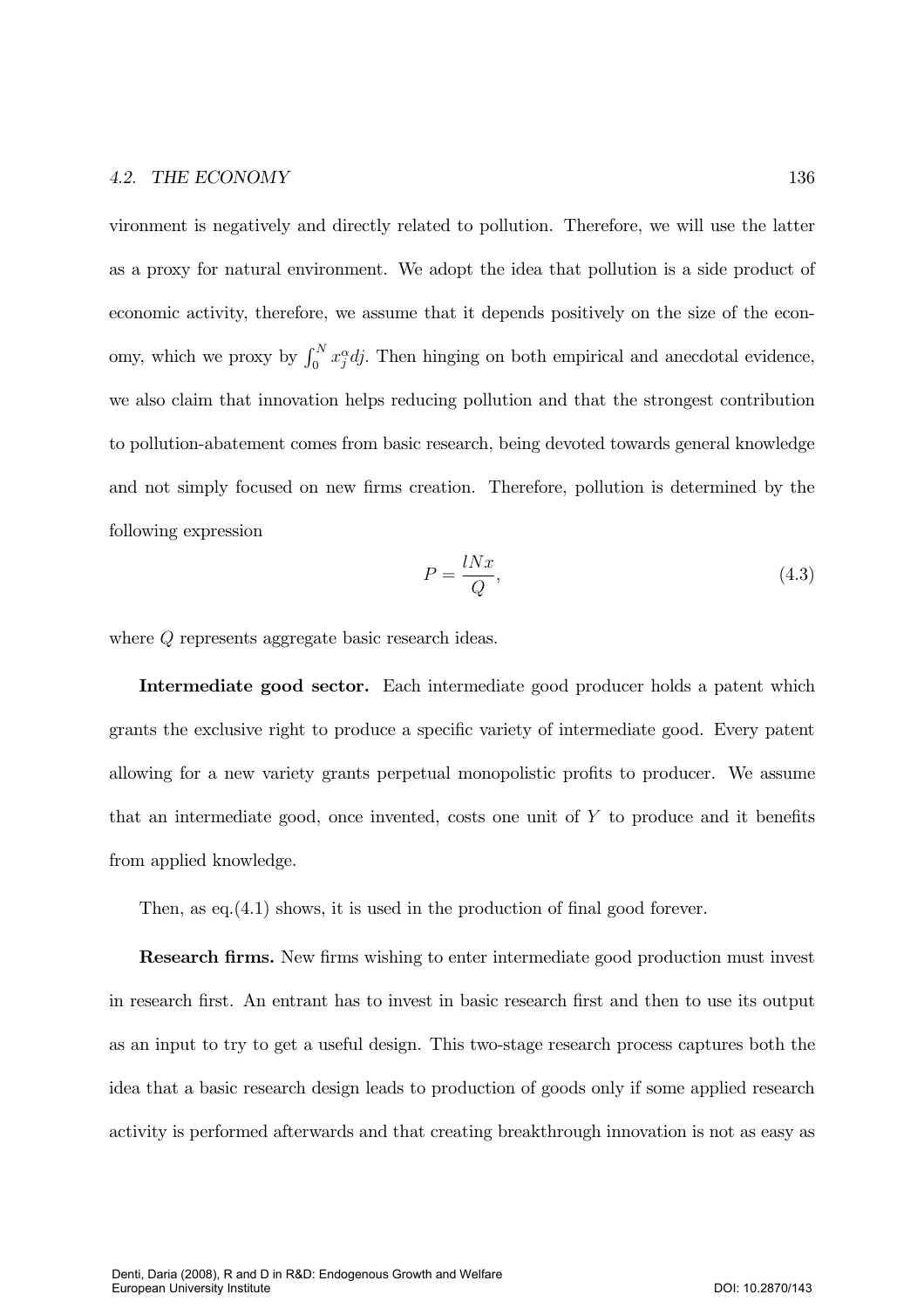innovating along existing knowledge.

Firms face the two stage decision process typical of standard models of horizontal innovation. First, they decide whether to enter or not. Entrants will invest in R&D if the market value of the firm producing the new variety of intermediate good is at least as large as the R&D expenditure they have to bear to start the firm. Then, they decide the optimal price at which to sell their new intermediate goods to final good sector firms. This price determines the demand they face and, as a consequence, the expected future profits. We solve the two stage problem backward. by deriving the optimal price for new intermediate good, assuming that a new design which translates into a new good has already been invented. Then, we find the value of the firm and compare it to the R&D cost. Since we assume that there is free entry into the business of being an inventor, we will deal with a free entry condition that holds in equilibrium such that entry occurs when the market value of the firm equals the R&D cost. The market values for a new intermediate good firm is given by

$$
V = \int_{t}^{\infty} e^{-\int_{t}^{s} r(\tau)d\tau} E_{t} \pi(s) ds,
$$
\n(4.4)

where  $\pi$  are the instantaneous profits from intermediate good production and  $E_t$  is the expectation operator, conditional on information at time  $t$ . Expected profits at time  $s$  as seen from time t from entry are  $E_t \pi(s) = l\pi$ , since an exploitable design granting perpetual monopolistic profits happens with probability  $l, 0 < l < 1$ . An intermediate good costs one unit of Y to produce, therefore, profits accruing to firm producing variety  $j$  are given by  $\pi_j = (\tilde{p}_j - 1)x_j$ , where  $\tilde{p}_j$  is determined by profit maximization in the final good sector. The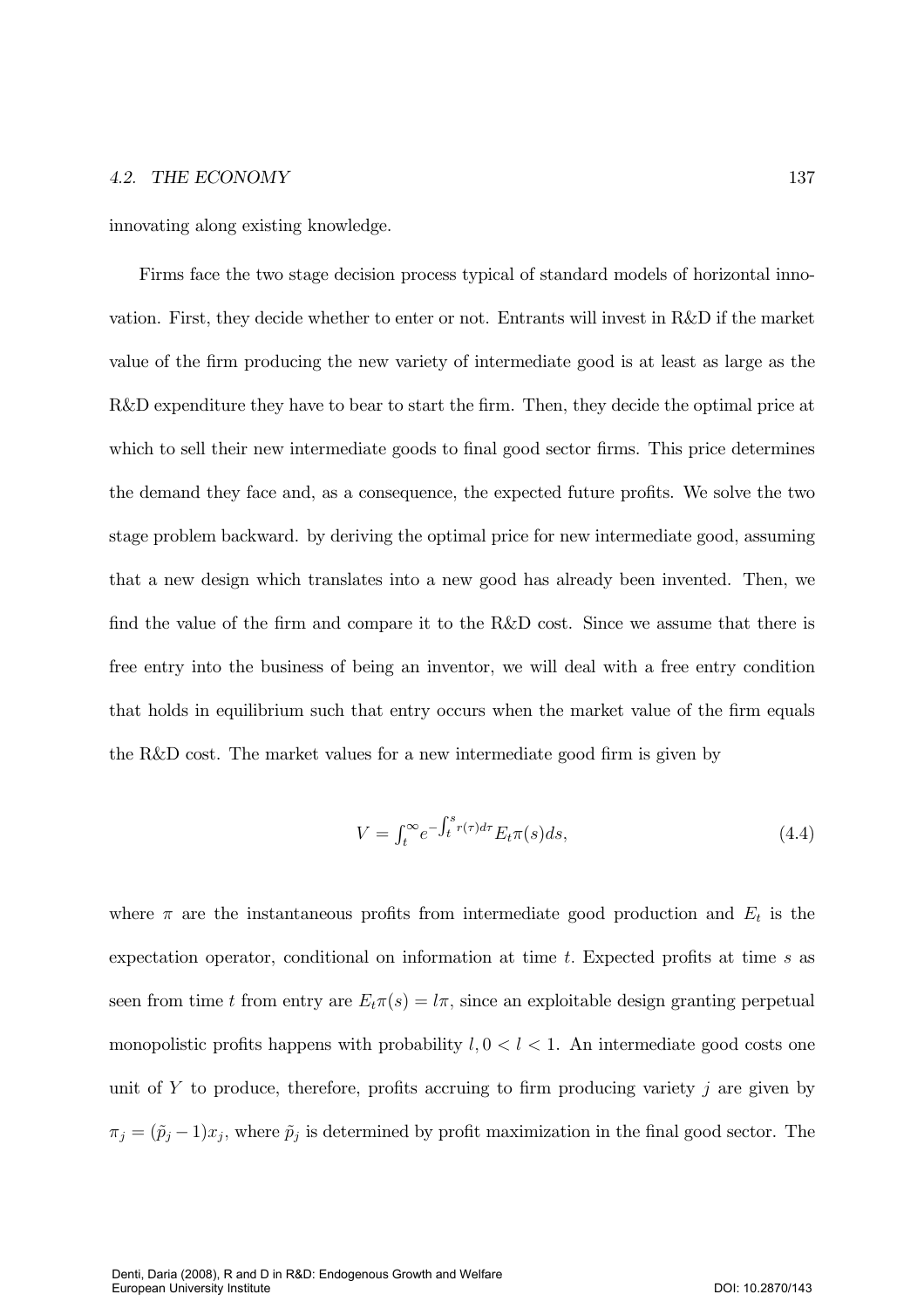market values for a new intermediate good firm is given by

$$
V = l \frac{\pi}{r}.\tag{4.5}
$$

We assume a R&D cost determined by R&D firms profit maximization problems. The R&D cost that entrants must pay corresponds to the price of a new patent. This price is determined by R&D firms considering their two-step technology. The representative firm  $i$ generates a new blueprint according to

$$
\frac{1}{\eta_N} \left( NL_{Ni} \right)^{\beta} q_i^{1-\beta},\tag{4.6}
$$

where  $\frac{1}{\eta_N}$  is an exogenous productivity parameter,  $L_{Ni}$  is labour devoted to development activity,  $q_i$  is basic research and N is a positive intra-sector spillover effect played by existing applied knowledge. Then,  $0 < \beta < 1$ .

The same firm i produces basic research,  $q_i$ , according to

$$
q_i = \frac{1}{\eta_Q} L_{Qi} N \tag{4.7}
$$

where  $\eta_Q$  is an exogenous productivity parameter,  $L_{Qi}$  is labour force devoted to basic research. Differently from previous chapters, here we are assuming that the stock of applied knowledge exerts a positive externality effect on basic research activity. In other words, we are accounting for feedbacks from development to basic research. At each point in time, there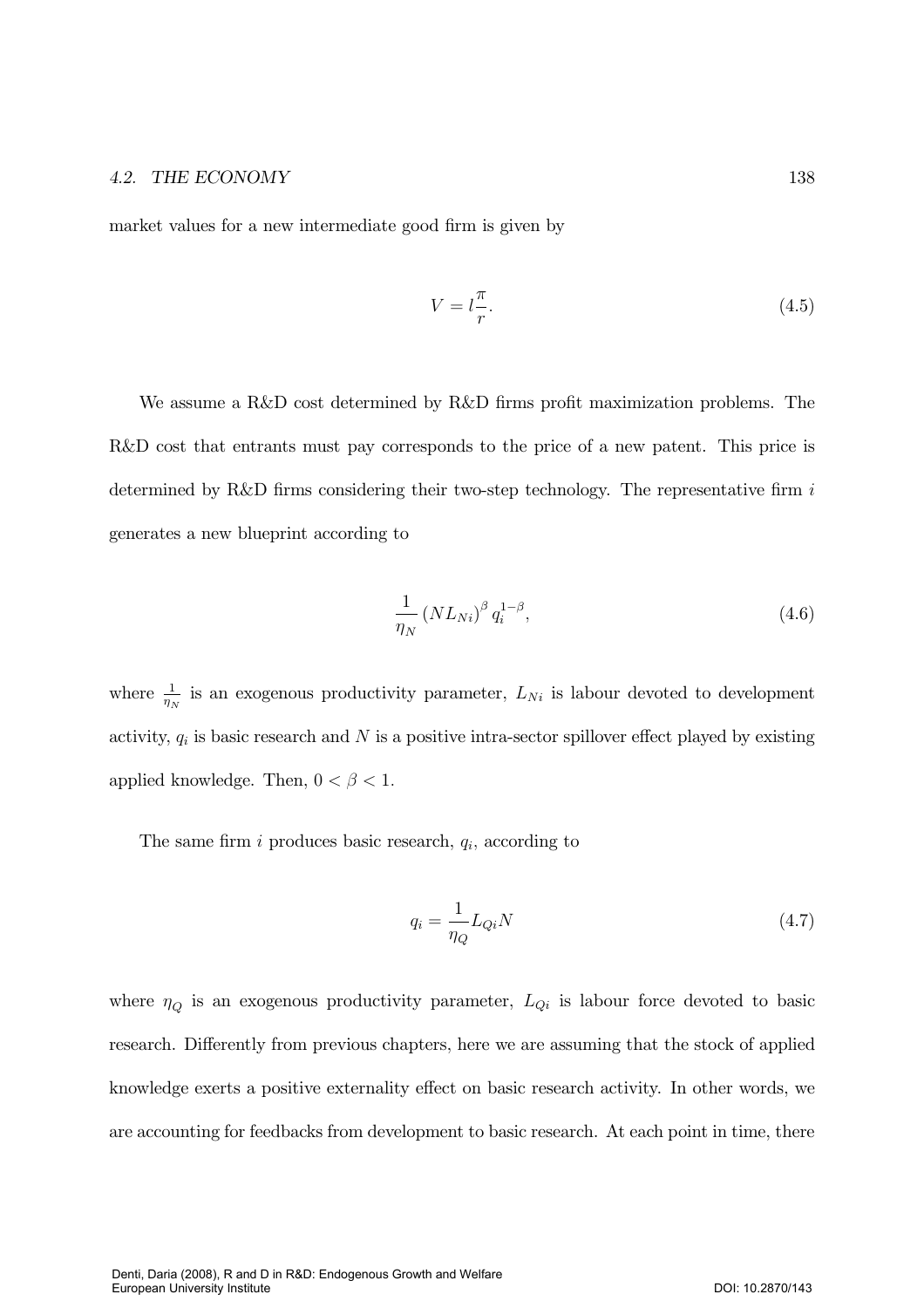are  $\dot{N}$  innovators, which we assume to be all equal. Therefore, at the aggregate level, applied knowledge accumulates following  $\dot{N} = \frac{1}{\eta_Q^{1-\beta}\eta_N}L_N^{\beta}L_Q^{1-\beta}N$ , whereas basic research accumulates according to  $\dot{Q} = \frac{1}{\eta_Q} L_Q N$ .

Households. Households maximize utility over an infinite horizon. They are endowed with constant aggregate flows of labour which they supply inelastically,

$$
\bar{L} = L_Y + L_N + L_Q \tag{4.8}
$$

. Their objective function is given by

$$
U(C) = \int_0^\infty \ln C e^{-\rho t} dt
$$
\n(4.9)

Households own shares of intermediate goods firms and receive a wage rate on labour. They discount the future at rate  $\rho$ . In a closed economy, the total of households' assets equals the market value of firms and they have to choose between consuming now or accumulating new patents in the two sectors. Their budget constraint is given by

$$
C + \dot{a} = w_Q L_Q + w_N L_N + w_Y L_Y + ra,
$$

so that the consumption plan they set when maximizing utility subject to the constraints satisfies standard Euler equation

$$
\frac{\dot{C}}{C} = r - \rho \tag{4.10}
$$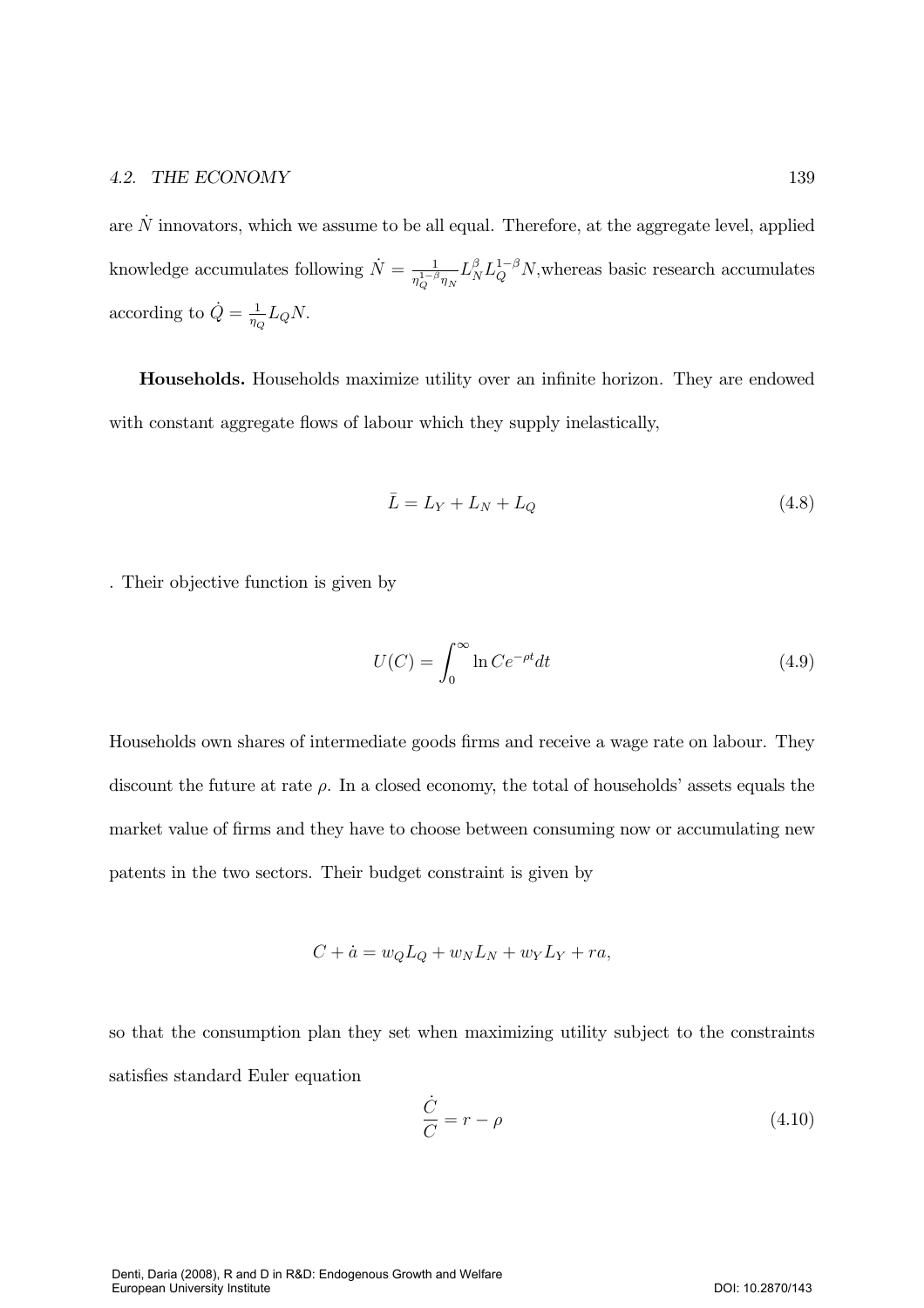# 4.3. DECENTRALIZED EQUILIBRIUM AND BGP

#### 4.3 Decentralized equilibrium and BGP

#### 4.3.1 **BGP**

**Proposition 4.1** As long as all R&D activities grow at the same rate, that is  $\frac{\dot{N}}{N} = \frac{\dot{Q}}{Q}$ , then all variables in the economy, including  $P$ , will grow at the same rate given by

$$
\frac{N}{N} = \frac{1}{\eta_Q^{1-\beta} \eta_N} L_N^{\beta} L_Q^{1-\beta} \tag{4.11}
$$

**Proof.** See Appendix A.  $\blacksquare$ 

Now, we need to find the equilibrium expression for this growth rate, therefore, we need to solve for the decentralized equilibrium.

#### 4.3.2 Decentralized equilibrium

Profits from final good production are given by

$$
\max_{\{x\}_{j=0}^{lN},L_Y} (E_P L_Y)^{1-\alpha} \int_0^{lN} x_j^{\alpha} dj, -\int_0^{lN} \tilde{p}_j x_j dj - w_Y L_Y
$$

where  $\tilde{p}_j$ , is the price of the jth monopolized intermediate good. Final good sector is competitive, therefore input prices are taken as given. Also pollution, being an externality, is take as given by firms. Instantaneous profit maximization gives the following first order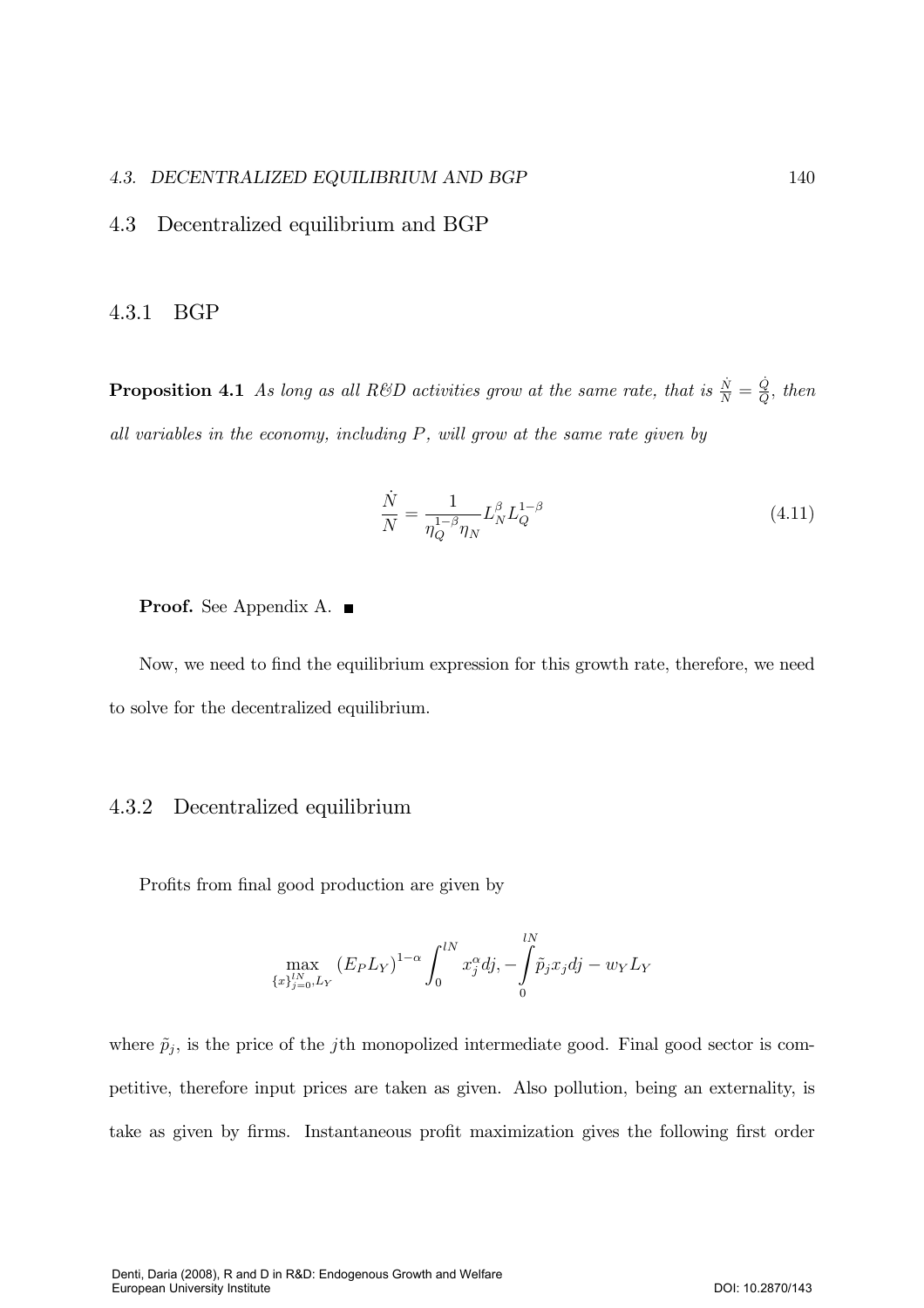conditions, once symmetry has been imposed

$$
\tilde{p} = \left(\frac{L_Y}{P}\right)^{1-\alpha} \alpha x^{\alpha-1},\tag{4.12}
$$

$$
w_Y = (1 - \alpha)l N x^{\alpha} P^{\alpha - 1} L_Y^{-\alpha}
$$
\n
$$
(4.13)
$$

where we have substituted for  $E_P$  using eq.(4.2). Eq.(4.12) is the inverse demand functions faced by intermediate good producers. Recall that we assume that an intermediate good, no matter its type, once invented, costs one unit of  $Y$  to produce; this assumption together with the demand functions allow us to write the profit flows for intermediate goods. If we deal with the jth monopolized intermediate good, the profit flow is given by  $\pi_j = (\tilde{p} - 1) x_j$ , where  $\tilde{p}$  is given by eq.(4.12). Since monopolists set marginal revenues equal to marginal cost and recalling that  $E_P = P^{-1}$ , we get that  $\tilde{p} = \frac{1}{\alpha}$ ,  $x = \alpha^{\frac{2}{1-\alpha}} P^{-1} L_Y$ . Therefore, symmetry across all the monopolized intermediate goods implies that

$$
\pi_j = \pi = \left(\frac{1-\alpha}{\alpha}\right) \alpha^{\frac{2}{1-\alpha}} P^{-1} L_Y \tag{4.14}
$$

Monopolistic profits represent the positive payoffs from R&D investment, thus providing the right incentive to innovate. Innovation is a costly activity and its cost affects entry decision. This cost has to be determined. R&D evolves following two stages: we may think that the R&D process is carried on by a vertically integrated firm performing both stages. The problem of the typical firm is to maximize instantaneous profits from development activity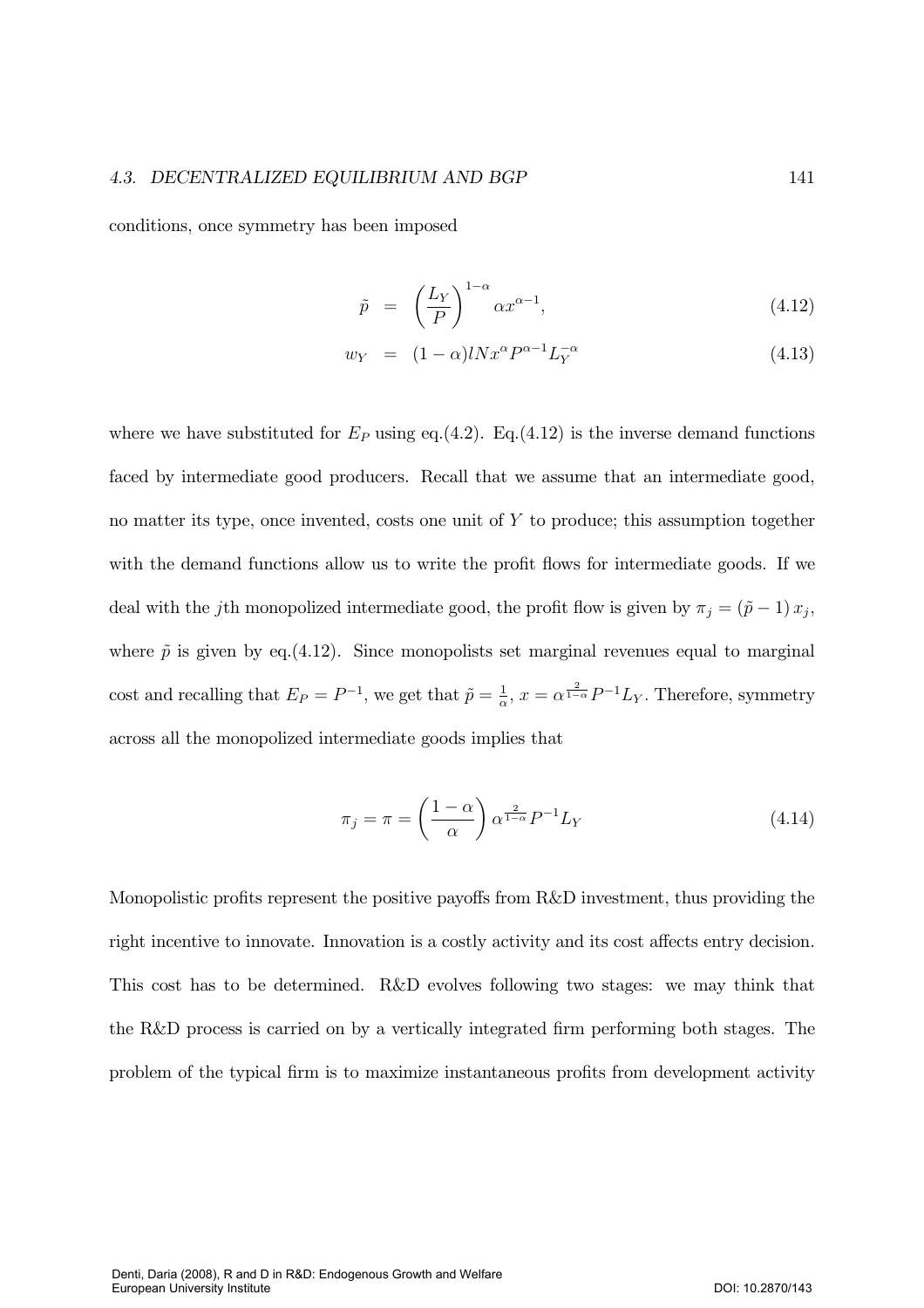subject to the technological constraint represented by basic research technology, eq. $(4.7)$ ,

$$
\max_{L_{NI},L_{Qi}} \frac{\hat{p}}{\eta_N \eta_Q^{1-\beta}} L_{Ni}^{\beta} L_{Qi}^{1-\beta} N - w_N L_{Ni} - w_Q L_{Qi}
$$

where  $\hat{p}$  is the price for a new useful design and  $w_h$ ,  $h = N, Q$  is the wage rate for labour devoted to development and basic research respectively. First order conditions and no arbitrage in the labour market imply

$$
w_N = \frac{\hat{p}\beta}{\eta_N \eta_Q^{1-\beta}} \left(\frac{L_{Qi}}{L_{Ni}}\right)^{1-\beta} N, \tag{4.15}
$$

$$
w_Q = \frac{\hat{p}(1-\beta)}{\eta_N \eta_Q^{1-\beta}} \left(\frac{L_{Qi}}{L_{Ni}}\right)^{-\beta} N, \tag{4.16}
$$

$$
L_{Qi} = \frac{(1 - \beta)}{\beta} L_{Ni}.
$$
\n(4.17)

Then, as we are assuming that all R&D firms are identical,  $L_{Qi} = \frac{L_Q}{N}$  and  $L_{Ni} = \frac{L_N}{N}$ . Therefore, we can rewrite the first order conditions and the non arbitrage condition as follows

$$
w_N = \frac{\hat{p}\beta}{\eta_N \eta_Q^{1-\beta}} \left(\frac{L_Q}{L_N}\right)^{1-\beta} N, \tag{4.18}
$$

$$
w_Q = \frac{\hat{p}(1-\beta)}{\eta_N \eta_Q^{1-\beta}} \left(\frac{L_Q}{L_N}\right)^{-\beta} N,\tag{4.19}
$$

$$
L_Q = \frac{(1-\beta)}{\beta} L_N. \tag{4.20}
$$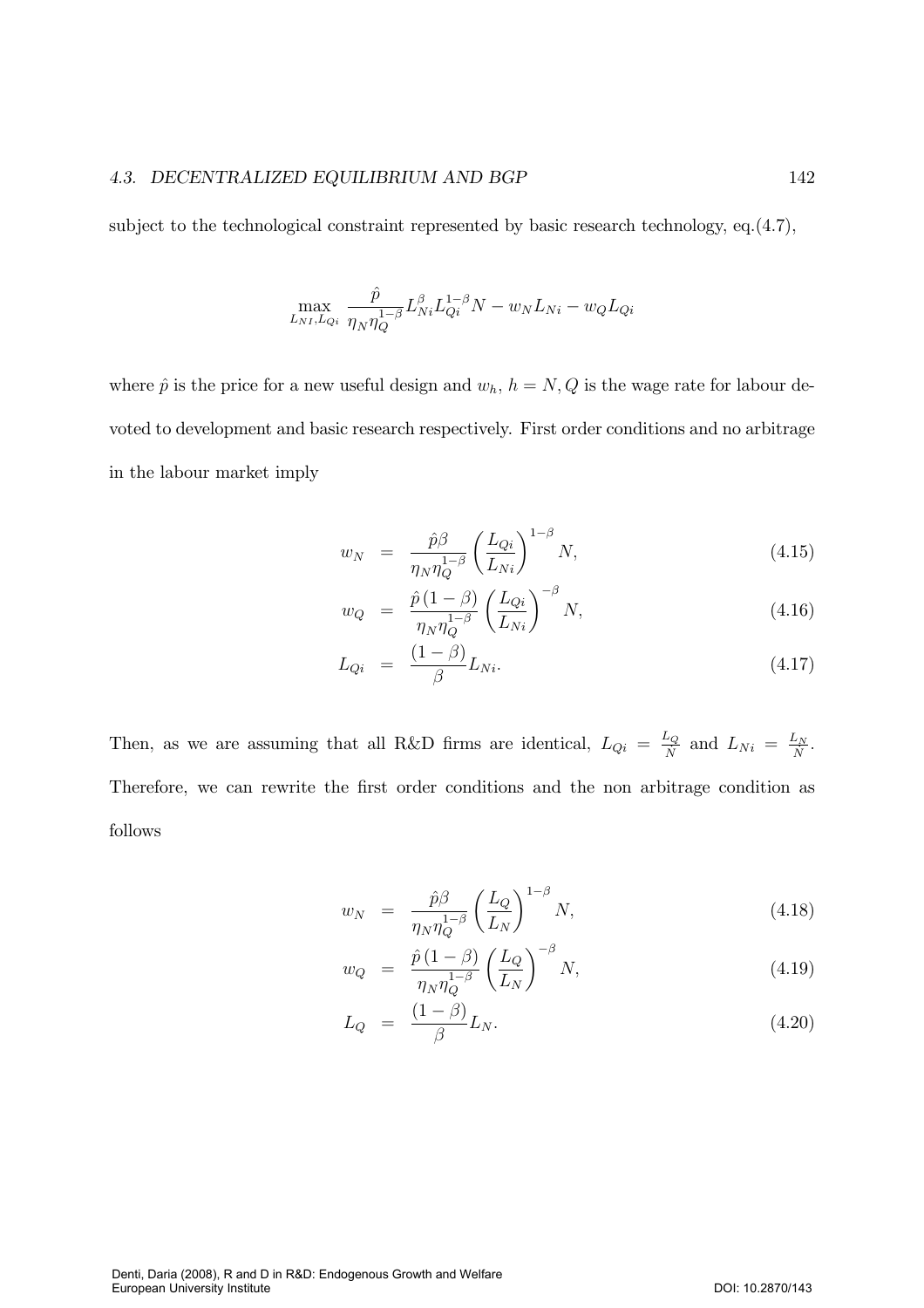Non arbitrage applies also with respect to final good labour market, therefore, we set eq.(4.13), after having substituted for x, equal to eq.(4.18) after having substituted for  $\frac{L_Q}{L_N}$ through eq. $(4.20)$  and we solve for the price of a new blueprint

$$
\hat{p} = \frac{l(1-\alpha)\,\alpha^{\frac{2\alpha}{1-\alpha}}\eta_N \eta_Q^{1-\beta}}{(1-\beta)^{(1-\beta)}\,\beta^\beta} P^{-1}
$$
\n(4.21)

Eq.  $(4.21)$  can be used inside the free entry condition in intermediate good production  $r_{entry}$  $\pi$  $\frac{\pi}{V_N} + \frac{\dot{V}_N}{V_N}$ , where  $\pi$  is given by eq.(4.14) and  $V_N = \hat{p}$  from free entry. As we are assuming that all variables grow at the same rate along the BGP,  $\dot{V}_N = 0$ . Using eq.(4.8), (4.20) and eq.(4.21),  $r_{entry}$  can be rewritten as

$$
r_{entry} = \frac{\alpha (1 - \beta)^{(1 - \beta)} \beta^{\beta}}{\eta_N \eta_Q^{1 - \beta}} \left( \bar{L} - \frac{L_N}{\beta} \right). \tag{4.22}
$$

Then, since there is a unique BGP growth rate, the Euler equation generates another expression for the interest rate

$$
r_{savings} = \frac{1}{\eta_N \eta_Q^{1-\beta}} L_{Ni}^{\beta} L_{Qi}^{1-\beta} + \rho.
$$
\n(4.23)

Non arbitrage in asset market implies that rates of returns must be equal, therefore eq. $(4.22)$ must equal eq.(4.23). Solving for  $L<sub>N</sub>$  we find

$$
L_N = \left[ \frac{\alpha \left(1 - \beta\right)^{(1-\beta)} \beta^{\beta} \bar{L} - \rho \eta_N \eta_Q^{1-\beta}}{1+\alpha} \right] \left(\frac{\beta}{1-\beta}\right)^{1-\beta}.
$$
 (4.24)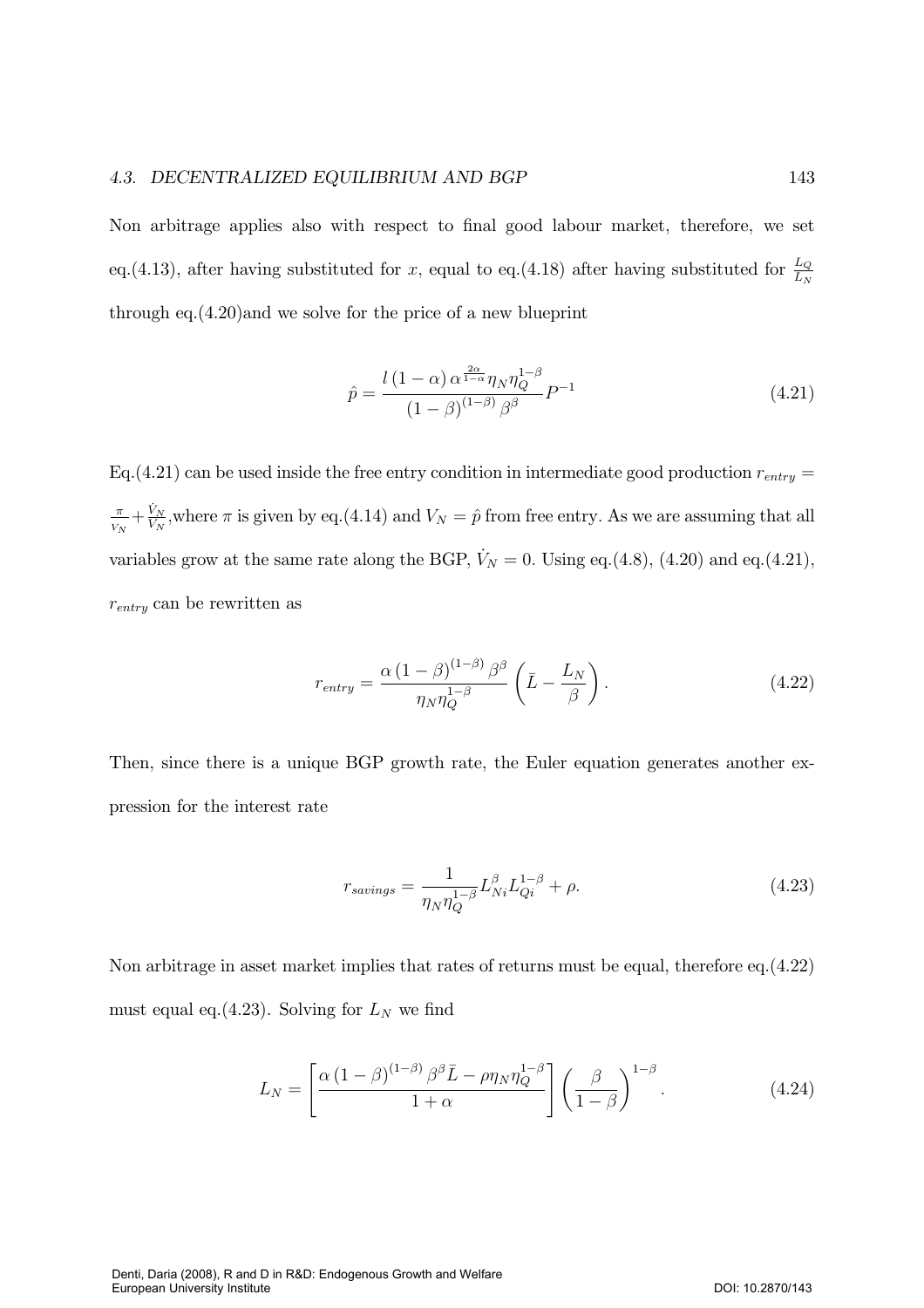Finally, we substitute the equilibrium expression for  $L<sub>N</sub>$  inside eq.(4.11) after having substituted for  $L_Q$  using eq.(4.20) and we find the equilibrium value for the BGP growth rate

$$
\gamma = \frac{\alpha \left(1 - \beta\right)^{(1-\beta)} \beta^{\beta} \bar{L} - \rho \eta_N \eta_Q^{1-\beta}}{\left(1 + \alpha\right) \eta_N \eta_Q^{1-\beta}},\tag{4.25}
$$

and for pollution

$$
P = \left[\frac{l\alpha^{\frac{2}{1-\alpha}}\eta_Q^{\beta}}{\eta_N}\left(\frac{1-\beta}{\beta}\right)^{\beta}\left(\bar{L} - \frac{L_N}{\beta}\right)\right]^{\frac{1}{2}}
$$
(4.26)

With respect to eq.  $(4.25)$ , the following Proposition holds:

**Proposition 4.2** The decentralized outcome given by eq.  $(4.25)$  is not Pareto Optimal.

**Proof.** See Appendix B.  $\blacksquare$ 

# 4.3.3 Comparative Statics

Note that the expression for the growth rate is positively affected by the size of population. Then, productivity of basic research plays a positive effect on growth, as well as productivity of development, by increasing returns from R&D investment. With respect to pollution, eq.  $(4.26)$  shows that an increase in basic research productivity helps reducing pollution, whereas an increase in development productivity increases pollution, by reducing the amount of basic research that each innovator needs to get a new variety of good, thus lowering the aggregate level of basic research available to abate pollution. Thus, increasing basic research productivity exerts positive effects both on returns from R&D and on pollution abatement, whereas increasing development productivity benefits returns from R&D,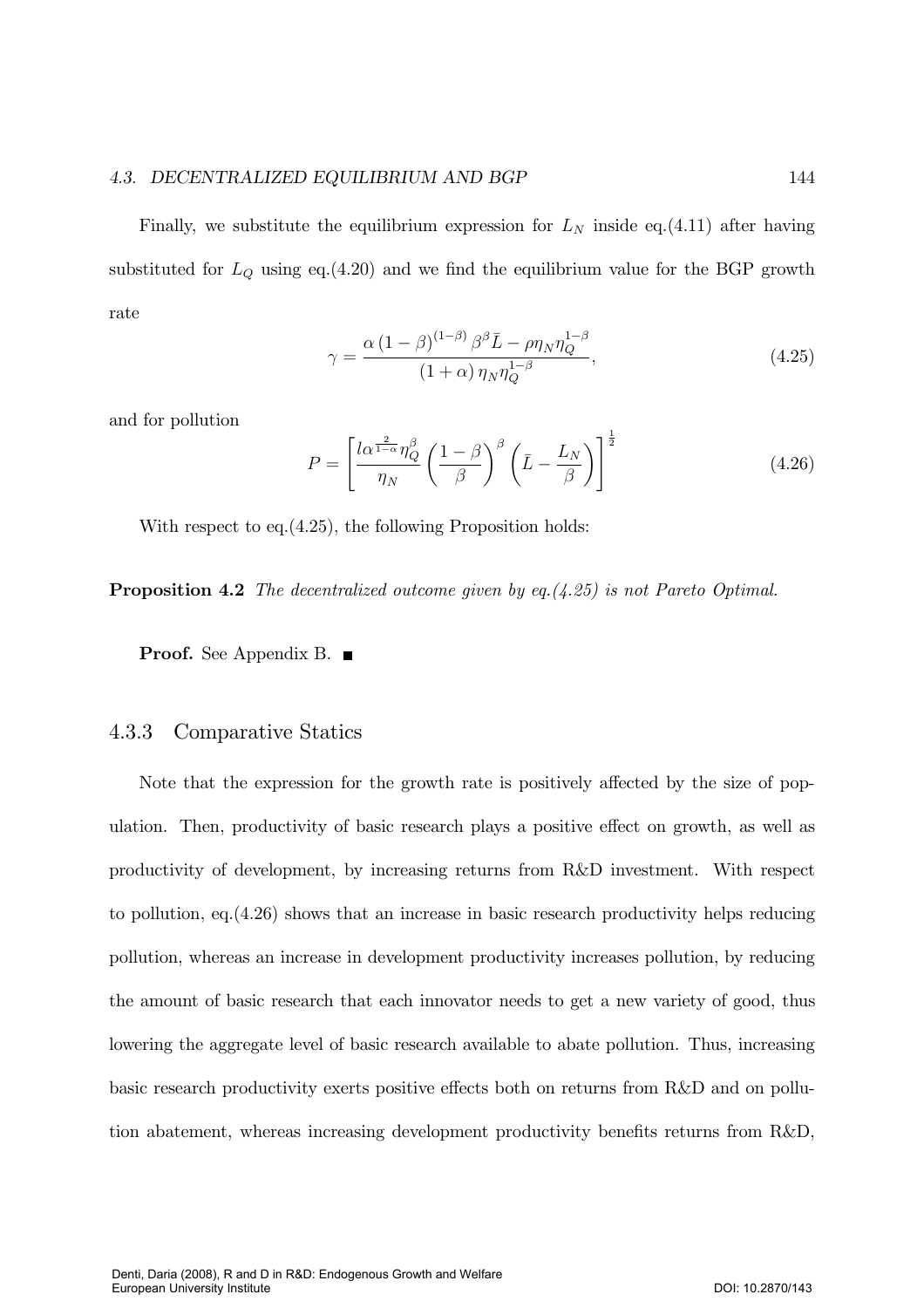# 4.4. ENVIRONMENTAL POLICY

but increases also pollution. However, since private agents are not able to internalize negative spillovers from pollution, they cannot capture the effects played by R&D components on pollution.

#### **Environmental Policy** 4.4

We introduce a Government whose goal is reducing pollution by taxing intermediate good producers and devoting the resulting revenues to basic research support. This policy is consistent to the fact that pollution depends positively on the size of the intermediate good sector and negatively on basic research and also to existing literature on environmental policy and growth (Bovenberg and Smulders, 1995; Stokey, 1998).

Formally, let  $\tau_x$  be the tax rate on monopolistic profit in intermediate good production and  $\theta_Q$  be the subsidy rate on basic research. Then, we assume that the Government is constrained to run a balanced budget, which writes as follows

$$
\tau_x l N \pi = \theta_Q w_Q L_Q,\tag{4.27}
$$

where  $0 < \theta_Q < 1$  and  $1 > \tau_x > 0$ . First, we find the decentralized equilibrium once environmental policy has been adopted and we compare it with to the decentralized outcome without any fiscal policy. In this first exercise, fiscal tools are exogenously given. Then we deal with second-best environmental policy to determined the optimal value for both the tax and the subsidy rate.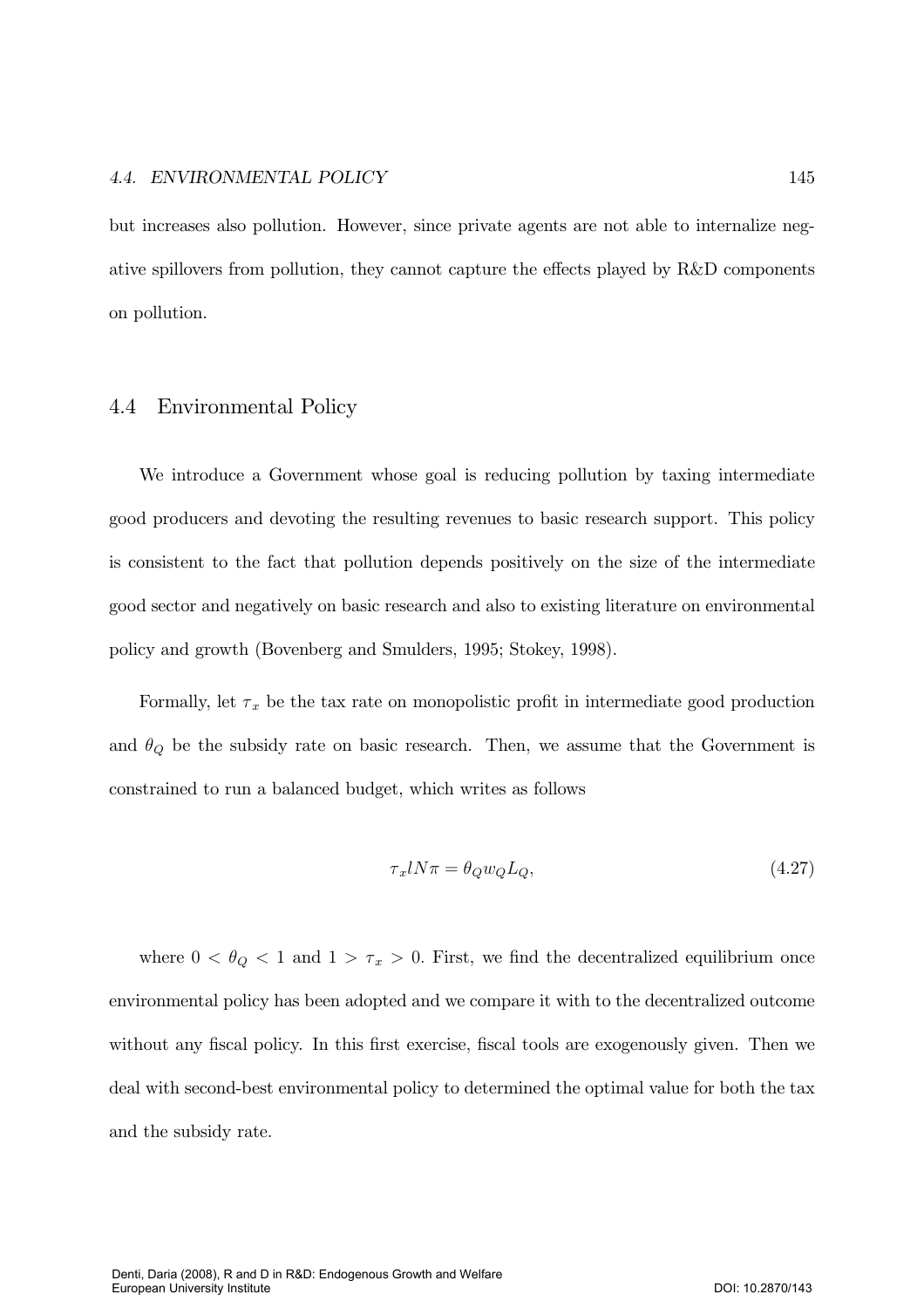# 4.4. ENVIRONMENTAL POLICY

#### Decentralized Equilibrium 4.4.1

Introducing the environmental policy characterized by the Government balanced budget described in eq.  $(4.27)$  causes the following changes: monopolistic profits from intermediate good production are taxed, therefore the value of a new firm in the sector is now given by

$$
V_N = \frac{(1 - \tau_x)(\tilde{p} - 1)x}{r_{entry}},
$$

where  $\tilde{p}$  is still given by eq.(4.12). Then, the Government uses revenues from taxation to help basic research production; as a consequence profit maximization for the  $i$ -th R&D firm becomes

$$
\max_{L_{Ni},L_{Qi}} \frac{\hat{p}}{\eta_N \eta_Q^{1-\beta}} L_{Ni}^{\beta} L_{Qi}^{1-\beta} N - w_N L_{Ni} - (1 - \theta_Q) w_Z L_{Qi},
$$
\n(4.28)

where we have substituted for  $q_i$  in development technology using eq.(4.7). As there are no fiscal tool affecting households, then Euler equation is still given by eq. $(4.10)$ .

By going through the same steps highlighted above, we find the decentralized equilibrium and the corresponding BGP growth rate when environmental policy is enforced

$$
L_N = \left[ \frac{\alpha \left(1 - \beta\right)^{(1-\beta)} \beta^{\beta} \bar{L} - \rho \eta_N \eta_Q^{1-\beta} (1-\theta)^{\beta}}{(1 - \beta \theta_Q) \left(1 + \alpha\right)} \right] \frac{\left(1 - \theta_Q\right) \beta^{1-\beta}}{\left(1 - \beta\right)^{1-\beta}}, \tag{4.29}
$$

$$
\gamma_E = \frac{(1 - \theta_Q)^{\beta} \left[ \alpha \left(1 - \beta\right)^{(1-\beta)} \beta^{\beta} \bar{L} - \rho \eta_N \eta_Q^{1-\beta} (1 - \theta_Q)^{\beta} \right]}{(1 - \beta \theta_Q) \left(1 + \alpha\right) \eta_N \eta_Q^{1-\beta}}
$$
(4.30)

By comparing eq.  $(4.29)$ - $(4.30)$  to eq.  $(4.24)$ - $(4.25)$ , we can conclude that the introduction of environmental policy has two opposite effects on growth: on the one hand, by diminishing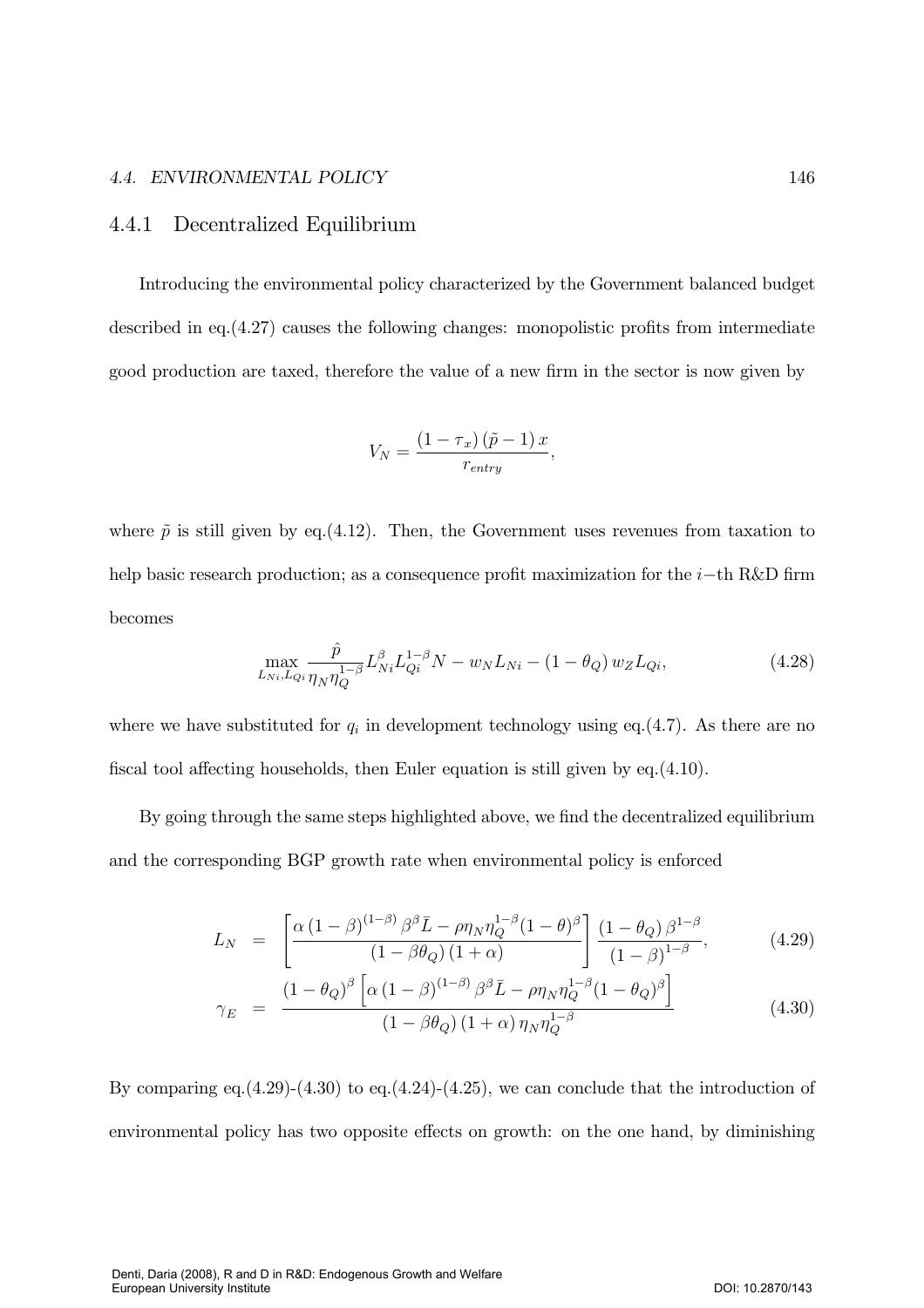# 4.4. ENVIRONMENTAL POLICY

profits from intermediate good production, it reduces the incentive to enter; on the other hand, by subsidizing basic research, it helps pollution abatement but it also benefits profits from intermediate good production. Both effects are present in eq. $(4.30)$ .

However, as the positive effect from basic research support is not internalized by private agents, as it affects an externality, we decide to introduce welfare considerations to understand more deeply the consequences of environmental policy. So,  $\theta_Q$  has to be endogenously determined.

#### 4.4.2 Second-Best Environmental Policy

We have showed that this economy presents a decentralized solution which differs from the first best. Therefore, there is room for fiscal policy. Instead of looking for a fiscal menu pushing the economy towards the first best, here we decide to focus on second-best optimal fiscal policy. This choice hinges on the awareness that successful execution of first best policies appears to be difficult as it generally implies non distortionary tools and the disposal of huge amount of information by policy-makers.

We consider a benevolent Government fixing its distorting environmental policy by taking into account the decentralized competitive equilibrium. In doing so, the Government attempts to internalize both basic research and pollution externalities. To set the secondbest environmental policy, the Government chooses  $\theta_Q$  to maximize eq.(4.9) subject to the decentralized competitive equilibrium. We shall find it useful to rewrite the problem in terms of variables which will be constant in equilibrium, following well-established contributions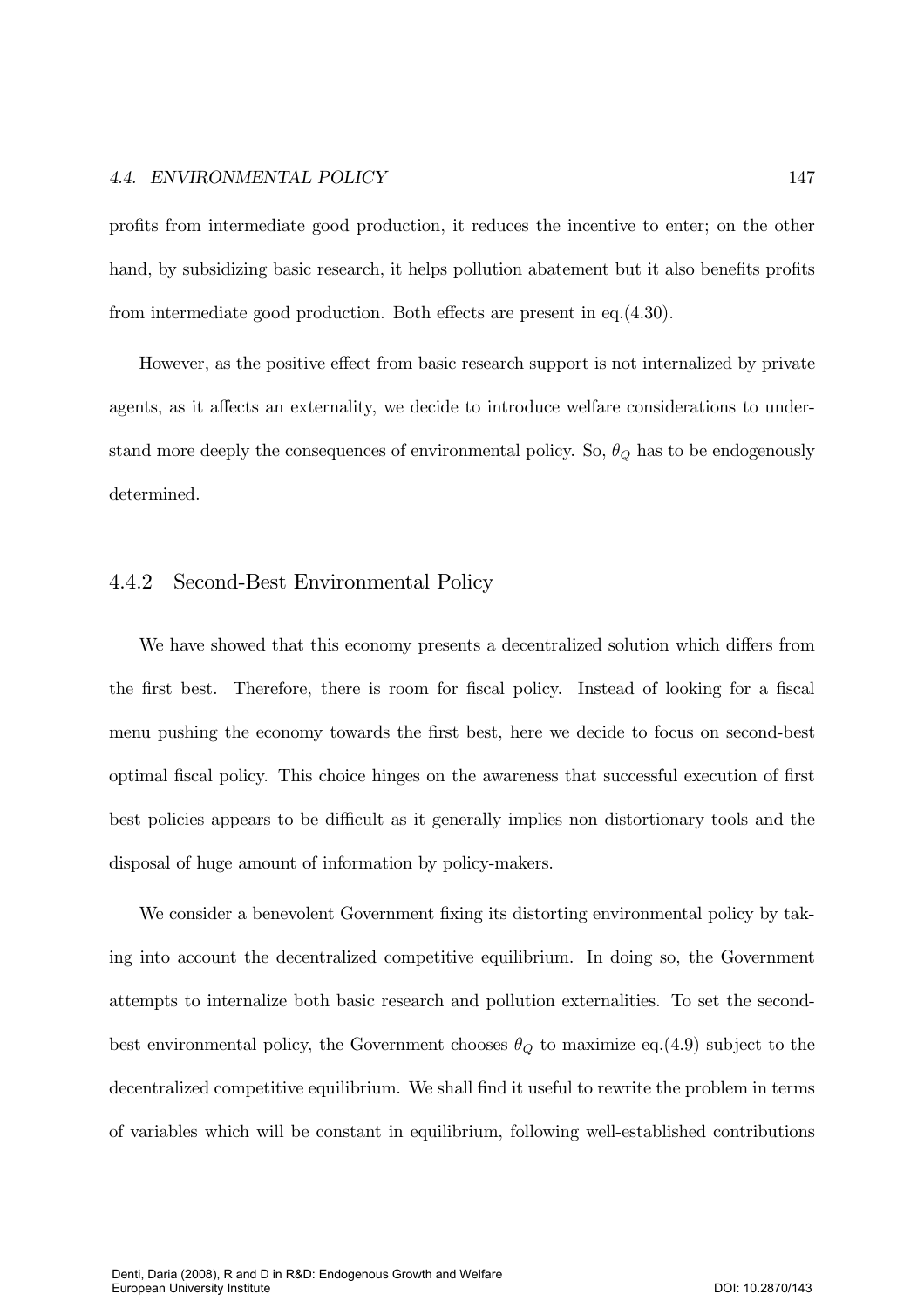### 4.4. ENVIRONMENTAL POLIC

to the second-best optimal taxation theory (Park and Philippopoulos, 2004), therefore, we introduce  $\hat{C} \equiv \frac{C}{N}$ . The introduction of this variable makes the decentralized equilibrium conditions change as follows

$$
\gamma_{\hat{C}} = \frac{\dot{C}}{C} - \frac{\dot{N}}{N} = \frac{\hat{C}}{\hat{p}} - \frac{w\bar{L}}{\hat{p}N} - \rho,
$$

where  $\frac{\dot{C}}{C} = r - \rho$ , with r given by eq.(4.29) and  $\frac{\dot{N}}{N} = r + \frac{w\bar{L}}{\hat{p}N} - \frac{\hat{C}}{\hat{p}}$ , with w given by eq.(4.13) and  $\hat{p}$  given by eq.(4.21). After some substitutions, we get that

$$
\gamma_{\hat{C}} = \chi \left[ \frac{\zeta - \rho \eta_N \eta_Q^{1-\beta} (1 - \theta_Q)^{1-\beta}}{(1 + \alpha)(1 - \beta)^{(1-\beta)} \beta^{\beta}} \right]^{\frac{1}{2}} (1 - \theta_Q)^{\frac{\beta}{2} + \beta - 1} \hat{C} - \frac{\phi}{(1 - \theta_Q)^{1-\beta}} - \rho, \tag{4.31}
$$

where  $\chi,\,\zeta$  and  $\phi$  are a functions of parameters .

Then, the Government has to maximize eq. $(4.9)$  subject to eq. $(4.31)$ . The current-value Hamiltonian for this problem is

$$
H = \ln \hat{C} + \lambda \left\{ \frac{\chi \hat{C}}{(1 - \theta_Q)^{1 - \frac{\beta}{2} - \beta}} \left[ \frac{\zeta - \rho \eta_N \eta_Q^{1 - \beta} (1 - \theta_Q)^{1 - \beta}}{(1 + \alpha)(1 - \beta)^{(1 - \beta)} \beta^{\beta}} \right]^{\frac{1}{2}} - \frac{\phi}{(1 - \theta_Q)^{1 - \beta}} - \rho \right\} \hat{C}
$$

There is a unique control variable,  $\theta_Z$  and a unique state variable,  $\hat{C}$ . First order conditions

$$
\begin{array}{ll}\n\delta & \chi = \frac{(1-\beta)^{(1-\beta)}\beta^{\beta}}{(1-\alpha)\alpha^{\frac{2\alpha}{1-\alpha}}\eta_{N}\eta_{Q}^{1-\beta}} \left(\frac{\eta_{N}}{l\eta_{Q}^{\beta}\alpha^{\frac{2}{1-\alpha}}}\right)^{\frac{1}{2}} \\
\zeta & = (1-\beta)^{(1-\beta)}\beta^{\beta}\bar{L} \\
\phi & = \frac{\zeta}{\eta_{N}\eta_{Q}^{1-\beta}}\n\end{array}
$$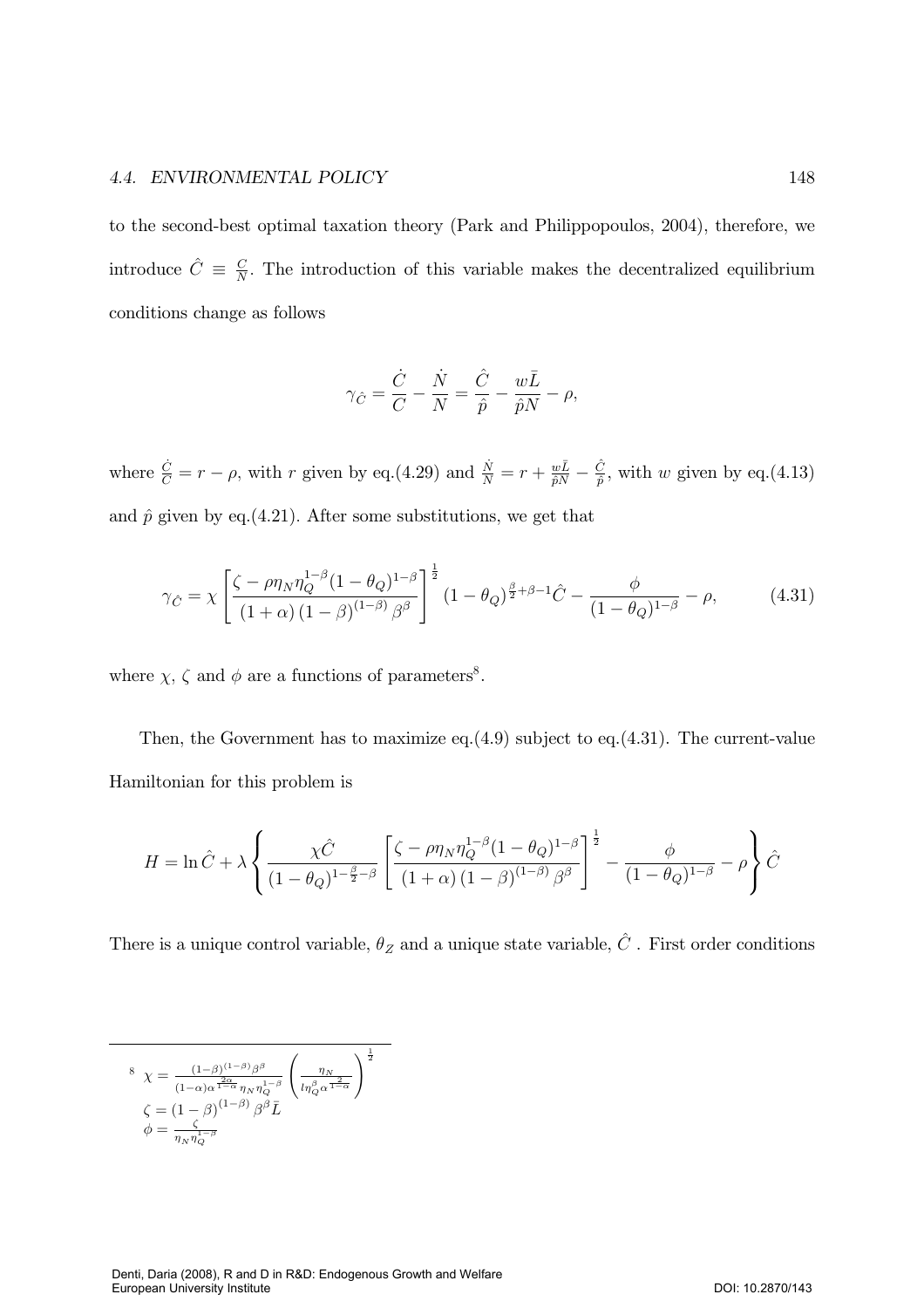### 4.4. ENVIRONMENTAL POLIC

for this problem are

$$
\frac{1}{\hat{C}\lambda} + \frac{2\chi\hat{C}}{(1-\theta_Q)^{1-\frac{\beta}{2}-\beta}} \left[ \frac{\zeta - \rho\eta_N \eta_Q^{1-\beta} (1-\theta_Q)^{1-\beta}}{(1+\alpha)\zeta} \right]^{\frac{1}{2}} - \frac{\phi}{(1-\theta_Q)^{1-\beta}} - \rho = -\frac{\lambda}{\lambda} + \rho,
$$
  

$$
\frac{2(1-\beta)\,\phi\bar{L}}{\chi(1-\theta_Q)^{2-\beta}} = \frac{\left[ \frac{(2\beta-1)\rho\eta_N \eta_Q^{1-\beta} (1-\theta_Q)^{2\beta-2} - (3\beta-2)\zeta(1-\theta_Q)^{3\beta-3}}{(1+\alpha)\zeta} \right] \hat{C}}{\left[ \frac{\zeta(1-\theta_Q)^{3\beta-2} - \rho\eta_N \eta_Q^{1-\beta} (1-\theta_Q)^{2\beta-1}}{(1+\alpha)\zeta} \right]^{\frac{1}{2}}},\tag{4.32}
$$

$$
\gamma_{\hat{C}} = \chi \left[ \frac{\zeta - \rho \eta_N \eta_Q^{1-\beta} (1 - \theta_Q)^{1-\beta}}{(1 + \alpha)\zeta} \right]^{\frac{1}{2}} (1 - \theta_Q)^{\frac{\beta}{2} + \beta - 1} \hat{C} - \frac{\phi}{(1 - \theta_Q)^{1-\beta}} - \rho.
$$
 (4.33)

Then, Proposition 1 states that, in equilibrium, all variables grow at the same rate. This finding, together with the definition for  $\hat{C}$ , implies  $\gamma_{\hat{C}} = 0$ . Using this result inside eq.(4.33) gives the steady state value for  $\hat{C}$ , which we use inside eq.(4.32) to determine the equilibrium expression for  $\theta_Q^9$ 

$$
1 - \Upsilon^{\beta - 1} = \theta_Q. \tag{4.34}
$$

Then, with respect to eq. $(4.34)$ , the following Lemma is verified.

**Lemma 4.3** In an economy described by eq.  $(4.10)-(4.21)$ , where the Government enforces an environmental policy summarized by eq. $(4.27)$ , the second-best policy states that basic research is affected by a fiscal tool given by eq. $(4.34)$  which is positive as long as the amount

$$
\begin{aligned}\n\mathbf{9} \quad & \Upsilon = \frac{-\Sigma + \sqrt{\Sigma^2 + 4\Gamma(1 - 3\beta)\zeta\rho}}{2\Gamma} \\
& \text{where } \Sigma = \left[ (1 - 3\beta)\zeta\phi + (1 - 2\beta) - \eta_N \eta_Q^{1 - \beta} \rho^2 - 2(1 - \beta)\phi\eta_N \eta_Q^{1 - \beta} \rho \right] \\
& \text{and } \Gamma = \left[ 2(1 - \beta)\phi\zeta + (1 - 2\beta)\eta_N \eta_Q^{1 - \beta} \rho\phi \right]\n\end{aligned}
$$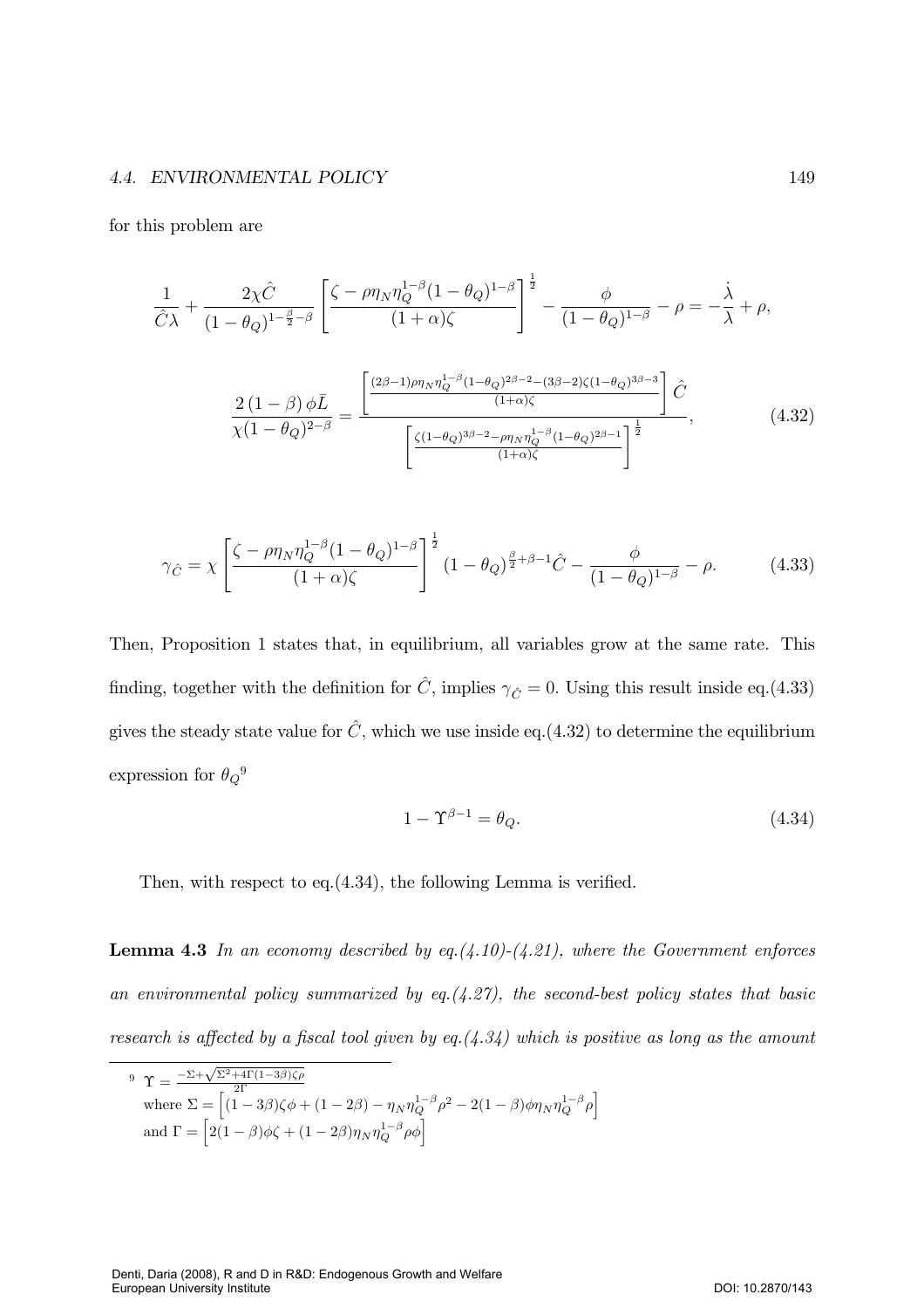### 4.4. ENVIRONMENTAL POLIC

of basic research employed in the  $R\&D$  process is below a threshold level.

**Proof.** Eq.(4.34) implies that  $\theta_Q$  is positive as long as  $\beta > 3/5$ . Maximization of eq.(4.28) and non arbitrage in the labour market implies the following relationship for labour allocation

$$
\frac{L_Q}{L_N} = \frac{(1 - \beta)}{\beta (1 - \theta_Q)},
$$

which shows that, for high value for  $\beta$ , the amount of labour devoted to basic research is low relative to labour devoted to development. Then, according to eq.(4.7), if  $L_Q$  is low, then basic research produced is lower and, as a consequence, new designs are produced employing relatively less basic research. Recalling eq.  $(4.3)$ , we can conclude that any increase in Nx, which is not determined by a sufficient employment of basic research, is not optimal in terms of welfare, as it makes pollution increase too much.  $\blacksquare$ 

Our findings state that environmental policy in this type of economy benefits welfare as long as the R&D process does rely heavily on development activity. In fact, whenever this is the case, as applied knowledge accumulates, pollution increases, since new final designs correspond to new varieties of intermediate goods, while the low employment of basic research does not offset the increase in pollution.

We can conclude that any increase in the size of intermediate goods which is not determined by a sufficient employment of pollution-abating basic research does not allow the economy to reach the second best unless the Government intervenes to subsidize basic research usage.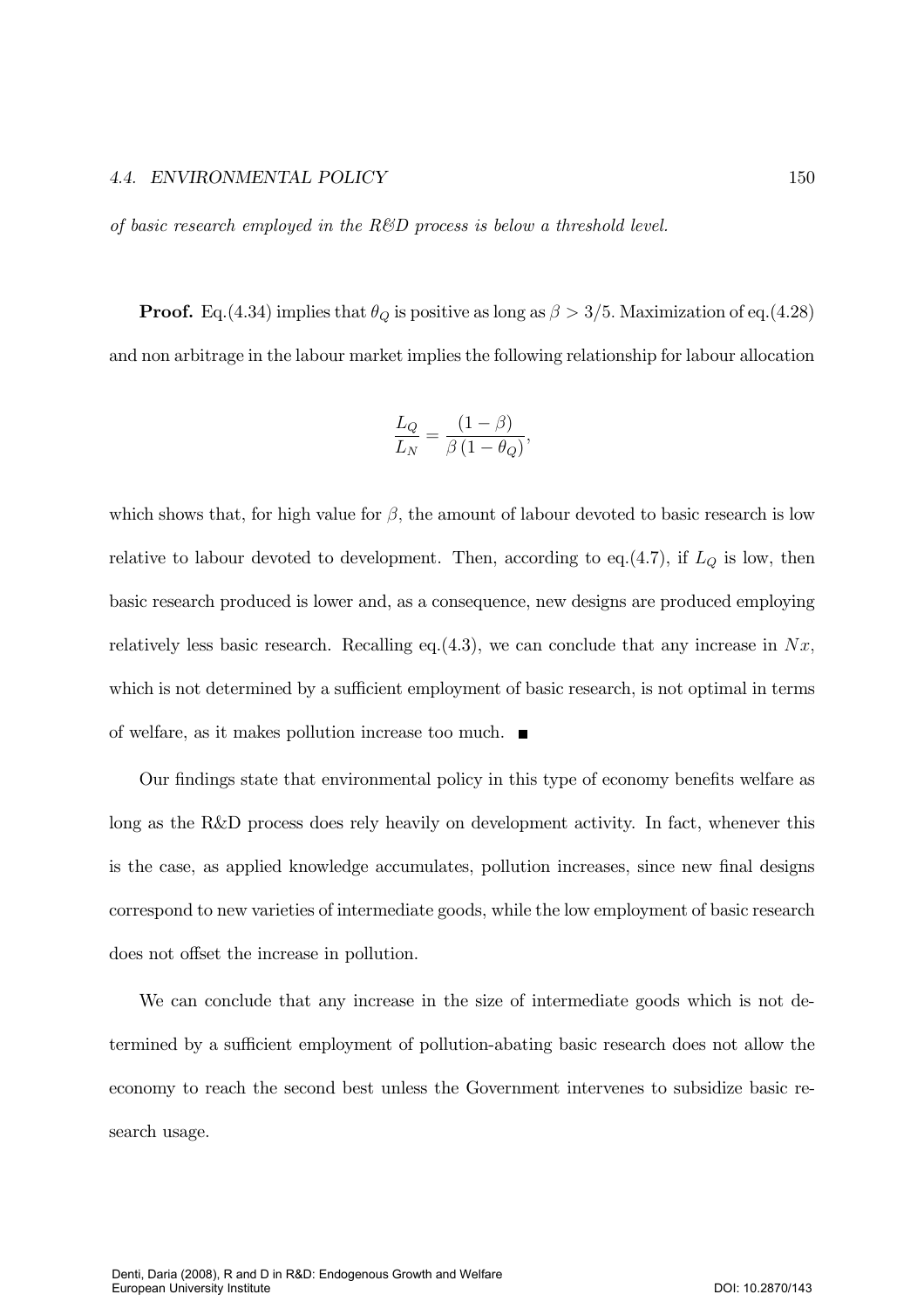Looking at US data on privately performed R&D we find interesting suggestions in terms of policy advice. The share of basic research on total privately performed R&D ranges around  $4\%$ , reaching  $15\%$  if we assume that a half of applied research is really close to basic research and 23% if we assume that all applied research can be labelled basic research (NSF, 2004). In any case, being the actual share of fundamental research quite small compared to development, our model allows to argue that it would be second-best optimal for US Government to enforce basic research support also with respect to environmental care.

#### 4.5 Conclusion

The debate on the role of pollution on economic growth has, thus far, analyzed the effects of R&D explicitly aimed at environmental care, but little consideration has been given to the effects of the different R&D components. However, basic research is endowed with some peculiarities that may help pollution-abatement even if the R&D process embedding basic research as its preliminary step is not directly aimed at environment preservation. Basic research is, by definition, "a systematic study directed towards greater knowledge or understanding of the fundamental aspects of phenomena and of observable facts without specific application towards procedures and products in mind"; the generality inherent to basic research is such that its output may exert positive effects towards other economic activities through spillovers, which are endowed with the largest span on possible trajectories. Anecdotal evidence has indeed pointed out several trajectories through which basic research discoveries made in some industries such as microelectronics, chemical and manufacturing,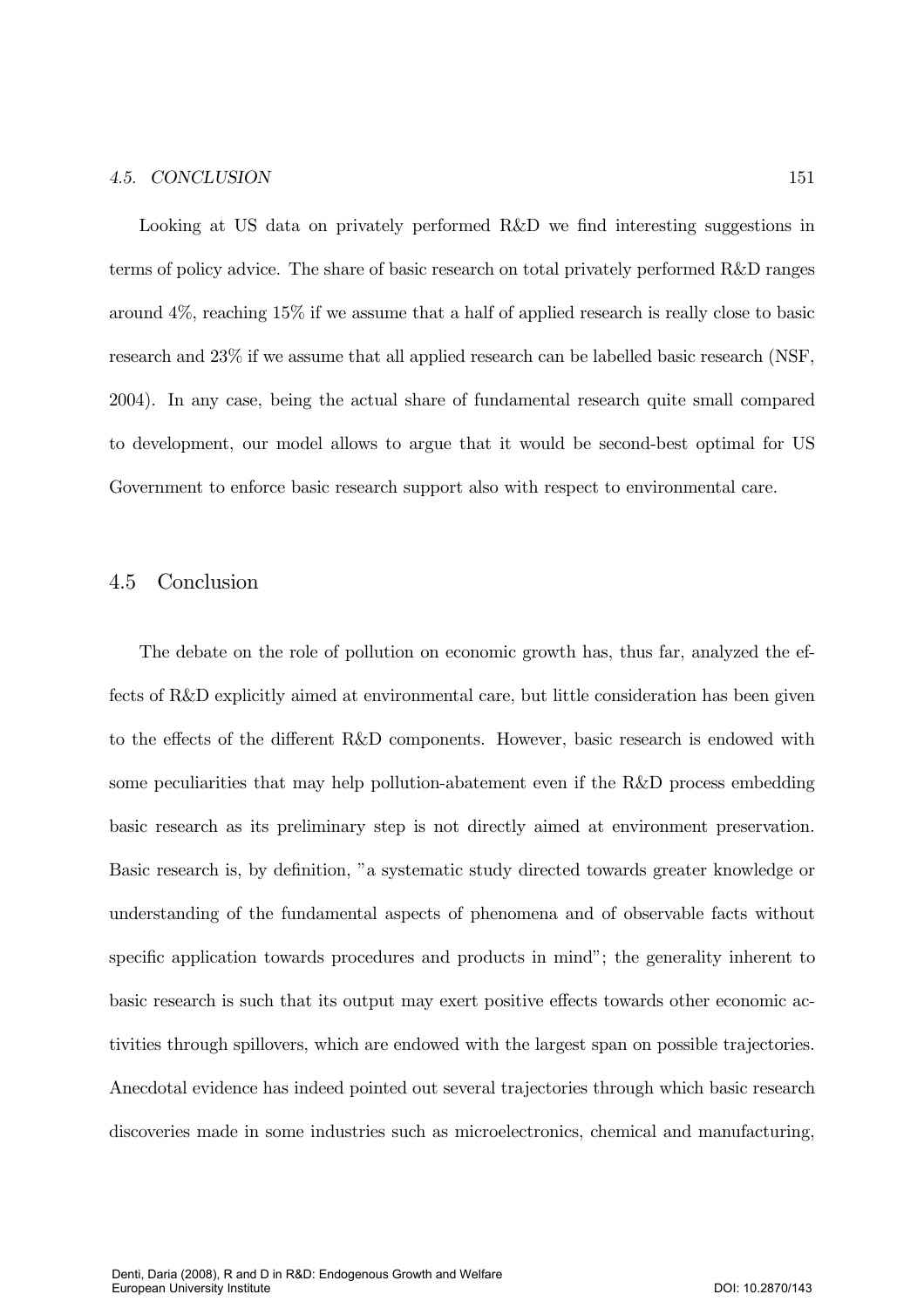have been playing some accidental effects on pollution management. Finally, data on US shows a positive magnitude of basic research performed by private agents. All these observations boost to analyze which might be the outcomes of introducing these linkages between  $R&D$ , pollution and growth within a growth model.

This paper addresses this issue from a theorethical perspective, by developing an R&D based endogenous-growth model in which pollution is a by-product of economic activity playing a negative effect on final good production, which is partly offset by a positive externality played by basic research. Basic research belongs to a multi-stage research process carried on by private firms for profit reasons, therefore it is not part of pollution-abating R&D.

Within this set up, a unique decentralized equilibrium is found. The decentralized outcome displays different effects of R&D activities: basic research productivity exerts positive influences on growth and pollution, by reducing negative externalities and by increasing private returns from R&D investments; development productivity has more complicated effects, as, on the one hand, it increases the level of pollution in the economy by increasing the amount of goods produced (and therefore pollution) for a given amount of pollution-abating basic research, whereas on the other hand it increases private returns from  $R\&D$  investment, thus promoting growth.

In terms of welfare and policy design, we find that the decentralized equilibrium is not Pareto optimal: pollution, R&D spillovers and monopolistic competition constitute sources for market failure that private agents fail to internalize. To this respect, instead of focusing on optimal fiscal policy to reach the first best, we decide to tackle second-best optimal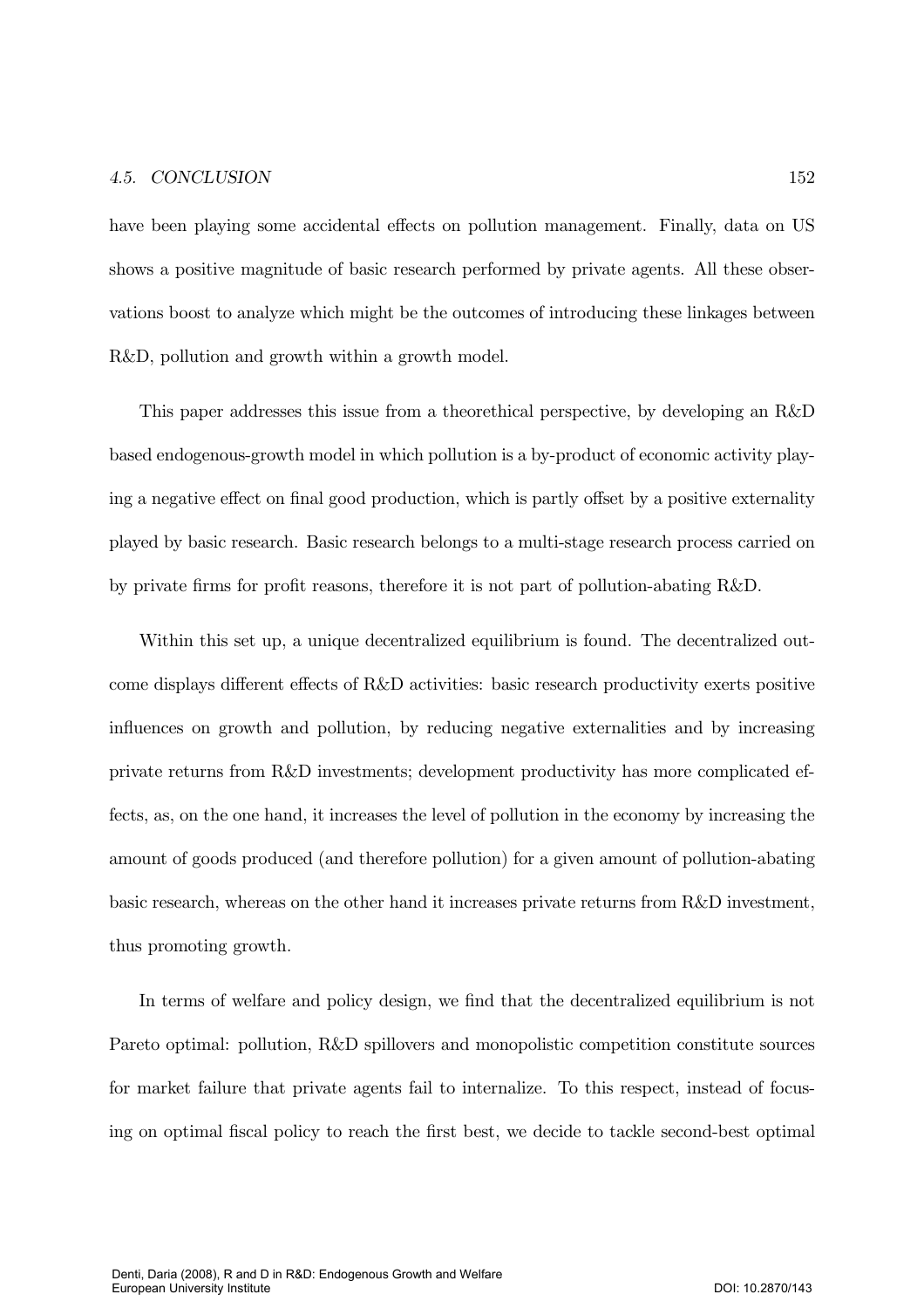fiscal policy to deal with fiscal tools which may be more realistically enforced by Governments. The policy we choose to study is both an R&D and an environmental policy, since it provides support to basic research, being an R&D activity generating positive externalities and, at the same time, it helps basic research because it abates pollution. And to privately performed basic research comes from taxation to intermediate good producers, as each of them contributes positively to deteriorating environmental quality. Support to basic research is optimal only when the  $R\&D$  technology usage of basic research relative to other development-specific inputs is below a threshold level. As long as the R&D process does rely heavily on development activity, as applied knowledge accumulates pollution increases, since new final designs correspond to new varieties of intermediate goods, and the low employment of basic research does not offset the increase in pollution. Then, any increase in the size of intermediate goods which is not determined by a sufficient employment of pollution-abating basic research does not allow the economy to reach the second best unless the Government intervenes to subsidize basic research usage. Anyway, support is due as long as basic research employment is small, whereas every time that the level of basic research is above a critical edge, subsidization is no longer needed.

How do this policy advice match with real data? US data on the composition of privately performed R&D shows that the share of basic research on total privately performed R&D is quite small, therefore, we can conclude that it would be second-best optimal for US Government to enforce basic research support also with respect to environmental care.

Solution to second-best environmental policy helps to shed some light on the current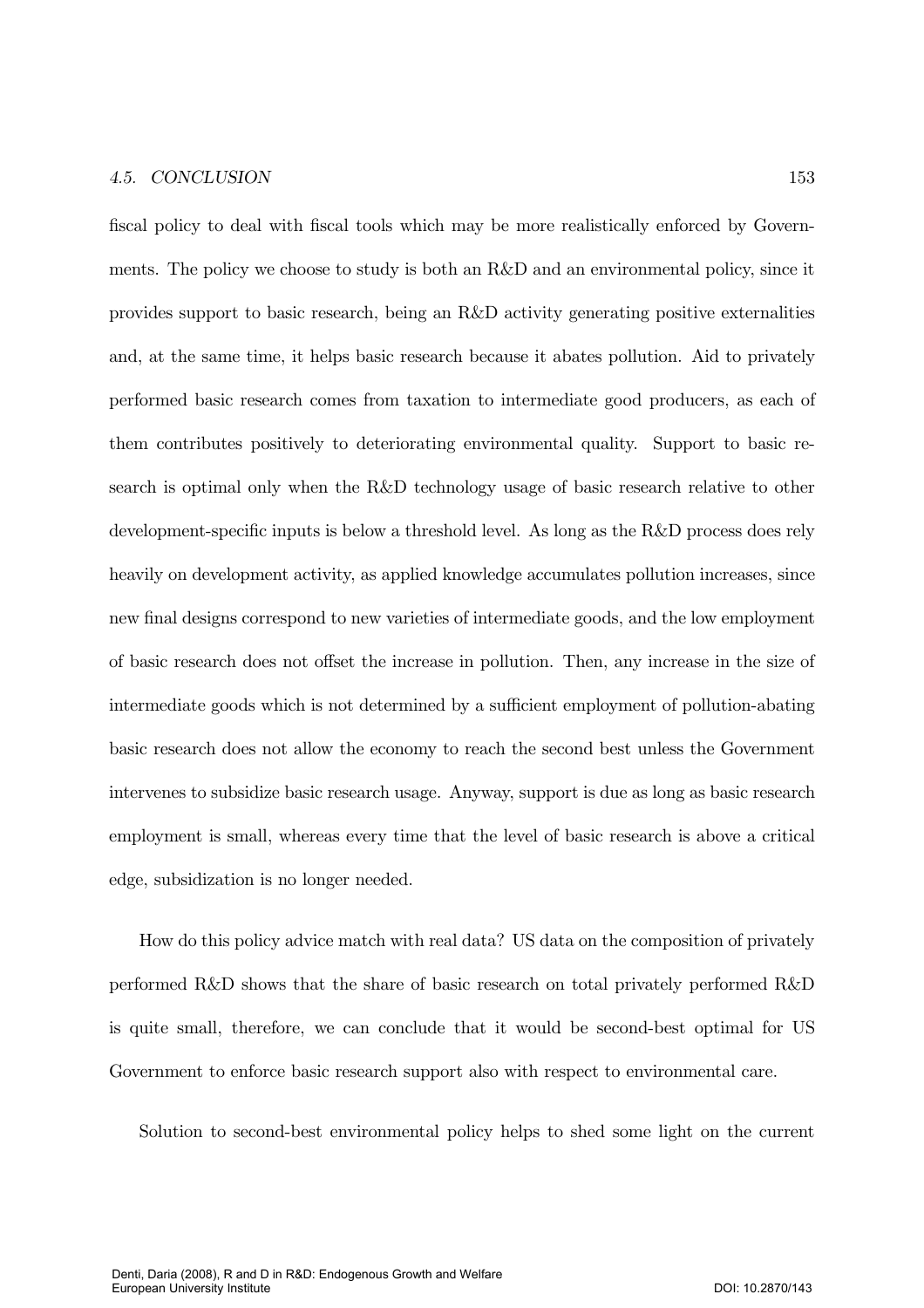debate about the effect of pollution concern on economic growth. In fact, our findings states that, if we acknowledge that R&D drives growth and that firms perform basic research, then an environmental policy supporting pollution-abating activities, even if accidentally, and taxing polluters exerts a positive effect on GDP growth as long as basic research activity is relatively smaller than other R&D activities. This result supports the idea that sustainable growth is possible and it is also consistent with empirical evidence on developed countries, where environmental care pursued through policy design does not harm economic growth.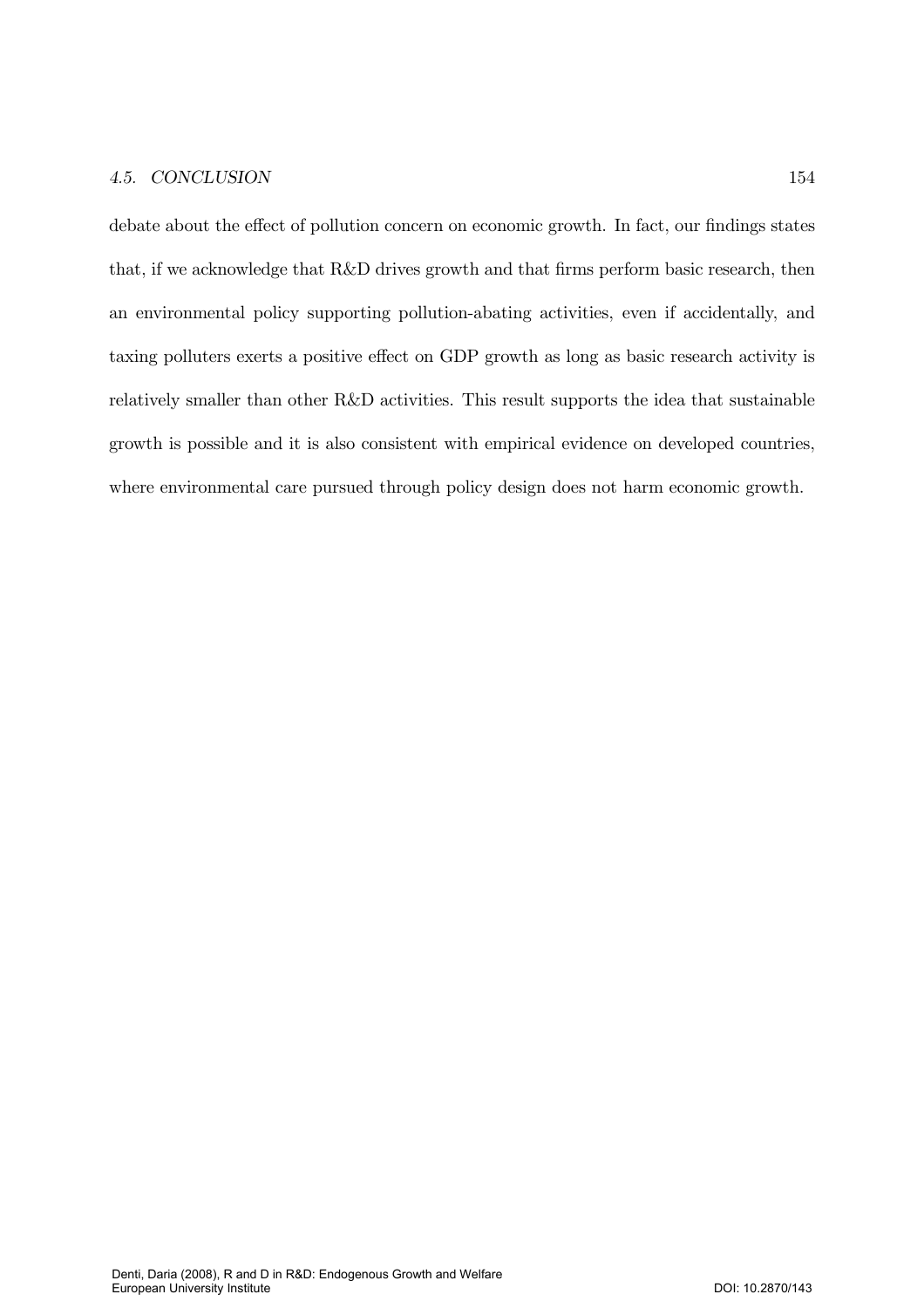# 4.6. APPENDIX A: PROOF OF PROPOSITION 1 155

# 4.6 Appendix A: Proof of Proposition 1

Eq. (4.1) shows that  $\frac{\dot{Y}}{Y} = \frac{\dot{N}}{N}$ . Then, we need to show that also consumption and pollution grow at the same rate. We take the economy-wide resource constraint, given by  $Y = C + lNx$ , and we take the derivative with respect to time. We see that  $\frac{\dot{C}}{C} = \frac{\dot{Y}}{Y} = \frac{\dot{N}}{N}$ . Then, recall that pollution is given by  $P = \frac{lNx}{Q}$ , implying  $P = \frac{lNx}{q}$ , where  $q = \frac{1}{\eta_Q}$  $\frac{L_Q}{2}$  $\overline{N}$  $N.$  So, q will be constant along the BGP. Then, as long as  $x$  is constant, as it turns to be in equilibrium, then  $\frac{\dot{P}}{P} = \frac{\dot{N}}{N}$ . Finally, we can conclude that all the variables in the economy grow at the same rate, given by  $\frac{\dot{N}}{N} = \frac{1}{\eta_N \eta_N}$  $\frac{1}{\eta_N \eta_Q^{1-\beta}} L_N^\beta L_Q^{1-\beta}.$ 

# 4.7 Appendix B: Proof of Proposition 2

The proof to Proposition 2 is given by the solution of the Social Planner problem. The Planner maximizes the utility of the representative household taking into consideration the economy-wide resource constraint and the law of motion for the state variables:

$$
\max \int_0^\infty (\ln C) e^{-\rho t} dt,
$$
  

$$
C_{,x,P,L_Z,L_N}
$$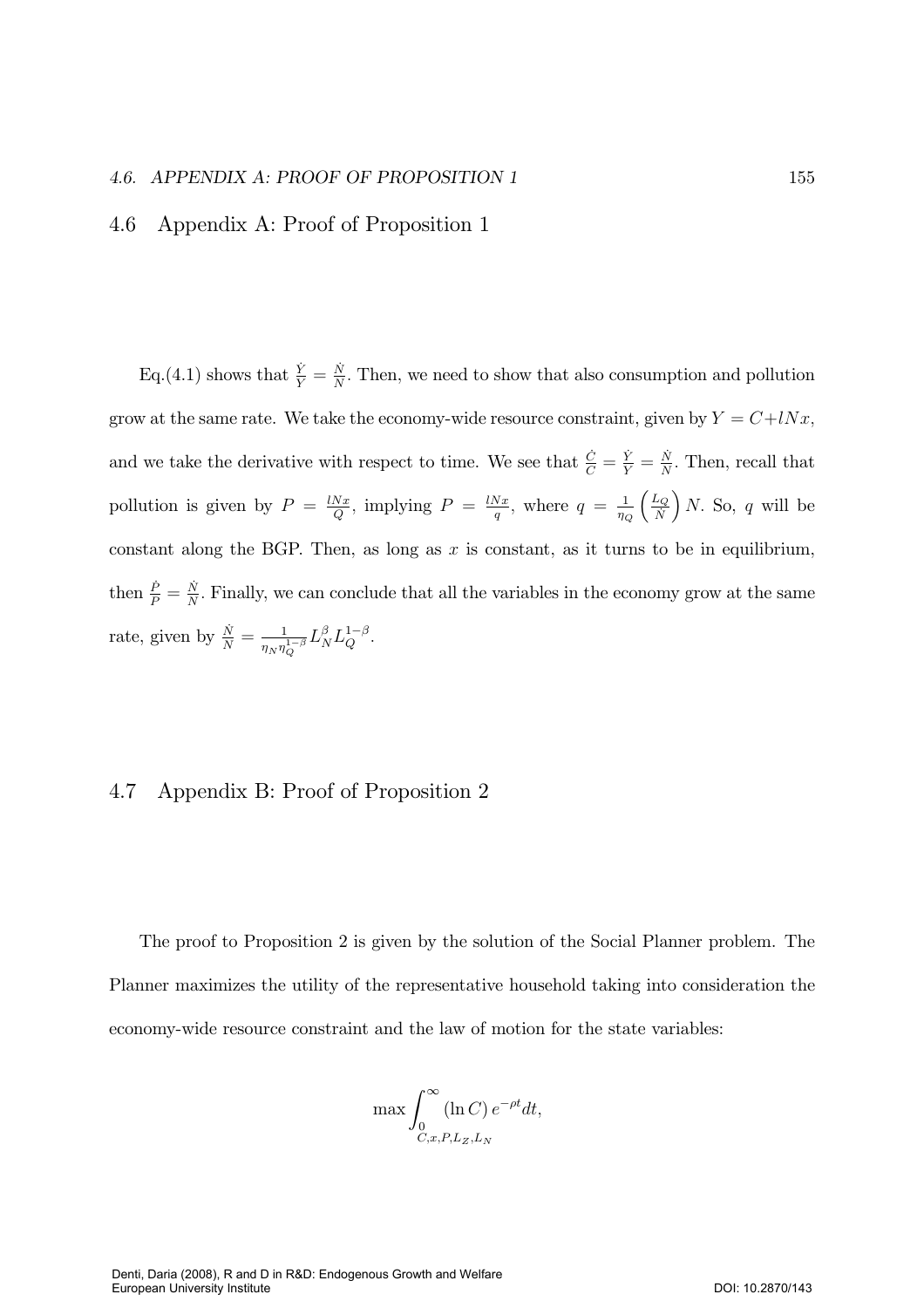$$
s.t. \quad \dot{N} = \frac{1}{\eta_N \eta_Q^{1-\beta}} L_Q^{1-\beta} L_N^{\beta} N
$$
\n
$$
Y = C + lNx
$$
\n
$$
Y = \left(\frac{L_Y}{P}\right)^{1-\alpha} lNx^{\alpha}
$$
\n
$$
\bar{L} = L_Q + L_N + L_Y
$$
\n
$$
P = \frac{lNx}{Q}
$$
\n
$$
N_0
$$

We write the current value Hamiltonian for this problem as

$$
H = \ln C + \mu \frac{L_Q^{1-\beta} L_N^{\beta} N}{\eta_N \eta_Q^{1-\beta}} + \lambda \left[ \left( \bar{L} - L_Q - L_N \right)^{1-\alpha} l N x^{\alpha} \left( \frac{1}{\eta_Q^{\beta} \eta_N l x} \right)^{1-\alpha} \left( \frac{L_Q}{L_N} \right)^{\beta 1-\alpha} - C - l N x \right]
$$

The relevant FOCs for this problem are

$$
C^{-1} = \lambda \tag{4.35}
$$

$$
\frac{(2\alpha - 1)^{\frac{1}{(1-\alpha)2}}}{\left(\eta_Q^{\beta}\eta_N l\right)^{\frac{1}{2}}} \left(\frac{L_Q}{L_N}\right)^{\frac{\beta}{2}} \left(\bar{L} - L_Q - L_N\right)^{\frac{1}{2}} = x \tag{4.36}
$$

$$
\lambda \frac{x^{2\alpha-1} \left(\bar{L} - L_Q - L_N\right)^{-\alpha}}{\left(\eta_Q^{\beta} \eta_N\right)^{1-\alpha}} \left(\frac{L_N}{L_Q}\right)^{\beta \alpha} \left[1 - \beta \frac{\left(\bar{L} - L_Q - L_N\right)}{L_Q}\right] = \mu \frac{\beta l^{1-\alpha}}{l \eta_N \eta_Q^{1-\beta} \left(1 - \alpha\right)} \left(\frac{L_Q}{L_N}\right)
$$
\n(4.37)

$$
\lambda \frac{x^{2\alpha - 1} \left( \bar{L} - L_Q - L_N \right)^{-\alpha}}{\left( \eta_Q^{\beta} \eta_N \right)^{1 - \alpha}} \left( \frac{L_N}{L_Q} \right)^{\beta \alpha} \left[ 1 + \beta \frac{\left( \bar{L} - L_Q - L_N \right)}{L_N} \right] = \mu \frac{\beta l^{1 - \alpha}}{\ln_N \eta_Q^{1 - \beta} (1 - \alpha)} \tag{4.38}
$$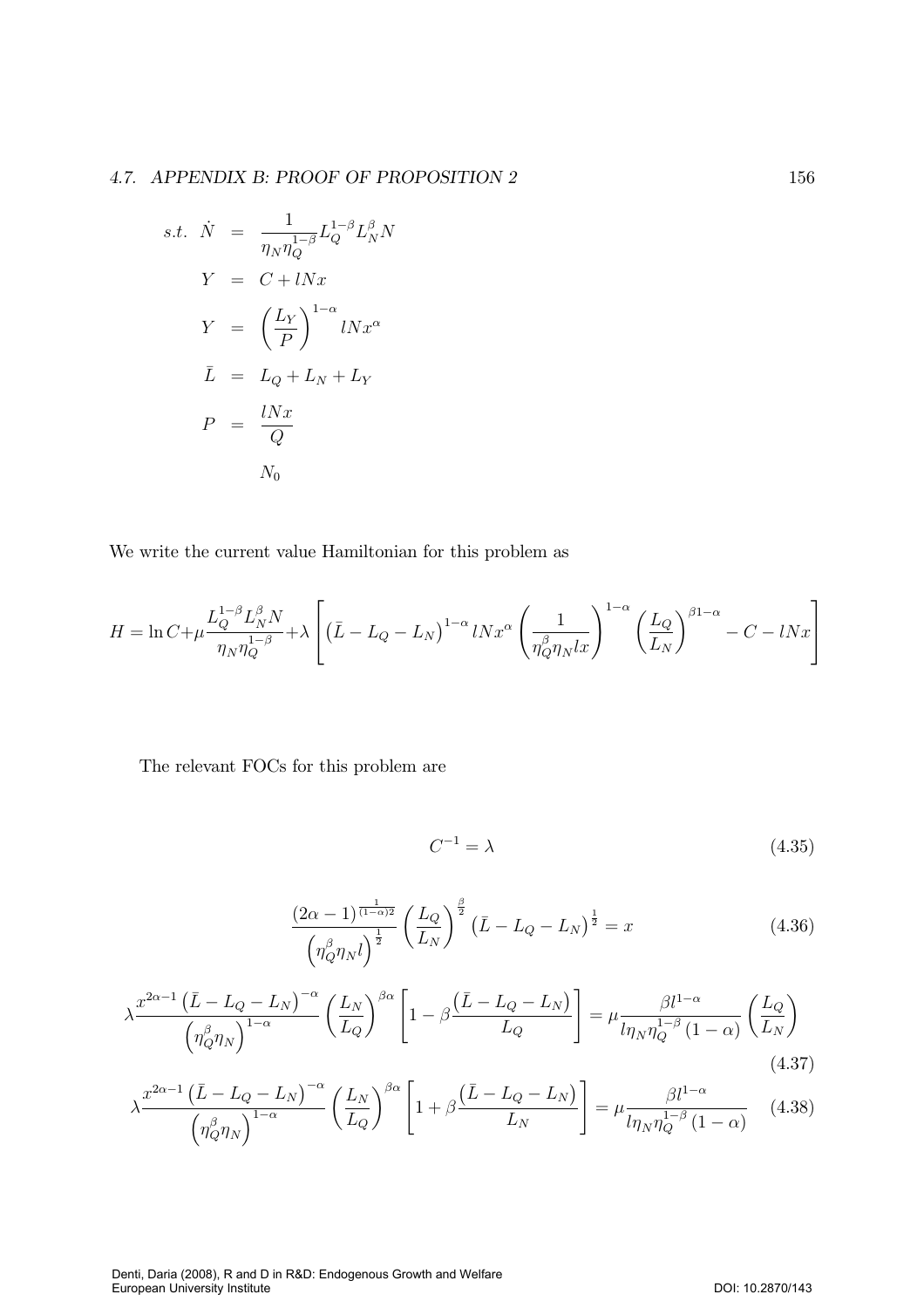$$
\frac{\lambda}{\mu} \left[ \left( \frac{L_Q}{L_N} \right)^{\beta 1 - \alpha} \frac{l x^{2\alpha - 1} \left( \bar{L} - L_Q - L_N \right)^{1 - \alpha}}{\left( \eta_Q^{\beta} \eta_N \right)^{1 - \alpha}} - l x \right] + \frac{L_Q^{1 - \beta} L_N^{\beta}}{\eta_N \eta_Q^{1 - \beta}} = -\frac{\mu}{\mu} + \rho \tag{4.39}
$$

First, eq.(4.37) implies that  $\frac{\dot{\lambda}}{\lambda} = \frac{\dot{\mu}}{\mu}$ . Then, using eq.(4.36) inside eq.(4.37) and eq.(4.38) and setting the resulting expressions equal, we get

$$
L_Q = L_N
$$

which differs from labour allocation in the R&D sector determined by private agents. By substituting this value for labour inside eq. $(4.38)$  and eq. $(4.39)$  and using the resulting expression for eq.  $(4.38)$  inside eq.  $(4.39)$  we get the equilibrium expression for labour

$$
\left[\frac{2\beta\rho\bar{L}}{\eta_Q^{\beta}\eta_N^{\alpha}(2\alpha-1)}-1-2\beta\right]L_N-\frac{4\beta\rho\bar{L}}{\eta_Q^{\beta}\eta_N^{\alpha}(2\alpha-1)}L_N^2+\beta\bar{L}=0
$$

This second degree equation in  $L_N$  shows that the equilibrium value for labour is unique and different from the decentralized result. We can conclude that the decentralized equilibrium does not match the first best outcomes and that, as a consequence, the growth rate determined by private agents is not Pareto optimal.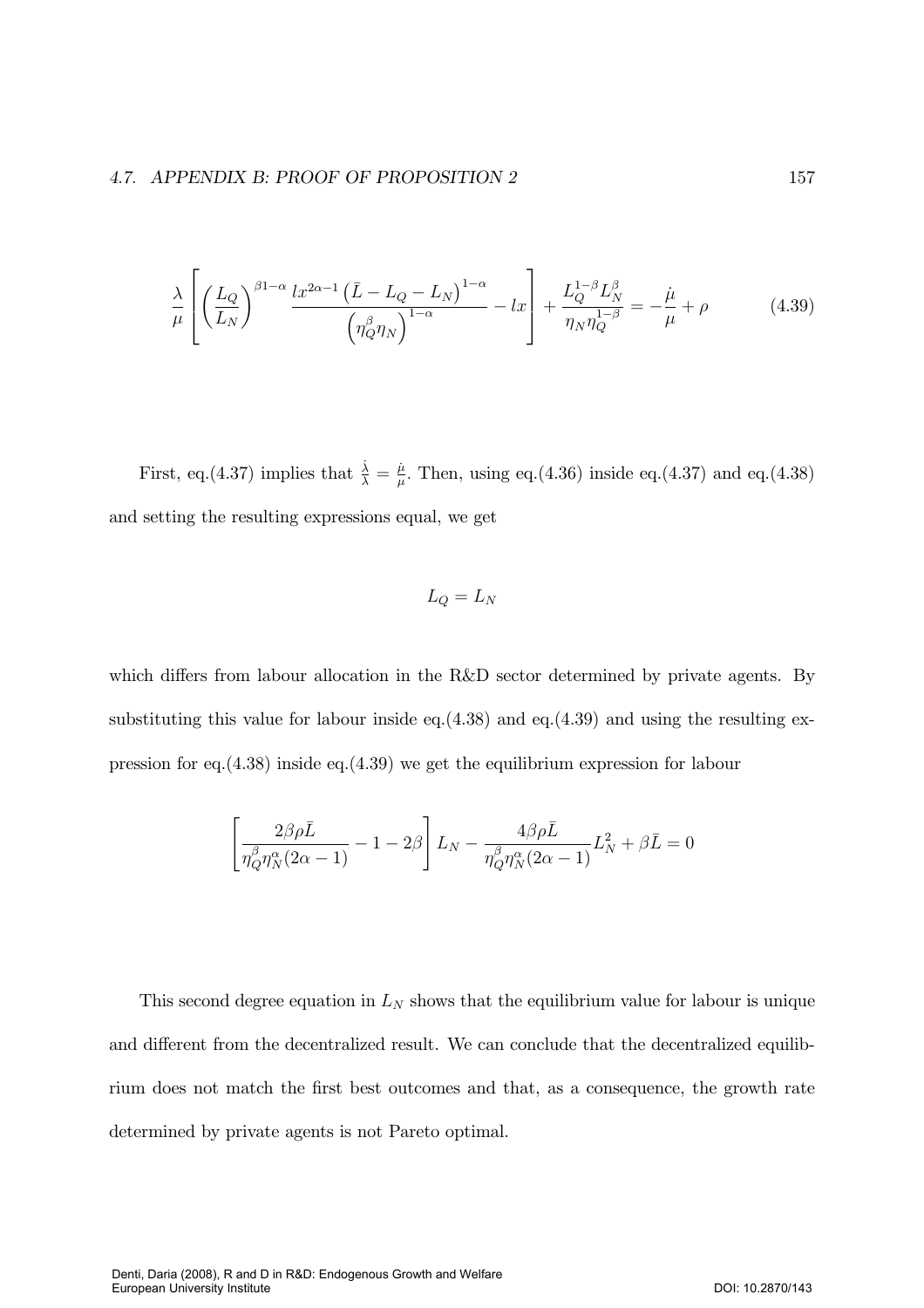# BIBLIOGRAPHY

- [1] Arden P., et al. (2002)." Lung Cancer, Cardiopulmunary Mortality and Long Term Exposure to Fine Particulate Air Pollution". Journal of American Medical Association Vol.  $287, pp.1142-1146$
- [2] Audretsch, D.B. et al. (2002). "The Economics of Science and Technology". *Journal of* Technology Transfer, Vol.27, pp.155-203.
- [3] Auerswald P., Branscomb L. (2001). Taking Technical Risks: How Innovators, Executives and Investors Manage High-tech Risks. Cambridge: MIT University Press
- [4] Barbier, E.B. (1999)." Endogenous Growth and Natural Resource Scarcity". *Environ*mental and Resource Economics, Vol.54, pp.51-72
- [5] Barro, R., Sala-I-Martin, X. (2004). *Economic Growth*. Cambridge: MIT University Press.
- [6] Bovenberg A.L., Smulders S. (1995). "Environmental Quality and Pollution-Augmenting Technological Change in a Two-Sector Endogenous Growth Model." *Journal of Public* Economics Vol. 57, pp.369-391
- [7] Bovenberg A.L., Smulders S. (1996). "Transitional Impacts of Environmental Policy in an Endogenous Growth Model". International Economic Review, Vol. 37, No.4, pp.861-893
- [8] Eiseman E., Koizumi K. et. al. (2002). "Federal Investment in R&D". RAND publication MR-1639.0-OSTP. www.rand.org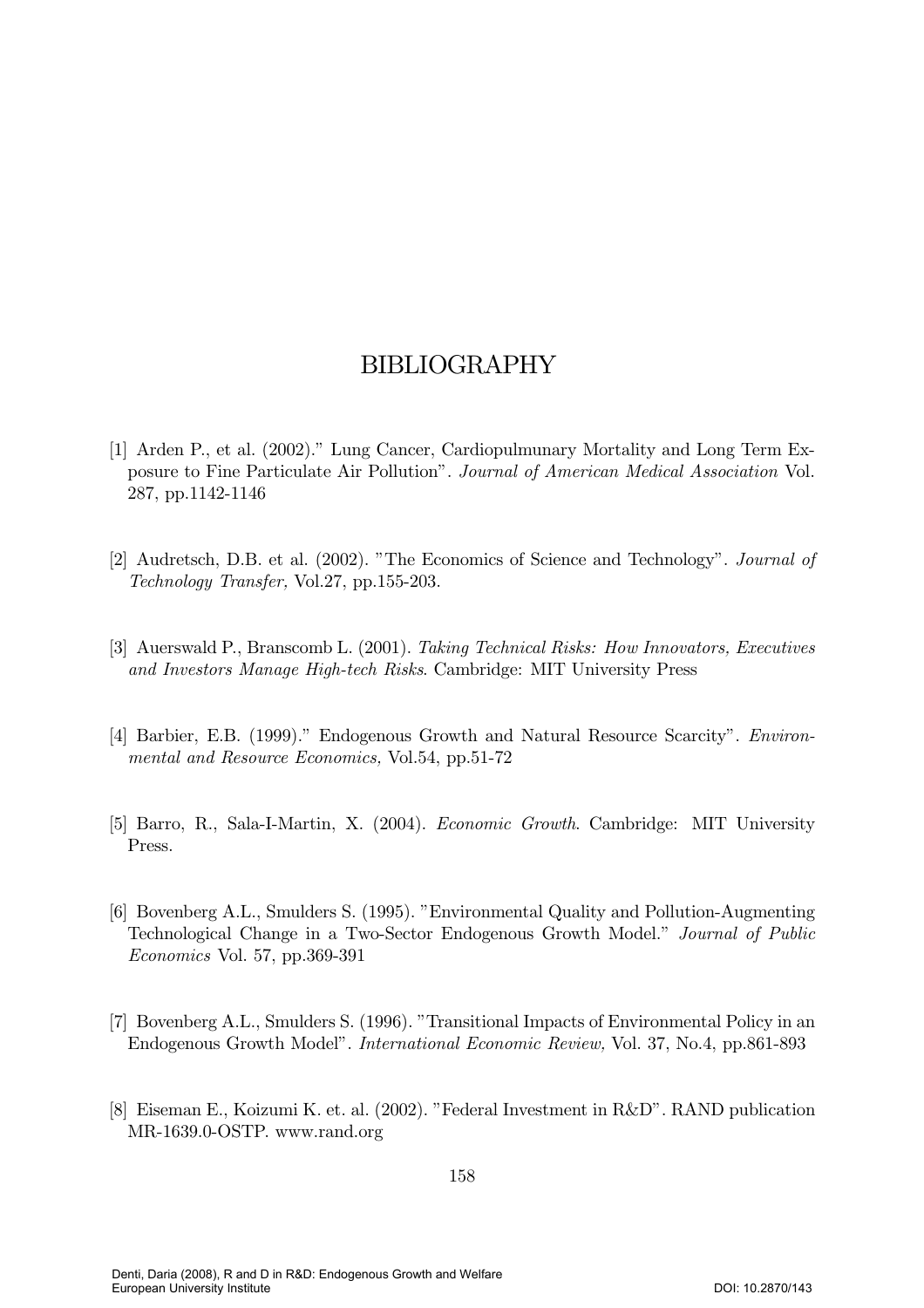# **BIBLIOGRAPHY**

- [9] Environmental Protection Agency of the United States (2005). "Nanotechnology White Paper". www.epa.gov
- [10] Ernest H., Shetty R. (2005). "Impact of Nanotechnology on Biomedical sciences: Review of current Concepts on Convergence of Nanotechnology with Biology". Journal of  $Nanotechnology$  Online.  $DOI : 10.2240/azo$ jono0101
- [11] European Commission, Community Research (2002). "Fusion Energy: Moving Forward". EUR 20229
- [12] Fullerton D., Kim S. (2006). "Environmental Investments and Policy with Distortionary Taxes and Endogenous Growth". NBER working paper WP12070
- [13] Funk M. (2002). "Basic Research and International Spillovers". International Review of Applied Economics, Vol.16, No.2, pp.217-226
- [14] Grossman G.M., Krueger P. (1995). "Economic Growth and the Environment". The Quarterly Journal of Economics, Vol.110, No.2, pp.353-377
- [15] Krautkraemer J.A. (1985). "Optimal Growth, Resource Amenities and the Preservation of the Natural Environment". Review of Economic Studies, Vol. 52, No. 1, pp. 153-170
- [16] Kesteloot K., Veugelers R. (1995). "Stable R&D Cooperation with Spillovers". Journal of Economics and Management Strategy, Vol. 4, No.4, pp.651-672
- [17] Lichtemberg F.R., Siegel D. (1991). "The Impact of R&D Investment on Productivity. New Evidence Using Linked R&D-LRD Data". Economic Inquiry, Vol.29, No.2, pp.203-229
- [18] Link A.N., Long J.E. (1981). "The Simple Economics of Basic Scientific Research: a Test of Nelson's Diversification Hypothesis". The Journal of Industrial Economics Vol.30, No.1, pp.105-109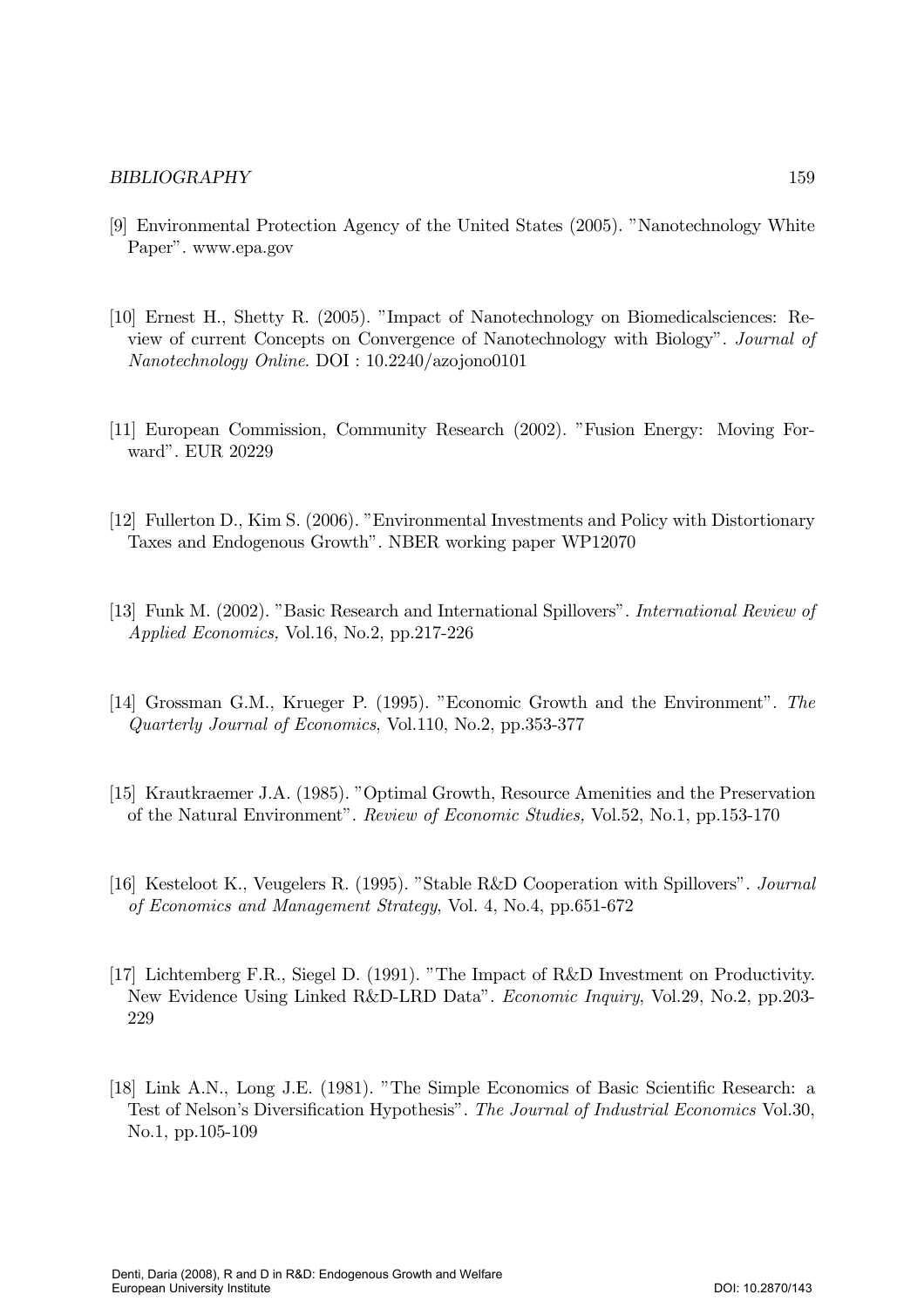# BIBLIOGRAPHY 160

- [19] National Center for Manufacturing Sciences (2006). "2005 NCMS Survey of Nanotechnology in the US Manufacturing Industry. Final Report". www.ncms.org
- [20] National Science Foundation (2003). "National Patterns of Research and Development Resources: 2003".
- [21] Nelson R. R. (1959). The Simple Economics of Basic Scientific Research. The Journal of Political Economy 67 (3), 297-306
- [22] Office of Science and Technology Policy. Executive Office of the President (2003). The Physical Sciences. Research and Development Funding in the President's 2004 Budget. www.ostp.gov
- [23] Pavitt K. (2001). "Public Policies to Support Basic Research: what Can the Rest of the World Learn from US Theory and Practice? (and What They Should Not Learn)". Industrial and Corporate Change, Vol.10, No.3, pp.761-779
- [24] Park H., Philippopoulos H. (2004). "Indeterminacy and fiscal policies in a growing economy". Journal of Economic Dynamics and Control, Vol.28, pp.645-660
- [25] Park H., Philippopoulos H. (2002). "Dynamics of Taxes, Public Services and Endogenous Growth". Macroeconomic Dynamics, Vol.6, pp.187-201
- [26] President's Council of Advisors on Science and Technology (2002). "Assessing the US R&D Investment". www.ostp.gov
- [27] President's Council of Advisors on Science and Technology (2001). "Implementation of the NSTC Presidential Review Directive-4: Renewing the Federal Government-University Research Partnership for the 21st Century". www.ostp.gov
- [28] Romer, P. (1990). "Endogenous Technological Change". Journal of Political Economy, Vol.98, S71-S102